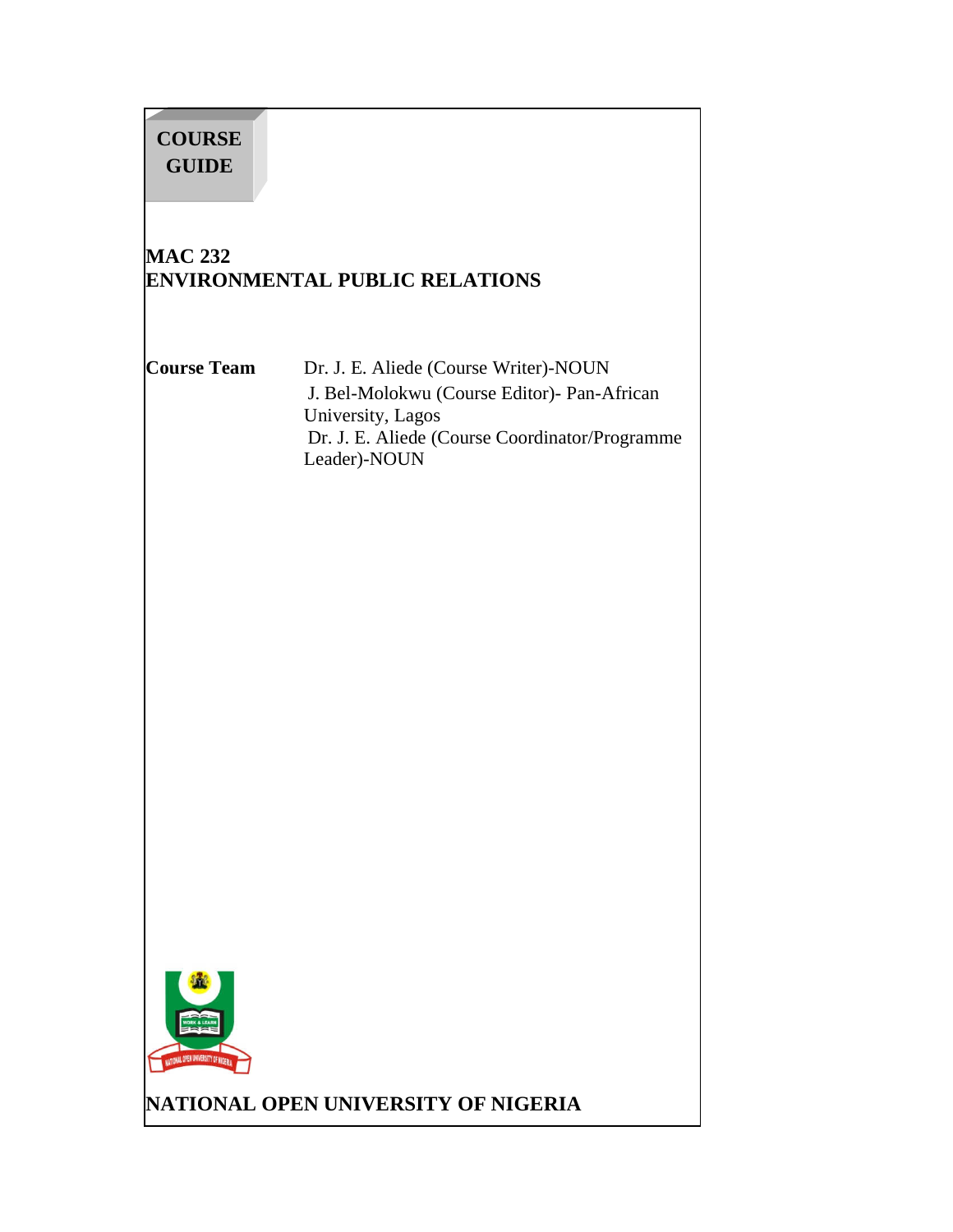National Open University of Nigeria Headquarters 14/16 Ahmadu Bello Way Victoria Island, Lagos

Abuja Office 5 Dar es Salaam Street Off Aminu Kano Crescent Wuse II, Abuja.

e-mail: centralinfo@nou.edu.ng URL: www.nou.edu.ng

Published by National Open University of Nigeria

Printed 2015

ISBN: 978-058-947-3

All Rights Reserved

Printed by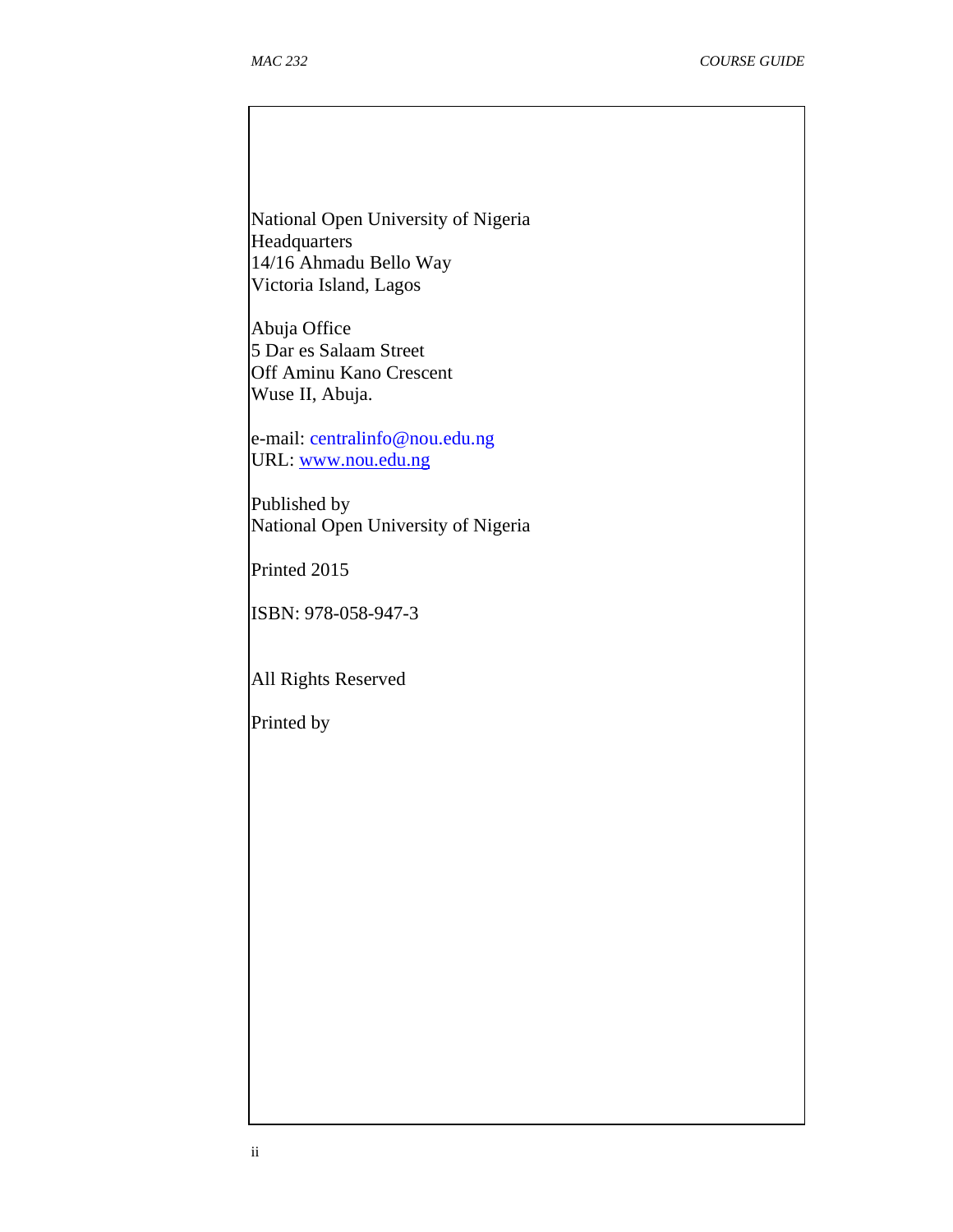# **CONTENT S PAGE**

| 1V              |
|-----------------|
| 1V              |
| V               |
| V               |
| V <sub>1</sub>  |
| V1              |
| V11             |
| V <sub>i</sub>  |
| V111            |
| V111            |
| V <sub>11</sub> |
| V111            |
| X               |
| X1              |
| <b>X11</b>      |
|                 |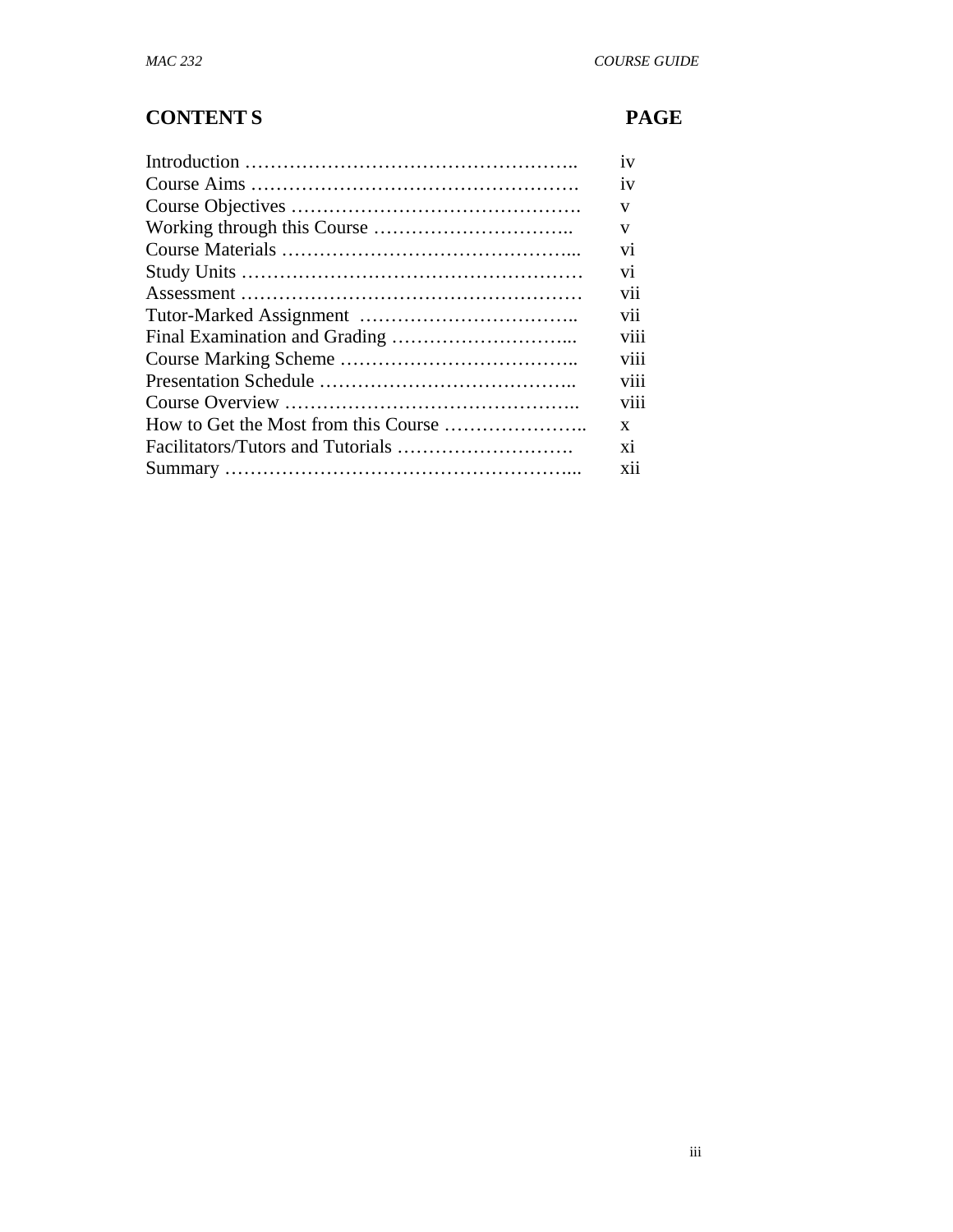#### **INTRODUCTION**

 MAC 232 -Environmental Public Relations is a 3 credit -unit course for undergraduate students of Mass Communication. The course material has been prepared with the Nigerian context in focus, but with global perspective. This course guide gives you an overview of the content of the course. It also provides you with information on the structure and requirements of the course- together with recommended texts.

The destruction of global environment consisting of ecosystem ecology and biosphere, the life sustaining parts of the earth and the hope of man's continuity as living being is grinding to a crescendo, unless serious measures are put in place to check it. Already a number of efforts have already been tried to no avail; hence the need to adopt a new programme. It is here that the relevance of Environmental Public Relations comes in. As Nwosu and Uffoh (2005:37) put it, environmental public relations:

is a specialised area of public relations and reputation management practice that focuses on how best to apply relevant public relations principles, practices, strategies, techniques, models and tactile in an effort to properly manage environmental issues, problems and projects and so ensure the achievement of sustainable development objectives at the communal or local, national, regional and global or international level.

The need for enlightenment and education start here and now; and should be pursued vigorously. Every students of the noble field should be ready- not only to acquire knowledge of the practice, but also be ready to teach others. Conserving and protecting the environments is a collective duty, hence everyone should be involved and it is only the informed who would care to be involved.

#### **COURSE AIMS**

The aims are to equip you with the knowledge and understanding of environmental public relations and how you can use your writing skills to achieve its role in society. These broad aims will be achieved by:

- introducing you to the basic concepts of public relations
- highlighting the objectives and goals of public relations
- explaining the organisational structure of public relations
- exposing you the nature of the environment and the need for its protection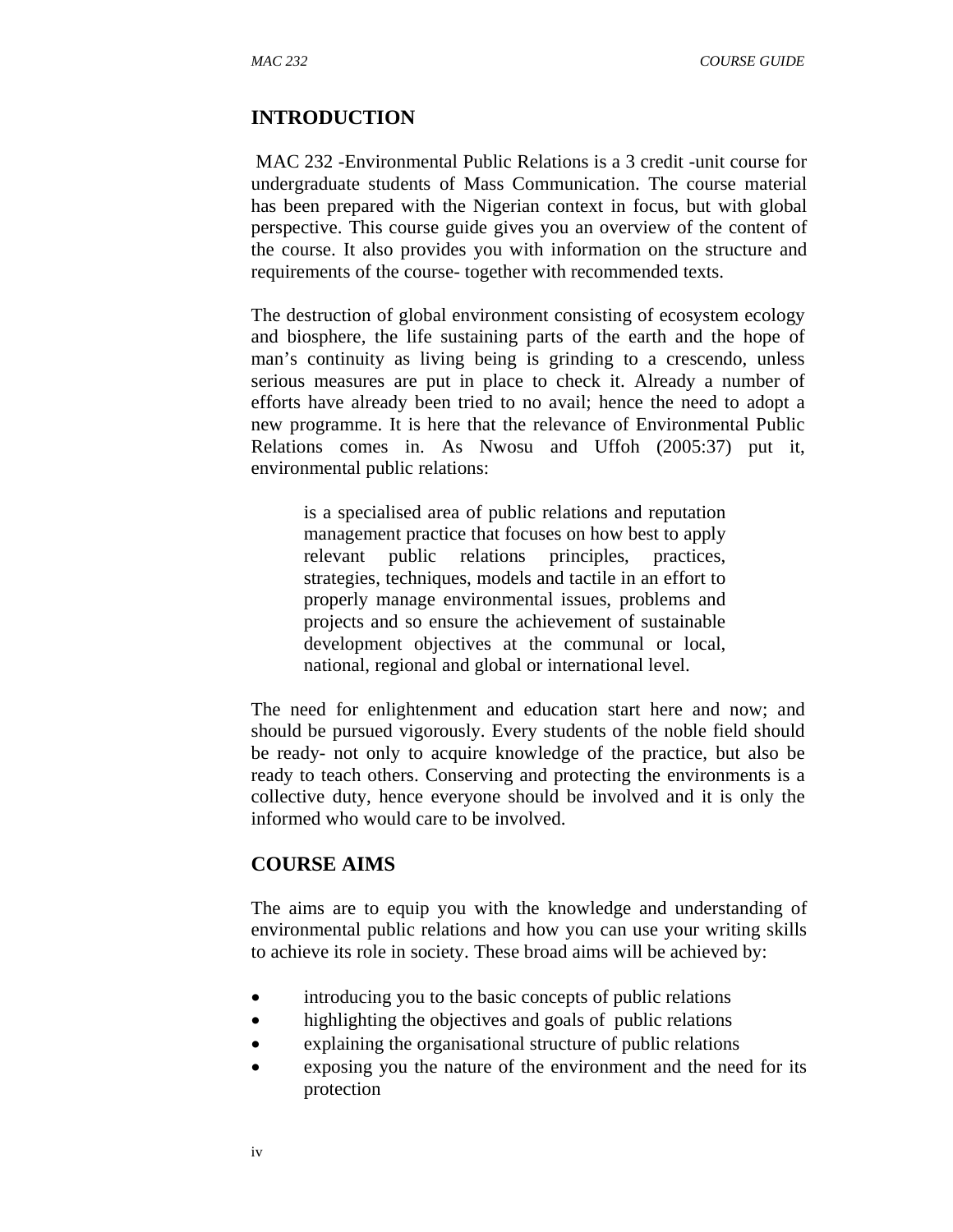- bringing into focus the tools and applications of environmental public relations
- presenting the rudiments and tenets of environmental protection.

#### **COURSE OBJECTIVES**

To achieve the aims set out above, this course has an overall objective apart from the specific objectives of the various component units. This unit's objective is spelt out at the beginning of each unit in the five modules. You are strongly advised to read them before you start working through the unit. You can as well refer to it regularly as you progress with each unit.

Here are the wider objectives for the course as a whole. By meeting the objectives you count yourself as meeting the aim of the course. At the end of this course, you should be able to:

- discuss the universal nature of public relations
- describe the historical background of public relations
- explain the tools of public relations public relations
- discuss the structure of public relations
- identify the factors leading to the growth of public relations
- state the qualities of public relations a practitioner
- discuss the nature of the environment
- discuss the need to protect the environment from destruction
- explain the way environmental is public relations organised
- identify the communication tools of environmental public relations
- discuss the challenges facing environmental public relations
- highlight how to plan public relations programmes
- explain the need to protect the environment
- identify the ethical issues in environmental public relations.

## **WORKING THROUGH THIS COURSE**

To complete the course, you are required to read the study units and other related materials. You will also need to undertake practical exercise under the supervision of your facilitator. The exercises are to aid you bridge the gap between what obtains in the classroom with what obtains in the public relations houses. At the end of the course, you will be required to write and pass the final examination.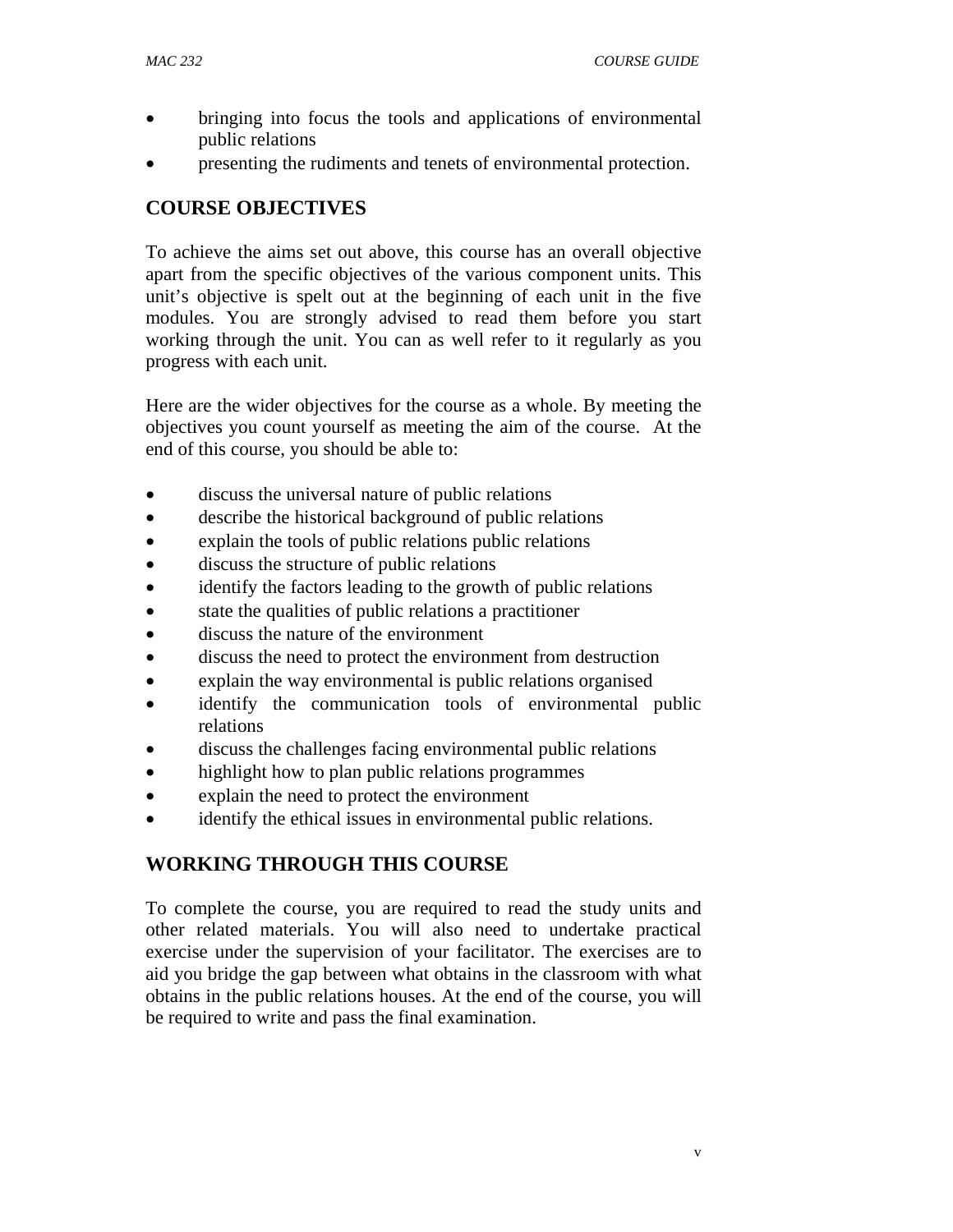#### **COURSE MATERIALS**

The major materials you will need for this course are as follows:

- 1. Course guide
- 2. Study units
- 3. Textbooks and references
- 4. Assignment file
- 5. Presentation schedule

#### **STUDY UNITS**

There are five modules organised into 23 units in this course as shown below:

#### **Module 1 Understanding Public Relations**

- Unit 1 Meaning and Definitions of Public Relations
- Unit 2 Media of Public Relations
- Unit 3 Need for and Functions of Public Relations
- Unit 4 Approaches and Techniques of Public Relations
- Unit 5 Problems Facing the Practice of Public Relations

#### **Module 2 Organisational Structure and Management of Public Relations Agency**

- Unit 1 Structure and Organisation of Public Relations Agency
- Unit 2 Why Organisations Require the Services of Public Relations
- Unit 3 Factors Responsible for the Growth of Public Relations
- Unit 4 Qualities of a Public Relations Practitioner

#### **Module 3 Public Relations and the Environment: The Interface and Imperative Environmental Public Relations**

- Unit 1 The Nature of the Environment
- Unit 2 The Destructive Challenges Facing the Environment
- Unit 3 Need for Environmental Public Relations
- Unit 4 Conceptual Exploration of Environmental Public Relations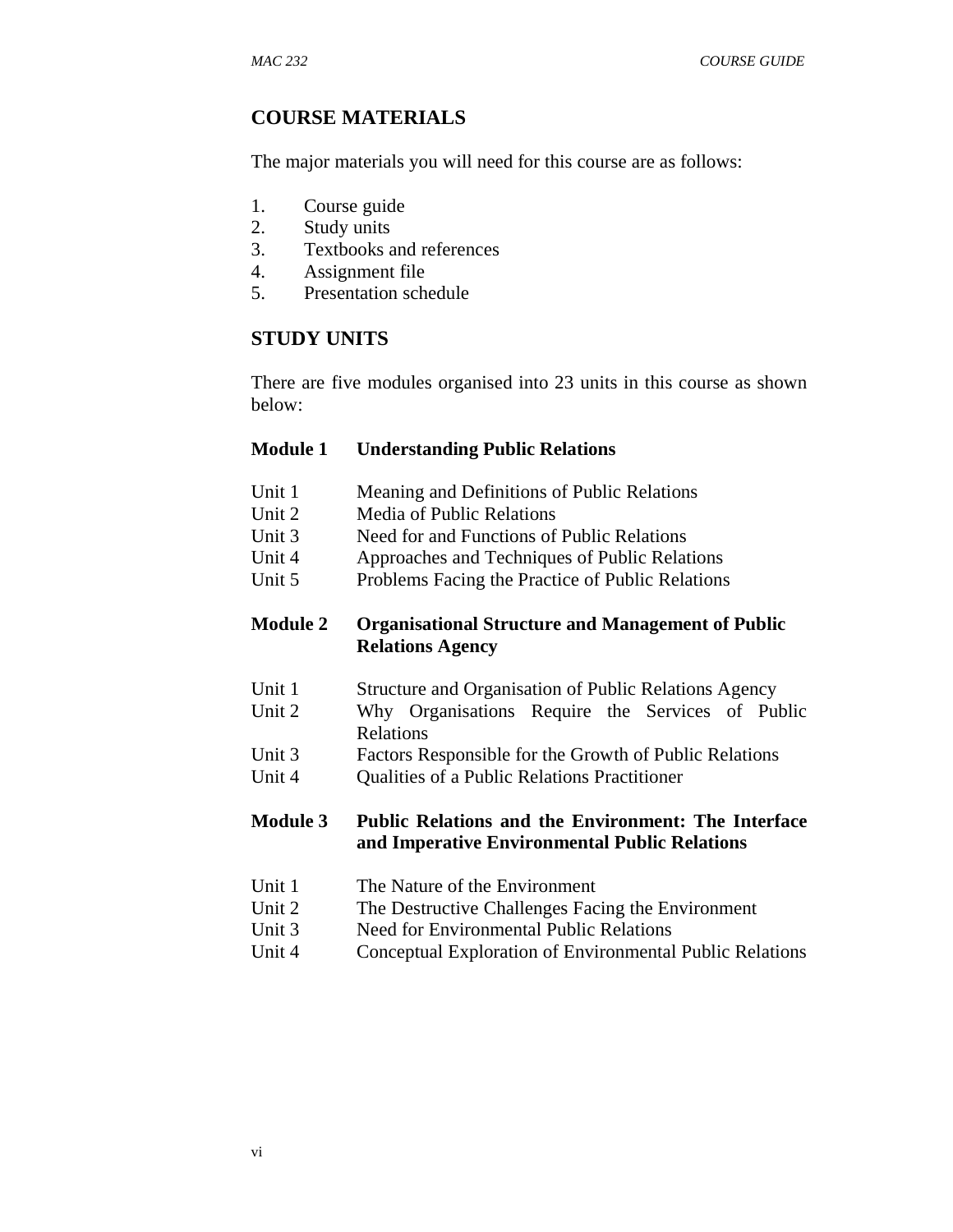| <b>Module 4</b> | Achieving Environmental Sustainability:<br><b>Public</b>                                           |
|-----------------|----------------------------------------------------------------------------------------------------|
|                 | <b>Relations and Collective Activism</b>                                                           |
| Unit 1          | Organisational and Collective Approach to Environmental<br><b>Public Relations</b>                 |
| Unit 2          | Public Relations and Communication as Tools for<br>Attaining Environmental Public Relations Goals. |
| Unit 3          | Some Strategic Tools of Environmental Public Relations                                             |
| Unit4           | Achieving Environmental Public Relations<br>Objectives: Expanding the Scope of the Pursuit         |
| Unit 5          | <b>Challenges Facing Environmental Public Relations</b>                                            |
| <b>Module 5</b> | Urgent Need and Current Measures for Saving the<br>Earth                                           |
| Unit 1          | <b>Planning Environmental Public Relations Programmes</b>                                          |
| Unit 2          | Protecting the Earth through Environmental Public<br>Relations: Saving the Future.                 |
| Unit 3          | <b>Ethical Considerations in Environmental Public Relations</b>                                    |
| Unit 4          | <b>Case Studies of Environmental Public Relations</b>                                              |
| Unit 5          | and Legislations of Environmental<br>Laws                                                          |
|                 | Protection                                                                                         |

#### **ASSESSMENT**

An assessment file and a marking scheme will be made available to you. In the assessment file, you will find details of the work you must submit to your tutor for marking. There are two aspects of the assessment of this course: the tutor marked and the written examination. The marks you obtain in these two areas will make up your final marks, with the Tutor-marked assignment acting as your Continuous Assessment (CA). The assignment must be submitted to your tutor for final assessment- in accordance with the deadline stated in the presentation schedule and the assignment file. The work you submit to your tutor for assessment will count for 30% of your total score.

## **TUTOR-MARKED ASSIGNMENT**

You will have to submit a specific number of the Tutor- Marked Assignment (TMA). Every unit in this course has a Tutor- Marked Assignment (TMA). You will be assessed on four (4) of them; but the best three performances from the (TMAs) will be used for your 30% grading. When you have completed each assignment, send it together with the Tutor Marked Assignment form to your tutor. Make sure each assignment reaches your tutor on or before the deadline for submission. If for any reason you cannot complete your work on time, contact your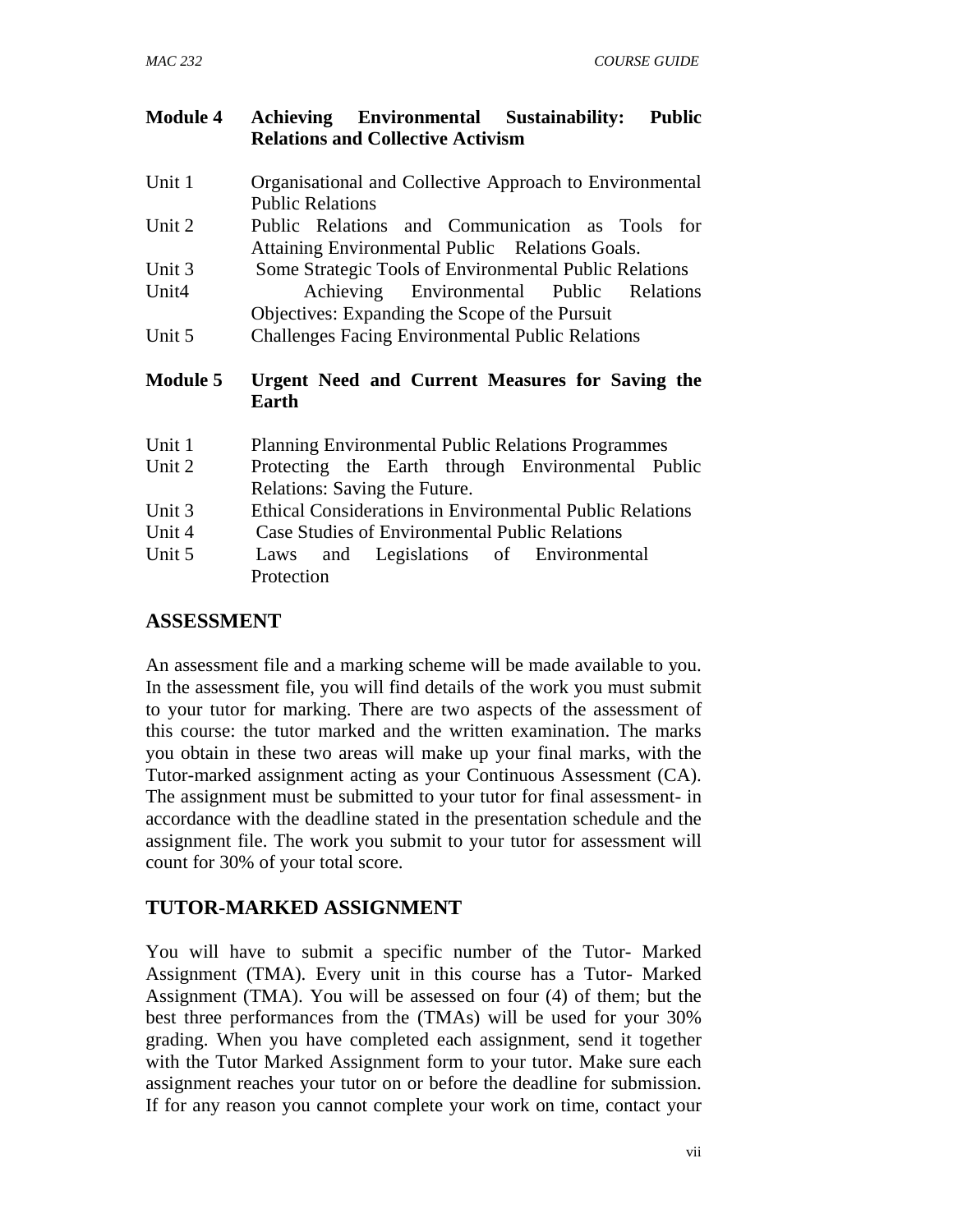tutor for a discussion on the possibility of an extension. Extension will not be granted after the due date, unless under exceptional circumstances.

#### **FINAL EXAMINATION AND GRADING**

The final examination will be a test of three hours. All areas of the course will be examined. Find time to read the units all over before your examination. The final examination will attract 70% of the total course grade. The examination will consist of questions which reflect the kinds of self- assessment exercises and tutor marked assignment you have previously encountered. And all aspects of the course will be assessed. You should use your time between completing the last unit and taking the examination to revise the entire course.

#### **COURSE MARKING SCHEME**

The following table lays out how the actual course mark allocation is broken down:

| <b>Assessment</b>                 | <b>Marks</b> |
|-----------------------------------|--------------|
| Assignment: Best Three Out of 30% |              |
| <b>Four Marked</b>                |              |
| <b>Final Examination</b>          | 70%          |
| Total                             | $100\%$      |

#### **PRESENTATION SCHEDULE**

The dates for submission of all assignments will be communicated to you. You will also be told the day of completing the study units and the dates for examinations.

| Unit | <b>Title of Work</b>                           | Weeks<br><b>Activity</b> | <b>Assignments</b> |
|------|------------------------------------------------|--------------------------|--------------------|
|      |                                                |                          |                    |
|      | <b>Module 1 Understanding Public Relations</b> |                          |                    |
| 1.   | Meaning and Definitions of Public   Week 1     |                          | Assignment 1       |
|      | Relations                                      |                          |                    |
| 2.   | <b>Media of Public Relations</b>               | Week 2                   | Assignment 2       |
| 3.   | Need for and Functions of Public               | Week 3                   | Assignment 3       |
|      | Relations                                      |                          |                    |
| 4.   | Approaches and Techniques of Public            | Week 4                   | Assignment 4       |
|      | Relations                                      |                          |                    |
| 5.   | the Practice of Week 5<br>Problems Facing      |                          | Assignment 5       |
|      | <b>Public Relations</b>                        |                          |                    |

#### **COURSE OVERVIEW**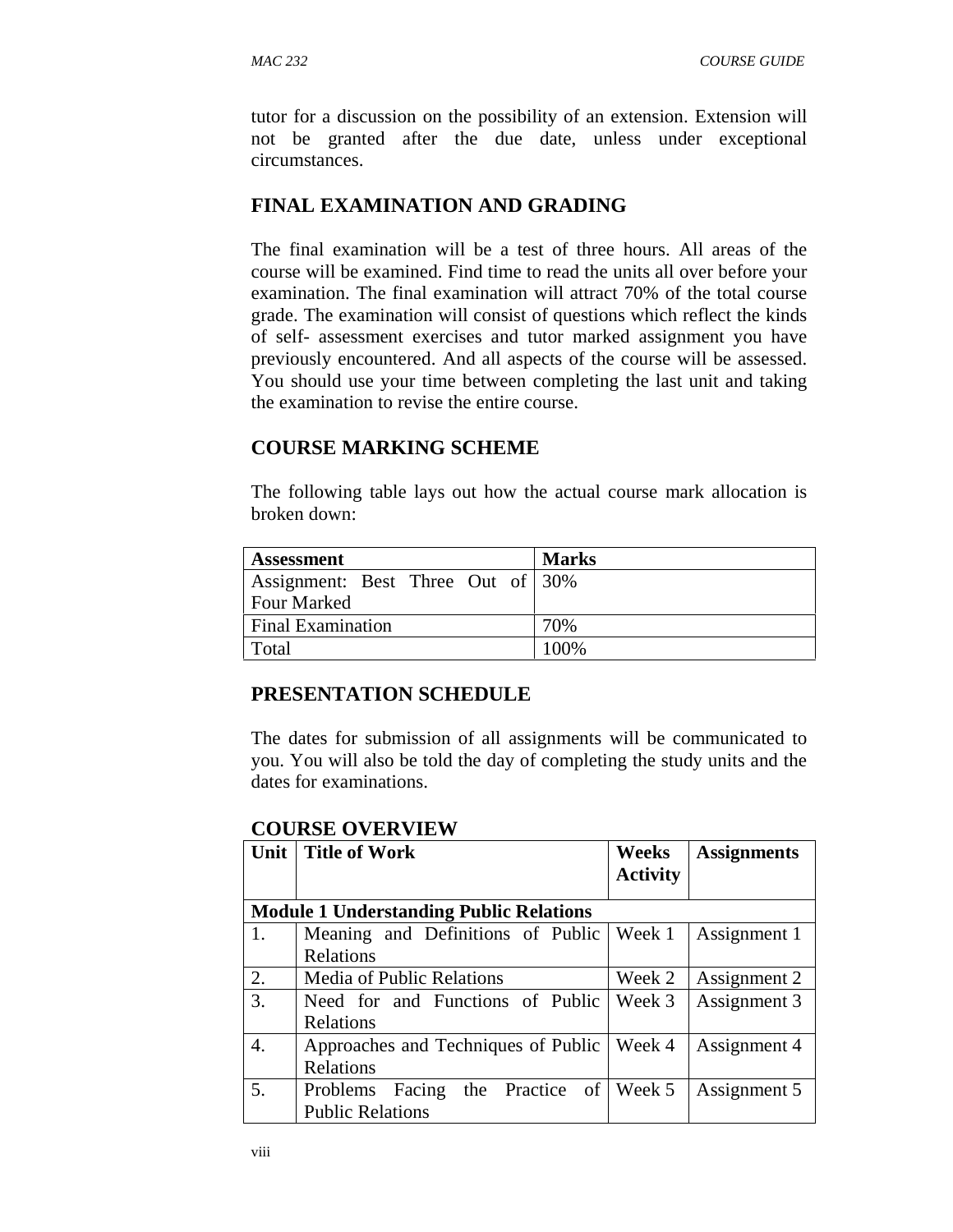|                                                                | Module 2 Organisational Structure and Management of Public               |           |              |  |  |
|----------------------------------------------------------------|--------------------------------------------------------------------------|-----------|--------------|--|--|
| <b>Relations</b>                                               |                                                                          |           |              |  |  |
| 1.                                                             | Structure and Organisation of a Public                                   | Week 1    | Assignment 1 |  |  |
|                                                                | <b>Relations Agency</b>                                                  |           |              |  |  |
| 2.                                                             | Why Organisations Require the                                            | Week 2    | Assignment 2 |  |  |
|                                                                | <b>Services of Public Relations</b>                                      |           |              |  |  |
| 3.                                                             | Factors Responsible for the Growth of                                    | Week 3    | Assignment 3 |  |  |
|                                                                | <b>Public Relations</b>                                                  |           |              |  |  |
| 4.                                                             | Qualities of a Public Relations<br>Practitioner                          | Week 4    | Assignment 4 |  |  |
|                                                                | Module 3 Public Relations and Environment: The Interface and             |           |              |  |  |
|                                                                | <b>Imperative of Environmental Public Relations</b>                      |           |              |  |  |
| 1.                                                             | The Nature of the Environment                                            | Week 1    | Assignment 1 |  |  |
| 2.                                                             | The Destructive Challenges Facing   Week 2                               |           | Assignment 2 |  |  |
|                                                                | the Environment                                                          |           |              |  |  |
| 3.                                                             | Need for Environmental<br>Public                                         | Week 3    | Assignment 3 |  |  |
|                                                                | Relations                                                                |           |              |  |  |
| 4.                                                             | Conceptual Explorations                                                  | of Week 4 | Assignment 4 |  |  |
|                                                                | environmental Public Relations                                           |           |              |  |  |
|                                                                | <b>Module 4 Achieving Environmental Sustainability: Public Relations</b> |           |              |  |  |
|                                                                | and Collective Activism                                                  |           |              |  |  |
| 1.                                                             | Organisational and Collective                                            | Week 1    | Assignment 1 |  |  |
|                                                                | Approach to Environmental<br>Public                                      |           |              |  |  |
|                                                                | Relations                                                                |           |              |  |  |
| 2.                                                             | Public Relations and Communication                                       | Week 2    | Assignment 2 |  |  |
|                                                                | as Tools for Attaining Environmental                                     |           |              |  |  |
|                                                                | <b>Public Relations Goals</b>                                            |           |              |  |  |
| 3.                                                             | Strategic Tools<br>Some                                                  | of Week 3 | Assignment 3 |  |  |
|                                                                | <b>Environmental Public Relations</b>                                    |           |              |  |  |
| 4.                                                             | Achieving<br>Environmental<br>Public                                     | Week 4    | Assignment 4 |  |  |
|                                                                | Relations Objectives: Expanding the                                      |           |              |  |  |
| 5                                                              | Scope of the Pursuit<br>Challenges Facing Environmental                  | Week 5    | Assignment 5 |  |  |
|                                                                | <b>Public Relations</b>                                                  |           |              |  |  |
| Module 5 Urgent Need and Current Measures for Saving the Earth |                                                                          |           |              |  |  |
| 1.                                                             | Planning<br>Environmental<br>Public                                      | Week 1    | Assignment 1 |  |  |
|                                                                | <b>Relations Programmes</b>                                              |           |              |  |  |
| 2.                                                             | Protecting<br>the<br>Earth<br>Through                                    | Week 2    | Assignment 2 |  |  |
|                                                                | Environmental<br>Public<br>Relations:                                    |           |              |  |  |
|                                                                | Safeguarding Man' sustainability                                         |           |              |  |  |
| 3.                                                             | in<br>Considerations<br>Ethical                                          | Week 3    | Assignment 3 |  |  |
|                                                                | <b>Environmental Public Relations</b>                                    |           |              |  |  |
|                                                                |                                                                          |           |              |  |  |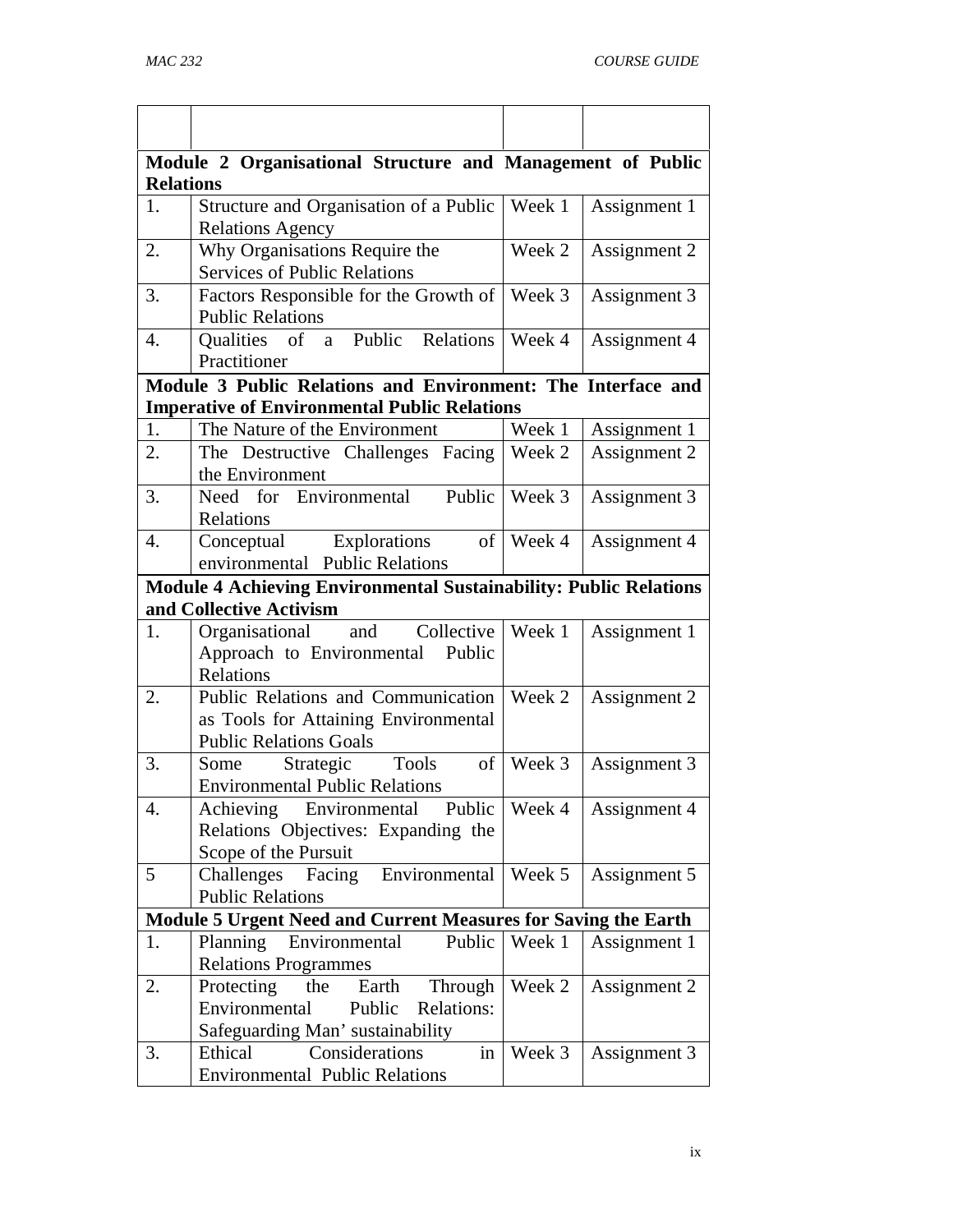| 4. | Case Studies in Environmental Public   Week 4   Assignment 4 |  |                       |  |                            |
|----|--------------------------------------------------------------|--|-----------------------|--|----------------------------|
|    | Relations                                                    |  |                       |  |                            |
|    |                                                              |  | Laws And Legislations |  | of   Week 5   Assignment 5 |
|    | <b>Environmental Protection</b>                              |  |                       |  |                            |

#### **HOW TO GET THE MOST FROM THIS COURSE**

In distance learning programmes, the study units replace the university lecture. That means you can read and work through specially designed study materials at your own pace. This is one of the advantages of distance learning as long as you did not take things for granted. Let your mind-set when you are reading the lecture to be the same with that of a listener to the lecturer in the classroom. In the same way a lecturer might give you some reading to do, the study unit tells you where to read and which are your text materials. The only difference is that the lecturer is not physically with you. You are provided exercises to do at the appropriate points, just as a lecturer might give you an in-class exercise. Each of the study units follows a common format. The first item is an introduction to the subject matter of the unit, and how a particular unit is integrated with the other units and the course as a whole. Next to this is a set of learning objectives. These objectives let you know what you should be able to do by the time you have completed the unit. These learning objectives are meant to guide your study. The moment a unit is finished, you must go back and check whether you have achieved the objectives.

If this is made a habit, then you will significantly prove your chances of passing the course. The main body of the unit guides you through the required reading from other sources. This will usually be from the set books or from the reading section. The following is a practical strategy for working through the course. If you run into any trouble, telephone your tutor right away. Remember that your tutor's job is to help you. When you need assistance, do not hesitate to call and ask your tutor to provide it.

- i. Read this course guide thoroughly, it is your first assignment.
- ii. Organise a study schedule; design a course overview to guide you through the course. Note the time you are expected to spend on each unit, and how the assignment relate to the units.
- iii. Once you have created your own study schedule, do everything to stay faithful to it. The major reason why students fail is that they get behind with their work. If you get into difficulties with your schedule, please, let your tutor know before it is too late to help.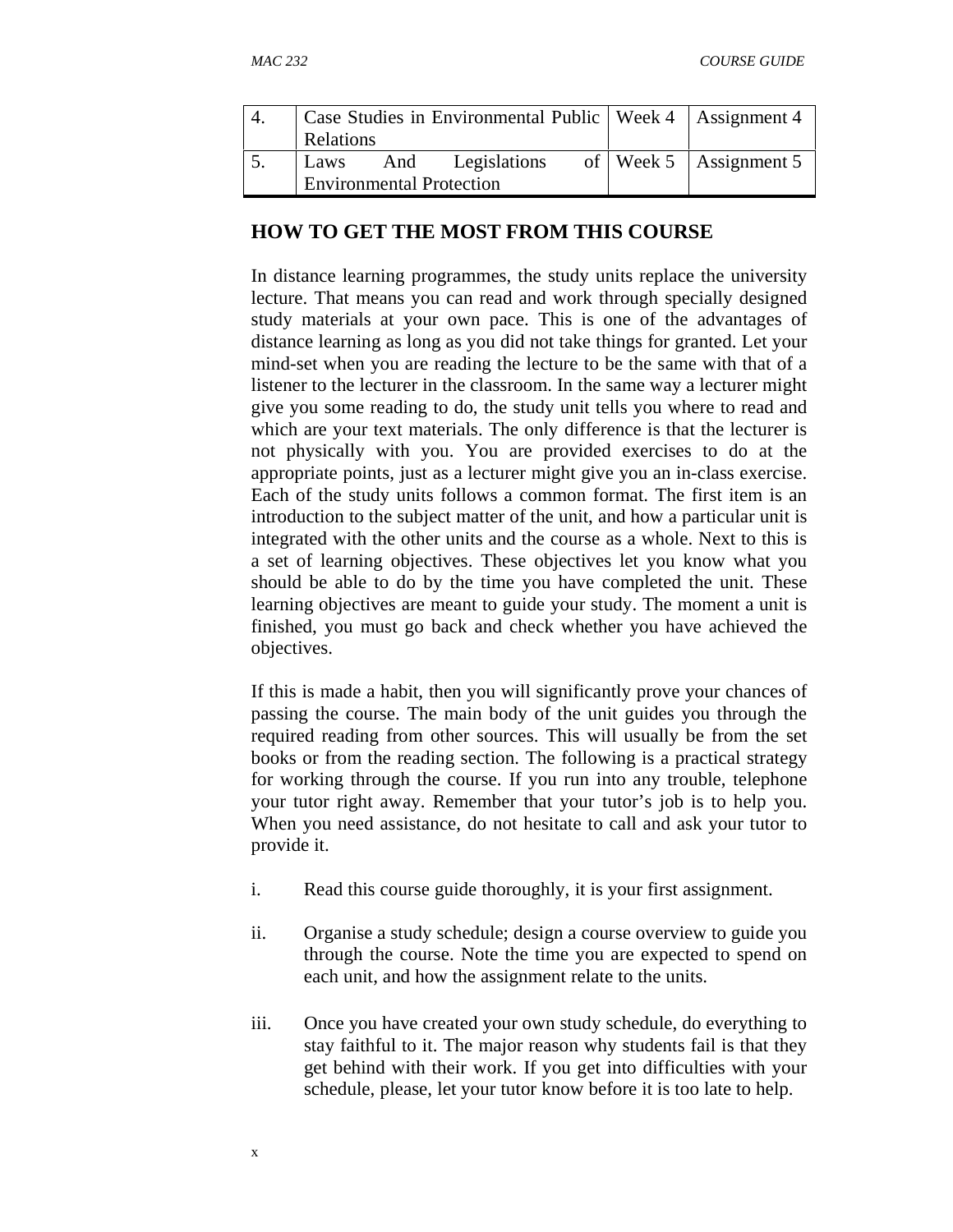- iv. Turn to Unit 1, and read the introduction and the objectives for the unit.
- v. Assemble the study materials: you will need your set of books and the unit you are studying at any point in time. As you work through the units, you will know what source to consult for further information.
- vi. Always keep in touch with your centre for up-to-date course information carefully.
- vii. Before the relevant dates of submission, strive to do your assignment carefully. They have been designed to help you meet the objectives of the course and, therefore, will help you pass the examination. Submit all assignments not later than the dates they are due.
- viii. Regularly review the objectives for each study unit to confirm that you have achieved them.
- ix. Design a study plan and be sure to follow it strictly.
- x. When you are confident that you have achieved a unit's objective, you can move to the next unit. It's advisable to precede unit-by-unit through the course and try to pace your study so that you keep yourself on target.
- xi. When you have submitted an assignment to your tutor for marking, do not wait for its return before starting on the next unit. And when the assignment is returned, pay attention to your tutor's comments, both on tutor-marked assignment form and also the written comments on the ordinary assignment.
- xii. After completing the last unit, review the course and prepare yourself for the final examination. Check that you have achieved both the unit objectives and course objectives.

#### **FACILITATORS/TUTORS AND TUTORIALS**

Information relating to the tutorials will be provided at the appropriate time. Your tutor will mark and comment on your assignments, keep a close watch on your progress and on any difficulties you might encounter and provide assistance to yourself during the course. You must take your tutor marked assignments to the study centre well before the date due (at least two working days are required). They will be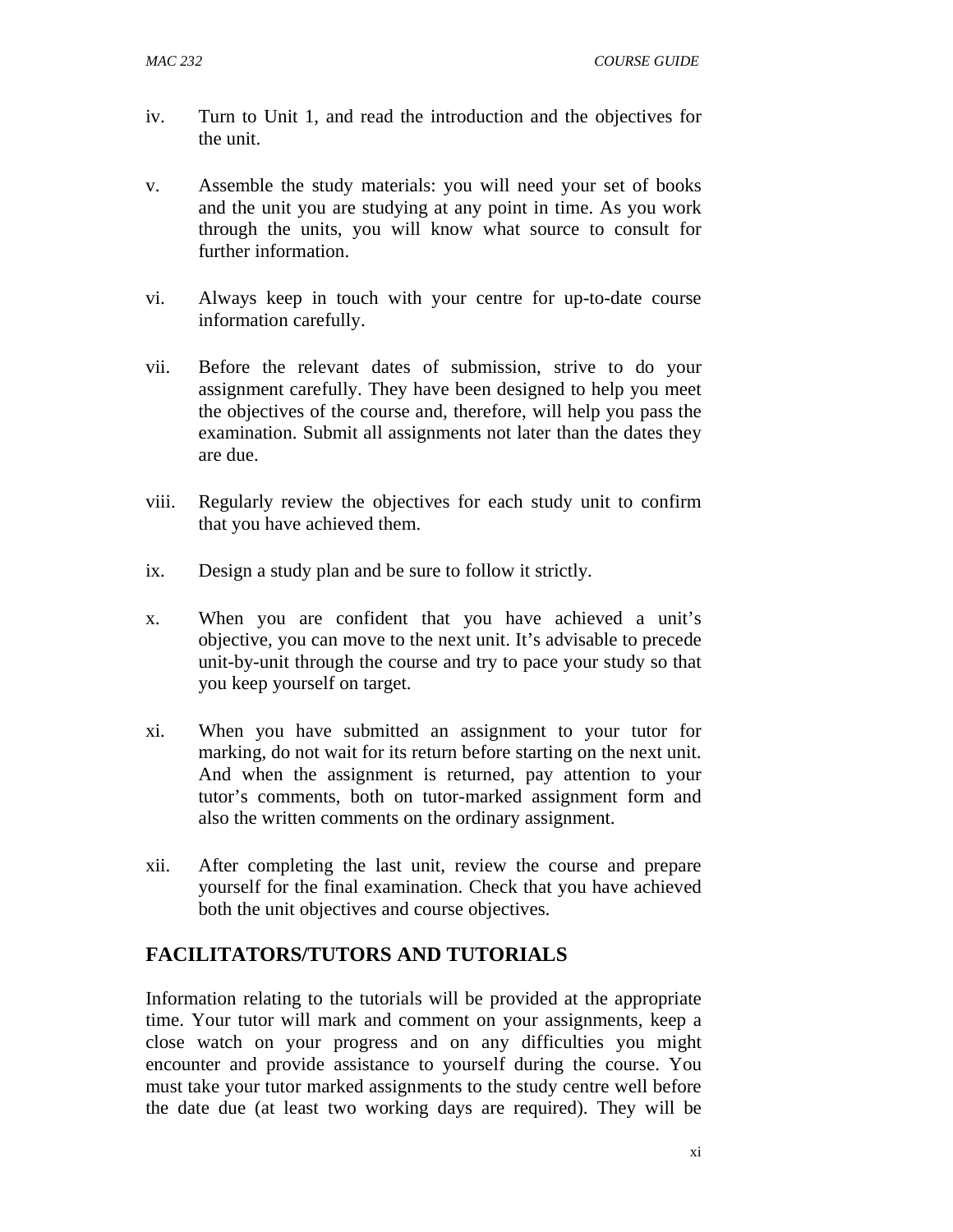marked by your tutor and returned to you as soon as possible. On your own you can constitute a private tutorial with your colleagues to enable you share ideas. Do not hesitate to contact your tutor. If you need help, contact your tutor if:

- You do not understand any part of the study units or the assigned reading.
- You have difficulty with the exercises.
- You have a question or problem with an assignment or with your tutor's comments on an assignment or with the grading of an assignment.
- When you are not sure of up-to-date information or development in your centre.

You should try your best to attend the tutorials. This is the only chance to have a face-to-face contact with your tutor and your classmates. It enables you to have instant answers to questions and share opinion. You can raise any problem encountered in the course of your study. To gain the maximum benefit from course tutorials, prepare a question list before attending them. You will learn a lot from participating in the discussion actively.

#### **SUMMARY**

The course guide gives you an overview of what to expect and what to do in the course of this study. The course teaches you the principles and practice of environmental public relations generally. In working towards environmental sustainability, we are safeguarding our comfort and future on earth.

Wishing you success in this course, we hope that you will find it both interesting and rewarding.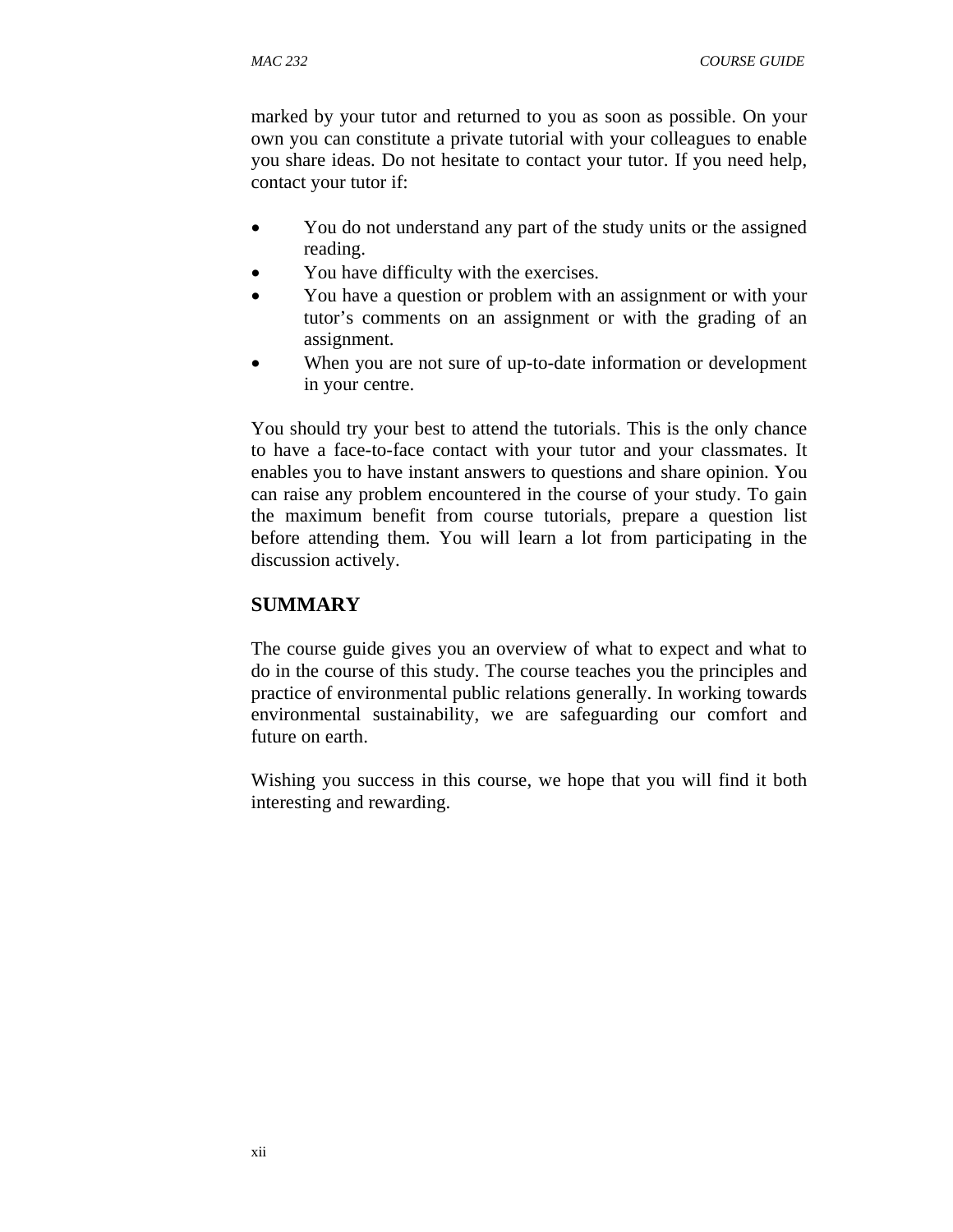# **MAIN COURSE**

# **CONTENTS PAGE**

| <b>Module 1</b> | <b>Understanding Public Relations </b>                                       | 1            |
|-----------------|------------------------------------------------------------------------------|--------------|
| Unit 1          | Meaning and Definitions of Public Relations                                  | $\mathbf{1}$ |
| Unit 2          |                                                                              | 11           |
| Unit 3          | Need for and Functions of Public Relations                                   | 20           |
| Unit 4          | Approaches and Techniques of                                                 |              |
|                 |                                                                              | 29           |
| Unit 5          | Problems Facing the Practice of                                              |              |
|                 |                                                                              | 40           |
| <b>Module 2</b> | <b>Organisational Structure and</b><br><b>Management of Public Relations</b> |              |
|                 |                                                                              | 45           |
| Unit 1          | Structure and Organisation of Public                                         |              |
|                 |                                                                              | 45           |
| Unit 2          | Why Organisations Require the                                                |              |
|                 | Services of Public Relations                                                 | 53           |
| Unit 3          | Factors Responsible for the Growth of                                        |              |
|                 |                                                                              | 57           |
| Unit 4          | Qualities of a Public Relations Practitioner                                 | 63           |
| <b>Module 3</b> | <b>Public Relations and the Environment:</b>                                 |              |
|                 | The Interface and Imperative                                                 |              |
|                 | <b>Environmental Public Relations </b>                                       | 68           |
| Unit 1          | The Nature of the Environment                                                | 68           |
| Unit 2          | The Destructive Challenges Facing the                                        |              |
|                 |                                                                              | 74           |
| Unit 3          | Need for Environmental Public Relations                                      | 81           |
| Unit 4          | Conceptual Exploration of Environmental                                      |              |
|                 |                                                                              | 88           |
|                 |                                                                              |              |
|                 |                                                                              |              |
|                 |                                                                              |              |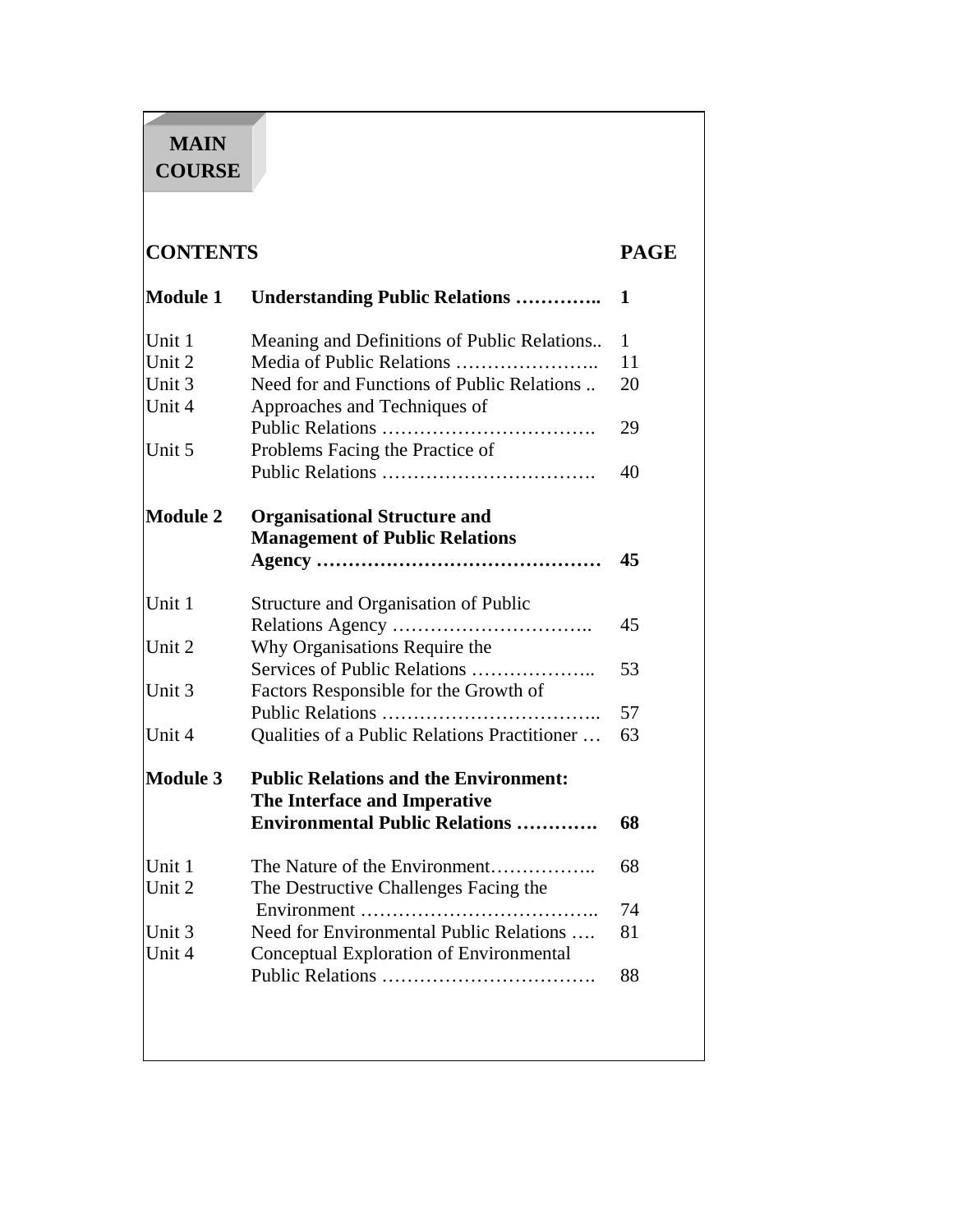| <b>Module 4</b> | <b>Achieving Environmental</b><br><b>Sustainability: Public Relations</b> |     |
|-----------------|---------------------------------------------------------------------------|-----|
|                 | and Collective Activism                                                   | 94  |
| Unit 1          | Organisational and Collective Approach to                                 |     |
|                 | Environmental Public Relations                                            | 94  |
| Unit 2          | <b>Public Relations and Communication as</b>                              |     |
|                 | Tools for Attaining Environmental Public                                  |     |
|                 |                                                                           | 102 |
| Unit 3          | Some Strategic Tools of Environmental                                     | 113 |
| Unit 4          | Achieving Environmental Public Relations                                  |     |
|                 | Objectives: Expanding the Scope of the                                    |     |
|                 | Pursuit<br>.                                                              | 119 |
| Unit 5          | <b>Challenges Facing Environmental</b>                                    |     |
|                 |                                                                           | 125 |
|                 |                                                                           |     |
| <b>Module 5</b> | <b>Urgent Need and Current Measures</b>                                   |     |
|                 | for Saving the Earth                                                      | 131 |
| Unit 1          | <b>Planning Environmental Public</b>                                      |     |
|                 |                                                                           | 131 |
| Unit 2          | Protecting the Earth through                                              |     |
|                 | <b>Environmental Public Relations:</b>                                    |     |
|                 |                                                                           | 137 |
| Unit 3          | <b>Ethical Considerations in Environmental</b>                            |     |
|                 |                                                                           | 148 |
| Unit 4          | <b>Case Studies of Environmental Public</b>                               |     |
| Unit 5          | Relations<br>Laws and Legislations of Environmental                       | 153 |
|                 |                                                                           | 162 |
|                 | Appendix                                                                  | 169 |
|                 |                                                                           |     |
|                 |                                                                           |     |
|                 |                                                                           |     |
|                 |                                                                           |     |
|                 |                                                                           |     |
|                 |                                                                           |     |
|                 |                                                                           |     |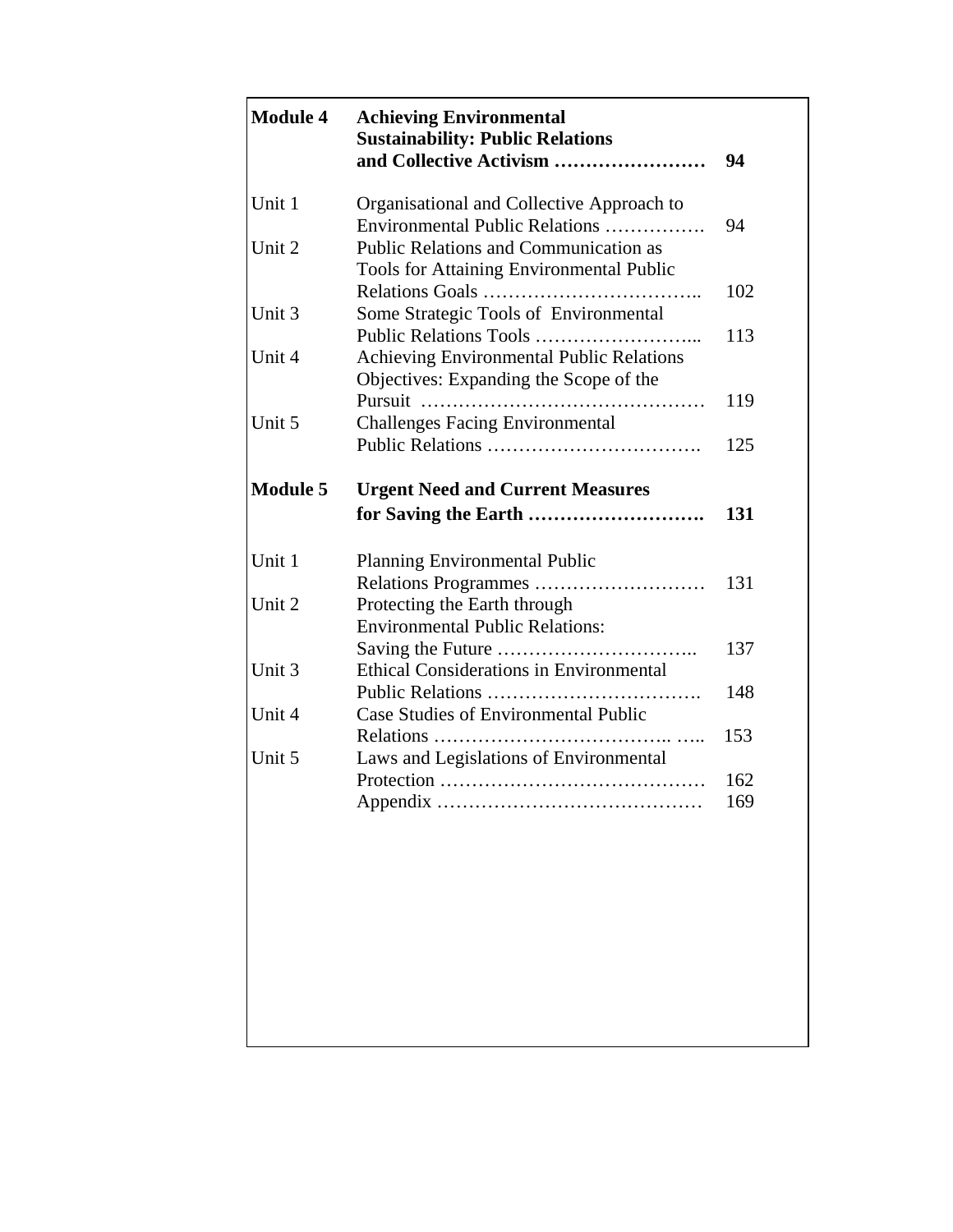# **MODULE 1 UNDERSTANDING PUBLIC RELATIONS**

- Unit 1 Meaning and Definitions of Public Relations
- Unit 2 Media of Public Relations
- Unit 3 Needs for and Functions of Public Relations
- Unit 5 Problems Facing the Practice of Public Relations

# **UNIT 1 MEANING AND DEFINITIONS OF PUBLIC REALTIONS**

# **CONTENTS**

- 1.0 Introduction
- 2.0 Objectives
- 3.0 Main Content
	- 3.1 The Universality of Public Relations
	- 3.2 Historical Background of Public Relations
	- 3.3 The Advent of Public Relations in Nigeria
	- 3.4 What Public Relations is
	- 3.5 What Public Relations is not
- 4.0 Conclusion
- 5.0 Summary
- 6.0 Tutor-Marked Assignment
- 7.0 References/Further Reading

# **1.0 INTRODUCTION**

Public relations relates to state of the mind. It has to do with man's alertness and consciousness to shield himself from any kind of negativity or anything that is capable of casting aspersion on him or his person. Interestingly, such awareness and mindfulness is not peculiar to man, but also to animals. To both, it is crucial for consistent public favourable disposition and preservation of one's personal image, integrity and reputation.

To man, it dates back to biblical times. In Genesis chapter one, verse 7, Adam and Eve became conscious of their nakedness and the need to cloth themselves and consequently "sewed fig leaves together and covered themselves". With increase in population, inter-dependentness, need for closer affinity with each other and corporate promotion are among the factors that have enhance the growth and development of public relations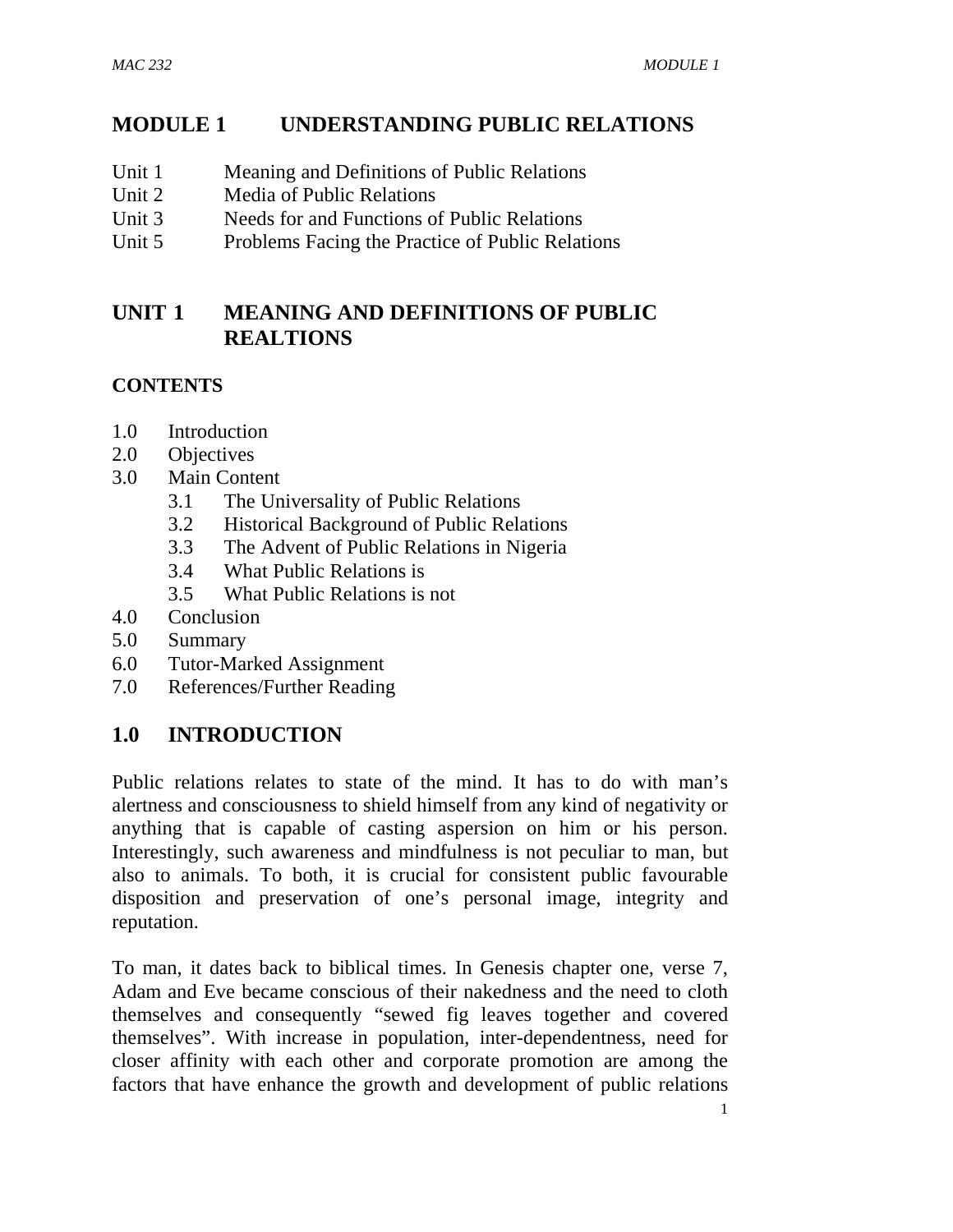over time. And it is a universal phenomenon. Globally, every individual or corporate organisation wants to be seen in the best of light. To attain the goal, people embark on and take series of measures in order to boost their positive public perception. This, most of the time bother on communication and often involve means of warding off negative opinion or publicity about them.

At least from its inception, this represents the idea and philosophy behind the concept of public relations. At present, its scope, diversity and dynamism has gone beyond anyone's imagination, hence we today we an arm of public relations focusing on man's very sensitive neighbour, companion and locality, environment. Public relations diversity is today to do a level of sophistication. Yet it is clear understanding and appreciation must stem from knowing its humble beginning and of course the many way people perceive it.

# **2.0 OBJECTIVES**

At the end of this unit, you should be able to:

- explain the universal nature of public relations
- discuss the historical background of public relations
- highlight what constitutes public relations and what does not.

# **3.0 MAIN CONTENT**

# **3.1 The Universality of Public Relations**

With all intents and purposes, public relations canvases for Godliness, good neighbourliness and mutual relations; whether the practice is on individual, community, organisation or government level. This too, is the case both in the past and presently. Even at a time large oceans inhibited man's interaction following absence of means of transportation and communication, the urge and zeal to maintain cordiality and mutual relations with neighbours prevailed. Such quest minimised conflicts, crises, and wars and resulted in healthy and beneficial relations like friendships and marriages, communally and inter-tribally.

2 Undoubtedly, even under the primitive situation man existed then, the intent and message was the same. As well, public relations can be adjudged one of the foremost professions, having been practiced both consciously and unconsciously, even when man was in an unorganised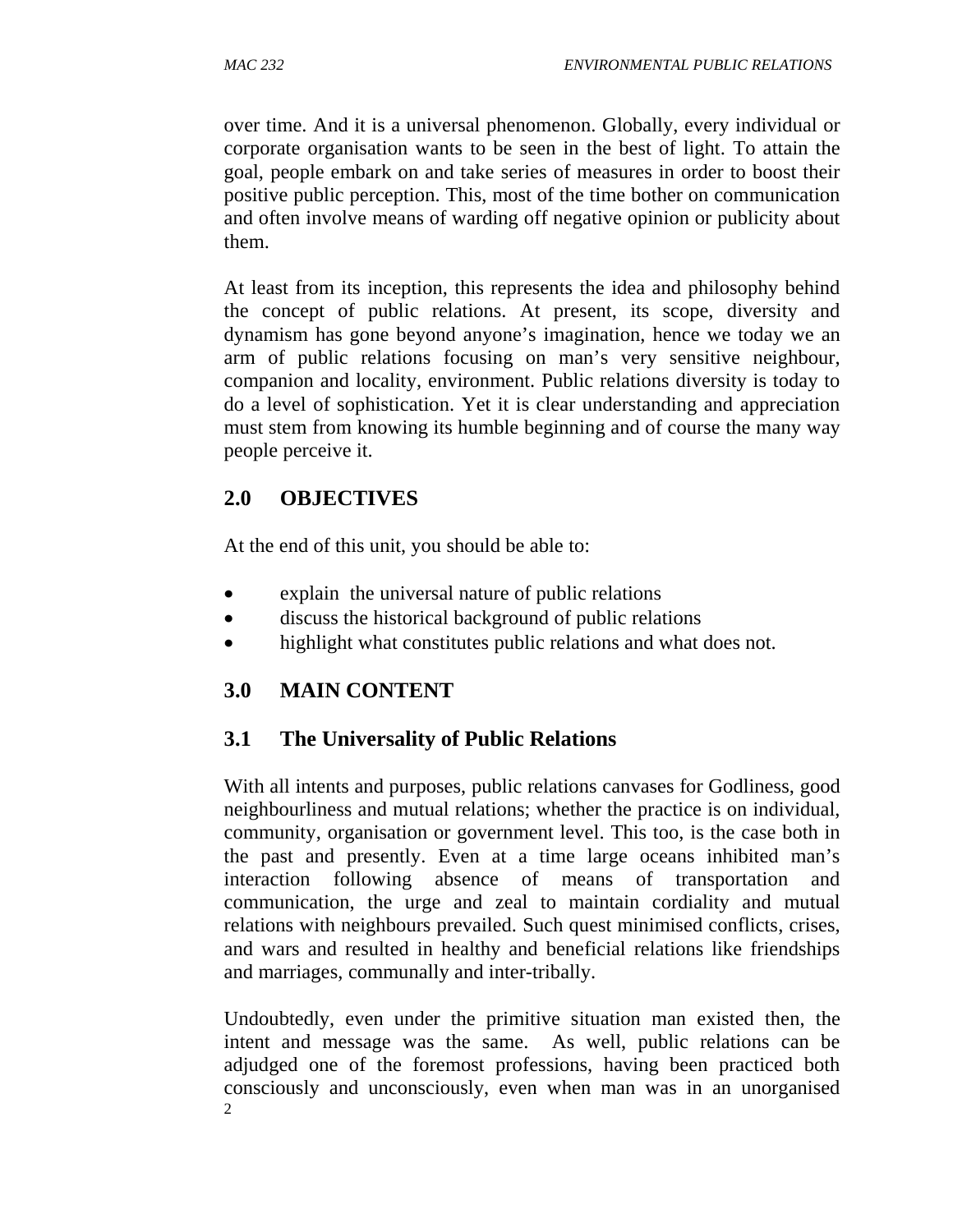habitat. Skinner, Von Essen and Marsham (2001: 19) echo this by asserting that "we are inclined to think of public relations as a  $20<sup>th</sup>$  century phenomenon, but efforts to communicate with others and deal with the force of opinion go back to antiquity".

# **3.2 Historical Background of Public Relations**

Public relations, which, though assumed modern status in the  $20<sup>th</sup>$  century, is certainly a way of life, and hence as old as man. It has its origin at the time of Adam, as observed by such authorities like Skinner, Essen and Marsham (2001) and Daramola (2008:38). Man seeks to use communication to enhance others' perception of himself, thereby improving his outlook and impression-even ever since pre-historic days. In Egypt, word-pictures and festivals were used for publicity and promotions; in Greece, it was verbal persuasion, while in the Roman Empire, oratory and public opinion were used to endear the government to the people- all aspects of public relations, according to Skinner, Von Essen and Marsham(2001:19). In their view, these were improved when St. Paul and other Christians extensively used communication for propagating their faith. This was to later receive a boost, in their words, when the printing press was invented by Gutensberg, followed by other printing process.

These communication media were extensively applied by both politicians and the business class, to the advantage of their trades in the United States of America. Veterans like PT Barnum, Edward L. Barneys, Ivy Ledbetter Lee, Arthur Wilson Page, Rex Harlow, John Hill, Henry Ford, among others, Skinner, Von Essen and Marsham (2001:20) and Nweke (2001:1) harnessed public relations, though at its infancy, and consequently benefitted from the booming business and entrepreneurial outfits at the time. Such public elements like press agency, publicity, advertising, information and public opinion were, vigorously, used to the benefit of the growth and development of business enterprises as well as the rejuvenation of the democratic process.

However, another organisation which later played a major role in the evolution of public relations is the Catholic Church. With the apparent dwindling fortunes of the church, following Martin Luther reformation, Pope Gregory XIII appointed the congregation for propagation of faith. The body used the public relations tools and strategies like communication, persuasion, sensitisation, mobilisation, and positive propaganda, to woo and entice people to embrace and maintain the catholic faith. Aliede (2005) and Nweke (2001).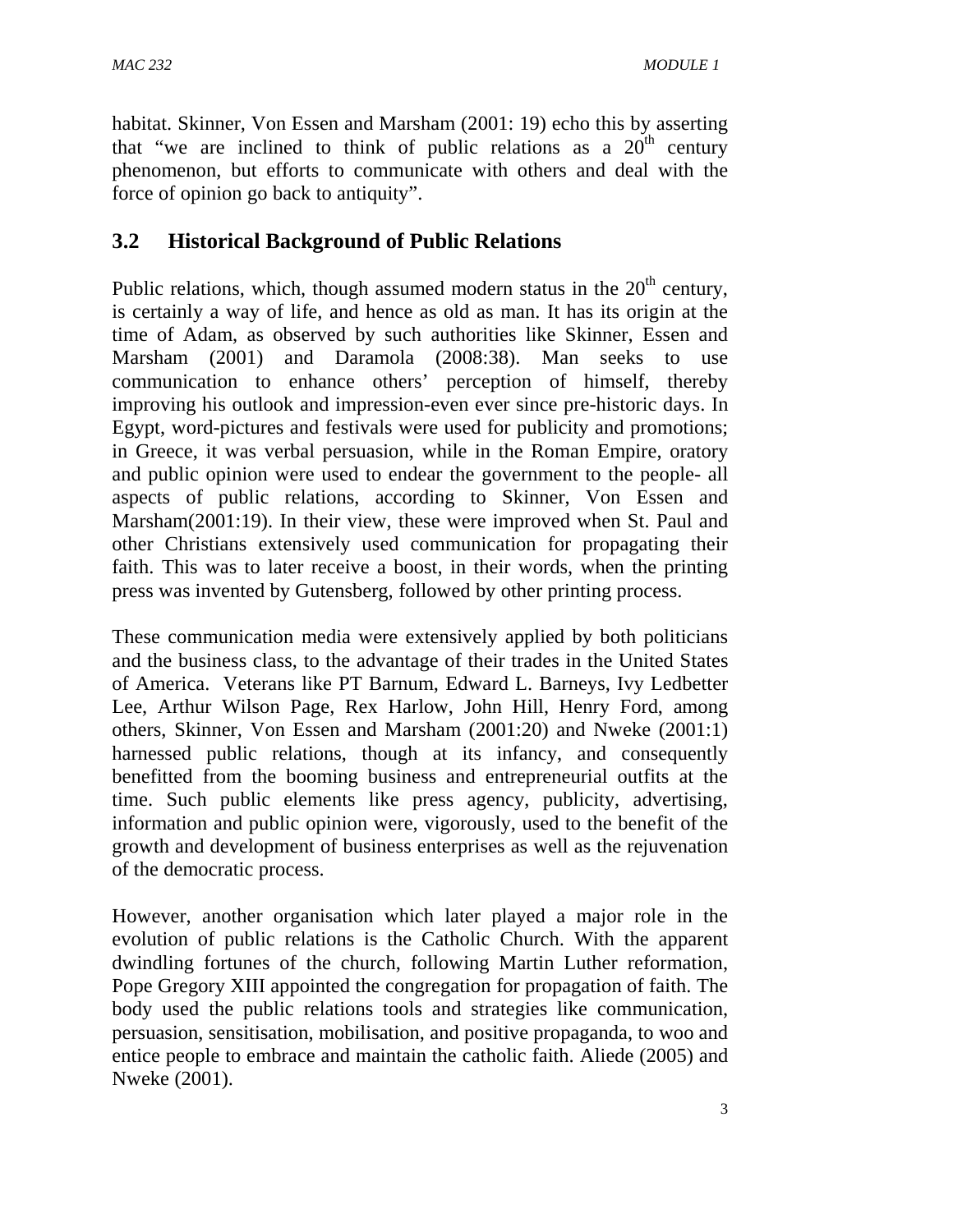As is always the case with every beginning, this early period of the profession in the United States, saw massive and gross abuse and misapplication of public relations, in some cases intentionally, in others inadvertently. These included deception, fabrication, falsehood, exaggeration, distortion, exploitation and mis-information, Nweke(2001:2). These notwithstanding, the sweeping revolutionary changes which followed, not only overhauled the system, but also positively revised it for the eventual metamorphosis which culminated in today's modern public relations. That way, it played a key role in the socio-economic resurgence which formed part of the Industrial Revolution of the  $18<sup>th</sup>$  century and as well aided in preparing the United States for its global robust economic status of the past three centuries.

# **3.3 The Advent of Public Relations in Nigeria**

This successful experimentation in the United States eventually cut across the Atlantic. Public relations, as well, became an instrument for personal, corporate, and government publicity, promotion and repositioning in the United Kingdom, in addition to other European nations.

Its debuts in Nigeria followed the presence of the colonial masters, who equally harbingered western education, religion, administration and communication. Therefore, with its practice obviously prevalence in every level of government in Nigeria, what perhaps remained was its institutionalisation and professionalisation. To actualise this, the foremost public relations practitioner in the country, Dr. Sam Epelle, took the initiative. His efforts led to the formation of Public Relations Association of Nigeria (PRAN) in 1963( Oyekan, 1993:11).

Earlier, the growth of the practice of public relations in the country was boosted by two world wars. With Nigerian colonialist, Britain heavily involved in the wars, alongside the United States, Nigeria naturally became involved. Public relations became a veritable tool for rationalising the war. Equally, it was propaganda machinery for governments information on the war, support for it and mobilising requisite resources for its implementation.

To strengthen the capacity for realising these goals, the colonial government established an information office in Lagos (Aliede, 2005:131 and Nweke, 2001:6); that was in 1940. Four years later, it was changed to public relations office; and a year later, it was changed again to public relations department. And to widen the scope of its operations, regional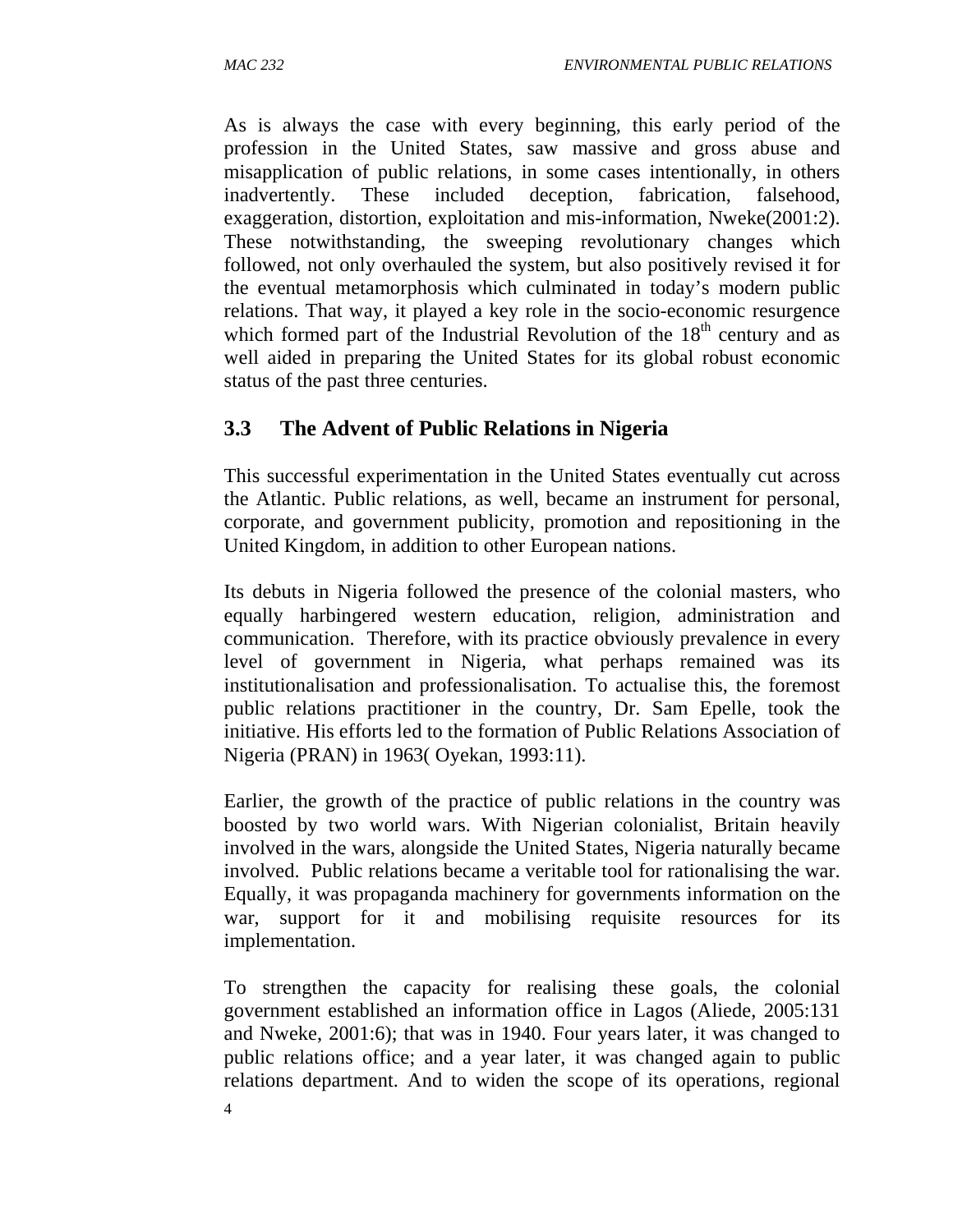offices were opened in Ibadan, Enugu and Kaduna. The role of the department went beyond that of just managing government information to assisting communication practitioners in assessing government information severed the hitherto bureaucratic red tapism which earlier hindered the smooth operations of the media, its operators and effective service delivery to the public.

The Public Relations Department later transformed in the federal Ministry of Information. As the country grew and decentralised from regions to state, the news of information ministry increased, thereby creating additional platforms for the improved operations of public relations. The private sector, Nweke (2001:8) observes, was not left out in the quest to invigorate the profession. The pioneering role was played by UAC which in 1949 established an information office. This later became its Public Relations Department.

To professionalise the practice, the government in 1990 promulgated decree No.16. This created the Nigerian Institute of Public Relations, charged with the responsibility of controlling and regulating the practice of public relations in Nigeria. Today, the institute has endowed a chair in the Faculty of Business Administration of the University of Nigeria, Enugu Campus, for PGD, Masters and PHD in Public Relations (Aliede, 2005:132). Aspirants also join its membership through its professional certificate and diploma in Public Relations, with all these developments, the foundation has been laid for effective and impactful practice of the profession, in the country. Its operation is formidable in both private and public sectors; and what is needed now is strategic strengthening of its key areas for enhanced professional output.

# **3.4 What Public Relations is**

Daily the world becomes more complicated and sophisticated. With such complexity, certainly, no organisation, social, cultural, economic or political can survive without accurate and right dose of communication. And as a result of its strategic nature, potentials and efficacies, public relation is the most suitable prescriptive measure for dealing with the issue. To effectively cope with rapid global trends and changes, every corporate organisation- even individuals, requires the services of public relations.

According to Nwosu and Idomili (1992:5), public relations is a means of winning friends, keeping them; doing good and getting rewards for it, as well as "being guided by public interest considerations or being socially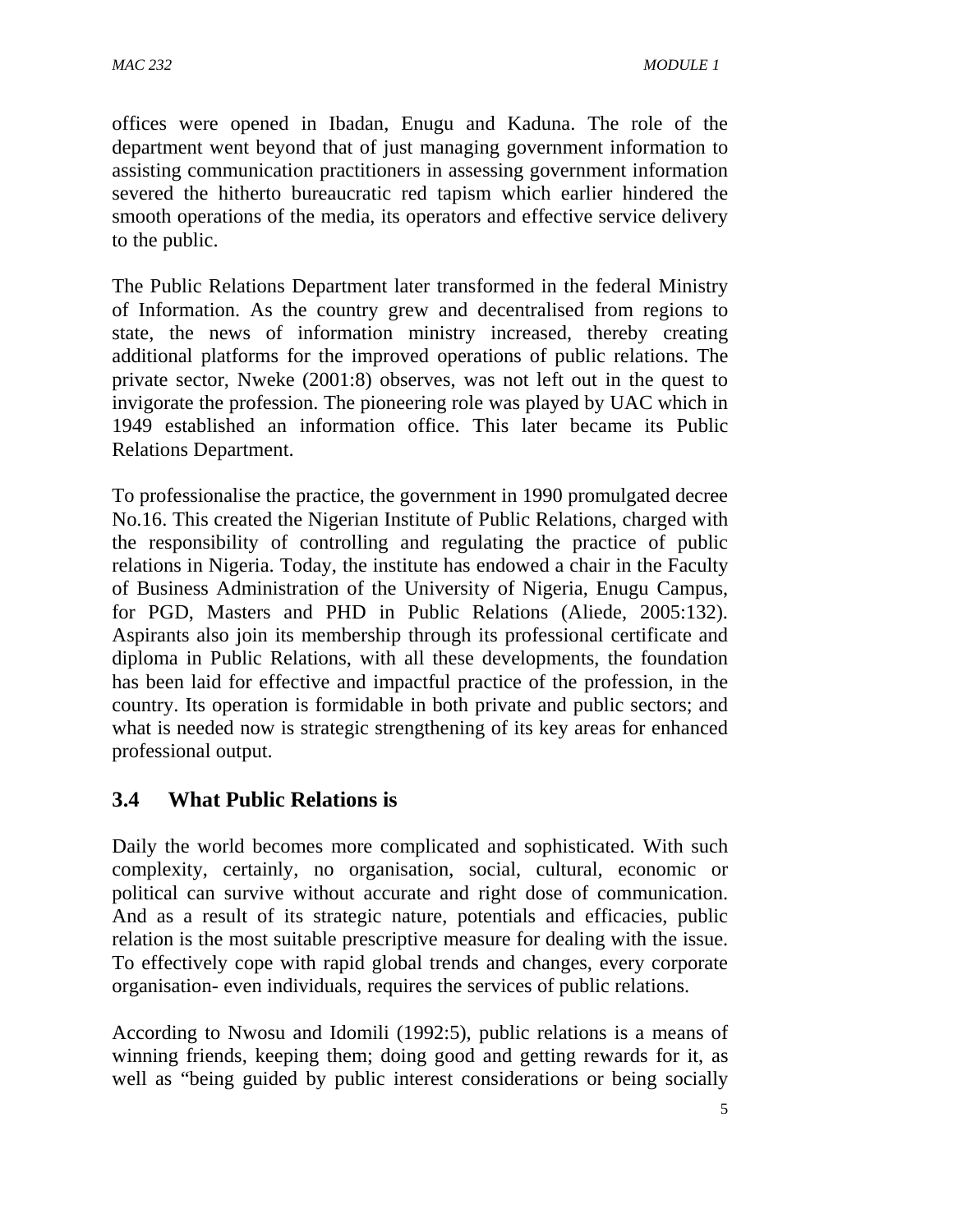responsible in order to be socially acceptable". Black (1989) sees it as the art and science of achieving harmony with the environment through mutual understanding based on the truth and full information." In the view of Stan (1968), public relations is planned to influence public opinion, achievable by effective service delivery and symbiotic communication.

 In all, it involves programmes, activities and policies which are deliberate, evolved, planned and specifically targeted at given publics, stakeholders, clients or customers. At the end, the overall aim is to attract support, rapport, solidarity, goodwill, trust and cooperation for the source.

Extolling the qualities of public relations and their implication, Baxter (1986) quotes Abraham Lincoln:

Public Relations is everything: with sentiment nothing can fail: with it nothing can succeed. He who moulds public sentiment goes deeper than he who executes statute or pronounces decision. He makes statutes and decisions possible or impossible to execute.

Public Relations News sees it as:

…a philosophy and function of management which evaluate public attitudes, identifies the policies of an individual or organisation with public interest and execute a programme of actions to earn public understanding and acceptance.

Similarly, Nwosu and Idimili (1992:5) states that the international Public Relations Association (IPRA) looks at Public Relations as an act and social science used to analyse trends , predicts their aftermath and for "counseling organisation leaders and implementing planned programmes of action, which will serve public interest ".

The British Institute of Public Relations, in its view avers that it is:

…a deliberate, planned and sustained effort to establish and maintain mutual understanding between an organisation and its publics". To the institute, Public relations is intentional and aimed at attaining set goals, among them bilateral understanding, favourable disposition between a corporate body, its publics and stakeholders, and this is done on relentless basis, not in hit and run style or fashion.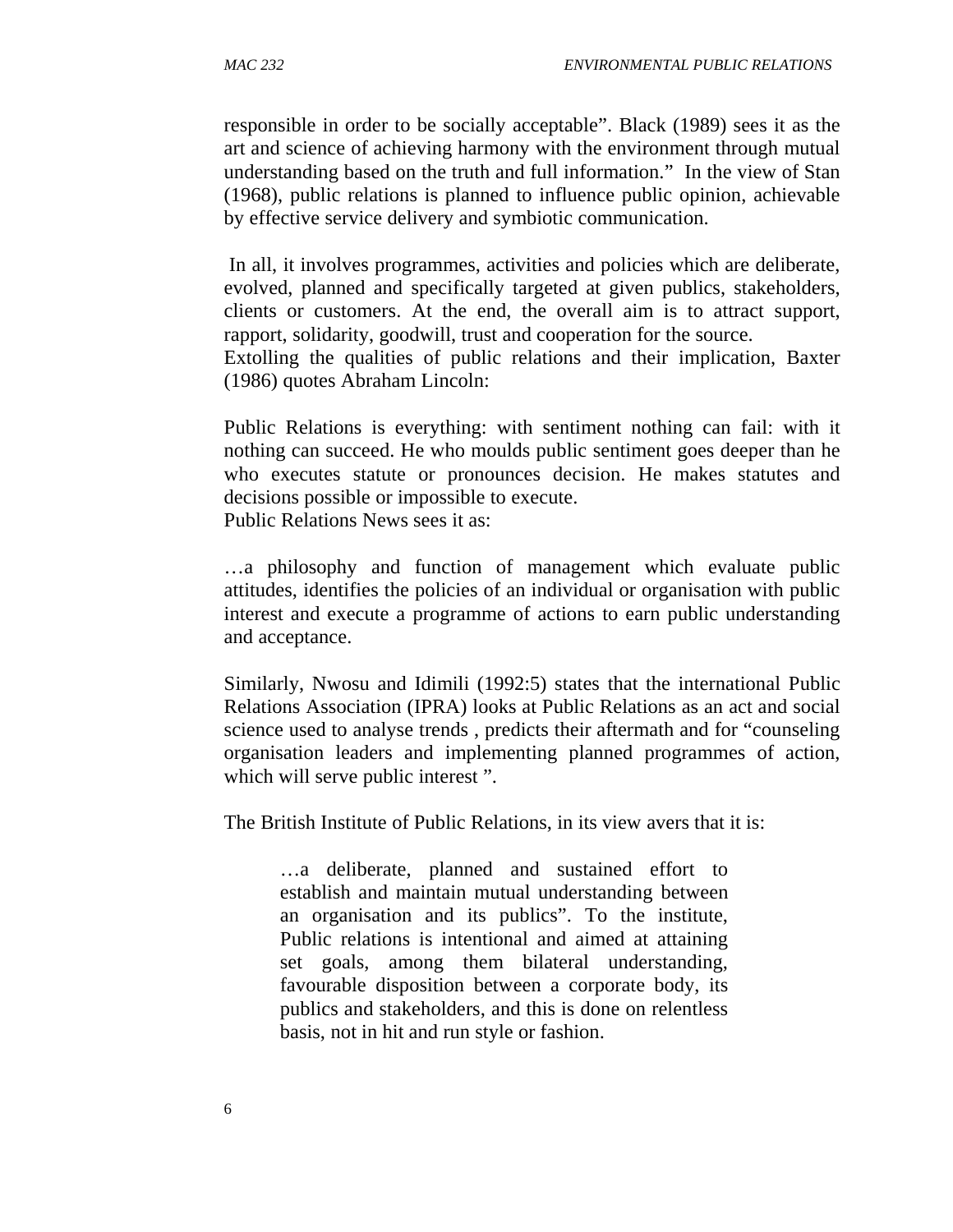Public relation has varied and multiple definitions as it has many practitioners. Notwithstanding, pertinent is , that no matter the source of the definition, it deals with concerted bid to project oneself or an organisation in such a way that understanding, mutuality, cordiality, and healthy relationship are attained, to the collective benefit of the practitioners and the end user/ receiver. These are the intentions, aims and what public relations stand for, and this clarification is vital following misapplication, misinterpretation and misuse of the concept by quacks and interlopers, often intentionally for selfish reasons, and other ugly phenomena we can still further elaborate on.

# **3.5 What Public Relations is not**

As quacks and charlatans distort and bastardise the noble profession, it becomes necessary to bring it to the knowledge of potential practitioners and indeed to none practitioners and the general public which should also protect, guide and guard the profession from such ruinous practices and misuse. So, let us look at what public relations is not.

To Nwosu and Idimili (1992:7) it is not journalism, public or press agentry, although it can use these as instruments for accomplishing its objectives. It uses both works and well planned, focused and executed programmes of action in order to influence the audience and impact on them, as well.

Public relations applies persuasion, truth, full information, in addition to empathy. This is opposed to using force, coercion, lies, half truths, deception, fabrication, misinformation, and pernicious propaganda. Continuing, Nwosu and Idimili (1992:7) insist that it is not offering of bribes, call-girls or use of mere beautiful and unintelligent receptionist to serve in organisations.

Also, it does not involve fire-fighting or fire brigade measure, magic or voodoo practice, window dressing- white-washing or cover-ups. All these tilt to negativity; hence, they have no place in Public Relations practice. The practice is somewhat a systematic, planned and concerted action, sustainably used to achieve organisational long term objectives. It is therefore, not trial and error, hit and run or experimentation. It is preceded by galvanised, articulated and data-based decisions that can stand the test of time.

To avoid the above misapplications and rather understand and appreciate the vital tenets, we persist that all practitioners must: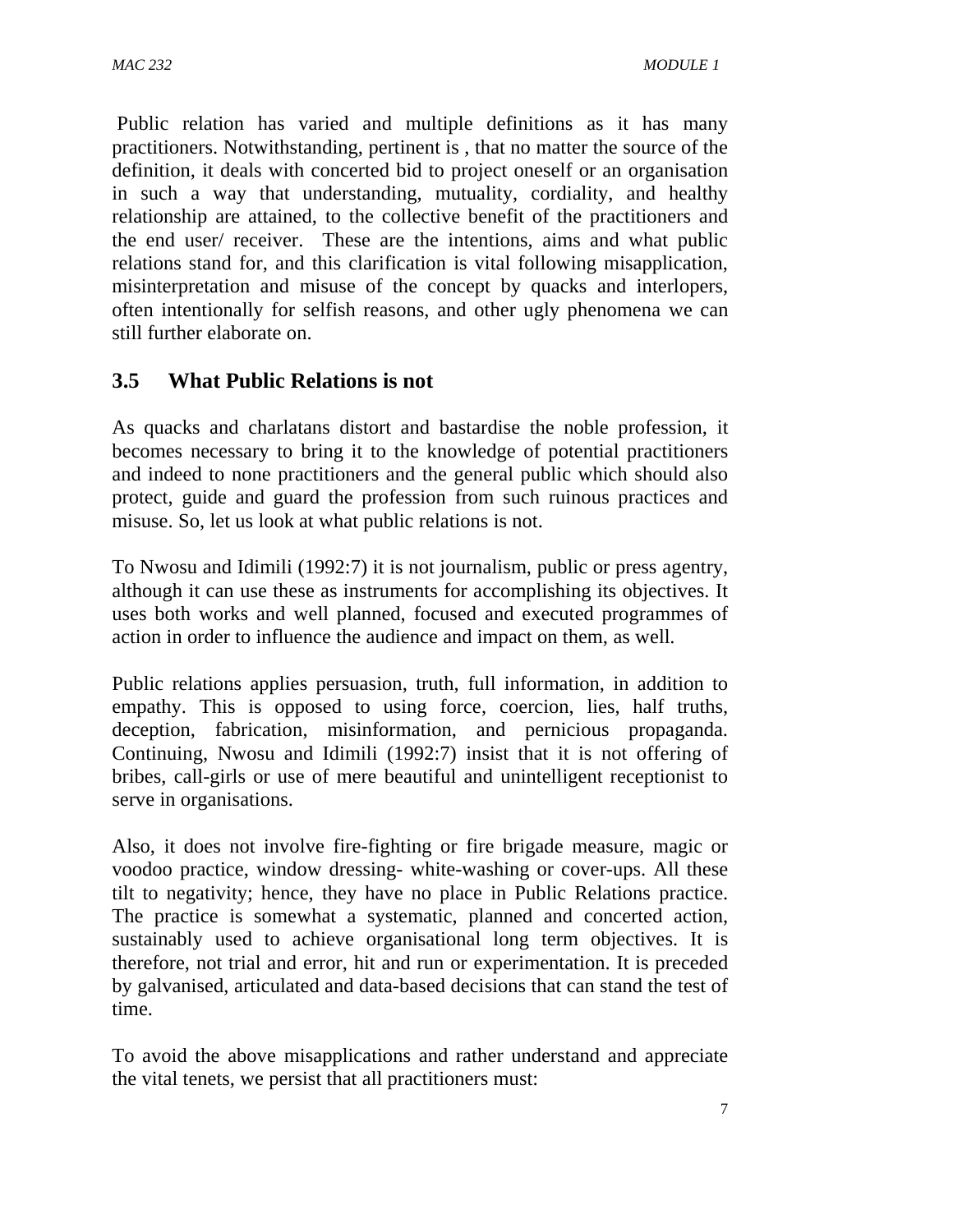- 1. go through the requisite education, training and retraining
- 2. possess the required and necessary certification and qualification
- 3. register and become members of the regulatory authority of the profession-the Nigerian Institute of Public Relations (NIPR)
- 4. strictly adhere to the ethics and social responsibility of the profession.

This is the position of Nwosu and Idimili (1992:8) and Nweke's (2001:14). As a management insider, the practitioner will be in better position to handle his professional obligations, especially those bothering on counseling organisational management on its ethical and social responsibilities. A management should be educated on the need for utilising Corporate Social Responsibility (CSR) as a management strategy for mitigating crisis and conflicts, like oil spillage and other environmental problems. This, the insider practitioner is better positioned to handle than otherwise.

## **SELF-ASSESSMENT EXERCISE**

- i. Explain why public relations is a universal concept.
- ii. Trace the genesis of public relations to the period of its emergence in Nigeria.
- iii. Show how colonialism is intertwined with the advent of public relations in Nigeria.
- iv. Explain what constitute public relations.
- v. Explain what is not public relations.

## **4.0 CONCLUSION**

We have discussed the meaning, definitions and background of public relations. Though as old as man and hence supposedly very familiar to everyone, public relations as an art, social science and a profession requires elucidation and amplification to the clear understanding of all, especially potential practitioners.

Most of the misuses and misconceptions inherent in the field today occur because of the poor background knowledge of the field by some practitioners, who naturally cannot give what they do not have. This attempt at going beyond mere highlighting the necessary points becomes a necessity in order to prepare you as a professional practitioner, who will use the field for contribution to self-actualisation, professional growth and national development.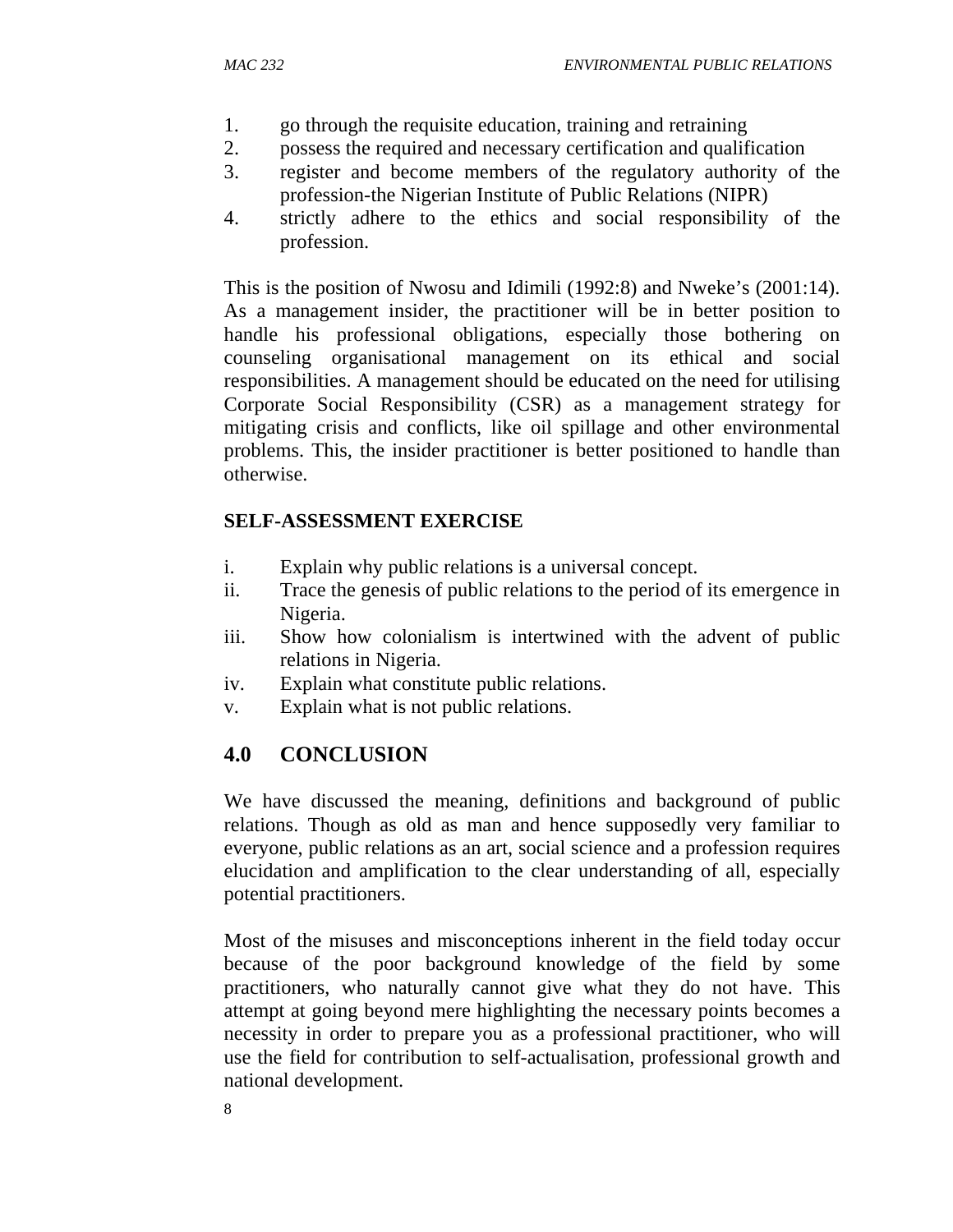# **4.0 SUMMARY**

In this unit, we appraised the historical genesis of public relations, from its modern inception in the United States of America to its emergence in Nigeria. As well, we explored the influence of colonialism on the profession in Nigeria, in addition to detailed look at some conceptual definitions. Treated too, is an examination of what is and what not public relations are. This imperative as you must be able to distinguish it from the myriads of misinterpretation unqualified practitioners have hoisted on the noble, dignified and distinguished profession.

## **5.0 TUTOR-MARKED ASSIGNMENT**

- 1. Show how modern public relations emerged and contributed to socio-economic and political growth of the United States.
- 2. Explain the notion that public relations is as old as man.
- 3. Give and explain, at least, four definitions of public relations.
- 4. With clear instances, show how public relations is an object of misconception and bastardisation.

## **6.0 REFERENCES/FURTHER READING**

- Aliede, J. E. (2005). "Repositioning the Public Relations Personnel for Reputable Practice". In: Nwosu, I.E., J.E. Aliede & I. Nsude. (Eds). *Mass Communication: One Course, Many Professions*. Enugu: Prime Targets Ltd.
- Baxter, B. (1986). "Public Relations Professionals offer courses Recommendations." *Journalism Educator*, Vol. 40, No.4.
- Black, S. (1989). *Introduction to Public Relations*. London: Modino Press.
- Daramola, A.C. (2008). *Fundamentals of Public Relations: A Global Overview*. Lagos: CMCIN.
- Nweke, O. (2001). *Public Relations Practice: Concepts and Strategies*. Enugu: Hanson Publishers.
- Nwosu, I. E. & S.O. Idemili. (1992). *Public Relations: Speech, Media Writings and Copy*. Enugu: ACENA Publishers.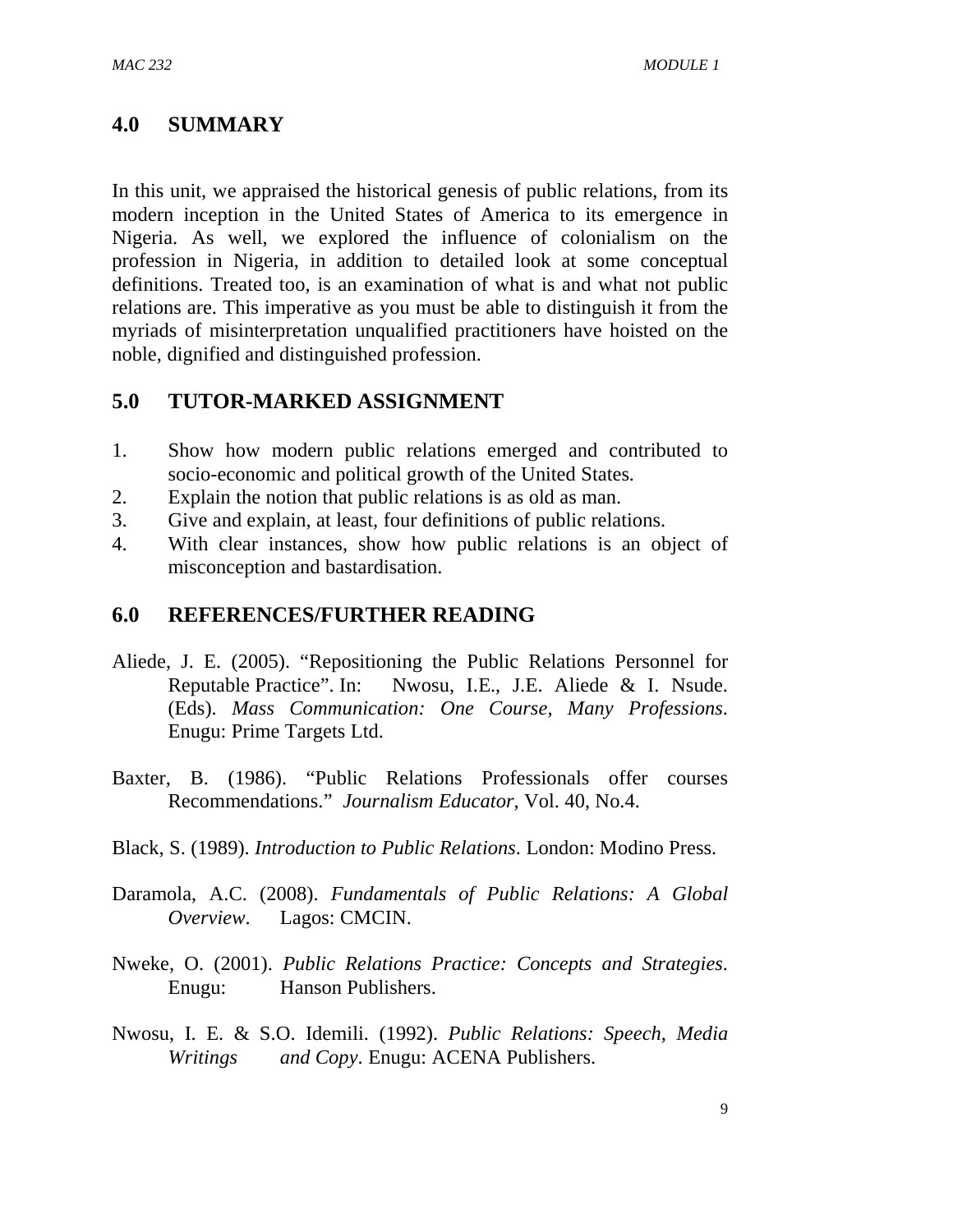- Oyekan, J. (1993). "Nigerian Institute of Public Relations: 30 years of Growth". In: *NIPR 30 Years of Public Relations in Nigeria*. Lagos.
- Skinner, C. L., Von, E. & G. Mershan (2001). *Handbook of Public Relations*. (6th ed.). Cape Town: Oxford University Press.
- Stan, E. (1968). *What You should Know about Public Relations*. New York: Oceana Publications.

The United Bible Society. (2010). *Good News Bible*. Lagos.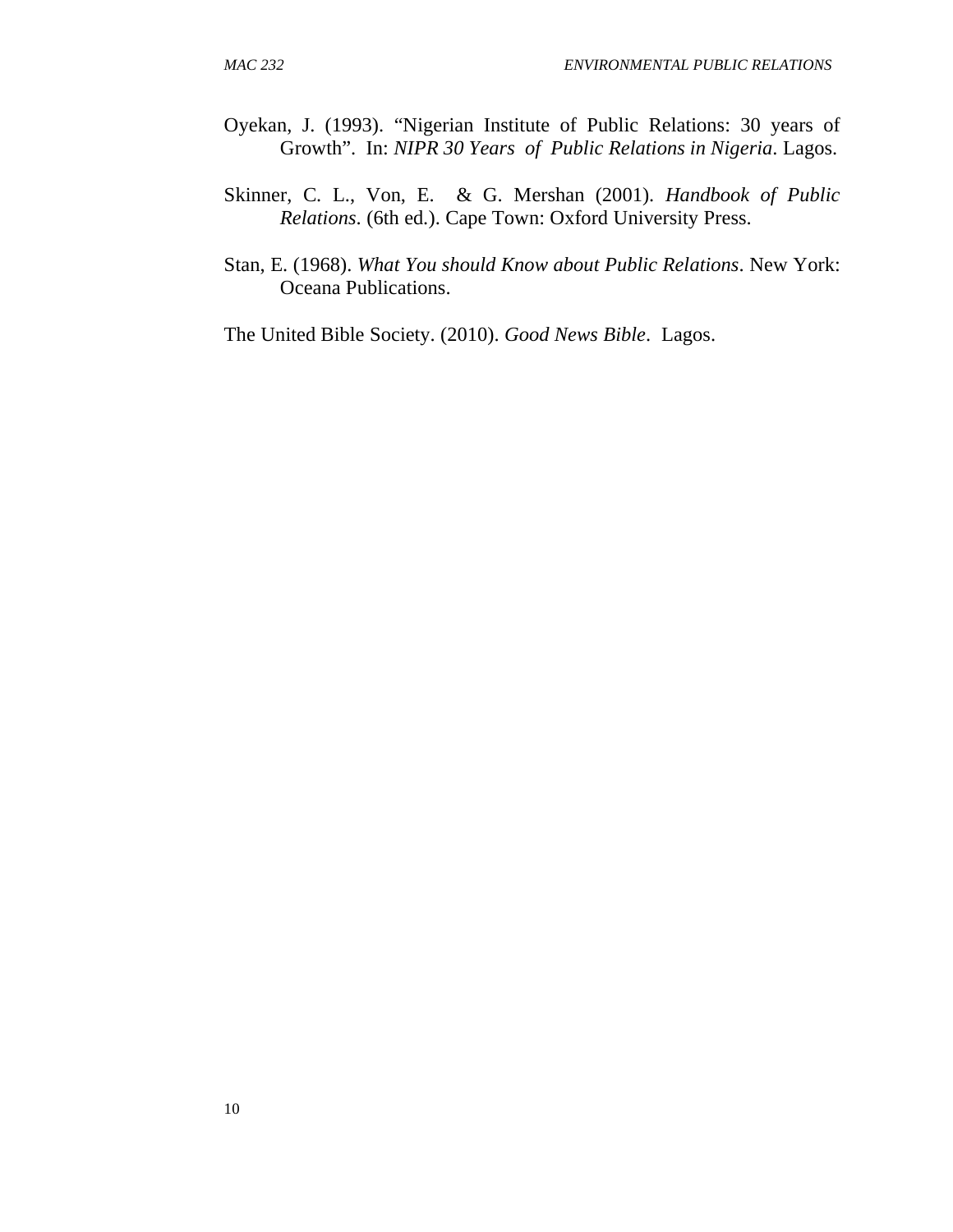# **UNIT 2 MEDIA OF PUBLIC RELATIONS**

#### **CONTENTS**

- 1.0 Introduction
- 2.0 Objectives
- 3.0 Main Content
	- 3.1 Diversity and Dynamism: Hallmark of PR Media
	- 3.2 Food/Instruments and Media of Public Relations
- 4.0 Conclusion
- 5.0 Summary
- 6.0 Tutor-Marked Assignment
- 7.0 References/Further Reading

# **1.0 INTRODUCTION**

Most of the activities, actions, programmes and services of public relations are conveyed through the media. These media are not only the known traditional vehicles for channeling messages information, ideas, values, ideologies and policies, like radio, television, newspaper, among others.

This unit, therefore, offers the opportunity for us to explore these numerous avenue and platforms additional used in communicating public relations messages while executing its programmes and campaigns. It is a necessity for every practicing and potential public relations practitioner to fully understand these so as to be able to effectively apply them.

## **2.0 OBJECTIVES**

At the end of this unit, you should be able to:

- discuss the multiplicity of means of conveying public relations messages available to the practitioner
- explain the wide choice and accessibility these present to the practitioner and his audience respectively
- discuss how each can assist the practitioner in carrying out specific public relations assignments and responsibilities.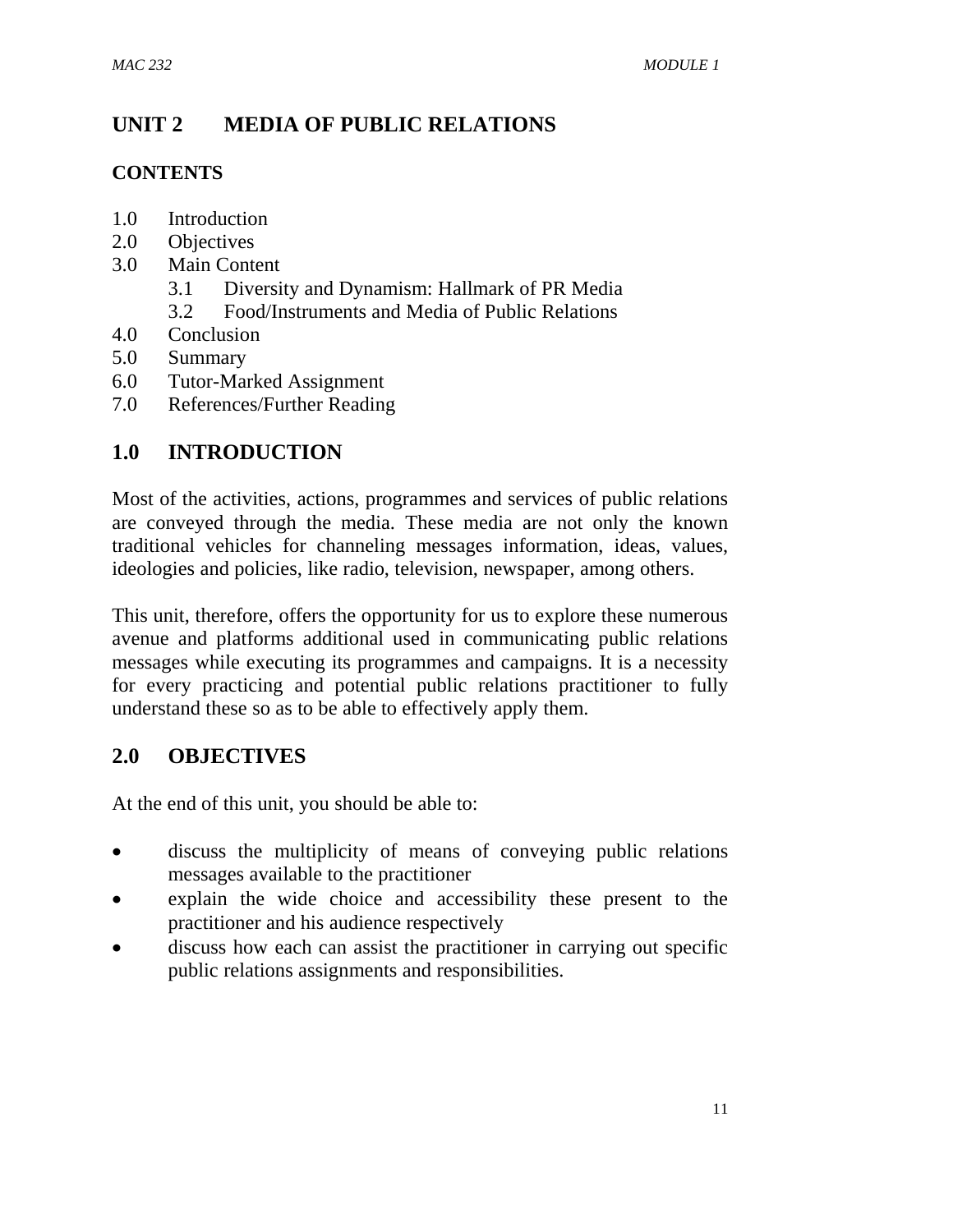# **3.0 MAIN CONTENT**

## **3.1 Diversity and Dynamism: Hallmark of PR Media**

There exist multifarious areas of problems that public relations should tackle. They are as numerous as there are many fields, facets, spheres and sectors of human endeavours: political, economic, social, cultural, educational, environmental, medical, scientific, agricultural, government, industrial, religious, linguistic, to mention but a few. In like manner, there is the prevalence of divergent public of public relations- internal, external and stakeholders.

To be able to meet the specific public relations needs of these heterogeneous public, these has to be avalanche of tools, instruments, avenue, devices and platforms suitable and appropriate enough for executing public relations issues in the diverse areas. Reasons for this multiplicity of areas requiring public relations attention are not farfetched. They include the following:

- 1. The daily sophistication and complexity of the society, each time requiring the interpretation and explanation of communication experts and professionals like public relations practitioners.
- 2. The inevitable prevalence of conflicts and crises at all levels of human relationships, always requiring authorities in conflicts and crises resolution and management for their resolution.
- 3. The strife/competition among and between corporate, business and commercial organisation as they vie for the favourable disposition and patronage of their public, customers, consumers and clients.
- 4. Growing enlightenment, socialisation and education of members of the society making them crises as they chose among contending goods and services.
- 5. The need for providers of goods and services to more qualitatively back up their products with professionally packaged information and communication.
- 6. The growing importance of communication today, including public relations, regarded as the fourth need of main, with its "mercuric, dynamic, diverse, pervasive, sensitive, intrusive, indispensable, octopus and massive" as their attributes, Aliede(2005 : 101). Continuing, he asserts that "with its persuasive influence, particularly when strategically employed and professionally applied, using its techniques and tactics, communication is a strong weapon for bringing about change".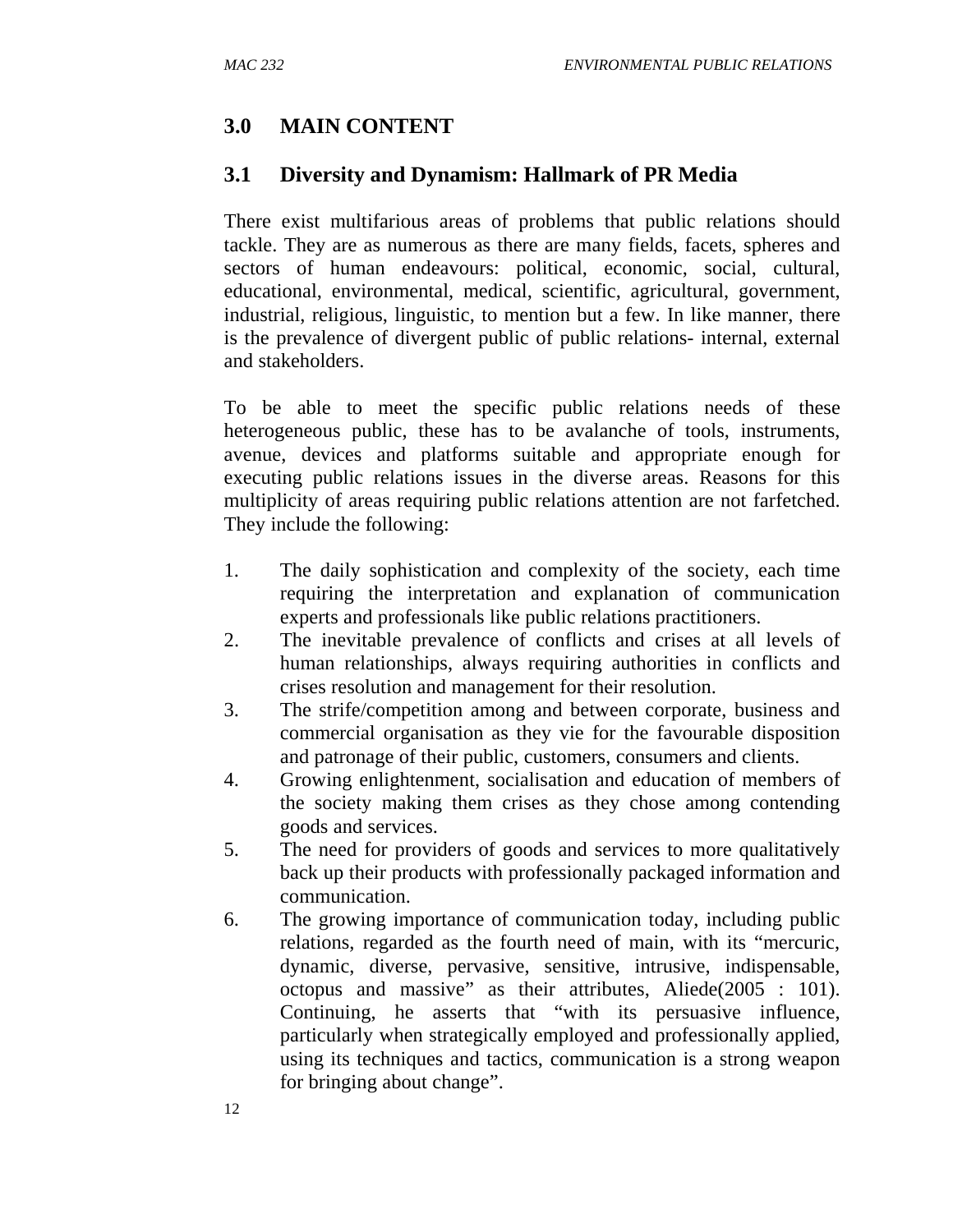- 7. Besides, the astronomical growth in global population posses yet another challenge of the need to mould global public opinion in sensitive common concerns like in the areas of would peace, security understanding, food, climate, among others.
- 8. Globalisation is another factor that has enormously affected the diversity of the areas public relations services are needed, therefore, can hardly be over stressed. It is as multiple as human needs are numerous. Accordingly, the subsequent arising public relations problems are, as well, diverse.

# **3.2 Tool/Instruments and Media of Public Relations**

The tools, instruments, channels, vehicles and platforms for conveying public relations messages and communication are numerous and diverse. The diversity has been exacerbated by the dynamism of science and technology. This has dramatically enhanced the availability of information and communication technologies now abundantly at the disposal of today's public relations and other fields of communication practitioners. In all, all these assist to address the diverse need of the various customers and publics of the industry. For the purpose of clarity, these tools are classified into three. These include print, electronic, and activities, programmes and events that all relate to messages and communication.

They are as follows:

#### **a. Print:**

- Newspapers
- Magazine
- Books
- Billboards
- Journals
- Periodicals
- Booklets
- Bulletins
- Pamphlets
- Leaflets
- Posters
- Notice boards
- Tracts
- Press releases
- House journals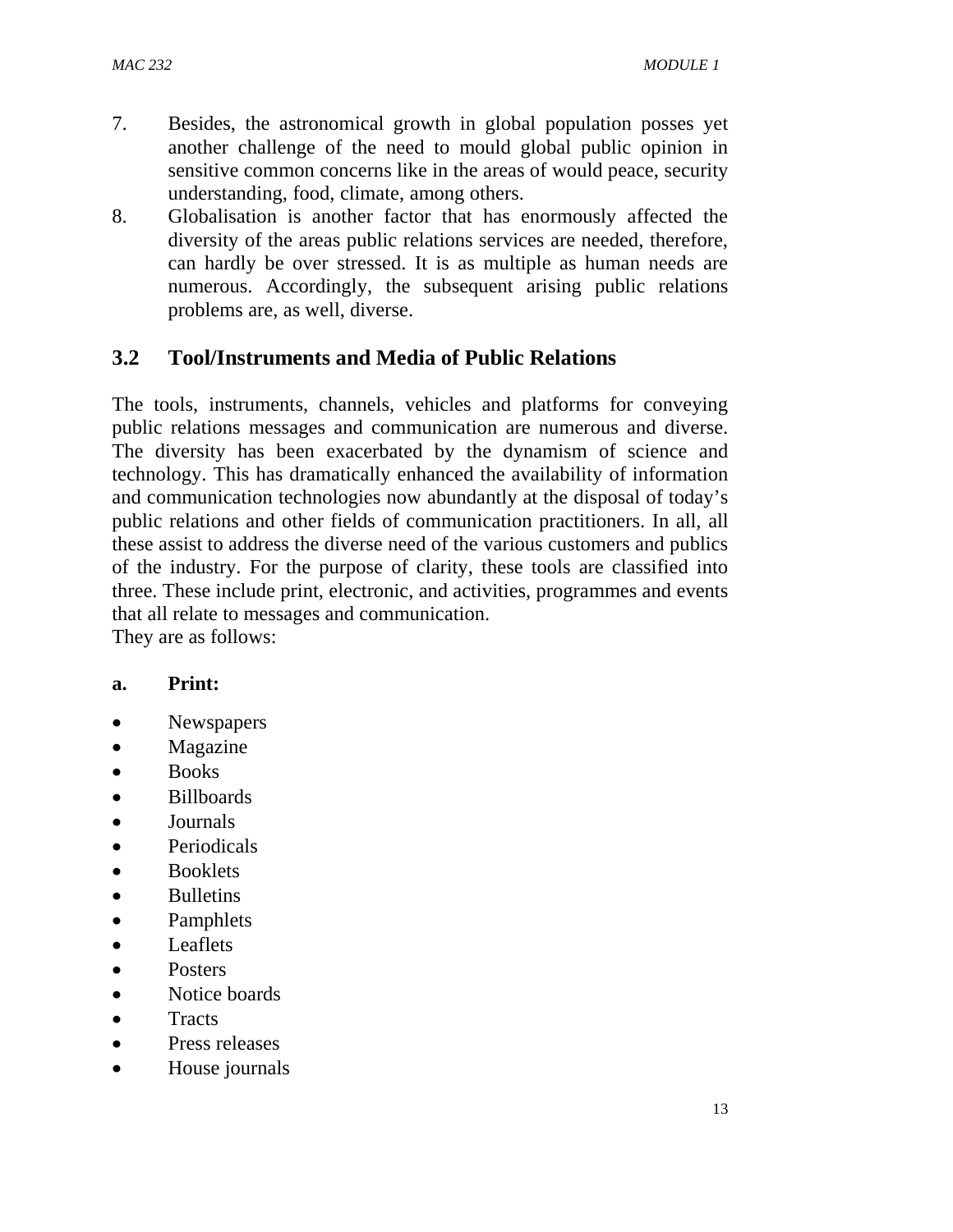- Letters
- Brochures
- Catalogues
- Calendars
- **Almanacs**
- Dairies
- Photo news
- Photo speak
- Press kits
- Advertorials
- Direct mails
- Supplements
- Pullouts
- Newsletters
- Handbooks
- Manuals
- Annual reports
- Charts
- Pictures
- Handbills
- Letters to the editor
- Rejoinders
- Maps
- Flags
- $\bullet$  Pin ups
- Signboards
- Biographies
- Coat of arms
- Logos
- Badges

## **b. Electronic:**

- Radio
- Television
- Cinema
- Film/movie
- Internet
- Audiovisual
- Video cassette
- 14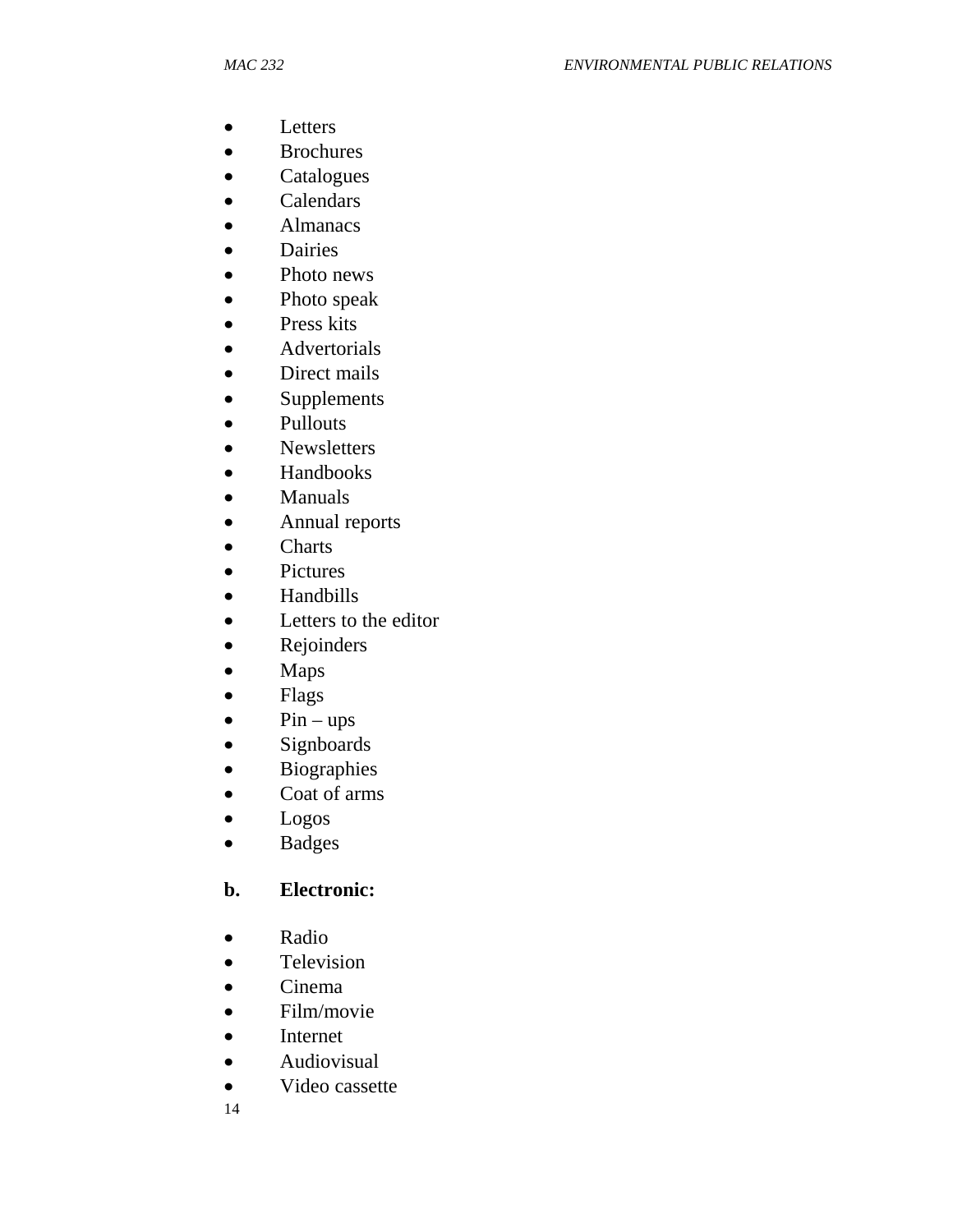- www
- Facebook
- twitter
- blog
- YouTube
- MySpace
- $\bullet$  2go
- Wikis
- $\bullet$  2 mail
- SMS
- GSM
- BBM
- Company websites
- Company webcast
- $\bullet$  In store television
- Mobile television
- Social network sites
- Visual advents
- WOM
- Flash mob
- Buzz
- Chat groups
- Web television
- Net
- Videos
- Documentaries
- CDS
- $\bullet$  MP 3
- Podcasts
- Ipad
- Ipod
- Laptops
- Digital cameras
- CDC
- Neon lights
- Telephone
- Chat rooms
- Slides
- Computer
- Netscape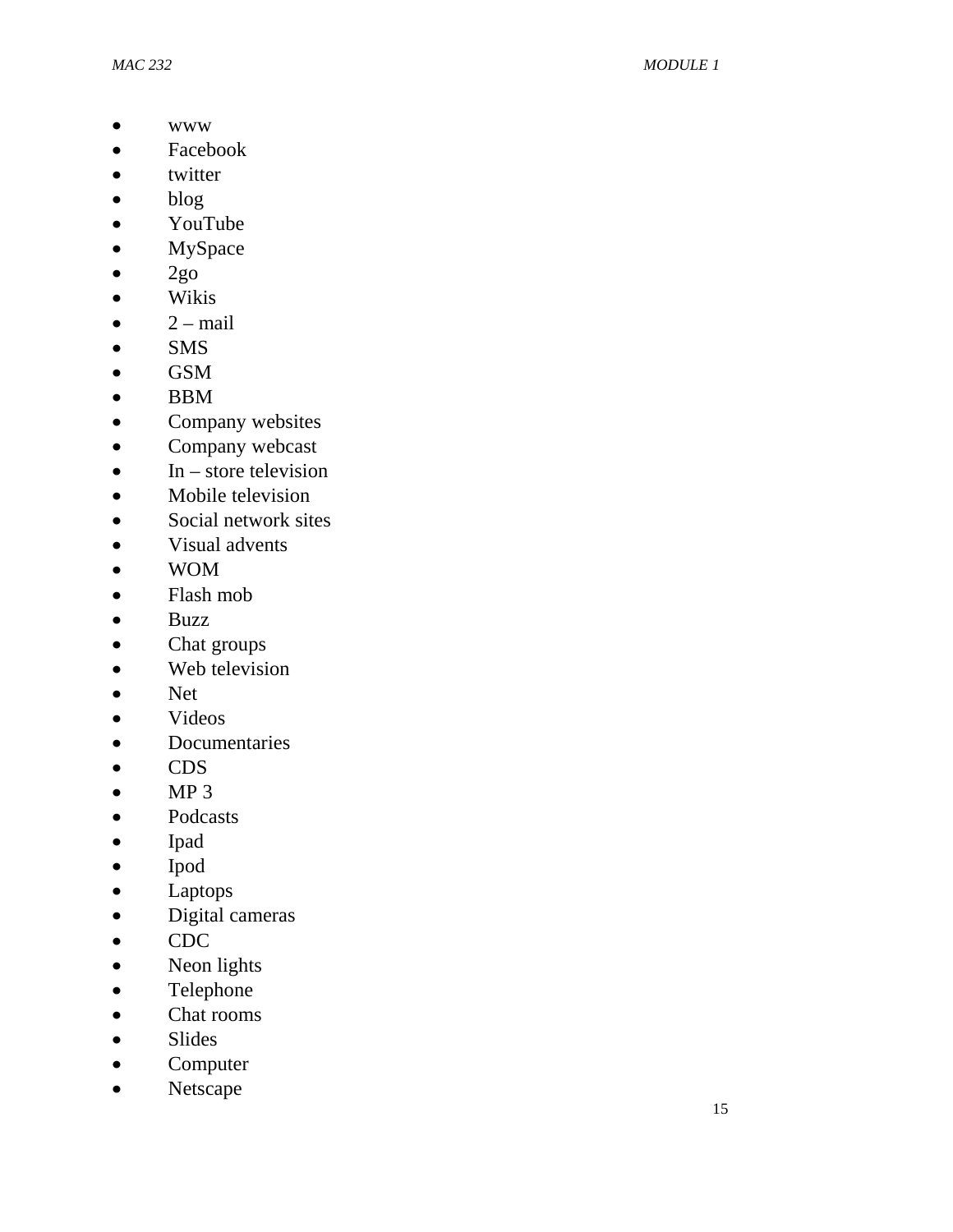- Computer
- LinkedIn
- Teleconferencing
- **Extranets**
- Intranets
- Music
- Tapes
- Cassettes
- Computers
- Fax machine
- Video cameras

# **c. Activities/Events:**

- Advertising
- Promotions
- Publicity
- Events packaging
- Exhibitions
- Bazaars
- AGMs
- Plant tours
- Launchings
- Trade fairs
- Convocation
- Matriculation
- Press conference
- Seminars
- Conferences
- Colloquium
- Conventions
- Retreats
- Orientations
- Crusades
- Interviews
- Personal selling
- Direct selling
- Cocktail
- Courtesy call
- Meeting

16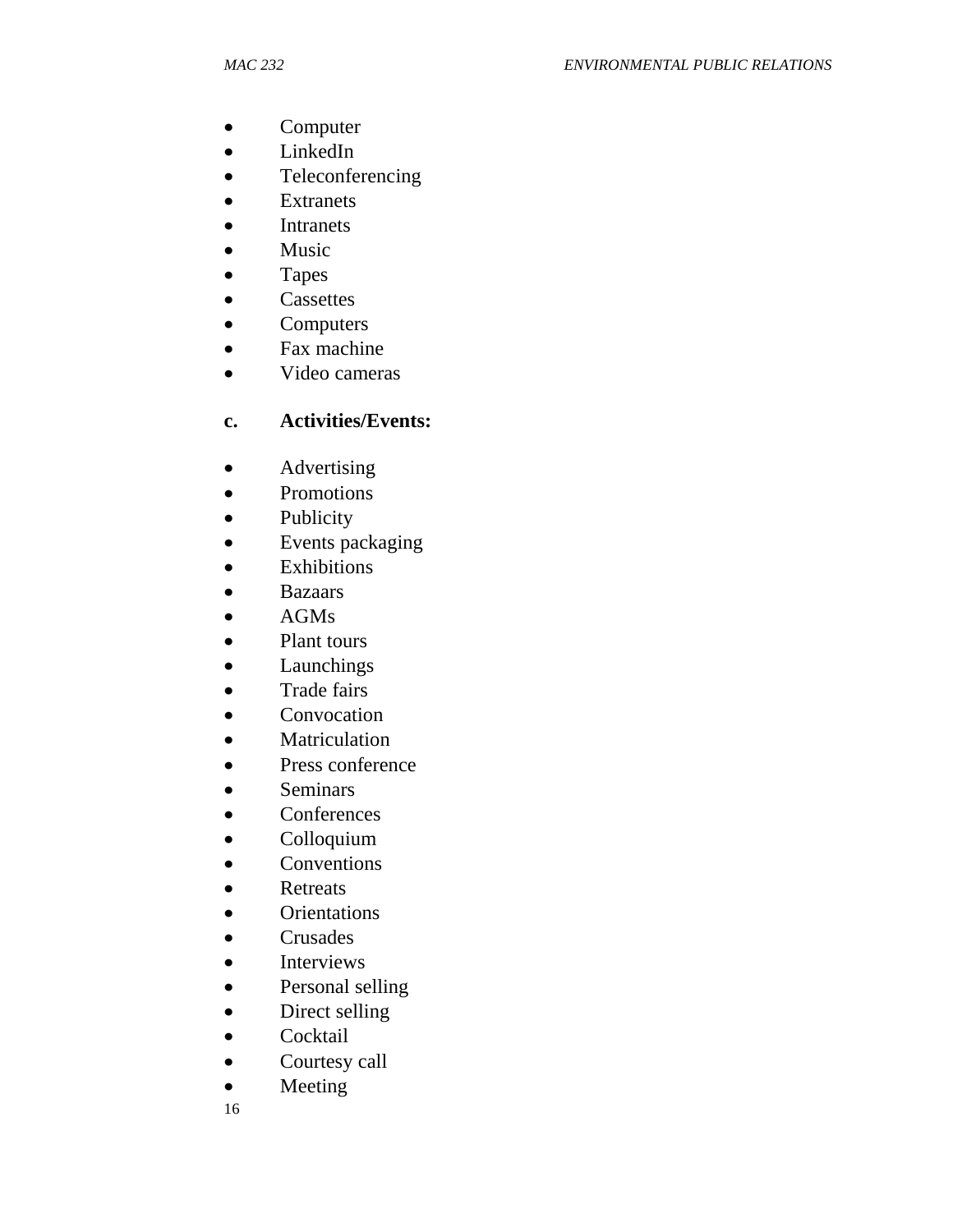- Rallies
- Carnivals
- Fund raising
- Inaugurations
- Dedications
- Congresses
- Shows
- Oral festivals
- Sports tournaments
- Sponsorships
- Endorsements
- End year parties
- Awards
- Foundations
- **Anniversaries**
- Parades
- Processions
- Competitions
- Receptions
- Campaigns
- Displays
- Presentations
- Synods
- Drama
- Dances
- Songs/singing
- Banquets
- Public address system
- Tele conferencing
- Trade fairs
- Point of sale
- Reunions
- Lobbying
- Music
- Suggestion boxes
- Phone in programmes
- Skywriting
- Balloons
- Open houses
- Send offs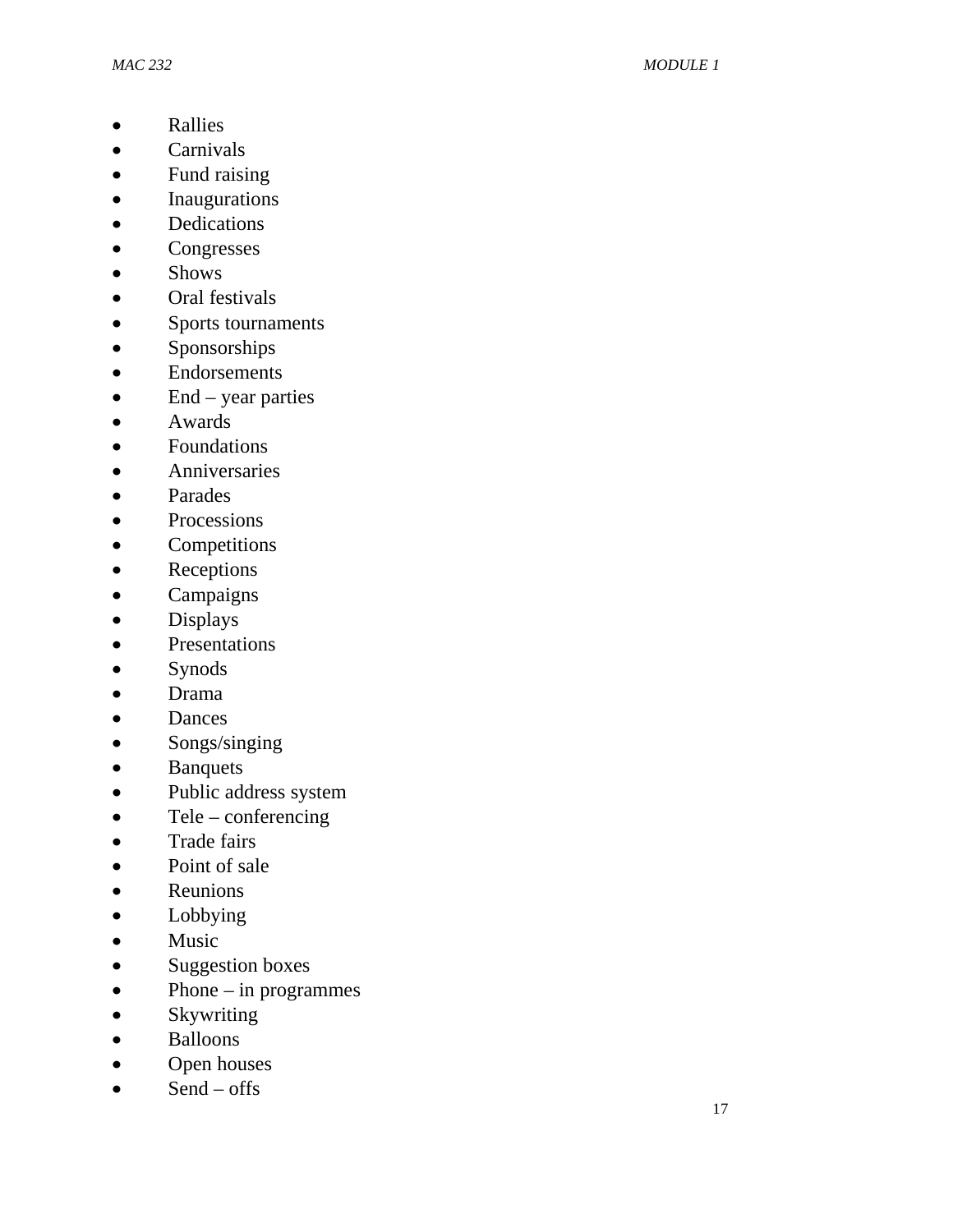- Graduations
- Side attractions
- Souvenirs
- Paintings
- Sculptor
- **Decorations**
- Drawings
- **Lectures**
- Rallies
- Summit

#### **SELF-ASSESSMENT EXERCISE**

- i. Show why the tools for covering public relations communication have to be as diverse as it is.
- ii. Mention, at least, ten tools of public relations; and as well explain how they can be suitably applied.
- iii. Show how the advent of science and technology has aided the practice of public relations and other related fields.

# **4.0 CONCLUSION**

The unit has treated the various means for disseminating public relations message, information, ideas, and values, among others. We as well saw the factors responsible for the multiplicity of public relations problems and issues, in addition to the many tools for tackling them.

The unit, therefore, offers you clear perspective of the wide application of public relations today and the universality of its importance and relevance. It has added to your understanding and better appreciation of the basics you need to know as a potential practitioner in the field.

# **5.0 SUMMARY**

These many avenues for channeling public relations messages provide veritable opportunities for practitioners to choose from. Required in this circumstance is to systematically and strategically assess what is available in order to be able to make wise, suitable and appropriate choice and application for rest effectiveness and optimum results.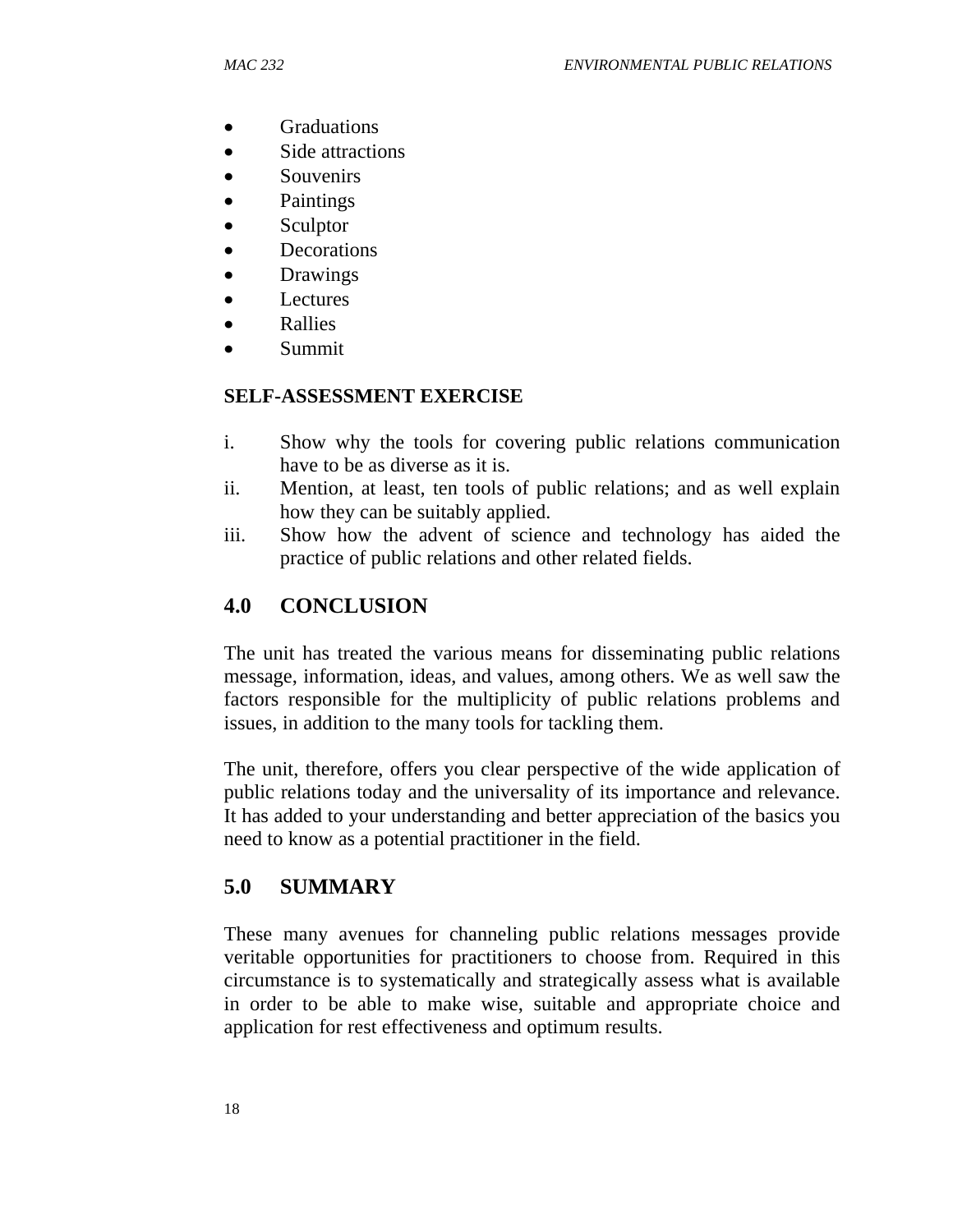Wherever the public relations problem, conflict and crisis exit, whether it is in the area of environmental management, labour relations, accident or natural disasters, the professional practitioner, with these many choices available to him, is well equipped and positioned to succeed. All that is needed is wise choice from the available tools.

Today's public relations practitioner is lucky. Science and technology has added to what was available to him/her, hence to his/her service delivery, too.

# **6.0 TUTOR-MARKED ASSIGNMENT**

- 1. Justify the prevalence of many public relations problems.
- 2. Why are there many tools available to the public relations practitioner for conveying his messages and communications?
- 3. In what ways has the advancement in science and technology aided today public relations practitioner.

# **7.0 REFERENCES/FUTHER READING**

- Aliede, J. E. (2005). "Repositioning the Public Relations Personnel for Reputable Practice". In: Nwosu, I.E., J.E. Aliede & I. Nsude. (Eds.). *Mass Communication: One Course, Many Professions*. Enugu: Prime Targets Ltd.
- Skinner, C. L., Von, E. & G. Mershan (2001). *Handbook of Public Relations*. (6th ed.). Cape Town: Oxford University Press.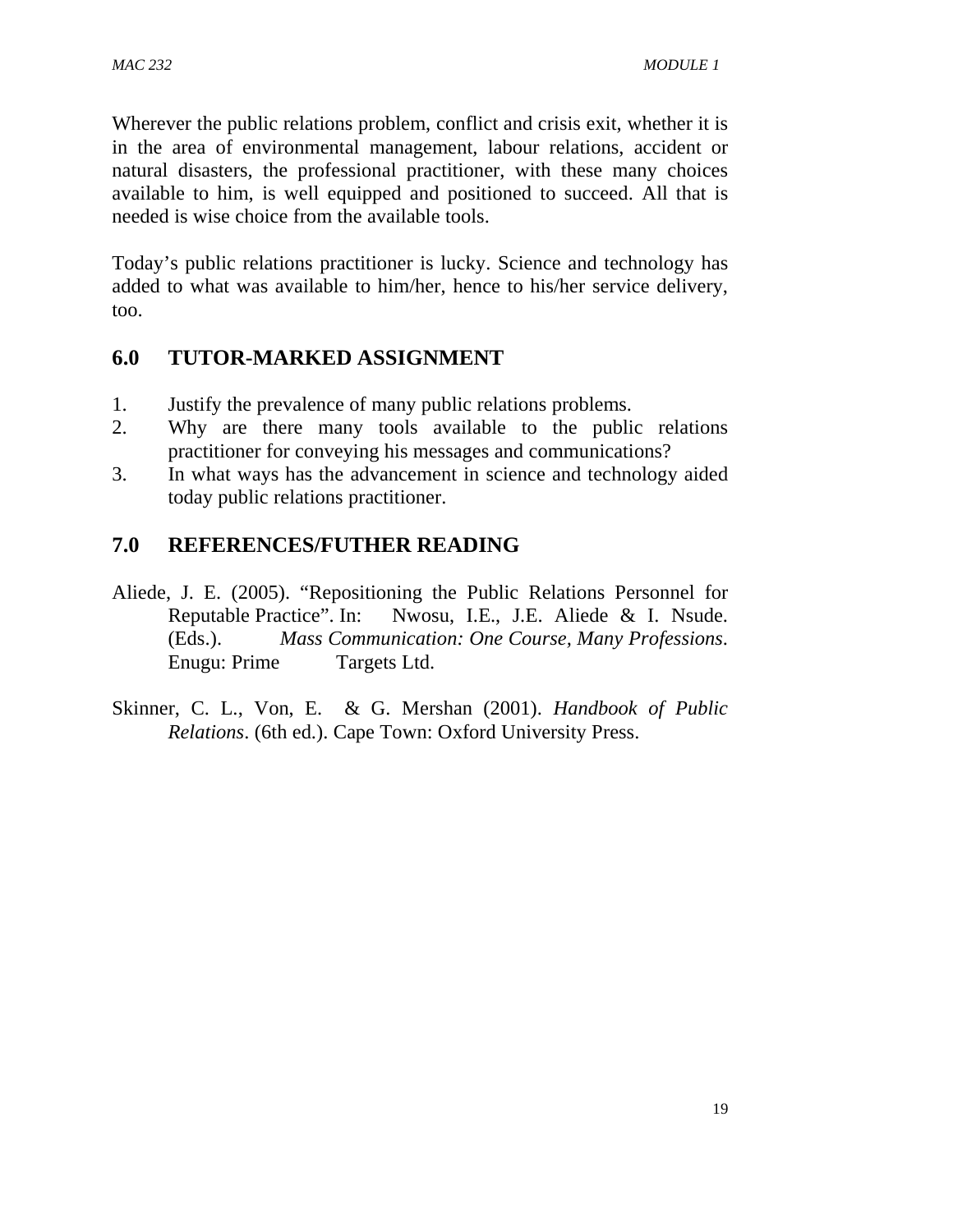#### **UNIT 3 NEED FOR AND FUNCTIONS OF PUBLIC RELATIONS**

#### **CONTENTS**

- 1.0 Introduction
- 2.0 Objectives
- 3.0 Main Content
	- 3.1 Purposes, Objectives and Functions of Public Relations
	- 3.2 Aims, Branches and Kinds of Public Relations
	- 3.3 Areas and Things Public Relations Practitioners Do
	- 3.4 Similarities and Distinctions between Public Relations and Some Related Disciplines
- 4.0 Conclusion
- 5.0 Summary
- 6.0 Tutor-Marked Assignment
- 7.0 References/Further Reading

#### **1.0 INTRODUCTION**

Public relations is a carefully planned and executed discipline. It is not a half hazard measure. It is properly organised, based on concrete decisions, and equally hinged on empirical data or evidence.

Accordingly, public relations are not an aimless undertaking. It is a purposeful venture anchored on intentional goals, hence most of the time, it is a success. There, every student and practitioner it is geared to acquainting you with those critical goals on which public relations is pivoted.

As well, the branches and the specific activities practitioner do will also be ineptly explored with a view enabling you understand and appreciate them.

Very often, people misunderstand and misconstrue some other fields, disciplines and profession to be public relations; thus, the need to clear this by setting out the similarities and distinction between them. That is one other goal this unit intends to achieve.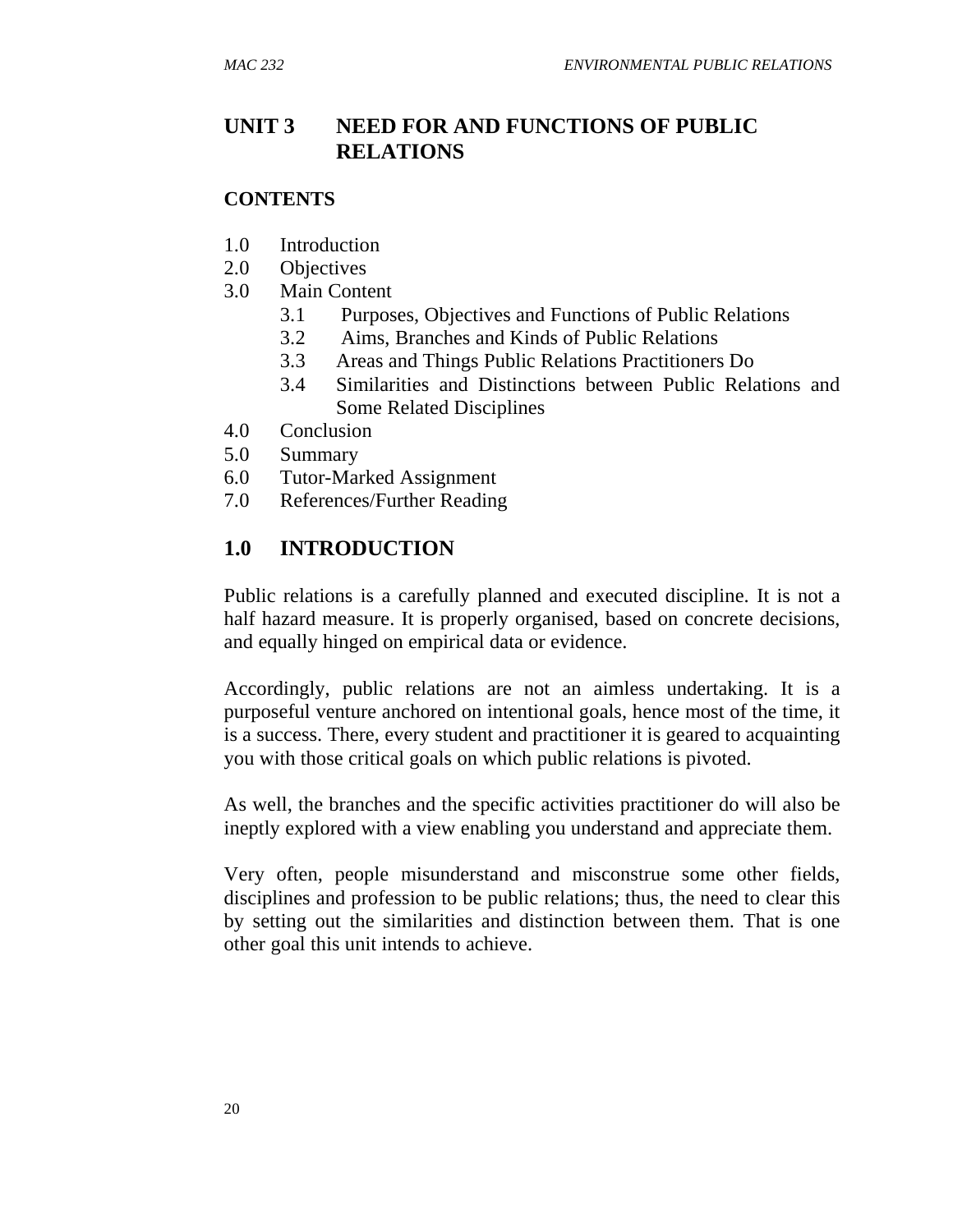# **2.0 OBJECTIVES**

At the end of this unit, you should be able to:

- highlight the reasons behind the practice of public relations
- explain the various branches of public relations
- identify those specific activities public relations and other related fields.

# **3.0 MAIN CONTENT**

# **3.1 Purposes, Objectives and Functions of Public Relations**

Public relations is an interdisciplinary field, a multidisciplinary which domiciles in both arts and science. It is a social science and functions as a tool for social engineering, behaviourial change and attitudinal transformation.

In the words of Nwosu (1996) "As a function and philosophy of modern organisational managements, public relations and its practitioners and manager perform many specialised functions that require varied specialised knowledge and skills..." ; towards this end, Nwosu (1996:5) and Nweke (2001:4) state the purposes, objectives, functions, aims and duties of public relations, as follows:

- 1. Analysing present trends and predicting their consequences
- 2. Preventing and resolving conflicts, crises, misconceptions, misunderstanding and prejudices
- 3. Using communication to influence and mobilise public opinion and attitude for the mutual benefits of the organisational management and the public's.
- 4. Establishing and maintaining prestigious, sound and credible organisational/corporate image
- 5. Assisting organisations to cope with competition
- 6. Attracting more customers. Clients and consumers
- 7. Building bigger business organisations
- 8. Combating negative publicity and propaganda
- 9. Explaining management attitudes and opinion to the public
- 10. Embarking on communication and other persuasive programmes
- 11. Facilitating marketing of products and services
- 12. Interpreting organisational policies, activities, plans and programmes to their public and stakeholders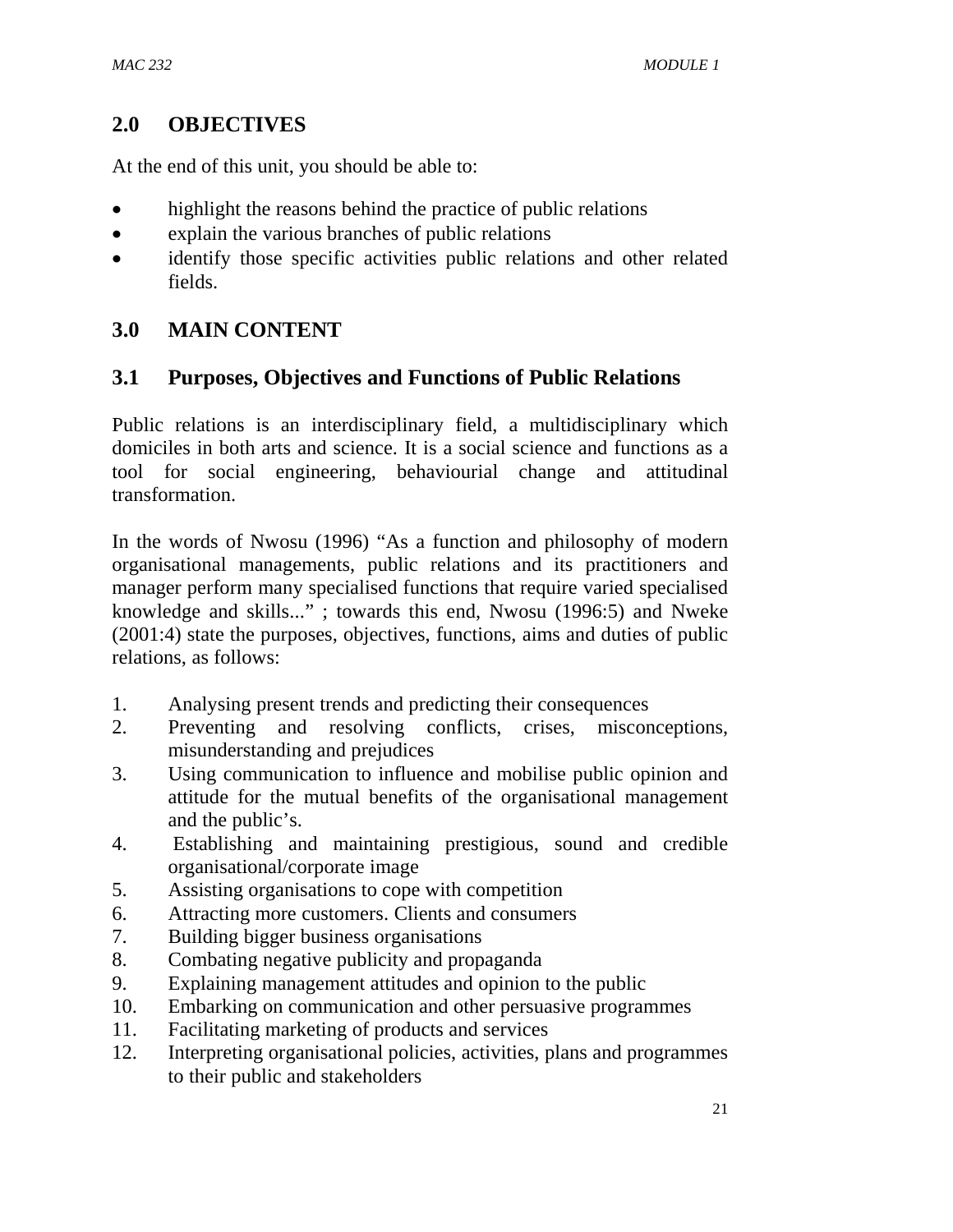- 13. Maintaining loyalty, respect and acceptance of organisation
- 14. Securing favorable legislations for their organisations
- 15. Winning and sustaining acceptance of organisational policies and programmes.
- 16. Wooing customers, clients, consumers, friends and well wishers of an organisations
- 17. Ensuring harmonious management/ labour relations.
- 18. Work towards improved and repositioned corporate image of the organisation
- 19. Facilitate the prevalence of conducive working and operational environment for the business of the organisation
- 20. Act as a bridge and link for constant liaison between the organisation and its various publics and stakeholders
- 21. Ensure organisational fulfillment of its corporate social responsibilities, community neighbor, environment friendly, and philanthropic and good citizenship entity.

# **3.2 Arms, Branches and Kinds of Public Relations**

As a result of these, many different area of services public relations has to service, these exist almost corresponding branches which handling each of their areas, sectors and issues. These, therefore, exist as kinds of public relations:

- 1. Employee/labour relations
- 2. Community relations
- 3. Shareholder relations
- 4. Customer/consumer relations
- 5. Government relation
- 6. Media relation
- 7. Financial relations
- 8. Corporate affairs
- 9. Environmental public relations
- 10. International relations

Each arm of public relations is used to take care of the public relations needs and services of these specific sphares Nwosu (1992) and Nweke (2001:29). This presents a scenario of in depth way of handing public relations issues in every area. This is almost unlike in any other profession. It, therefore, affords the profession the opportunity for detailed and specialised treatment of public relations issues cases and challenges in each of these area, whether it concerns relations with workers, community where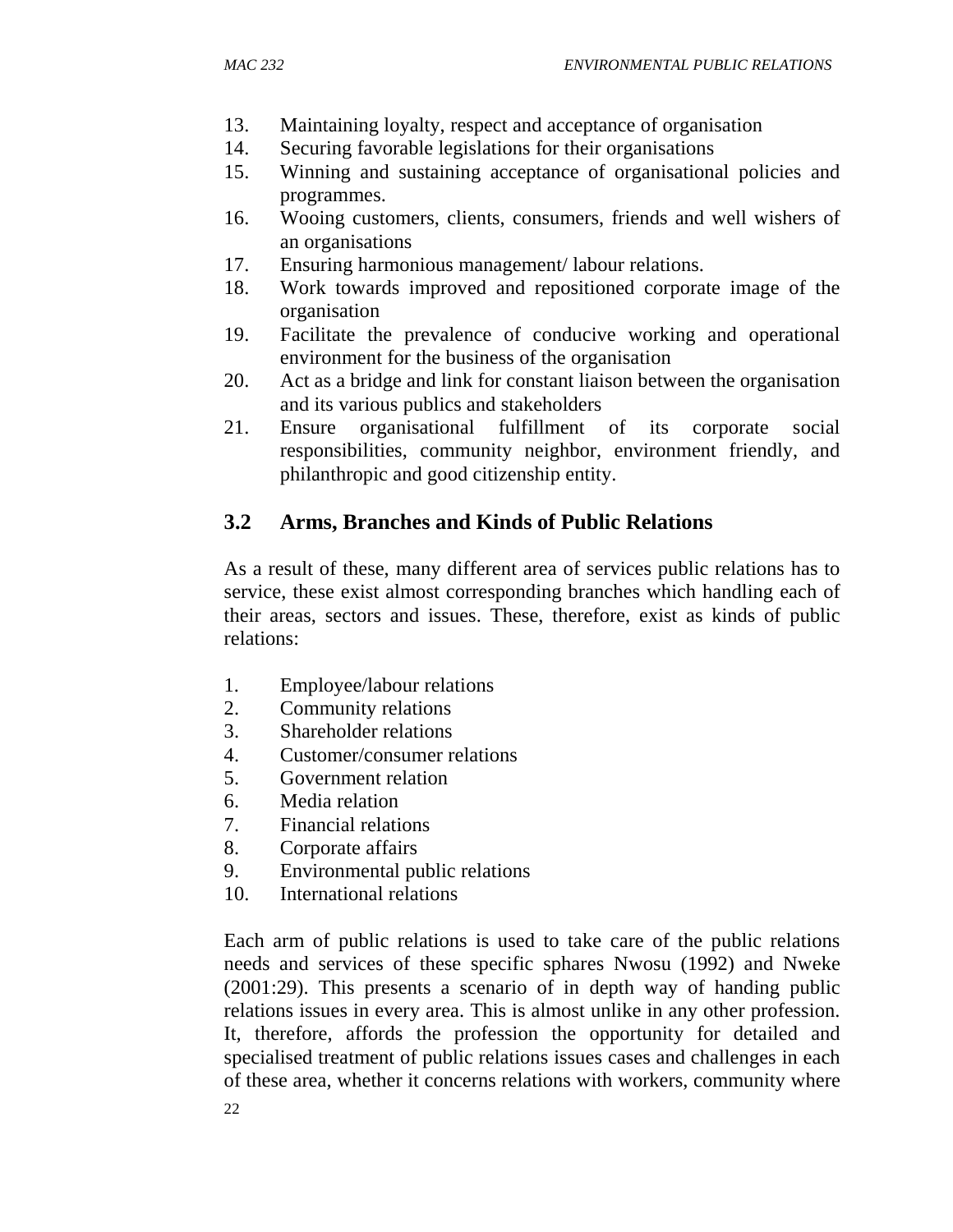the organisation is located, customer or clients, local/state, federal government, media, among others. The specialty nature has enabled practitioners to specialise in these specific areas, and as well, become perfect in handling matters in each area. This is good for excellence and professionalism which is the hall nark of public relations.

# **3.3 Areas and Things Public Relations Practitioners Do**

By now it should have been clear how diversified and versatile the field is; it involves a lot of areas so vast and wide. Indeed, it is extensive and limitless, clearly indicating how knowledgeable every practitioner must be.

Right from the time of conceptualising and visualising the nature of a particular public relations issue or problem, to implementing suitable programmes of actions, to the time what is done is appraised, reviewed, assessed and re-examined; a lot of other activities take place, these involved key management decisions and actions very pertinent to the success of the specific campaign.

Although a particular public relations campaign or programme may not involve the application and utilisation of this whole lot of activities and actions, yet every professional practitioner should be versed in them so as to conveniently apply them whenever their need arises. After all, they mainly revolve management decisions and judgment every and an average public relations manage must have be now ledge of and accordingly be able to apply in the course of handing any programme or campaign (Nwosu, 1996:6; Skinner, Von Essen and Mersham, 2001, and Nweke 2001:27).

Such activities and actions include the following:

- Research
- Planning
- Writing
- Budgeting
- Editing
- Attitude Management
- Corporate Advertising
- Corporate Communication
- Corporate Identity
- Corporate Image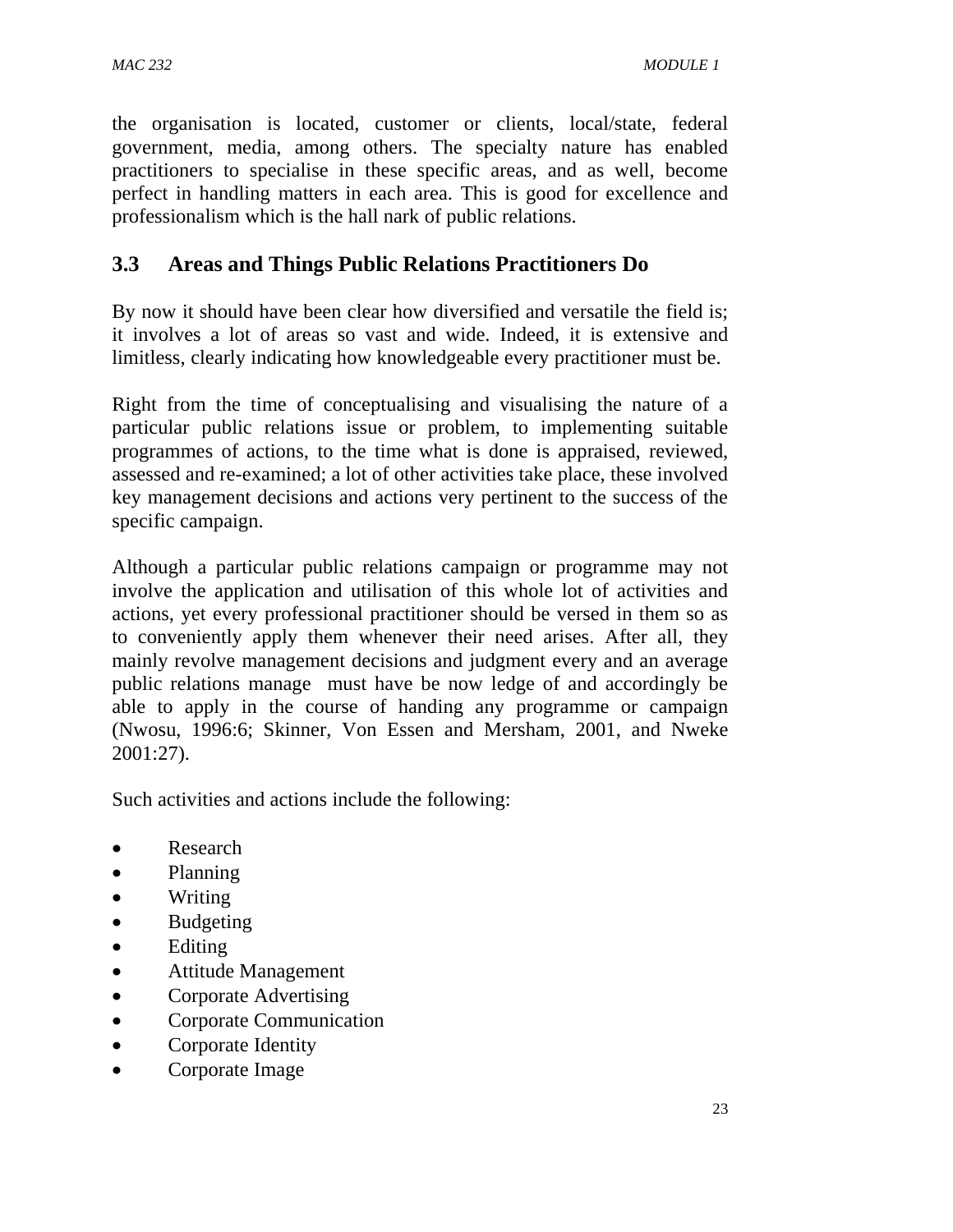- Corporate Strategy
- Corporate Social responsibility
- Counseling/advising
- Crisis Management
- Events Management
- **Event Marketing**
- Audio-visual production
- Image auditing
- Information management
- **Issue Management**
- Market support
- Opinion Management
- Negotiation
- Persuasion
- Policy formulation
- Promotions
- Protocol
- Public affairs
- Public communication
- Public enlightenment
- Public speaking
- Publicity
- Publication
- Press agency
- Journalism
- Reputation Management
- **Evaluation**

# **3.4 Similarities and Distinctions between Public Relations and Some Related Disciplines**

Distinguishing public relations and other related professions is one of the task facing public relations as a profession. Identifying the cause, the attributes it to "the close affinity between public relations practice and other older management or professional practice like marketing, mass communication of journalism, publicity, advertising and propaganda.

Whatever are the reasons responsible for this apparent confusion and ambiguity, pertinent is equipping the potential public relations practitioner to not only be able to demarcate public relations from other fields, but also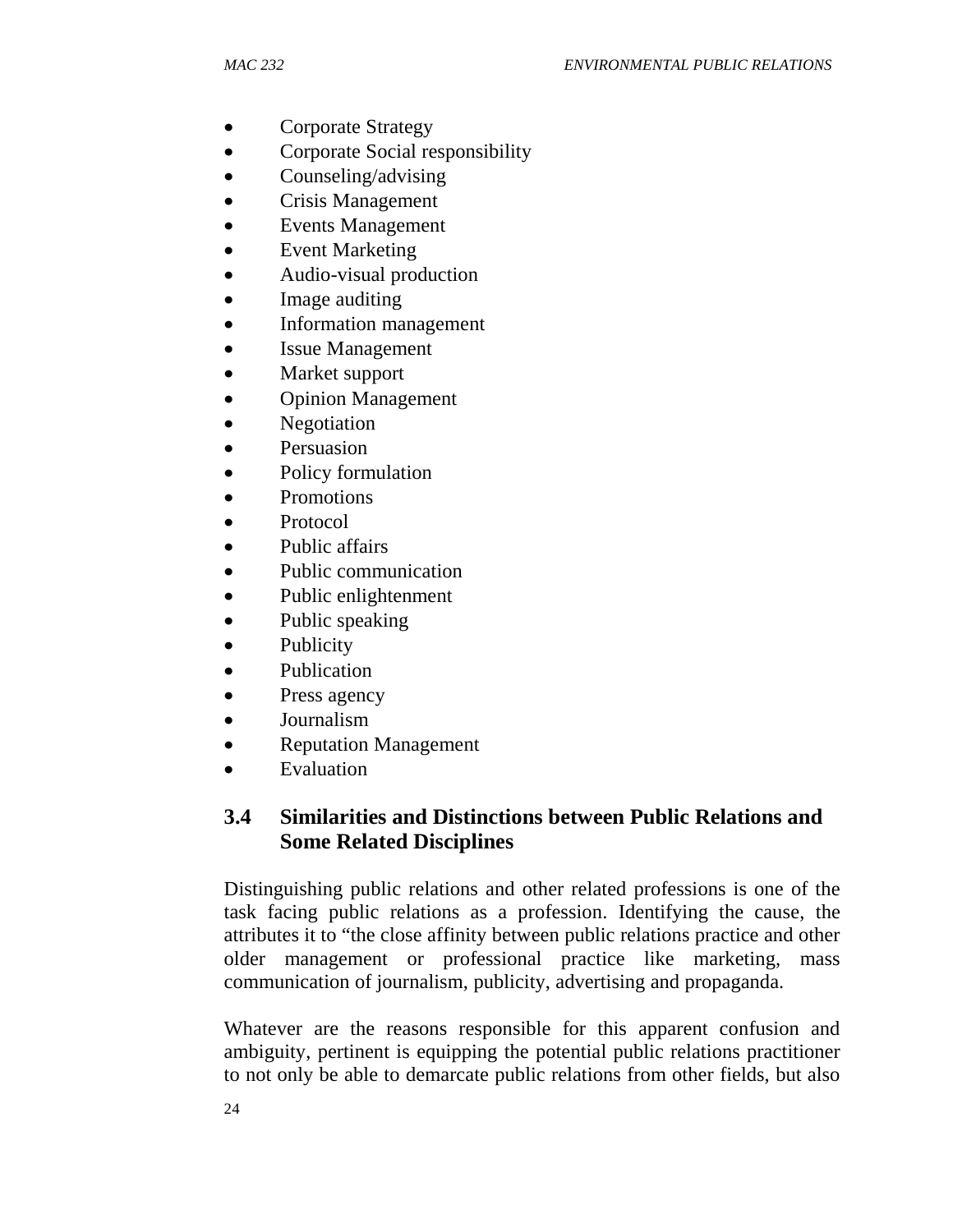be able to avoid mixing up in the cause of his professional practice as Nwosu (1996:11), Nweke (2001:18) and Daramola (2008:27) unanimously content.

Some of those areas of correlation are as follows:

### **Public Relations and Advertising**

Public relations aims at cultivating and sustaining relationship between an organisation and its public. On the other hand, advertising which is often a tool for attaining public relations goals, is a promotional and marking instrument as well, is a communication message, channeled through the media, usually persuasive in nature and aimed at wooing consumers to patronise a product, with the sponsor identified. The later most of the time concentrate on selling of goods and services. Accordingly, public relations is wider in scope than advertising.

## **Public Relation and Marketing**

Particularly in the area of business, the two often work hand-in-hand with specifically concerned with, through management, identifying, anticipating and satisfying customer needs and wants, in anticipation of profit making ( Daramola 2008:33),. Often both utilise the same technique and could best serve their goals when combined (Nweke, 2001:21). Nonetheless, a marketer with good knowledge of public relations is better placed to passive his goals, due to the latter's high regard for persuasion, ethical and social responsibility considerations in the course of handling any campaign or programme.

## **Public Relation and Journalism**

Although both use communication very often as means of conveying their messages, both public relations and journalism or mass communication, according to Nwosu (1996:12) and Daramola (2008:34), still have some areas of differences. The latter's main concern is to, through news coverage and reportage, inform members of the society, analyse issues of the day, act as the voice of the voiceless and watch-dog of the society. It places high premium of accuracy, fairness, balance and objectivity, same tenets public relations respects as it involves ethical value and social responsibility.

An area of blurring, however, may arise between the two following the fact that they involve writing and other journalistic practices, as Nwosu (1996: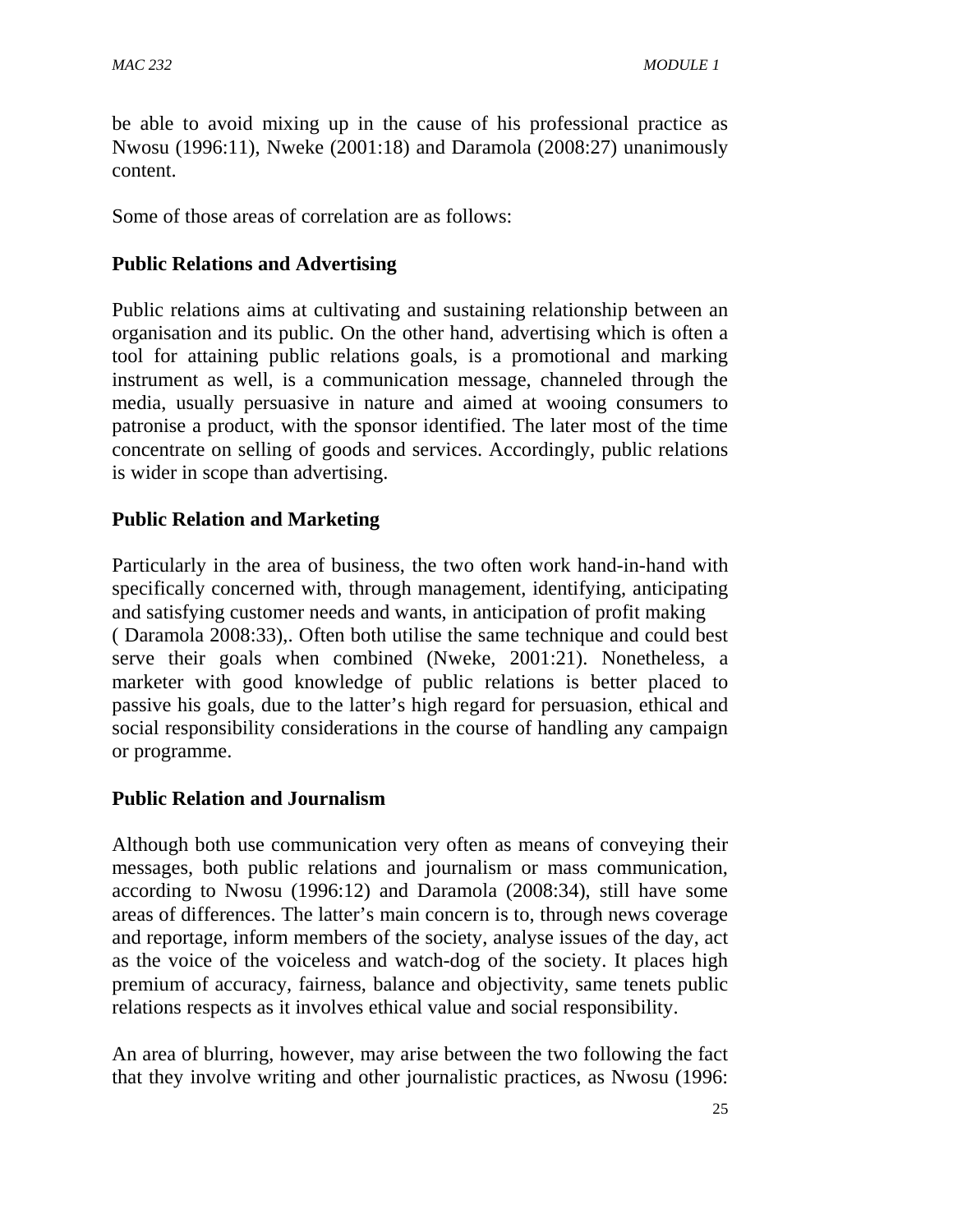13) puts it to him, a number of journalistic practices, which also are similar to what public relations practitioners do, actually is another area of close affinity between the two fields.

#### **Public Relations and Sales Promotion**

Daramola (2008:31) sees sales promotion as a tool designed to boost or increase the volume of sales of a product or service directly and immediately or in the short run. Therefore, like public relations, it aims at promoting favourable disposition between the consumer/customer and the service provider to organisations. Sales promotion is mainly interpersonal in approach and also centers on selling, unlike public relations.

Equally, as Nweke (2001:20) observes, every organisation needs public relations, but not all may require sales promotion. The former is used consistently. Not so with sales promotion. The former involves more credibility compared with the letter.

#### **Public Relations and Publicity**

Public relations applies publicity strategies and techniques in achieving some of its objectives, Nwosu (196:13), yet they are not the same publicity provides news and similar materials to its audience through the media. It evolved from press agency. It is narrower in scope and practice

#### **Public Relations and Propaganda**

Public relations present all shades of opinion and all available idea and angles. Propaganda does not do this. Somewhat, it is biased, one-sided, partial, deceptive, half-truth, distortion, lies, fabrication, misinformation, disinformation and subjective. It is selfish and does not care for the consequences of its deceit. It is therefore, bound to lead to disaffection, contrary to public relations whose ultimate goal is understanding, trust, goodwill, cooperation, support and mutual relation (Nweke, 2001:22).

Ironically, these negative attributes are opposed to the original concept of propaganda when it originated, Nwosu (1996:14) and Aliede (2005:131). It was then a positive and persuasive instrument for motivating people to action.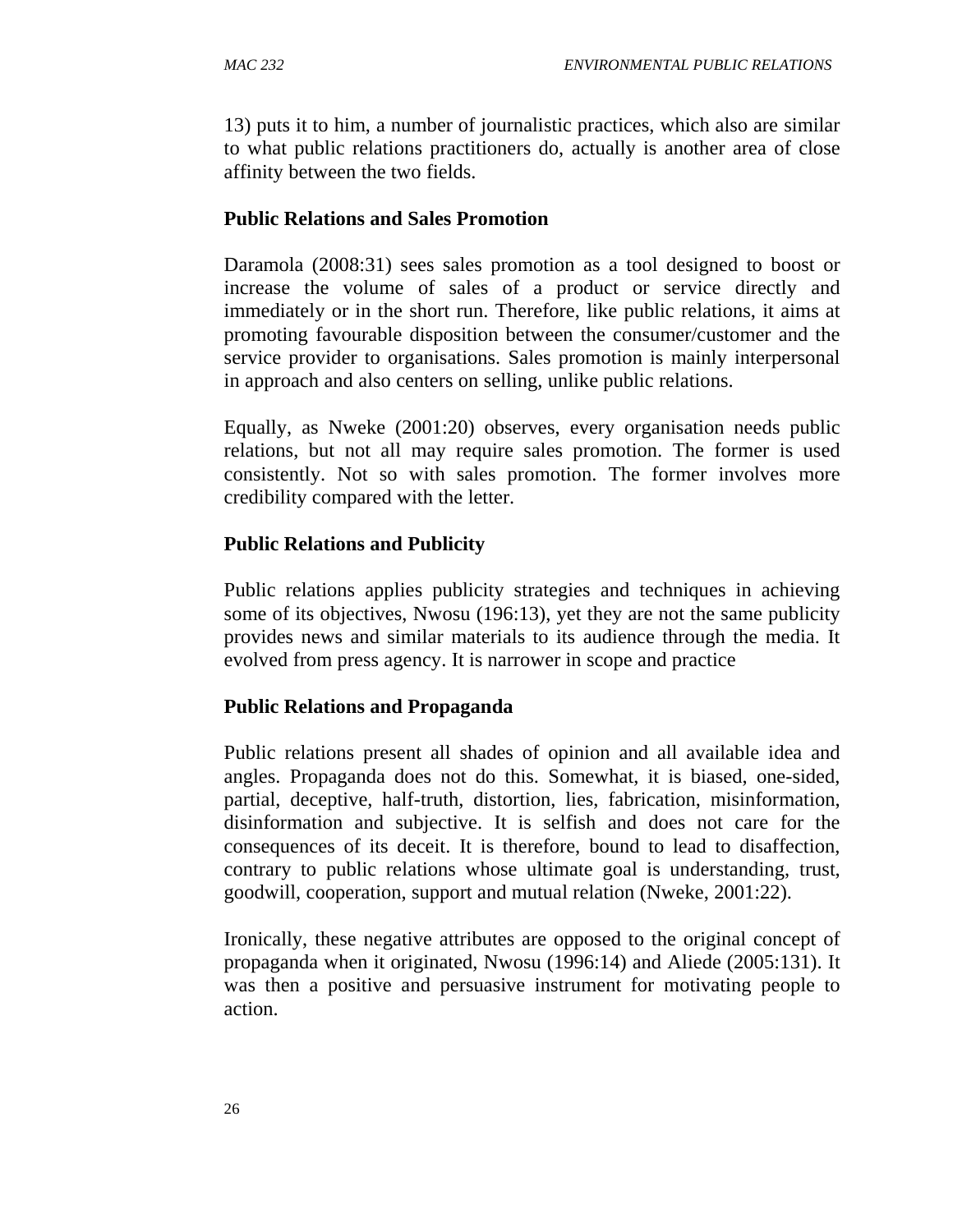The current misrepresentation, misconception and misconstruction originated during the world war, it when Adolf Hitler drastically misused and bastardised the hither to positive concept.

### **SELF-ASSESSMENT EXERCISE**

- i. Explain the functions and objectives of public relations.
- ii. Show the various aims/branches of public relations and what each involves
- iii. What are those major activities public relation entail?
- iv. X-ray the interface between public relations and at least there related disciplines.

# **4.0 CONCLUSION**

The unit has attempted to dissect some major conceptual elements of public relations. First, there is an expose of these responsibilities public relations tackle, whether seen as duties, function soles, aims, purposes or objectives. As well, we delved into these into these versatile areas one can call aims or branches of public relations. Their numerous numbers clearly show the diversity of the profession and point at the closeness of every to public relations, no matter where one finds himself. This is similar to the multiple activities the discipline involves, also pointing at why the practitioner is a jack of all trade.

This unit ended with an assessment of the interface between public relations with other interdisciplinary areas in humanity, social sciences and management sciences. You are, therefore further equipped with additional knowledge on the variety, depth and universality of public relations.

# **5.0 SUMMARY**

This presentation, no doubt, enhances your knowledge of the principles and practice of public relations as a necessity for everyone living in the modern time and information age. This assists you fully appreciate what public relations does, does not do, how it does it and the very areas of life, sectors and spheres public relations influence our lives and why.

The unit is, among others, gradually preparing your mind to fully appreciate the strengths, potentialities and efficacies of public relations in addressing the central issue of the course material- environmental problem. The early our future public relation practitioners have full grasp of the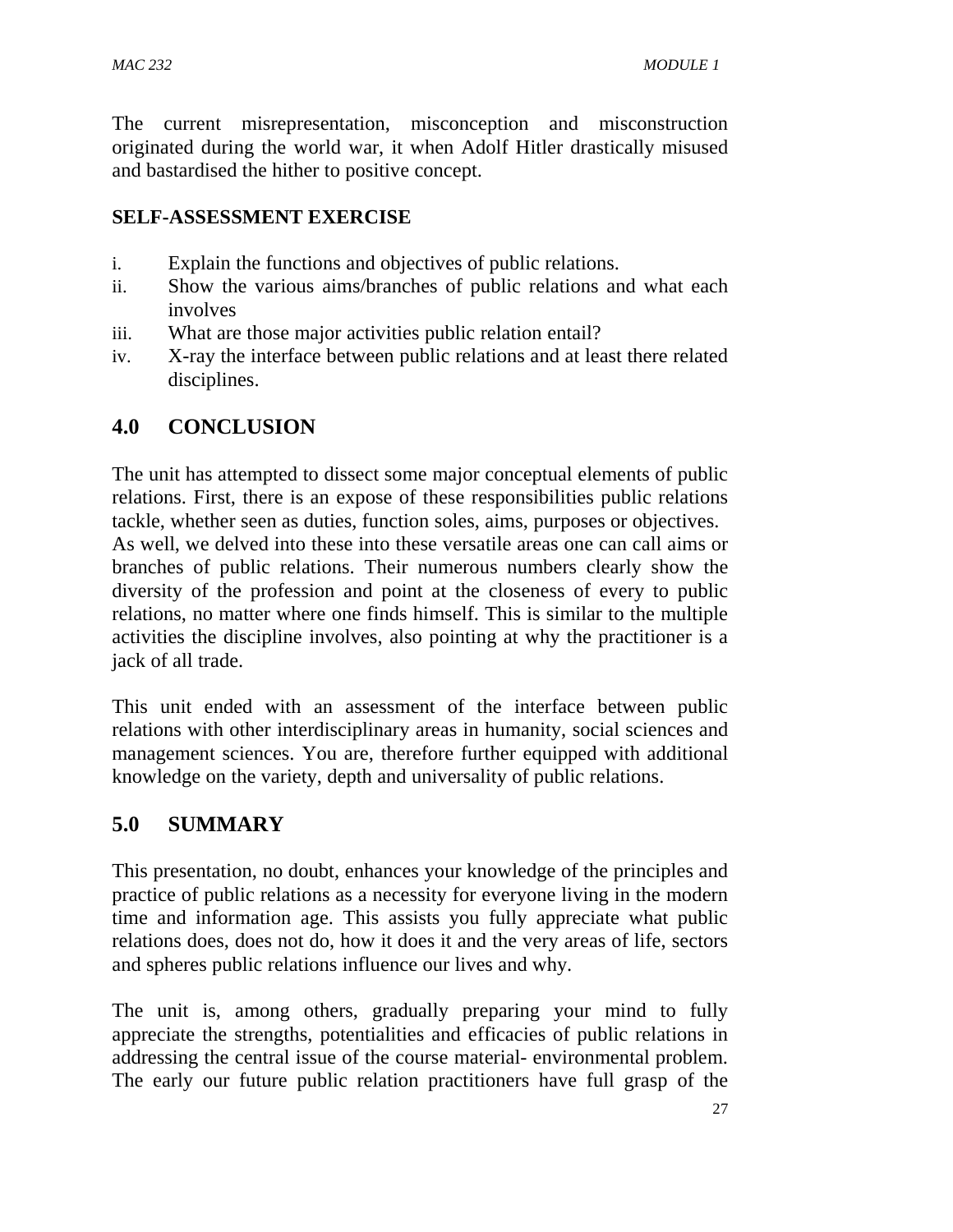positivity of the profession, the better. This is crucial as it is going to be his duty to effectively and professionally apply it in solving prevailing public relations problems, but also more importantly educating enlightening and persuading the public to be part of the vague for vigorous environmental public relations.

## **6.0 TUTOR-MARKED ASSIGMENT**

- 1. With critical analysis, outline the objectives of public relations.
- 2. How do the existing branches of public relations assist it handle the various problem besieging humanity?
- 3. Discuss how a particular arm of public relations aid the growth and development of the banking and insurance industries.
- 4. Distinguish between public relations on one hand, and marketing, advertising and propaganda on the other.

## **7.0 REFERENCES/FURTHER READING**

- Aliede, J. E. (2005). "Repositioning the Public Relations Personnel for Reputable Practice". In: Nwosu, I.E. , J.E. Aliede & I. Nsude. (Eds.). *Mass Communication: One Course, Many Professions*. Enugu: Prime Targets Ltd.
- Daramola, A.C. (2008). *Fundamentals of Public Relations: A Global Overview*. Lagos: CMCIN.
- Nweke, O. (2001). *Public Relations Practice: Concepts and Strategies*. Enugu: Hanson Publishers.
- Nwosu, I.E. & S.O. Idemili. (1992). *Public Relations: Speech, Media writings and Copy*. Enugu: ACENA Publishers.
- Nwosu, I.E. (1996). *Public Relations Management: Principles, Issues and Applications*. Lagos: Dominican Publishers.
- Skinner, C. L., Von, E. & G. Mershan (2001). *Handbook of Public Relations*. (6th ed.). Cape Town: Oxford University Press.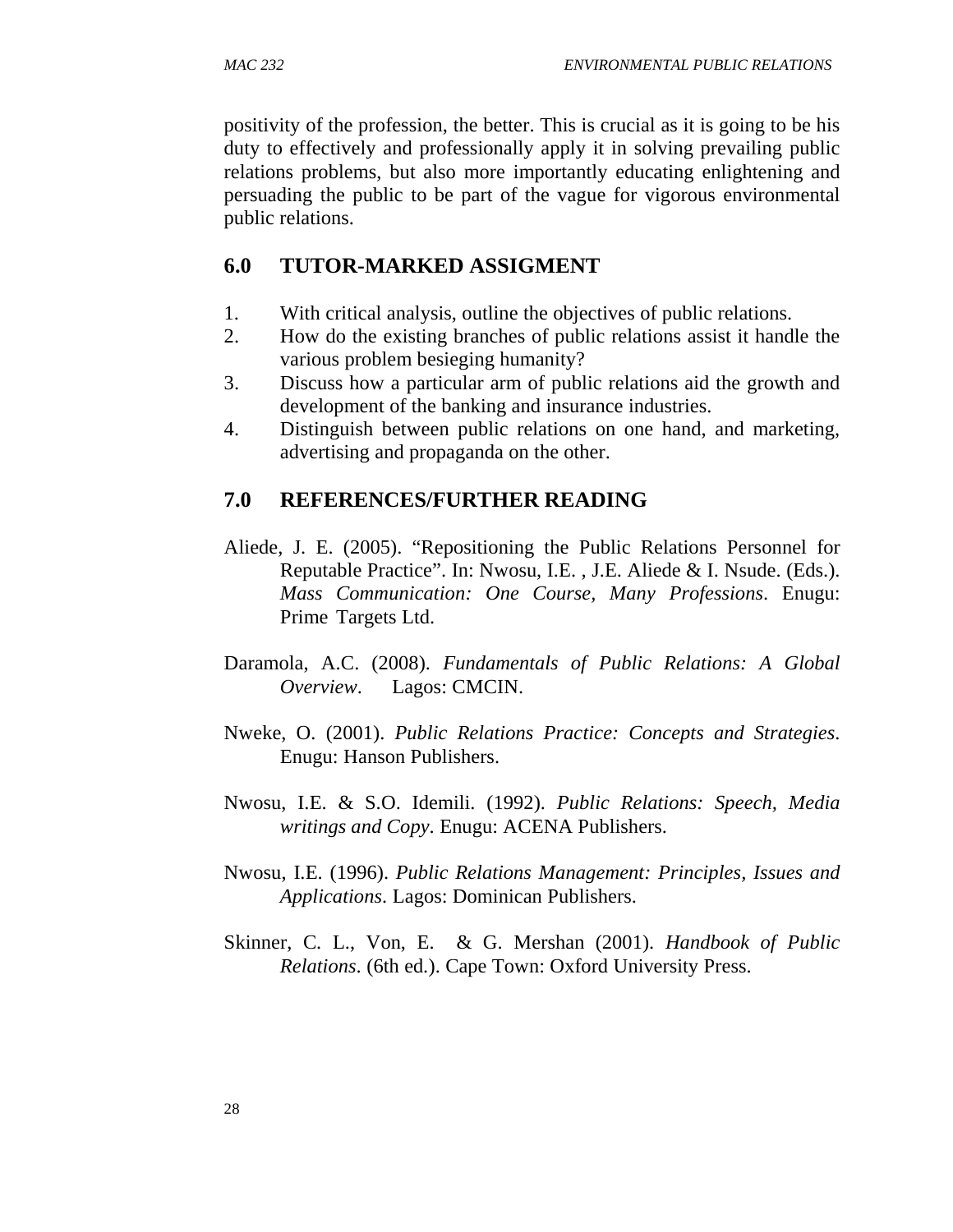# **UNIT 4 APPROCHES AND TECHNIQUES OF PUBLIC RELATIONS**

#### **CONTENTS**

- 1.0 Introduction
- 2.0 Objectives
- 3.0 Main Content
	- 3.1 Techniques and Strategies of Public Relations
	- 3.2 Processes of Public Relations
- 4.0 Conclusion
- 5.0 Summary
- 6.0 Tutor-Marked Assignment
- 7.0 References/Further Reading

## **1.0 INTRODUCTION**

The successful and affective implementation of any public relation programme or campaign is never by chance of or stroke of luck. It happens, usually, because the right tools, methods processes, techniques and strategies are used .As well, the practitioner must be disposal to applying the available resources to where they are most needed. And this must stem his being qualified, knowledgeable and experienced enough, in addition to being versed in the dynamics and intricacies of the professional.

To this end, this unit is devoted to x-raying and assessing the techniques, tactics and strategies of public relations, and how they must be creatively and intelligently utilised for the attainment of organisational goals and objectives.

As scientific enterprise, public relations follows some systematic and laid down procedure for programme execution. Consequently, the unit further affords us the opportunity to examine the processes of public relations, and the requisite qualification needed of any intending public relations practitioner.

Accordingly, the unit is very important for so many reasons among which is its laying the critical foundation for the crucial knowledge a potential practitioner and professional for the effective performance of the roles expected of him.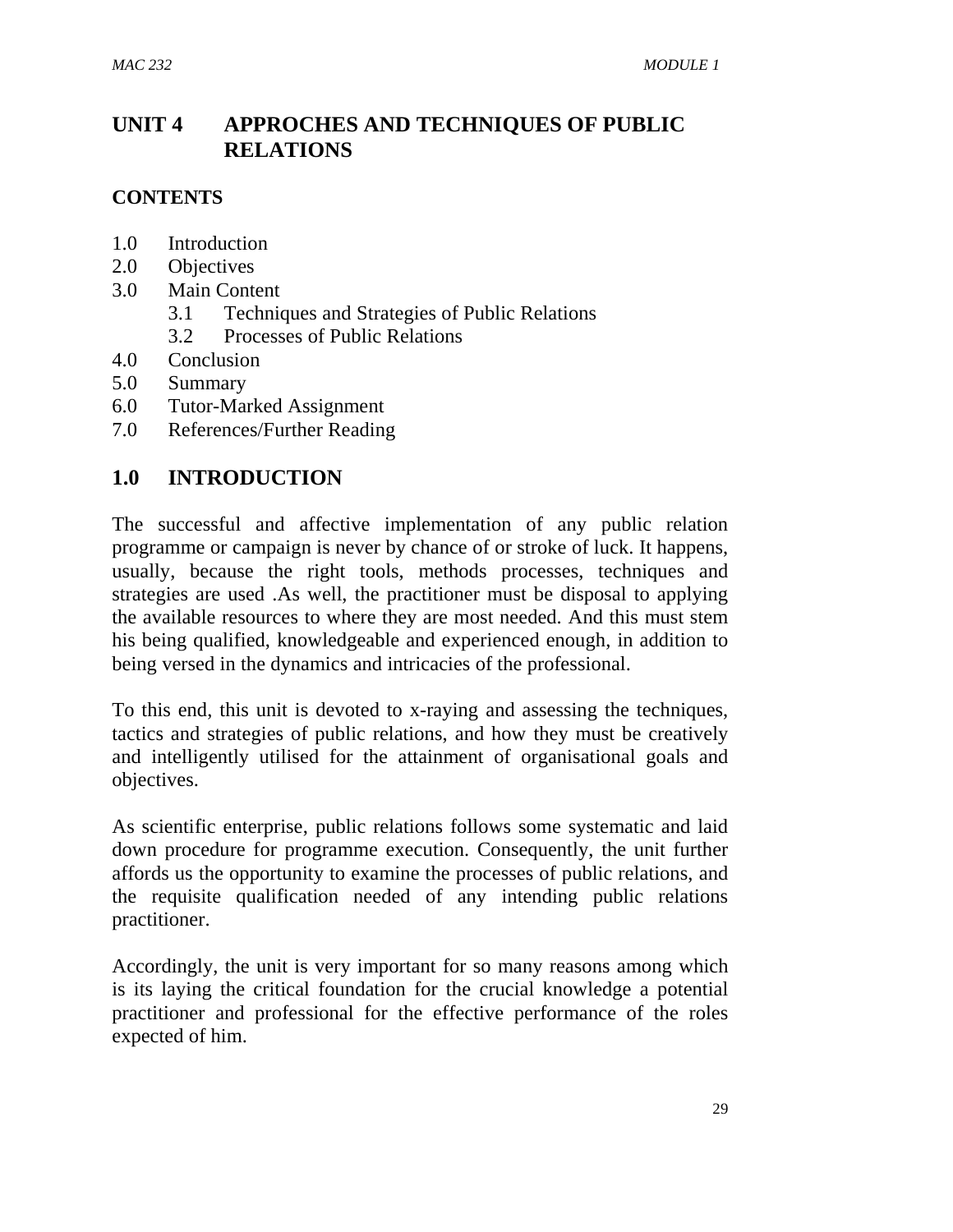# **2.0 OBJECTIVES**

At the end of this unit, you should be able to:

- discuss the crucial techniques and strategies necessary in the practice of public relations, in general, and environmental public relations in particular
- identify the processes of public relations.

# **3.0 MAIN CONTENT**

# **3.1 Techniques and Strategies of Public Relations**

As a professional practitioner, the public relations personnel is requiredfrom time to time, through rendering of public relations services, to solve problems facing his clients. To be able to do this effectively, he will employ relevant techniques, tactics and strategies as "practical guides" as a matter of necessity (Nweke, 2001:47).

These include models, concepts, paradigms and theories central and efficacious to solving specific and each public relations problem facing the client. They are the tools needed by the practitioner to effectively and efficiently plan, formulate and apply his professional knowledge, skills and ingenuity. The step-by-step and systematic approaches are vital, irrespective of the nature of the public relations campaigner programmes, whether in the area of ecology, environment, health, education, agriculture, politics, business, sports, among others. Following years of practice and experience, practitioners acquire knowledge, skills, ingenuity and expertise which act as direction, examples and "models" for futures practices. These are then approaches, procedures and methods others fall back on as the tackle similar public relations problems and challenges.

To Nwosu (1996:9), a model is "a theoretical construct used to describe and explain complex phenomenon process, usually to guide understanding decision and action. They are based usually on research or long practical fold experience, or on both. They, therefore, act as guiding principles, serve as beacons and play the role of source of direction to the public relations practitioner who must get right, avoid wastage of scare resources and live up to the result orientation of his client and as well safeguard his profession integrity image and reputation.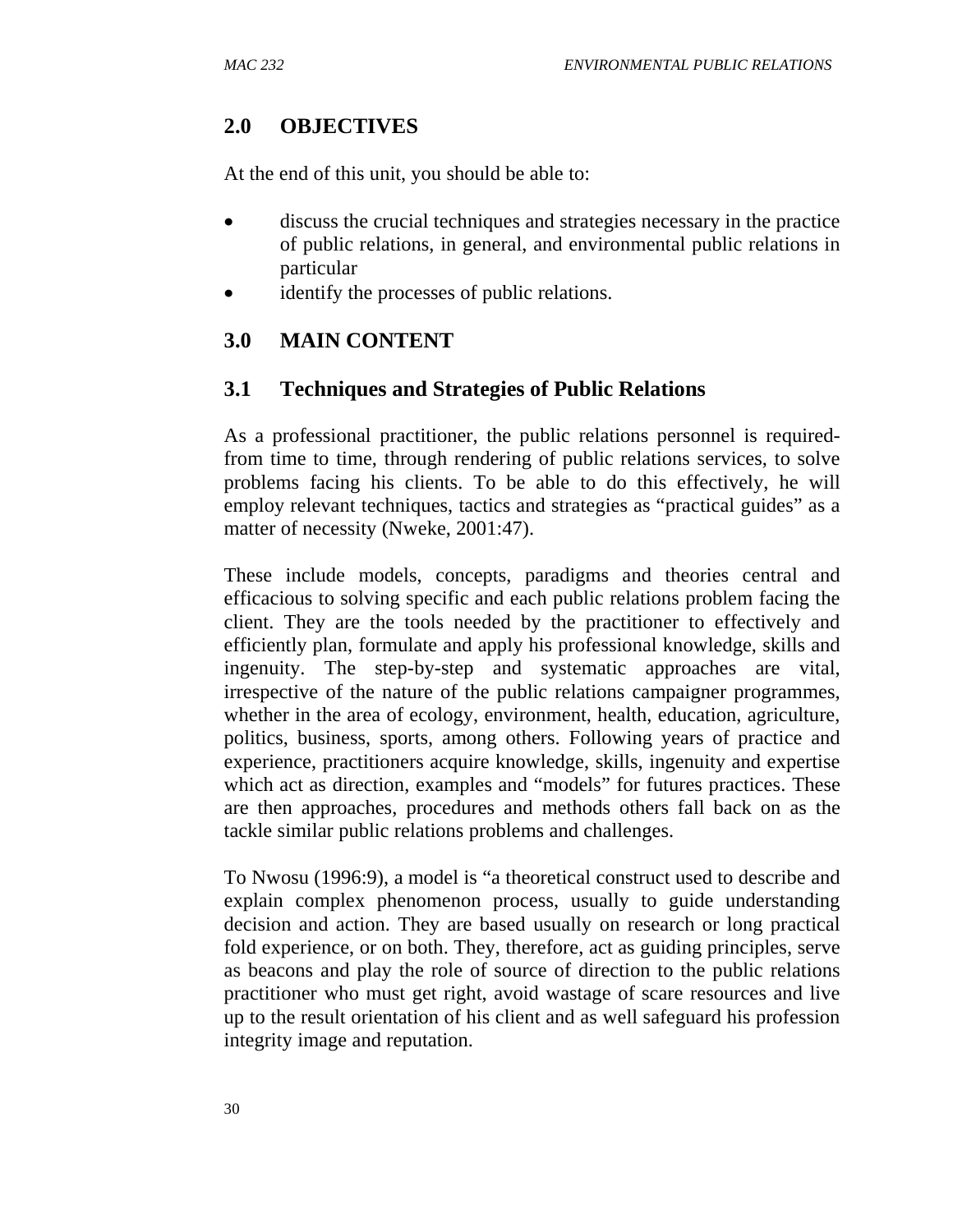The following are some of the public relations models at the disposal of practitioners.

### **RACE Model**

This stands for Research, Action, Communication and Evaluation (RACE). RACE is self-explanatory and practicable; and as a result, serves as useful, workable and effective tool and guide for executing public relations programmes and projects. It was proposed by John Marston, in 1983.

#### **Transfer Process Model**

The model, enunciated by Frank Jefkins in 1988, is a very popular concept - as Aliede (2005:129) puts it, "…when effectively applied, public relations itself has the potentiality of reverting adverse or negative situations into suitable, positive and favourable achievements". As echoed by Nwosu (1996:9), Benson Eluwa (1999:28) and Nweke (2001:53), the transfer process model is the panacea for the task of revising an ugly trend, turning around a bad situation into a favourable one and changing a repulsive condition to a pleasant circumstance. The model is shown below:

| <b>Negative Situation</b> | <b>Positive Situation</b> |
|---------------------------|---------------------------|
|                           |                           |

| Hostility | Sympathy   |
|-----------|------------|
| Prejudice | Acceptance |
| Apathy    | Interest   |
| Ignorance | Knowledge  |

#### **Ten-Points (Steps) Systematic Model**

The proponent was C. Coulson Thomas. It encompasses the main critical components of any public relations programme's process. Therefore, if religiously followed and implemented, it constitutes a realistic road-map for realising any campaign's set objectives. The content is as follows:

- Situation analysis/ problem identification
- Selecting the objectives/ public selection
- Public classification/ programme planning
- Programme development
- Costing programme
- Programme modification
- Programme reporting
- Programme evaluation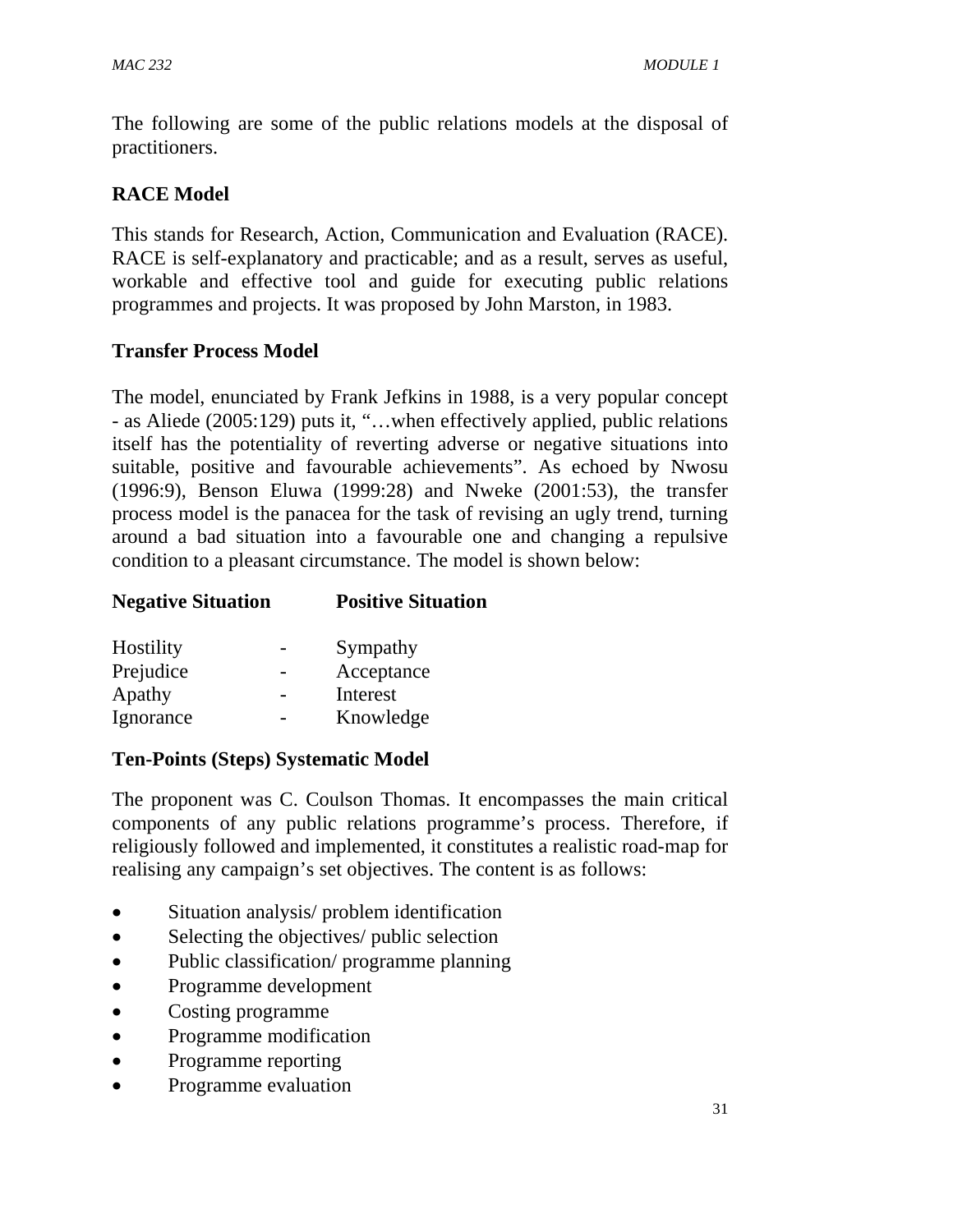### **FOUR-Steps Model**

- Research and listening
- Planning and decision making
- Communication and action
- Evaluation and assessment

Proposed by Scot Cultip and Allen Center, this model is of the same pattern as RACE. It appraises the situation, packages the needed tool(s), executes it and reviews the outcome. It is practical, as it is applicable.

## **IPCM or OP-Matrix Model**

This was John Marston recommendation in 1986 and is of four components as well:

- Information gathering, processing and application
- Public affairs management
- Communication management, and
- **Marketing**

According to Nwosu (1996:10) the model lays emphasis on communication and marketing. He, therefore, insists that today's public relations professional should as well specialise in integrated marketing communication which is "modern, utilitarian and broad-based".

## **FOUR-Step Public Relations Model**

This model was authored by a team of public relations experts, among Allen Center and Frank Walsh. Its contents, practically, are not far from the components of others like RACE and the FOUR-Step model. They are as follows:

- Facts-finding or research
- Planning and programming
- Action and Communication
- Evaluation

The next four which are "related or sequential models" were developed by James Gruining and Todd Hunt in their 1984 book, *Managing Public Relations*. According to Nwosu (1996:10), the models x-ray the "Origin,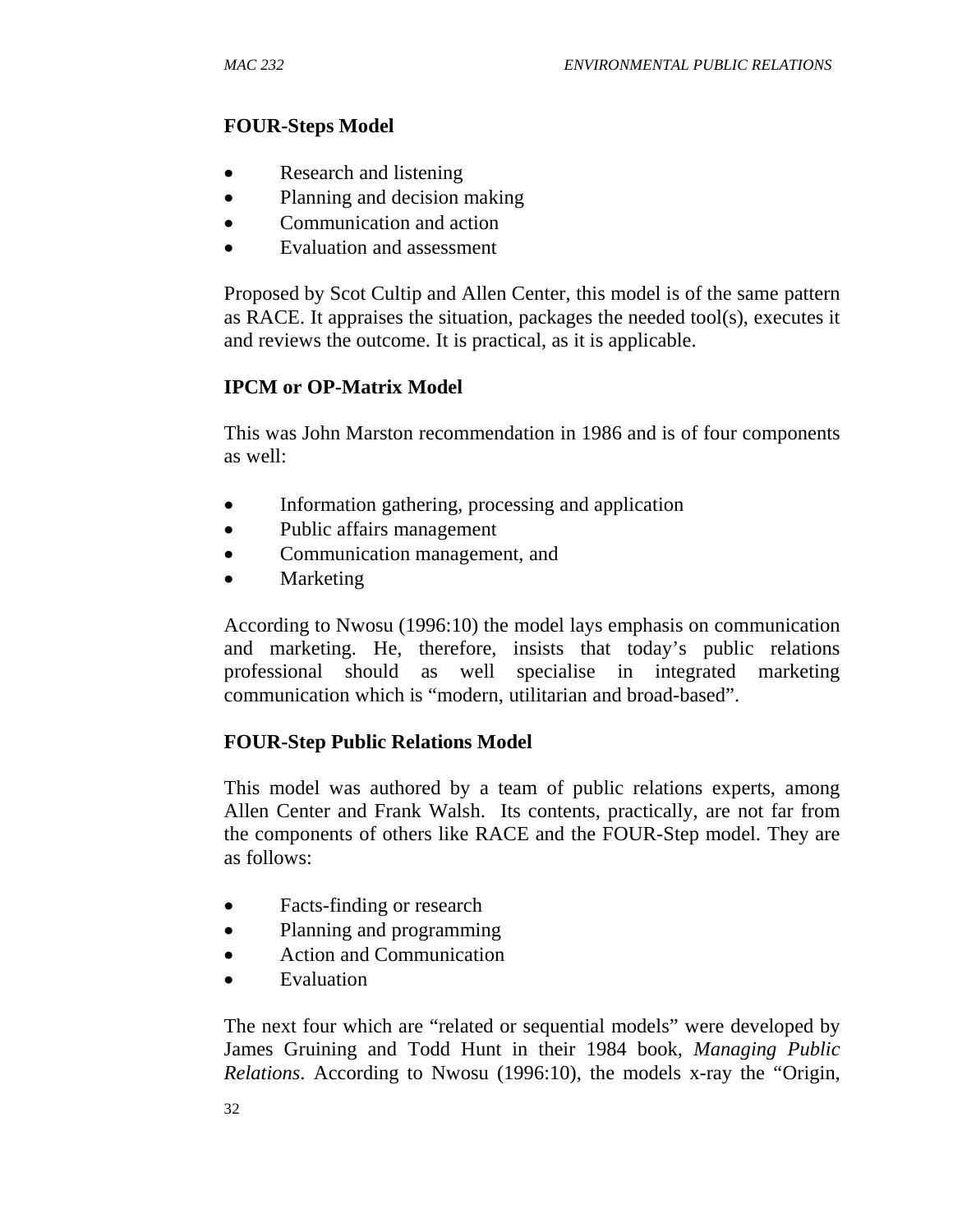development and contemporary understanding, uses or applications of public relations" and accordingly very relevant to every practitioner. Let us look at the following.

## **Press Agentry/Publicity Model**

- Entails passing on information
- It is one-tier flow of information
- There is no feedback
- It is often propagandistic and pernicious

# **Public Information Model**

- Passes information from management to its publics only.
- There is no feedback
- It is, however, more objective than the earlier one

# **The Two-Way Asymmetric Model**

- Information flow is both to and fro
- Its gives room for feedback

# **The Two-Way Symmetric Model**

- Mutually beneficial two-way communication, involving dialogue and the like
- Entails positive change in perceptions and attitudes.

## **Six-Point Public Relations Model**

This proposition by Frank Jefkins is, undoubtedly an extension of some others like RACE and the FOUR-Steps, as can deduced from its components, as shown below:

- Situation analysis
- Defining the objectives
- Defining the Publics
- Media Choice
- Budgeting and
- Evaluation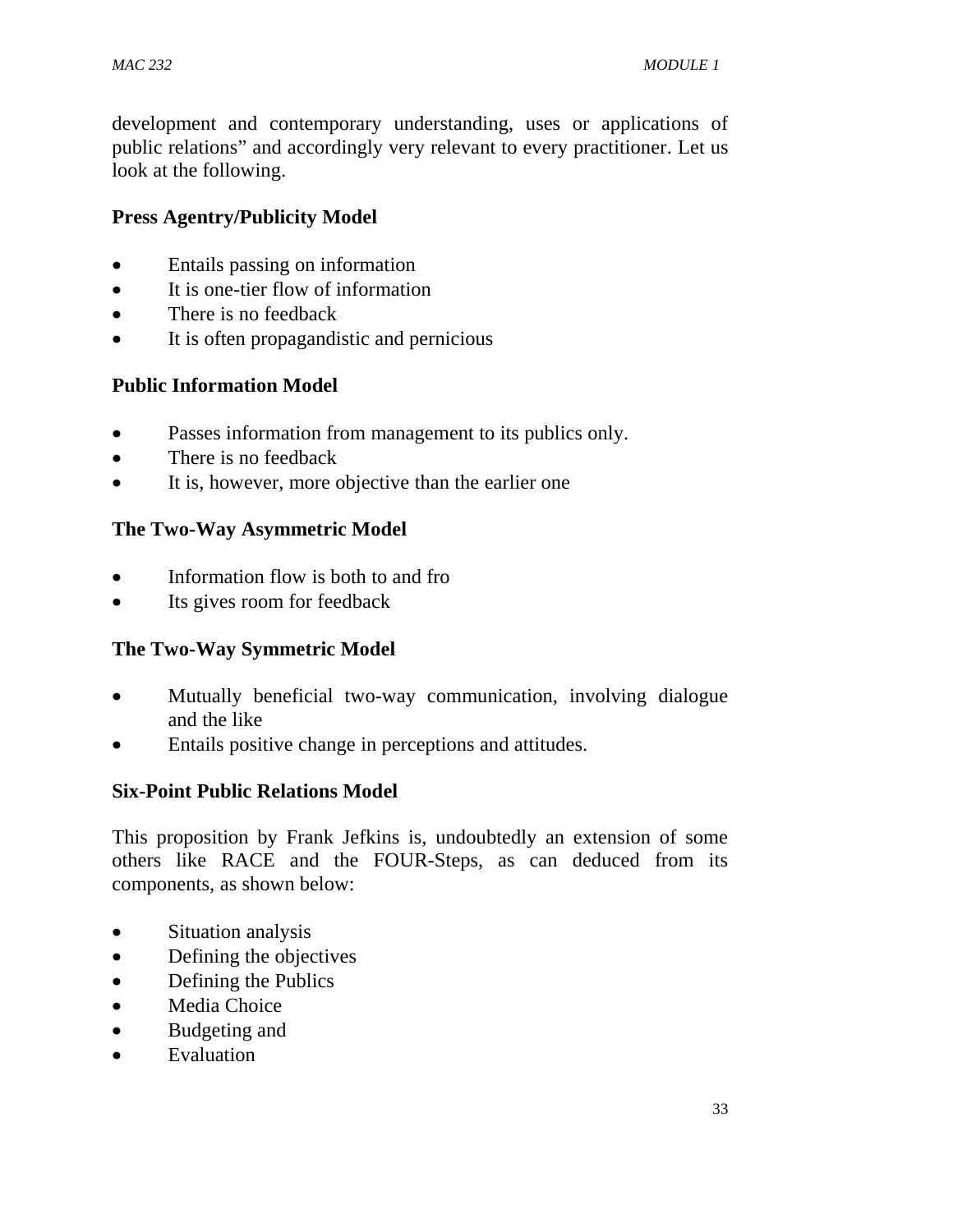### **RICE Model**

Proposed by Nwosu (1996:10), the RICE Model "deals with the topical issue of environmental public relations or how public relations can be applied in managing and controlling environmental issues and problems". Seen by the proponent as "more or less a public enlightenment or mass mobilisation model of public relations", the model falls squarely on the critical theme of this course material and will, consequently later feature as a proposed practical tool for resolving ecological and environmental issues and crises. It is, though not yet widely noticed by scholars, researchers and practitioners in this profession, however, partly due to the newness of Environmental Public Relations as a recent concept and area of study, one of the many pioneering editable and remarkable contributions of the late erudite scholar, Prof. Ikechukwu E. Nwosu, made to the public relations profession.

## **3.2 Processes of Public Relations**

As a serious business undertaking, public relations does not rely on chance. This is understandable; after all, it is social scientific exercise, which must be systematic, procedural, logical and replicable. It as well follows that it must be pivoted on some set objectives and goals in line with organisational vision, mission and direction.

The RACE Model by John Marston, Four-Step Model by Scot Cutlip and Allen Center and Four-Step Public Relations Model by Allen Center, Frank Walsh and others are ideally the simplest form of processes of public relations. For one, they each contain the basic component needs of activities vital for public relations execution. For example, the RACE Model encompasses Research, Action, Communication, and Evaluation, or its past; the Four-Step Model has its elements: Research and listening, Planning and decision making, Communication and action, and Evaluation and Assessment. On the other hand, the Four- Step Public Relations Model contains Facts-finding or research, Planning and programming, Action and Communication, and Evaluation.

34 The embodiments of the three models are basically the same. In practical terms, they each talk of obtaining data on which to hinge all the vital decisions; plan or package or produce all relevant programmes of actions, execute or carry them out, and finally appraise, review, analyse and assess the outcome. Ordinarily, they are basic steps a practitioner must undergo in implementing any public relations campaign Nweke (2001:8), they may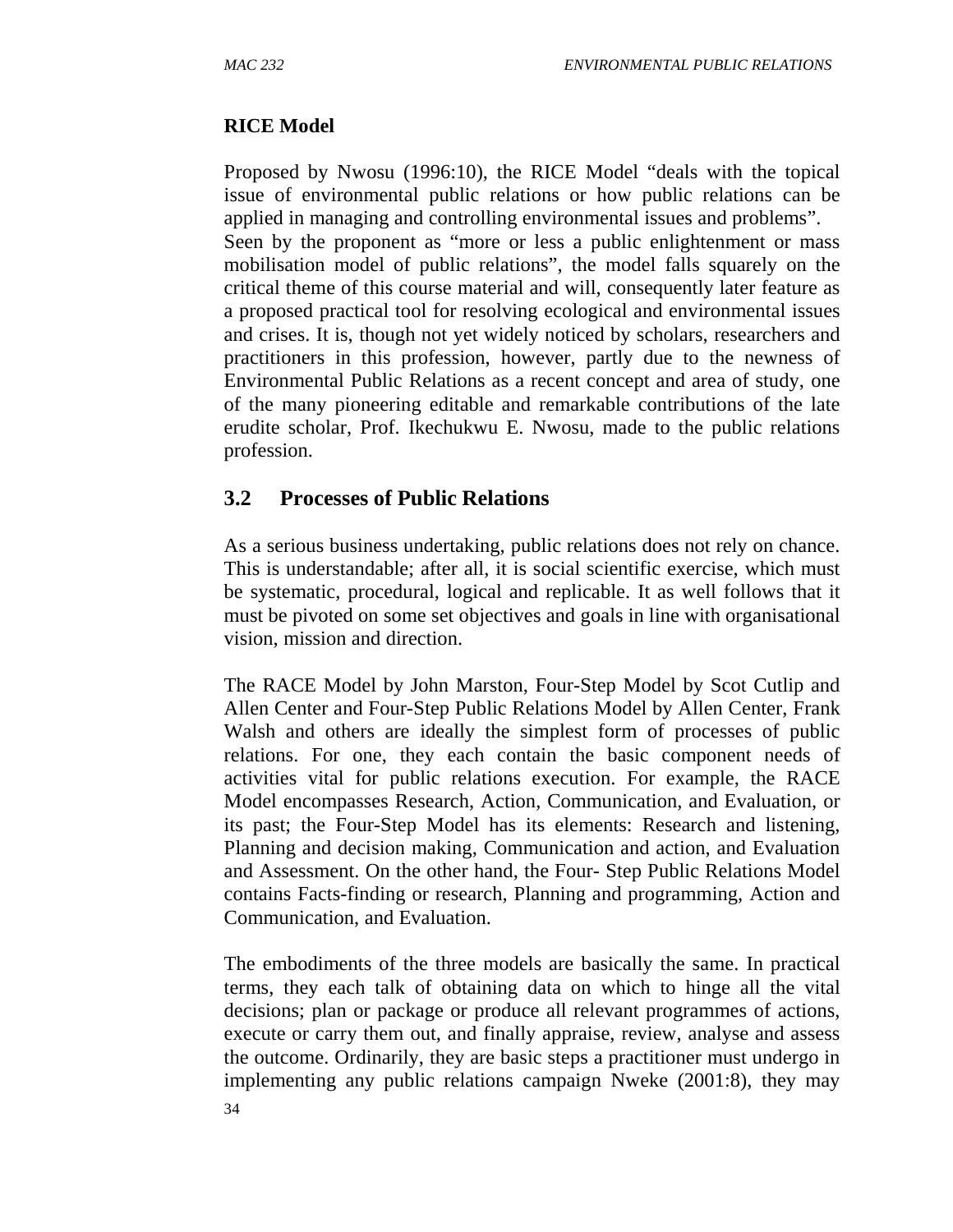though look simply, however, within them are buried some other vital components still critical to the successful handling of any programme. It is in the light of this that we hereby present a more comprehensive and yet simplified processes of public relations.

## **1. Conceptualisation**

Preliminary to the very main stages of public relations is what can best be described as conceptualisation. Also known as ideation or visualisation, it is a step at which the practitioner ponders, meditates or frames a mental picture of what he is going to do, how he is going to do it and the probable results. This gives him a clear direction of the nature and what to do in each of the processes before him.

# **2. Brief**

At this stage, the client provides detailed information about the public relations problem, conflict or crisis. This is crucial as it is the data he provides that will form the main ingredient for the packaging suitable publications, messages or actions/events capable of solving the existing problem.

## **3. Research**

The information garnered through the second stage, brief, may not be sufficient. What follows then is the collection of more relevant data, statistics, facts and figures that are essential to finding enduring solutions to clients' anxieties, fears and aspirations. Vital data must form the basis of every component decision in the various planning and implementation processes of the public relations campaign programme and research is the right source.

## **4. Planning**

Under this process comes wide array of actions and activities pertinent to the effective execution of the programme. These must be treated with carefulness and professionalism, as on these, depend the success of the campaign efforts.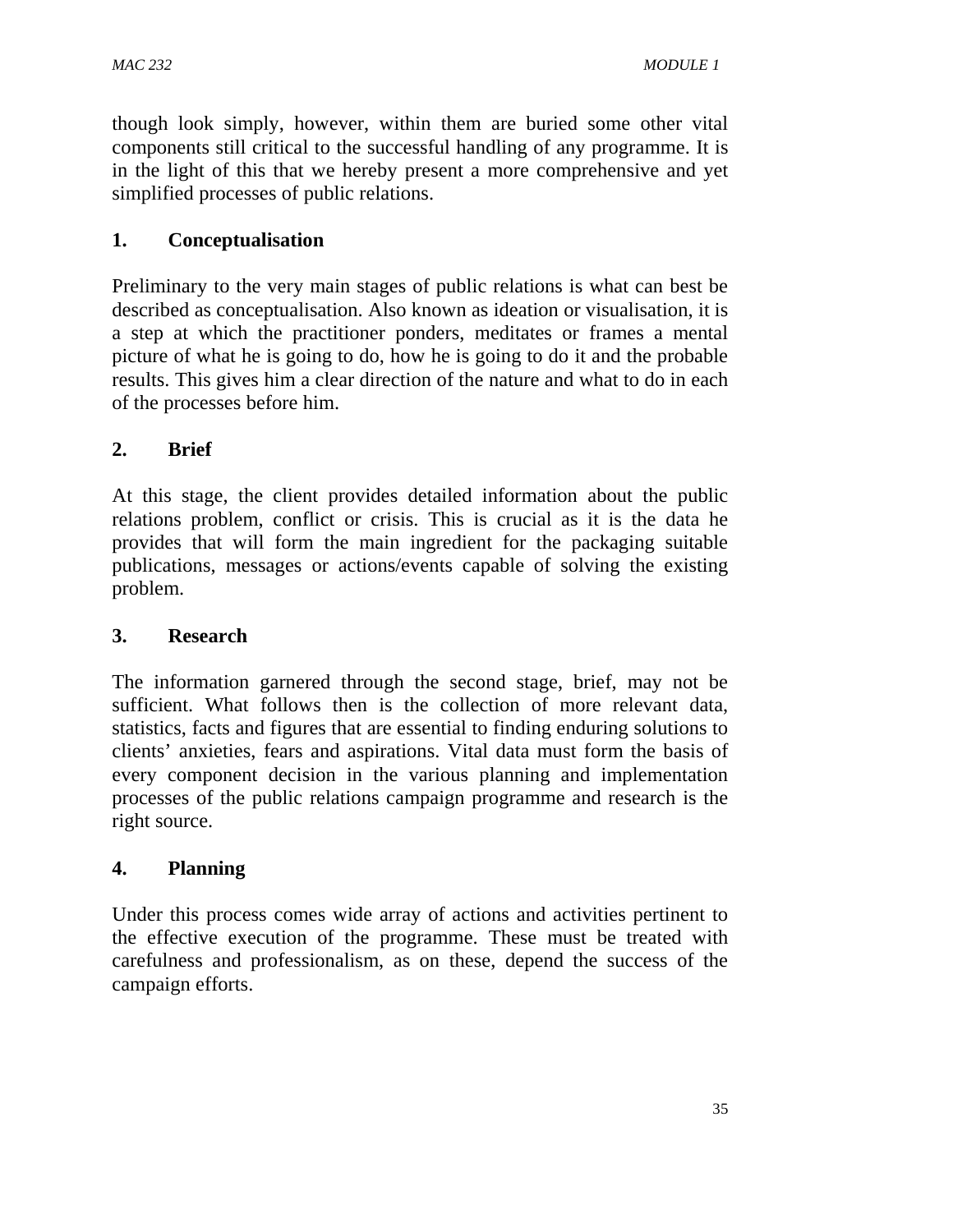### **a** *Media Selection*

This involves the careful choice from the available media or other communication tools, these most suitable carrying out of campaign. At any point in time are available wide varieties of media from which the agency or practitioner can select from.

While choosing, he must be guided by the number of factors: cost, coverage, accessibility, availability, competition, economic and purchasing power of the potential customer, for instance. He, therefore, must be guided by professionalism, ethical values, social responsibility considerations and sound judgment.

He may be guided by the concept of SWOT, meaning strengths, weaknesses, opportunities and threats. This enables him to critical study the merits and disadvantages of each medium and then make comparative to note that choice of wrong or unsuitable medium/media ruins the entire campaigns.

## **b.** *Copywriting*

This involves scribing the communication messages which form a major aspect of the public relations exercise, especially if advertising is the tool (commercial jingles and print advertisements). The writer must have good knowledge of the issue, available media, the audience, competition, good command of the language, grammar; as well, it is necessary to ensure ethical considerations, among others. The messages must be attractive and convincing enough, just as other tools, events and activities must be suitable and appropriate to attaining the set public relations goals.

#### **c.** *Recruitment*

The right and qualified personnel for the execution of the programme should include technical, professional and other staff, permanent and casual. They would train, rehearse, before the final action, assuming commercials and jingles or stage performances are needed as in public enlightenment and social mobilization.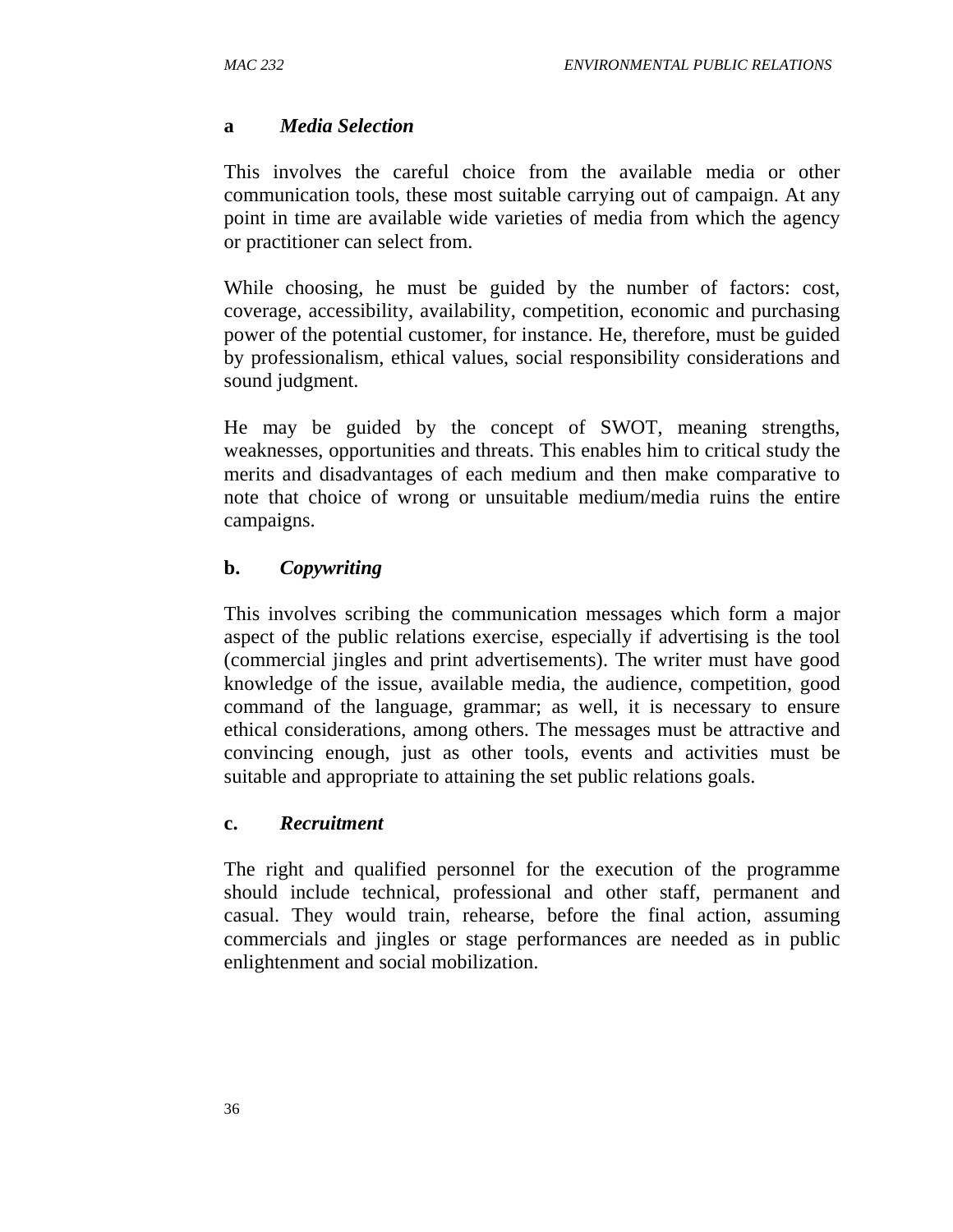### **d.** *Budgeting*

Money will be spent at every stage, processes and items of the public relations programme. For effectiveness and positive results, fund should be adequately allocated to all these areas of needs. Of course, moderation should be the watch word as excess money means wastage, while inadequacy would lead to the expected positive and profitable results. To budget effectively, a number of factors/ methods are considered. According to Nwosu and Nkannebe (2006:161), some of these include affordability, objective, competition and percentage of profit.

#### **e.** *Production*

This stage involves the actual designing, devising, building, inventing or constructing the tools of public relations for the specific programme. The items to be used should be properly packaged. If advertising is to be involved, production would include shooting the pictures, video, editing and post editing them, among other vital activities.

This hallmark stage, which not only determines how judicious available resources have been applied, but also how positive or negative the output or final result, will be. Hence, special attention must be given to the quality and finishing of the items.

#### **5. Placement/ Scheduling**

Under this process, the packaged public relations tools are sent or forwarded to the media or vehicle of their dissemination. In addition, agreements on their timing and spacing are reached. This has to do with when to be aired (if television or radio) in the morning, afternoon, evening or night; before, after or within news. If it is any other instrument, agreement is reached with those involved in its implementation on how best it should be done to ensure optimum results.

#### **6. Monitoring and Supervision**

The public relations agency and its personnel do not handover the investor's scarce and often huge resource and go home relax. The execution of the programme, whether by the media, musical groups, specialised organs, consultants, among others, have to be closed monitored and supervised. This is to ensure their execution according to the letters and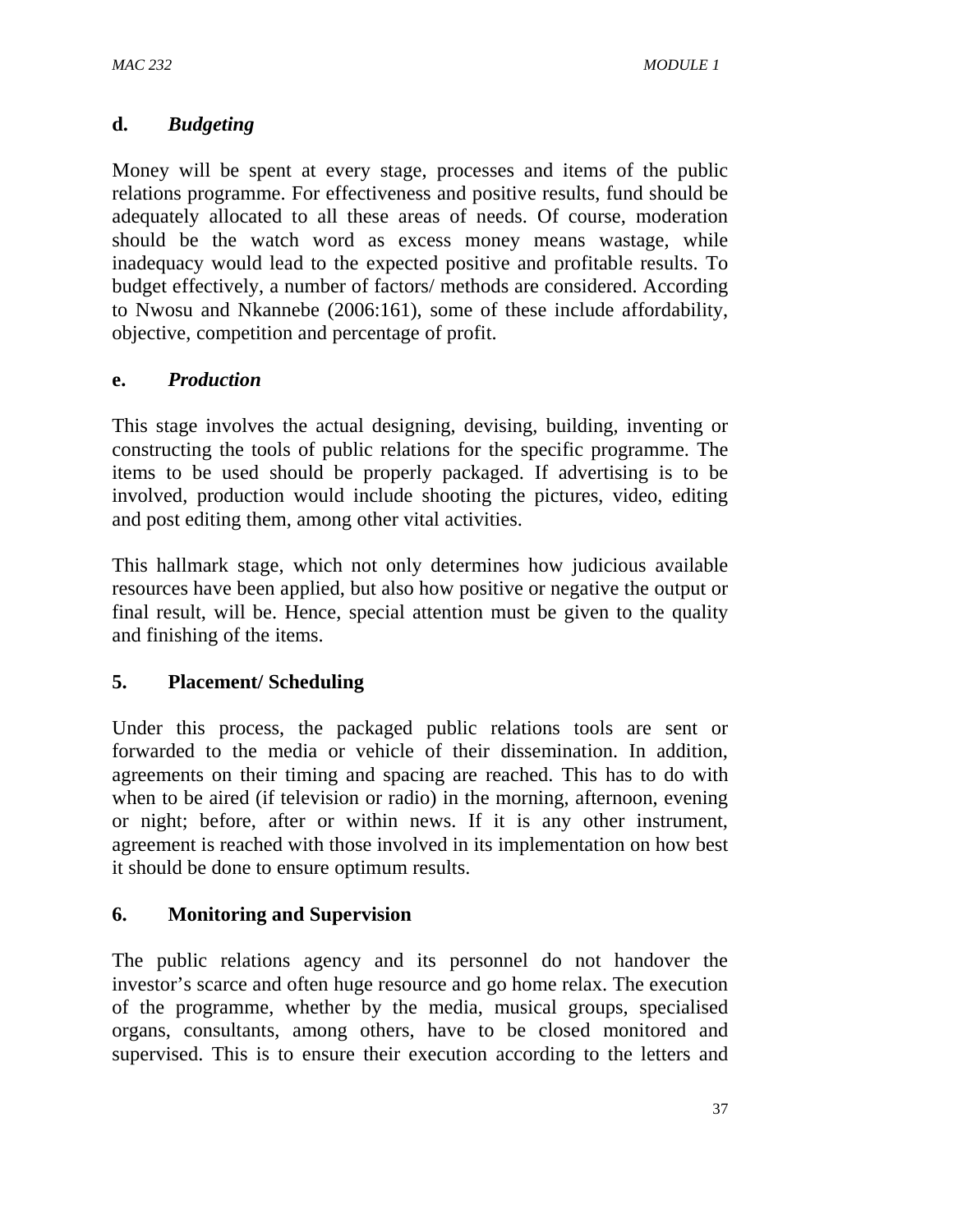terms of the contractual agreements. With this, any aspect that is not properly handled is rescheduled and e- executed.

### **7. Evaluation**

At the end of the entire programme execution, the level of success or failure is assessed. That is evaluation. It involves, call it research or whatever that enables the review, analysis, appraisal and examination of the extent of success recorded in the course of the programme or campaign.

Evaluation is at best post mortem. It, therefore, provides the requisite data with which to analyse the outcome of any campaign. It as well affords a road-map on how next to handle a similar project, need for reinforcement, retargeting, refocusing and re-strategising.

A number of factors have made imperative that the practitioner has no reason to give for not actualising the business and profit motives of the client. On the other hand, succeeding means having the right knowledge and possessing the required qualities with which to serve the customer. Some of those factors include the cut-throat competition in the industry, globalisation and existence of very wide area of choice for client. All these must be at the back of your mind as you look forward to practicing in the field.

#### **SELF-ASSESSMENT EXERCISE**

- i. A commentator describes public relations techniques and strategies as road-maps for practitioners. Support or refute it.
- ii. Discuss the process of public relations.

# **4.0 CONCLUSION**

This unit has provided us the opportunity to examine the processes of public relations, and the requisite qualification needed for effectiveness by any intending public relations practitioner.

## **5.0 SUMMARY**

Knowledge of the techniques, strategies, processes and modalities of handling public relations programmes is must for potential practitioners like you. That practitioner, who must live up to the expectations of clients,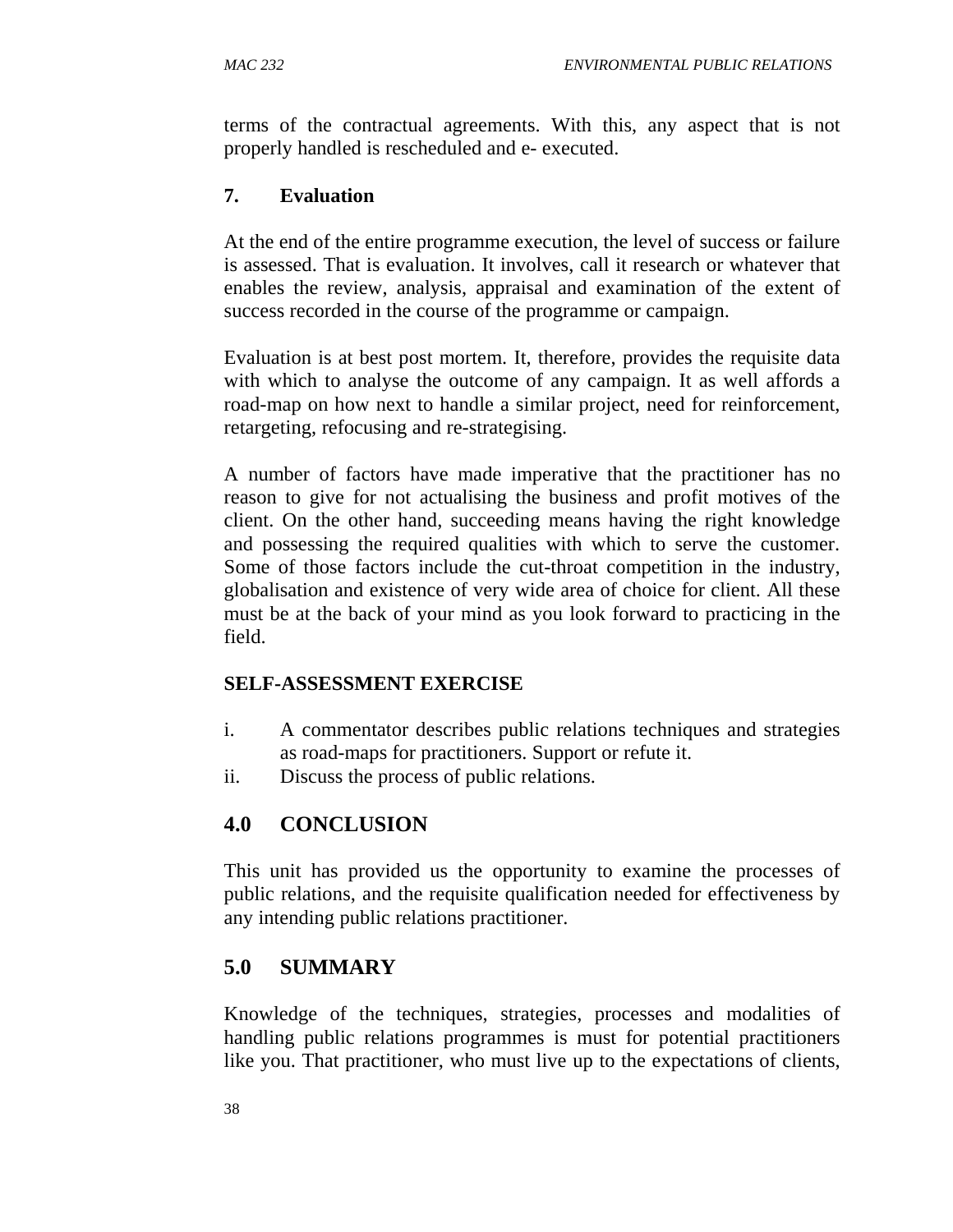withstand competition and safeguard his agency's reputation, should fully understand and be able to apply them.

We are at a time all lovers of the profession must care for its image and also work towards excellence and professionalism which are the hallmark of the field. That can only be done through knowledge-based practice. It is, too, a sure way rubbishing the hand work of quacks that are bent on destroying the noble profession.

### **6.0 TUTOR-MARKED ASSIGNMENT**

- 1 That practitioner who must succeed must pay attention to techniques and strategies of public relations, one analyst has said. Justify the truthfulness of this statement.
- 2 Show why the knowledge of the processes of public relations is vital for an intending practitioner in the field.

## **7.0 REFERENCES/FURTHER READING**

- Aliede, J. E. (2005). "Repositioning the Public Relations Personnel for Reputable Practice". In: Nwosu, I.E. , J.E. Aliede & I. Nsude. (Eds). *Mass Communication: One Course, Many Professions*. Enugu: Prime Targets Ltd.
- Benson-Eluwa, V. (1999). *Public Relations: A Practical Approach*. Enugu: Virgin Creation.
- Nweke, O. (2001). *Public Relations Practice: Concepts and Strategies.* Enugu: Hamson Publishers.
- Nwosu, I.E. (1996). *Public Relations Management: Principles, Issues and Applications*. Lagos: Dominican Publishers.
- Nwosu, I. E. & Anayo D. Nkamnebe. (2006). *Triple-P Advertising: Principles, Processes and Practices.* Aba: Afri-Tower Ltd.

## **UNIT 5 PROBLEMS FACING THE PRACTICE OF**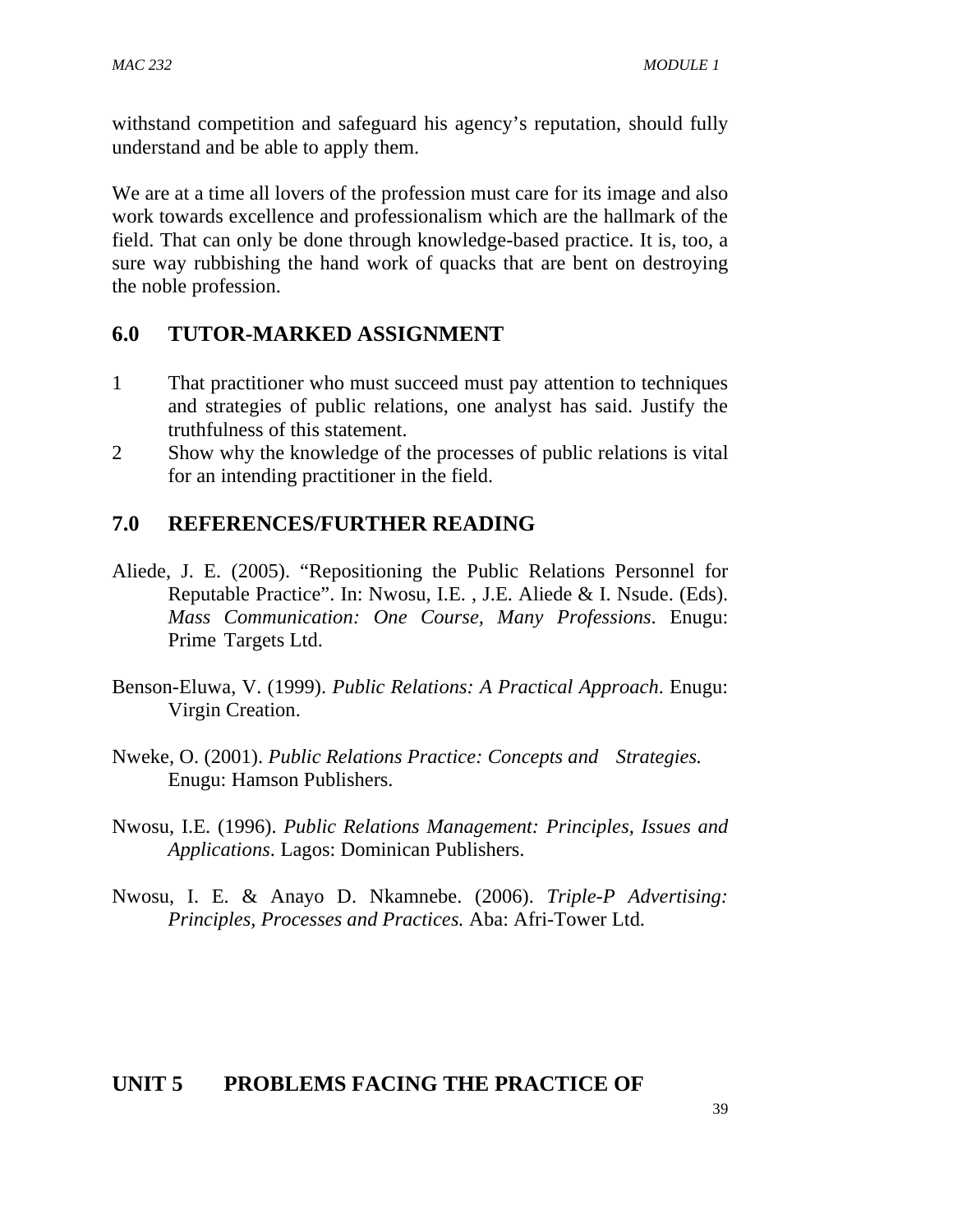# **PUBLIC RELATIONS IN NIGERIA**

### **CONTENTS**

- 1.0 Introduction
- 2.0 Objectives
- 3.0 Main Content
	- 3.1 Challenges of the Practice of Public Relations in Nigeria
- 4.0 Conclusion
- 5.0 Summary
- 6.0 Tutor-Marked Assignment
- 7.0 References/Further Reading

# **1.0 INTRODUCTION**

There is virtually no organisation or field without any problem. Therefore, public relations is no exemption. Such problems do emanate from the operational environment, attempt at regulation, actions and inactions of operators, among others. Indeed, they are inevitable.

Since the existence of such problems is unavoidable, what is necessary then is containing them. Doing this must begin with clearly understanding such challenges. Such grasp will assist in providing means of overcoming them. Challenges are natural companions of every profession and organisation. In the case of public relations, very important is for practitioners to fully understand them and by so doing devise means of tackling them. In reality, if effectively understood, fallouts of such problem should become vital ingredients for managing public relations programmes, projects and campaigns.

# **2.0 OBJECTIVES**

At the end of this unit, you should be able to:

- explain the challenges facing the profession in the country
- discuss how to proffer solutions to the problems.

#### 40 **3.0 MAIN CONTENT**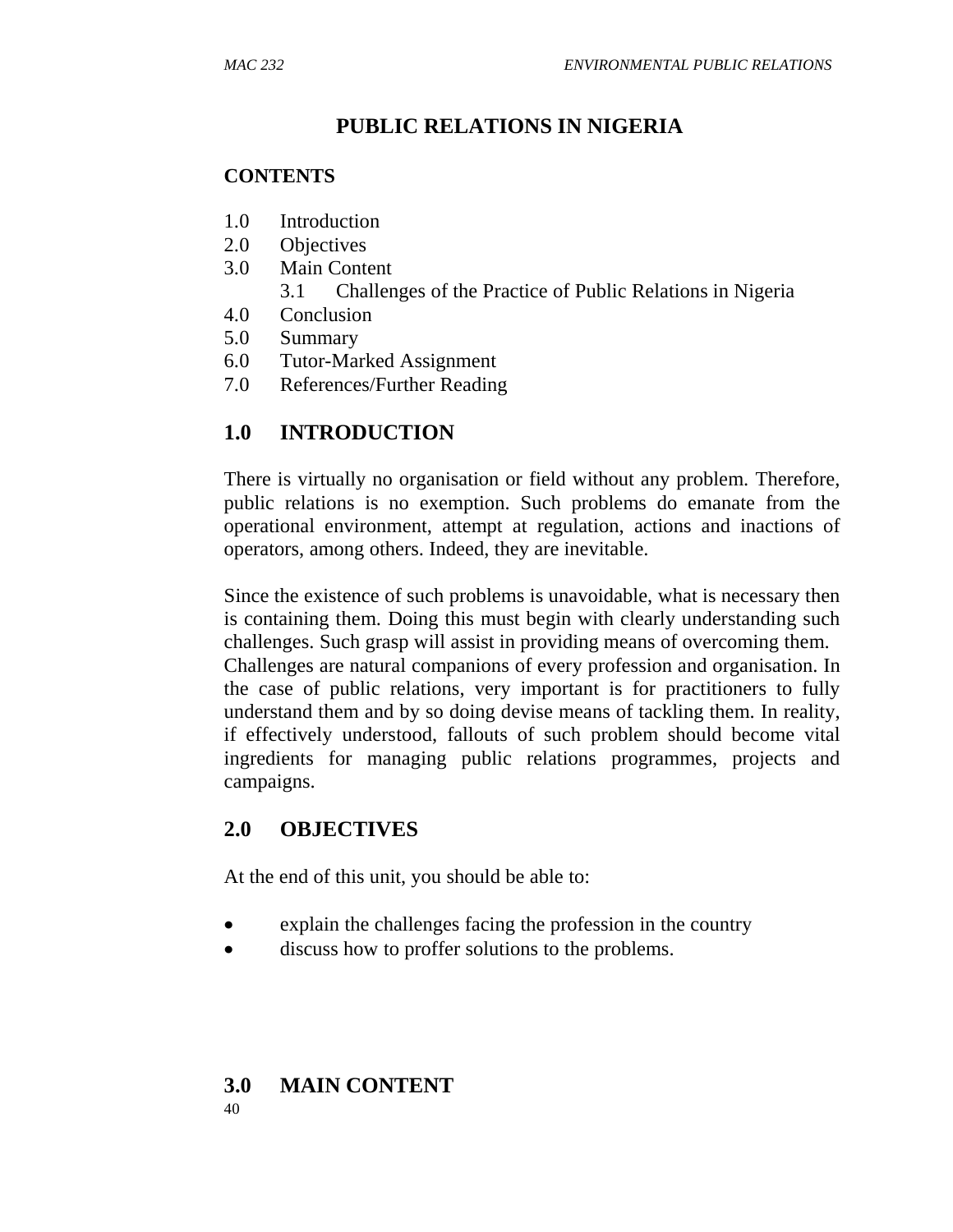# **3.1 Challenges of the Practice of Public Relations in Nigeria**

Like any other institution, the public relations profession and industry is besieged by myriad of challenges, some from within and others from the environment. Some of them are outlined below:

### *1. Effects of its negative application during the World War II*

The nefarious, malicious and sinister manner the profession was used during the World War II still haunts it. Till date, a number of people cannot be convinced and corrected the misrepresentation and misconception trade mark it was given then due to the high level of its misapplication. Indeed, from all indications, it will take concerted and strategic measures, as well as time to erase the created negative image.

#### *2. Attitude of Some Organisational Managements*

Managements of some corporate organisations seek the services of public relations only during emergencies. To them, it is a means of "damage control in a fire brigade approach," Aliede (2005:135). Nweke (2001:43) echoes this. To managements, it is used "…to dispose of its heaps of garbage of numerous atrocities. But as soon as sanity is restored, the practitioner is relegated to the background and eternally forgotten." Such misuse and basterdisation is most noticeable in the Nigerian local government system and the need to reverse the ugly trend, is not only very urgent, but also herculean.

#### *3. Inadequate Manpower and Professional Background*

There is gross inadequacy of manpower in the field. This is not surprising as unlike its related disciplines, every organisation, government and individuals require the services of public relations practitioners and yet what is available is not enough.

Still, some of the existing practitioners lack the needed professional attributes. In absence of these, inaction to ethical values, they are in the field to sustain their meal tickets. They have no image, reputation, integrity or profession to protect.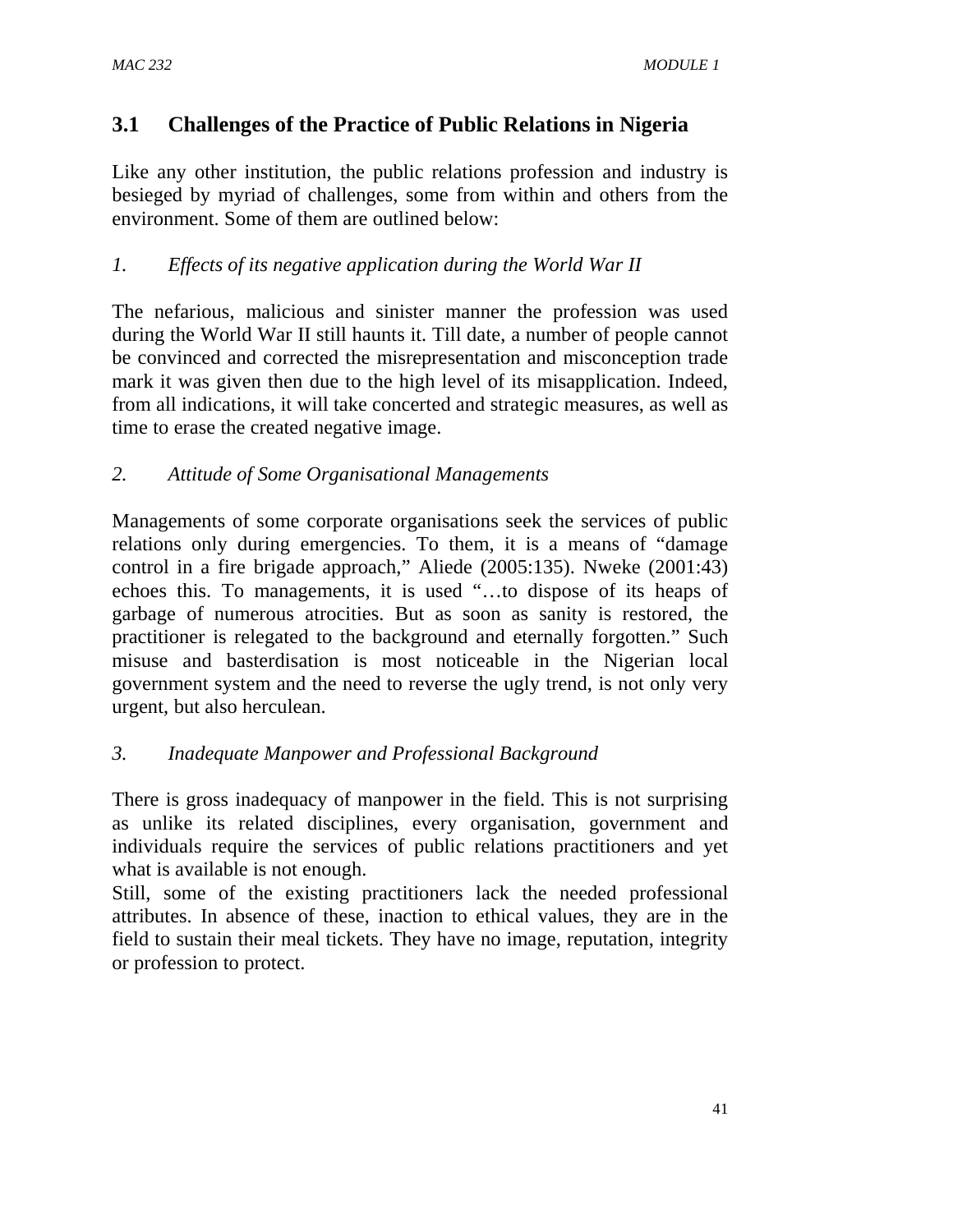#### *4. Poor Remuneration*

Most practitioners are poorly paid. This could lead to frustration and engagement in unethical practices, like acceptance of brown envelopes and other gratifications.

#### *5. Dumping Ground for Never-Do-Wells*

People who have failed in other areas easily see public relations as a suitable alternative. If only they can afford coat and briefcase, they parade themselves public relations practitioners. This class has nothing to offer as they lack the calling, skills, expertise, training, experience and rather will constitute danger and liability to the industry.

#### *6. Nigeria's Corrupt Society*

The issue of corruption in Nigeria is no more news, just as it incalculable damage is no more an issue in public debate. At the same time, public relations practitioners are still part of the segments of the society. Some of them, therefore, join the bandwagon, unable to resist the cankerworm, thereby soiling their hands and tarnishing the image of the profession.

#### *7. Poorly Positioned Regulatory Authority*

The regulatory agency, NIPR, was a military creation. As a result, a number of loopholes exist which constitute hurdles to the attainment of Institute's statutory objectives. The prevailing weak legislative framework is easily circumvented by nefarious practitioners who have no interest of the profession at heart.

Besides, the agency lacks sufficient institutional mechanism and regulatory and context enforcement instruments with which to effectively police practitioners in the country, notes Aliede (2005: 137).

#### *8. Dearth of Data*

There is little or no relevant statistics, facts, figures, and data on most areas of need, like demography, psychograph, sociological and market data and information. These are musts for smooth operations in public relations units and department. Their absence jeopardises meaningful practice of public relations, anytime, anywhere.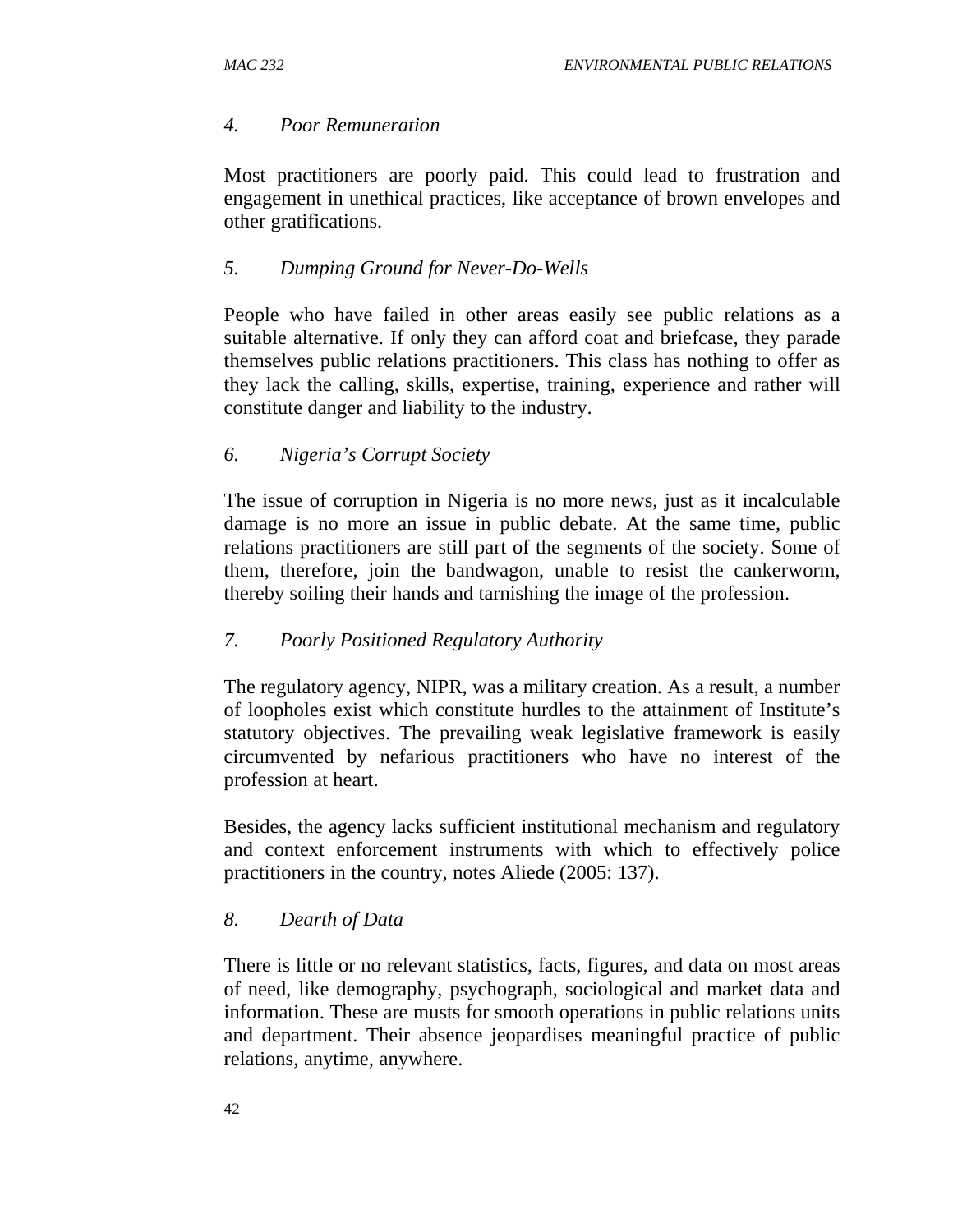#### *9. Improper Recognition of Practitioners*

In some corporate organisations, practitioners are not allowed to operate from the right place: the management cadre. When this is the case, they merely act as errand boys, receiving second hand management decisions. They must operate from the top, so as to be in the proper position to make contributions and also advice management on its ethical and social responsibility.

## **4.0 CONCLUSION**

Notwithstanding its steady progress since inception in the country, public relations has been encountering some challenges. Some of the gains came from governments', organisations', and individuals' unquenchable desire for information and communication, especially in organised manner, others are the uncontrollably way science and technology have flooded information and communication technologies, which are today major boosts to the practice of public relations and other related disciplines like advertising.

Contrarily, challenges facing the profession come from within and externally. These are numerous, including institutional ones which seriously affect the effective control and regulation of the industry. Urgent solutions must be found in order to ameliorate their ugly implications.

# **5.0 SUMMARY**

Every student of public relations must see himself/herself as a solution to the multiplicity of challenges facing the profession. It is the expectation that after proper and effective education and continues training and retraining, you as a potential practitioner, will in no small way impact on the field. That way, you will assist in providing solutions to these prevailing problems, thereby revising the fortunes of the industry. This must be at the back of your mind as you go through this and other courses preparing you to practice in this noble field.

#### **SELF-ASSESSMENT EXERCISE**

What is the nature of the problems facing the practice of public relations in the country?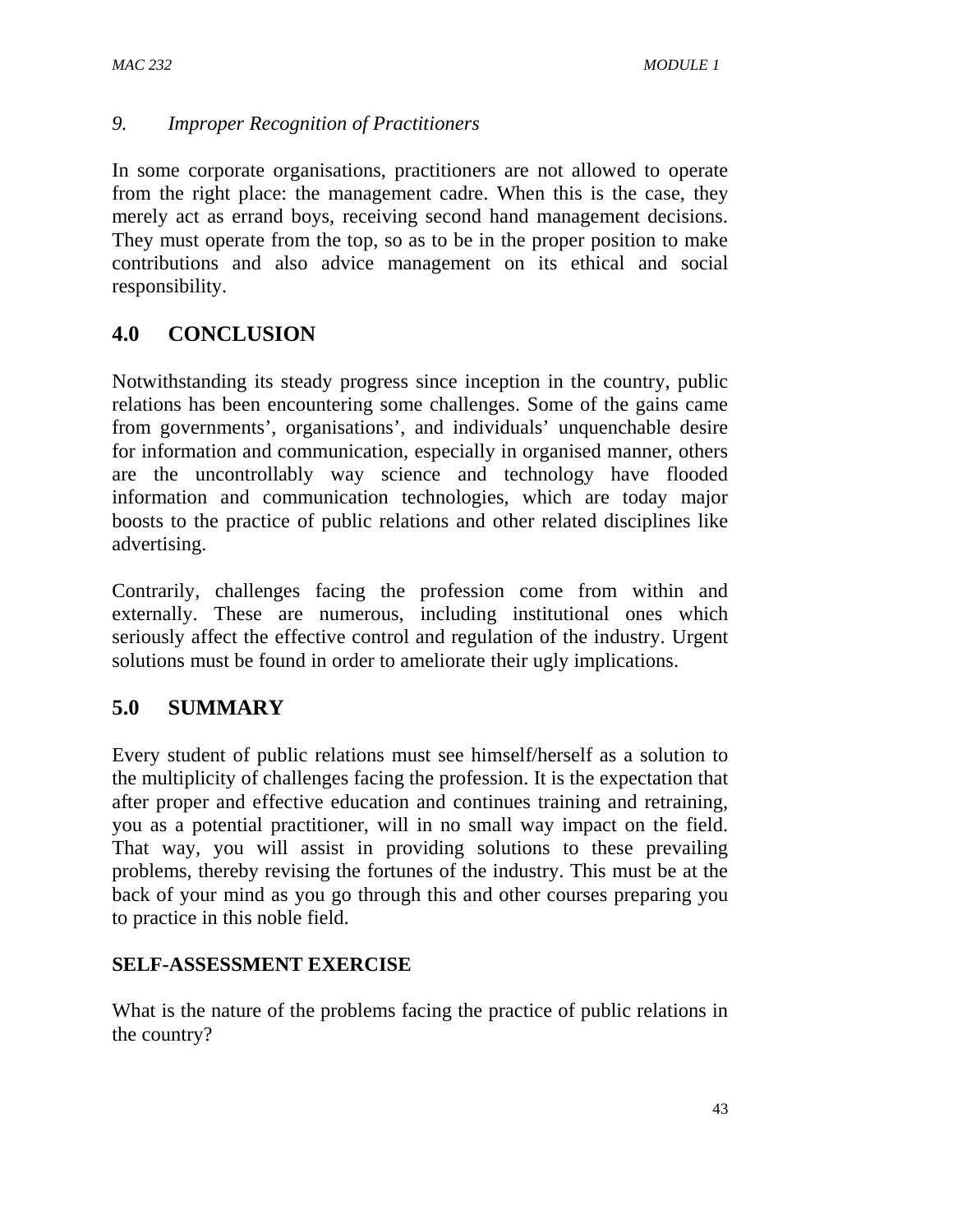### **6.0 TUTOR-MARKED ASSIGNMENT**

- 1. Name and explain five of the problems facing the practice of public relations in Nigeria.
- 2. Why has the Nigerian Institute of Public Relations been unable to successfully tackle these challenges?

### **7.0 REFERENCES/FURTHER READING**

- Aliede, J. E. (2005). "Repositioning the Public Relations Personnel for Reputable Practice". In: Nwosu, I.E. , J.E. Aliede & I. Nsude. (Eds). *Mass Communication: One Course, Many Professions*. Enugu: Prime Targets Ltd.
- Nweke, Okechukwu. (2001). *Public Relations Practice: Concepts and Strategies*. Enugu: Hamson Publishers.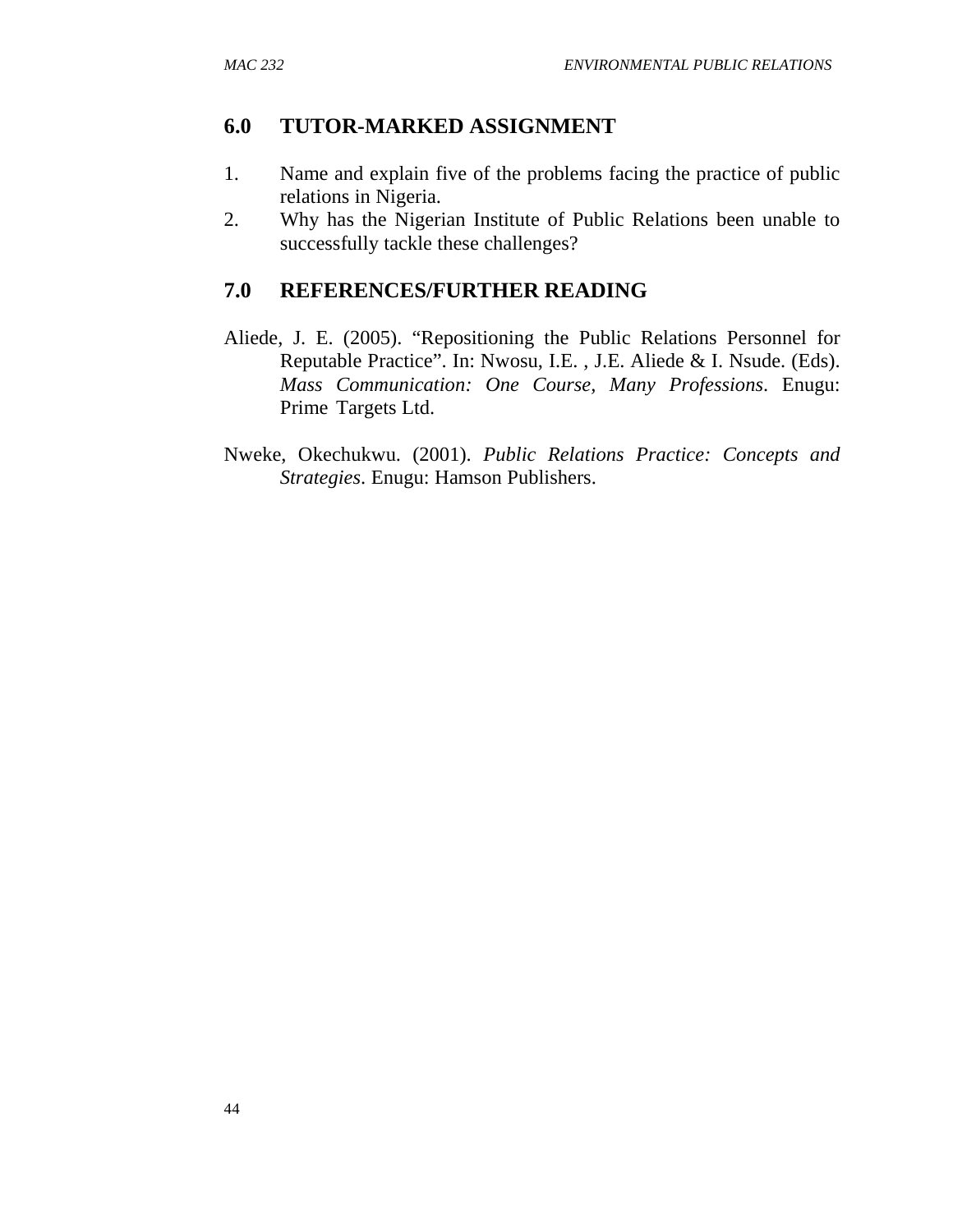### **MODULE 2 ORGANISATIONAL STRUCTURE AND MANAGEMENT OF PUBLIC RELATIONS AGENCY**

- Unit 1 Structure and Organisation of Public Relations Agency
- Unit 2 Why Organisations Require the Services of Public Relations
- Unit 3 Factors Responsible for the Growth of Public Relations
- Unit 4 Qualities of a Public Relations Practitioner

## **UNIT 1 STRUCTURE AND ORGANISATION OF A PUBLIC RELATIONS AGENCY**

#### **CONTENTS**

- 1.0. Introduction
- 2.0. Objectives
- 3.0. Main Content
	- 3.1 Public Relations Agency Explained
	- 3.2 The Structural Organisation of a Public Relations Agency
	- 3.3 Assessing the Qualities of a Public Relations Agency
- 4.0 Conclusion
- 5.0 Summary
- 6.0 Tutor-Marked Assignment
- 7.0 References/Further Reading

## **1.0 INTRODUCTION**

A public relations agency is made up of a team of practitioners specialised in various aspects of the profession, and therefore render services to clients. Accordingly, it is a team of management experts. It can be likened to a law firm usually made up of several attorneys who give legal services to litigants.

It is a necessity that intending practitioners are versed with its structure, components and roles. Such knowledge guide students who, one day, are expected to take up positions in such professional organisations. It must be highlighted that agencies in developing countries lack the complex structural composition of such bodies in developed and industralised nations like the United States and Britain.

Through the case, yet their roles remain the same. It is expected that as the fortunes and endowments of agencies in developing countries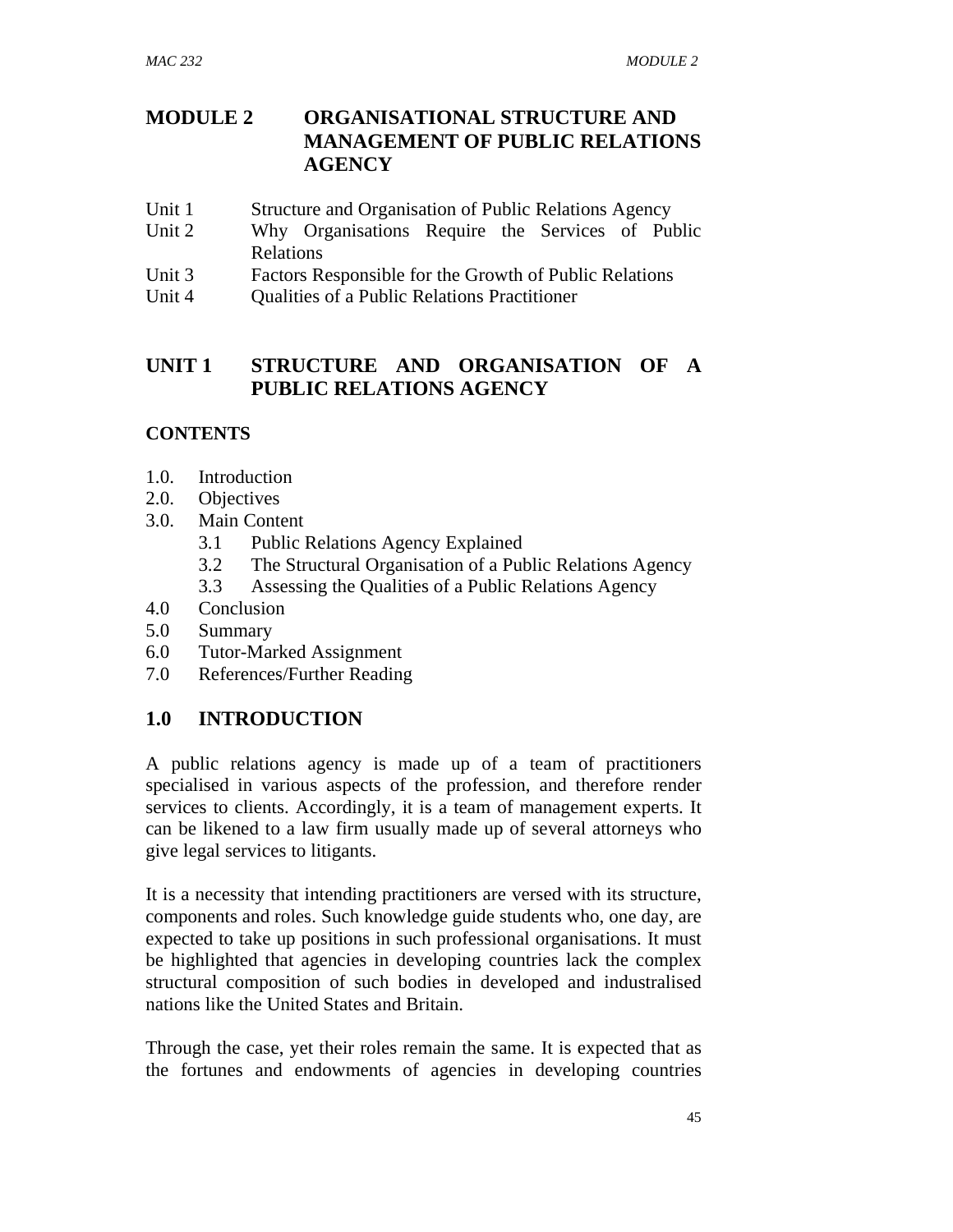improve, they will grow in stature that will measure up with their counterparts elsewhere.

### **2.0 OBJECTIVES**

At the end of this unit, you should be able to:

- explain the meaning of a public relations agency
- outline an agency's organisational structure
- assess the quality of a public relations agency.

#### **3.0 MAIN CONTENT**

#### **3.1 Public Relations Agency Explained**

In lay man's language, a public relations agency is a corporate organisation made up of public relations professional practitioners who teamed up to work as a group and render public relations services to individual and corporate clients.

Public relations agencies hands are filled. This stems from the wide range of areas requiring their services. Dominick (1993:368-369) names some of these to include the following:

#### *1. Business*

Business organisations need public relations in marketing their goods and services, harmonising management/ labour relations, ensuring customer, financial, community relations, among others.

#### *2. Government and Politics*

Government agencies and politicians need public relations for constant liaison with the citizens and the electorate. Too, their policies, programmes and manifestoes are also publicised with the aid of public relations practitioners.

#### *3. Educational Institutions*

Such institutions and similar establishments use public relations services in such areas like communicating with their publics, fund raising, and linkage with regulatory agencies among others.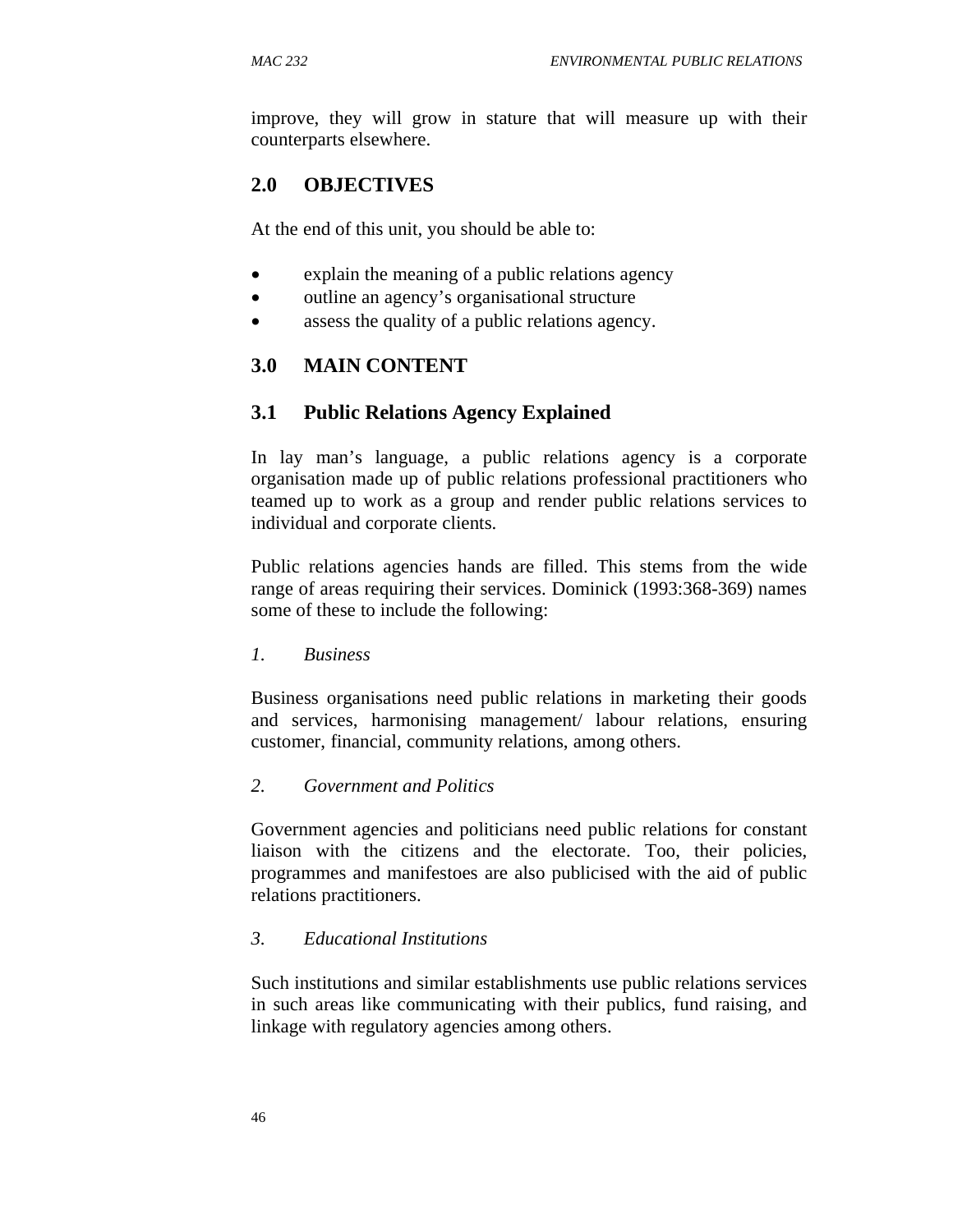#### *4. Health Institutions*

Medical establishments like hospital and pharmaceutical bodies use public relations to reach out to their numerous internal and external publics and stakeholders in order to maintain mutual two-way communication understanding.

#### *5. Non-Profit Organisations*

Such charitable bodies like Boys Scout, Girls Guild, Red Cross use public relations to seek moral and financial supports in addition to encouraging voluntary involvements of members of the public.

#### *6. Professional Organs*

Such bodies like NBA, NMA, NUT, NSE, and ASUU require public relations services for effective public liaison and management of their organisations.

#### *7. Entertainment and Sports*

Performers in these two areas are public figures and celebrities who always seek favourable publicity and media visibility. Public relations prepare and package them for all these. With their various specialised personnel, public relations agencies assign duties to their staff as plan package and execute programmes of action in line with the specific service-demands of their clients.

Although the tendency is for some organisations to attempt handling their own public relations services, by establishing public relations departments and employment of their personnel. This has the merit of cutting cost and using staff's good knowledge of the organisation, but it has some disadvantages, namely- problems will not be treated with the needed independence and professionalism, in addition to the probable absence of some basic and vital operational resources, such as manpower, expertise and technology.

### **3.2 The Structural Organisation of a Public Relations Agency**

Like advertising agencies, public relations agencies have organisational structure to effectively, efficiently, flexibly and functionally carry out their jobs and lead to the happiness of practitioners. This is the case especially where the agency is corporate (serving just its organisational needs).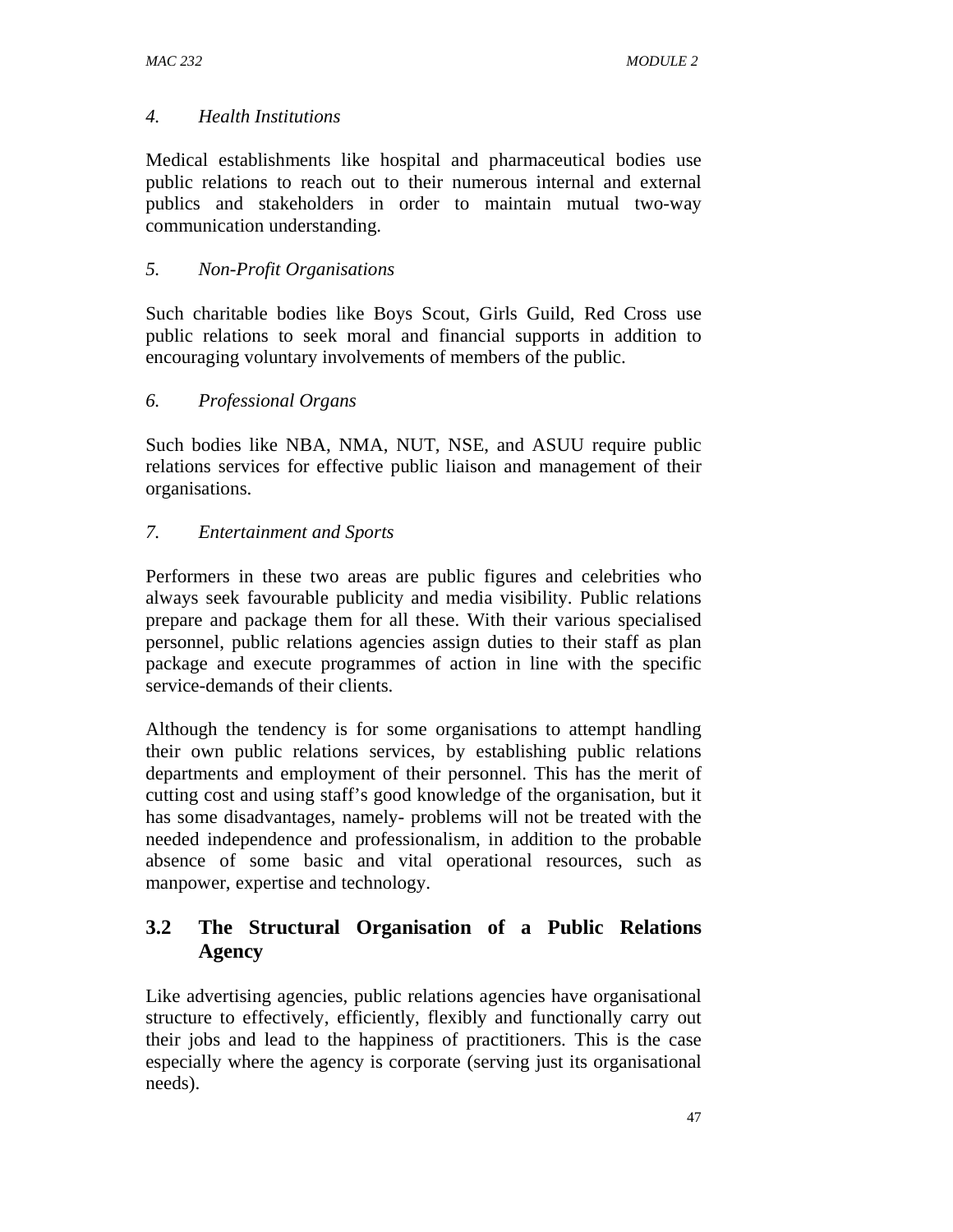In some cases (as shown in the diagram below), the agency is located in the CEO's office and caters for the public relations needs of the entire organisation. Its unit (department) is limited and not as elaborate as in a full agency. However, it still services both the external publics of the corporate entity (Dominick,1993:369).



**Fig.1.1: Corporate Public Relations Agency**

Source: Dominick (1993:370)

On the other hand, counseling and consultancy public relations agency is more elaborate and complex. A number of reasons account for its extensiveness, among them the nature and large services its renders and availability of resources at its disposal, according to Dominick (1993: 370). It is, therefore, structured into departments unlike as it is in internal corporate public relations. The diversity of its structure is invariably to take care of the numerous services it gives to clients as shown below:



**Fig.1. 2: Public Relations (Consultancy) Agency**  Source: Dominick (1993: 370)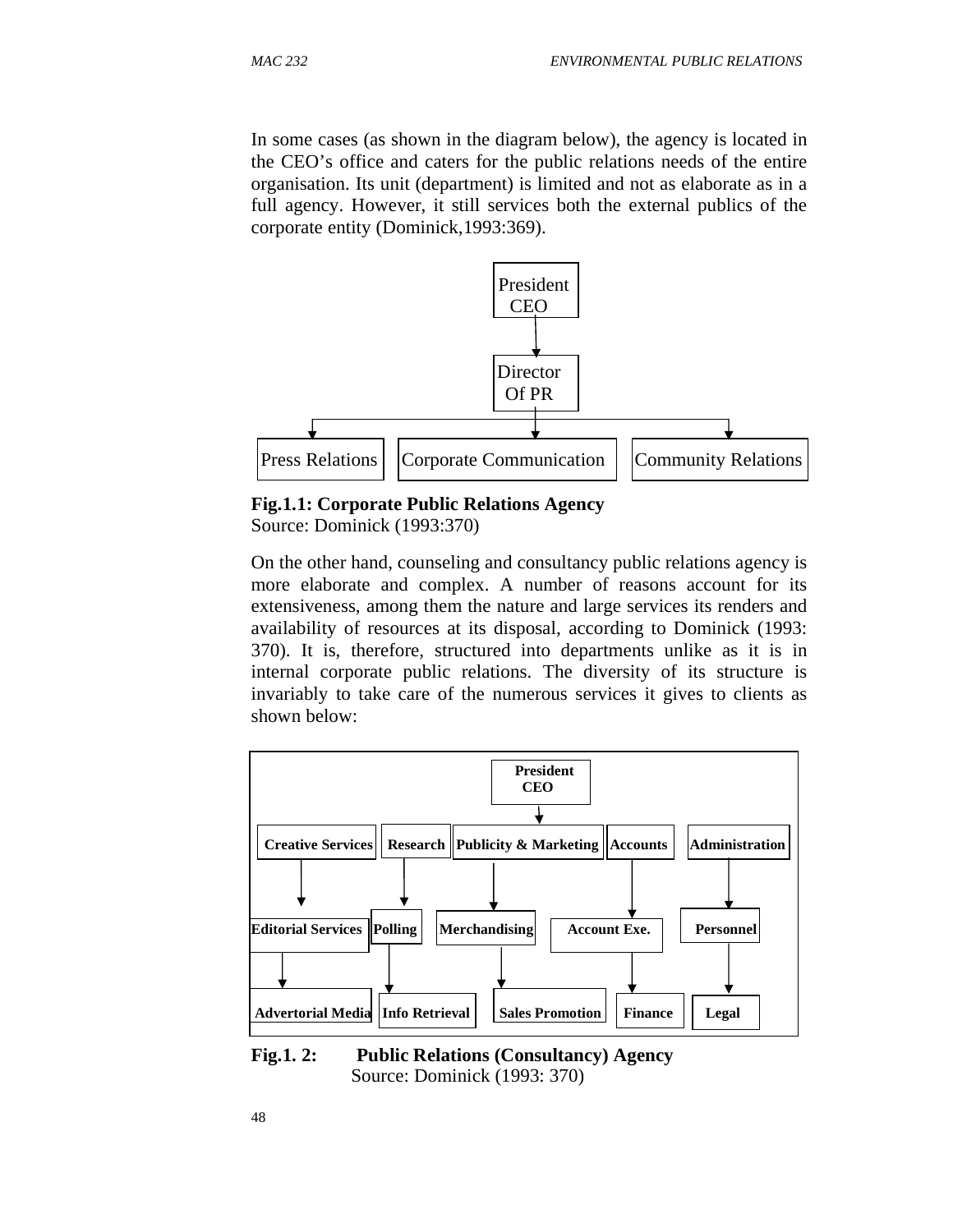An agency can be more elaborate than as presented above. For instance, with more resources, such units like finance, media services, clients services, production, among others, can stand as individual departments. Each of these departments is headed by a director or head, who reports to the chief executive officer, with other subordinate under him. The CEO could answer any name, depending on choice of nomenclature or corporate policy. Such names range from president, general manager, director general, chairman, executive director to managing director. Whatever the structure, it must be such that will enable its flexibility. Capacity and capability to so effectively function as to optimally fully attain corporate objectives, including meeting clients' aspirations, withstand competition and achieve profitability.

The chief executive officer, in the words of Baran (2012:314) "… sets policy and serves as the spokesperson, the operation." Account executives handle accounts ensuring their successful management. On their parts, Baran (2012:314) creative personnel prepare copies, graph designs, art works, audio, video and photographic materials. Through opinion polling, interviews, focus group, content analysis, among others, the research department provide the data and statistics with which decisions are taken on needs of clients/customers. The administration department takes care of personnel recruitment, promotions, appraisals, reprimands, retirements and trainings.

Public relations agency has come to stay as a formidable institutional structure for sustaining the profession and industry. Particularly, consultancy public relations agencies will continue to flourish. Corporate bodies and similar institutions will ever cherish getting counsels and advise from public relations agencies on consultancy basis, and periodically too, as the needs arise.

To many, it is more efficient, economic, independent, reliable and therefore beneficial.

## **3.3 Assessing the Qualities of a Public Relations Agency**

Agencies can be classified into two. This categorisation is based on two factors- level of their resource endowment and the quantity/ class of work they do.

a. General Agency

This kind of public relations agency accepts and handles divers and all sorts of jobs. Just like in the case of advertising agencies, Nwosu and Nkamnebe (2006: 131) and Bovee and Arens(1936) it can also be called full service agency. This kind of agency, whether it is in public relations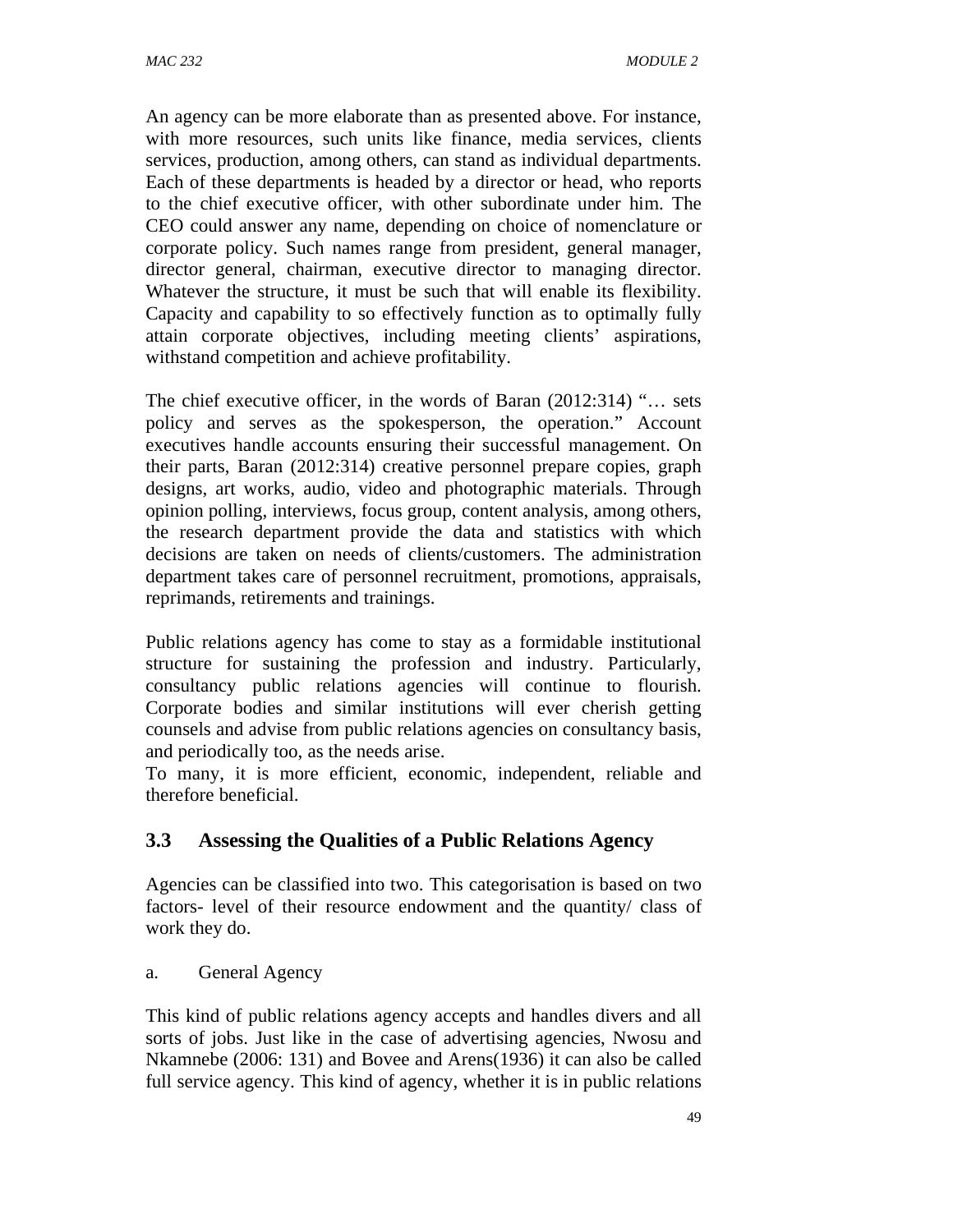or advertising, is so well endowed with resources that is equipped to handle all sorts of services, from planning to evaluation. Such endowment include in finance, manpower, materials, logistics, infrastructure and technology. With these, it can serve.

b. Specialty Agency

This type of agency renders only some aspects of the range of services available to agencies and required by clients, as Ozoh (1998:34) puts it. Some engage only in creative services or research services. Others may render on media planning and buying or copywriting. Another name for this is non-full service agency.

Clearly and undoubtedly, the standards, quality and excellence of any public relations agency is contingent on its level of resource endowment. The available resources, directly and indirectly, have influence on the quality and quantity of services an agency renders. The major determinant of the attributes of a public relations agency, therefore, is the available resources, especially human and financial resources. According to Nwosu and Nkamnebe (2006:130), the following are the criteria for measuring a successful agency:

- 1. Creative talent
- 2. Talent to listen to client and audience
- 3. Organised performance
- 4. Consistence quality service
- 5. Good client relationship
- 6. Integrity and honesty
- 7. Understand client's operation
- 8. Quality people

They also insist the following factors are indicative of "Poor and inefficient agency":

- 1. Poor knowledge of cost estimation
- 2. Lack of creativity
- 3. Poor account executives
- 4. Misrepresentation
- 5. Personnel turnover
- 6. Inconsistent service
- 7. Missing of deadline
- 8. Bad media buying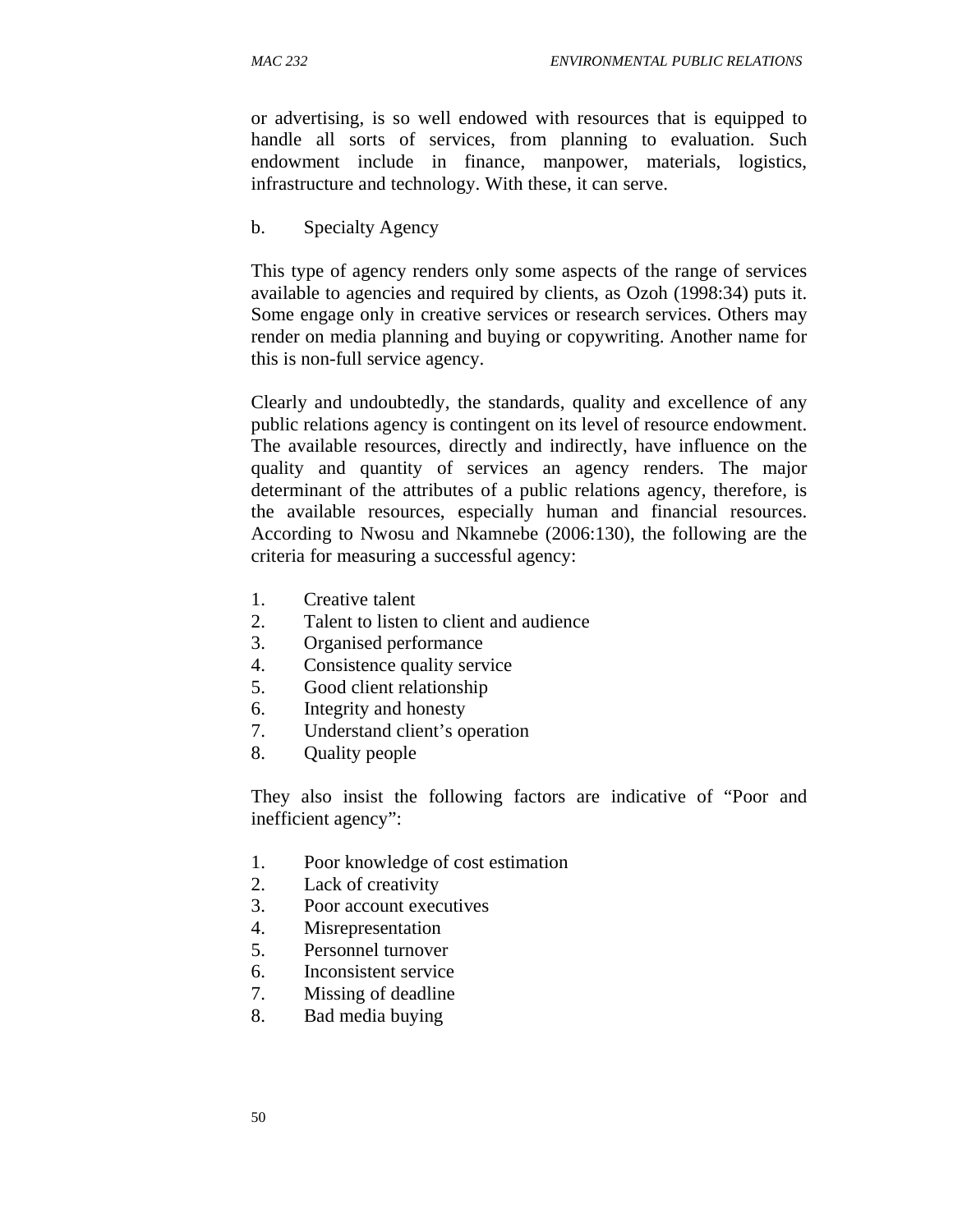#### **SELF-ASSESSMENT EXERCISE**

- i. What is a public relations agency?
- ii. In a graphic presentation, show the structure of an agency.
- iii. When is a public relations agency not qualitative?

#### **4.0 CONCLUSION**

Public relations agency is the engine room/ life wire of the practice of public relations. In addition, these agencies are structured and organised in such a way they are not only functional, innovative and creative in their services to their clients and customers.

The capacity and capability of any agency is dependent on its resource possessions. Resources, especially manpower and finance, are crucial for the optimal performance of the agency. They, too, determine the level of quality of service rendered to clients. The public relations agency is the part of call for that corporate organisation which actually deserves qualitative service. The bulk ends there.

### **5.0 SUMMARY**

Good knowledge of the structure, organisation, workings and roles of public relations is fundamental to your having full grasp of the nature, principles and functions of public relations. It is an area that must be given full attention as it epitomises public relations, its organisations, its organisation and functions and responsibilities.

#### **6.0 TUTOR-MARKED ASSIGNMENT**

- 1. Give a detailed explanation of a public relations agency.
- 2. In what way does the structural organisation of public relations agency affect its functionality?
- 3. Show a graphic presentation of a full-service public relations agency.
- 4. When is a public relations agency qualitative and not quantitative?

#### **7.0 REFERENCES/FURTHER READING**

- Baran, S. J. (2012). *Introduction to Mass Communication: Media Literacy and Culture*.( 7th ed.). New York: McGraw-Hill, Inc.
- Bovee, C.L. & Arens. (1986). *Contemporary Advertising*. Illinois: Richard D. Irwin, Inc.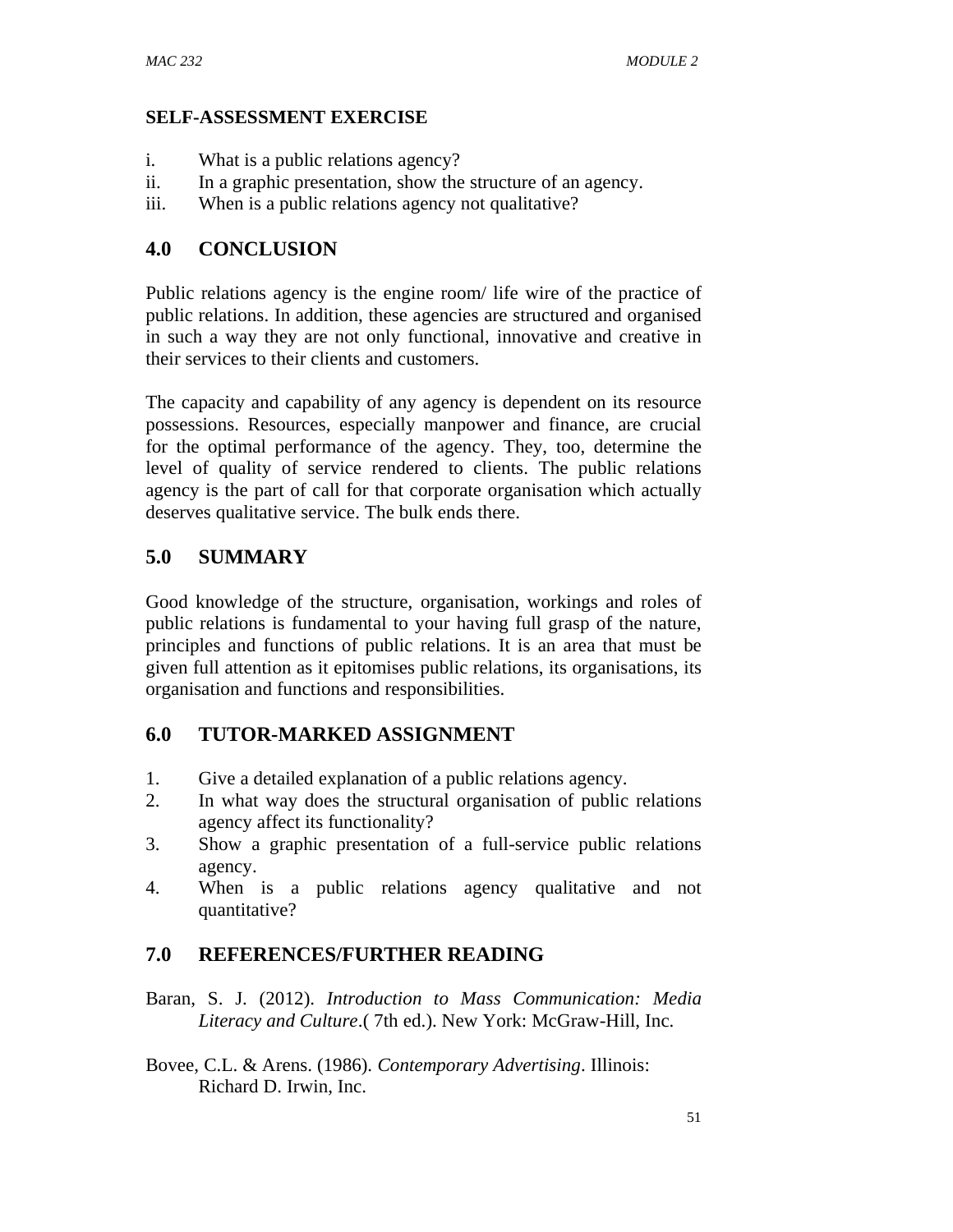- Dominick, J. R. (1993). *The Dynamics of Mass Communication*. New York: McGraw-Hill, Inc.
- Nwosu, I.E. & A.D. Nkamnebe. (2006). *Triple-P Advertising: Principles, Processes and Practices.* Aba: Afri-Towers Ltd.
- Ozoh, H.C. (1998). *Principles and Practice of Advertising.* Lagos: APCON.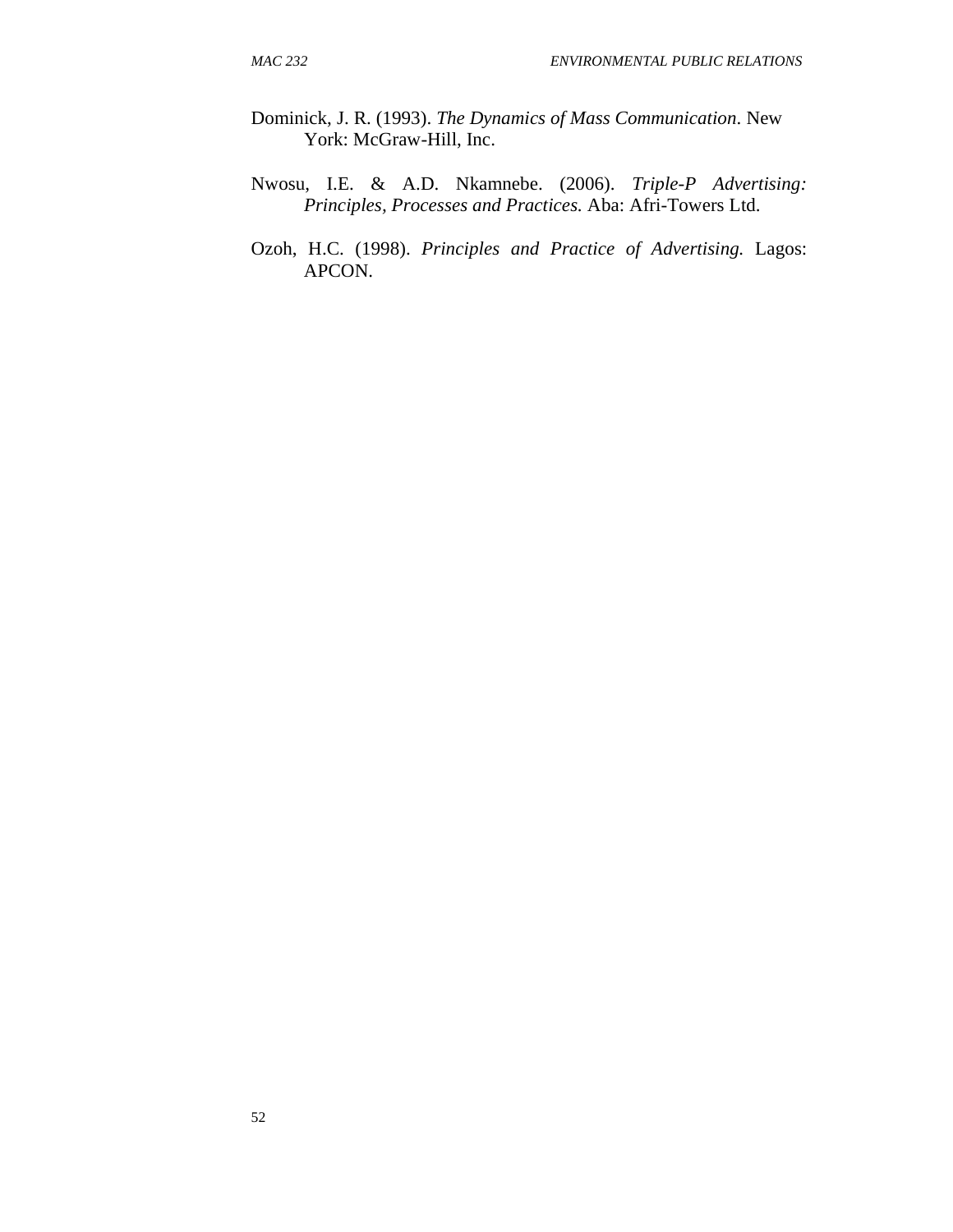### **UNIT 2 WHY ORGANISATIONS REQUIRE THE SERVICES OF PUBLIC RELATIONS**

#### **CONTENTS**

- 1.0 Introduction
- 2.0 Objectives
- 3.0 Main Content
	- 3.1 Reasons Why Organisations Need the Services of Public Relations
- 4.0 Conclusion
- 5.0 Summary
- 6.0 Tutor-Marked Assignment
- 7.0 References/Further Reading

### **1.0 INTRODUCTION**

Some people often wonder who the desire for public relations services do not want in the face prevailing discipline which could offer substituting services. To such school of thought, journalism, publicity, promotions, and some of others could easily take the place of public relations; but it has not, and it will not come to be (Nwosu, 1996:11).

Public relations provides distinct and unique services which none of those rival field can offer. It is therefore very essential we acquaint ourselves with justifications for this. It is then that we (as professionals in the field) can strive to assist its growth, development and sustenance.

Its services will ever be sought, provided public relations offers them all deserved ethical standard, professionalism, social responsibility and patriotism. More so, for now, public relations service consumers have no other reliable alternative.

#### **2.0 OBJECTIVES**

At the end of the unit, you should be able to:

- appreciate the reasons for the demand of public relations services
- see reasons practitioners should be proud of the profession.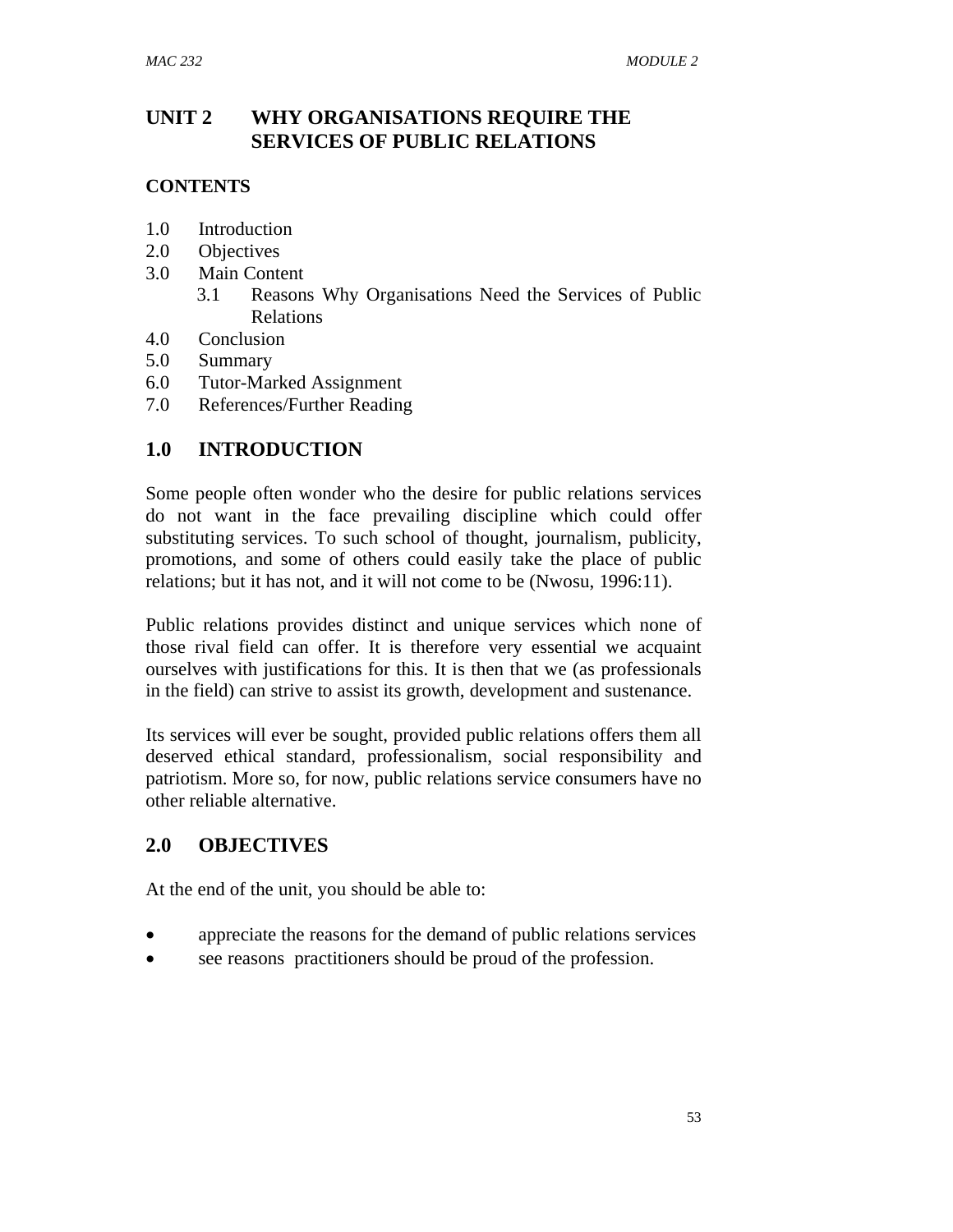# **3.0 MAIN CONTENT**

### **3.1 Reasons Why Organisations Need the Services of Public Relations**

Funds available to organisations are hardly earned and so will not be merely thrown away in the name of just getting any kind of service. Corporate bodies continue to seek for the services of public relations practitioners. It is as a result of the relevance of such services. Organizations spend on more goods and services that assist them achieve their set objectives, including serving their costumers well, retaining the goodwill and trust of their internal and external publics and being in the favourable disposition of the general public. These are some of the vital benefits organizations derive from public relations for which the former will continue to go for such services and hence the huge amount on it yearly: \$11.0 billion globally in 2010, Baran (2012:308). The following are the reasons for such continuous patronage.

#### *1. Countering Adverse Publicity*

Very often some organisations are outdated with avalanche of negative publicities orchestrated intentionally or inadvertently by rivals, either vying for market share of the industry or just to sinisterly and maliciously damage the circumstance, conceited and effective public relations is the only means of refuting such negativities, setting the record straight and reclaiming the battered corporate name and image.

#### *2. Withstanding Competition*

Survival instinct is among the factors that unleashed stiff competitions among rival organisations in every industry. A veritable instrument for outwitting rival competitors is no doubt sustainable public relations. It provides the professionally packaged communication and event/ actions necessary for eliciting and retaining customers and their patronage, thereby rebuffing the negative implications of competitions.

#### *3. Sensitivity and Adherent to Ethical and Social Responsibilities Values*

Without public relations, most organisations' attitudes and activities would be antithetical to the tenet of ethics and social responsibility. Public relations advises and counsels them to stick to these in their long term interest; engaging on things like corporate social responsibility and philanthropism portrays organisations as responsible, responsive and rational corporate entities.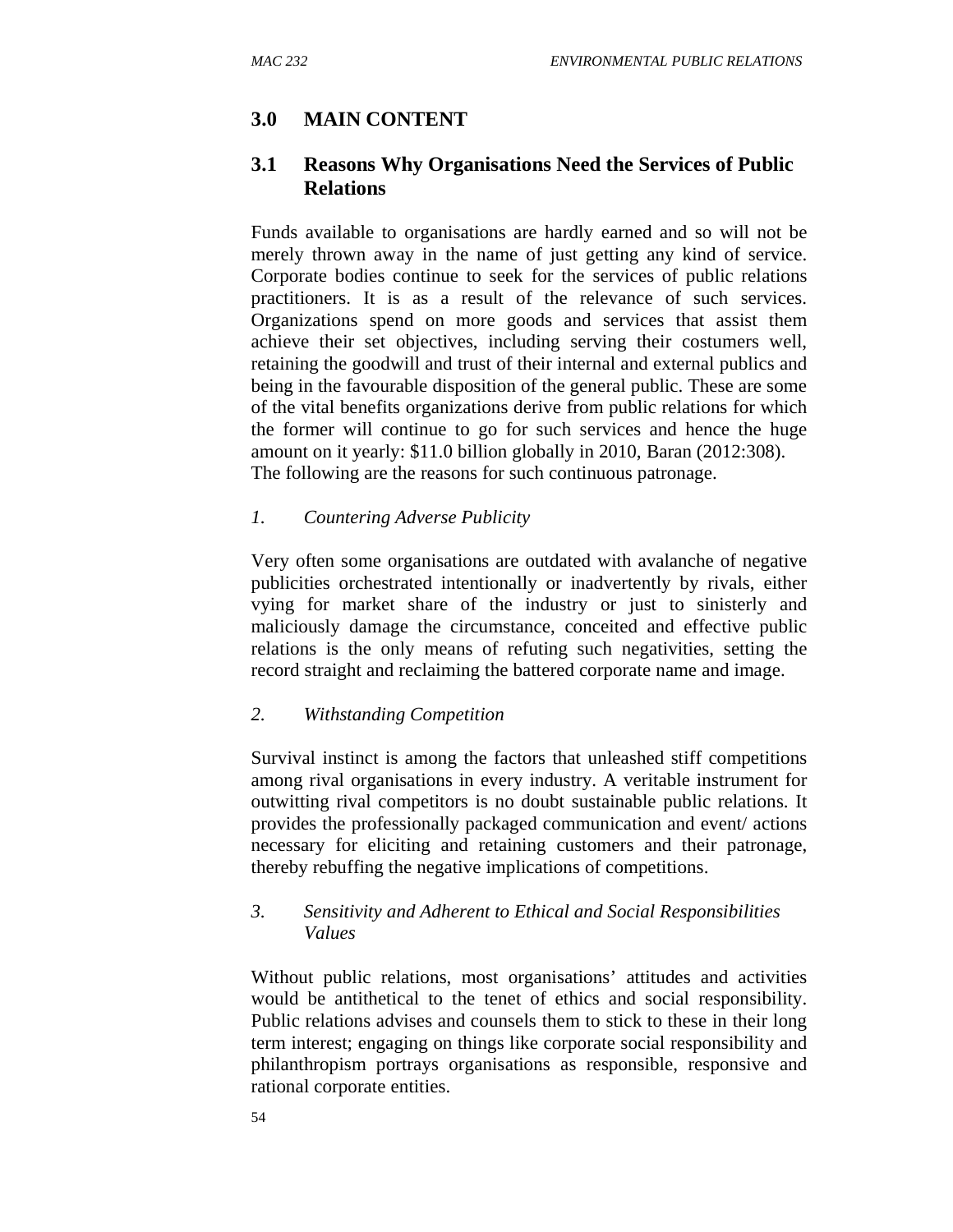### *4. Responding to Inevitable Crisis*

Public relations services are indispensable to organizations which must respond to unsolicited conflicts and crises like natural disasters, accident within or without the organisation and which directly and indirectly affect them. Labour unrest, industrial accident, plane crashes, farming, epidemics, flood, drought, and boycott of corporate goods and services are instances of the problems organisation must require public relations to contain.

#### *5. Consumers Growing Awareness and Consciousness*

On daily basis, citizens acquire more and more education, enlightenment and socialisation. These change their value system and product demand, influence their perception of things and consumption behavior. As well, public relations is the appropriate tool for addressing these challenges. Personally and persuasively packaged communication strategies are critical in handling such repeatedly occurring issues.

### *6. Acting in Line with Global Trends*

It will be difficult to imagine any reputable corporate organisation that would not be taken advantaged of public relations. Indeed, making use of their services is currently a global trend no modern organ can afford not to be part of.

## *7. Reacting to Globalisation*

The effect of globalisation affect anywhere worldwide, no body or organisation is immune from its influence. In fact, even local organisation has to act globally in order ward off some of the negative implications of the ocopus phenomenon. And surely making use of public relations is a way of providing such protection and shields.

 International advertising, other communication and more recently the entrant of the social media, have drastically exposed even locally provided goods and services to global competition. To counter and overcome this, one of the available rival measures, is making effective use of public relations and its strategies.

## **SELF-ASSESSMENT EXERCISE**

- i. What is the importance of public relations to organisations?
- ii. Justify why NOUN requires the services of public relations.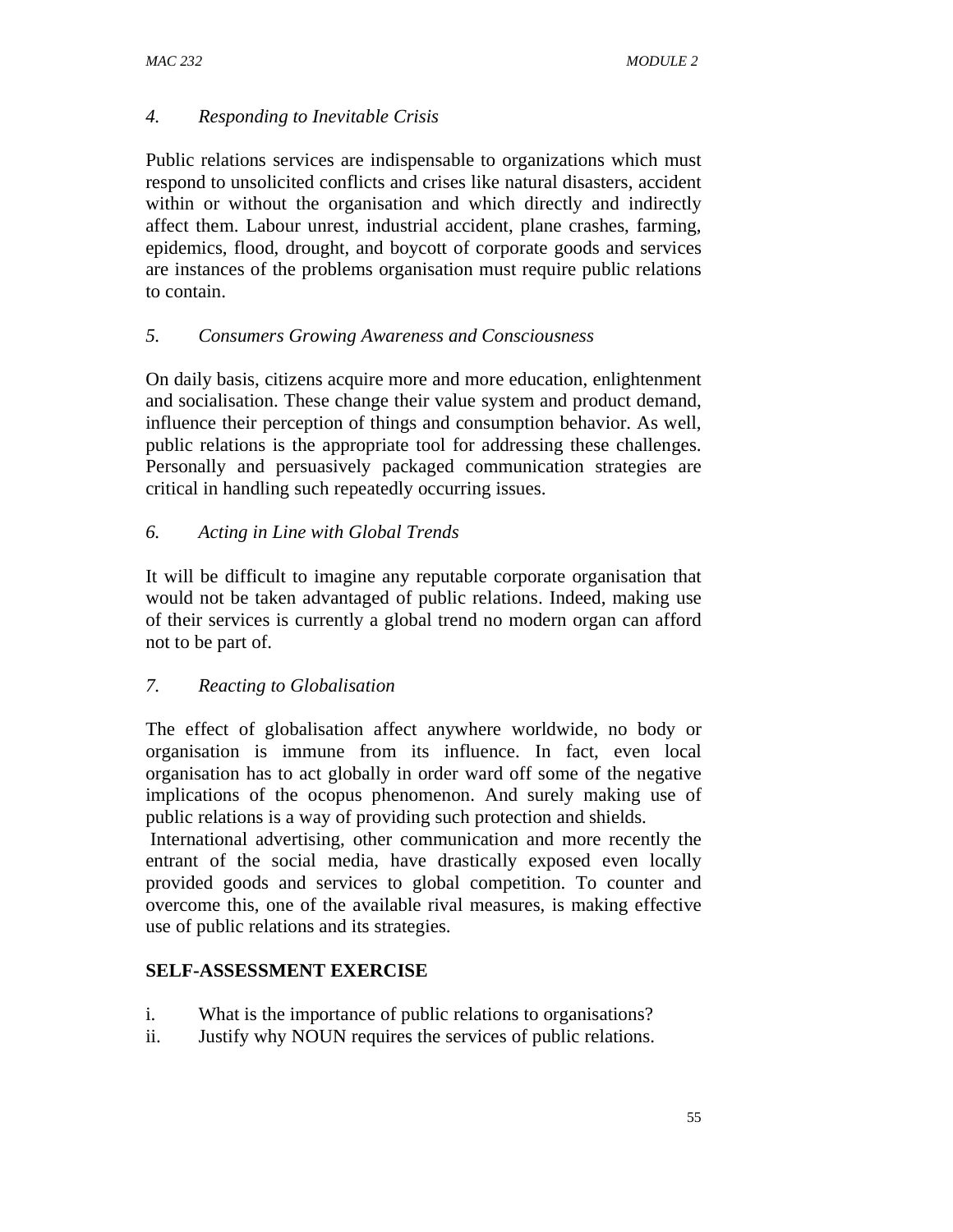#### **4.0 CONCLUSION**

Public relations services can be linked to oil for lubricating an engine. If the engine must operate smoothly and durably, it must be lubricated with oil. It is in the same vein that public relations works in the life and system of an organisation.

Every level and segment of an organisation requires daily dose of wellplanned and deliberately package communication. The internal publicsworkers, and the external publics, among them customers- consumers, retailers, wholesalers and distributors; they need constant messages of assurances of high qualities, availability, confidence, trust and goodwill. There are conveyed through public relations, and with its cost effectiveness unbeatable, no organisation can afford to miss its soothing effects.

#### **5.0 SUMMARY**

Public relations is a true companion of every organisation. This is almost incontrovertible. It is important for would-be practitioners in the noble field to take advantage of this, to be well grounded in their knowledge of the principles and practice. One can only make a mark in any field that one takes seriously; after all, the days of quackery in the profession are over, the in thing now is excellence and professionalism.

#### **6.0 TUTOR-MARKED ASSIGNMENT**

- 1. How sustainable are the values of public relations to organisations?
- 2. Prove that even newly established organisations need the services of public relations.
- 3. Although it has mass communication programmes and an FM radio station, NOUN still needs the services of public relations. Discuss.

#### **7.0 REFERENCES/FURTHER READING**

- Baran, S. J. (2012). *Introduction to Mass Communication: Media Literacy and Culture.* (7th ed.). New York: McGraw-Hill Inc.
- Nwosu, I.E. (1996). *Public Relations Management: Principles, Issues and Applications*. Lagos: Dominican Publishers.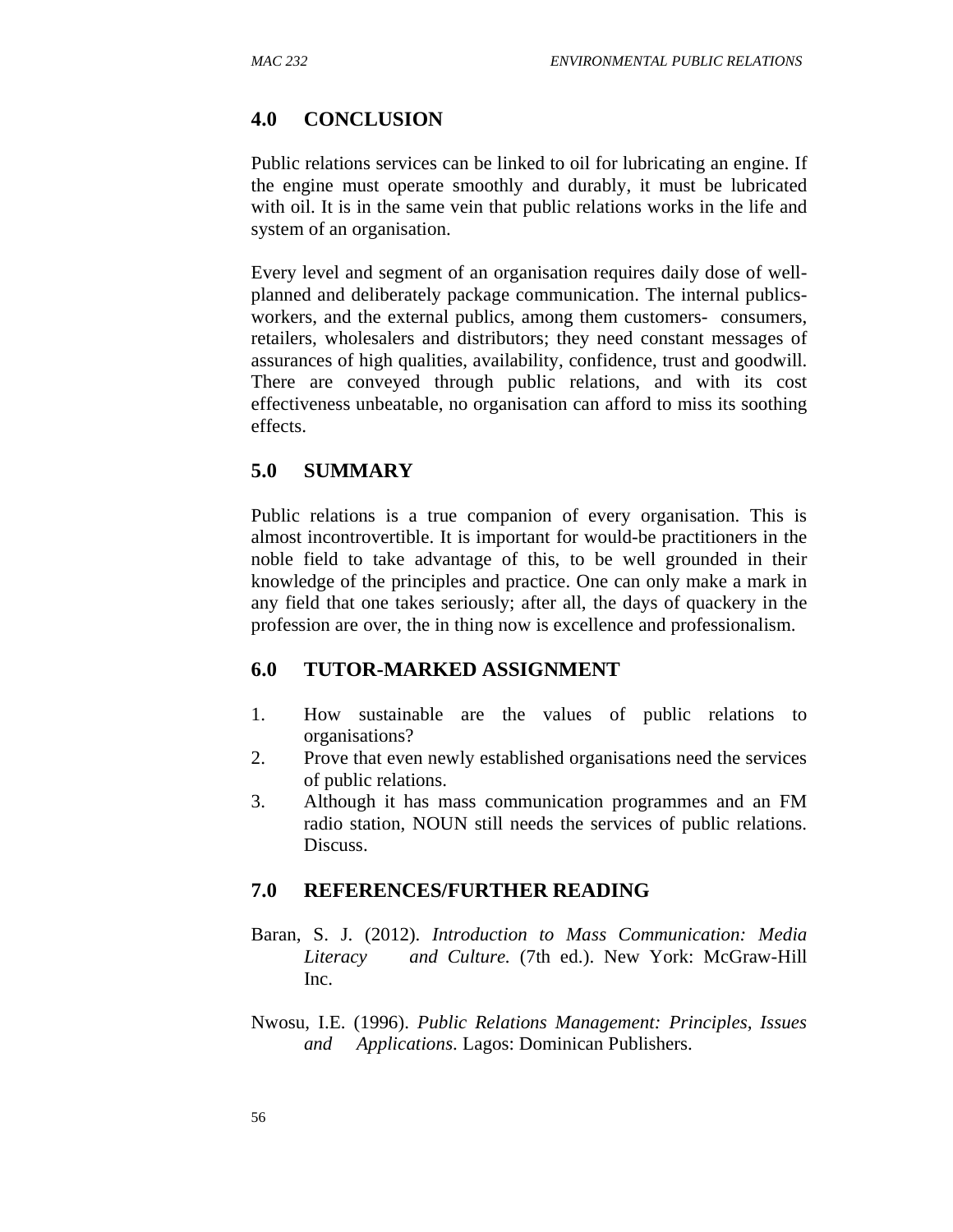### **UNIT 3 FACTORS RESPONSIBLE FOR THE GROWTH OF PUBLIC RELATIONS**

#### **CONTENTS**

- 1.0 Introduction
- 2.0 Objectives
- 3.0 Main Content
	- 3.1 Reasons for Rapid Growth of Public Relations in Nigeria
- 4.0 Conclusion
- 5.0 Summary
- 6.0 Tutor-Marked Assignment
- 7.0 References/Further Reading

## **1.0 INTRODUCTION**

The progress recorded in the field is not total a surprises to many, for one, it has been in existence since ages. As a result for no other thing, some improvement was expected. Almost a way of life among traditional Africans who cherished and reprobate goodwill, trust, support and cooperation, as seen during festivities like new Yam festivals, marriages, burials, naming ceremonies and even crises resolutions, westernisation only added to its modernisation, according to Nweke  $(2001:5-6)$ .

Indeed, colonialism and Christianity were of immense boost to the practice of the profession. These enhanced its institutionalisation and proper positioning. Along the line, too, the entrant of modern communication technologies came as additional impetus to its development. These media brought about such benefits like convenience, speed, massive outreach, versatility, greater accessibility among other. In fact, the entire outlook of public relations practice is totally changed for good.

## **2.0 OBJECTIVES**

At the end of this unit, you should be able to:

- state the factors which influenced the growth and development of public relations in Nigeria
- discuss how these factors have affected public relations operations in Nigeria.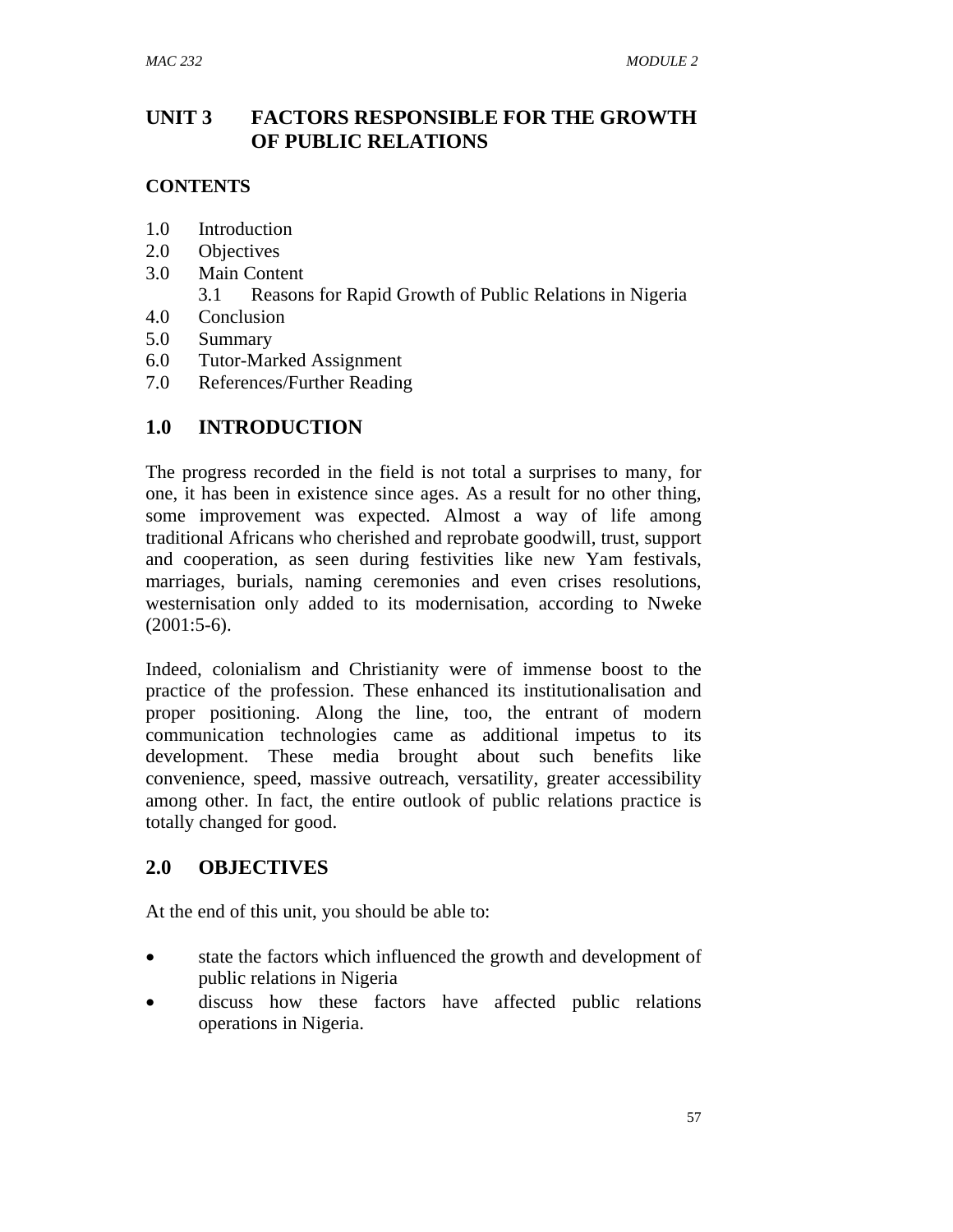#### **3.0 MAIN CONTENT**

#### **3.1 Reasons for the Rapid Growth of Public Relations in Nigeria**

Although public relations practice is inundated by a numbers of challenges; it must also be admitted that it has made some significant progress, indeed, its level of its growth and advancement will be best appreciated if we spear thought over its humble beginnings.

There are enormous practical evidences of the practice of public relations by our forefathers, though in its crude form, Nweke (2001:5-6). This has gone through evolutionary processes and later strengthened by the modern methods brought about by the process of colonialism and westernisation. These have come a long way in progressively shaping the destiny of public relations practice in Nigeria. Yet, understandably, every progress begets challenges, which when resolved leads to further advancement.

An assessment of the two: the growth and challenges is crucially necessary. It will expose the inherent interface and the discernable lessons that will further propel development in the enviable industry. First, let us consider why it is blossoming.

Over the years public relations has flourished in Nigeria as a result of the following factors:

#### **1. Astronomical growth in global population**

This has led to a boost in social, business and political organisations and activities at all levels. The need to (on daily basis), through communication, galvanise and cordially relate with the publics and stakeholders has in no small way necessitated greater attention and hence the growth of public relations, Aliede (2005:132).

#### **2. Growth and development of the media**

Orchestrated by advancement in science and technology, the level of growth and improvement of the media over the years have been unimaginable and beyond prediction. The rate of information revolution has been hire-wire and has had overbearing influence, directly and indirectly, on the fortunes of public relations, everywhere, including Nigeria.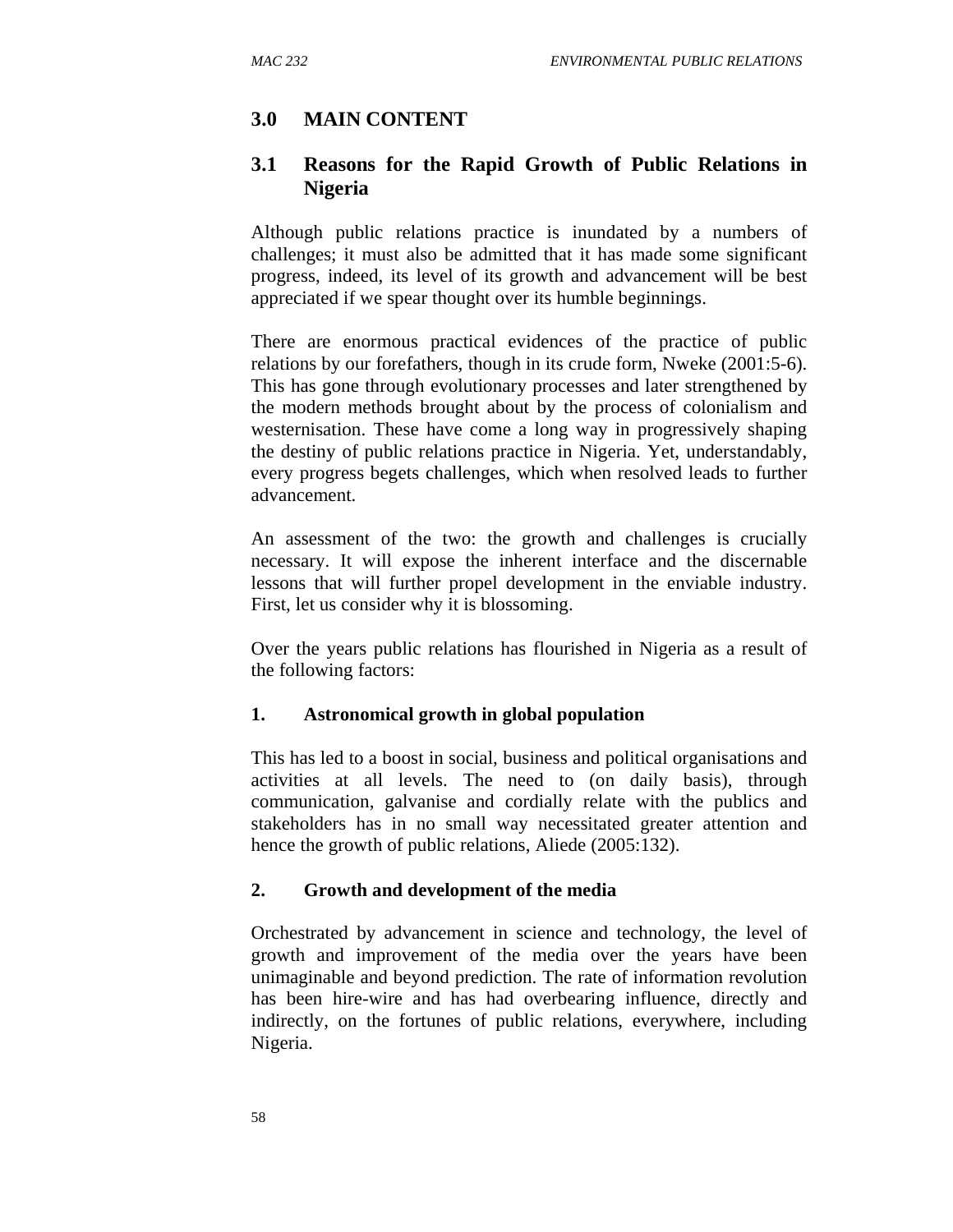### **3. Commercial production of goods and services**

Massive production of goods and services was enhanced by the industrial revolution. Consequently, articulated and systematic management of information and communication is a necessity if the goods and services are to be profitable marketed. To attain the goal, public relations has some roles to place.

### **4. The pivotal role of colonialism**

Through systemised and bureaucratic management of information, the colonial masters introduced public relations in Nigeria. It was later in trenched with the establishment of information office, public relation department and ministry of information, in addition to its further decentralisation to regional capitals.

### **5. The auxiliary role of corporate organisations**

Pioneered by the then United Africa Company (UAC), these organisations established their public relations departments with which the practiced and groomed pioneer practitioners in the country, Nweke (2001:8) in 1949, UAC started with an information department. It was transformed into a full public relations department in 1960, others like shall BP, Nigerian Railway Corporation, Cadbury, Leventis, Liver Brothers, among other followed.

### **6. Consistent government interest in business control and regulation**

This it does through legislations and taxations. Public relations afforded means of mutually relating with the government, but also ensuring the adherent to ethical standards and social responsibilities, Aliede (2005:133).

### **7. Enhanced opportunities for training public relations personnel**

There is steady growth in the number of universities, polytechnics, monotechnics and similar institution for training public relations practitioners and mass communications. From Jackson School of Journalism, University of Nigeria, Nsukka, in 1960, today there are over 200 places for training practitioners nationwide.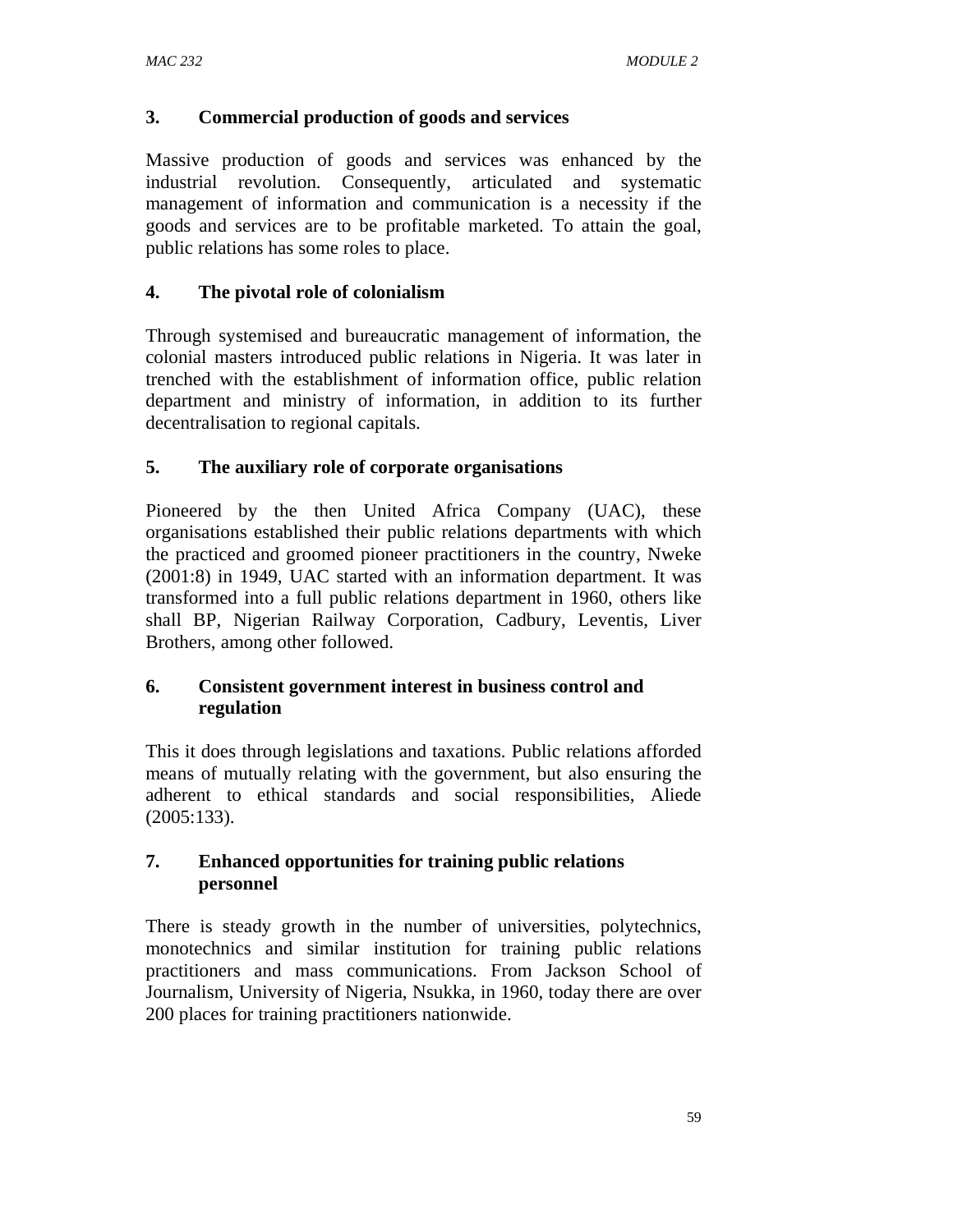### **8. Improved education and enlightenment of the citizenry**

With the citizens' higher level of education, enlightenment and socialisation, organisations no more take them for granted. Somewhat, some strategic and more efficient way of information management and public relations are put in place in order sustain relationship and Patronage.

### **9. Adherence to ethics and social responsibilities**

Organisations do not do this today just to run away from government's harsh response, but also to present themselves as responsible, legal and civilised corporate entities; such high moral standards like fairness, honesty, integrity, truth and objectivity are accorded high premium, in their own interest; the same for openness probity and accountability.

### **10. Occurrence of certain events**

Some of these do have great effects on organisations and individuals. They, therefore, inevitable require public relations responses in order to lessen and abate their consequences and implications. Instances include disasters and calamities like plane clash, famine, floods, epidemics, volcanic eruptions, earthquakes and like. The December 26, 2004 Tsunami in Asia is a good illustration of this. These entail massive public relations activities and events in order to manage their effects, Nwosu and Uffoh (2005:3) and Aliede (2005: 134).

### **11. Improved standard of practice**

Enhanced training, better training facilities and availability of overseas technical programmes have all combined to provide more quality skills, expertise, ingenuity and experience of the practitioners.

### **12. Institutionalisation of regulation and control**

With decree No. 66 of 1990, the federal government empowered and charged the Nigerian institute of public relations with the responsibility of controlling and regulating public relations practice in all its ramifications in the country. It is then no more business as usual; standard and excellence became the watch words of all practitioners who have no choice than to comply with the rules in their professional interest, national growth and development, as Aliede (2005: 132) notes.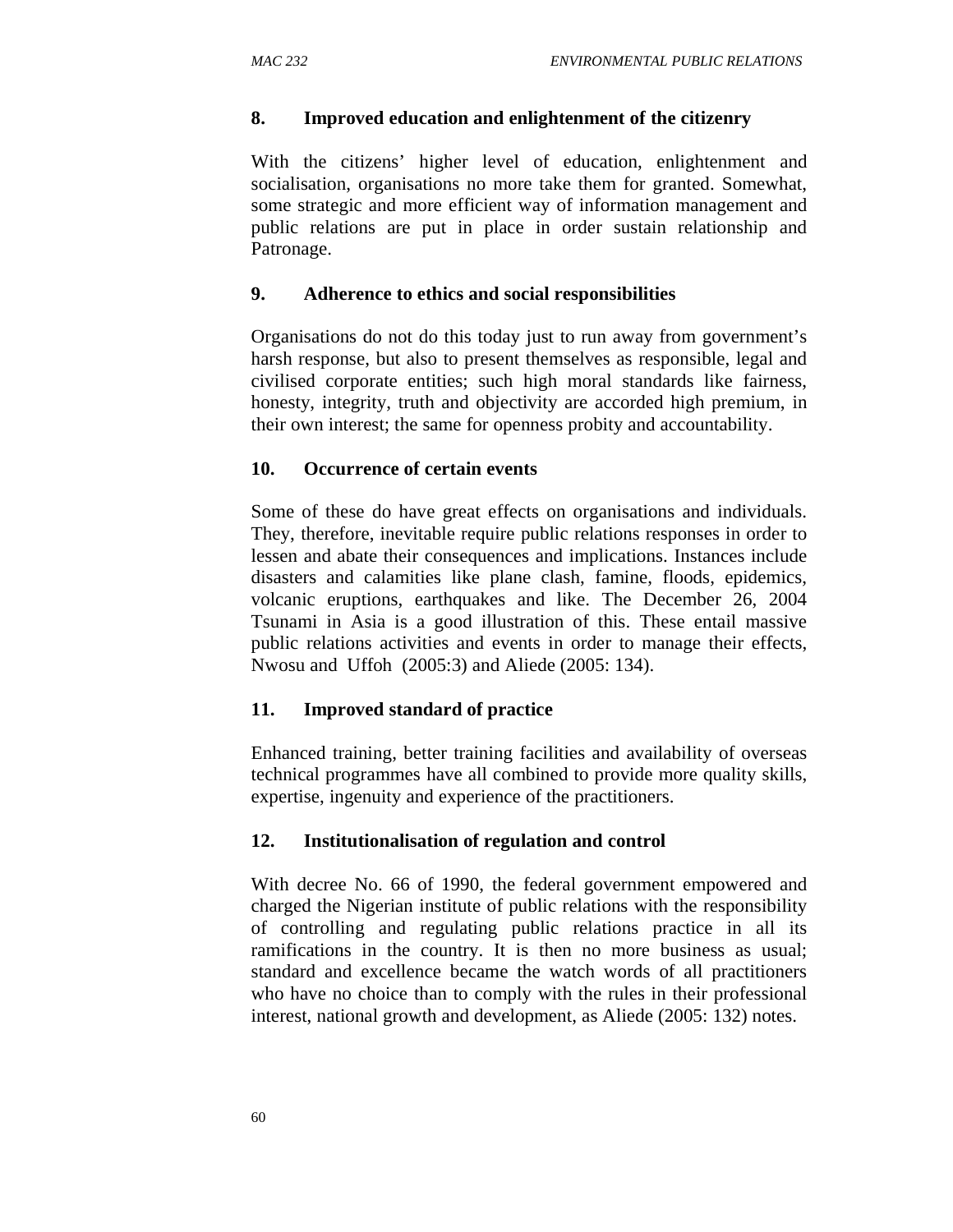### **SELF-ASSESMENT EXERCISE**

Justify the rapid growth of public relations in Nigeria.

## **4.0 CONCLUSION**

Growth, advancement and progress are natural follow-ups to dedication, committed and performance in any field. It is welcomed in the profession as we look forward to members assisting to overcome any existing challenges. It is only that which will ensure the pragmatic consolidating of the gains made over the years.

Practitioners should be apprehensive of the interest competition between public relation and its sister disciplines. It is even more so, at a time most and more herculean problems face mankind and which the profession is looked up to as the only source of credible prescription. Instances include climate changes, other environmental challenges and crisis management. It, therefore, underscores why all public relations student should adequately prepare for effective practice in the field.

## **5.0 SUMMARY**

You are being exposed to all the relevant angles, principles practices, techniques and procedures of public in order to be able to practice professional in a vertical field. All these are necessary arrangements in order to be ready for the more recent all challenging arm and branch; environmental public relations, an area very crucial for every living organism.

### **6.0 TUTOR- MARKED ASSIGNMENT**

- 1. Distinguish between the local and external factors which influenced the accelerated growth of public relations in Nigeria.
- 2. Show how intending practitioners can proactively take advantages of these in preparing for their effective performance.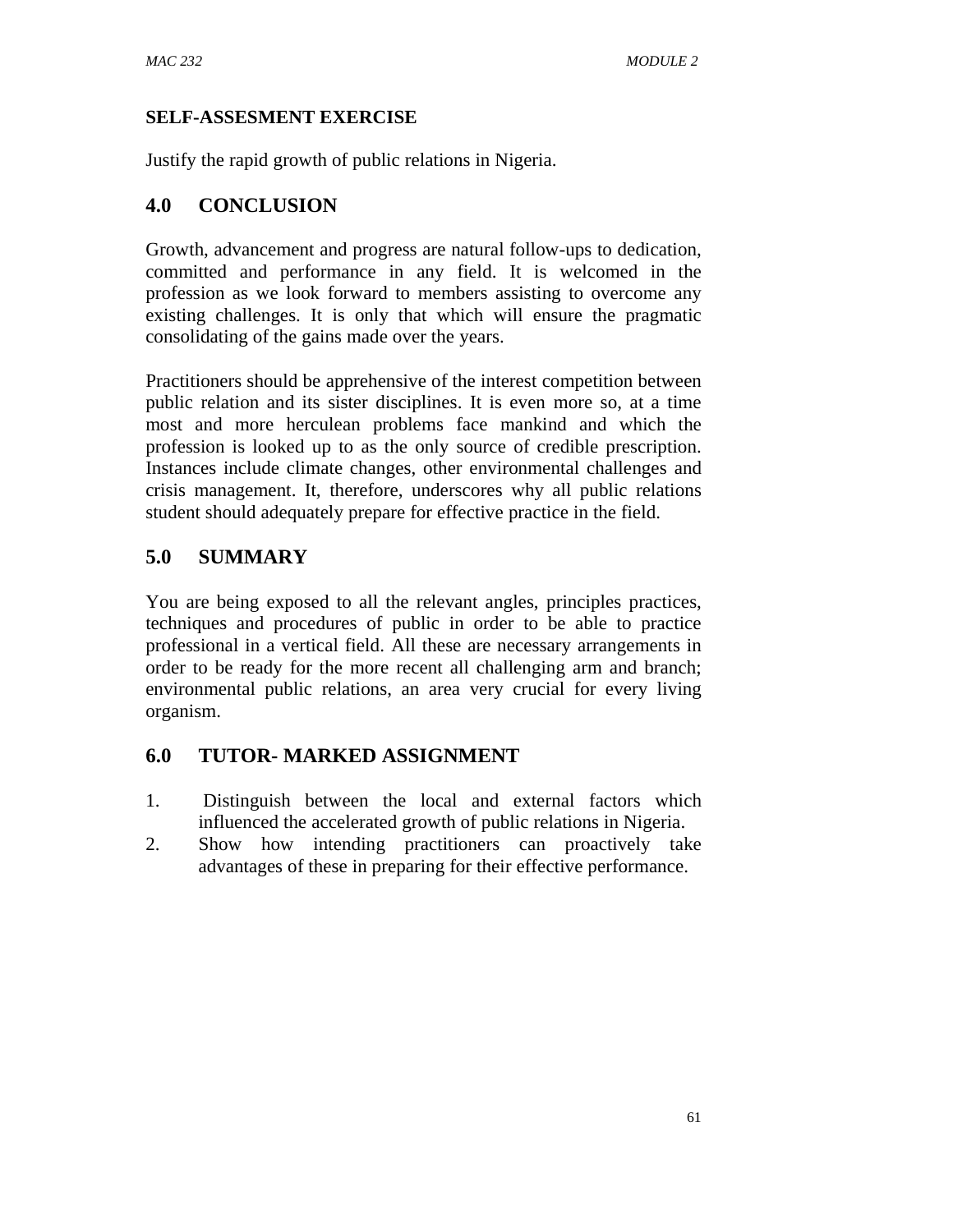#### **7.0 REFERENCES/FURTHER READING**

- Aliede, J. E. (2005). "Repositioning the Public Relations Personnel for Reputable Practice". In: Nwosu, I.E. , J.E. Aliede & I. Nsude. (Eds.). *Mass Communication: One Course, Many Professions*. Enugu: Prime Targets Ltd.
- Nweke, O. (2001). *Public Relations: Concepts and Strategies*. Enugu: Hamson Publishers.
- Nwosu, I.E. & V.O. Uffoh. (2005). *Environmental Public Relations Management: Principles, Strategies, Issues and Cases.* Enugu: IDS/ UNN.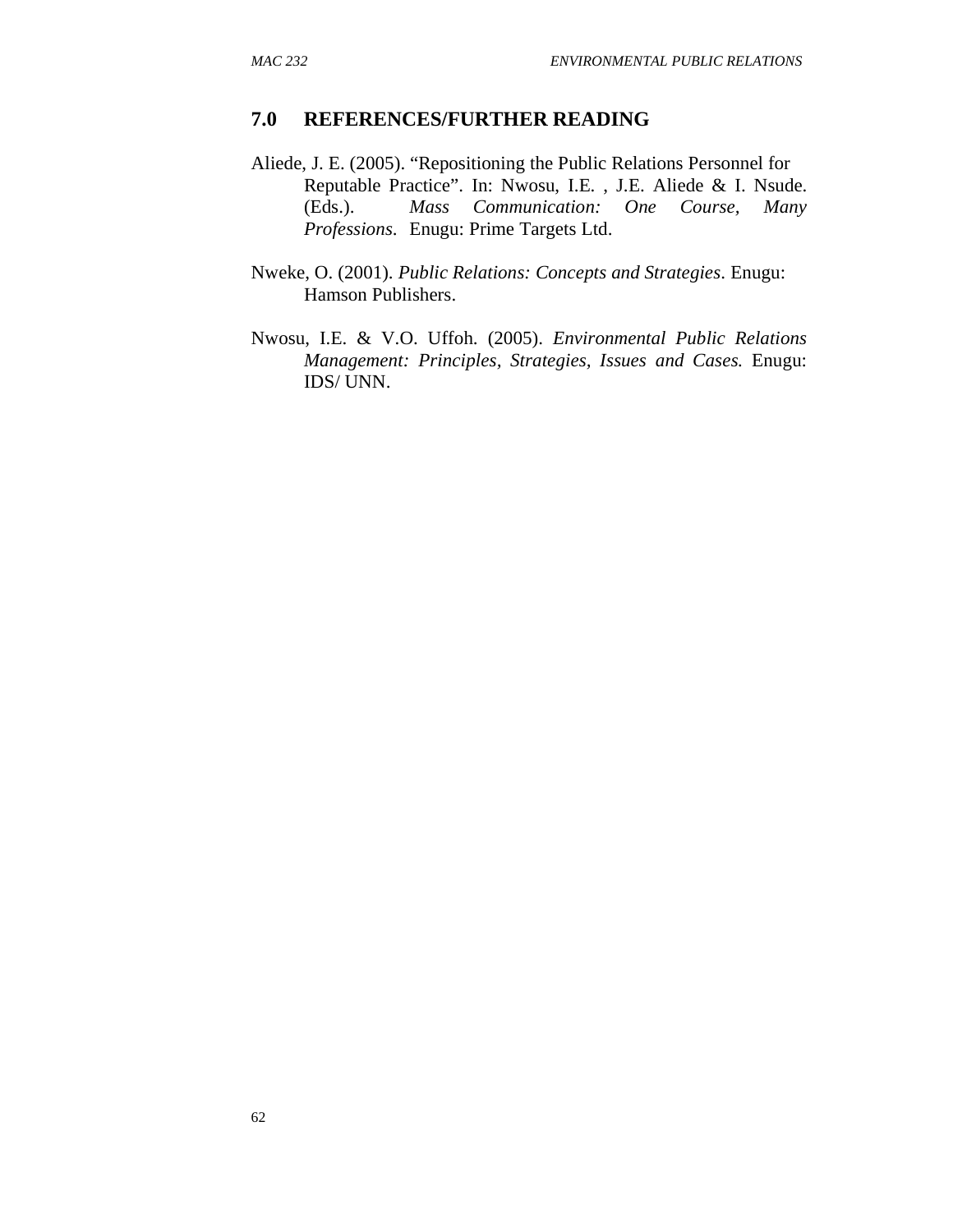## **UNIT 4 QUALITIES OF A PUBLIC RELATIONS PRACTITIONER**

### **CONTENTS**

- 1.0 Introduction
- 2.0 Objectives
- 3.0 Main Content
	- 3.1 Qualities of a Public Relations Practitioner
- 4.0 Conclusion
- 5.0 Summary
- 6.0 Tutor-Marked Assignment
- 7.0 References/Further Reading

## **1.0 INTRODUCTION**

Just as public relations is related to so many other disciplines, so is to practitioner expected to have relatively very good knowledge of all those vast areas and fields. And when this is the case, the public relations practitioner is bound to have versatile knowledge, skills, ingenuity, expertise, creativity, innovation and experience that would literarily amount to jack all trade and master of all".

It is under this scenario that he would be able to effectively and efficiently manage a seat of public relations programme or project irrespective of its magnitude. Still, the wide range of qualities and attributes expected to be possessed by the public relations personnel need not instill fears into intending practitioners. Fundamentally, the primary requirements are education and training. Other characteristics are acquirable in the course of education, training and retraining and on the job.

Public relations practitioners' acquisition of these qualities is in the overall interest of the possessors, with them, they effectively measure up with professionals in other fields like Law and Medicine. Equally, they be able to stoutly safeguard their professionalism, integrity, image and reputation. As well, they are able to protect their jobs in view of the current fluid labour market all over the world.

### **2.0 OBJECTIVES**

At the end of this unit, you should be able to:

- state the various qualities of a public relations practitioner
- explain when the public relations personnel are well equipped to perform his duties.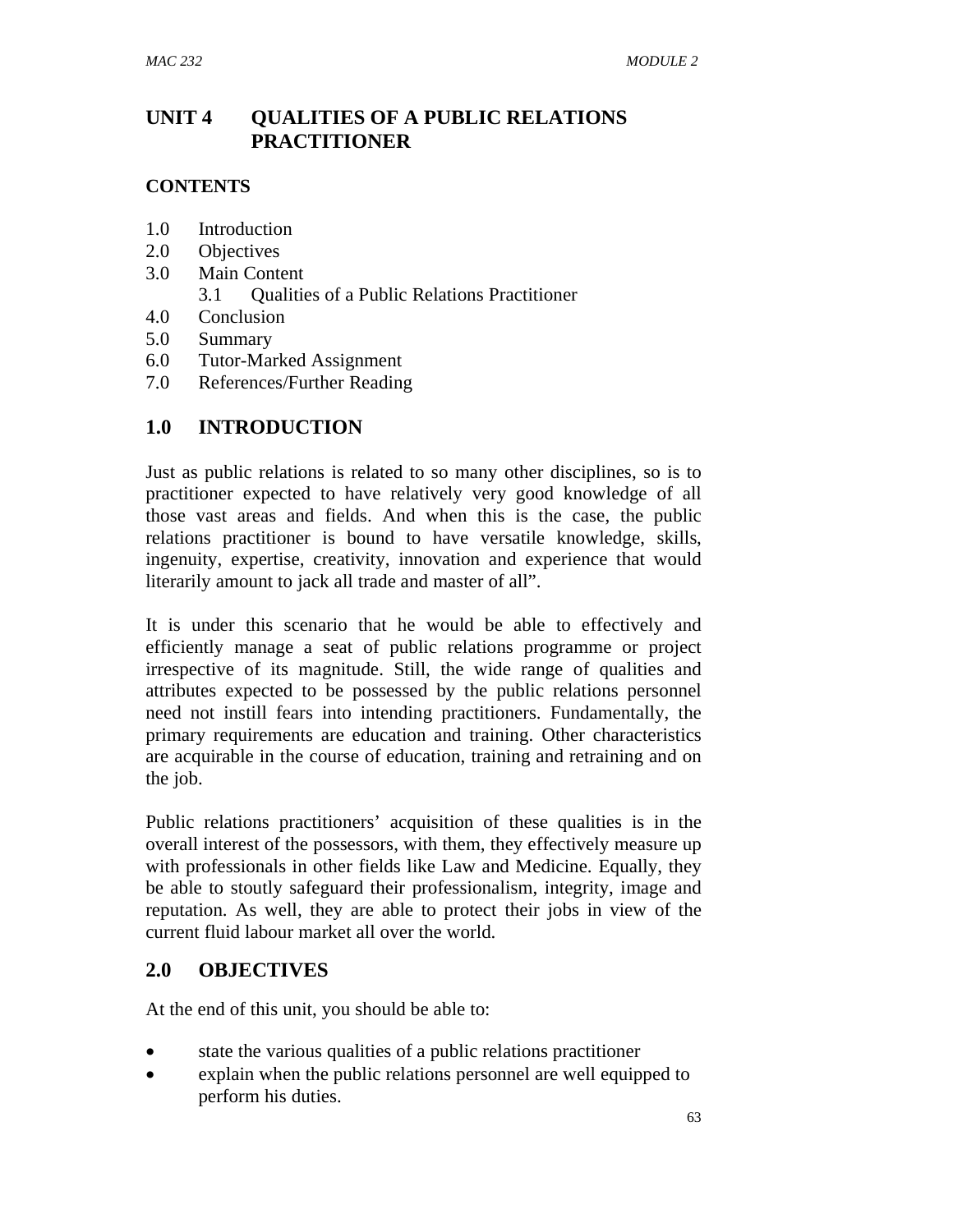### **3.0 MAIN CONTENT**

### **3.1 Qualities of Public Relations Practitioner**

The public relations practitioner may go by any name. It is all dependent of the chosen and preferred nomenclature. Any of this may suffice: public relations manager, public affairs manager, corporate affairs manager, public relations affairs, press secretary, information officer, protocol officer, among others. The place of work may be the decider. However, irrespective of his name or title, overall, most important is the practitioner's output and contribution to his agency, the profession and the society. Doing this in turn depends on his qualities and attributes.

On the other hand, of the numerous positive characteristics the public relations professional must possess, a lot depends on his level of training and education. This is Aliede's (2005:139) view when he opines, "the more qualifications they earn, the more equipped they would be to appreciate the values of honesty, honour, trust, goodwill, integrity, reputation, confidence and credibility as critical requirements of a public relations personnel".

The practitioner should be a jack of all trades and mater of all. Wherever he is working and whatever his position, the personnel will do better on the job, understand his organisation and appreciate its goods, objectives, programmes and policies, if he possesses the needed qualities and credentials, some of which include the following:

Adaptable Accommodating Authoritative Certificated Communicating **Controlling Committed** Coordinating **Creative** Credible Charismatic Confident Computer Literate Dedicated Directing Educated Ethically-oriented Evaluating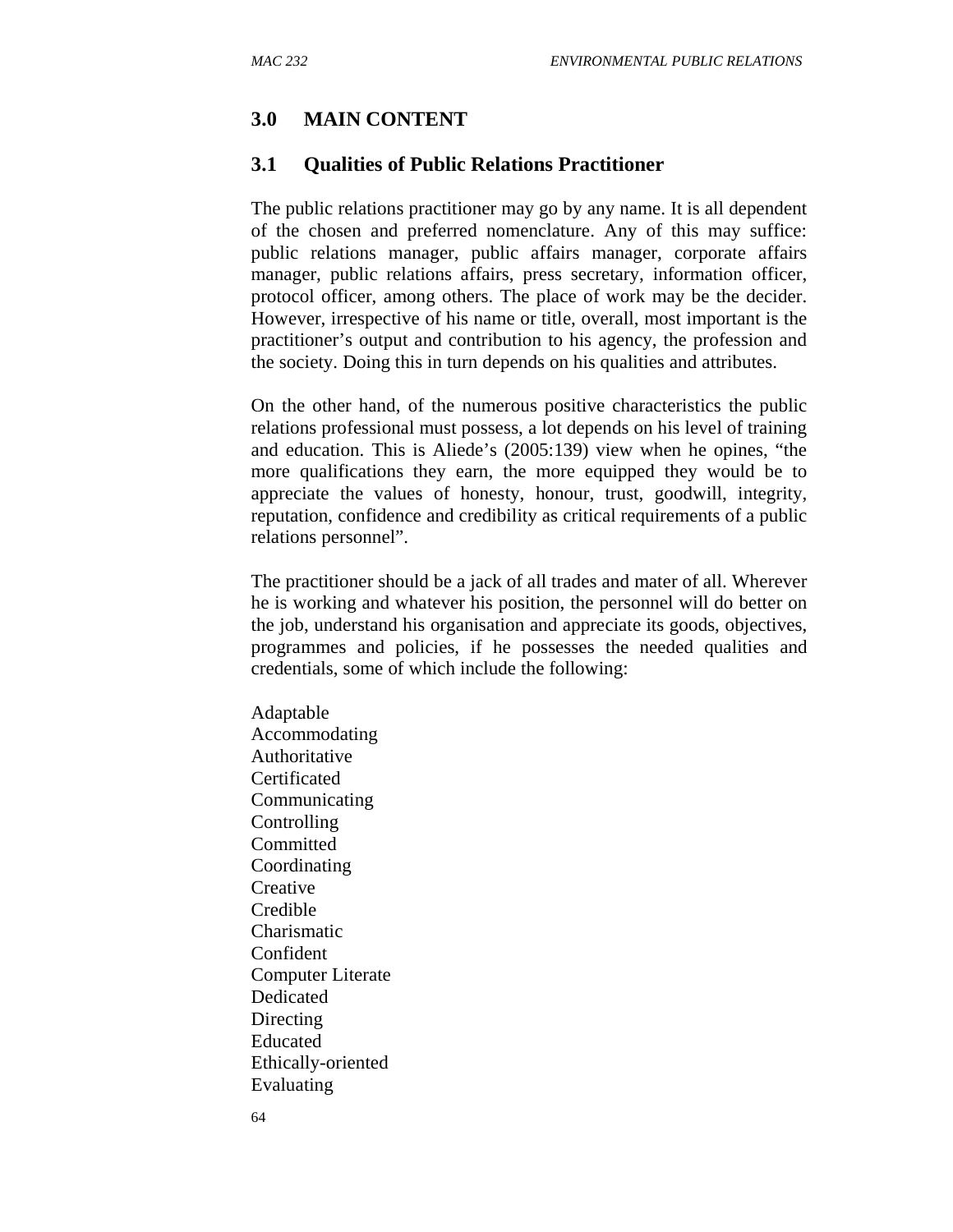Expect Effective Efficient Friendly Flexible Fulfilled Fair Foresighted Honest Humourous Ingenious Innovative Intelligent Inquisitive Knowledgeable Kind Knowledge of budgeting Legally-oriented Liberal Logical Managing Membership of NIPR **Monitoring Motivating** Mobilising Negotiating **Organising Observing** Planning Patient Patriotic Pragmatic Respectful **Recruiting** Researching Resourceful Skill-seasoned Sociable-strategic Speaking **Supervising** Superintending Trustworthy Trained Tolerant **Trustful**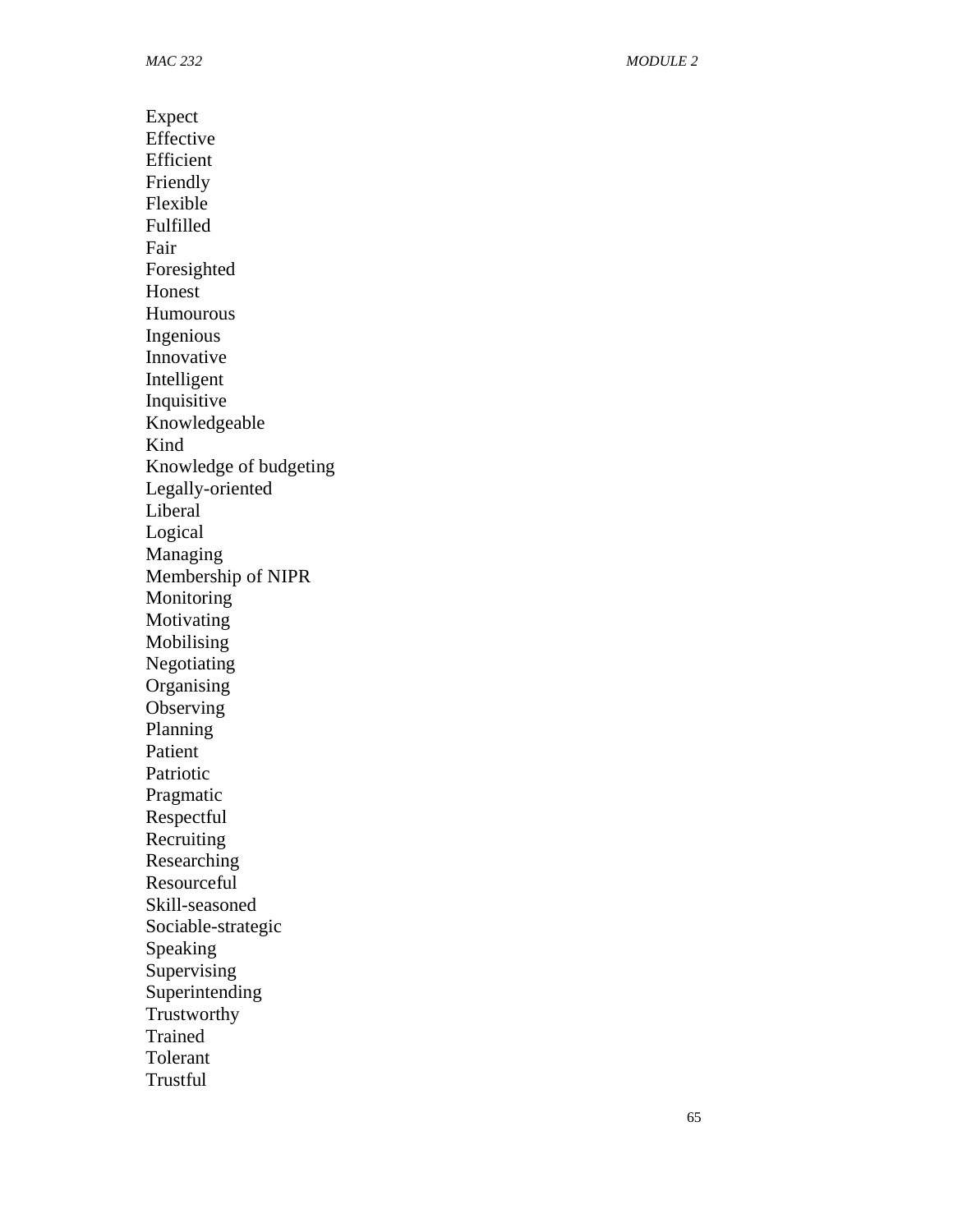**Tactful** Versatile Vibrant Write Wise

Of all these many features, education is the very first and most fundamental. In fact, it is the basis and prelude to others. Nwosu (1996:213) reaffirms this when he said education "is indeed the foundation to professionalism in virtually all occupations".

#### **SELF-ASSESSMENT EXERCISE**

Explain at least ten of the qualities required of a public relations practitioner.

### **4.0 CONCLUSION**

The unit has treated a numbers of issues that are pertinent to assisting practitioners to effectively rendering public relations services to their clients. Among these are the attributes and qualities of public relations personnel.

A versatile field, public relations practitioners equally are required to have good knowledge of all these areas to be able manage programme. It is no wonder it is necessary you are acquainted with these in order to be adequately prepared land grounded on the principles, practices, but also on the technicalities, modalities, tactics, techniques and strategies, and more importantly acquire those needed features that will enable you to apply them.

### **5.0 SUMMARY**

As naturally acquirable some of these characteristics are, they can be imbibed by a keen and serious-minded practitioner. As well, to that personnel who merely looking for a meal ticket, many years in the field may not guarantee the possession. You are, therefore, advised to take every step and element of this profession with the seriousness it deserves.

### **6.0 TUTOR – MARKED ASSIGNMENT**

- 1. Why are education and training central to the qualities a public relations practitioner must possess?
- 2. Of what importance is the possession of these qualities by a public relations personnel?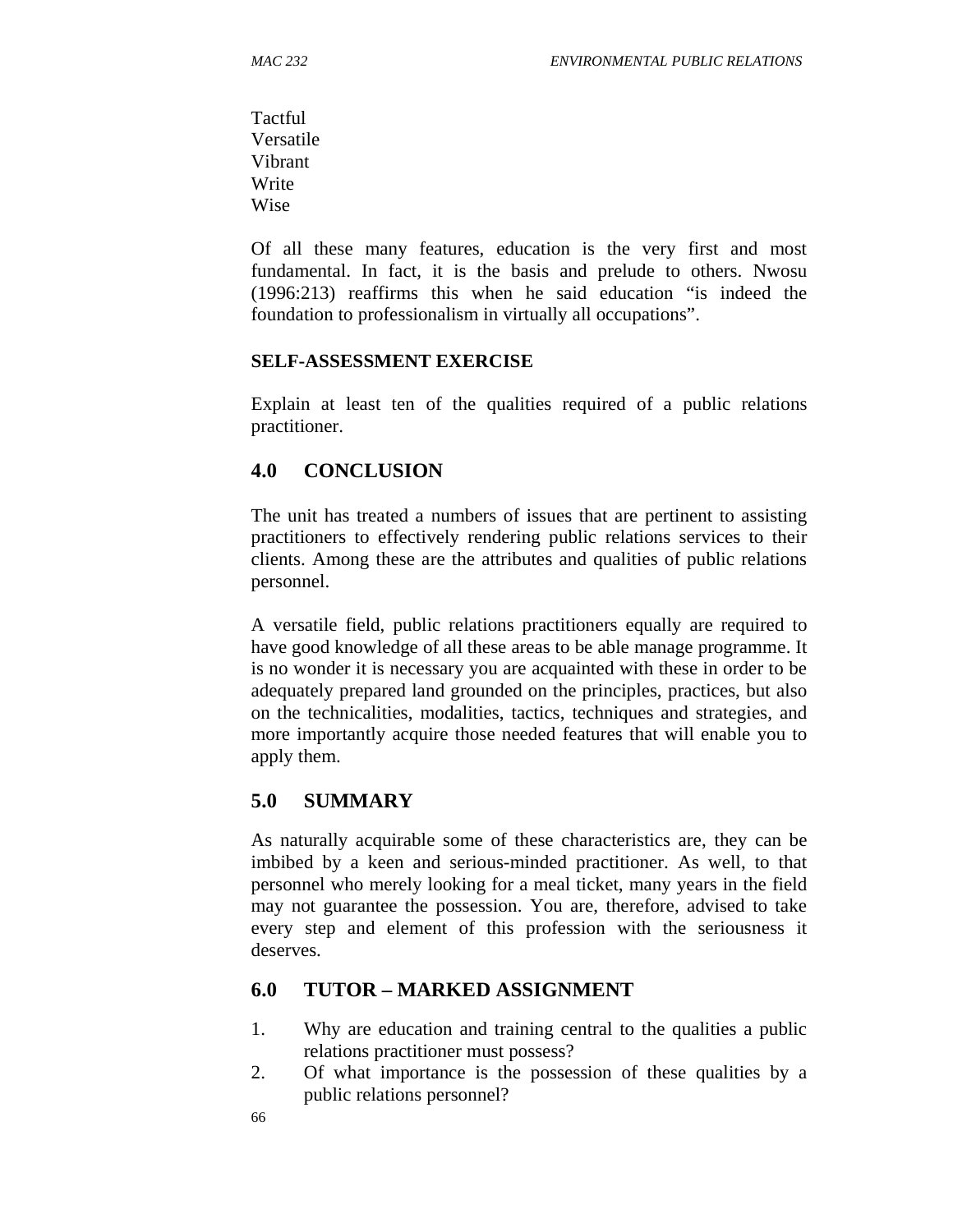### **7.0 REFERENCES/FURTHER READING**

- Aliede, J. E. (2005). "Repositioning the Public Relations Personnel". In: Nwosu, I.E., J.E., Aliede and Nsude, I. (Eds). *Mass Communication: One Course, Many Professions.* Enugu: Prime Targets Ltd.
- Nwosu, I.E. (1996). *Public Relations Management: Principles, Issues and Applications*. Lagos: Dominican Publishers.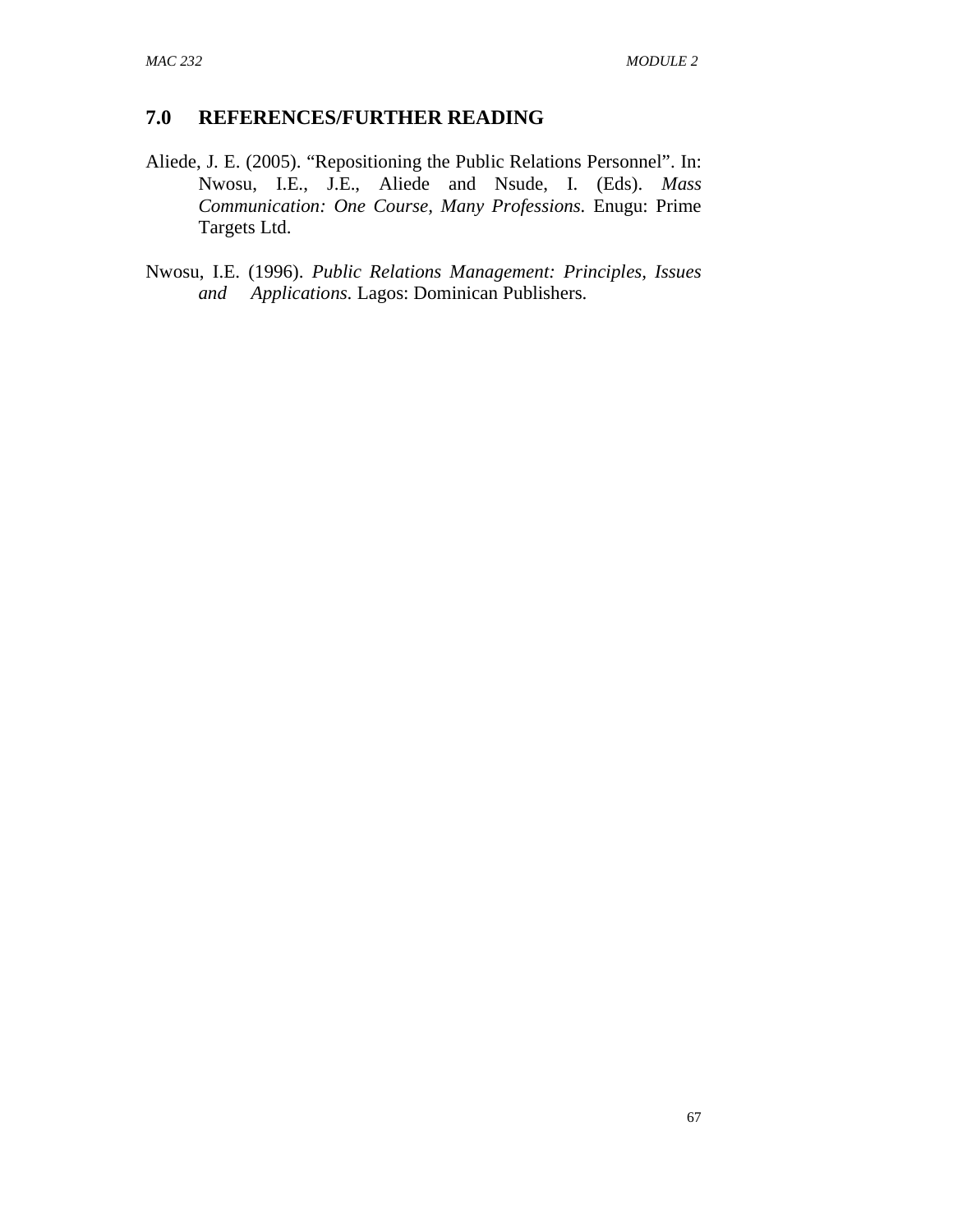## **MODULE 3 PUBLIC RELATIONS AND THE ENVIRONMENT: THE INTERFACE AND IMPERATIVE ENVIRONMENTAL PUBLIC RELATIONS**

- Unit 1 The Nature of the Environment
- Unit 2 The Destructive Challenges Facing the Environment
- Unit 3 Need for Environmental Public Relations
- Unit 4 Conceptual Exploration of Environmental Public Relations

### **UNIT 1 THE NATURE OF THE ENVIRONMENT**

### **CONTENTS**

- 1.0 Introduction
- 2.0 Objectives
- 3.0 Main Content
	- 3.1 People, Animals and Plants: Components of the Environment
	- 3.2 The Non-living Components of the Environment
	- 3.3 The Synergy that Results in Natures Balance
- 4.0 Conclusion
- 5.0 Summary
- 6.0 Tutor-Marked Assignment
- 7.0 References/Further Reading

### **1.0 INTRODUCTION**

In his magnanimity to mankind, providence bequeathed to him the entire ecosystem. In its fullness as created, the earth has in abundance all needed for man's sustenance: plants, soil food, sea food, water air sunshine, darkness, among others. However, with time, man was to run into trouble over handling of some the embodiments of his gift: the environment. The misuse/misapplication of these resources has, today unfortunately, resulted not only in their depletion, but also in the erosion of the harmony, tranquility and opulence hitherto handed over to mankind.

Initially, the actual cause of the disequilibrium were not known/not taken seriously or noticed to be as destructive as they are. Hence, it if any measures were taken to contain them, they could best be described as belated. Today, the full negative impact of missing the environment has dawned on many; hence the current frantic measures man is adopting and adapting in order to resolve the crisis. Several programmes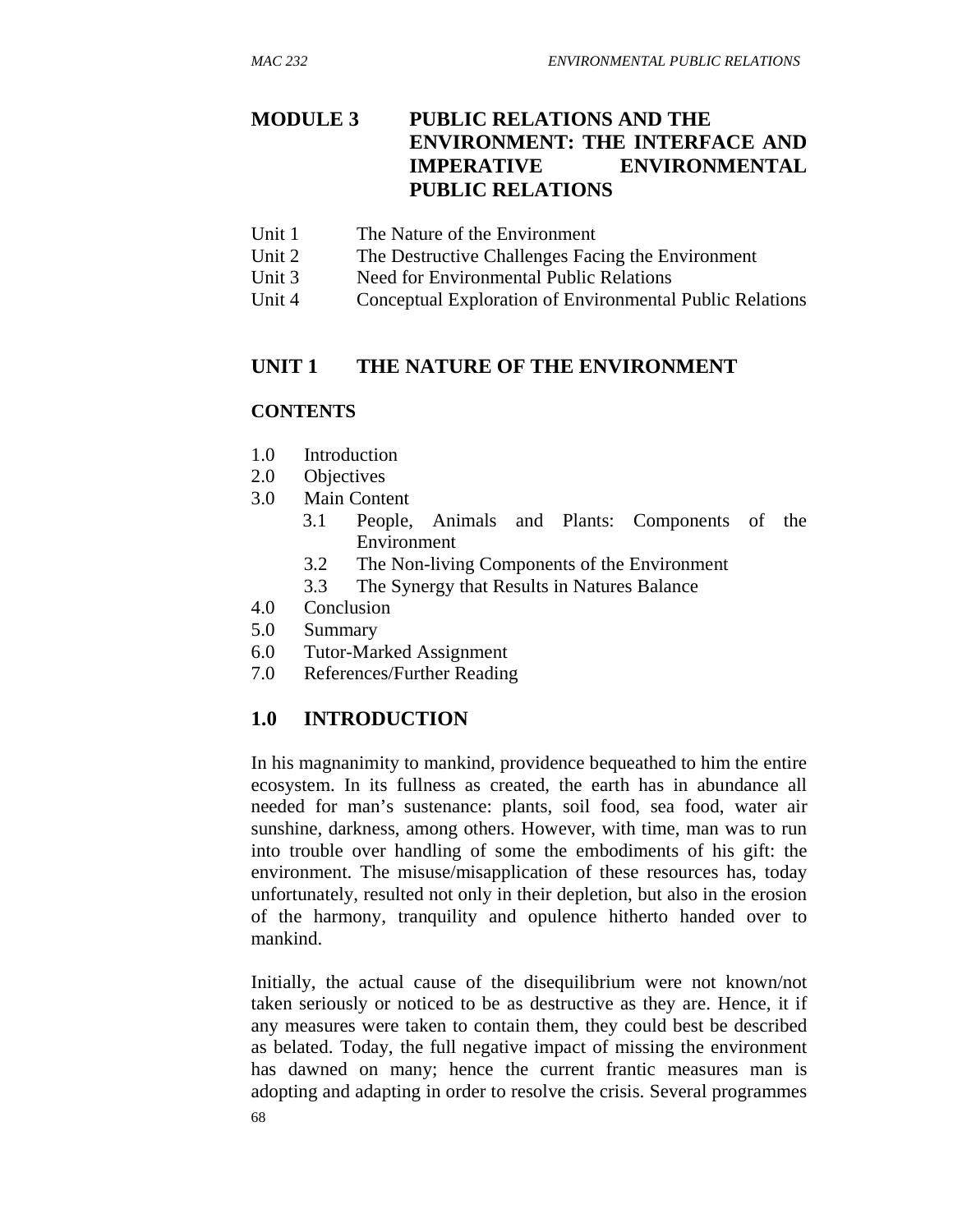have been used to no avail. Hence, among the recent methods in use is environmental public relations seen as more friendly and sustainable means of pressing and conserving the environment, the concept is catalytic, all and embarrassing and affectionate. To, therefore appreciate and understand its application, it is pertinent we start with an exploration of the environment.

# **2.0 OBJECTIVES**

At the end of this unit, you should be able to:

- discuss the meaning and components of the environment
- explain the non-living elements of the environments in addition to positive and negative contributions
- describe the relationship between the components of the environment.

## **3.0 MAIN CONTENT**

## **3.1 People, Animals and Plants: Components of the Environment**

God wrapped up creation (according to Biblical records-Genesis 1:28) with a charge to man, to "Be fruitful and multiply; fill the earth and subdue it; have dominion over the fish of the sea, over the birds of the air and over every living thing that move on the earth". Within the proclamation too, is a classification of the environment, which Hornby (2005:490) describes as the "natural world in which people, animals and plants live". These are not the only inhabitants, components or elements that make up the environment. However, they can be regarded as special in view of their functional roles towards the perpetuation of the earth- as the creator directed.

Away from the historical and religious points of view, these three organic elements not only constitute the major components of the earth but also make its habitation lively. This emanates from symbiotic relationship between them- as well as the vibrancy and potency of their habitation. Among these, man was given special features that enabled him to dominate and control others as charged. His knowledge, intelligence and subsequent experience and skills broadened his strengths, opportunities responsibilities and control over others. Indeed, man's subsequence progress, emancipation, growth and development were direct culmination of his planned deliberate and effective application of these features.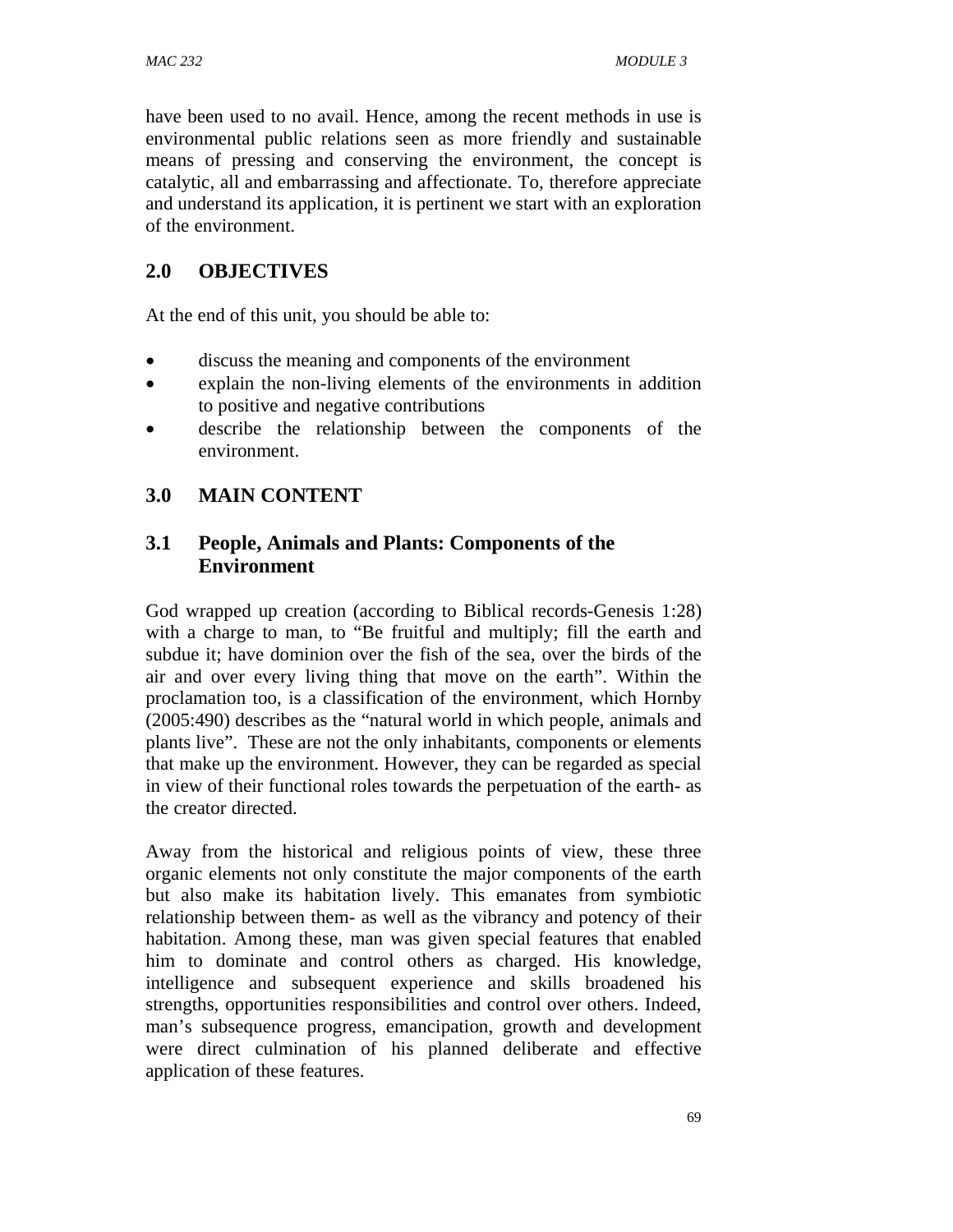Any close examination of the sequence or genesis of man's advancement through agricultural, industrial, information technological revolutions, shows his vivid manipulation of all other providential resources toward attainment of greater heights, the intensity and veracity of this improved and increased with time, as a result of repeated application, dexterity and specialisation.

Another constituent of the environment are plants. Occupying sizeable proportion of the earth surface and water plants of various categories and sizes are sources of variety of means of meeting the needs of man. They came under numerous classifications like monera, for instance bacteria; protists (e.g. protozoa and algae); and fungi, for example molds and mushrooms. However, more sizeable pants include:

flora flowers grasses shrubs trees

In various forms, plants provide man with several of his needs among which are basic necessities of man- including the following:

Food Fibres Fruits. **Seeds** Drinks Beverages **Medicines Ornaments** Fuel Wood Tools Protection.

Next of these tripartite living occupants of the environments are animals. Animals possess most of the features of man. Indeed they are of more developed level than plants, they are of various classifications. They are however, multi-cellular, with specialised complex cells, according to Mader (1998:10); and these include the following:

Sponges Worms **Insects** 

70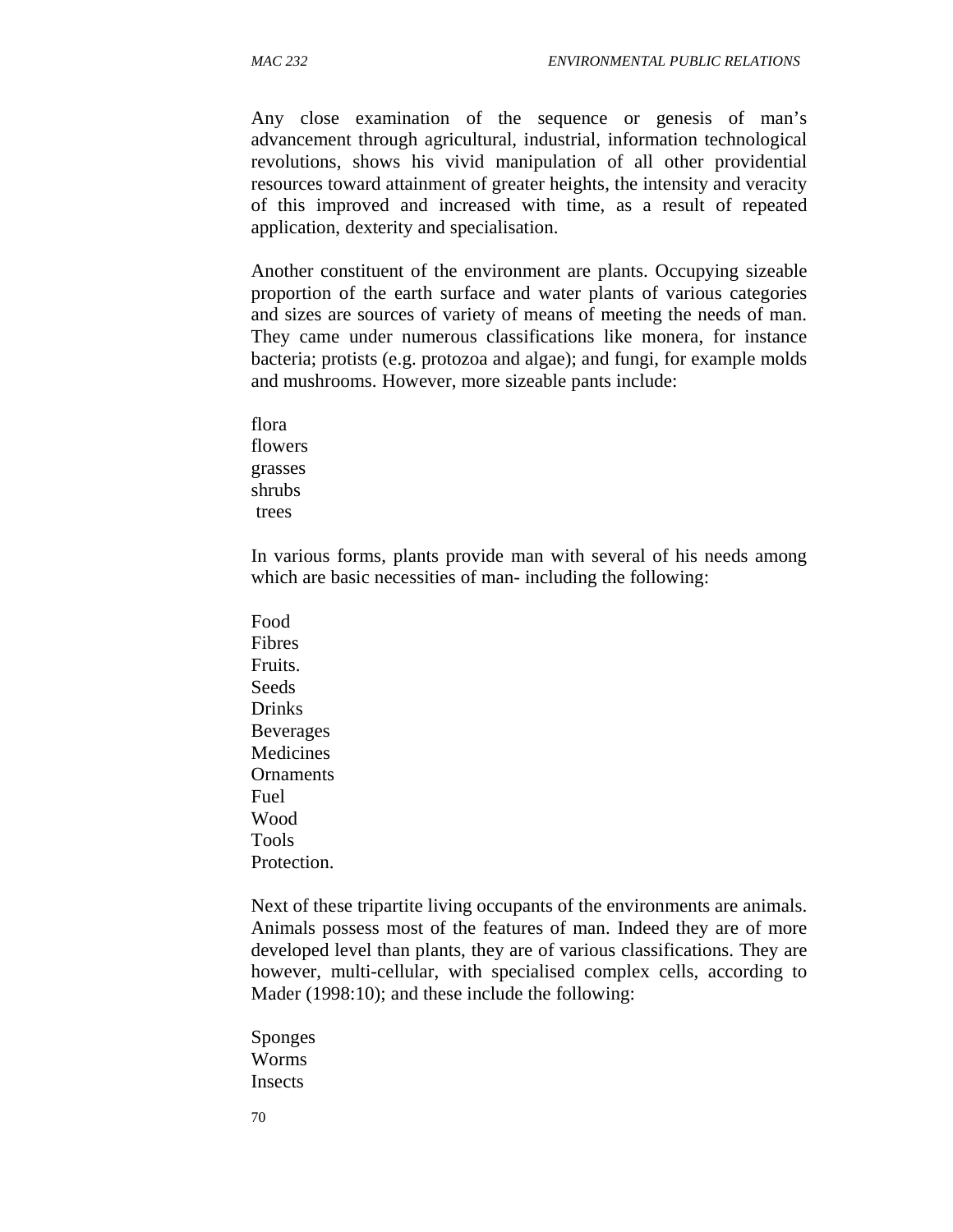Fishes Amphibians Reptiles **Birds** Mammals.

### **3.2 The Non-Living Components of the Environment**

These non-living elements of the environment include the physical environment. They beneficially coexist with plants and animals in a relationship called ecosystem. Hornby (2005:466) describes it as "all the plants and living creatures in a particular area considered in relation to their physical environments". The biggest( in size) of the physical environment is water. This is said to occupy about 70% of the earth surface and come in various sizes, among them:

streams lagoons springs deltas lakes rivers, seas, oceans, rain.

More of the non-living parts of the environments are listed below:

Land/soil Hills **Mountains** Plateaus Deserts.

Others are non-living and non-physical; and include air, sky and darkness. The mutual co-existence of all these components: plants and living creatures alongside other elements of the environment is a necessity for man's continuous sustenance on earth. That symbiotic relationship is what we call ecology. Such collective co-existence has been necessitated by nature and it has come to stay for ecological balance to be maintained.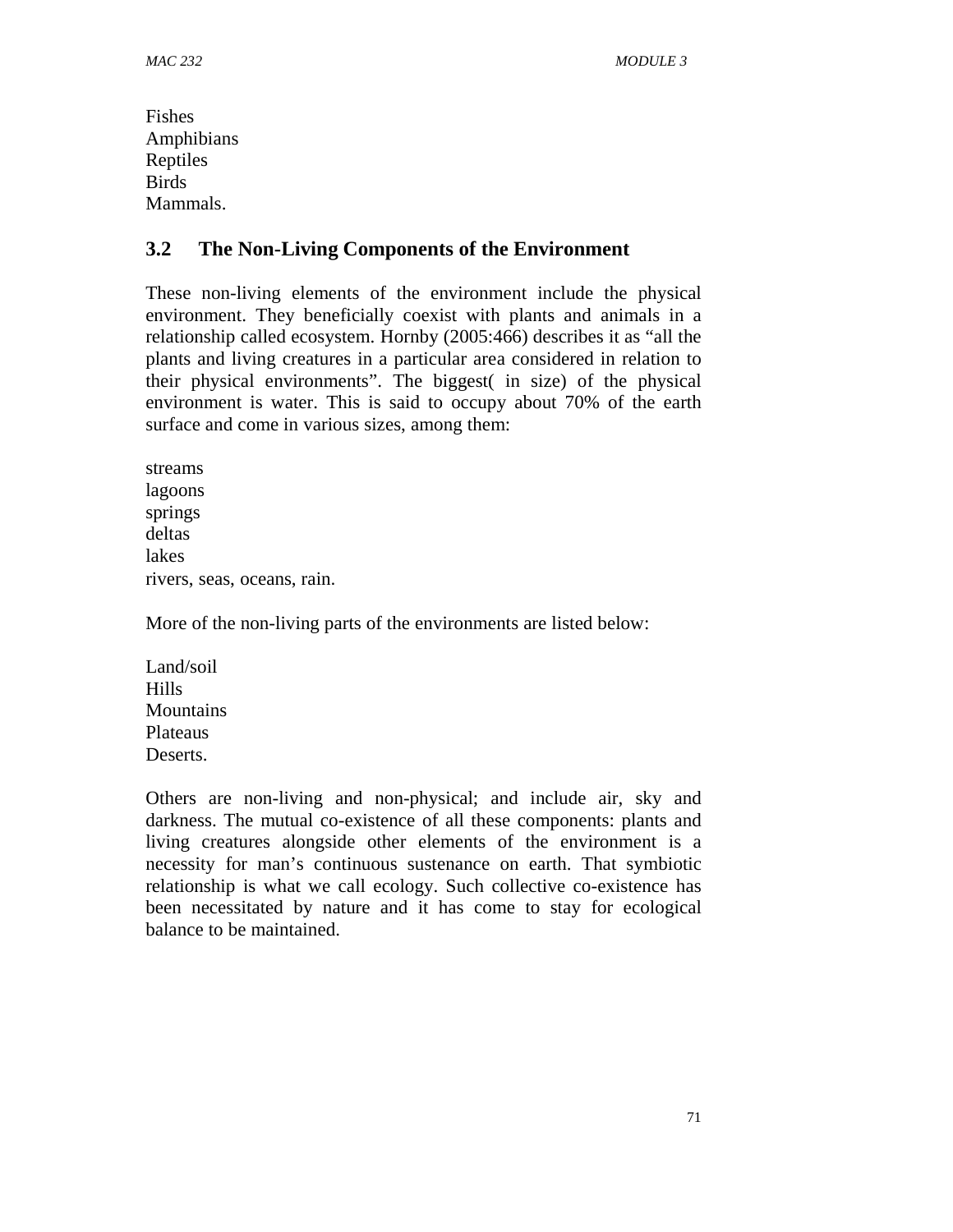## **3.3 The Synergy that Results in Natures Balance**

Man's persistence habitation on earth is predicated on the maintenance of this natural balance and synergy already in place. It is the realisation of this that has led to global interest in efforts to more fully understand the way these relationships work. Already, global bodies, governments and even professional bodies now serious engage in researches and studies in order to know how to maintain this delicate balance.

For now, it is clear that man, animals or plants cannot successfully exist alone without the other. He depends on plants for food. The plants on the order hands produce fresh air we breadth. The plants also depend on the soil for their food and water. Death animals also decay to form manure for plants. The full realisation of this relationship has necessitated man's present conscious efforts to put measures in place with which to ensure that the balance is unaltered. Altering it is not in man's interest. It is a direct call for self-destination. The full realisation of his relationship has necessitated efforts to put measures in place with which to ensure that the balance is unaltered. Altering it is man's interest. It is a direct call for self-destruction.

Incidentally, events that tend to change the balance do not often deliberately take place. Some are parts of the measures man engage in other to survive. Examples include mining of minerals, fishing, clearing forests for farming and urban development and producing of goods in factories. But we now know that these legitimate and necessary activities assault inimical to safeguarding this important balance. Some of these include deforestation, emission of fumes that deplete the ozone layer, among others; hence, there must be some consented deliberate and planned measures to assist nature ensure the equilibrium. Failure to do this is a call for self-extinction and man would have no other person to blame.

### **SELF-ASSESSMENT EXERCISE**

- i. What are the main components of the environment?
- ii. How do non-living elements of the environments influence the existence of living components?

### **4.0 CONCLUSION**

It is essential we understand the complexity of nature, and that of man's relationship with his neighbours - plants, animals and the physical environment. It is a delicate balance man has to live life of caution aspect and responsibility. As the most intelligent of all creations, and if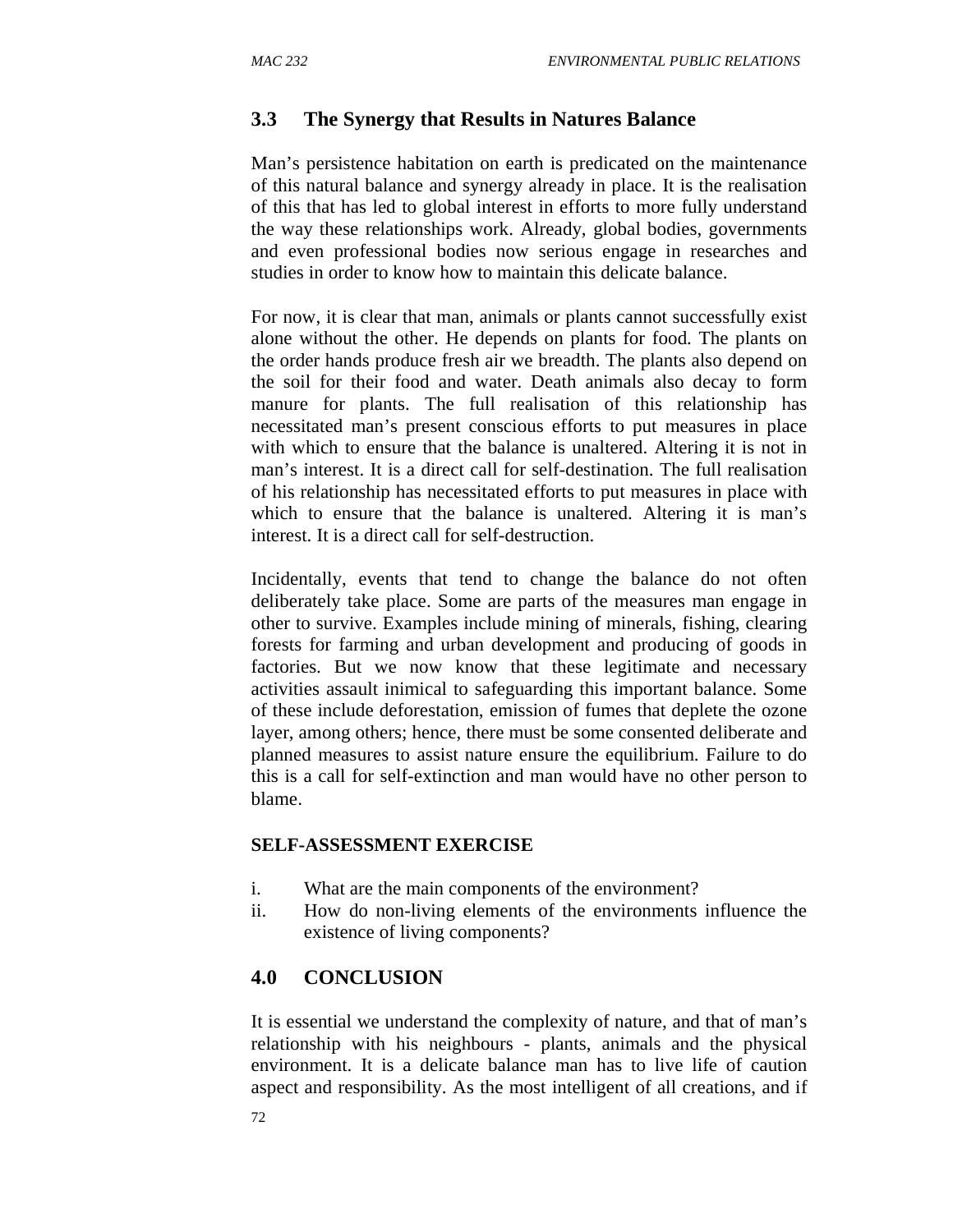his existence is to be prolonged, he has to be more prudent and judicious in utilising other earthly recourses.

It is, however heartwarming to realise that, globally, there is growing awareness coupled with calculated measures to maintain this critical and crucial balance. Part of this consciousness and endeavours towards altering this has led to the emergence of environmental public relations. It aims at enhancing environmental awareness, consciousness and enlightenment so as to maybe even living a participant in the crusade to save the earth from extinction (Aliede, 2001:22).

## **4.0 SUMMARY**

This course is awake up call, and every student has to see it as such. It may take long for the message to be well circulated; yet important is that it has begun. Therefore, it is more of a moral duty for everyone to assist in this mobilisation. Fundamentally, we must start with clear understanding of the nature, composition and relationship among components of these components elements. It is then we will be in better position to be part of the fight until victory is won.

## **6.0 TUTOR-MARKED ASSIGNMENT**

- 1. How (and why) do man, animals and plants need each other in order to continue to exist?
- 2. Of what relevance are the elements of the physical environment in sustaining man's existence on earth?
- 3. What the roles expected of man in maintaining the balance necessary to sustain the earth?

## **7.0 REFERENCES**/**FURTHER READING**

- Aliede, J. E. (2001). "Environmental Public Relations and the Ecological Imperative of the New Millennium." *Journal of Public Relations Management*. Vol.1, No.2, pp 18-22.
- Hornby, A.S. (2005). *Oxford Advanced Learners' Dictionary of Current English*. Oxford University Press.

Mader, S. S. (1998). *Biology*. (6th ed.). Boston: WCB McGraw-Hill.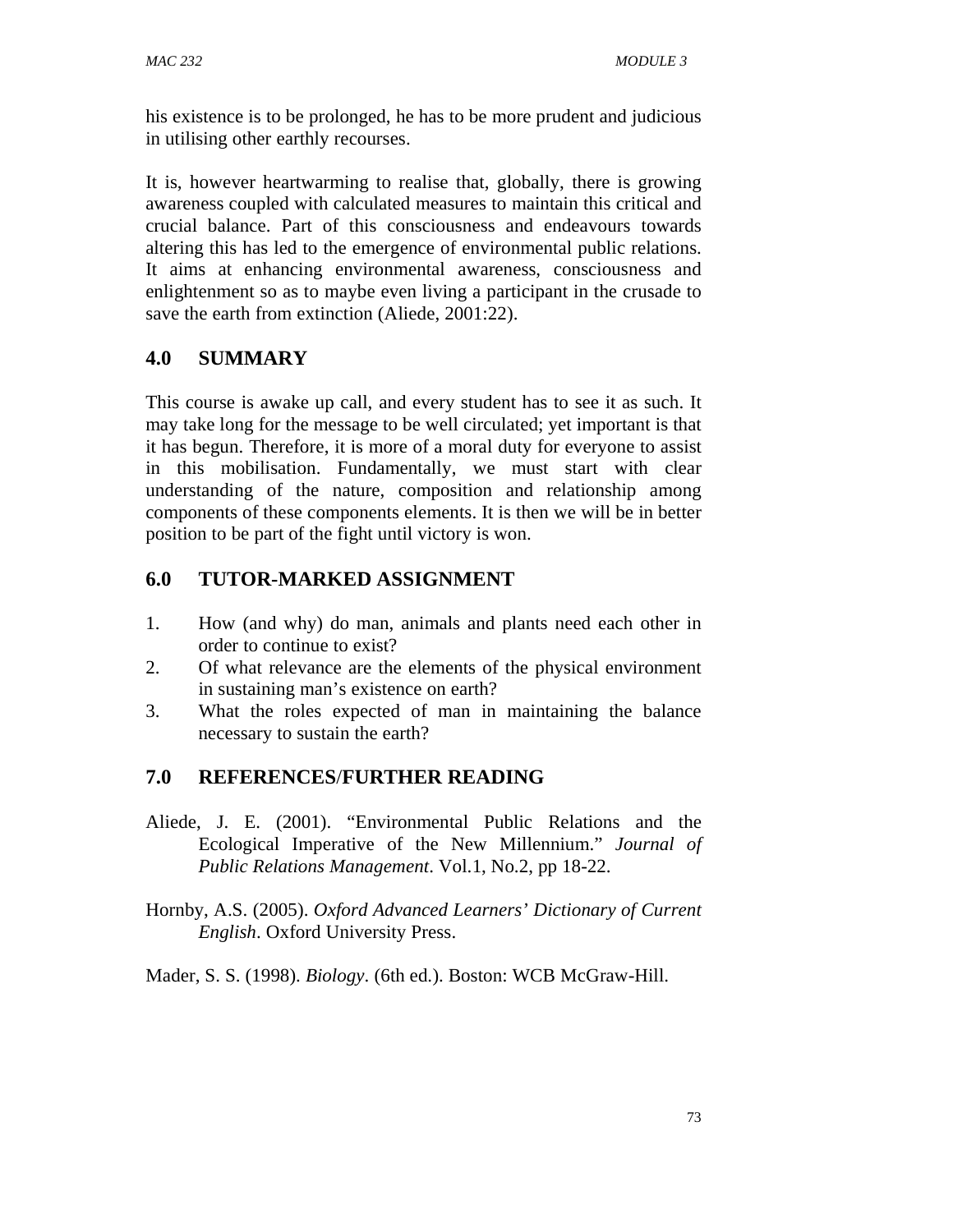### **UNIT 2 THE DESTRUCTIVE CHALLENGE FACING THE ENVIRONMENT**

#### **CONTENTS**

- 1.0 Introduction
- 2.0 Objectives
- 3.0 Main Content
	- 3.1 The Destructive Challenges Facing Environment
- 4.0 Conclusion
- 5.0 Summary
- 6.0 Tutor-Marked Assignment
- 7.0 References/Further Reading

#### **1.0 INTRODUCTION**

Before now, it was on intensive global controversy whether global warming was real or a makeup of some fly-by night scientist who are seeking recognition. By then, whenever it came up in interactional fora, particularly some of those industrialised nations which constitute the major sources and causes of the phenomenon either dismissed it with a wave of hand or treated it with levity. The result was absence of major decision or mustering of the political will to frontal face the courage.

That was the busy situation though as far back as 1972, an international conference in Stockholm, Sweden Aliede (2001:22) and Nwosu (1996:141) harped on the consequences of man's misuse of the environment. That United Nations conference on the environment was unequivocal on the calamity awaiting mankind if environment issues were swept under the carpet.

In any case, that pessimism was then. For now, the issue of global warming is at the front of burner of international discourse. For instance, 2005, the Kiyoto protocol/convention on global warming was already in peace, underscoring the high premium now placed on the issue according to Nwosu and Uffoh (2005:4). Let, all these seem to be too little too late, in view of the enormity and consequence s of the damage already done by the monster, global warming and other environmental destructive activities, as we discuss below: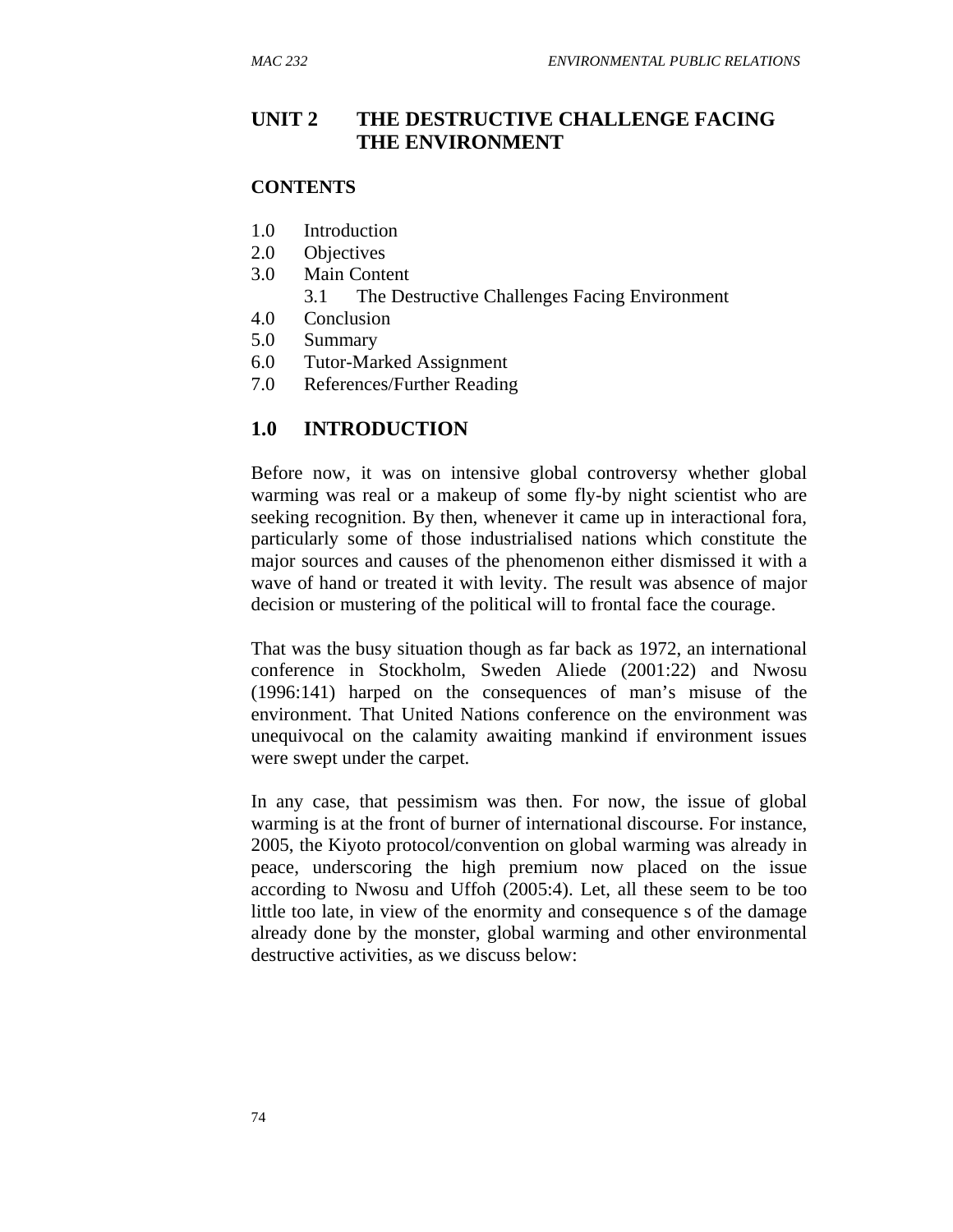## **2.0 OBJECTIVES**

At the end of this unit, you should be able to:

- identify some of destructive challenges facing the environment
- discuss the direct and indirect aftermaths of these environmental impediments.

### **3.0 MAIN CONTENT**

### **3.1 The Destructive Challenges Facing the Environment**

The destructive forces facing the environment are numerous as their consequences are diverse. They, therefore, will best be explored in a classification manner, as follows:

### **A. Man- Induced destructions**

Although man is the primary victim of environmental resources following God's change to man to take control of the earth and multiply, global population started with two people and today we are counting over 7 billion people on earth. The fear is that the growth rate is out of proportion with the resources required for human substance. Worst still, the rate of consumption of available resources, is not at far with the growth and multiplicity of such resources.

The adverse effects of population growth and density on global resources have been overwhelming notwithstanding the positive impact of science and technology. They are evident in the areas of food scarcity, soil degradation, epidemics, availability of clean water, decent accommodation, among other; therefore, it is not only weighing on available resources, but also devastating the natural environment.

### **B. Improper dispersal of wastes**

Man's recklessness and care-face attitude has led another form of environmental abuse and degradation. This is in the form of improper dispersal of wastes, which later constitute environmental hazards examples include poor savage treatment and disposal; improper disposal of among other, these bad habits lead to health risk like epidemics , kill fishes, birds and other marine animals, besides blocking drainages and gutters, thereby causing flooding and erosion.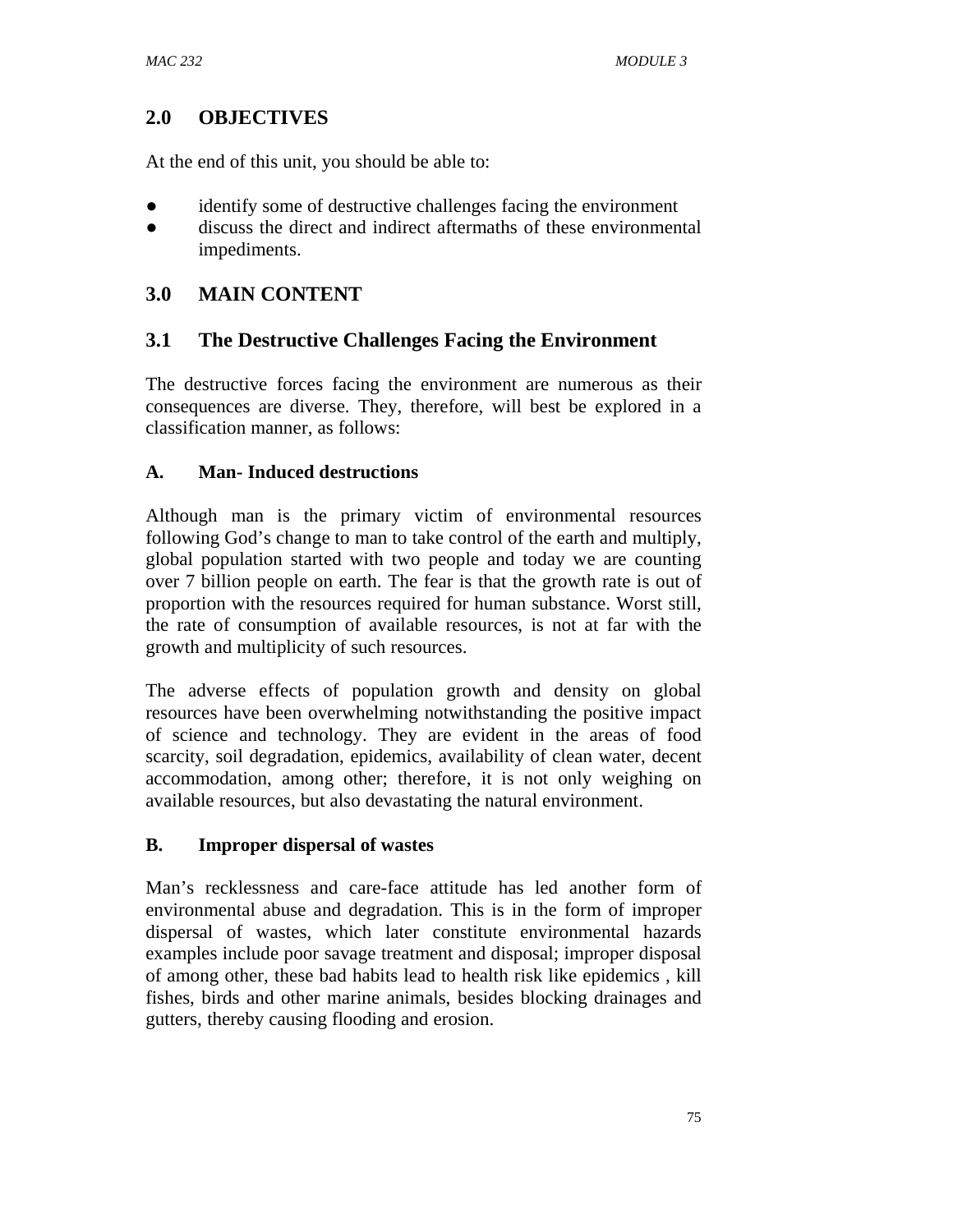### **C. Mining oil and gas exploitation**

Man's activities while mining minerals and exploiting oil and gas constitute major environmental hazards waste and acidic water that come from mining and drilling fumes and flaring from gas and pollution and spillage from oil are serious danger to the soil, crops, fish, birds, coral reefs and other aquatic and marine life, they, therefore, mar and jeopardise people's means of livelihood and destroy sensitive and rare animals and species. Infant, handing mining and oil/gas exploitation carelessly is a major source of danger to environmental sustainability, the crisis of the Niger delta is a clear example of the havoc they can create.

### **D. Transportation**

The fumes, gases and oil which come from vehicular combustion and other sources cause danger to the environment. They damage streams and other sources of water, life and marine life make the air unsafe for man and add to the problem of ozone layer depletion and greenhouses gasses.

Also, in the process of transporting oil, spillage do occur in seas and oceans, causing severe damage to marine and aquatic life, sources of drinking water and fish for consumption.

### **E. Industrialisation**

 This causes two-pronged damages to the environment first to acquire and clear lands to site industrial establishment, plant and factories entail the damaging and destruction of the ecosystem where lost land, plants often water cannot regained. Besides, these plants' operation goes with fuel combustion. This is singularly, the highest sources of air pollution (Mader, (1998:473). Nitrogen oxide, carbon oxides photochemical oxidant, hydrocarbon organics halogens and Aerosols are the major sources of air pollution. These damage the biosphere which we rely on for fresh air, pure and drinkable water, food, fibres, medicine and other needs of life it is, in addition, the main source of depletion of the ozone layer.

### **F. Domestic Appliances**

Such gadgets like refrigerators, fire extinguishers, insecticide, among other products emissions, fumes and gasses injurious to human, animal aquatic heath and also dangerous to the soil, water, atmosphere, indeed, the entire environment. Their uses need to be harmful effects.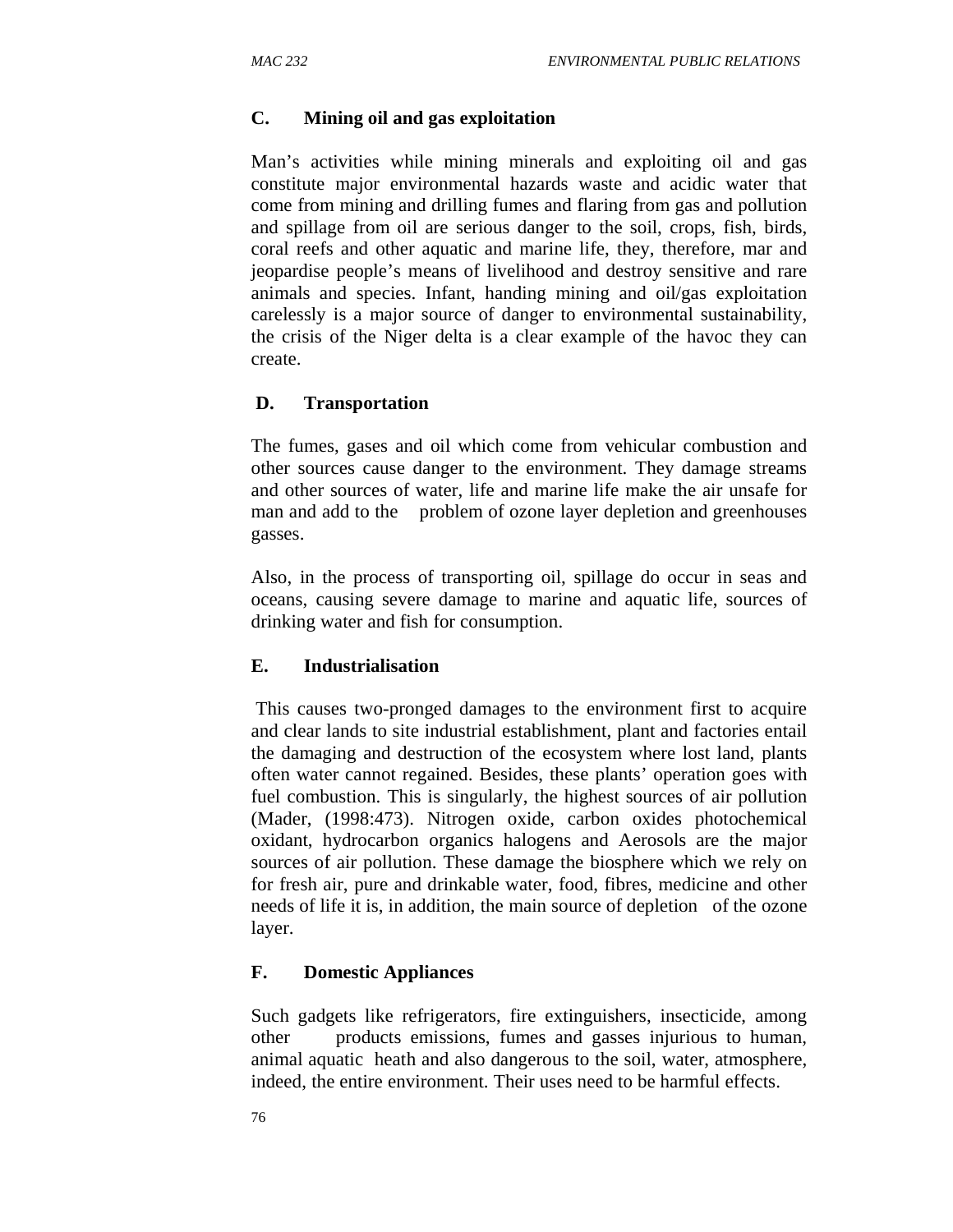## **G. Urbanisation**

Man's efforts to expand his place of habitation, modernise his living and enhance his comfort are achieved, often, at great cost. Urban development require the expansion of frontiers of settlements, which is only possible with the cleansing of lands and forests, it is therefore, the direct sources of soil erosion and degradation, deforestation and damage of sources of water like river, lakes, delta, lagoons and their sensitive and raise marine lives. Deforestation, of course, is the lead course of depletion of the ozone layer, which in turn causes climate change.

## **H. Ignorance Superstition Religion and Culture**

These are another set of sources of environmental degradation. Most of the havoc done to the environment, especially by the uneducated and uninformed is as a result of these. To these people, God or nature has the capacity to replenish whatever they damage. As sources of creation no damage can be done to them, they believe the same perception guides their uncontrolled and unguided procreation.

## **Natural Causes**

A number of environmental damages result from natural causes some examples of which include the following:

### **A. Soil Erosion and Degradation**

These phenomena rip off the upper surface and often the humus part of the soil where crops grow. Such damages impale food cultivation, animal husbandry and other profitable and gainful uses of the soil

## **B. Earthquakes**

Earthquakes destroy lives and property and lead to the displacement of survivors. It has wiped whole households, communities and settlements, sometimes claiming lives as many as hundreds of thousands, the December 26, 2004 Tsunami in South Asia was triggered by an undersea earthquake which caused massive tidal sea waves, its effects reached as far as North America and parts of Eastern Africa, Nwosu and Uffor (2005: 3). It denied over 86,000 lives across the region.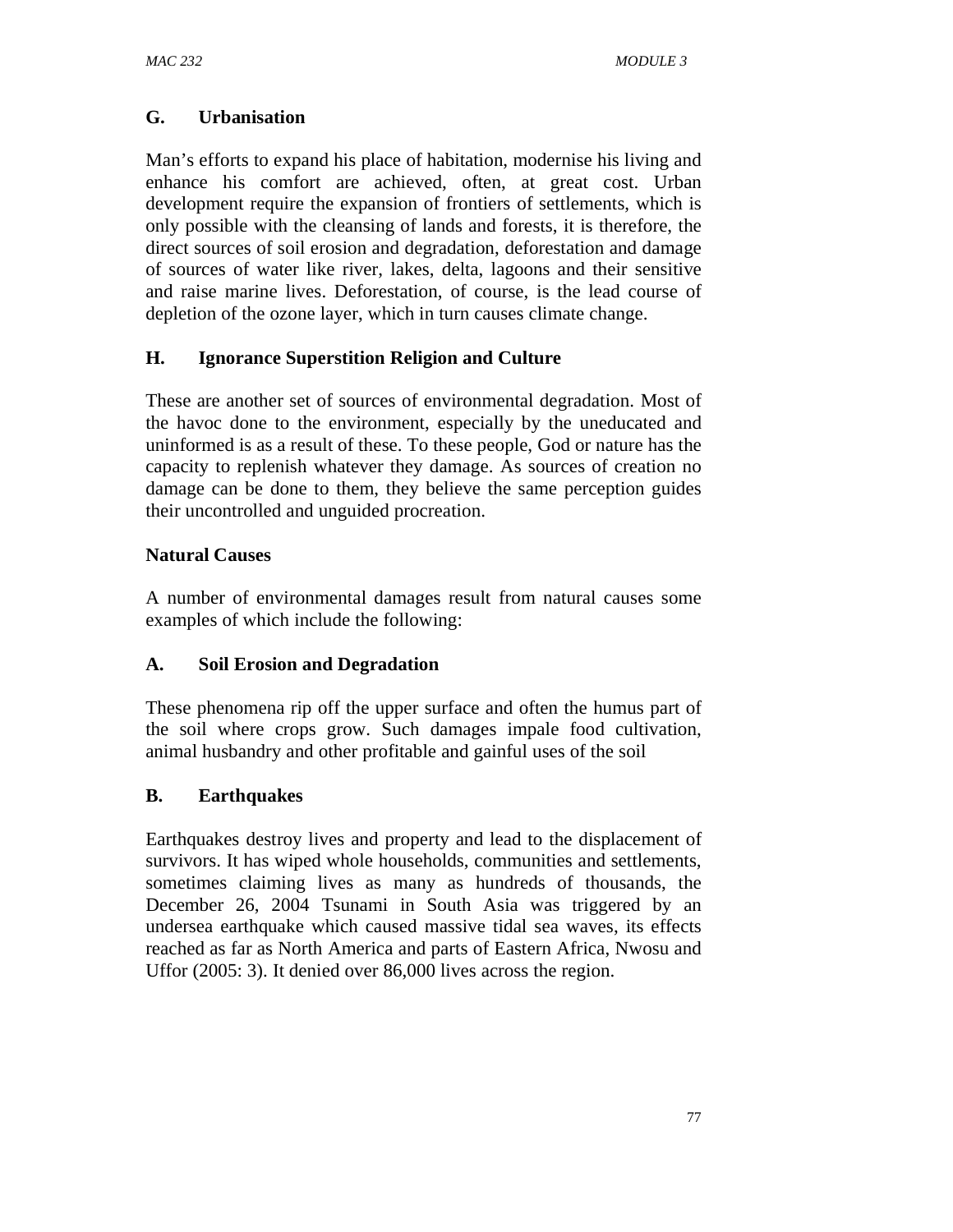### **C. Volcanic Eruptions**

These can cause calamities stretching to thousands of kilometers away. Behind their trials are usual deaths of people wasted or buried alive, properties damaged, unclean air and polluted water, as well as destroyed farmlands and animals.

### **D. Storms, Cyclones and Hurricanes**

These are heavy and massive water movements usually very destructive and catastrophic in nature. The entire environment is at their mercy, lives, buildings, infrastructure, public utilities, transport and communication facilities, among others. Other results are floods; soil erosion and degradation and annihilation of coasted and marine life. The Katrina and with their devastating effects in the United States of America are recent examples.

### **E. Droughts and desertification**

These are characterised by dry land and absence of life plants. Although the farmer may be caused by prolonged absence of rainfall, the latter is caused by uncontrolled desert encroachment. Their consequences are famine, epidemics and loss of farm soils to sand storm and the likes. These are some of the most catastrophic and disastrous natural phenomena challenging man and his environment.

### **F. Fire outbreaks**

 Though this can be caused by man through carelessness attitudes, fire outbreaks can result from natural causes. This has the case in parts of the world, like in USA, Australia, Spain and Italy. The damages are usually incalculable: loss of lives, property and the environment.

### **SELF-ASSESSMENT EXERCISE**

- i. Name and explain five man-made causes of environmental destruction.
- ii. Show how man in an attempt to improve his living standard destroys the environment.
- iii. Discuss five ways natural causes can damage the environment.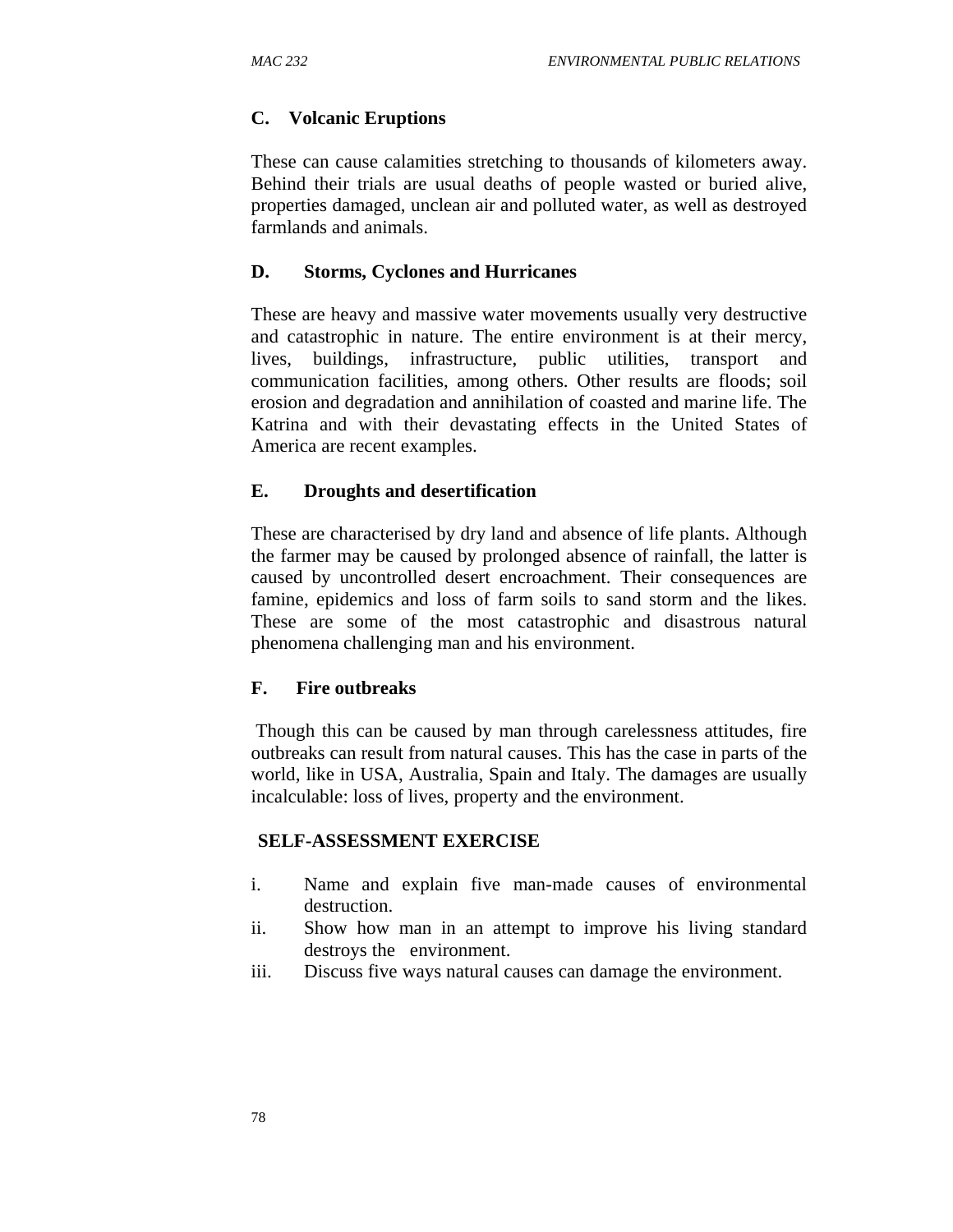# **4.0 CONCLUSION**

 The unit is elaborate and clear on the destructive forces facing mankind and the environment. These sources of calamities are divisible into two categories man-and natural. Ironically, most of the man- induced emanate, often, from man's quest to improve his lot on earth, such as transportation, urbanisation, mining/drilling and oil explosion and industrialisation, others, however, are not wholly his cause, like overpopulation (as he attempt to obey presidential directive) and ignorance, superstition, illiteracy, religious and culture practices also constitute sources of this problems inimical to environmental sustainability. Yet other causes classification under natural causes includes erosion, earthquakes, volcanic eruptions, droughts, desertification, storms and fire outbreak.

They are numerous as they are diverse and of destructive to leave they are capable short-circulating man's existence consequently; drastic measures are to forestall such disastrous end. Happily, globally, the awareness and enlightenment is spreading. as can be seen in various international conferences on the subject, yet, more concerted and strategic measures are needed to consolidated these effects and further mobilise fellowship a crusade that should involve living beings, who too is affected and effected by these chains of events with severe consequence on man and his environments. If left unchecked.

## **5.0 SUMMARY**

Of all measures and strategies that must be taken to stand environmental hazards, environmental public relations stand tall. It is, though relatively novel, a widely acknowledge and recognised as a very affective and efficacious instruments for checking environmental challenges. Crucial, therefore, is the persistent creation of more awareness and consciousness, using all the known techniques, tactics, skills and expertise the course and field offers to check the cankerworm. That will pave the way for a conducive environment. This and generations to come can peacefully and happily exist without fear of its extinction.

## **6.0 TUTOR-MARKED ASSIGNMENT**

- 1. To what extent is man responsible for some of the forces attempting to terminate his existence earth?
- 2. Of those forces posing environmental hazards, which ones is most devastating?
- 3. How does man's quest to modernise his settlements constitute source of environmental problem to him?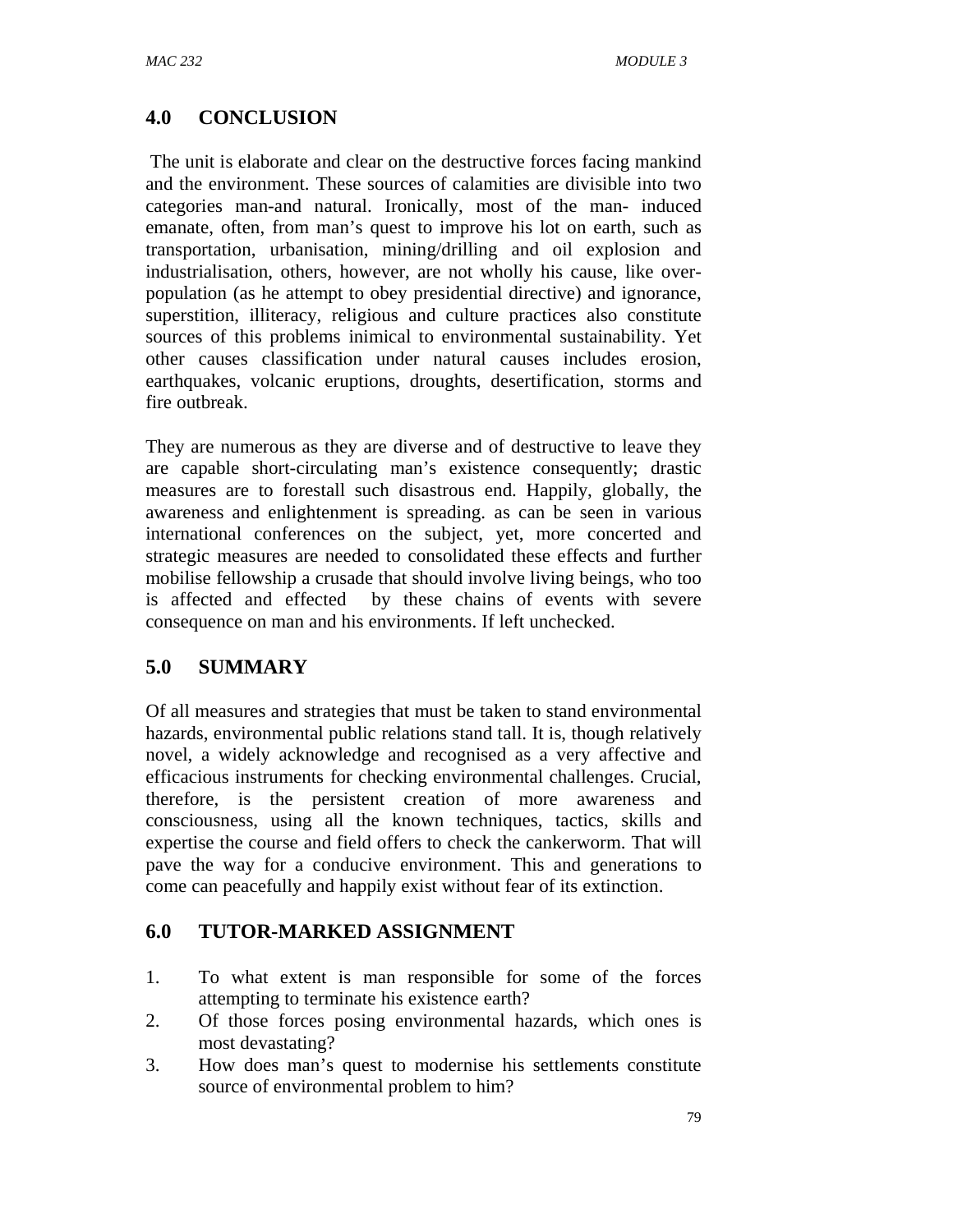### **7.0 REFERENCES/FURTHER READING**

- Aliede, J.E. (2001), "Environmental Public Relations and the Ecological Imperative of the New Millennium". *Journal of Public Relations Management*. Vol. 1, No.2, pp. 18-22.
- Nwosu, I.E. & Uffoh, V.O. (2005). *Environmental Public Relations Management: Principles, Strategies, Issues and Cases*. Enugu: IDS/UNN.
- Mader, S. (1998). *Biology*. (6th ed.). Boston: WCB McGraw-Hill.
- Solomon, E. P., Linda, R. B. & Diana, W. M. (2003). *Biology.(* 6th ed.). Vols. 1and 2. California: Brooks/Cole.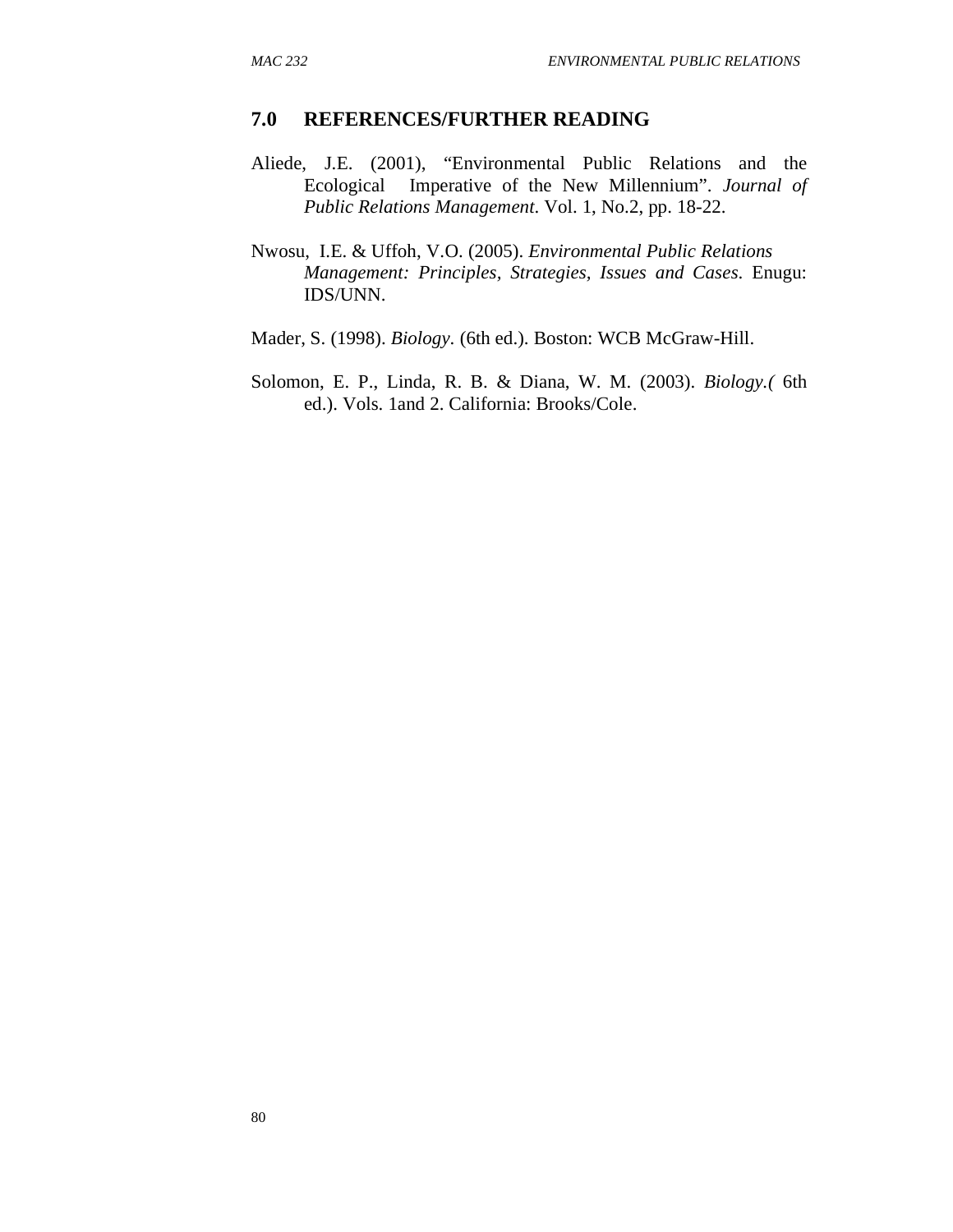## **UNIT 3 NEED FOR ENVIRONMENTAL PUBLIC RELATIONS**

### **CONTENTS**

- 1.0 Introduction
- 2.0 Objectives
- 3.0 Main Content
	- 3.1 The Far-Reaching Effects of the Rot and Damage
	- 3.2 Environmental Public Relations as the Answer
- 4.0 Conclusion
- 5.0 Summary
- 6.0 Tutor-Marked Assignment
- 7.0 References/Further Reading

## **1.0 INTRODUCTION**

The destruction of global environment consisting of ecosystem ecology and biosphere, the life sustaining parts of the earth and the hope of man's continuity as living being is grinding to a crescendo, unless serious measures are put in place to check it. Already a number of efforts have already been tried to no avail, hence the need to adopt a new programme. It is here that the place and relevance of Environmental Public Relations comes in.

Concern for the environment has been heightened and brought to the front burner of global discourse by the now no – more controversial issue of global warning. In the words of Aliede (2001:18), the heat the debate is generating has made every country developed on still developing, sensitive to the unreality of the adverse effects of the scourge. Hence, it has become imperative to mobilise and sensitise individuals, group, agencies and governments to the need for global awareness and education on environmental preservation, sanitation, conservation and protection.

This is very crucial as its degradation and degeneration do not allow for sustainable development".

The above statement says it all. It is a task that must be done and the tool for tackling it is Environmental Public Relations.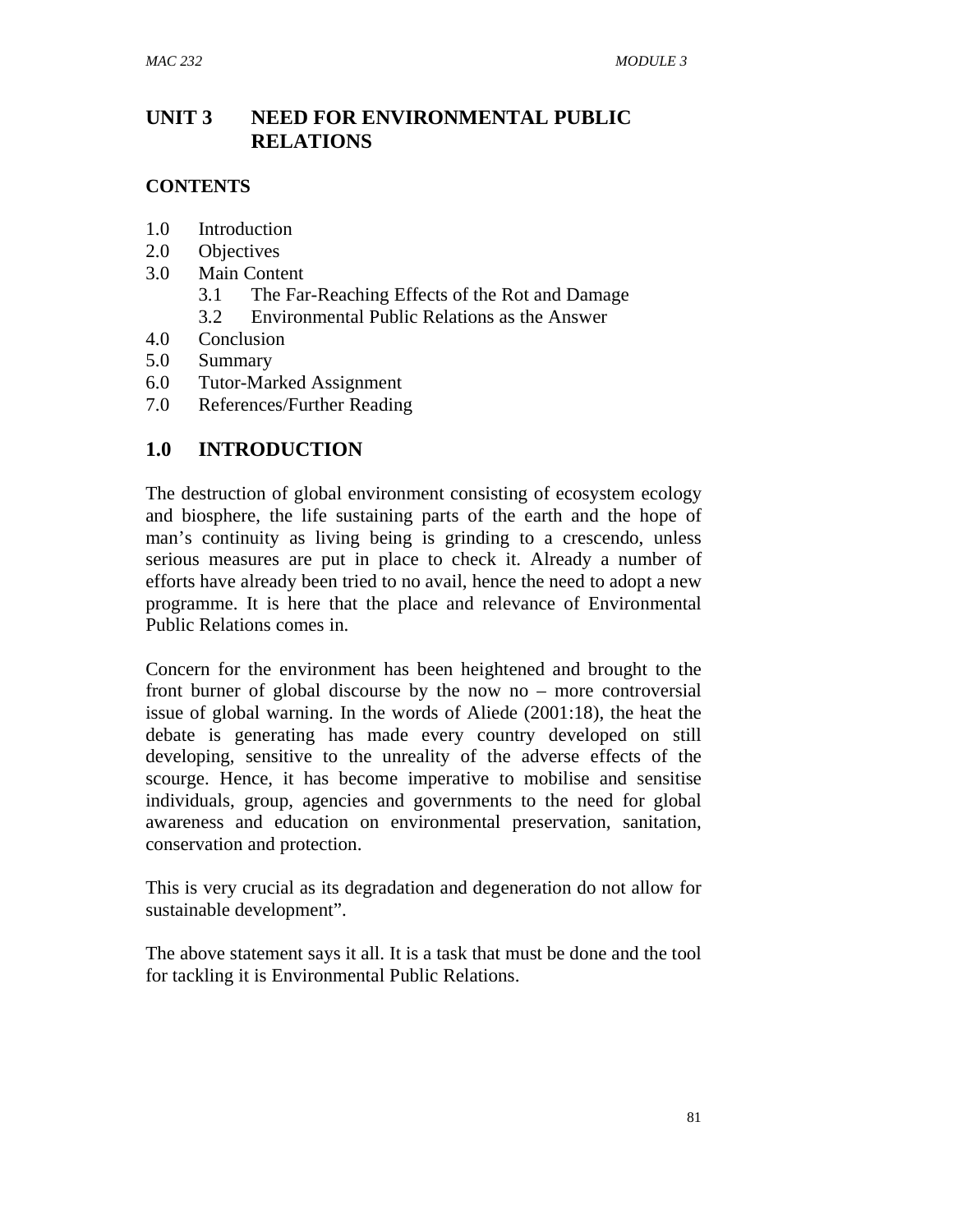## **2.0 OBJECTIVES**

At the end of this unit, you should be able to:

- describe the full extent of environmental destruction
- discuss the principle and practice of Environmental Public Relations
- explain why Environmental Public Relations is a sustainable to for restoring environmental dignity.

## **3.0 MAIN CONTENT**

### **3.1 The Far-Reaching Effects of the Rot and Damage**

Apart from the need to create awareness and consciousness of the evils of environmental destruction, it is also very imperative to highlight and emphasis the magnitude of the damage already done and the danger it further possesses to mankind. Perhaps, this will motivate the necessary action that will eventually lead to enduring solution to the crisis.

It, therefore, suffices to showcase some of these areas where the damage has been most pronounced:

### **1. Causes rise in diseases and epidemics**

Poor and illegal disposal of industrial and domestic waste constitute serious danger to public health in the short and long run. These include hazardous item like fertilizers, pesticides, metals and plastics. These come in tons of trash into risks and destroying sources of water supply. Solomon, Berg and Martin (2003:1226) note that disease causing viruses and bacteria from human swage contaminate fish and seafood, thereby posing threat to public health. This brings to mind the controversy which trailed the origin of some epidemics, pandemics and diseases, like HIV/AIDS.

### **2. Extinction of animals and plants**

It is also instructive to note that human activities are responsible the extinction of some plants and organisms. Typically, ever exploitation of resources, like hunting and pollution. Mader (1998:485) is categorical on the adverse implications. Her word, "Human activities are on the verge of causing a massive extinction of species and the loss of ecosystems throughout the biosphere. The loss of biodiversity will most likely be detrimental to humans since they depend on the natural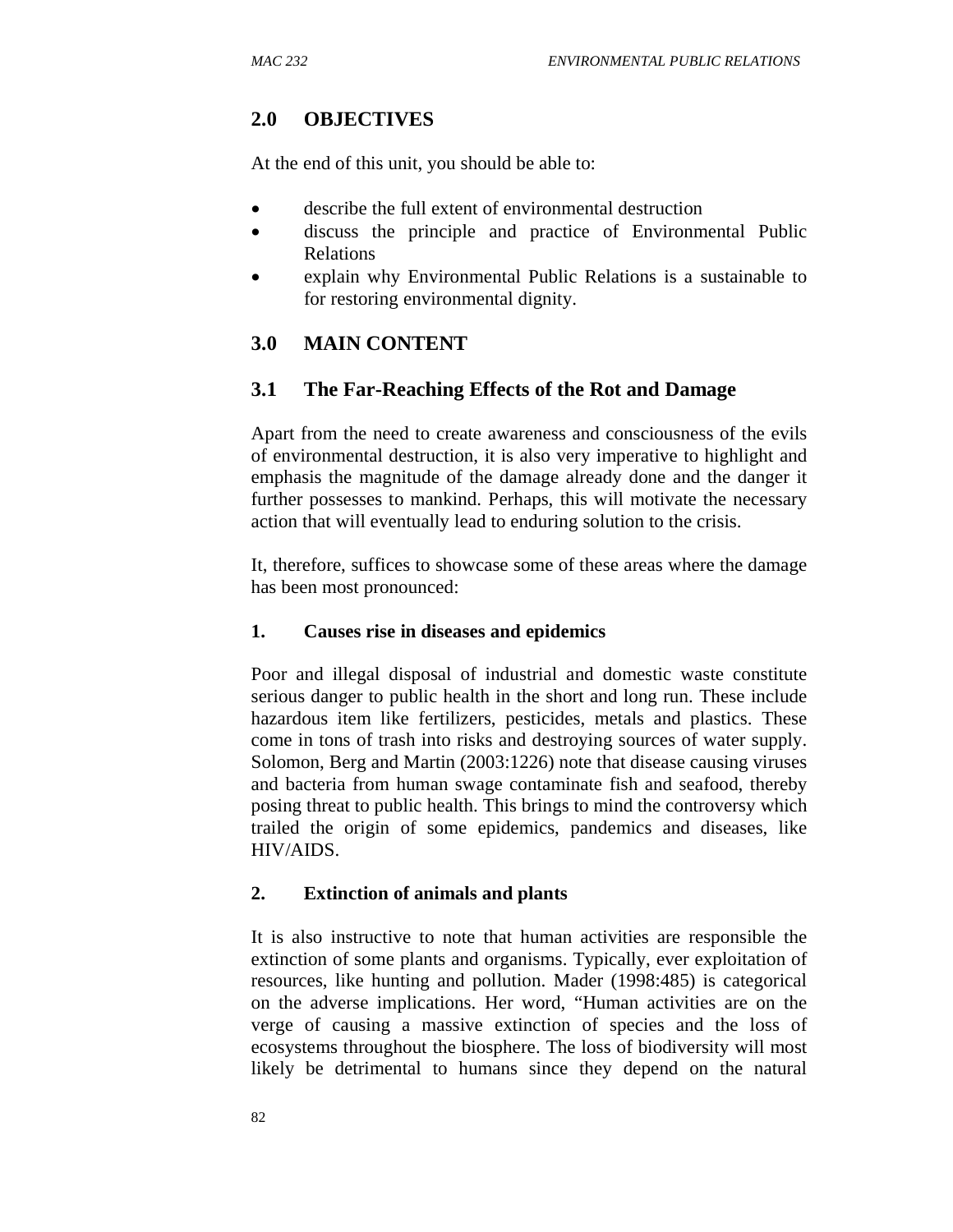environment for raw materials, food, medicines, and other goods and services".

## **3. Food scarcity**

Adverse climate conditions have hampered farming activities in some parts of the world. Notably, floods in Asian regions, like Bangladesh and Philippine have incapacitated farming activities and affected food supply. In the case of the horn of African, Ethiopia and Criteria were hit by droughts. These negative affected farming and naturally resulted in severe famine.

These unfriendly weather conditions are known to be aftermaths of climate change which is a consequence of man's misuse of the environment.

## **4. Floods**

On yearly basis, various parts of the world witness severe floods with destructive and devastating consequences. Elsewhere it is either cyclones or hurricanes, with similar cataclysm. United States' experience with Katrina in 2008 (and last year's) is untold. Lives as well as property worth millions of Dollars perished, the same has been the case in parts of Europe, Caribbean, Southern Africa and even Nigeria last year. All these are results of climate change following man's unguided alteration of the environment.

Minimising these and their negative effects means taking calculated measures that will, drastically, reduced the events or 'inducing – factors. They cannot be lessened by mere wishful thing, but by efforts geared towards of human and industrial wastes, among others. The complexity and dynamism of these challenges make them everyone's concern. Everyone, individuals, organisations, corporate bodies and government are all stakeholders in finding lasting solutions to this protracted problem.

## **3.2 Environmental Public Relations is the Answer**

The expanse of public relations is best understood when we appreciate that Environmental Public Relations is just an arm, a branch of the later is best realized if we assess its importance visa vice the enormity of the problems it is to solve or junta posed on the responsibility reposed on the field.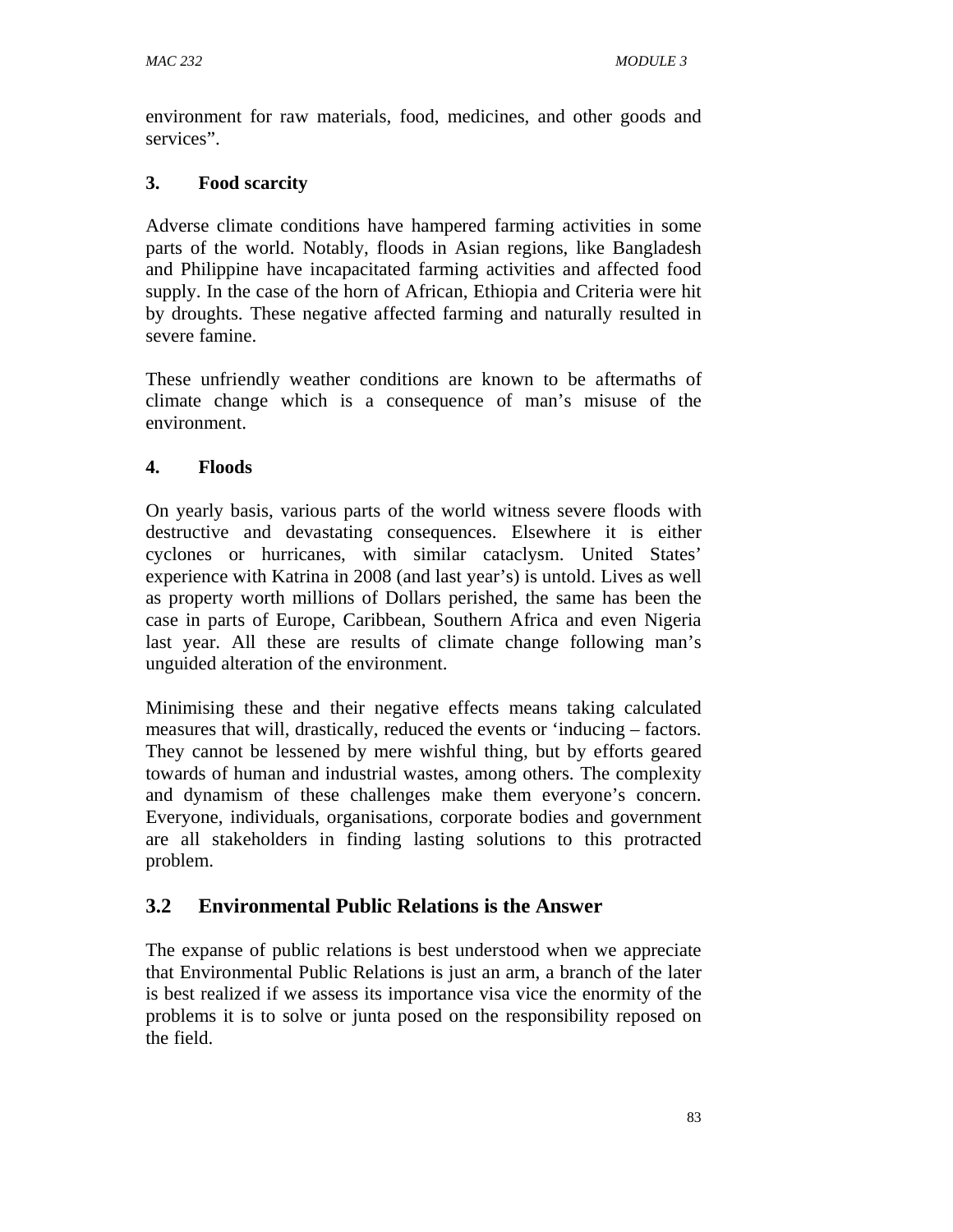Prof. Ikechukwu E. Nwosu, the guru and pioneer scholar of this specialty field in Nigeria, underscores the high premium accorded this arm of public relations. As Nwosu and Uffoh (2005:37) put it:

 is a specialised area of public relations and reputation management practice that focuses on how best to apply relevant public relations principles, practices, strategies, techniques, models and tactile in an effort to properly manage environmental issues, problems and projects and so ensure the achievement of sustainable development objectives at the communal or local, national, regional and global or international level.

Justifications are further adduced for the emergence of this rare arm of public relations, Nwosu and Uffoh (2005:37 - 39).

- Utter neglect of concerted strategies with which to handle environment issues and management.
- Those earlier engaged in the exercise did on ad-hoc and half hearted basis.
- Prevailing gap in knowledge in public relations studies and practice.
- Need to produce enough body of knowledge relevant to handling Environmental Public Relations issues and management.
- Required to tackle issues of life and death patterning the critical problems of the ecosystem and man's existence.
- It is furtherance to the concern the UN, agencies, nations, governments non – governments against are already showing by spending billions of dollars in managing the scourge.

Aliede (2001:21) earlier echoed the same view: "The full realisation of the obvious consequences of leaving the environment to degenerate led to the popularity of the new concept of environmental communication and environmental Public Relations.

To underline the importance, the United Nations came up with the United Nations Environment, Programme (UNEP), a body charged with global environmental monitoring and regulation." At home, Nigeria set the federal Environments Protection Agency (FEPA) "to monitor and coordinate the efforts of individuals and corporate bodies geared towards a harmonious environment, Aliede (2001:21).

Nwosu (1996:141) do serves that the UN Conference "drew attention to the many unfortunate consequences that arise from human and corporate neglect or abuse of the environment. It warned that the deliberate concrete actions should be taken by individuals and corporate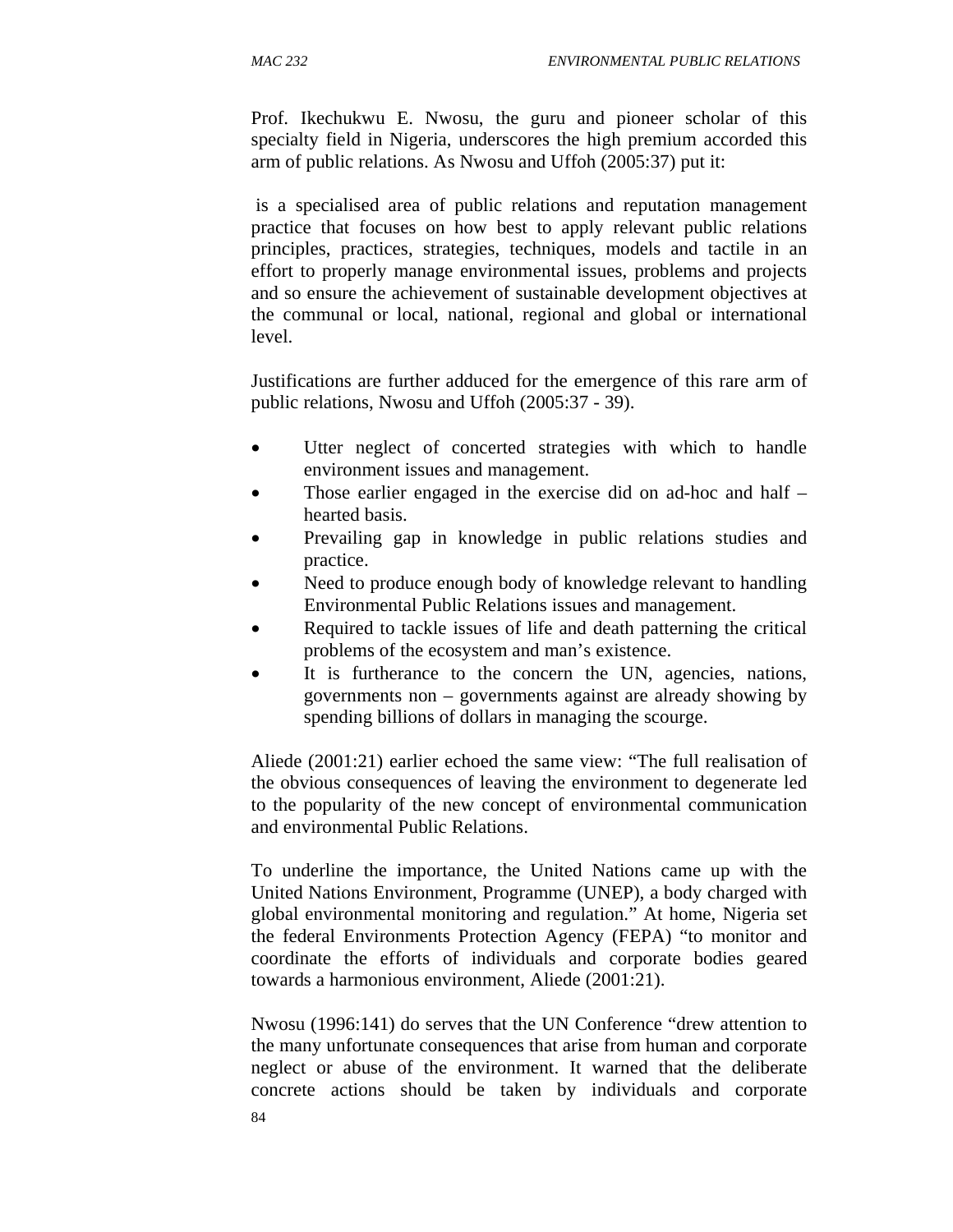organisations to conserve, protect, renew and maintain a healthy environment for continued human survival, growth and sustainable development." With this, the urgency of finding solution till the crisis is laid bay, its energy exposed and where to go for the panacea clearer.

If it was earlier in doubt the right prescriptive recommendations to make as the right answer to this crisis, it is no more so. Environmental Public Relations has all it will take to arrest this scourge and further lay the concrete foundation on which sustainable environments capable of enduring mankind's sojourn on earth will be laid. Required is the systematic meticulous, effectives and professional application of the principles, practices, tactics and strategies of this arm of public relations.

The goal can be attained by following these steps:

- a. Through Systematic, periodic and detailed research and environmental scanning, identify and analyse the environmental problems facing the community, organisation, corporate body, government or country. This is the diagnostic stage and is critical to eventually finding an enduring solution to it, as Aliede(2001:20) and Nwosu(1996:144).
- b. Through appraisal and review of the source of the problem, will assist in using the available data to make correct forecasts and predictions necessary for a lasting solution, Nwosu (1996;144).
- c. As professional managers, we are then in very good position to counsel and advice the management on its responsibility of getting the environmental problem tacked.
- d. Learning on Black's (1989) insistence that public relations should ensure sustained harmony with the environment, Nwosu (1996:145) further recommends that environmental public relations strategies should be used to make organisations ensure consistent and positive contributions towards "an environment in which man is at "harmony" with his natural environment by maintaining constant environmental equilibrium or helping to combat anything that will disturb his environmental equilibrium". The activities and actions of his organisation must be in tandem with social, economics, potential, cultural, religious, community, geographical, technological and other environmental factors relating to the organ.
- e. Additionally, in line with the tenets of public relations. All the activities of the organisation, especially as it relates to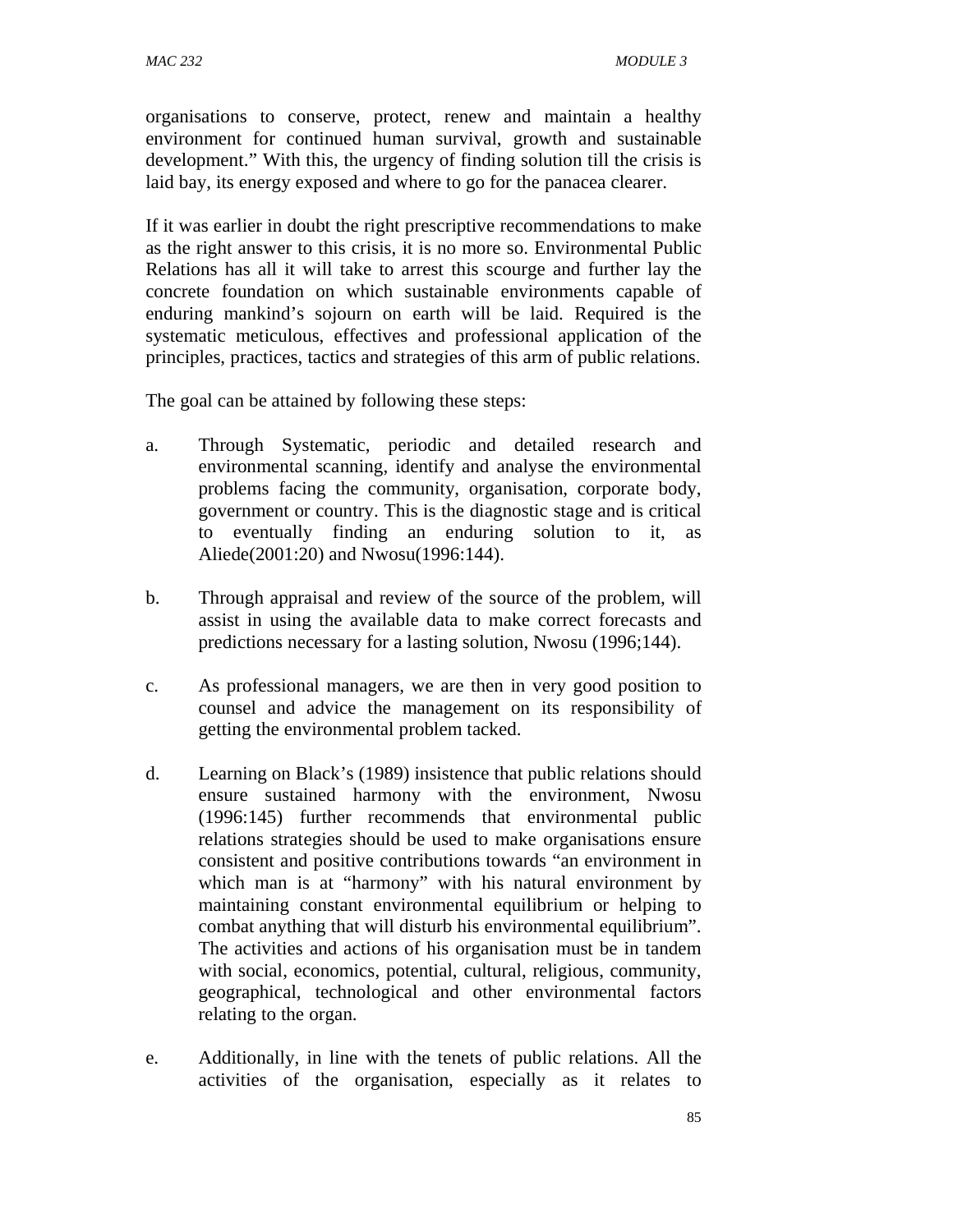environmental issues and problems, must be based on truthful, accuracy, fair and objective information and communication. All the publics and stakeholders, including the community, employees, customers, and the media must be given the correct information of the crisis, Nwosu (1996:146) insists.

f. More importantly, all strategic and persuasive measures must be taken to ensure that the chief executive officers throw the weight of the management behind all the efforts. He must back all the policies, programmes, projects, campaign and activities morally and financially. These are crucial to their full and effective implementation. These should be no half measures.

### **SELF-ASSESSMENT EXERCISE**

- i. With well discussed three examples, show the high level of damage already inflicted on the environment due to its poor usage and management.
- ii. What are those qualities of environmental public relations do you believe are capable of revising the trend?
- iii. Enumerate and explain those strategies applicable in environmental public relations.

## **4.0 CONCLUSION**

Man cannot just continue to bemoan the destruction unleashed on the environment by individuals and corporate organisations. It is high time solutions are found to it.

Already, the needed policy frameworks are been formulated. This is evident in the interest being shown by all relevant stakeholders, the United Nations, non-governmental organisations, industrialised nations, multinational companies, research institutions and even individuals. With these in place, needed now is the harmonisation and articulation of these efforts and the application of relevant public relations measures in order to engender the necessary tools for solving the problem on sustainable basis. Environmental public relations has all the required potentials and efficacies to put permanent measures in place with which to guide, maintain, improve, preserve and protect the environment in the interest of posterity.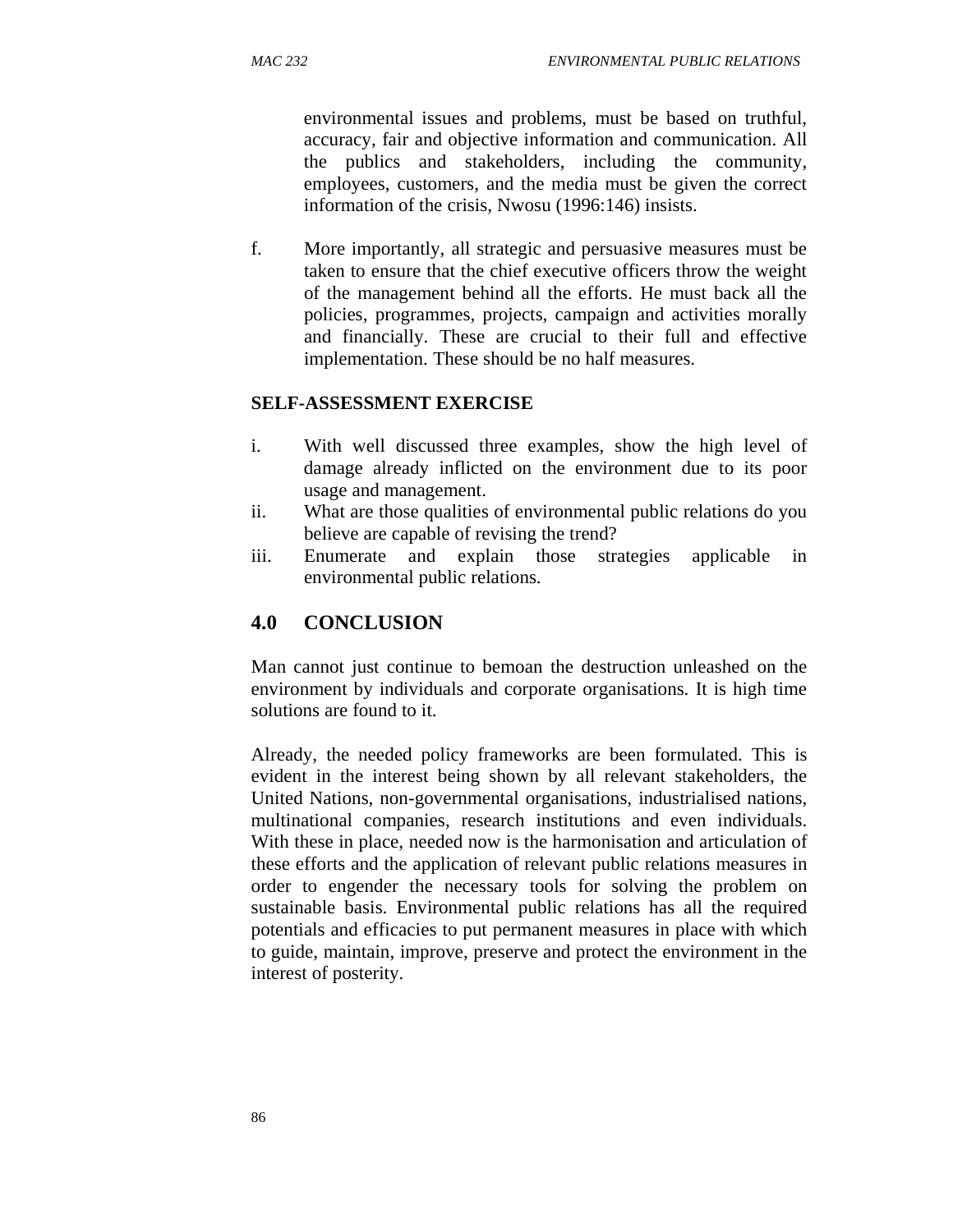# **5.0 SUMMARY**

Relatively a new concept, field and practice, a lot needs to be done to put environmental public relations in the right perspective, where it will full perform its responsibilities. Its knowledge and application has to be made known to all and sundry. For now, a lot of CEOs of corporate organisations and heads of governments are yet to fully appreciate and understand its meaning, roles and advantages.

The need enlightenment and education start here. Every students of the noble field should be ready to not only acquire knowledge of the practice, but also be ready to spread, teach and impact others with and about it. Conserving and protecting the environment is a collective duty, hence everyone should be involved and it is only the informed that would care to be involved.

## **6.0 TUTOR–MARKED ASSIGNMENT**

- 1. Show in clear terms how man's misuse and misapplication has put the environment in a state of jeopardy.
- 2. What are those attributes of environmental public relations you think are capable of correcting the damages?
- 3. Discuss the salient strategies required and applicable in environmental public relations for remarking the implemented environmental public relations programme.

## **7.0 REFERENCES/FURTHER READING**

- Aliede, J.E. (2001), "Environmental Public Relations and the Ecological Imperative of the New Millennium." *Journal of Public Relations Management*. Vol. 1, No.2, pp. 18-22.
- Black, S. (1989). *Introduction to Public Relations.* London: The Modino Press Limited.
- Mader, S. (1998). *Biology*. (6th ed.). Boston: WCB McGraw-Hill.
- Nwosu, I.E. (1996*). Public Relations Management: Principles, Issues and Application.* Lagos: Dominican Publishers.
- Nwosu, I.E. & V.O. Uffoh. (2005). *Environmental Public Relations Management: Principle, Strategies, Issues and Cases*. Enugu: IDS/UNN.
- Solomon, E. P., Linda, R. B. & Diana, W. M. (2003). *Biology.* (6th ed.). Vols. 1and 2. California: Brooks/Cole.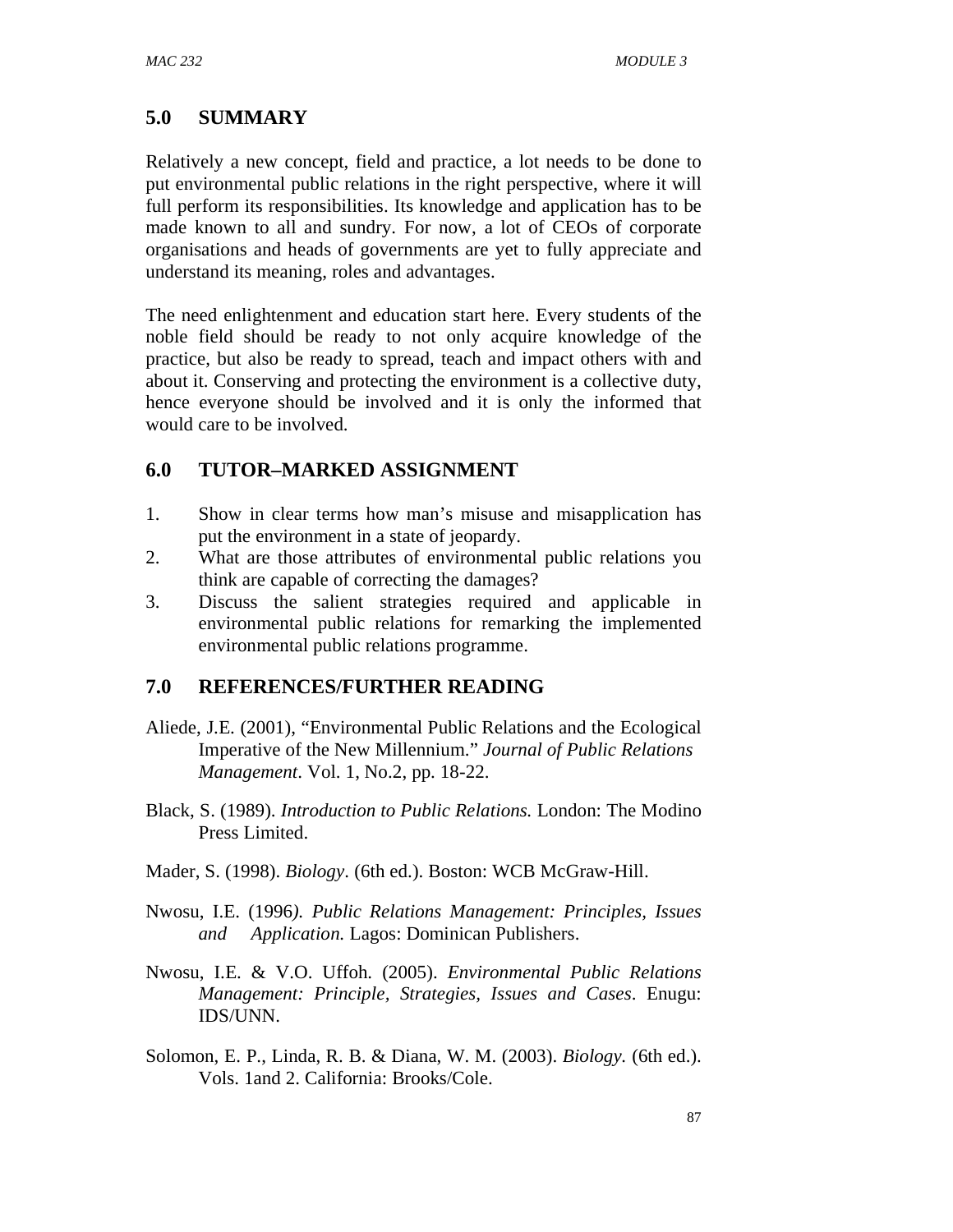### **UNIT 4 CONCEPTUAL EXPLORATION OF ENVIRONMENTAL PUBLIC RELATIONS**

#### **CONTENTS**

- 1.0 Introduction
- 2.0 Objectives
- 3.0 Main Content
	- 3.1 Further Exploration of some Key Related Terms
- 4.0 Conclusion
- 5.0 Summary
- 6.0 Tutor-Marked Assignment
- 7.0 References/Further Reading

#### **1.0 INTRODUCTION**

Environmental public relations is relatively a new field and practice. Accordingly, knowledge of it is yet to be enough to elicit the required fellowship and apostleship the needed enlightenment and education. It is no wonder that among public relations specialists and practitioners are those who have little or no knowledge of the new concept. It, therefore, become imperative to widen the scope of spreading the information and knowledge of this sensitive brand of public relations to enable a greater number of people take advantage of its potentials and functions to improve environmental wellbeing.

One of the means of attaining this goal is the intensification of the spread of every information students, lecturers, researchers and indeed the general public need to know about the novel field. This unit will be used to further throw more light, explain and elucidate some of the key and related terms and definitions which closely align with the arm of public relations profession.

#### **2.0 OBJECTIVES**

At the end of this unit, you should be able to:

- outline some of the key terms associated with environmental public relations
- explain some of these relevant terminologies.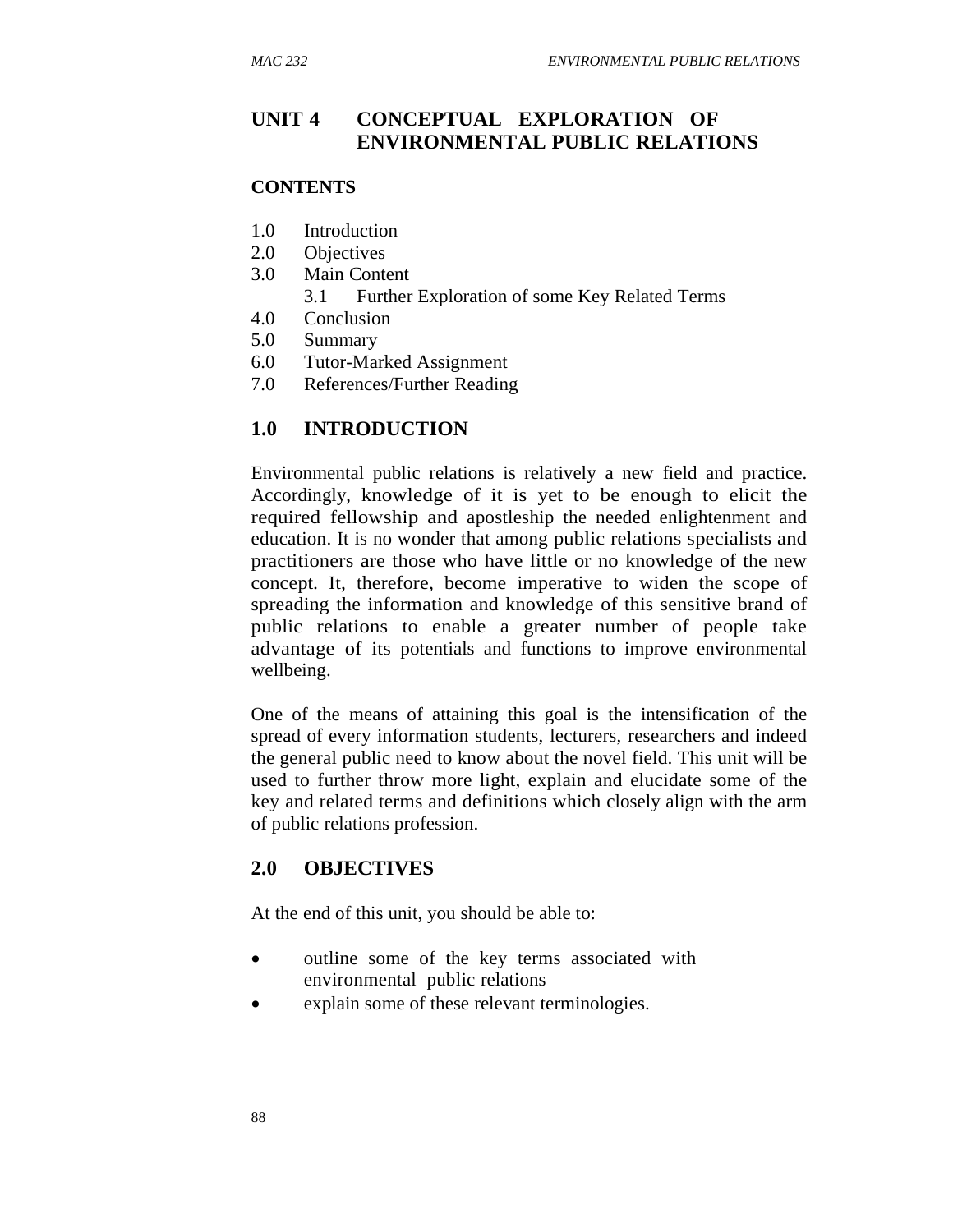# **3.0 MAIN CONTENT**

## **3.1 Further Exploration of some Key Related Terms**

Some of the key related terms requiring further elimination include the following:

### **Environmental public relations**

Most notable is that environmental public relations is a specialised arm of public relations, whose activities and practice have a lot to do with reputation management. In same vein, according to Nwosu and Uffor (2005: 37), it applies ''public relations principles, practices, strategies, techniques, models and tactics'' in managing environmental issues, problems and projects, all geared to attaining sustainable environmental goals at the level of organisational operations. Although it uses existing principles, practices, strategies, among others, which are already applicable elsewhere, they are applied in novel and special way in handling sensitive and delicate issues of environmental sanitation, protection, control, regulation, improvement, transformation, preservation, conservation, promotion, maintenance, renewal, management and sustainability.

To attain this objective, all resources at organisational disposal are judiciously, effectively and skillful harnessed and applied towards the set goal. In the long and short teams, the effectiveness, functionality and livelihood of the membership, inhabitants, publics or stakeholders of any community or organisation is contingent on the cohesion, mutual benefits and evidence of perpetuity there in. The management must at all time work towards the attainment of these ideals if its host, publics and stakeholders must continually lend their support and cooperation towards the success and growth of the organisation.

On the other hand, the absence of such cordiality and perhaps organisational management's insensitivity to it is surely a recipe for anarchy, crises and retardation. Hence, though profit making is the primary goal of every business organisation, it must not be made at the expense of sustainable environment. There must always be some budget appropriation for consistently taking care of the environment. This should be apart from other strategic measures for ensuring mutual relationship with the host community, neighbors and employers, like Corporate Social Responsibility (CSR).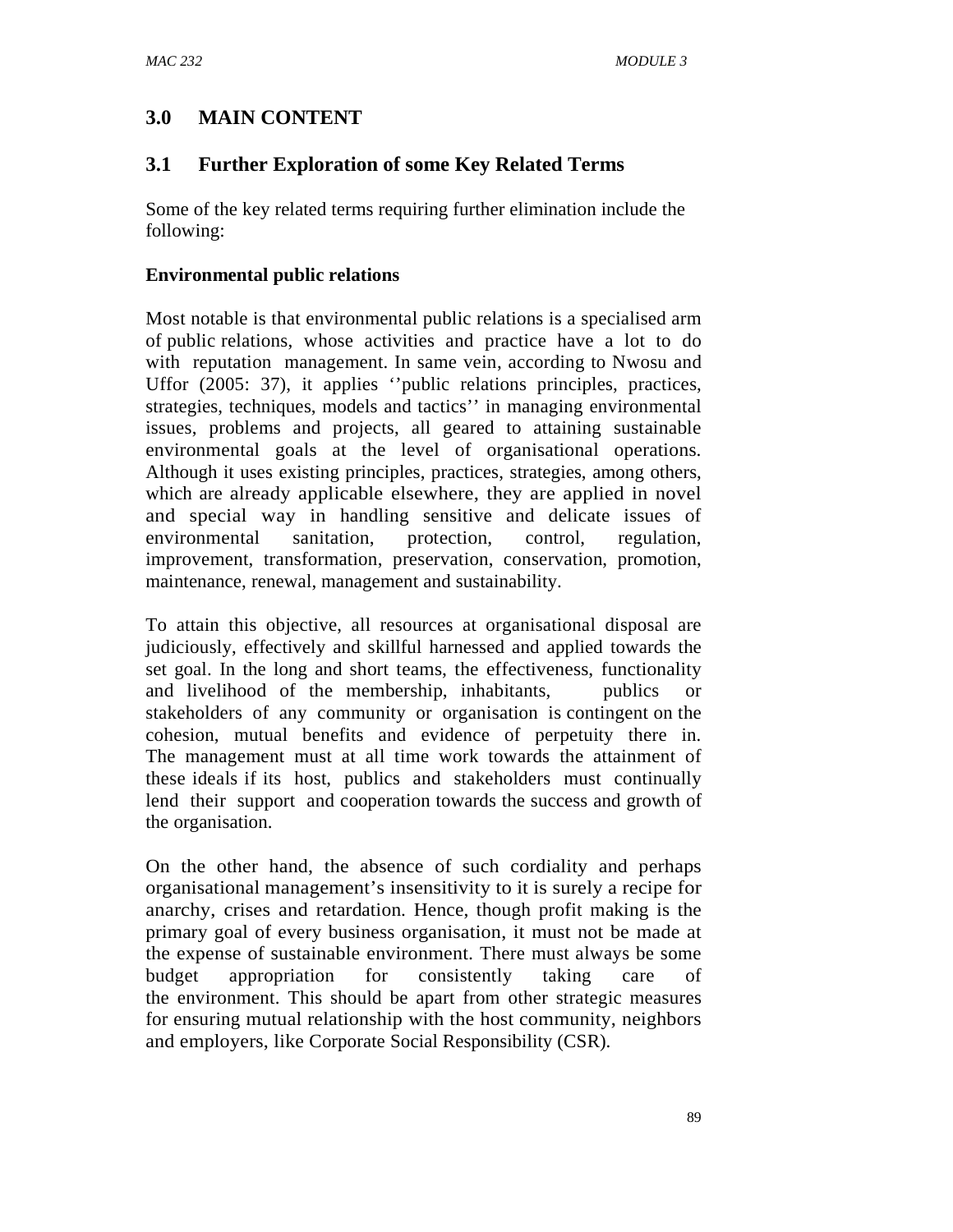Indeed, environmental public relations is a novelty, an innovation and a timely intervention for handling the conservation and reservation of the fragile components of man's environment. Everyone contributes to environmental degradation. Every man's intentional and unintentional action and inaction are squarely responsible for this. Therefore, the most reliable solution to it is the involvement of every Tom and Harry in environmental public relations activities. This augments and complements organisational managements' programmes, projects and policies and guarantees the achievement of the set environmental sustainability objectives of the organisation or community.

### **Community**

This concept consist of either the host or/and neighbours to an organisation. The community could be source of land, raw material and other resources the organisation requires in order to function grow and be sustained. Reciprocally, the organisation should show interest in the welfare and wellbeing of the community. This could include involvement in their social and cultural activities, provision of amenities and most importantly showing enduring interest in the environmental sustainability of the area. These ward off immediate and future crises which could be costly and to the detriment of the organisation.

### **Environment**

According to Hornby (2005: 490), this is the natural world in which people, animals and plants live. It can, therefore, be associated with the biosphere which he also describes as "the part of the earth's surface and atmosphere in which plants and animals can live" (Hornby 2005: 136). This explanation emphasises the critical importance and role of the environment to man's existence. With his food, water, air, shelter, protection and information/communication directly and indirectly derived from the components of the environment, man has no choice than to take special care of these elements. And that is the tacit and cardinal message and principle of environmental public editions.

### **Ecosystem**

This is the connectivity of all plants and living creatures in a particular area considered in relation to their physical environment hereby (2005:466). That is man, animals, plants, soil/land, source of water and other small and invisible living organisms. The balance or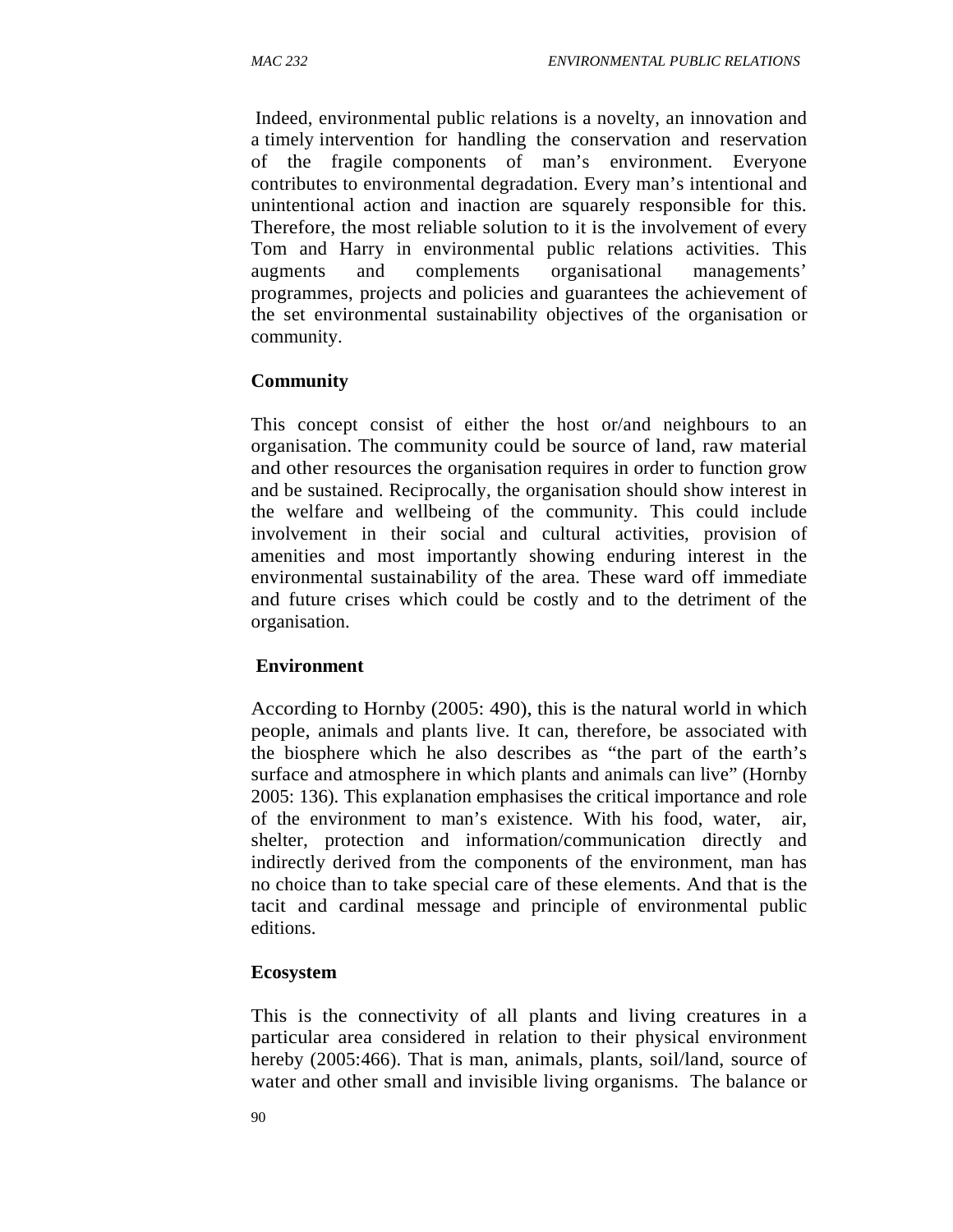equilibrium within, this system must be maintained if posterity is to subsist. The consciousness of this must be with man at all times. The only being created in God's image, man has the onerous task of consolidating and sustaining life on earth, through planned deliberate and enduring programmes of actions as is the dictates of environmental public relations.

## **Ecology**

"The relation of plants and living creatures to each other and to their environment," Hornby (2005:465) says. Such relation, we already know is symbiotic and mutually beneficial. Our existence is hinged on this sustenance, a role that should be the concern of everyone, in accordance with the tenets of environmental public relations.

As a fragile and delicate setup, it similarly takes sensitive arrangement as encompassed in the principles, practices, tactics, strategies, techniques among others of environmental public relations to sustain the synergy.

### **Environmental Campaign Stakeholders**

No matter the level the crusade is championed, local, regional, organisational, national or international level, apart from the internal and external publics of the implementers, stakeholders is another critical component of those to be involved in other to achieve lasting results. It is an embodiment of all major key players in an enterprise. It is their interests, ideas, viewpoints, decisions, and actions which determine the success of any campaign, policy and programme.

For instance, stemming the consequences of the 2012 flooding in various parts of Nigeria needed the collective efforts of many stakeholders. Some of them include: the Federal Government; State governments; Federal Environmental Protection Agency (FEPA); National Emergency Management Agency (NEMA); the counterparts in states and the FCT; donors/philanthropists; multinational companies, the Red Cross, Hospitals, the Police, FRSC, Fire Service, NSCDC, NYSC, Army, Navy, Air Force, local governments, volunteers, among others.

Under the difficult circumstances unleashed by the floods across the country, this group of people worked in partnership to find solutions to the sufferings, devastation and destruction to lives and property, in order to find succour and pacification to the victims and all concerned.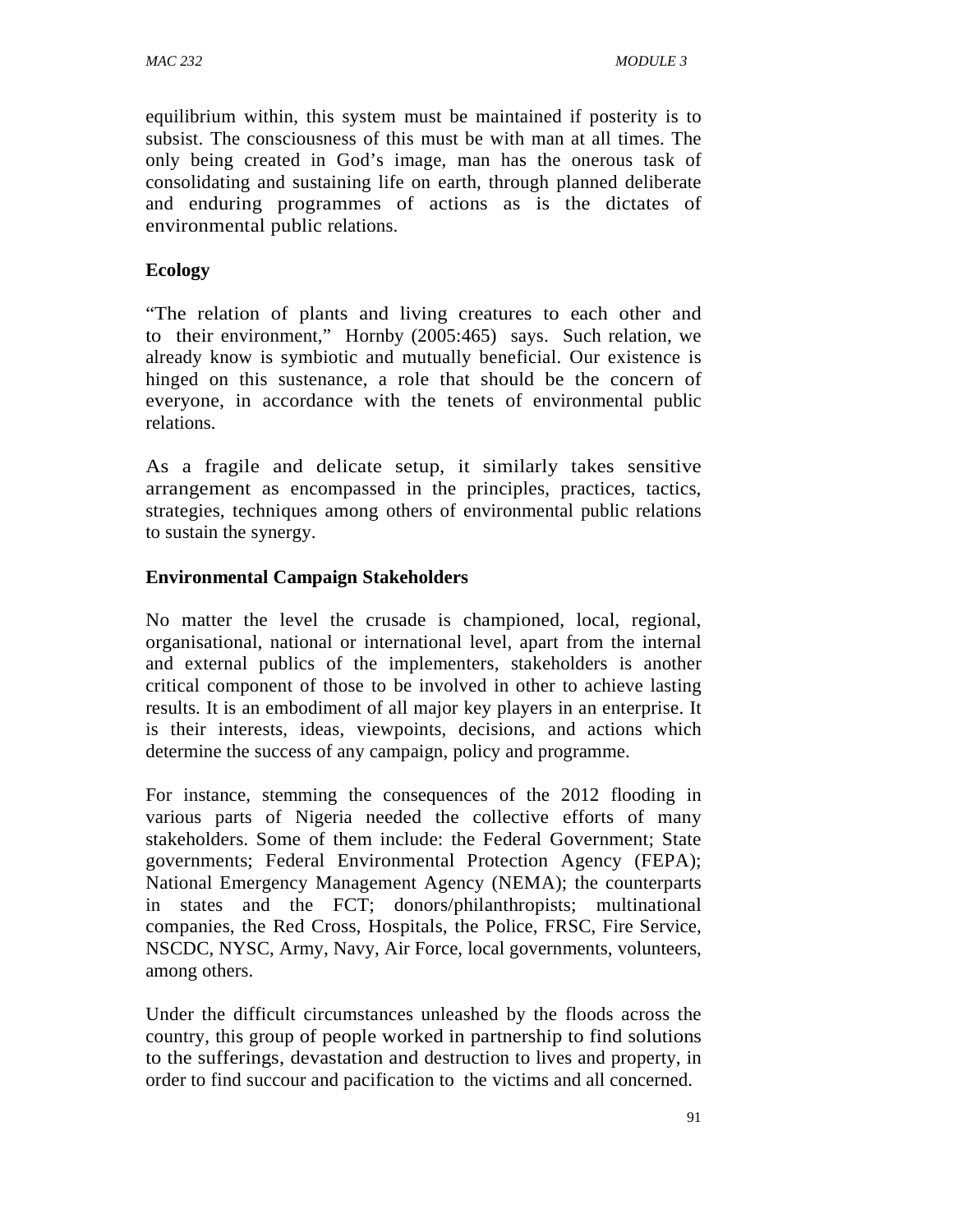The amplification of these terms and concepts is with a view to widening the knowledge and application of items crucial to the attainment of the goals of the practice. This is very essential since environmental crusades should involve everybody. Hence, the earlier knowledge horizon of all is widened the more likelihood of better understanding and fuller participation in any of such programmes in any area. This will also aid in enhancing the body of knowledge available in the new discipline.

### **SELF-ASSESSMENT EXERCISE**

- i. Explain the meaning and functions of environmental public relations.
- ii. What are the similarities and differences between ecology and ecosystem?
- iii. Discuss the relevance of stakeholders in any environmental public relations exercise or campaign.

## **4.0 CONCLUSION**

All measures and avenues must be explored to broaden public and practitioners' knowledge, world view and awareness of environmental public relations. This is very imperative following the low level of its awareness among even professional public relations practitioners. This, of course, stems from its relative newness and dearth of data as well body of knowledge in the field.

These terms are key to fully acknowledge and undertaking of the intricacies and applications of the practice. Especially, their knowledge and usage is a sure prelude to getting everybody involved in a discipline that should be everyone's responsibility.

### **5.0 SUMMARY**

The crucial necessity of environmental public relations is no more in doubt. Required now to improve on the gains already made is to spread the news and gospel and by so doing enhance capacity and expertise in the profession. We cannot over-emphasise that realising the goal is a collective responsibility. Everyone must be part of it, including you.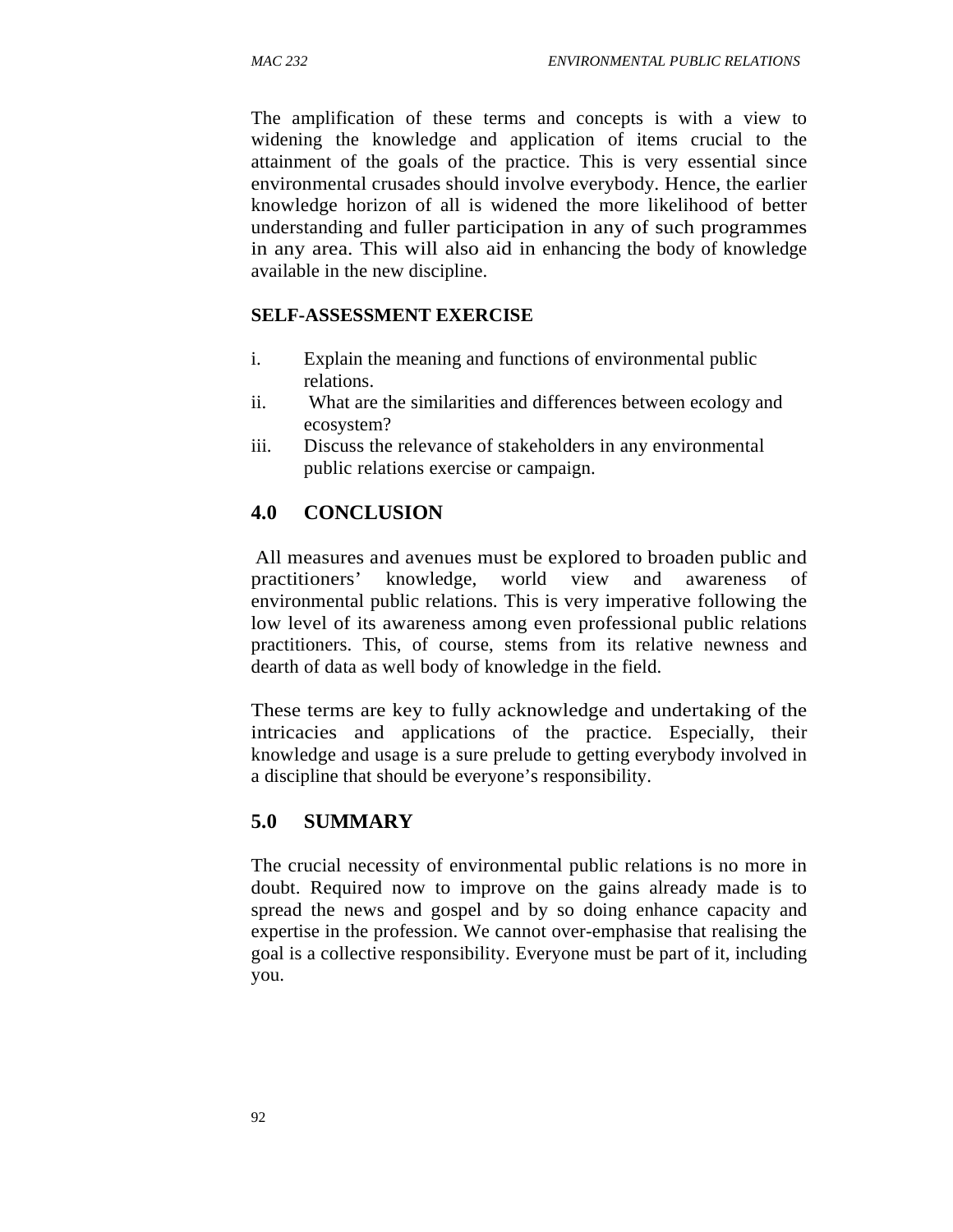## **6.0 TUTOR-MARKED ASSIGNMENT**

- 1. Give an exhaustive definition of environmental public relations, showing the relationship between it and public relations.
- 2. Of what benefit is the clear understanding of these key terms to potential practitioners in the field of environmental public relations?
- 3. Defend the relevance of stakeholders in any environmental public relations campaign.

## **7.0 REFERENCES/FURTHER READING**

- Honby, A.S. (2005). *Oxford Advanced Learners Dictionary of Current English*. (7th ed.). London: Oxford University Press.
- Nwosu, I. E. & Uffoh, V. O. (2005). *Environmental Public Relations Management: Principles, Strategies, Issues and Cases*. Enugu: IDS/UNN,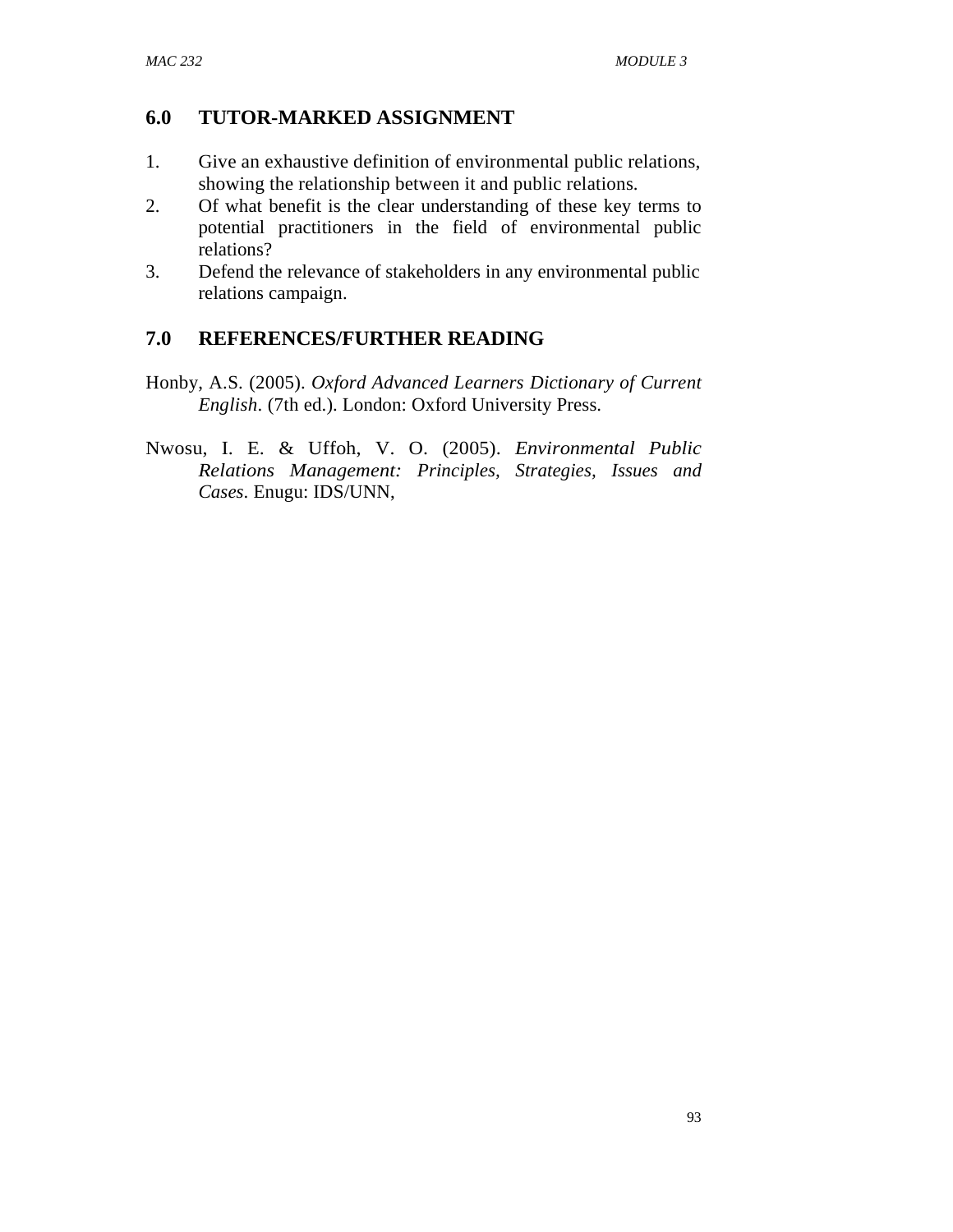# **MODULE 4 ACHIEVING ENVIRONMENTAL SUSTAINABILITY: PUBLIC RELATIONS AND COLLECTIVE ACTIVISM**

- Unit 1 Organisational and Collective Approach to Environmental Public Relations
- Unit 2 Public Relations and Communication as Tools for Attaining Environmental Public Relations Goals
- Unit 3 Some Strategic Tools of Environmental Public Relations Tools
- Unit 4 Achieving Environmental Public Relations Objectives: Expanding the Scope of the Pursuit
- Unit 5 Challenges Facing Environmental Public Relations

## **UNIT 1 ORGANISATIONAL AND COLLECTIVE APPROACH TO ENVIRONMENTAL PUBLIC RELATIONS**

## **CONTENTS**

- 1.0 Introduction
- 2.0 Objectives
- 3.0 Main Content
	- 3.1 The organisational Structure of an Environmental Public Relation Agency
	- 3.2 All Hands on Deck: The Collective Involvement of Relevant **Partners**
- 4.0 Conclusion
- 5.0 Summary
- 6.0 Tutor-Marked Assignment
- **7.0** References/Further Reading

# **1.0 INTRODUTION**

With time, every student of environment public education will be working in an agency or else. You need to have knowledge of and understanding of the structural organisation of such a setup. Like any other organisation, whether an agency or something else, a public relations or environmental public relations organ is organised and structured in a way to assist its functions, flexibility and existence with a system.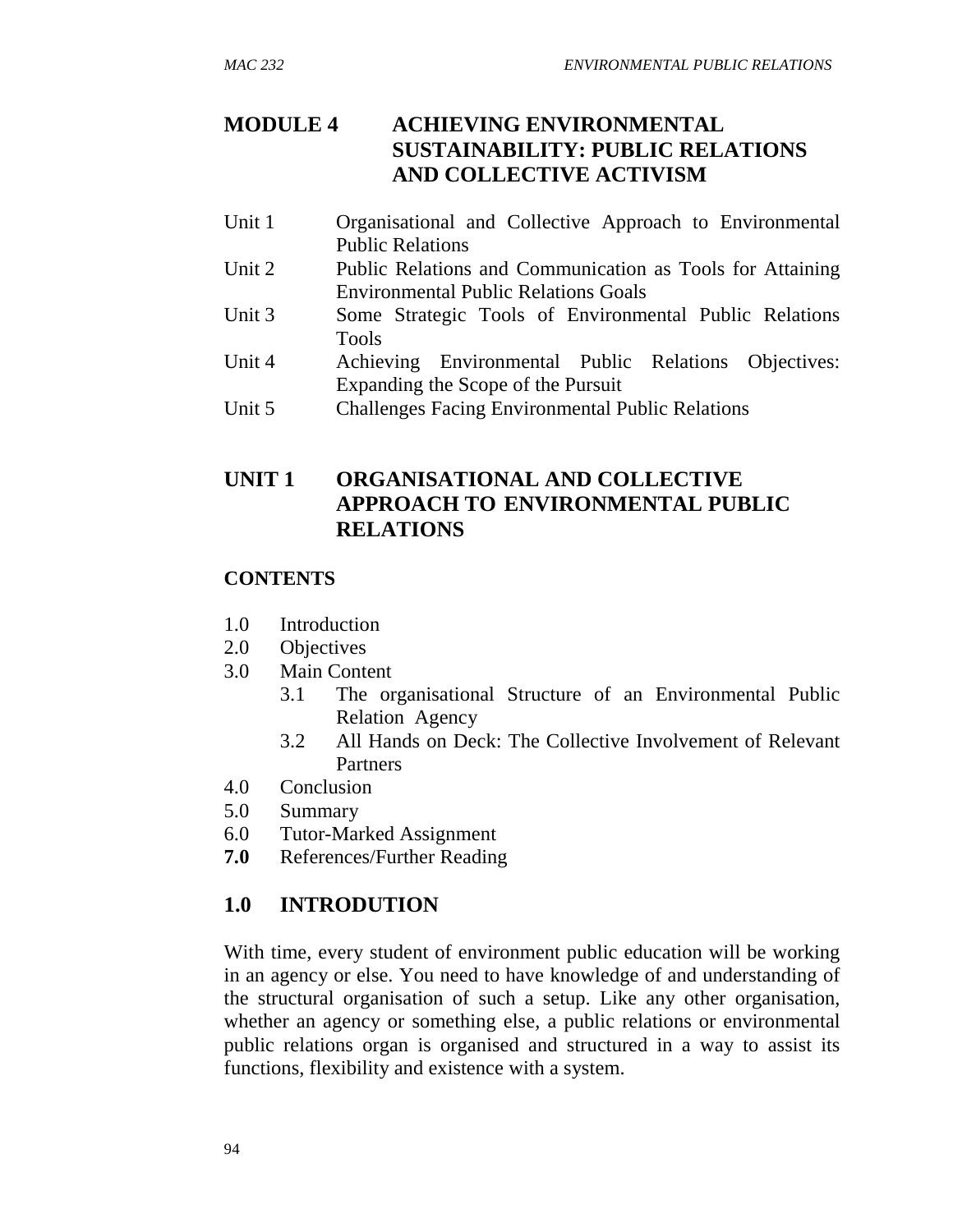The structural organisation defines its work, functions and importance with the dynamic system. Accordingly, anyone who must play a role with the unit and for system, should, first understand it so as to be able to fit in properly and too be able to eventually act actively and effectively. This is more so in a mood setup where a number of things are still evolving.

The unit therefore, provides us with information and knowledge on who does what, with what effects within the ever functional structure. It is one among the whole lot of segments we must have knowledge of in order to fully end up as seasonal environment public relations practitioner.

# **2.0 OBJECTIVES**

At the end of this unit, you should be able to:

- describe the organisational structure of an environmental public relations agency or organisation
- explain the specific roles of individual staff of such an agency.

# **3.0 MAIN CONTENT**

# **3.1 The Organisational Structural of an Environmental Public Relations Agency**

Primarily, the roles and functions of public relations and environmental public relations are the same. It is also the same thing with their agencies. However, it is known and understood that some distinctions come in view of the areas of peculiarities between the two.

Accordingly, corporate bodies, especially those which are prone to facing environmental crisis should structure their public relations units in a manner it would be equipped to effectively respond to such matters. In order words, though it handles other public relations issues, it is organized and equipped to promptly tackle environmental issues like erosion, oil spillage or industrial fire outbreak, should they occur, as seen in the diagram below: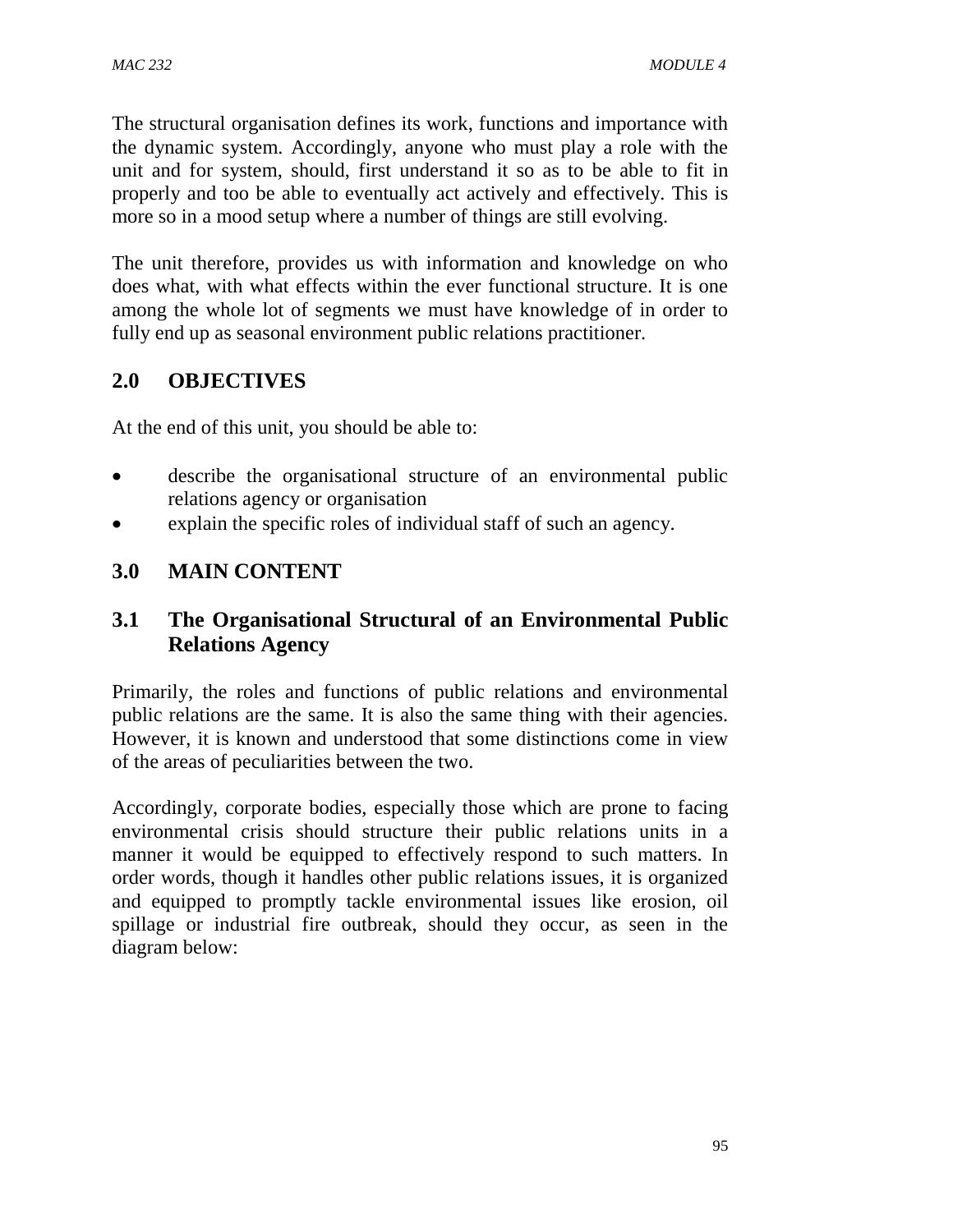

### **Fig. 1.1: Corporate Environmental Public Relation Agency**

Redesign of Dominick (1993: 370)

The traditional corporate public relations agency as presented by Dominick (1993; 370) can be restructured to adopt an environmental public relations agency. Such an amendment will see an addition of three critical units focused on environmental matters. These are to take charge of technical equipment for handling environmental crises; liaison, environmental agencies, e.g., FEPA, FEMA, SEPA, SEMA, among others; and liaison, donor agencies and Non-Governmental Organisations and other relation bodies. The additional units and their functions are clear reflection of the roles and functions of such relevant bodies.

In line too, at environmental public relations consultancy level, such an agency should as well differ from the traditional consultancy agency. This is minding that its major focus is handling environmental issues and crises; its structure and organisation, therefore, reflects this. This new concept can also as well be adapted from Dominick's (1993:370).Accordingly, the restructuring and amendment takes cognizance of the focus of the consultancy agency on managing environmental issues and crises. It is still manned by a chief executive officer who goes by any name, chairman, president, name it. Under him are of departments or directors, with subordinates under them. The structure is as below: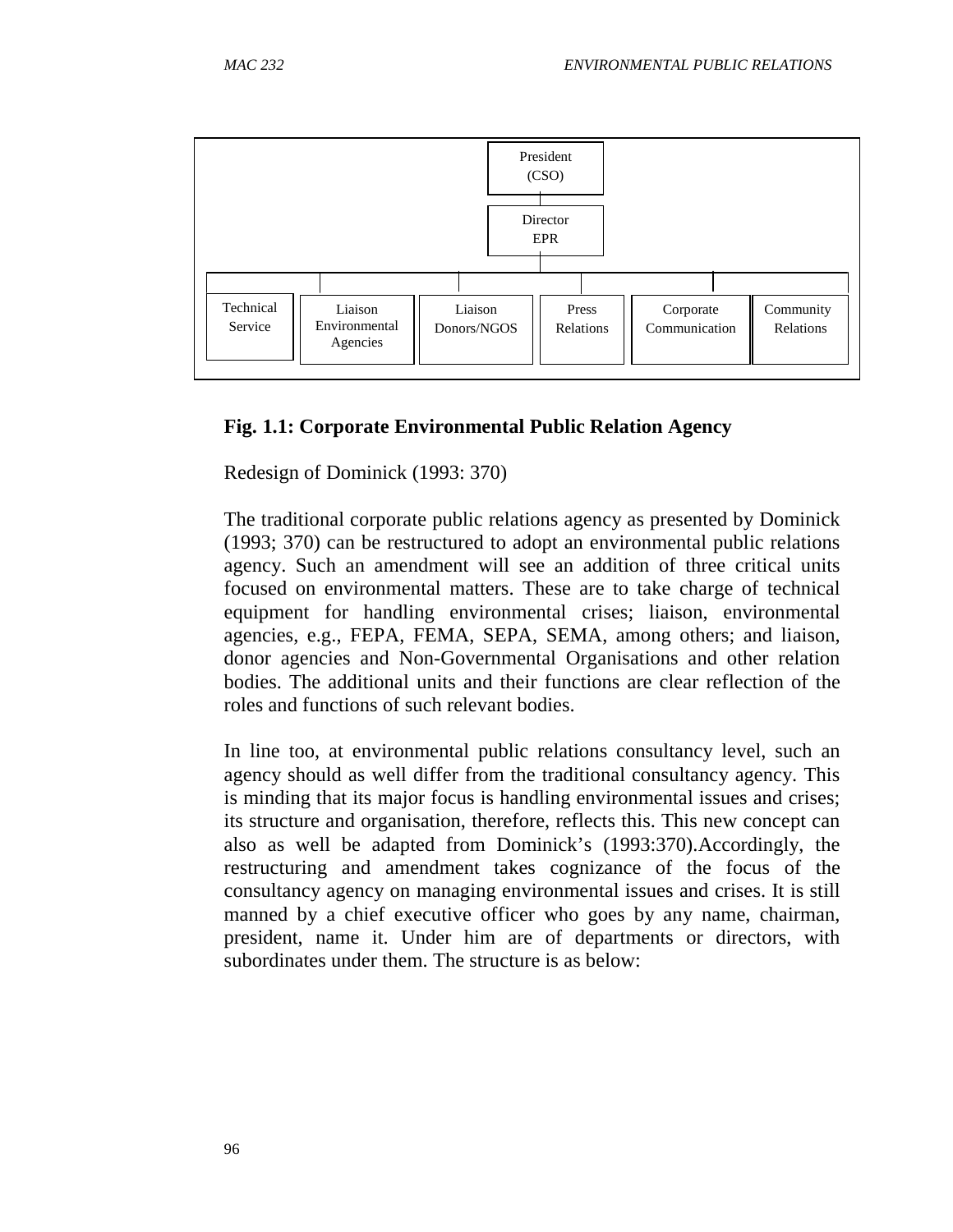|                              |                                      |                                  | President<br>(CEO)          |                          |                               |                       |                |
|------------------------------|--------------------------------------|----------------------------------|-----------------------------|--------------------------|-------------------------------|-----------------------|----------------|
| Technical<br><b>Services</b> | Liaison<br>Environmental<br>Agencies | Liaison<br>Donors<br><b>NGOs</b> | Creative<br><b>Services</b> | Research                 | Publicity<br>And<br>Marketing | $Accoun \nmid s$      | Administration |
| Harnessing<br>Assembling     | <b>Outreaches</b>                    | Proposal<br>Packing              | Editorial<br>Services       | Polling                  | Merchandising                 | Accounts<br>Executive | Personnel      |
| Maintenance                  | Partnership                          | Quality<br>Assumer               | Audiovisual<br>Media        | Information<br>Retrieval | <b>Sales</b><br>promotion     | Legal                 | Finance        |

**Fig. 1.2:**  Redesign of Dominick (1993:370)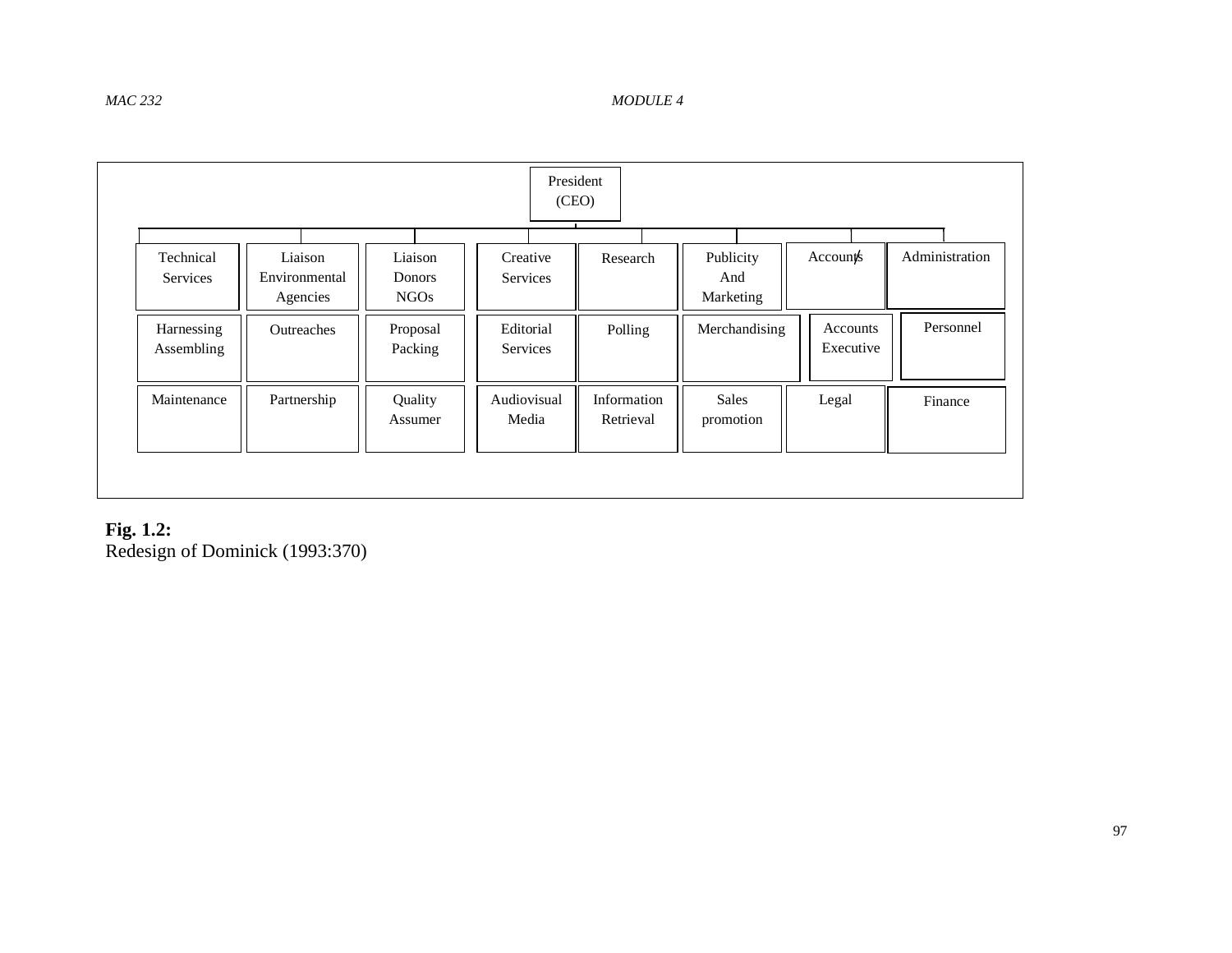The additional three departments function as follows;

- 1. **Technical services:** This is involved in harnessing and assembling requisite equipment, maintaining and servicing them in readiness for their time of need.
- 2. **Liaison: environmental agencies:** This department acts as a link, connection and bridge with environmental agencies at all levels: local, regional, national, and international. As well, it reaches out and partners with similar organisations.
- 3. **Liaison:** donors and non-governmental Organisations. Its main function is to work in partnership with donors' agencies, philanthropists and Non- Governmental Organisations. In the process, they explore areas of common interest. The department while doing that packages proposals and ensures the quality of outputs to ensure their high standards as items that goes to external publics and stakeholders.

When the functions are combined with the roles of the other traditional department, a platform is in place of the effective handling of any environmental public relations. Confidence is in place for safe guarding the image, reputation and integrity of the agency. It can with every assurance, at least, near-perfectly handle any environmental problem that may arise, to the joy and happiness of clients and customers.

# **3.2 All Hands on Deck: The Collective Involvement of Relevant Partners**

The complexity and complication of environment issues is already clear and known to everyone. For its ultimate aim of environmental health, a lot is involved, just as care must be taken to ensure that the right resources are employed. This is not surprising minding the wide spectrum of areas to be covered. In the words of Nwosu (1996: 145), it involves maintaining "…harmony with its economic, political, social, cultural, community, technological, geographical and other environmental factors".

As well, the organisational structure of the environmental public relations agency can also give some insights into the magnitude of people to be involved. First, a team of professionals in various departments and units of the agency among them experts and professionals in research , publicity, marketing, sales promotion, accountancy, administration, finance, law,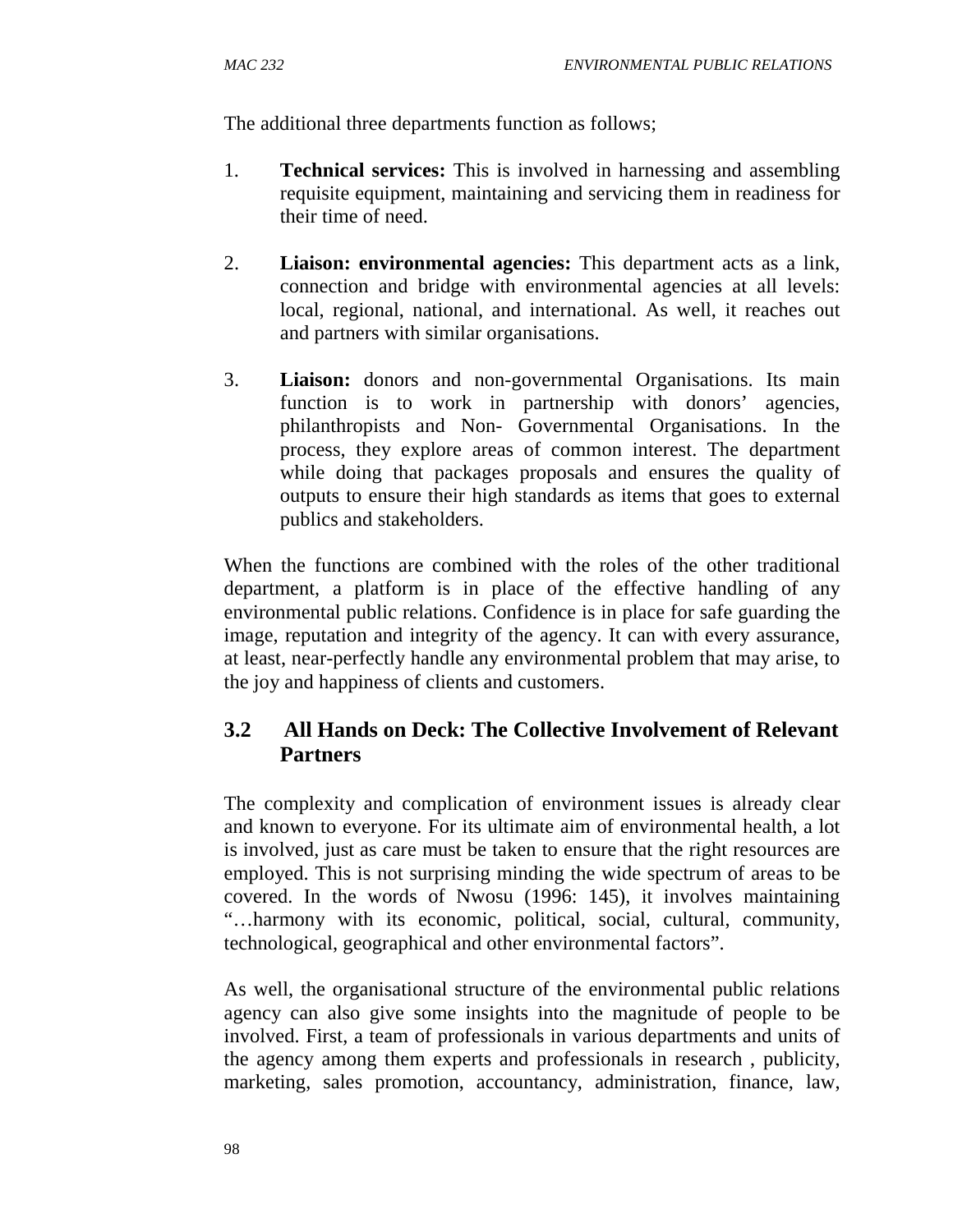editorial, creative and electronic media. Others are employees in secretarial, technical, security and maintenance.

External publics are also involved; they include the media, community, governments, financial institutions, customers' pressure group and international groups. Still, others are stakeholders, comprising another set of group whose roles and views are crucial to the success of any undertaking. Among them are: environmental protection agencies at local regional, national and international level (like UNEP, FEPA, FAO, voluntary groups like NACCIMA, MAN), related government agencies like police, Army, Navy, Air Force, FRSC, Red Cross, NSCDC; hospitals and associations such as the Nigeria Conservation Foundation (NCF), Nigeria Environmental study/action team (NEST) and Friend of the Earth, among others. Mention must also be made of donors, philanthropists at all levels.

Indeed, it is a web and every relevant public or stakeholder must dutifully play his/her roles. We are to talk of a successfully implemented environmental programme. All needed imputes and resources must be applied according to their right dosage, at the right time and the appropriate place.

If we talk of collective responsibility as a necessary element in attaining a feat, this is one of the place it is most required. It is not so just because of the sophistication and complexity. Some other factors account for that.

From conceptualisation to completion/evaluation, the processes involved in any single environmental public relations campaign, programme or project are many and so requires many hands as well, for proper/handling. In same vein, enormous resources, including financial and expertise are needed for tackling the so many stages involves, if successful completion must result.

In same vein, enormous resources, including financial and expertise are needed for tackling the so many stages involved, if successful completion must be achieved. Once the project is on, a lot of high expectations are accompanied. Consequently numerous specialised, technical and ordinary hands are involved so that the colossal financial investments as well as clients and public expectations do not go down that drain and are not in vain respectively.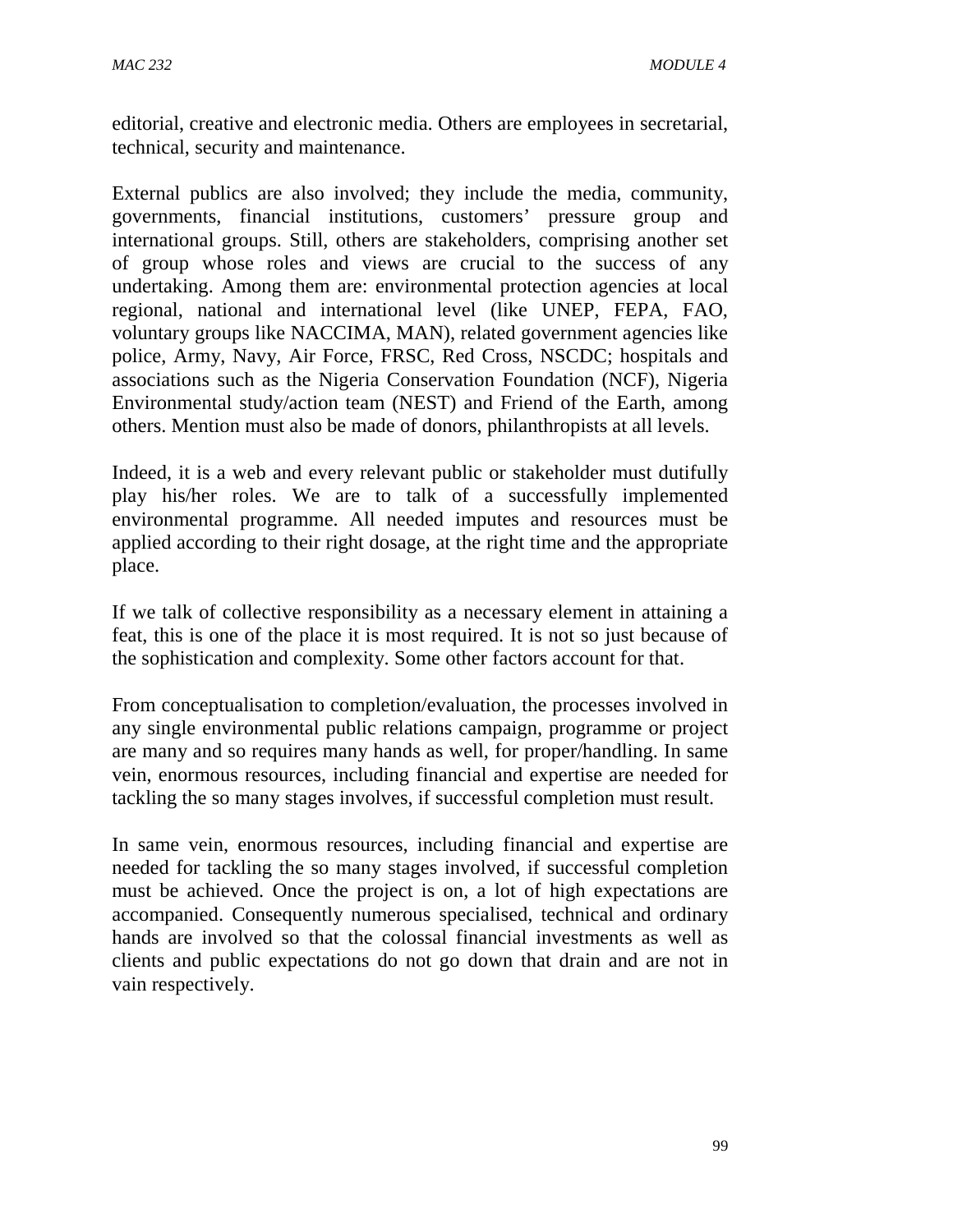#### **SELF-ASSESSMENT EXERCISE**

- i. What are the similarities and differences between the structure of a public relations agency and an environmental public relations agency?
- ii. Graphically present the organisational structure of an environmental public relations agency
- iii. Why does the implementation of an environmental public relations project involve a lot of hands?

# **4.0 CONCLUSION**

The organisational framework and structure of any organ, to some extent, determines the level of its functionality, flexibility and responsiveness to public aspirations. This in mind an environmental public relations agency has to be organised and structured in such a manner that it would be positioned to carry out its cardinal responsibility of ensuring environmental sustainability.

The redesigned and restrictive organ of the agency clearly has room for all necessary components of needed paraphernalia for the full realisation of the set objective of the agency. The current composition, as opposed to that of public relation, takes into recognition the unique roles it is expected to plan. It is then the expectation that with the effective performance of other personnel of the agency, which would employ creativity, innovation, skills, ingenuity, experience the goals of environmental sustainability.

### **5.0 SUMMARY**

Restructuring of public relations agency is to enable the achievement of the goals of the new concept and discipline. The injection on new departments or unit are aimed at resuscitating the organ to enable it effectively handle the special responsibilities.

As practitioners and potential practitioners, we need to have good knowledge and understanding of the structure and the roles associated with it, by so doing. We are getting equipped for not just effective but also judicious application of available scarce resources.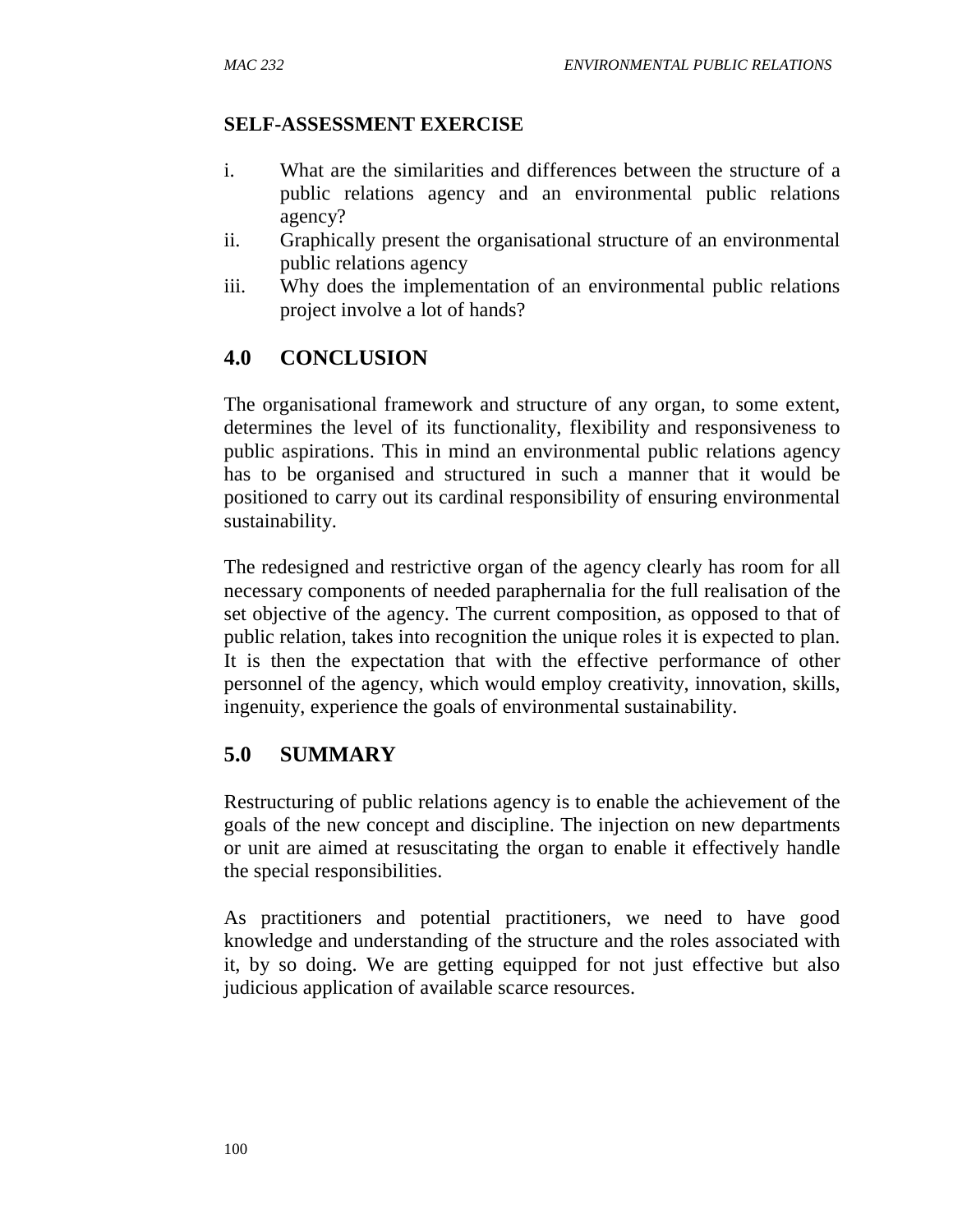## **6.0 TUTOR-MARKED ASSIGNMENT**

- 1. Compare are contrast a public relations agency and an environmental public relations agency.
- 2. In what ways does the structural organisation of an environmental public relations agency influence its functions and quality of its outputs?
- 3. Justify the involvement of so many hands in the implementation of an environmental public relations programme.

# **7.0 REFERENCES/FURTHER READING**

- Dominick, J. R. (1993). *The Dynamics of Mass Communication.* New York: McGraw-Hill, Inc.
- Nwosu, I. E. (1996). *Public Relations Management: Principles Issues and Applications*. Lagos: Dominican Publishers.
- Nwosu, I.E. & Uffoh, V.O. (2005). *Environmental Public Relations Management: Principles, Strategies, Issues and Cases*. Enugu: IDS/UNN.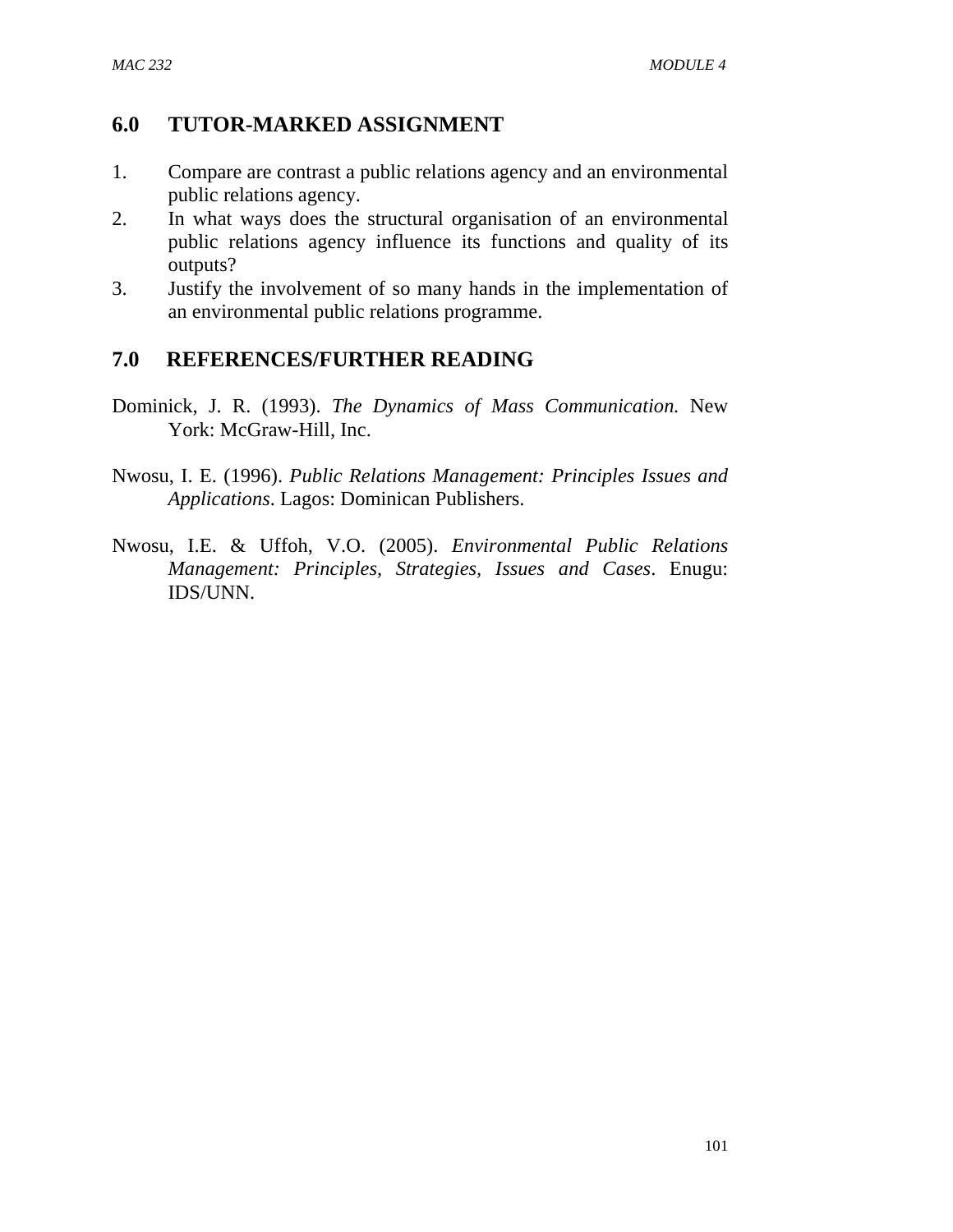# **UNIT 2 PUBLIC RELATIONS AND COMMUNICATION AS TOOL FOR ATTAINING ENVIRONMENTAL PUBLIC RELATIONS GOALS**

#### **CONTENTS**

- 1.0 Introduction
- 2.0 Objectives
- 3.0 Main Content
	- 3.1 Adhering to Communication Principles in Environmental PR
	- 3.2 Road-Map to Effective Handling of Crisis Communication
	- 3.3 Communication as the Nerve Centre of Crisis Management
- 4.0 Conclusion
- 5.0 Summary
- 6.0 Tutor-Marked Assignment
- 7.0 References/ Further Reading

# **1.0 INTRODUCTION**

To say the least, communication is the pivot of either public relations or environmental public relations. Indeed, on the average, communication conservatively put, constitutes about 65% of all public relations and environmental public relations processes and activities.

Therefore, the effectiveness of environmental public relations undertaking is highly contingent on the communication inputs, their packaging and presentation, it is to underscore this fact that this theme is given a special treatment as is the case here. It aims at stressing the high premium that must be placed on communication if the objectives of the environmental public relations must be attained.

The audience of environmental public relations comes from divergent backgrounds and orientations and yet we aim at making them look at the environmental issue from the same perspective. We can only succeed in doing this if we use the strategic tools of communication, like appeal, persuasion and the like; so as to convince and lure the audience and target market to receive and make use of the convey messages and ideas.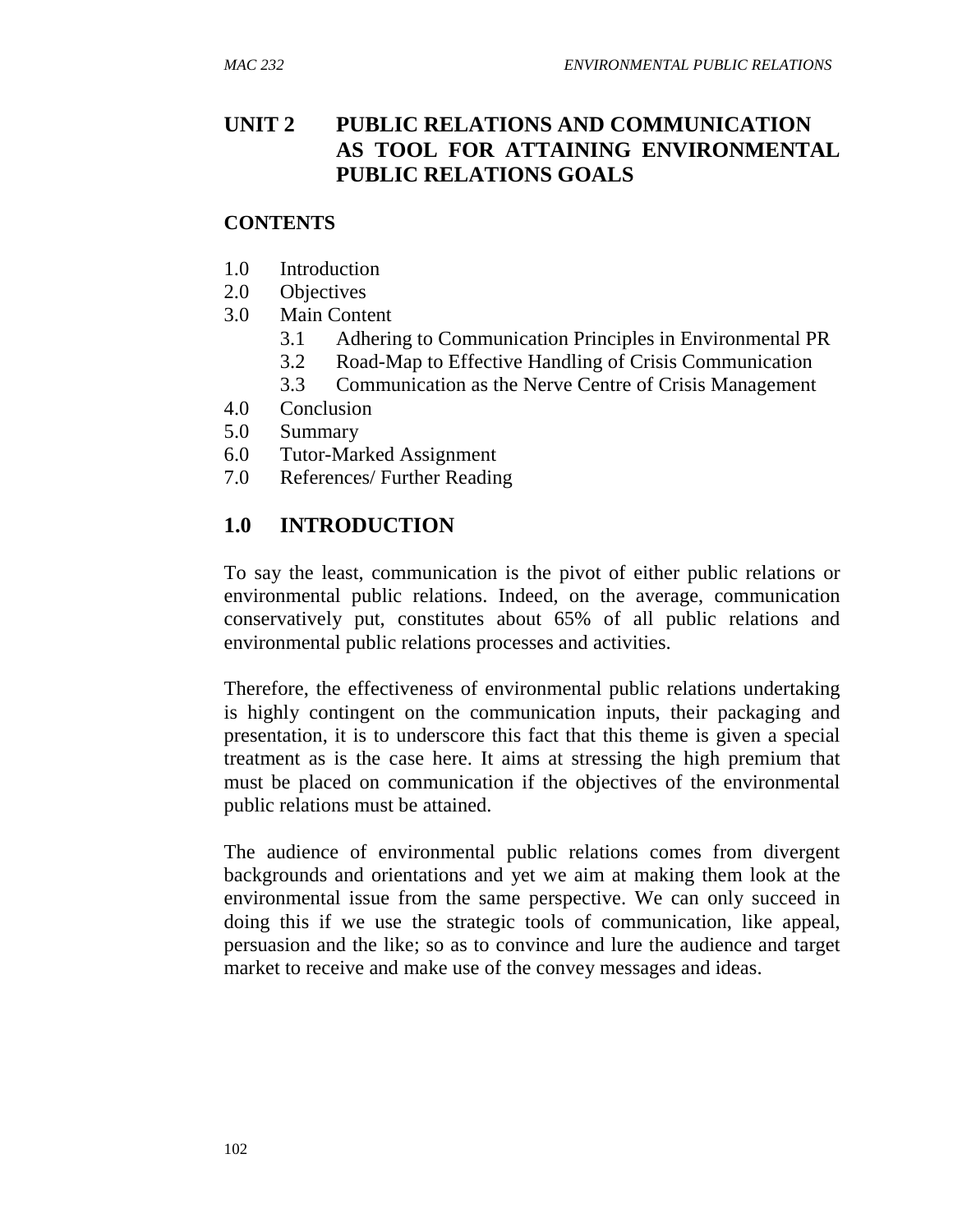# **2.0 OBJECTIVES**

At the end of this unit, you should be able to:

- state the principles of communication as needed in environmental public relations
- discuss the required communication process needed in crisis management
- describe communication as the nerve centre of crisis management.

### **3.0 MAIN CONTENT**

### **3.1 Adhering to Communication Principles in Environmental Public Relations**

The umbilical linkage between environmental issues and biblical events, creation, perhaps, illustrates how serious a matter it is. The spate of environmental problems facing mankind, sort of stem from man's unbridled and irresponsible enforcement of the injunction to take charge of the earth, control it and multiply. In Aliede's (2012:37) charge "was not without responsibility." Continuing, he notes that "He was enjoined to, as he pleasured, comforted and gratified on the succulent, juicy, vast and abundant natural resources providence bequeathed to him, evolve mechanisms with which to manage, preserve, maintain and sustain them." Ignorantly or arrogantly, man ignored the other side of the coin of the instructions to him and for this "a costly price is hanging on him and he is paying dearly for it. Most of man's actions do not enhance, but rather hinder his sustenance on earth." This must be reversed.

Okonkwo (2008) is supportive of this. His words; "But replenishing the earth is a task that must be done, especially in our time(s) when the consequences of any neglect are instantly felt in the availability of food, shelter, educational facilities, climate change, etc."

From the above, clearly the issue of environmental preservation and conservation bothers on attitudinal and behavioural change. It has to do with successfully revising the negative dispositions, attitudes, behaviours, viewpoints and opinions exhibited by man and inimical, to environmental sustainability. And when the problem is that of attitude and behavior, communication is the right prescription and answer. Any solution to this kind of problem "substantially must be communication-driven", Aliede (2012:41) insists.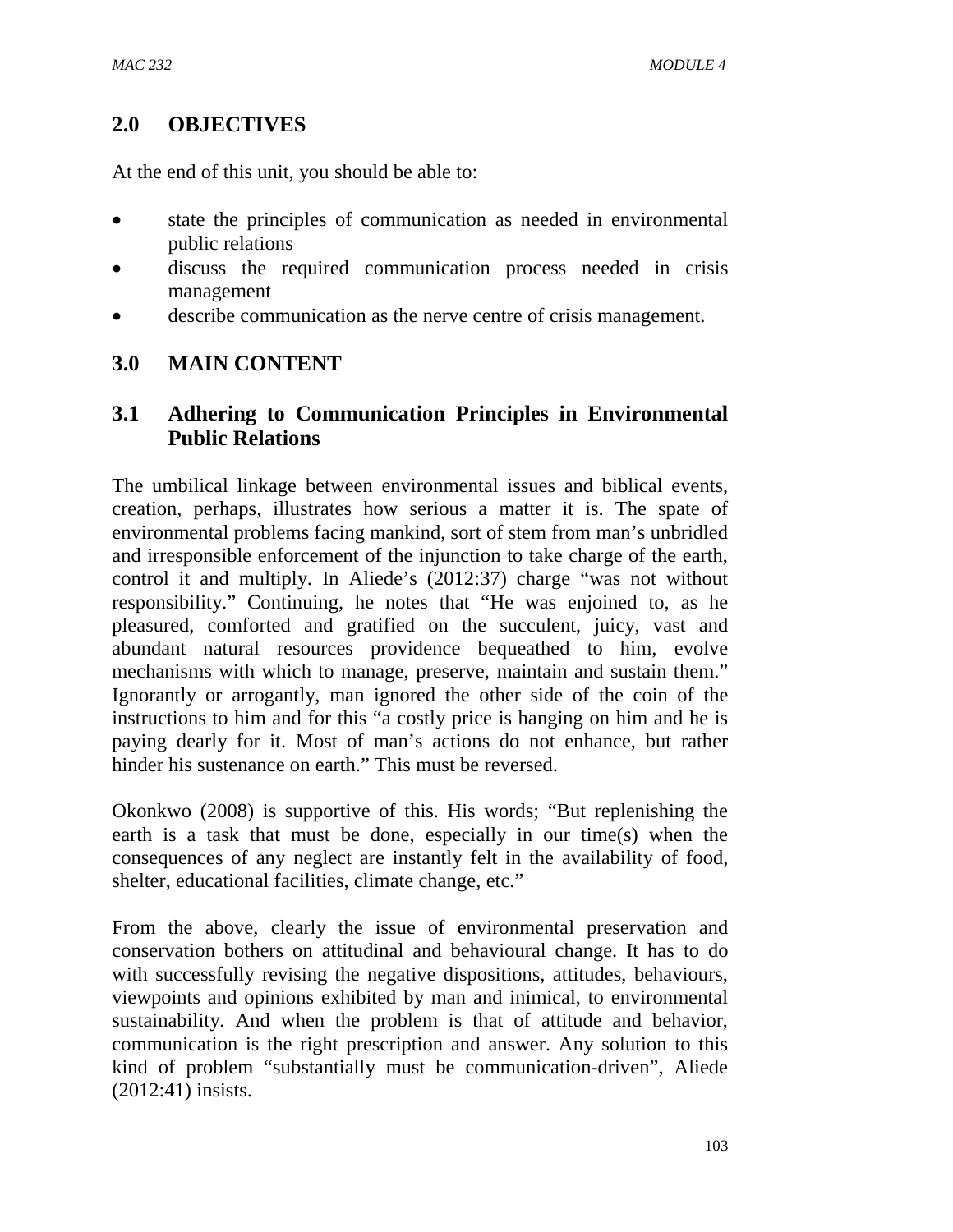Accordingly, required packages with sufficient communication components must not only be comprehensive, but also professionally conceived, planned, packaged and implemented. This is in readiness for massive mobilisation of the people and will provide the opportunity for the utilisation of persuasive and motivational strategies as is the case in other social issues HIV/AIDS, child labour and trafficking, prostitution, kidnapping, among others. In affecting changes in people's attitudes and behaviours, these measures are tested and trusted, according to Ozoh (2005/2006:59) and Aliede (2005:107-109).

McBride, *et al.* (1980:14) explain communication as an "exchange of news and messages and an individual and collective activity embracing all transmission and sharing of ideas, facts and data." Communication is at the centre of man's progress, perhaps, that is why Aliede (2012:22) describes it "as grease for lubricating the society. It is, as well, a strategic ingredient for ensuring informed, rational, reasonable and responsible decisions at individual, collective, organisational and governmental levels."

Whatever is chosen as the methods, techniques and tactics for tackling the environmental problem, whether the stage is preventive or curative, care must be taken in planning, producing and packaging the communication components. It is the key determinant of the eventual success or failure of the entire programme and campaign.

To start with, there should be strict adherence to the principles of communication as already spelt out by experts. These are dos and don'ts in the process of communication. Their application ensures that the attention of the audience is attracted, it is retained, and the message is consumed, understood, assimilated and made use of. In other words, it leads to action. Impliedly, the campaign programme or project has such compelling influence that leads the target audience to strictly behave in accordance with the intents of the programme, for instance, now disposing domestic and industrial wastes properly and responsibly or stopping dumping of refuse into gutters and drainages.

Examples of these communication principles are those of Lawson (2006:142-143). He calls his checklist of point and broadcast communication and they are as follows:

- 1. The written word is still important and, in some cases, essential.
- 2. Strive for accuracy and brevity, but tell the readers/listeners what they need to know.
- 3. In all forms of communication, clarity is a principle aim.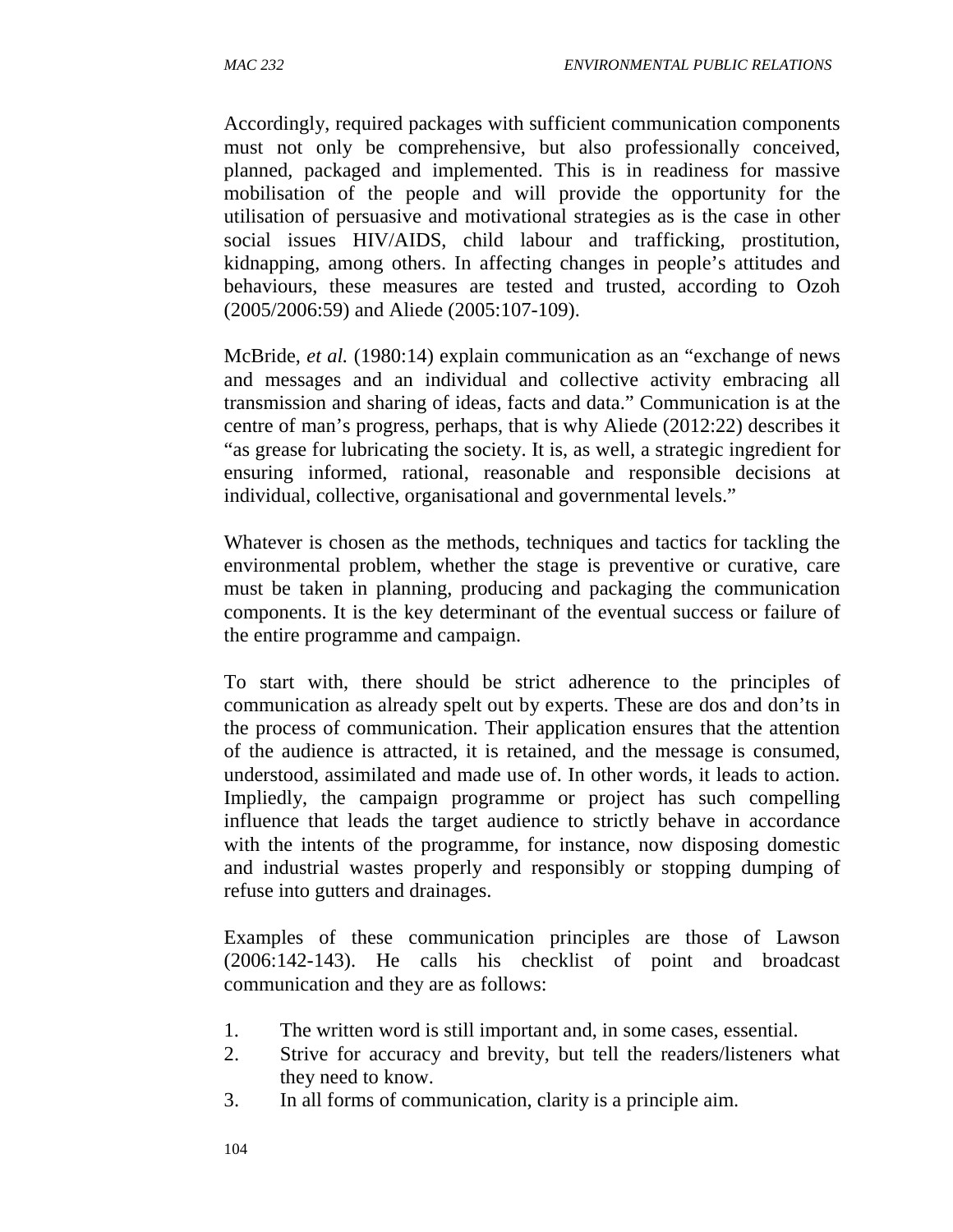- 4. Always plan what you are going to say and stick to it.
- 5. Keep to the point and be logical; it aids the reader because he or she avoids reading the material.
- 6. "A picture can be worth a thousand words."
- 7. Make good use of modern technology, but use it appropriately.
- 8. When using the telephone, try to image the effect you are having on the person.
- 9. The telephone can distort your voice; speak clearly and at a reasonable pace.
- 10. In all forms of communication, you are trying to inform; don't leave your readers/listeners more confused than they are.

As guides and sources of direction, these checks should be watchwords while writing environmental public relations campaign communication message. That is a sure way to ensure audience-friendly and effective communication that will make the desired impact on the targeted audience, through Skinner, von Essen and Mersham (2001:77).

In their own version they call "The seven C's of communication", Cutlip, S.M, Artt. Centre and G.M. Broom, Skinner, von Essen and Mersham (2001:77) showcase these as means of attaining result-oriented communication. They are:

- 1. Credibility: communication must acceptability, believability lead to confidence and high regard.
- 2. Context: it must reflect the realities of the environment. Should lead to participation and should reaffirm and support the prevailing social setting.
- 3. Content: the message should be meaningful in line with receiver's value. It should be relevant, rewarding and gratifying.
- 4. Clarity: conveyed message must be in simple, clear themes, slogans or stereotype. There should be one voice and no ambiguity.
- 5. Continuity and Consistency: there should be repetition for penetration. This with variation to "factual and attitudinal learning."
- 6. Channels: use conveyance vehicles familiar to the audience, if this must be massive accessibility and receptability.
- 7. Capability of the audience: Audience's condition should be put into consideration, their affordability, availability, habits, reading ability and level of knowledge and socialisation, all affect the effect and impact of communication, communicator must note this and put it into consideration while packaging their messages.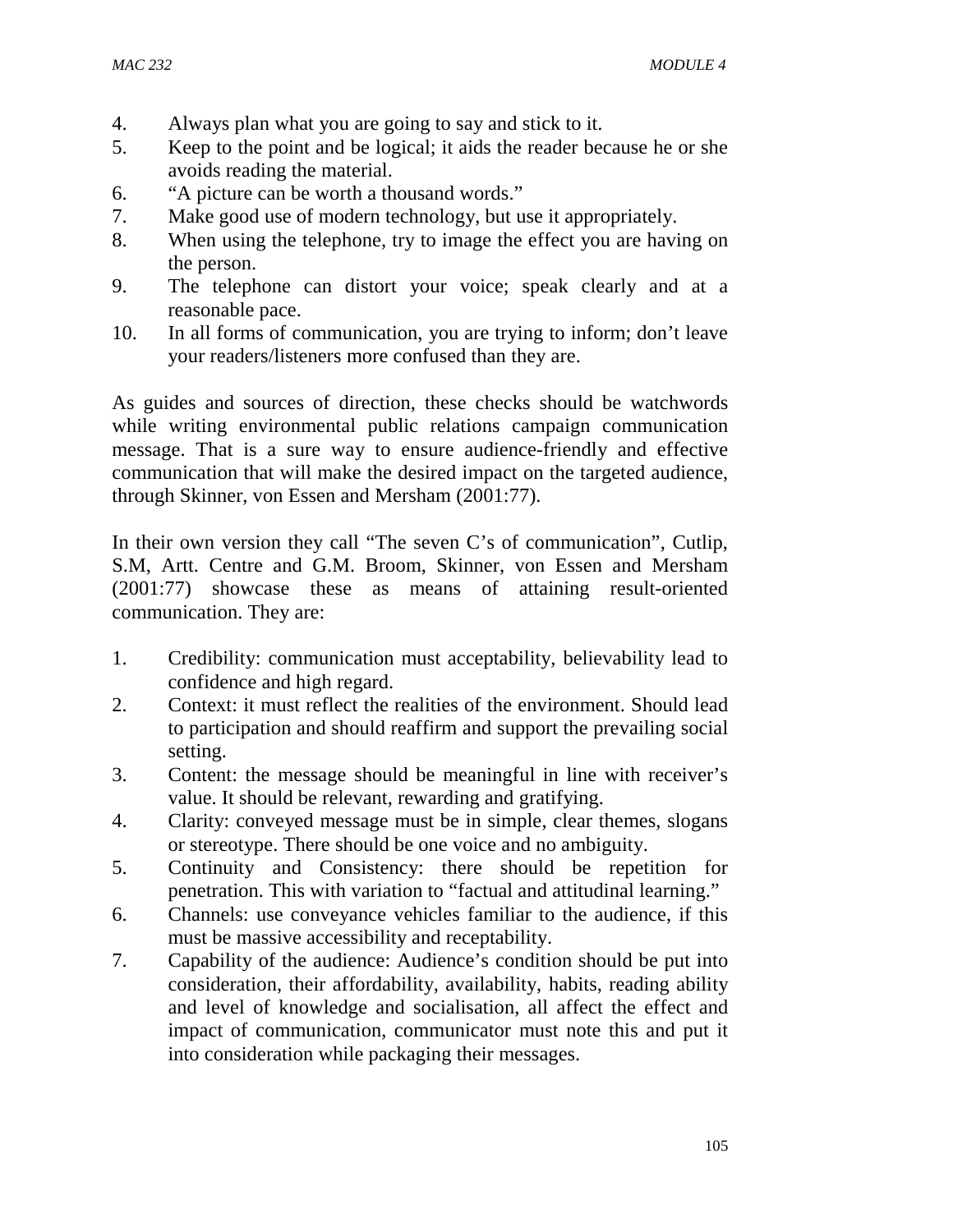These guidelines and principles should be meticulously adhered to in planning, scribing, producing and packaging environmental communication messages. They are crucial if the envisaged goals must be achieved.

# **3.2 Road-Map to Effective Handling of Crisis Communication**

Most of the challenges encountered in environmental public relations relates to crisis. Although some of these may be at their formative stage or merely require preemptive measure to forestall their severe implication, nonetheless, vigorous, committed and concerted effect is always needed in order to achieve positive result; and this must be the case if the expended resources must not go in vain.

Skinner, von Essen and Mersham (2001:287) describe crisis as a "critical situation, a turning point. It is that moment of drama when hostile forces are at the height of their opposition." They classify crisis into three: immediate, emerging and sustained. The following are yet another classification from them: acts of God, Mechanical problem, Human error and Management decision, action, or inaction.

Whatever form or shape it takes, crisis most often affect people negatively whether it is earthquake, storm, famine, epidemic, withholding of workers' salaries or industrial action, people are always at the receiving end. Faced with such situation, the affected and effected are always desperate in search and anticipation of solution. When available, such solution can come from anywhere source. However, some specialize organs are always relied on to provide information on such situations. They are the media, organ of specialise professionals in information and communication management; it is no wonder crisis managers rely on the media for conveying their messages. Centre (2003:339) however, insist that such communication must result from well developed crisis communication plan.

Effective crisis management, Skinner, Von Essen and Mersham (2001:288) say relies on these four key factors:

- Well defined corporate policies and procedure of crisis management.
- Giving responsibility to staff to involve in tackling such crisis.
- Training and preparing staff to handle communication during such crisis situation at all necessary avenues.
- Establishing communications system and equipping it.

Environmental public relations agency provides a ready-made and stand-by organisation and structure for handling environmental crisis,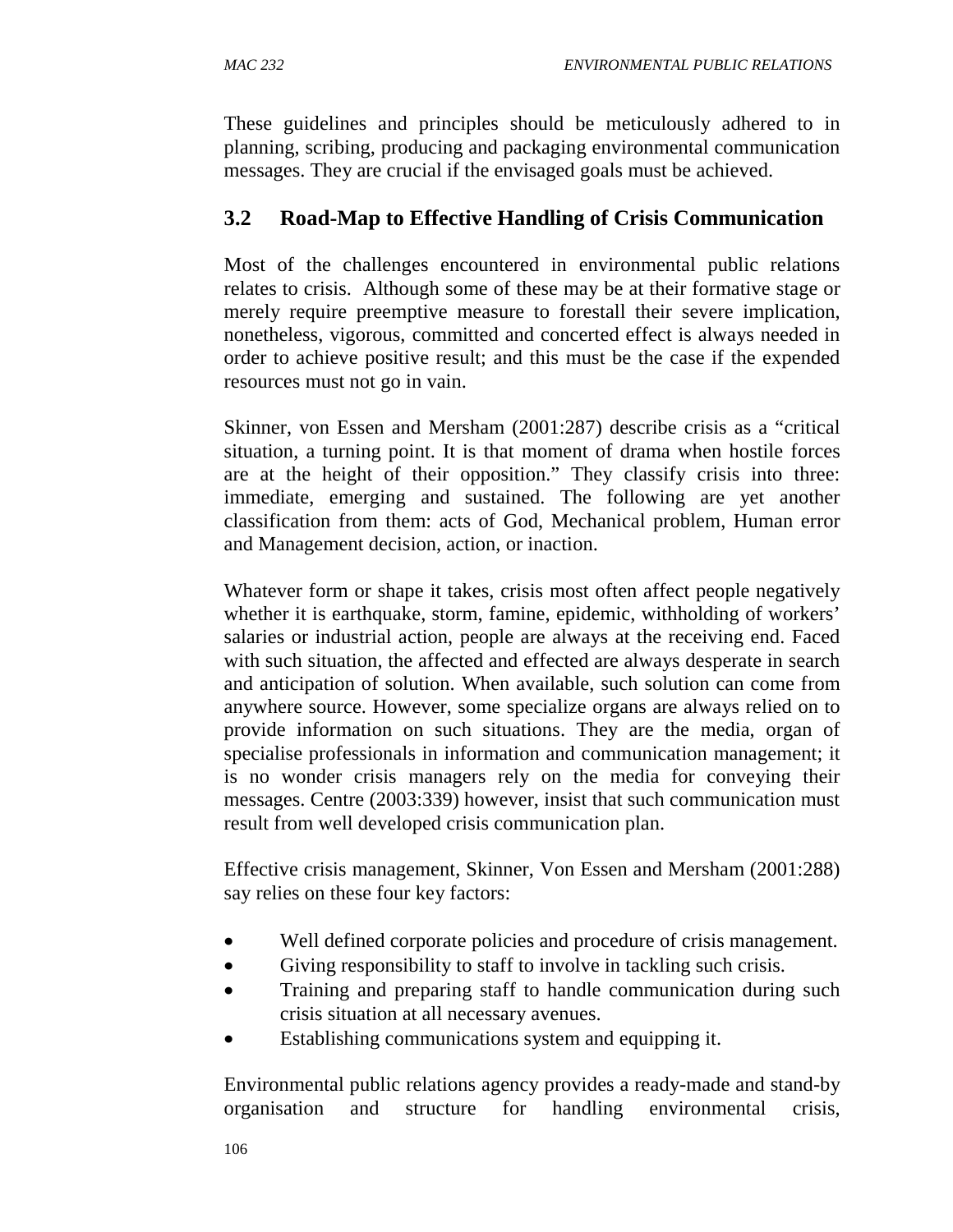notwithstanding the level. Within, it is a team of experts who are trained and versed in the knowledge, skilled and professionalism for managing environmental issues and crises.

To accomplish such herculean tasks, these practitioners are always prepared and ready with all it requires to handle such head on. This assists to nip the crisis in the bud and/or drastically minimise the adverse implications of the crisis; to prepare for crisis means planning for it well ahead of time. Skinner, von Essen and Mersham (2001:289) provide a blue print for such planning as follows:

- 1. In the event of crisis, "assume the worst possible scenarios."
- 2. Prepare crisis management plan.
- 3. Be ready to show concern for the incident.
- 4. Categorically position the corporate body involved as the right source of information on the incident and available remedial measures.
- 5. Make effective use of the media in containing the situation.
- 6. On the onset, set up a crisis/emergency control room, well staffed and equipped to manage the crisis.
- 7. Maintain telephone hotlines to handle torrents of calls that will accompany the crisis and man them with seasoned personnel.
- 8. Involve the affected, effected or opponents involved in the crisis management and control.
- 9. Also involve "objective, authoritative bodies" in the crisis management. This will elicit credibility.
- 10. While communicating, be meek, modest, truthful, fair, accurate and concerned.
- 11. Understand the audience and their grievances and expectations.
- 12. When making the crisis plan, involve outside independent consultancy services.

At the end of the crisis, review, appraise and assess the situation and be able to draw some conclusions from the lessons and experiences.

The above guideline once more explicitly shows one thing, the coveted position of communication in crisis management, no matter the place it occurred and indeed the level of such manifestation. In fact, this cannot be over-stressed.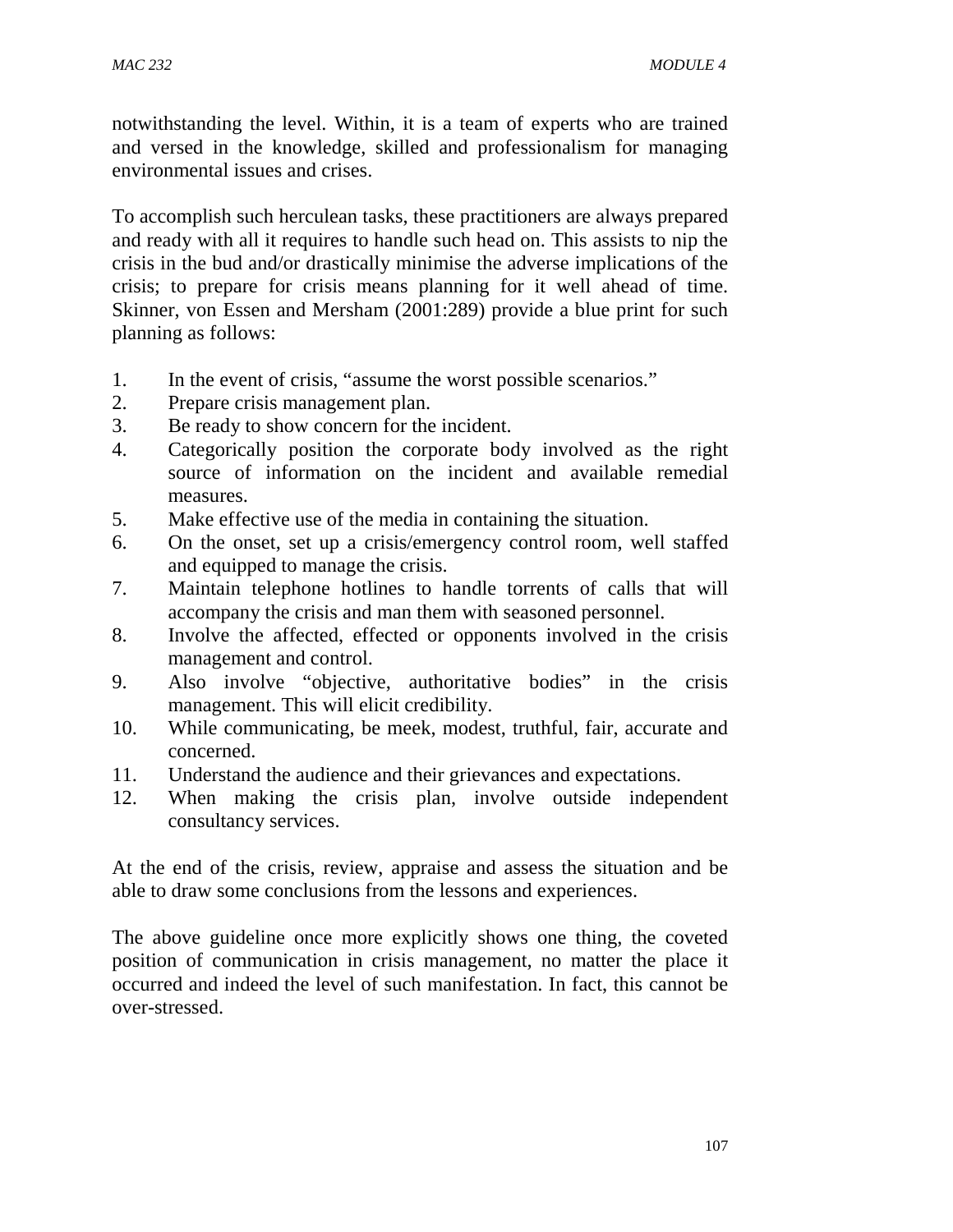### **3.3 Communication as the Nerve Centre of Crisis Management**

For result-oriented environmental public relations, the communication components equally must be managed effectively. This, in Aliede's (2012:22) view is:

the skillful application of planning, expertise, artistry, experience, creativity and innovation in the organisation, control, coordination, directing, monitoring, supervision and evaluation that must take place for the communication set objectives to be attained.

This should include choice of media. Selecting suitable and appropriate media for conveying environmental public relations is cardinal to the success of the campaign. To Aliede (2001:20) that is the only way to reach the diversified publics the communication messages are targeted.

Ozoh (2001:13) while quoting Moemeka (1990) is too in support of using the right media, especially when the aim is to affect change in people's attitudes. As he puts it, the right mass media should change from acting as channels of distribution and transmission to becoming "vehicles for participation, expression and discussion," so as to "become effective in inducing culture-bond of rural inhabitants to strive to change their attitudes to life by accommodating new and enhancing ideas that would improve the quality of their lives".

Undoubtedly, the pivotal position of communication to successful environmental public relations is established. Perhaps left is how best to apply this powerful weapon in attaining the objective of environmental management restoration.

Here are some guidelines provided by Centre (2003:322) for ensuring effective application of communication in crisis management:

- 1. Anticipate the unexpected. Always be expectant of such crisis as accident, robbery, fire, flood or strike.
- 2. Institute and practice a crisis communication plan. Be ready ahead of any crisis.
- 3. Train employees. Get personnel ready for the task ahead.
- 4. Only one spokesman. Not two or more, just one talking to the media and the public.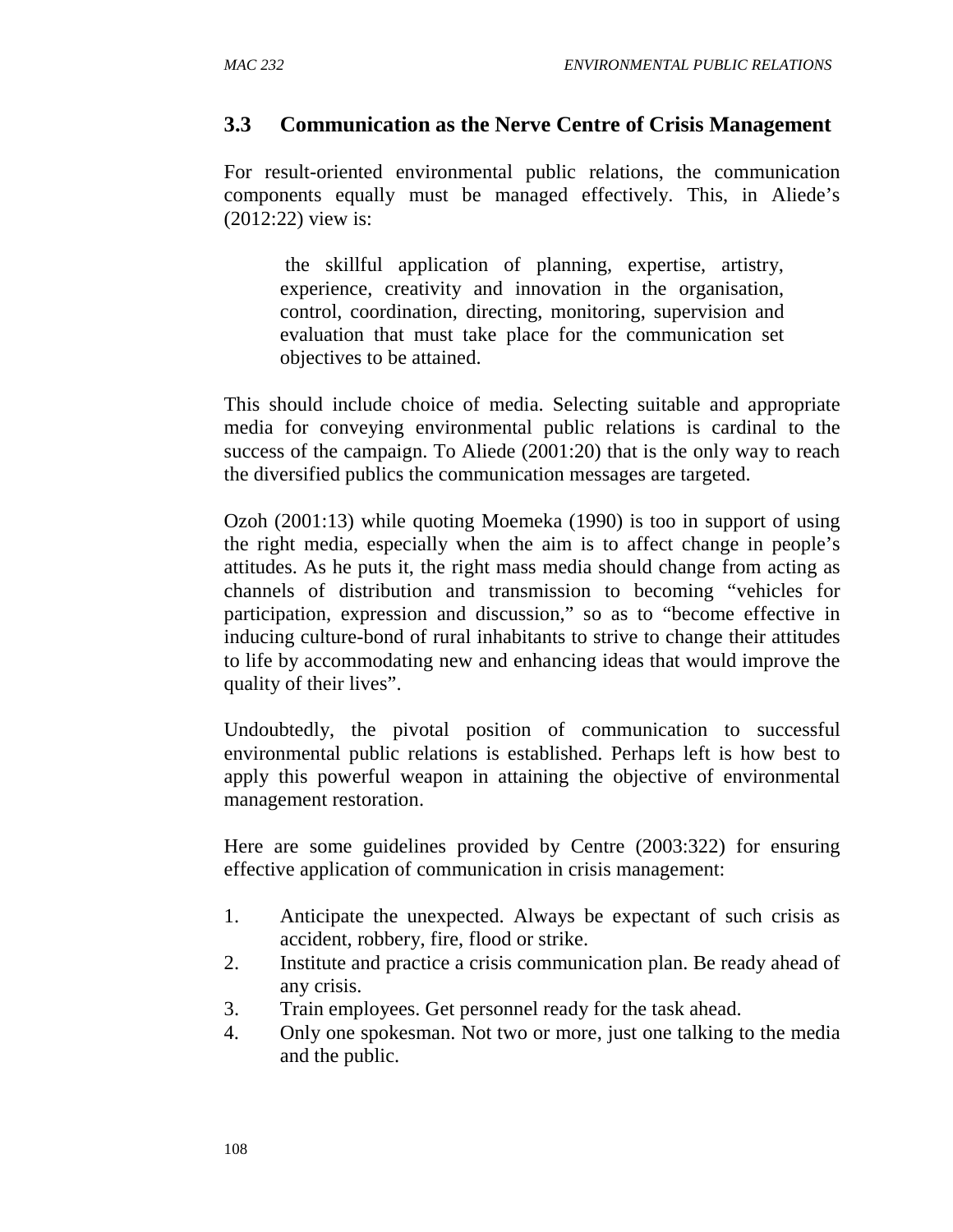- 5. Get one more spokesman if the crisis spreads externally, as it should if it is environmental. He will be handling the publics involved or affected by the crisis.
- 6. Don not speculates. Do not guess the cause, cost or anything else. Be sure to say what you know.

Other measures recommended by Aliede (2012:43) include the following:

- a. Utilising suitable communication designs, layout, frameworks, visuals and plans to attract sufficient attention.
- b. Include drawings, paintings, pictures, illustration and actualities for attention retention among the less literate groups.
- c. Use aesthetics, functional, original, creative, innovative, dynamic and local measures to appeal and motivate comprehension of the messages.
- d. Apply proportional, clear, simple, balanced, harmoniously and rhythmically packaged communication element for informative, educative and entertainment goals of the audience.
- e. Communication messages' copy should be also professionally crafted as to certain the best qualities that would be inviting, luring and conveying the intended messages.
- f. Message should lead to awareness, knowledge, desire, and conviction, making the audience to read, views, or listen to the message and eventually act according to the goal of the message.

Environmental problems are partly social issues requiring carefully, professionally and effectively packaged communication. Besides, the need to succeed in solving the problem, some other factors makes this necessary. Among them are: justifying the huge investment of the clients, the high level of competition in the industry, globalisation, and safe guarding the professional reputation and image of the practitioner and agency. Indeed, well packaged communication messages is the greatest assurance and source of confidence that the project or programme will succeed. That is why it is the ultimate goal of every practitioner and agency.

#### **SELF-ASSESSMENT EXERCISE**

- i. Give highlights of some principles of communication required in environmental public relations.
- ii. Show the interface between communication and crisis management.
- iii. Justify communication as the life wire of crisis management.
- iv. Prove that well packaged communication is the root of success in environmental public relations campaign execution.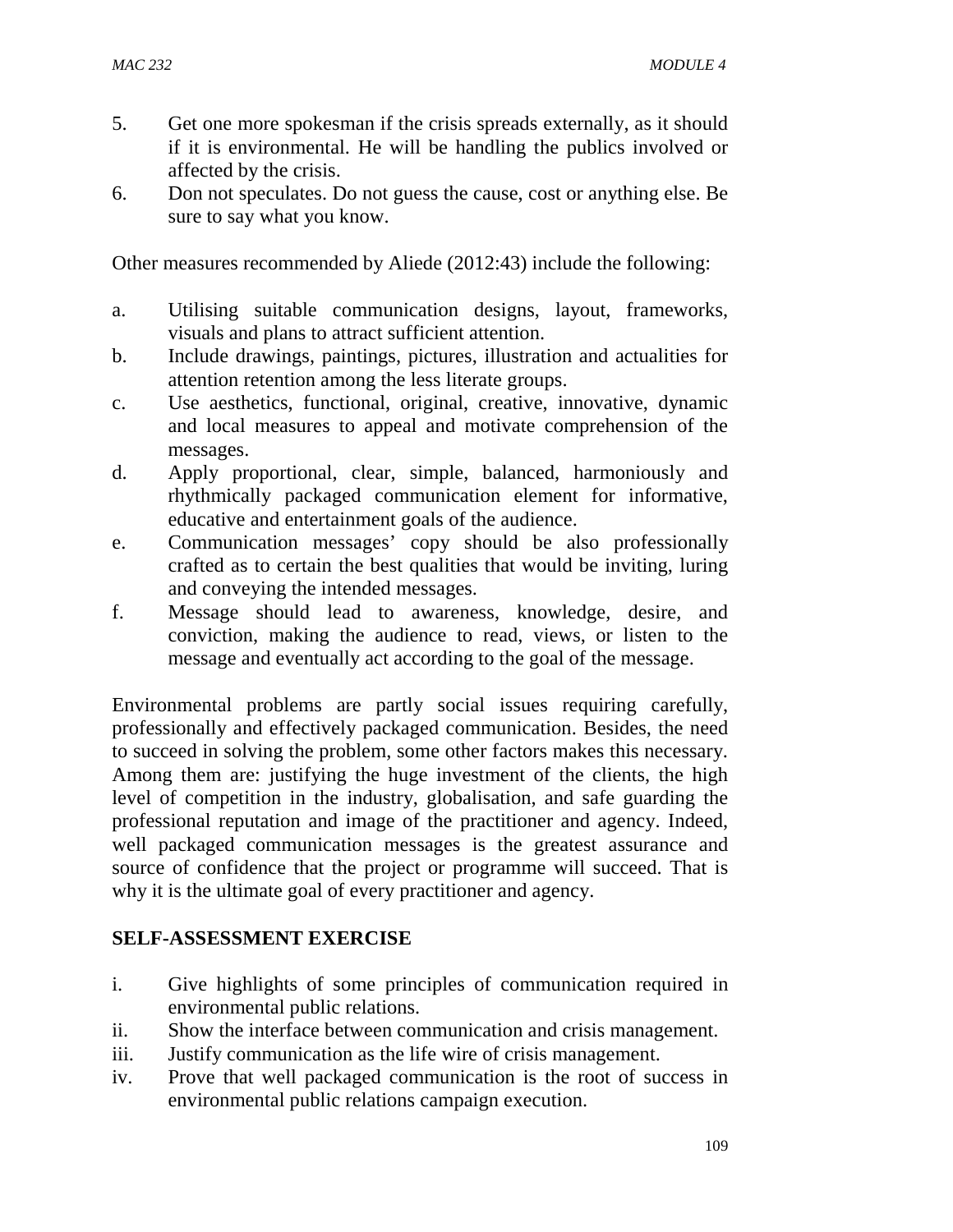# **4.0 CONCLUSION**

No society would want to persist with attitude and behaviours adjudged to be negative. Efforts are usually put in place for the reversal of such ugly tendencies. In case of art antithetical to environmental harmony, measures too are put in place for attitudinal and behavioural change.

It is almost unanimous that when social issues and change are involved, communication becomes the dominant component of the instrument for the campaign. This is because of the qualities of communication as a vehicle for conveying feelings, ideas, messages, information, opinion, and values among others.

As a strong and powerful weapon, communication, when effectively and professionally applied, is a potent tool for social influence, effect and change. Besides, with its persuasive appeal and motivation, communication is capable of reversing behavioural patterns that inconsistent with societal expectations. Therefore, with expert proofs of these efficacies, it is now a conviction that if applied in line with the principles and guidelines, communication is the right instrument for restoring healthiness of our environment.

# **5.0 SUMMARY**

Like the treatment of diseases, tackling environmental problem through environmental public relations requires dedication, commitment, strict observation of the rules, among others. Pertinently, therefore, practitioners must study and understand communication principles and guidelines. Understanding them is crucial to their effective application and realisation of the intended objectives of such campaigns.

The necessity for understanding them and their effective utilisation is very obvious. Among them, the invested resources and clients' expectations have to be justified, competition has to be outwitted, and image and reputation safe guarded; with this in mind, the result is forceful outing of campaigns with the end ultimately leading to successes.

# **6.0 TUTOR-MARKED ASSIGNMENT**

- 1. Name and explain at least 10 principles of communication relevant to environmental public relations.
- 2. Compare and contrast Lawson's and Skinner et al's principles and guidelines of communication, pointing out their merits and demerits.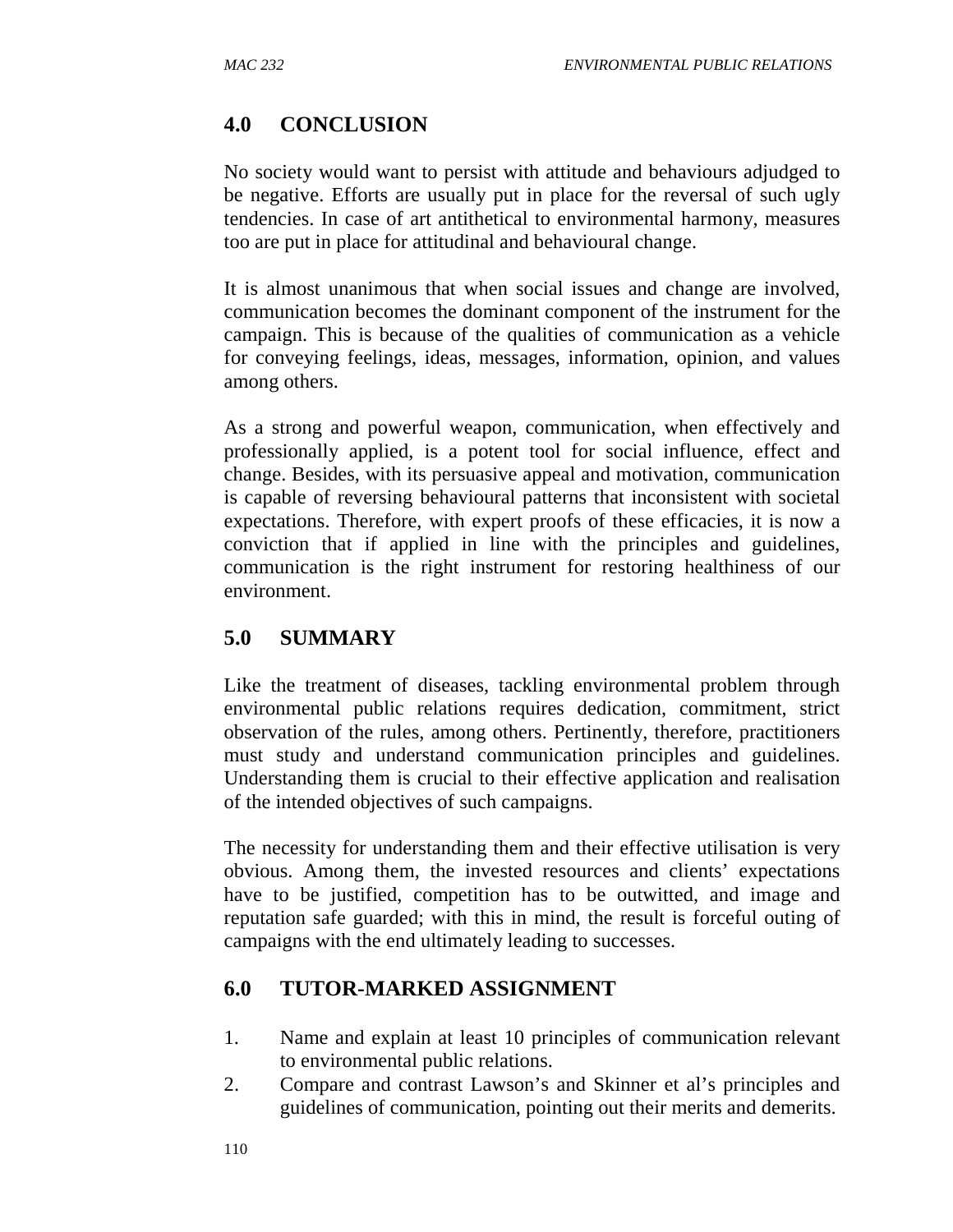- 3. Present communication inputs as the right tools for crisis management.
- 4. What are the suitable ways communications should be packaged in order to be effective tools for environmental transformation?

### **7.0 REFERENCES/ FURTHER READING**

- Aliede, J. E. (2001). "Environmental Public Relations and the Ecological Imparatives of the New Millenium. *Journal of Public Relations Management.* Vol.1, No.2, pp. 18-22.
- Aliede, J. E. (2005). "The Challenge of Responsible Practice of Professional Advertising in Nigeria". In: Nwosu, I. E, J.E., Aliede & Nsude, I. (Ed.). *Mass Communication: One Course, Many Profession*. Enugu: Prime Target Limited.
- Aliede, J. E. (2005/06). "An Evaluative Case Study of the Application and Misapplications of Communication Strategies in Managing Environmental Issues and Problems in Ebonyi State, Nigeria. *The Nigerian Journal of Communications.* Vol. 4,No. 1 and 2.
- Aliede, J. E. (2012). "Communication Approach to Finding Solution to the Quagmire of Vital Statistics and Civil Data Acquisition/ Management for Nigeria's Development". In: Aliede, J.E. (Ed.). *Today's Readings in Mass Communication: Issues, Insights and Perspectives*. Enugu: Prime Targets Ltd.
- Aliede, J. E. (2012). "An Assessment of the Application and Role of Communication in the Management of the Labour and Federal Government Face-Off Over the Removal of Fuel Subsidy." *Journal of Contemporary Communication.* Vol. 1, No, 1 pp.20-39.
- Centre, A. H. & Patrick, J. (2003). *Public Relations Practices: Managerial Case Studies and Problems*. (6th ed.). New Delhi: Prentice- Hall of India Ltd.
- Cutlip, S.M, Centre, A.H., & Broom, G.M. (1994*). Effective Public Relations*. New Jersey: Prentice-Hall.
- Lawson, K. (2006). *Business Buddies: Successful Communication*. London: Axis Publishing Limited.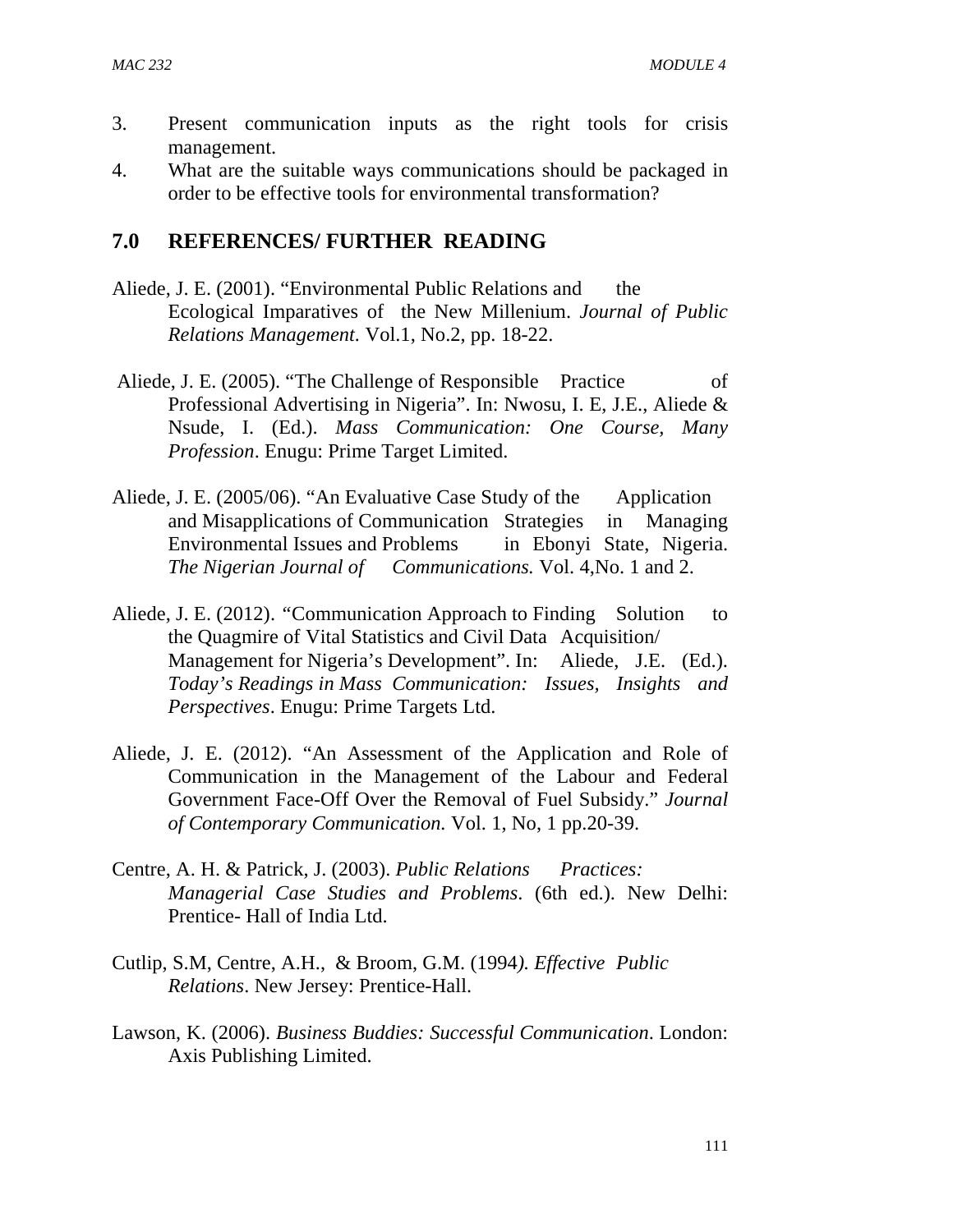- MacBride, S., *et al*. (1980). *Many Voices, One World: Communication and Society, Today and Tomorrow*. Ibadan/ Paris: Ibadan University Press/UNESCO.
- Moemeka, A.(1990). "Mass Media, Communication and Rural Development: Towards Effectiveness of Development Messages". In: Oso, L. (Ed.). *Communication and Rural Development in Nigeria*. Abeokuta: Millennium Investments Ltd.
- Ozoh, H.C. (2001). "Knowledge, Attitude, Practice and Behaviour (KAPB) Studies in Public Relations for Community Development". *Journal of Public Relations Management.* Vol. 1. No.2.
- Skinner, C.L., Essen, L. & Mersham, G. (2001). *Handbook of Public Relations*. (6th ed.). Cape Town: Oxford University Press.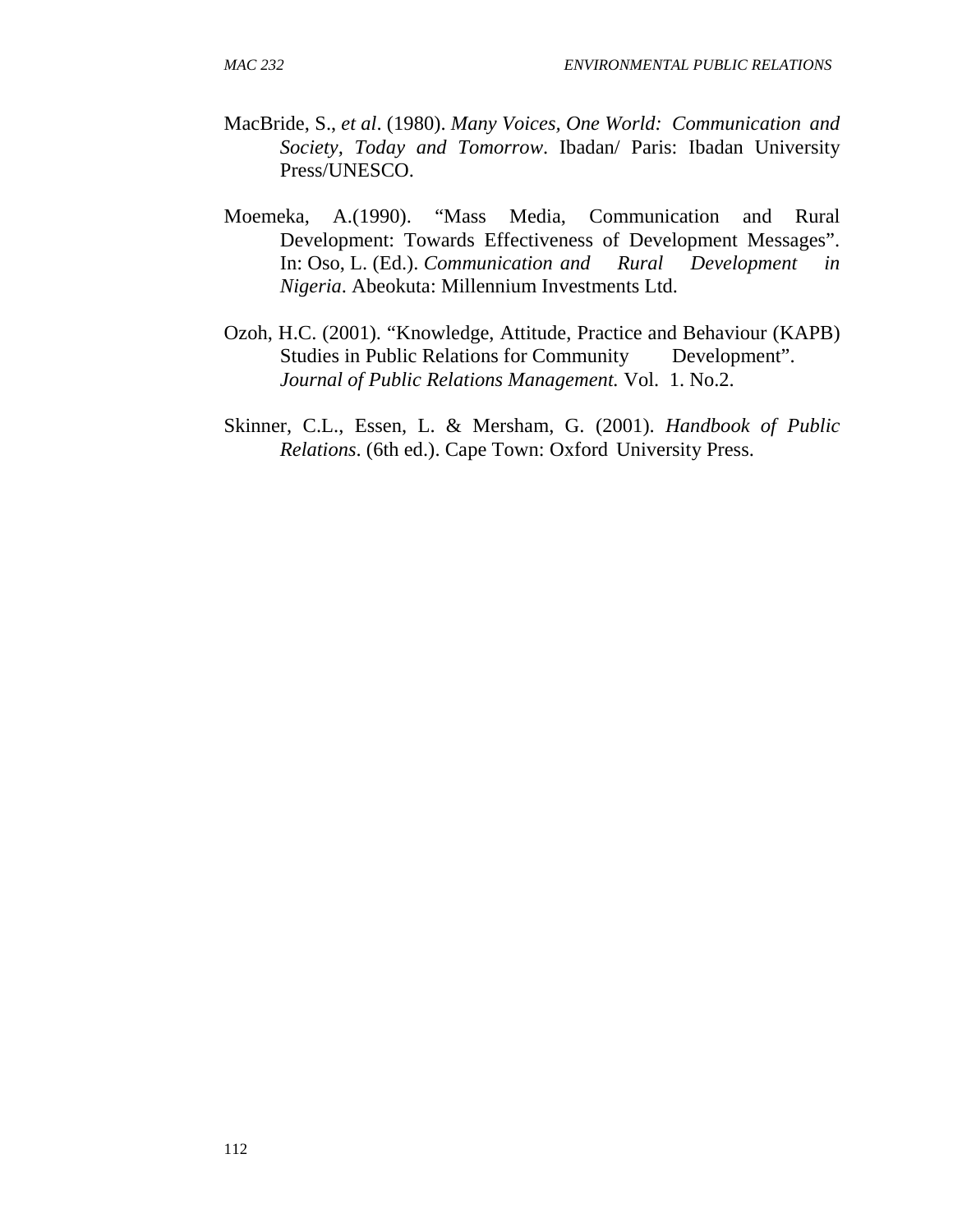# **UNIT 3 SOME STRATEGIC TOOLS OF ENVIRONMENTAL PUBLIC RELATIONS**

#### **CONTENTS**

- 1.0 Introduction
- 2.0 Objective
- 3.0 Main Content
	- 3.1 Some Strategic Tools of Environmental Public Relations
- 4.0 Conclusion
- 5.0 Summary
- 6.0 Tutor-Marked Assignment
- 7.0 References/Further Reading

### **1.0 INTRODUCTION**

Environmental issues are delicate matters and as such require special tools for their treatment. The sensitivity of the components is such that only unique and often unusual kind of treatment will solve them. Accordingly, to effectively tackle them, the deployment of district strategic tools becomes necessary. These are tested and treated tactical public relations apparatus capable of getting to the roots of the problems in order to solve them once and for all.

Public relations strategies are action inducement driven mechanisms formulated and verified by expected and therefore prescribed for application in handing environmental issues and similar cases. They are suitable, appropriate and capable of solving the crises.

#### **2.0 OBJECTIVES**

At the end of this unit, you should be able to:

- identify public relations strategies applicable in researching environmental public relations crisis
- discuss the functions and efficacies of the strategies
- explain specific environmental public relations cases where the strategies can be applied.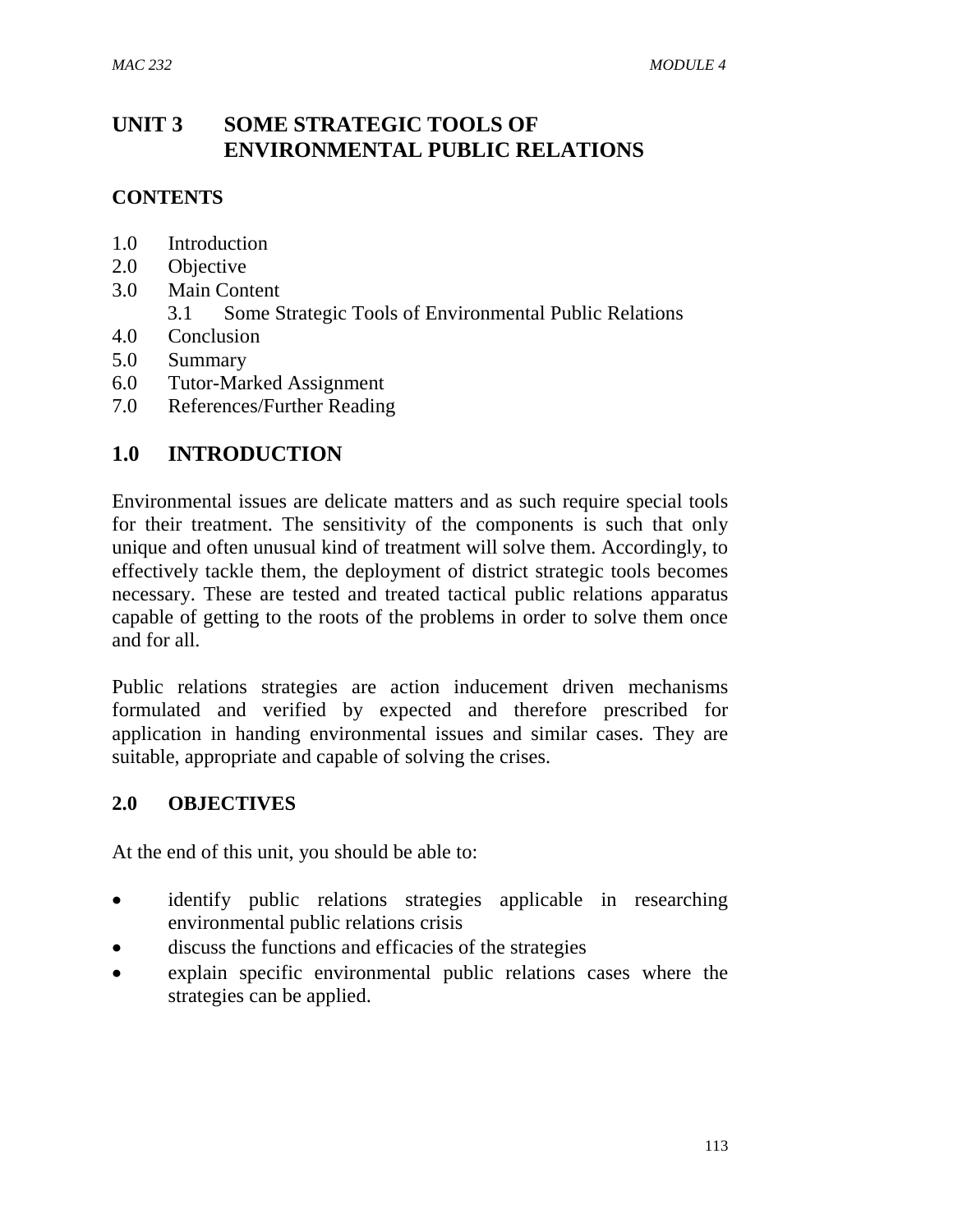# **3.0 MAIN CONTENT**

# **3.1 Some Strategic Tools of Environmental Public Relations**

Full appreciation of the enormity of the crisis will enable a battle understanding of the problem. It will also ginger the seriousness that will motive a collective answer and action against the octopus. At a time it was still doubtful if environmental problems were real, world seminal scientists, among them Noble Laureates from 70 countries (and numbering 1680) on November 18, 1992, according to Nwosu and Uffoh (2005:123), resolutely warned world leader of the stress the earth is undergoing, in their words, the level of tampering with worlds, species loss, among others, would result in catastrophic disasters. To them, the threat is real and only emergency measures can avert such destructive consequences on what they called one life boat (the earth); and no nation, rich or poor, industrialised or not, can escape the calamity.

Another group of concerned scientists, this time, the United States National Academy of Science and the Royal Society of London came up with a joint report on the same issued. To them, population growth and man's activity on earth over-weight the capacity of science and technology to sustain the plat and mankind, poverty and uncontrollable environmental degradation was bound to escalate. They therefore, called on man to rethink over his activities and concept of development, Nwosu and Uffoh (2205:124).

This warning, further researches and of course already clearly manifested destructive global phenomena with the large scale tolls on the environment, perhaps, have convinced doubting *Thomases*. This can be seen in this opinion of Grunwald (2013:17):

The respectable American Centre has recognised that climate changes is not only real and man-made, but also a genuine emergency. The scientific evidence has become too stark to indulge denial or dithering. The earth is hotter; Arctic ice is melting at a terrifying rate; aid institutions like Reinsurers and the CIA are sounding dire warnings about rising seas and extreme droughts.

Do these authorities need to say more? The gravity of these realities and revelations, which are overt and overweening, calls for emergency, concrete, deliberate, planned systematic and sustained efforts for preempting the impending doom. It is with a view to collectively dealing with the crisis that this field and profession, Public Relations, articulated, formulated and presented some scheme and approaches as its own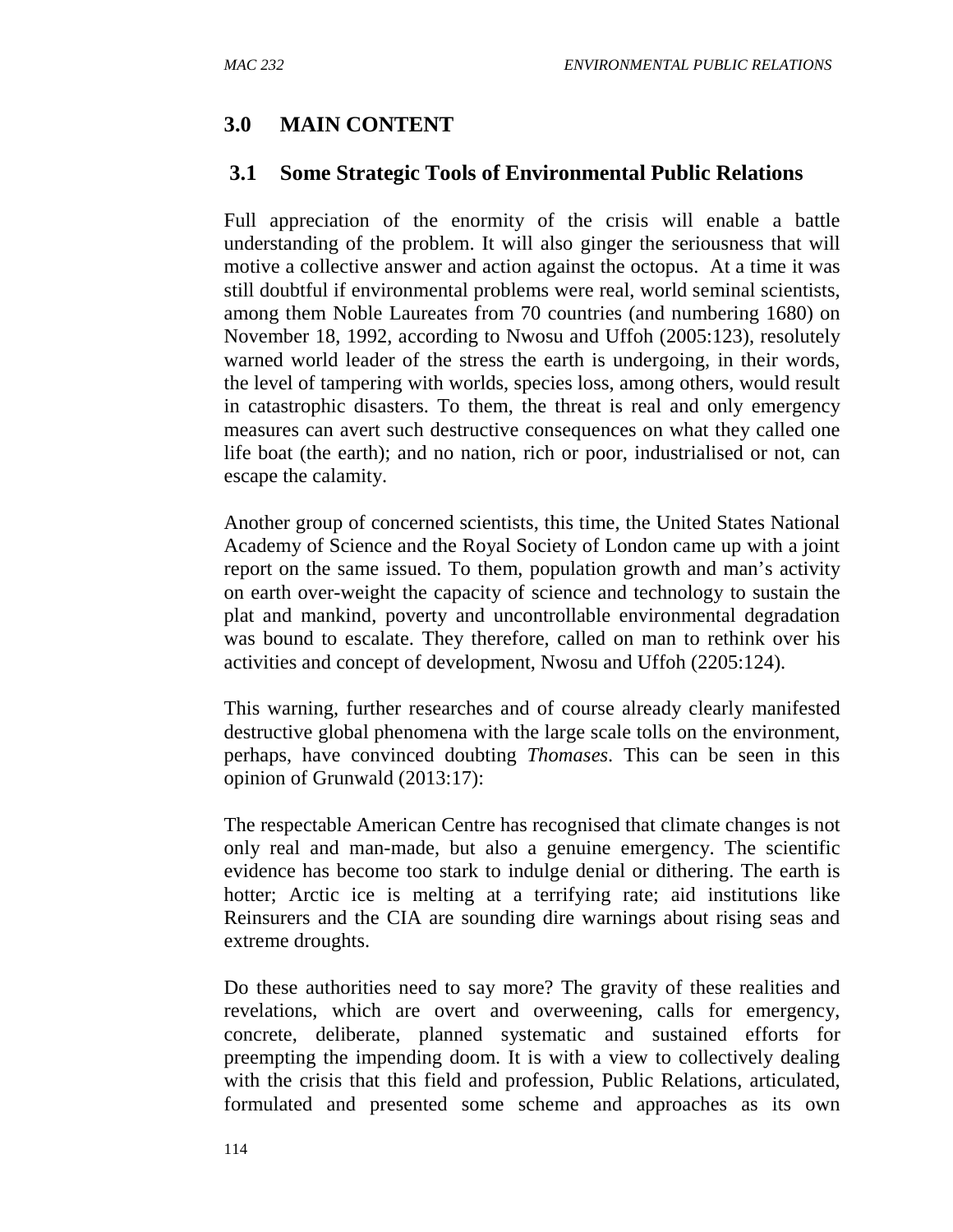contributions to the urgent and importance fight to keep the earth habitable. Below are some of such strategies: Some of these are borrowed from interrelated discipline like marketing and management, among others. Nwosu and Uffoh (2005:46) justify this by saying that "Since environmental public relations is a holistic management process, its practice must extend far beyond the normally recognised boundaries of public relations theory and practice, especially in terms of its philosophy, strategies, techniques and mode of applications".

# *1. Societal Marketing Strategy*

To Nwosu and Uffoh (2005:46), this is a marketing philosophy. It uses corporate social responsibility and/ or community relations in steering corporate bodies to assist their communities and the society. With these, the showcase themselves to the communities and the public as responsible, responsive and reliable corporate citizens, thereby enduring themselves to their public (stakeholders)

# *2. Social Marketing Strategy*

This is different from societal marketing. It is more of a marketing strategy, Nwosu and Uffoh (2005:46), used mainly in marketing non-profitable, services, ideas and institution." Example is environmental issues and problems.

# *3. De-marketing Strategy*

De-marketing is that another marketing strategy. It is applied stopping the consumption of harmful goods and services. Histories are cigarette, marijuana and unacceptable behaviours: same sex relationship, prostitution and polluting the environment through improper disposal of wastes (Nwosu and Uffoh, 2005:47).

# *4. Relationship Marketing*

It entails the cultivation and maintenance of good relationship "with customer, distributors, supplies, retailers and stakeholder" of an organisation, which results in mutual understanding. It is an off-shoot of customers' relatives (Nwosu and Uffoh, 2005: 47).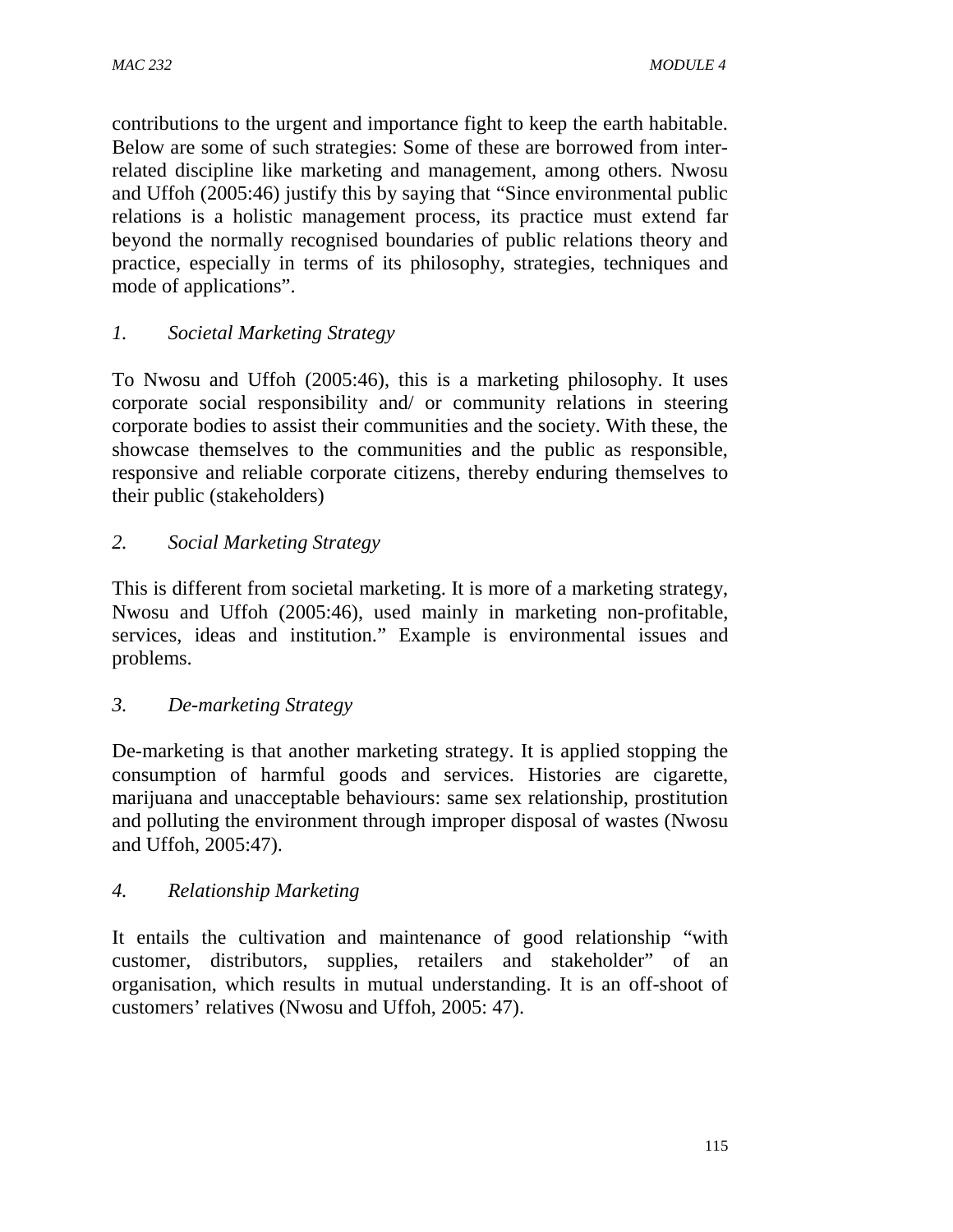#### *5. Human Resource Management Strategy*

It is a style of managing an organisation in which employee and is absence of in-human treatment of the employee and exploitation. The presoment are motivated to maximise resources in attaining environmental public relations goals, according to Nwosu and Uffoh (2005, 48).

#### *6. Total Quality Management (TQM) Strategy*

This is ensures the satisfaction and full involvement, Nwosu and Uffoh (2005:48), of internal and external publics to organisational eco-friendly performance. They also call it Total Quality Environmental Management (TQEM)

#### *7. Management Re-Engineering Strategy*

It requires the redesigning, restricting and transforming or remolding corporate culture through new use application of corporate resource. Nwosu and Uffoh (2005, 48) insist it has to be handled carefully as its failure turns to be disastrous.

#### *8. Offensive Strategy*

As Nwosu and uffoh (2005; 52) put it, the environmental public relations manager has "to take the initiative with his public relations action and communications. It is also called proactive strategy or offensive marketing strategy.

#### *9. Proactive Strategy*

Action launched is done preemptively or with a view to first-hand taking advantage of an emerging situation.

#### *10. Pre-emptive Strategy*

Through similar to proactive strategy, Nwosu and Uffoh (2005:52), observe, pre-emptive strategy is applied 'participation,' to counter attack, criticism, danger or an offensive

#### *11. Optimistic Strategy*

In Nwosu and Uffoh (2005:52) view is used to take advantage of an opportunity for instance, result presented by research and environment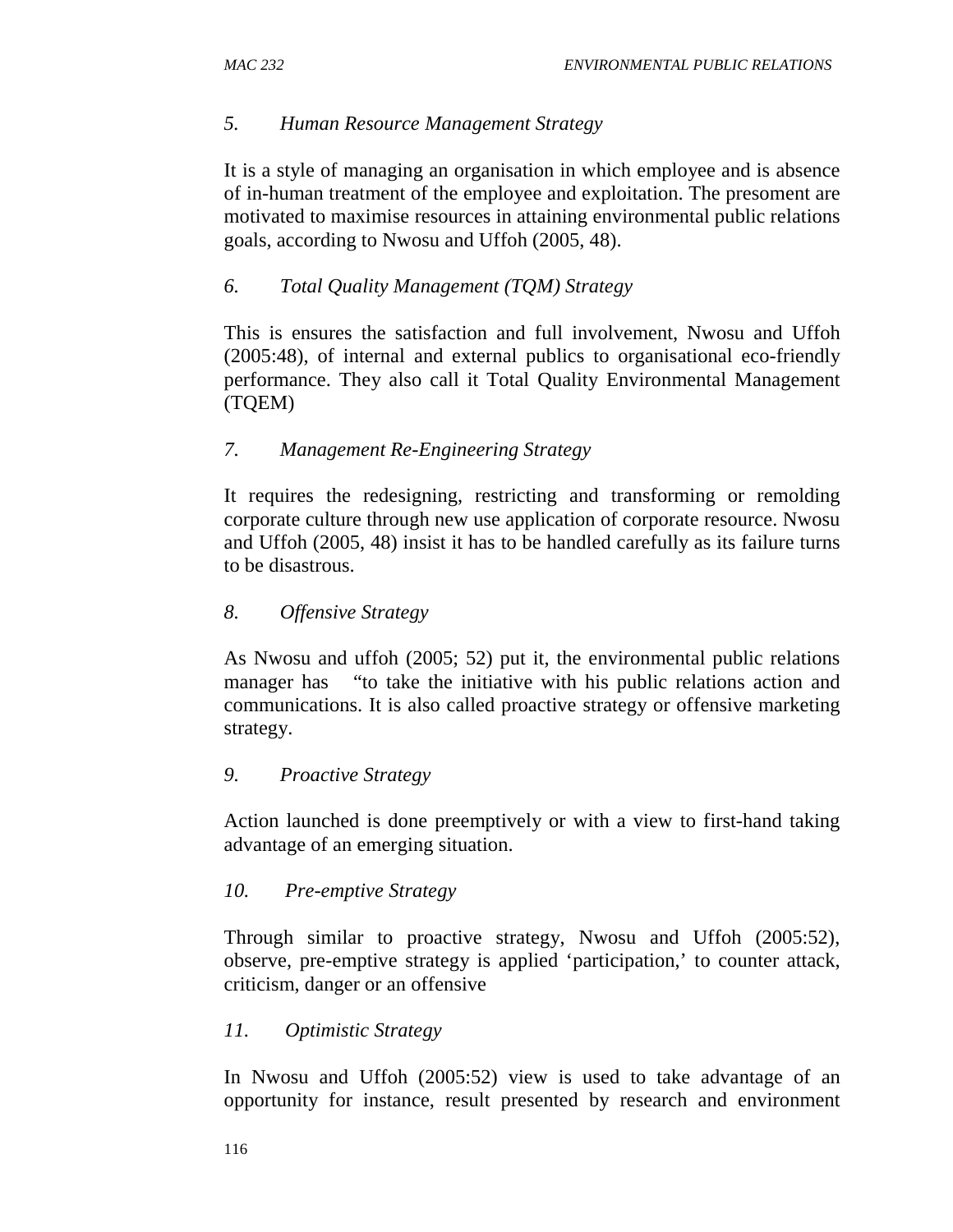scanning can be the basis for launching a campaign in order to promptly deal with a crisis.

Nwosu and Uffoh (2005: 52) sum up their position on the application of these strategy by saying that it is "possible by the fact that public relations is a flexible form of communication' "and in the area of corporate communication, it is becoming increasing important as a strategic tool and weapon," they also quote Paettie (1995: 226), as saying.

# **SELF-ASSESSMENT EXERCISE**

- i. Name and explain, at least, five strategies of environmental public relations, as well as the crisis to which they can be applied.
- ii. Show areas of similarities which warrant the application of these strategies in both public relation and environmental public relations.

# **4.0 CONCLUSION**

As environmental public relation is versatile, it is also needs multi-pronged instrument to handle them, it is in this direction that these strategies, applicable measures for effectively tackling these challenges.

Some of these strategies are borrowed from related discipline, like marketing, management among others. This shows the flexibility of the profession and lays bare the fact that it is anchored on communication, like its other multi-disciplines.

# **5.0 SUMMARY**

This aspect of the course, one may argue, seems technical and often "diversionary"; yet, it is a core subject and must be understood by students of public relations. That is how to be formidably prepared for the task ahead- that of using the course as a platform for reversing the near catastrophic doom awaiting mankind as a result of his intentional and unintentional misapplication of the resources bestowed on him by providence.

# **6.0 TUTOR-MARKED ASSIGNMENT**

- 1. With detailed discussion, show areas where five of the environmental public relations strategies can be applied.
- 2. Explain the relationship between any four of these strategies.
- 3. Why do these strategies come from different discipline?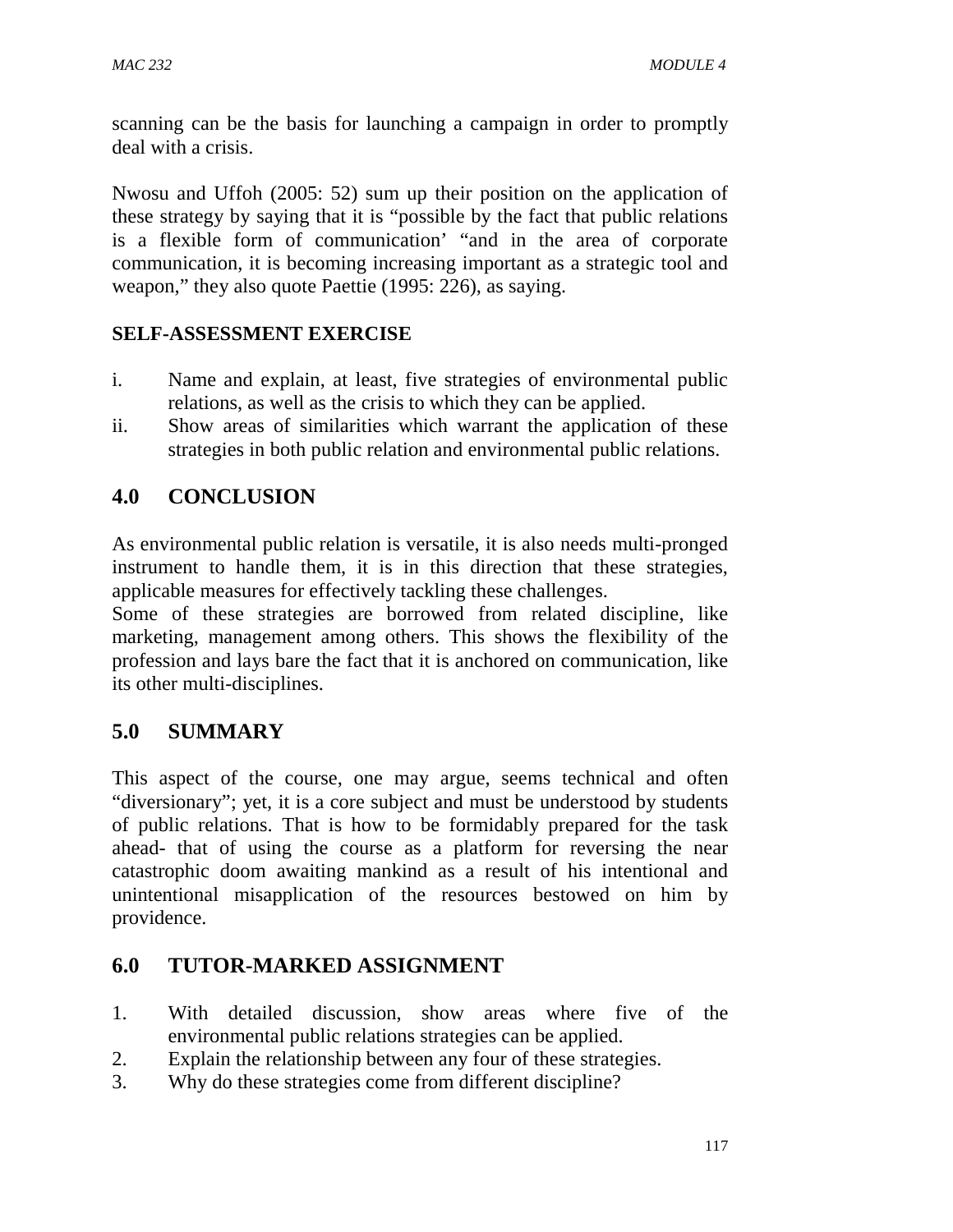### **7.0 REFERENCES/ FURTHER READING**

- Grunwald, M. (2013)."I' am with the Tree Huggers". *TIME*, March 11. Nwosu, I.E. & Uffoh, V.O. (2005). *Environmental Public Relations Management: Principles, Strategies, Issues and Cases*. Enugu: IDS/UNN.
- Peattie, K.(1995). Environmental Marketing: Meeting the Green Challenges. London: Pitman Publishing Limited.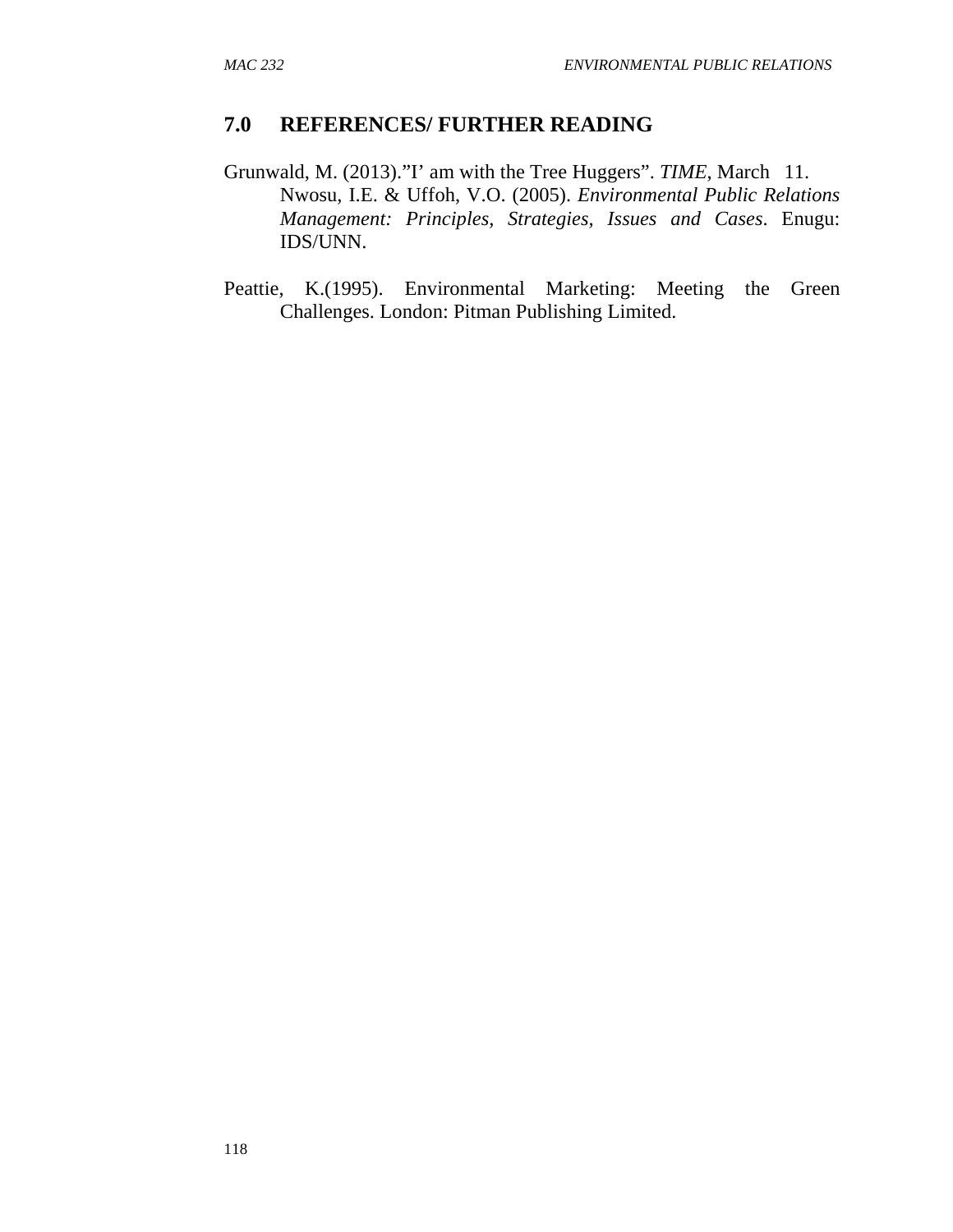# **UNIT 4 ACHIEVING ENVIRONMENTAL PUBLIC RELATIONS OBJECTIVES: EXPANDING THE SCOPE OF THE PURSUIT**

#### **CONTENTS**

- 1.0 Introduction
- 2.0 Objectives
- 3.0 Main Content
	- 3.1 Key Objectives of Environmental Public Relations
	- 3.2 Widening the Scope of Attaining Environmental Sustenance
- 4.0 Conclusion
- 5.0 Summary
- 6.0 Tutor-Marked Assignment
- 7.0 References/Further Reading

### **1.0 INTRODUCTION**

The destructive potentials of floods, earthquakes, droughts, wild fire and desertification are no more controversial or debatable. The days they constituted issues of arguments are gone. Even those who doubted the dangers they posed on reasons to believe and now yearn for early solutions to them.

Incidentally, the capacity and vastness of the destruction these are capable of unleashing is as huge as it source. It results from two sources: climate change and global warming, phenomena best described as belligerent, mercurial and awaken. Consequently, similarly vest should solutions to them be if they will be meaningful and effective.

I line, a wide range of some enduring panacea to the destructive calamities resulting from environmental degradation suffice. They are encompassing as the problem are overwhelming. Hence, the hope that with time the dangers posed by these forces could abate.

### **2.0 OBJECTVES**

At the end of this unit, you should be able to:

- identify possible units, you should be able to:
- discuss why solutions to them have to be in depth and why such solution have to come from both local and international sources.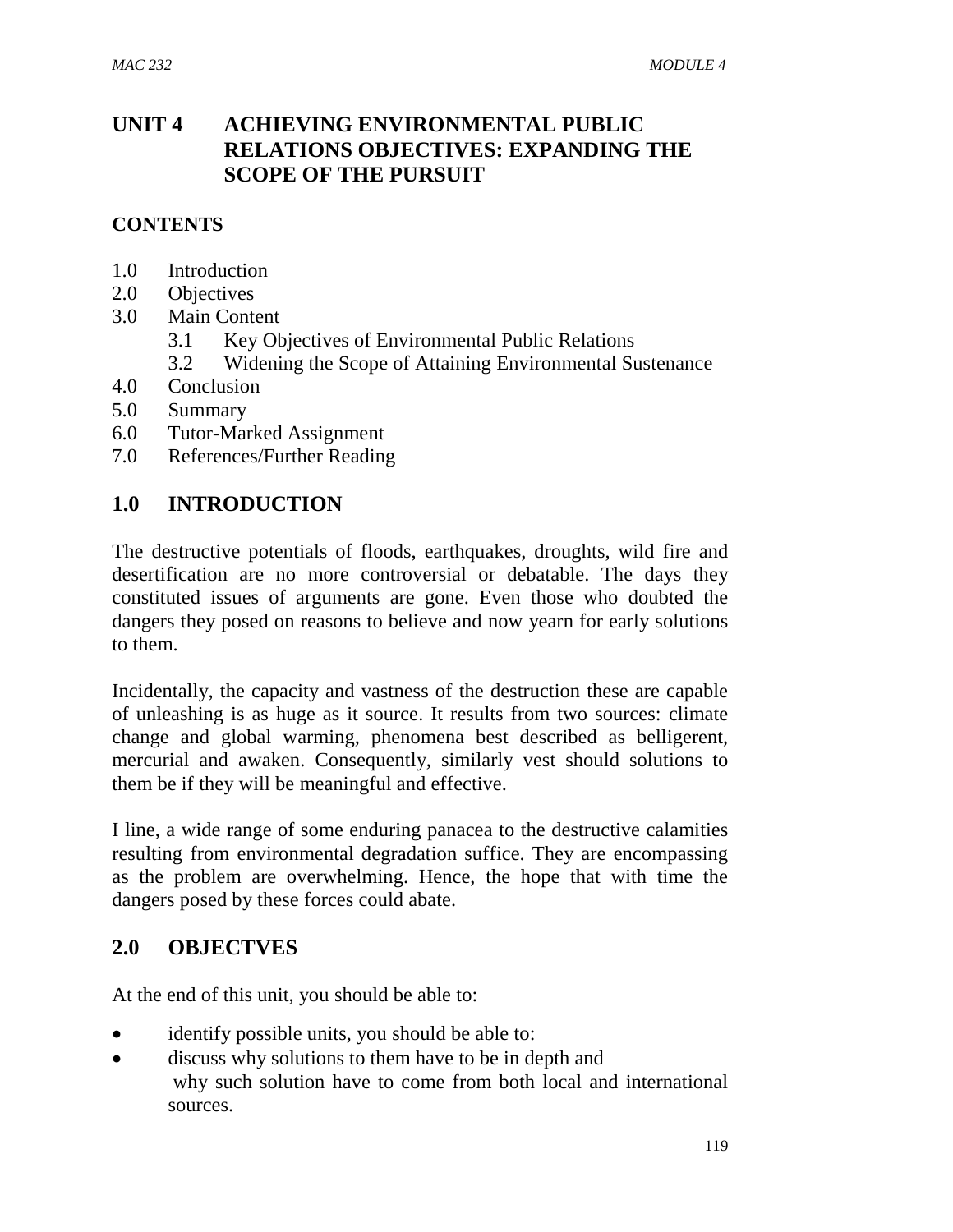# **3.0 MAIN CONTENT**

### **3.1 Key Objectives of Environmental Public Relations**

As a result of its magnitude, numerous and divergent resources are required, if lasting solutions will be found to end or at least check the impending dangers posed by environmental degradation, such resources must come in terms of manpower, materials, logistics, infrastructure, technology and finance.

When channeled judiciously and effectively, they aid in attaining the objectives of environmental public relations. The aims are salient as they sensitive of mankind's destined healthy habitation on planet earth will be sustained. They include the following:

- 1. Conceptualise, plans, produce and package environmental public relations education, enlightens and information programmes.
- 2. Widen the scope of knowledge of environmental issues through enhanced mobilisation programmes.
- 3. Create sustained awareness, consciousness and participation by the citizenry through widened enlightens and mobilisation
- 4. Evolve strategic measure that will be widely acceptable and capable of serving, as warning notice on the dangers of environmental abuse, man handling and degradation.
- 5. Promote activities, actions and programmes that will guarantee healthy environment and harmonious existence of the ecosystem.
- 6. Ginger the involvement of all stakeholders in the quest for environmental sustainability, including the governments, corporate bodies, multinational corporations, environmental agencies NGOs, the media, and donor agencies, among others.
- 7. Formulate programmes of action that will motivate more investment in environment issues by NNCs, NGOs, governments and donor/philanthropic agencies.
- 8. Provide more pragmatic and strategic programme involving and massive enough to awaken the elite, illiterate, rich, poor, the urban and rural beveller in the crusade, so as to ensure massive involvement in the fight to protect, preserve, conserve and sustain the earth and its inhabitants.
- 9. Get the government to make environmental education part of our school curricula, from primary to tertiary institutions.
- 10. Assist in the institutionlisation of all necessary measures and platforms, including financing education, legislation and all other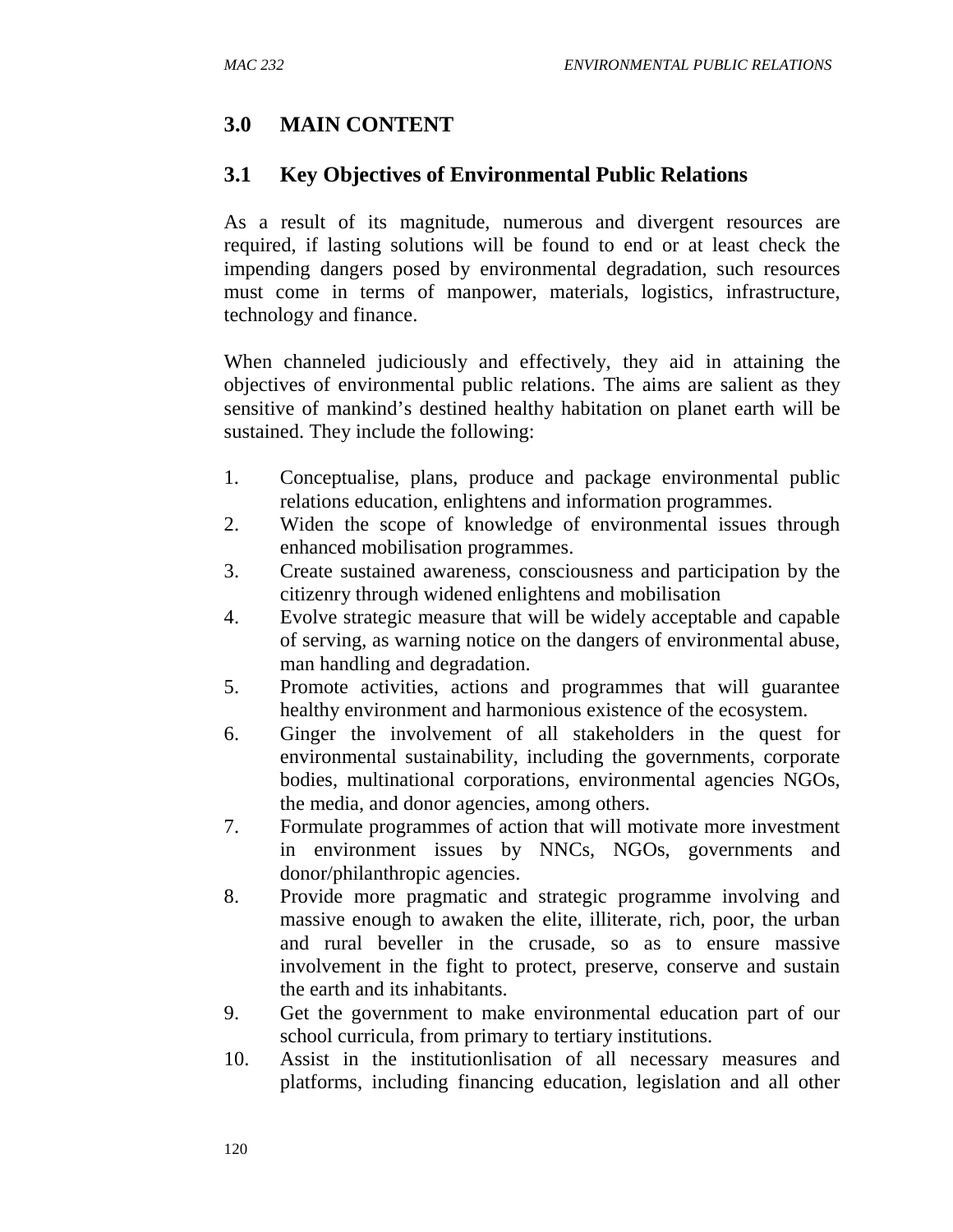necessities that will make environmental sustainability an enduring legacy.

# **3.2 Widening the Scope of Attaining Environmental Sustenance**

There is no magical approach to realising the goals of environmental healthiness, friendliness and longevity. All it takes is planned, deliberate and enduring actions, activities, schemes, programmes and policies (involving all concerned) necessary resources and effective execution.

The following are some of the critical measures and steps that are relevant and urgent in reversing the crippling effects of environmental deterioration:

- 1. Environmental issues, problem, challenges and crises should be seen and presented as matters involving every one, indeed every living thing. It is not an affair that concerns the government, environmentalists, environmental public relations practitioners or the media alone.
- 2. Everyone should actively participate in programmes aimed at checking environmental degeneration.
- 3. Measures taken in this direction can never be complete unless all relevant stakeholders are partakers. They include the UN, governments, corporate bodies, environmental agencies, NGOs, donor agencies, industrialist and the media, Aliede (2001: 107) and Nwosu (1996: 141) and Nwosu and Uffoh (2005: 102-107);
- 4. Efforts should be intensified towards raising more funds for environmental campaigns locally and internationally. The United Nations, multinationals, corporate organisations governments, philanthropists and donors should be involved.
- 5. There should be increased bid towards enhanced partnership, association, collaboration and cooperation, with a view to boosting exchange of ideas, technical know-how and cross fertilizers of knowledge among the relevant stakeholder and agencies.
- 6. Research should be intensified on pertinent areas of the causes and remedies to environmental problems, including global warning, climate change, and green house emission, among others.
- 7. Investment in technological resources and area crucial to wining the sensitive war is essential, like equipping metrological agencies (FEMA, FEDA)
- 8. At national and international levels, laws, and legislations pertaining to environmental sustainability should be strengthened and broadened.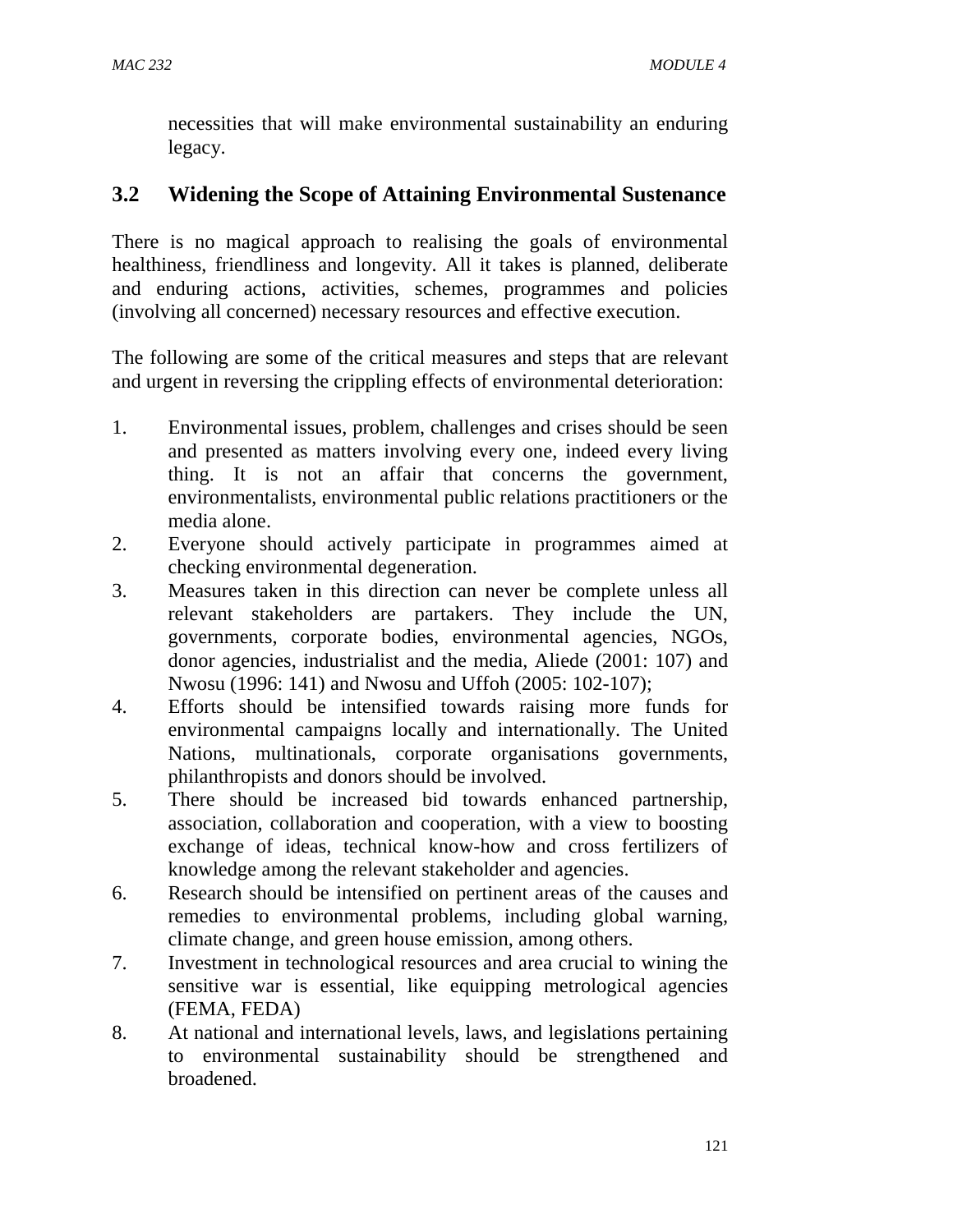- 9. Activities and actions capable of stepping up environmental friendliness and sustainability, for instance: proper disposal of organic and inorganic waste, as well as tree planting programmes should be enhanced.
- 10. Education, information, enlightenment and socialisation should be on a large scale. This should include the inclusion of environmental sanitation, protection and preservation into schools curricula at all levels.
- 11. Donating to environmental programmes and campaigns could be traditional donors, but also multinational companies and other organs, especially those contributing to gas and fume emission. This will assist in a thorough and comprehensive onslaught on a scourge more dreaded and threatening then terrorism and HIV/AIDS.
- 12. There should be more practicalisation of political will and reframing from unnecessary bickering on environmental matters and issues. The ego syndrome between the united State of America and China which is marring progress of the campaign should stop. They are the main causes of global warming and ought to spearhead the fight to end it.
- 13. The media could still be more involved in environmental issues an protection through invigorated, robust and effective coverage and reportage.
- 14. The application of multi-media approach will, to a large extent enhance the campaign. For example, the utilisation of traditional methods of communication besides mass media like town criers, talking drum, village squares, drama, songs, among others, means mass education awareness consciousness and enlightenment of a greater section of the masses including those at the grassroots, according to Agbanu (2007:185) and Uganda (2009:185).
- 15. People living or doing business in flood-prone areas should be vacated and provided alternative areas of residence and business. It will save more lives and property.
- 16. Shallow and other streams, rivers and waterways capable of contributing to flooding (e.g. Parts of Rivers Niger and Benue) should be dredged to ease and expand water passage through them and forestall the chances of similar experience of 2012.
- 17. These should be means of providing early warning system as is the case in developed countries. This will assist in creating opportunities for precautionary measures, among others that will save both lives and properties.
- 18. All necessary frameworks and policies vital to attaining environmental healthiness and sustainability must be institutionalised and formidably entrenched. This would amount to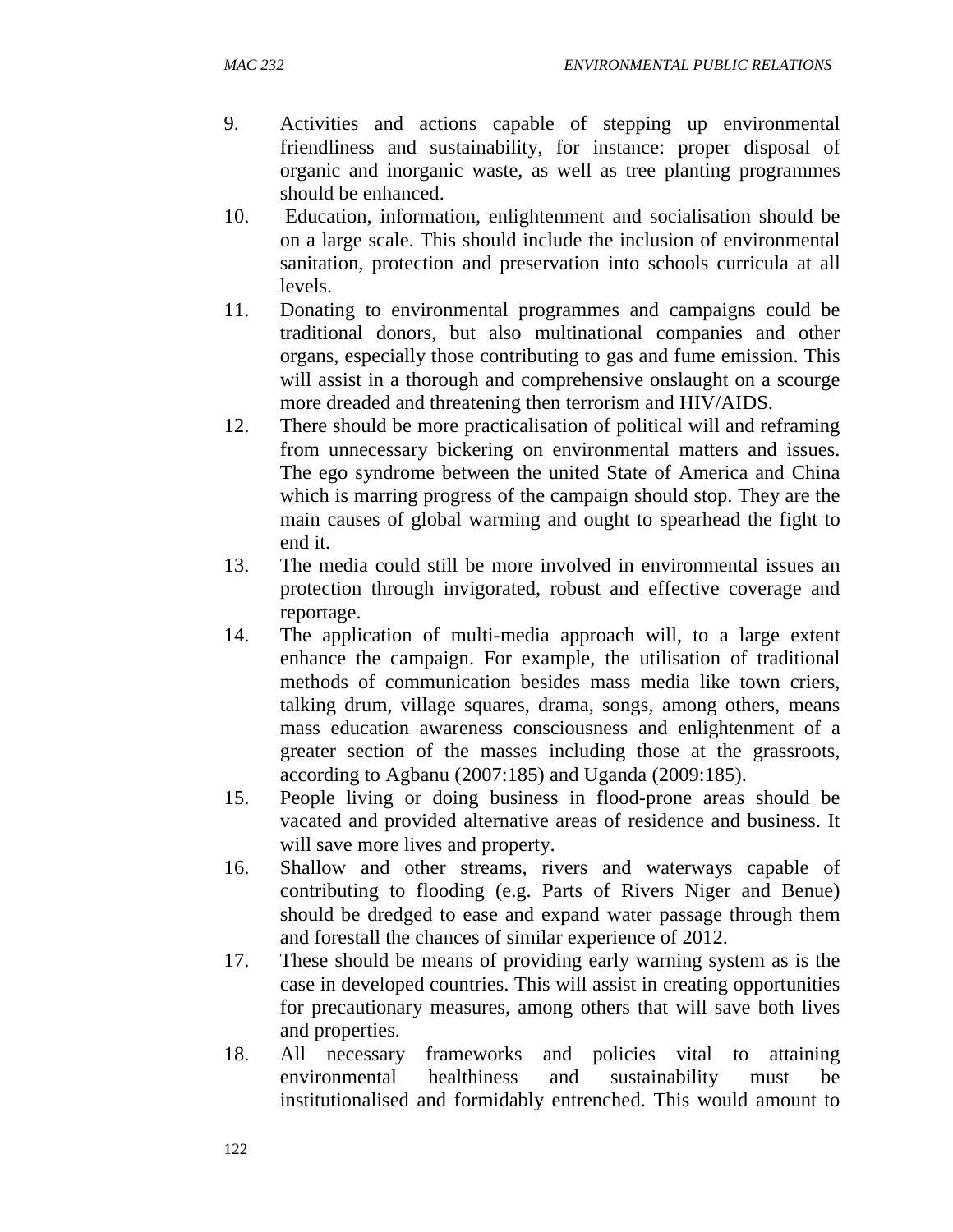seriousness, commitment and concerted efforts towards the realisation of environmental harmony and preserving the planet for posterity.

#### **SELF-ASSSESSMENT EXERCISE**

- i. Discuss the objectives of environmental public relations.
- ii. Give at least ways of attaining these goals.
- iii. What are the challenges facing the attainment of these goals.

### **4.0 CONCLUSION**

As planned and deliberate enterprise, environmental public relations is not only a serious business, but also has set objectives. These goals assist in assessing the level of the achievement of the aims.

Also, to achieve these goals, important facing the discipline has to be tacked. An examination of this area entails detailed analysis of all the critical issues relating to the full realisation of the set goals. These are holistically examined in order to lay bare issues that must be overcome to achieve environmental harmony.

### **5.0 SUMMARY**

Every environmental public relations practitioner is first a manager, he, therefore, must effectively apply available resources in judicious and prudent manner through thorough and painstaking coordination, control and supervision.

The goals, strategies for their achievement and how to handle their impediments must be fully understood by the practitioner to ensure maximised use of resources. Realising environmental public relations is vital for sustaining man and other embodiments of the earth; hence it must be taking seriously and with all hands on deck.

### **6.0 TUTOR-MARKED ASSIGNMENT**

- 1. Name and explain, at least, five objectives of environmental public relations.
- 2. Show how the scope and goals of environmental public relations can be widened and achieved.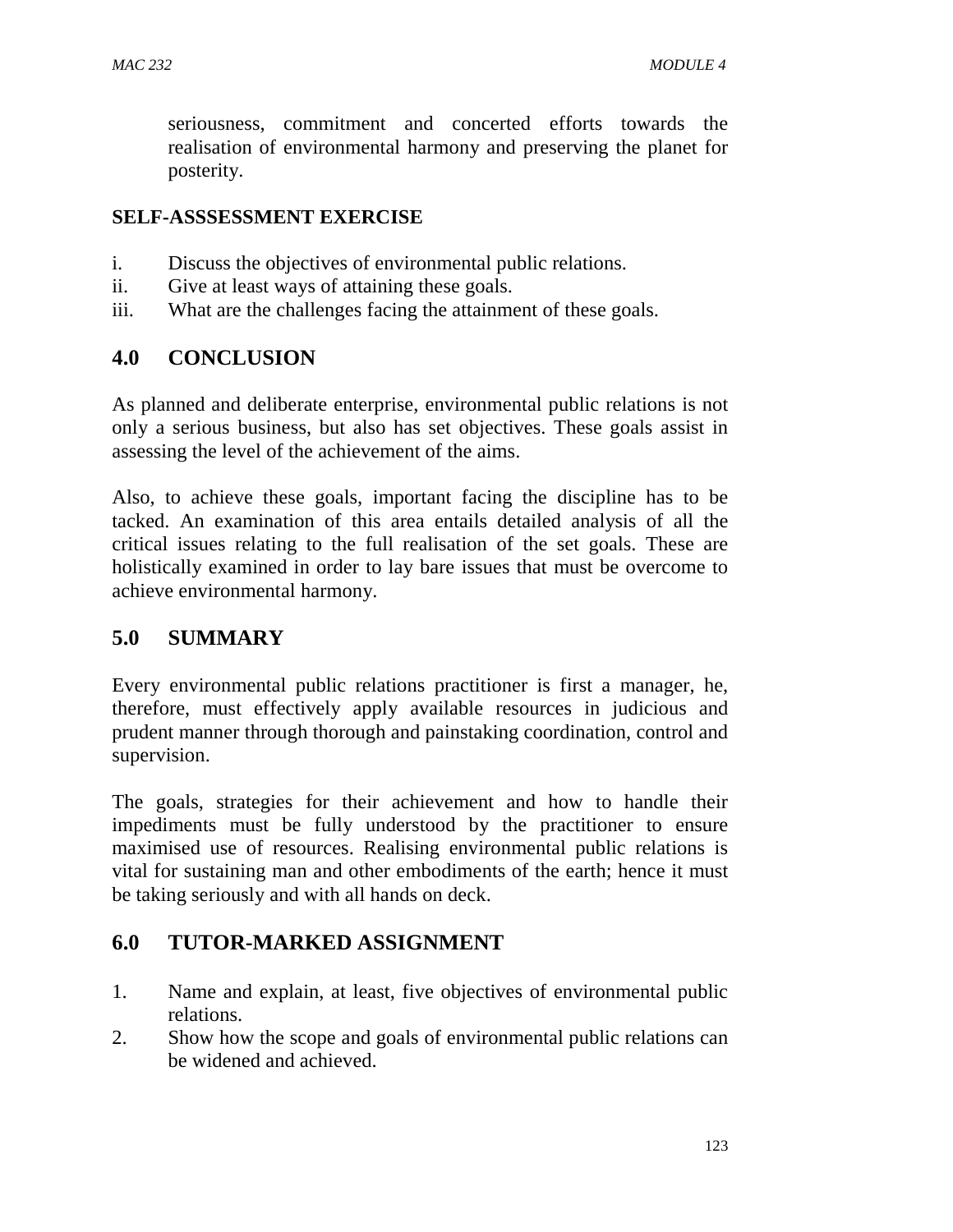### **7.0 REFERENCES/FUTHER READING**

- Agbanu, V. N. (2007), "Modern and Traditional Media Interface in Mobilising Rural Communities for Agricultural Development: A Public Relations Perspective*". Public Relations Journal*. Vol.3, No.2, pp.195-205.
- Aliede, J. E. (2001). "Environmental Public Relations and the Ecological Imperative of the New Millennium". *Journal of Public Relations Management.* Vol.1, No.2, pp.18-20.
- Nwosu, I. E. (19996). *Public Relations Management: Principles, Issues and Applications.* Lagos: Dominican Publishers.
- Nwosu, I. E. & V. O. Uffoh. (2005). *Environmental Public Relations Management: Principle, Strategies, Issues and Cases*. IDS/UNN.
- Ugande, G. B. (2005/2009). "Re-Engineering the Theatre Audience in Nigeria: The Public Relations Option". *Public Relations Journal*. Vol.6, Nos.1 and 2, pp.184-199.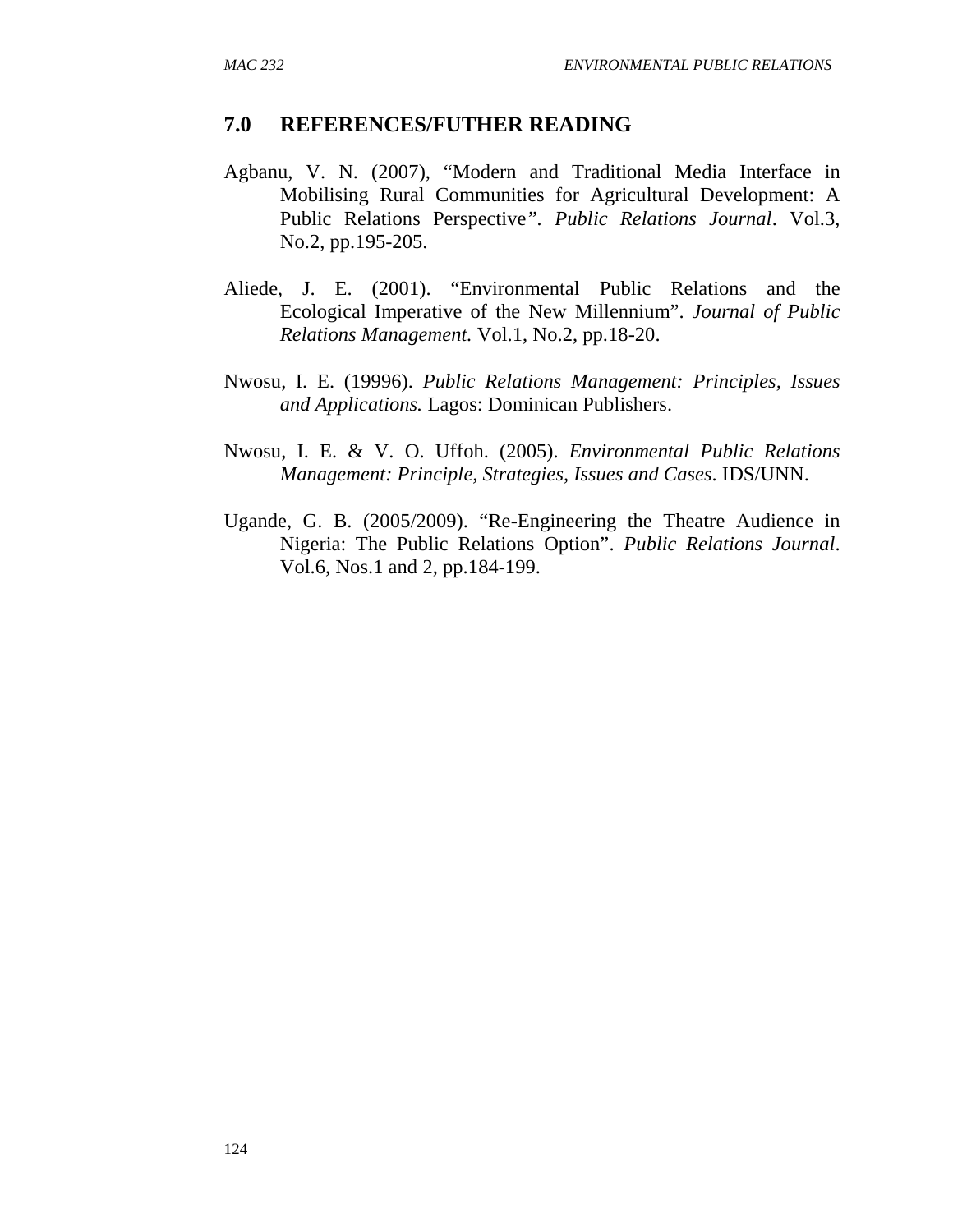# **UNIT 5 CHALLENGES FACING ENVIRONMENTAL PUBLIC RELATIONS**

#### **CONTENTS**

- 1.0 Introduction
- 2.0 Objectives
- 3.0 Main Content
	- 3.1 Challenges of Environmental Public Relations
- 4.0 Conclusion
- 5.0 Tutor-Marked Assignment
- 7.0 References/Further Reading

# **1.0 INTRODUCTION**

Ordinarily, the problems facing public relations pass for obstacles hindering the practice of environment public relations; but just as the later is a specialised field, so are there some peculiarities in the challenges facing it.

We must fully grasp these challenges, their sources and implications. That, as the saying goes, makes for half of the solutions to them. We should understand such impediments to be able to find solution to them.

As it is, there is one special and uniqueness of environmental public relations problems. Though to be solved locally, some of these problems have their roots internationally. Impliedly, solving such problems have to be embraced locally and at the same time tackled internationally as well. For example, problems with their roots in global warning virtually affects the whole world, hence, credible solutions to them must come collectively and internationally, Nwosu (2005:143).

It is on this note do we look (in-depth) into the obstacles which face this new discipline, with a view to reaching for enduring solutions to them. Such solutions must take note of the sensitivity of the environment and the need for every panacea to be comprehensive, enduring and credible.

### **2.0 OBJECTIVES**

At the end of this unit, you should be able to:

- discuss the various challenges facing environmental public relations
- distinguish these challenges from the ones facing public relations
- describe the global nature of the sources of some these challenges.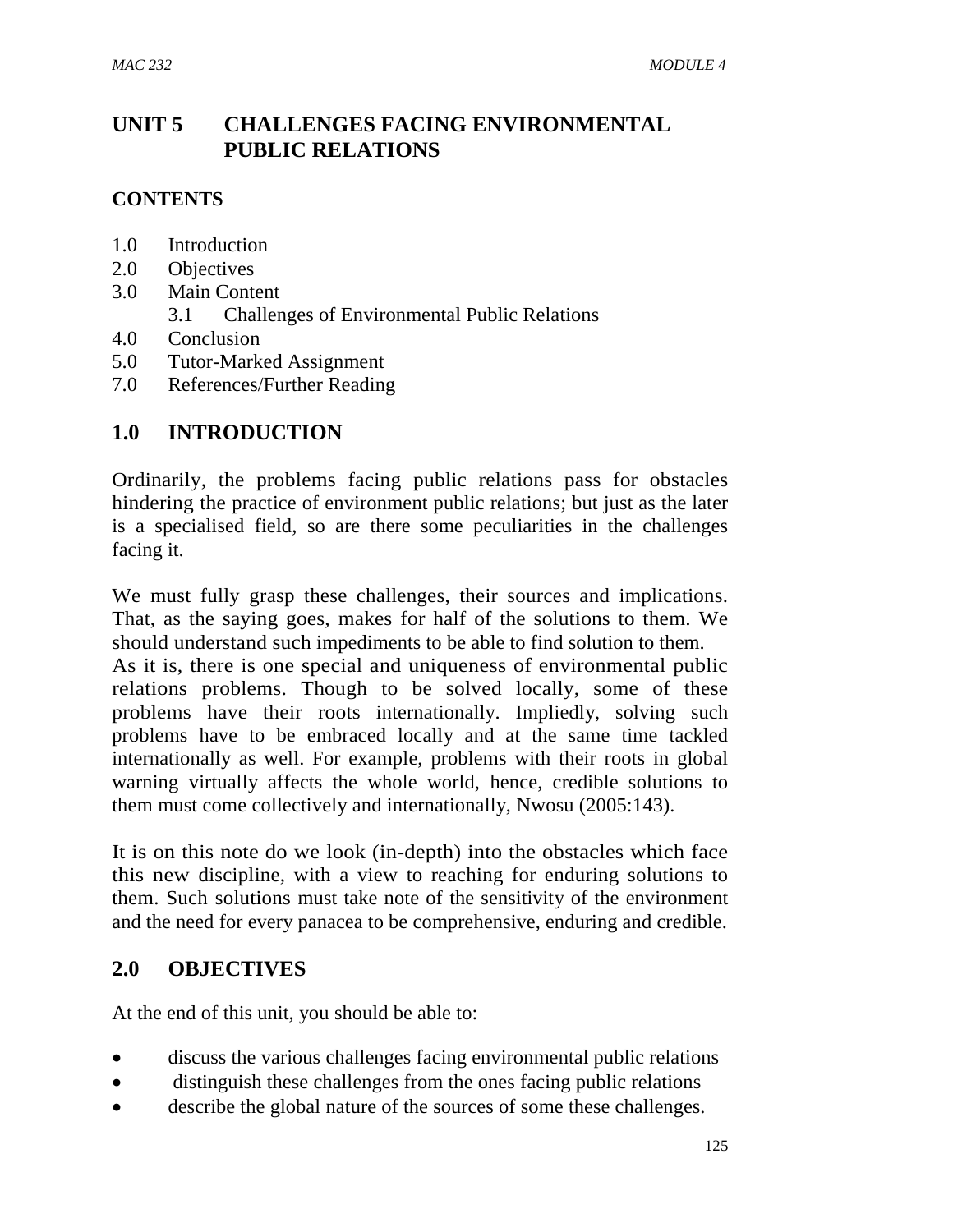### **3.0 MAIN CONTENT**

### **3.1 Challenges of Environmental Public Relations**

The following are some of the obstacles facing the practice of environmental public relations:

1. Newness and low awareness of the concept

As new as the concept of reputation management, environment public relations as result, has few people aware of it, compared with older arms of public relations like media relations, financial relations or community relations. Consequently, it will take more efforts and resources to get it to the consciousness of the public and even practitioners to a level it will elicit sufficient support for maximum performance.

2. Inadequate manpower

This problem, partly, stems from the challenge of poor training facilities. The result is that there is short fall in the number of required personnel, while those available are not well grounded. At the same time, poor training facilities cannot but lead to poor capacity building and manpower. Capacity building on intensive basis is the answer to this challenge.

3. High level of illiteracy

The high percentage of illiteracy in the country, ranging between 60% and 70% of the population is a major minus for environmental public relations. The direct implications include ignorance, superstitious and conservatism. This will take time to be addressed.

4. High level of poverty due to misrule and corruption

Many years of maladministration, authoritarianism and uncontrollable corruption have combined to unleash chronic poverty on majority of Nigerians. Part of the consequences is diversionary tendencies as the people now face and pursue those developmental goals and facilities government would have ordinarily provided. Examples are the search for alternative sources of electrify and energy by purchasing generators in absence of achievable public power supply, sinking of bore holes in absence of pipe bone water and private security arrangements in the face of unprecedented insecurity nationwide. The anxieties and uneasiness associated with these hardly allow the citizens to focus and contribute on other issues no matter their relevant.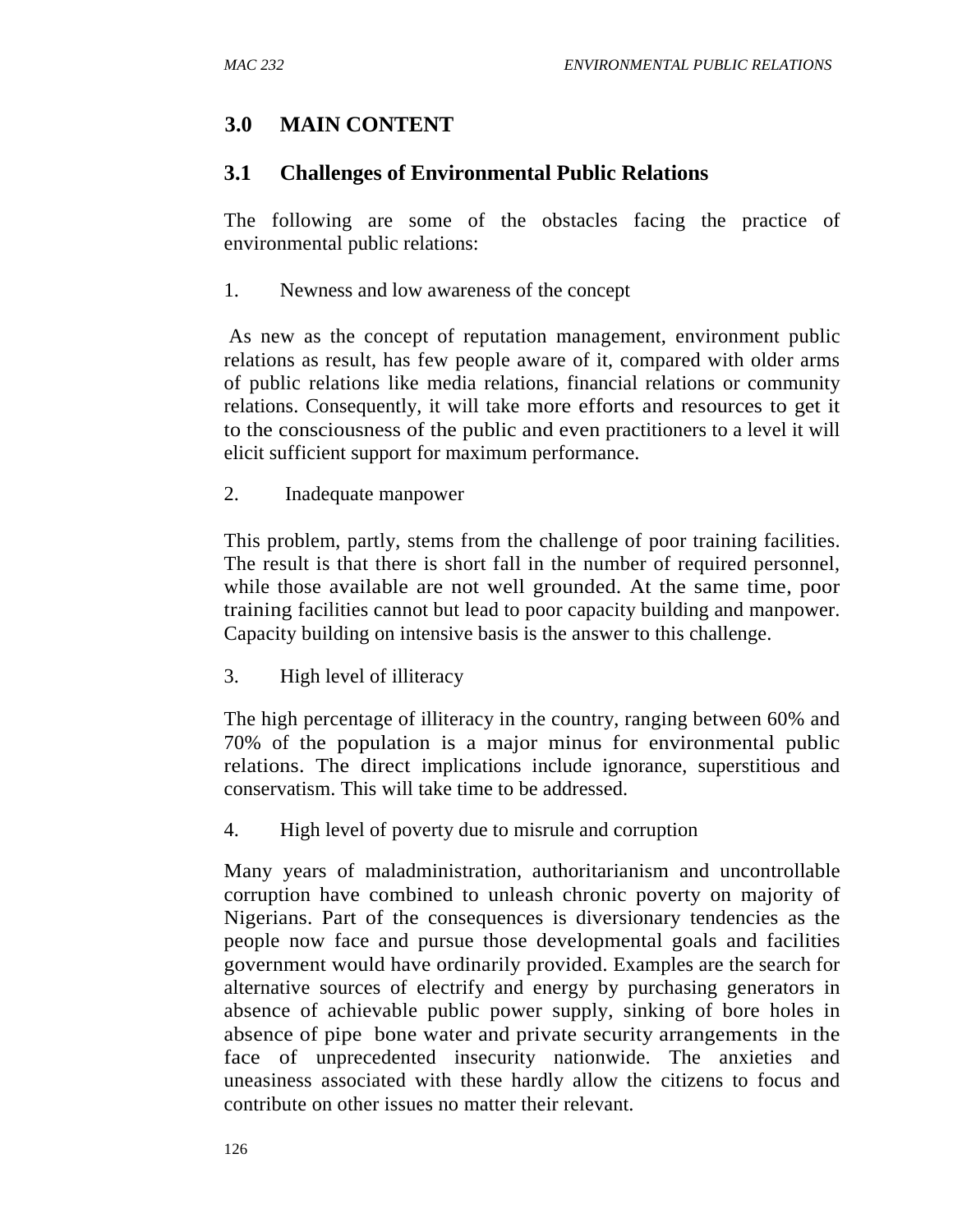5. Lip service and absence of the need political will

Subsequent administrations in the country had merely paid lip service to most crucial matters that require urgent attention like global warning. Worst still, in cases where budgetary provisions are made to execute certain policies, corruption hardly allow the programmes to see the light of the day.

6. Weak regulatory authority

The Nigerian Institute of Public Relations (NIPR) currently controls and regulates the practice of public relations in all its ramifications in the country. It is, however, bedeviled by a lot of hurdles which have impaired its efforts towards robust enforcement of its rules and regulations in order to guarantee high standards and professional excellence of the profession.

Some of the factors include short-sighted Governing Council, inadequate enforcement officers, vastness of the country and out-dated legislative framework. According to Aliede (2005:136), it will be a surprise all those hurdles allow for effective regulatory performance of the noble profession.

7. Difficulty in reversing strongly-held habits

Some of the man-made destructive tendencies which result in environmental degradation are outcomes of unhealthy cultural, religious and traditional practices of indigenous people. These long held attitudes, as usual, are difficult to be discarded as it is already part of the lives of the people. It will then take concerted and strategic campaigns and reorientation to dislodge and reverse them in place of more healthy practices and beliefs. Instances of such negatives practices include in areas of farming methods like crop rotation, deforestation and others which contribute to erosion and soil deregulation.

8. Huge cost of some environmental campaigns

Implementing certain environmental campaigns and programmes could run into millions of naira per one Nwosu and Uffoh (2005:79). Funding such projects becomes problematic, more so, with the apparent growing global donors' fatigue. There should be some new initiatives and strategies on how to raise funds for such crucial and sensitive projects.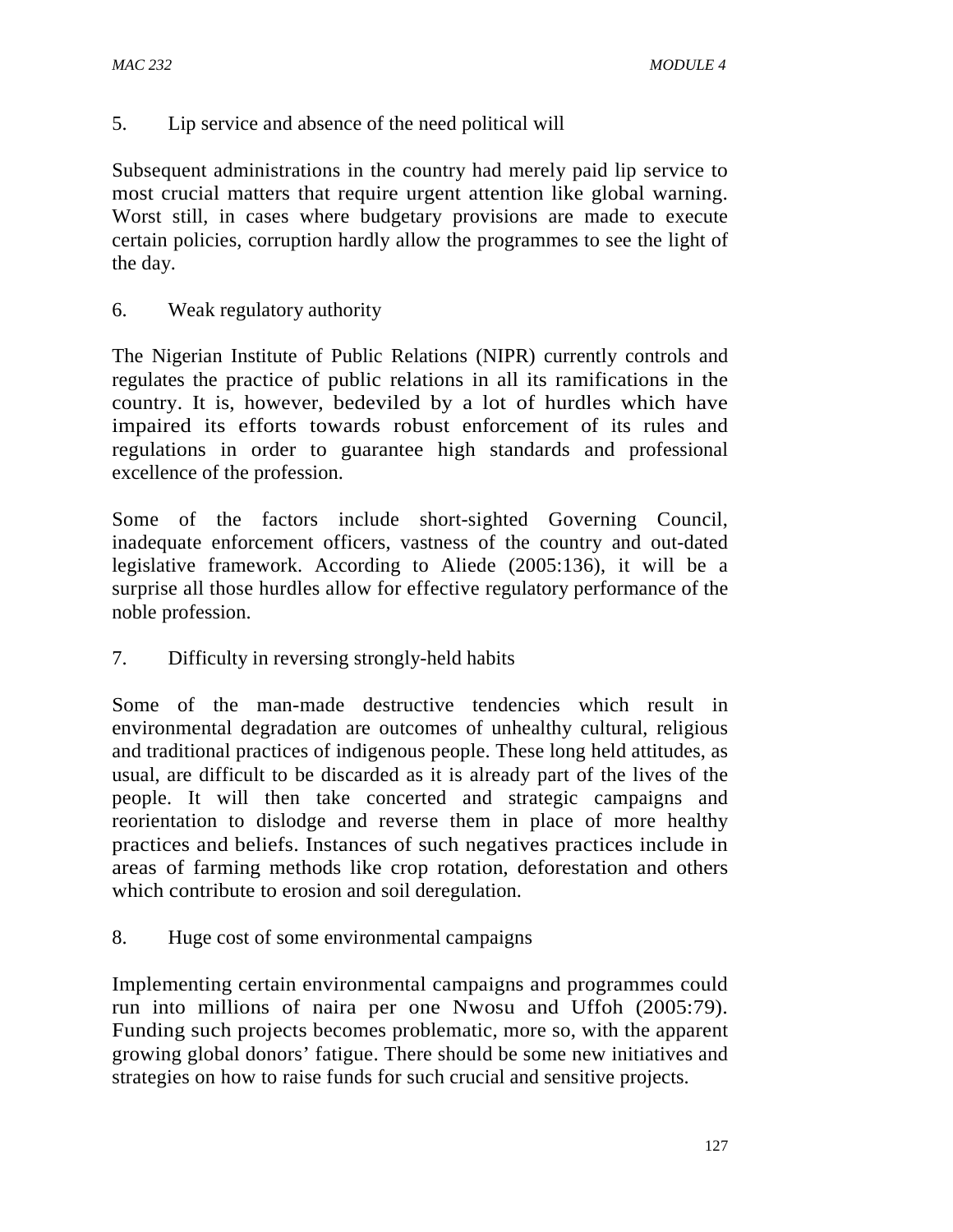9. Unquenchable profit interests of Multi-National Companies (MNCs)

Primarily, these companies were established to make profits for their owners. Incidentally, the process of making the money often border on questionable and unethical practices inimical to the people and the environment.

Changing the situation definitely will take practitioners play their advisory and counselling roles to the managements of their corporate organisations and companies, making them to realise the short and long term implications of their actions on the environment. For effectiveness, such advice is best given the practitioners who are operating from management cadre. It is at and from that level that they would be more influential and in better position to give advice and be able to prevail on the management and insist that his counsel is acceptable, workable, meaningful, implementable and beneficial.

10. The competitive ego rivalry between nations

The controversial position of the issue of global warming is due to the involvement of international politics where competition and ego are in display in the debate. Although scientists, researchers and experts are unanimous and have made series of attempts to authenticate their claims on the issue of global warming and climate change, rival and acrimonious industrialised nations disagree. Such absence of consensus, therefore, seriously hurts the quick response and solution with which the problem would have been solved if there was an agreement.

Currently at the centre of the heated impasse and controversy are the United States of America and her allies on one hand, and China and her own supporters on the other. Although the general notion is that the phenomenon is caused by emission and fumes emanating factories and other industrial establishments, which cause greenhouse gases and depletion of the ozone, the fact that these heavy industrialised countries would be required to reduce their productive capacities which result in the emission, has made them oppose any agreement in order to resolve the crisis. Ironically, as the major sources of this deadly emission, nothing can practically be achieved without their cooperation, active involvement and participation.

Besides their endemic rivalry and competition, also at work here is ego. It would amount to display of inferiority for one of them to succumb for the other. The result is the current deadlock on the sensitive issue.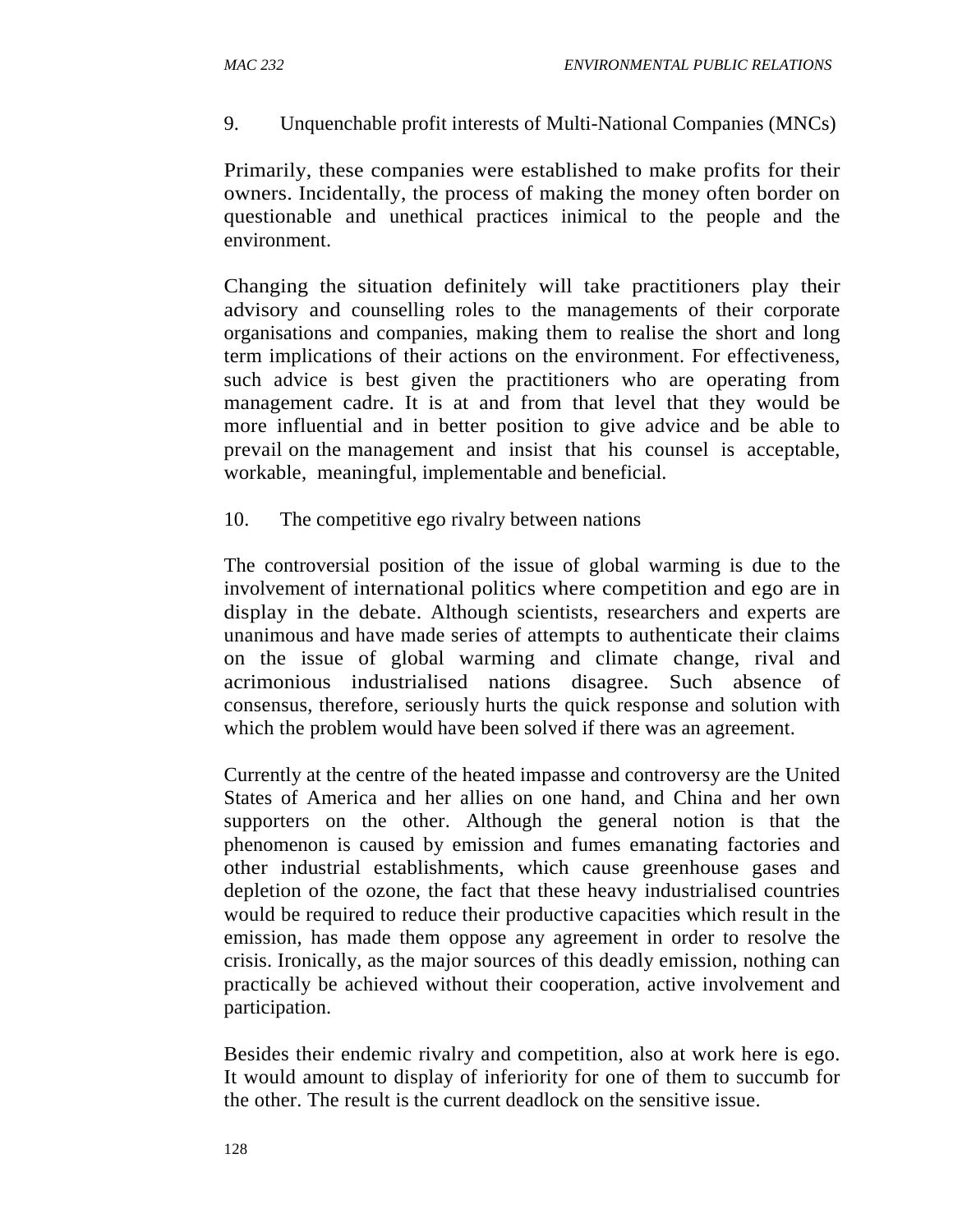The implications of the face-off are numerous. There is no defined agreement on the sources, how to lessen it, solutions to the damage already done and how to forestall future occurrences. It will, therefore, certainly take humility; concern for others, especially the impoverished nations, which do not contribute to the menace, but share and bear the aftermath; display of genuine global leadership, on the part of the United States; a strong position of the United Nations or global revolutionary opposition, for the long awaited compromise to come. That will pave the way for finding enduring solution to the problem. That done, it will be a prelude to instituting a formidable framework for sustainable global environment, one the rich and poor is sure of tomorrow. That is a sure route to a truly egalitarian and democratic world where the affluent do not lord it over others and what effects one concerns others.

# **4.0 CONCLUSION**

The problems facing environmental public relations can come from within as well as internationally. Still, one thing is certain, they affect and everyone, in both developed and developing countries. Hence, the primary solution is to find quick answer to the quagmire.

Undoubtedly, solving these problems is no easy task. Yet, let it begin. That is the concern. Enduring solutions should start with massive enlightenment, education and socialization- on individual and collective basis. It is everyone's environmental responsibility. By the time everyone handles the environment and treats its resources with dignity, fairness, justice and rationality, it will form the solid basis on which to extend the campaign to collective heights. It may not be easy, but let it start.

# **5.0 SUMMARY**

The identification of the problems facing environmental public relations is the fundamental step to finding solutions to them. The challenges should be understood, comprehended and assimilated. It as well adds to our knowledge, information and insights of the discipline.

Full grasp of these challenges will spurn search for more remedies to them. And doing this is a must. It will the pave way for smoothed and accelerated practice of practitioners and the maximum functioning of all the relevant elements and machineries of the profession.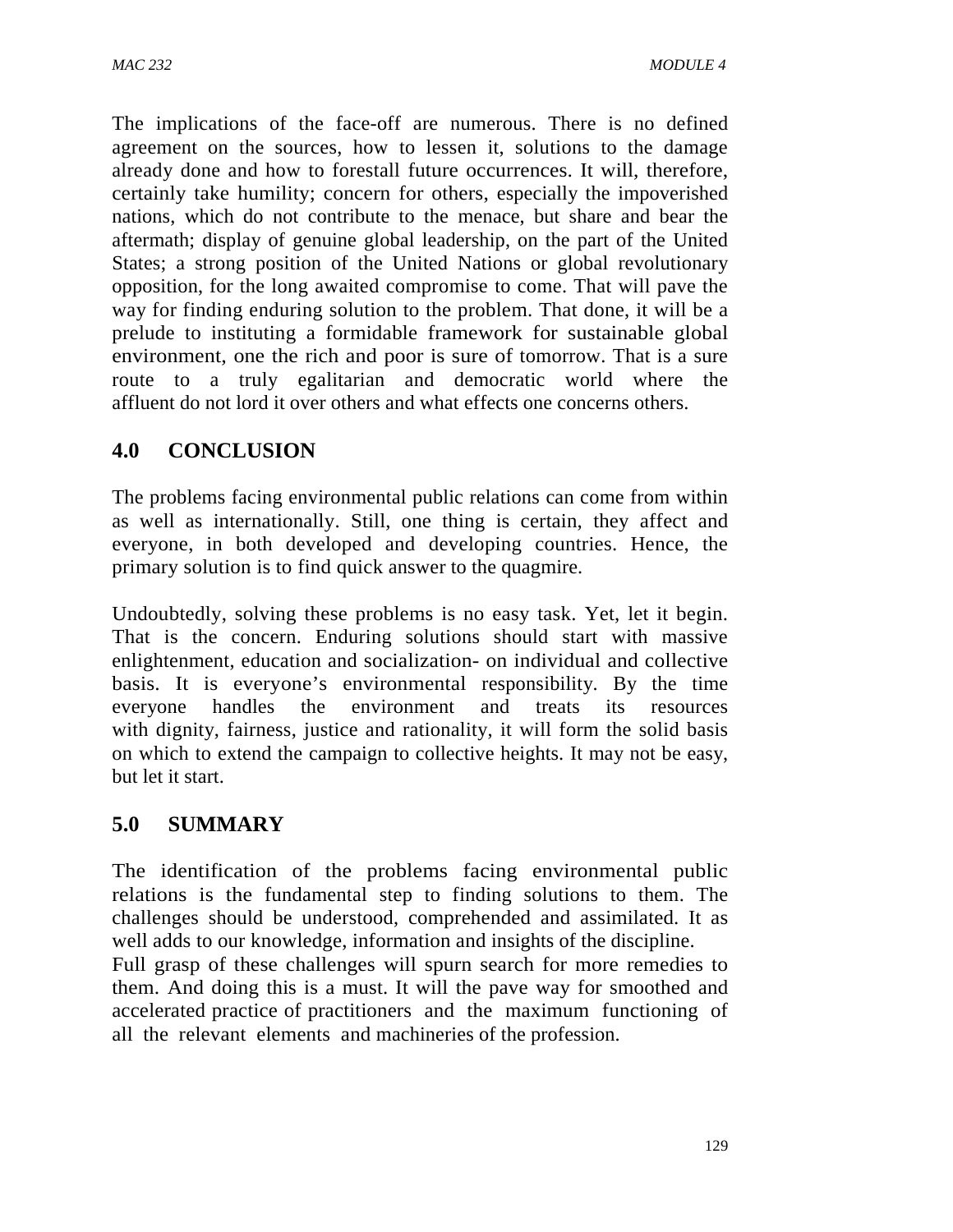# **6.0 TUTOR-MARKED ASSIGNMENT**

- 1. Compare and contrast the challenges facing public relations and those besieging environmental public relations.
- 2. Discuss five of the challenges which emanate internationally.
- 3. Show how the United States of America holds the key to finding lasting solutions to global environmental challenges.

## **7.0 REFERENCES/FURTHER READING**

- Aliede, J. E. (2005). "Repositioning the Public Relations Personnel for Reputable Practice." In: Nwosu, I. E., J. E. Aliede & Nsude, I. (Eds). *Mass Communication: One Course, Many Professions*. Enugu: Prime Targets Limited.
- Nwosu, I. E. (1996). *Public Relations Management: Principles, Issues and Application*. Lagos: Dominican Publishers.
- Nwosu, I. E. & Uffoh, V. O. (2005). *Environmental Public Relations Management: Principles, Strategies, Issues and Cases*. Enugu: IDS/UNN.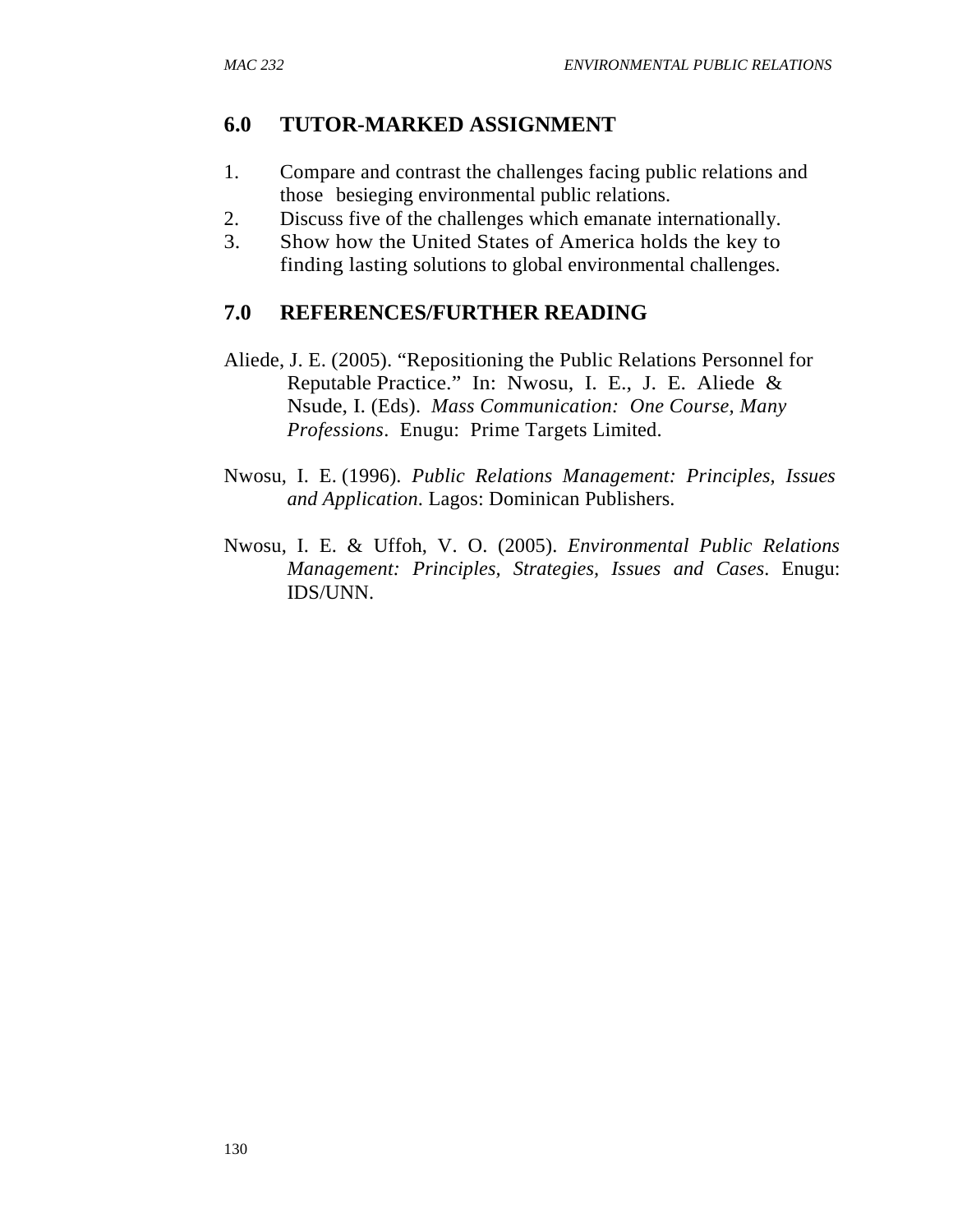## **MODULE 5 THE URGENCY AND CURRENT MEASURES FOR SAVING THE EARTH**

- Unit 1 Planning Environmental Public Relations Programmes
- Unit 2 Protecting the Earth through EPR: Saving Mankind
- Unit 3 Ethical Considerations in Environmental Public Relations
- Unit 4 Case Studies of Environmental Public Relations
- Unit 5 Laws and Legislations on Environmental Protection

## **UNIT 1 PLANNING ENVIRONMENTAL PUBLIC RELATIONS (EPR) PROGRAMMES**

### **CONTENTS**

- 1.0 Introduction
- 2.0 Objectives
- 3.0 Main Content
	- 3.1 Reasons for Planning Environmental Public Relations
	- 3.2 Gains of Planned Environmental Public Relations
	- 3.3 The Sensitivity of Meticulously Planned Environmental Public Relations Programmes
- 4.0 Conclusion
- 5.0 Summary
- 6.0 Tutor-Marked Assignment
- 7.0 References/Further Reading

## **1.0 INTRODUCTION**

The level of environmental degradation in some parts of the world is tilting towards alarming proportion. It is getting to a level only a quick intervention will ameliorate its negative consequences on every part of the globe.

This unprecedented onslaught mainly resulting from global climate change adds to other man-made environmental distortions to cause drought, floods, desertification, among others. The negative implications of these are of such far-reaching effects that are now of global proportion. In the same vein, solutions to them must entail measures of the same dimension.

To start with, such measures, if they must be sustainable enough, must be well planned, deliberate and enduring. It must not be hit-and-run or fire brigade arrangement. Needed now are well-thought out global and lasting programmes capable of getting to the root of the crisis. It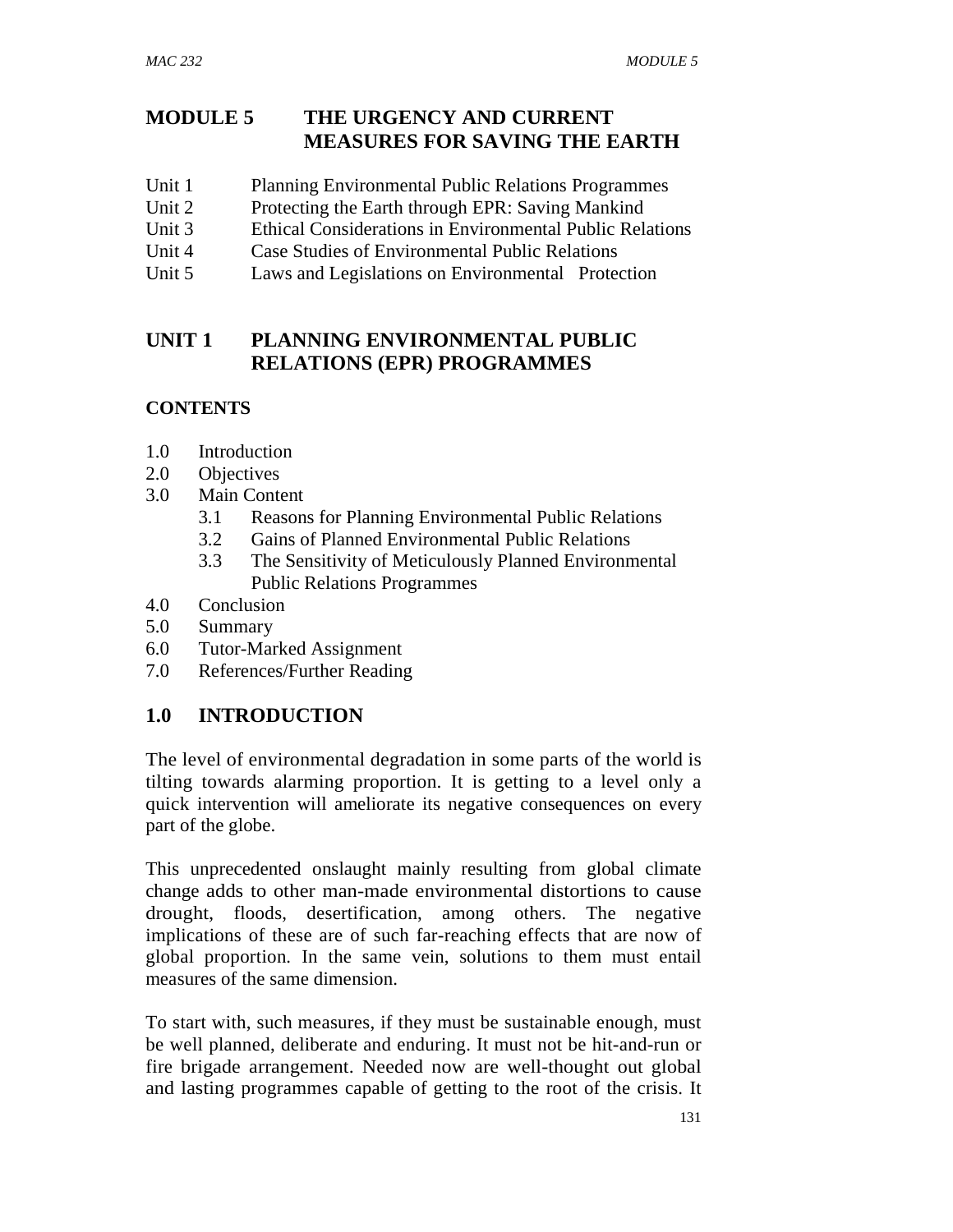also has to be comprehensive enough as to embody components that could as well address other environmental problems like poor sanitation, industrial wastages, improper mining waste disposals, water crisis, acid rain, air pollution, among others.

The importance of proper planning before engaging in any of those measures is obvious. There is need to safeguard scare resources and still attain the goal of environmental restoration and reformation. It is, therefore, a sensitive issue requiring well-though out policy measures, if positive results musty be attained on sustainable basis. It is a serious and grave global matter requiring wide consultations, collective action and proper articulation.

## **2.0 OBJECTIVES**

At the end of this unit, you should be able to:

- identify the need to properly plan environmental public relations campaigns and programmers
- explain the advantages inherent in a well designed environmental public relations project
- discuss the sensitive reasons such project should be planned.

## **3.0 MAIN CONTENT**

### **3.1 Reasons for Planning Environmental Public Relations**

Multiplicity of factors makes it imperative to adequately and effectively plan environmental public relations campaign programmes before embarking on their execution. Such justifications include:

a) Safe guarding scarce resource and investment programmes

Could cost a fortune such investments running into millions of naira must be protected by ensuring the attainment of the set objectives. The surest means of achieving the goal is through planning as it provides the information which guarantees confidence, focus, direction and surety.

b) Meeting clients' expectation.

132 There could be other goals and aspirations of the client other than safeguarding fund. It could be profit, image repositioning or corporate reputation enhancement. It is incumbent on the environment public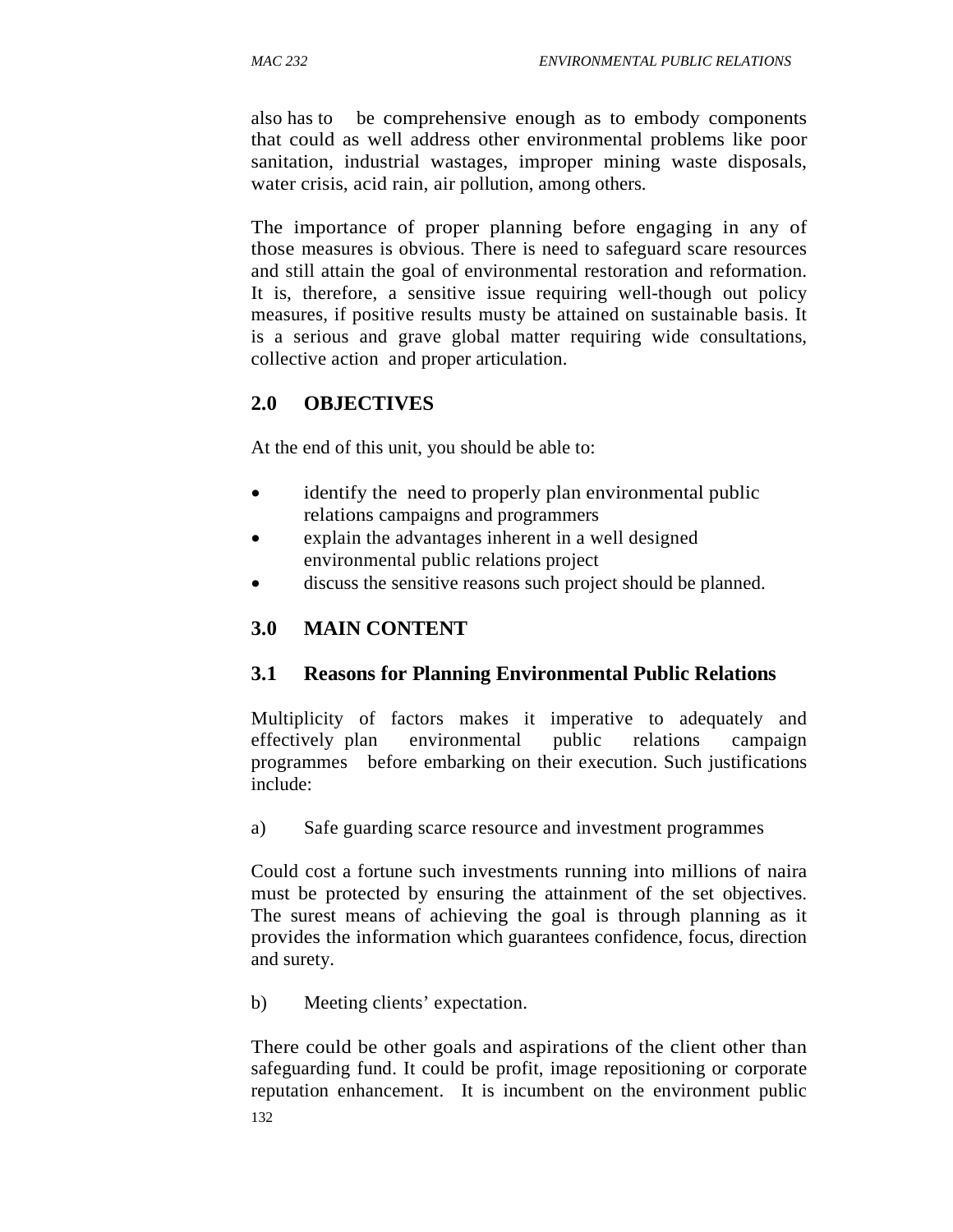relations agency, consultant or practitioner to ensure that such clientele aims and motives are realized - and planning is the answer.

c) Fighting Competition

The field of public relations is one of the most competitive, just like other allied disciplines, including advertising and marketing communications. Stiff and cut throat competition can easily be overcome through adequate planning. This ensures that all critical decisions necessary for the attainment of set goals are taken (and timely too). This is a sure way of outwitting rivalries.

d) Protecting expended resources

Apart from the investors/clients investments, other resources such as manpower, materials, logistics, infrastructure and technology are part of the inputs to any environmental public relations programme budgetary expenditure. It is only a successful campaign that translates into their protection. Adequate and effective planning is a means of attaining that.

e) Consolidating agency's corporate image

Should the environmental public relations programme fail, the image of the agency will be dented. Proper planning is a definitive instrument of avoiding failure and protecting the image, integrity and reputation of the agency and its practitioners.

f) Warding off the effects of globalisation

In addition to local/national competition facing the agency, it confronts competition orchestrated by globalisation. Knowledge and awareness of this should make the agency to work harder through thorough planning in order to overcome its negative implications.

## **3.2 Gains of Planned Environmental Public Relations**

The ultimate objectives of an environmental public relations practitioner is to, through his professional practice, aid the attainment of environmental restoration, resuscitation, preservation and Conservation. To realise this, every available arsenal at his/her disposal is deployed. Hence, the practitioner goes beyond profit making to put in place all available measures that will assist in the attainment of the primary goal of achieving the clients' goal. Planning makes it easy to achieve these.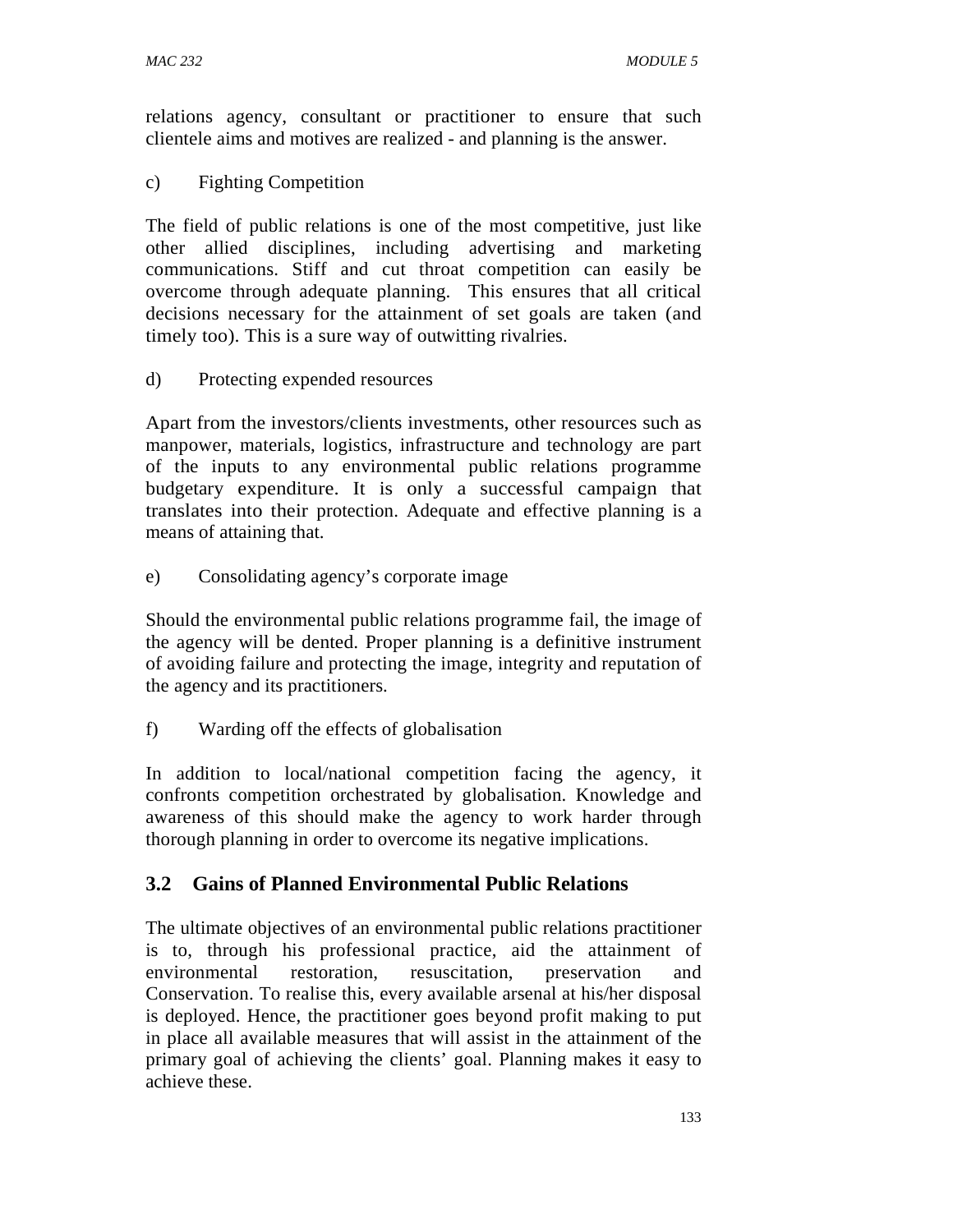Besides, planning of the programme before its implementation also assists the practitioner to aim at the specific goal of the campaign. The data and statistics used for planning provide the added leverage of the focus and essence of the campaign. With this, the right bearing and direction are known and followed, rather than engaging in guess work or trial and error.

Similarly, planning provides the opportunity of deploying square pays in space holes. This consequently saves scare resources, avoids wastages and aids the strategic application of resources. Additionally, it makes possible the full harnessing and utilisation of the diverse inputs necessary to achieving environmental preservation and transformation. Needed resources have to come from various sources, ranging from international institutions; NGOs; donors and philanthropic bodies; environmental agencies, like FEMA, SEMA, FEPA, SEPA, ministries of environment, other support organisations, and environmental activists. Put differently, planning enables the practitioner or/and his agency to involve the right kind of people or stakeholders who will assist towards the achievement of his/their set goals.

Belch and Belch (1995:521-529) list the processes of public relations (environmental public relations) to be so enormous that it would be futile, suicidal and unprofessional to engage in it without proper planning.

To them, the processes include the following:

- 1. Determining and evaluating public attitudes
- 2. Establishing a public relations plan
- 3. Developing the programme
- 4. Implementing the programme.

Therefore, planning equips the practitioner with sufficient knowledge of all the involvements and vision of what is required of him. When this is the case, the executioner is better placed to harness the available resources and attain the set agency objectives.

## **3.3 The Sensitivity of Meticulously Planned Environmental Public Relations**

Tackling ordinary public relations problems such as corporate image repositioning or industrial unrest are not as tedious and resources involving like handling environmental public relations crises. This can be buttressed with two current environmental crises, one facing Beijing in China and the other in Ogoniland in Nigeria.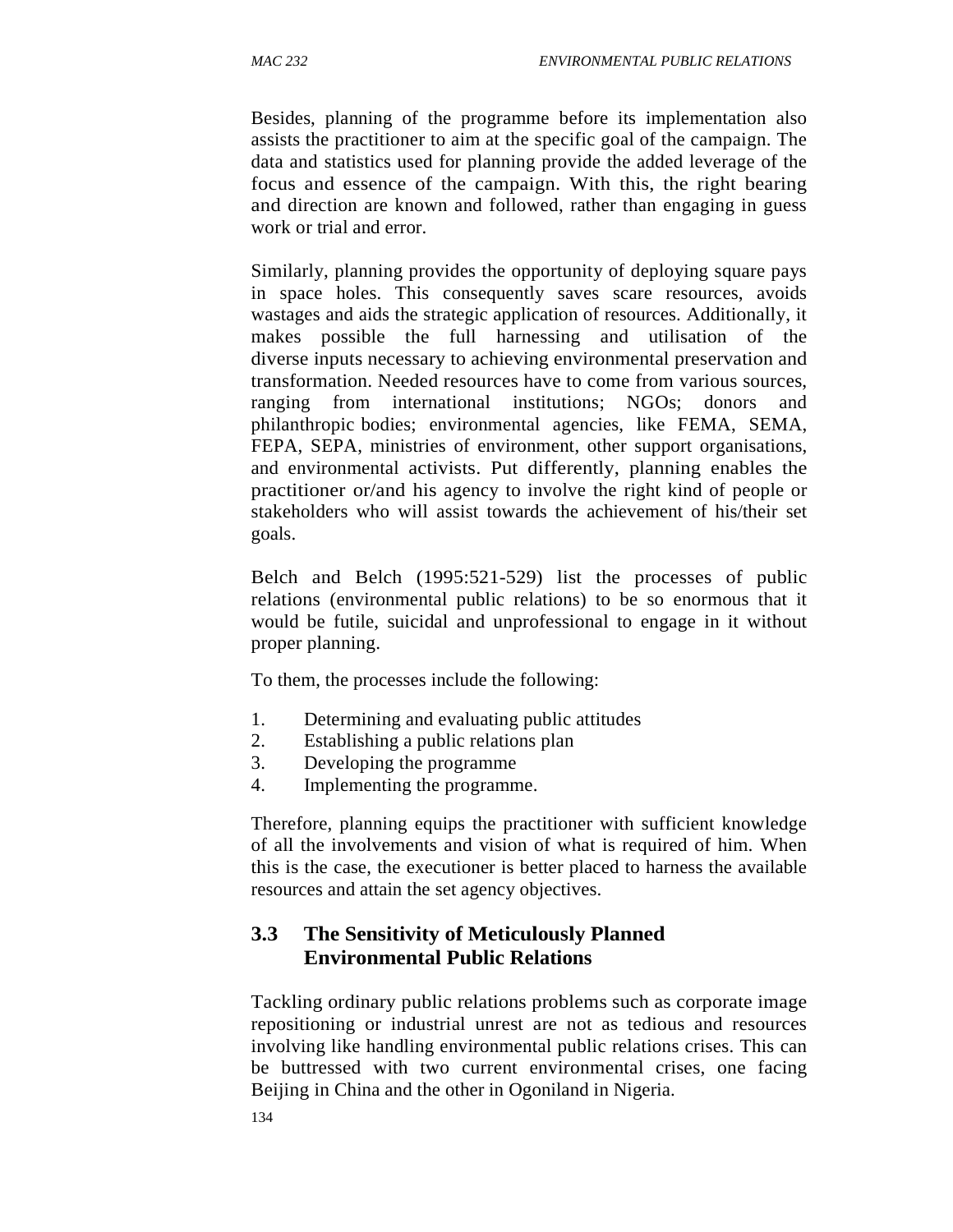Beijing pollution crisis (*The Guardian,* 2013:48) required China to spend US\$16 billion to tackle. Some of the areas to be handled included improving air quality, sewage treatment, sewage disposal and managing illegal constructions in the city inhabited by about 20 million people.

The other case is Ogoni land environmental remediation. After many years of environmental degradation dating back to the 1950s and occasioned by insensitive and irresponsible oil exploitation, spillage and mishandling of their management, Ogoni land is at best desolate and barren. It is beyond contamination and degradation. Its restoration is beyond herculean task. According to Uwaegbulam (2013:48), a Federal Government and United Nations Environmental Proramme team of experts has recommended a remedial resuscitation measures expected to last between 25 and 30 years. The project is to gulp an initial fund of US\$1 billion.

With the magnitude of the resources required to take on these two crises, one can imagine the colossal components of the needs for tackling the public relations aspect of the programmes. No one would invest such wooping sums or preside over the implementation of the programme and want excuses of failure to trail the execution. And without minding repetition, planning remains the only reliable solution to any fear of failure. Planning provides the practical and crucial elements on which the programme is pivoted and hence the basis of confidence and success after the campaign execution.

### **SELF-ASSESSMENT EXERCISE**

- i. Why and how is planning an aspect of environment public relations?
- ii. What are the merits of planning environmental public relations?
- iii. Why is planning regarded as very sensitive in environmental public relations?

### **4.0 CONCLUSION**

This unit further provides us with an opportunity to emphasis the unique place of planning as an indispensable element of environmental public relations process. It is stage, segment and process no practitioner can afford to ignore. Planning involves very sensitive decisions that are very pertinent to the effective implementation and success of the entire programme or project; and instances include media selection, scripting the communication message, among others.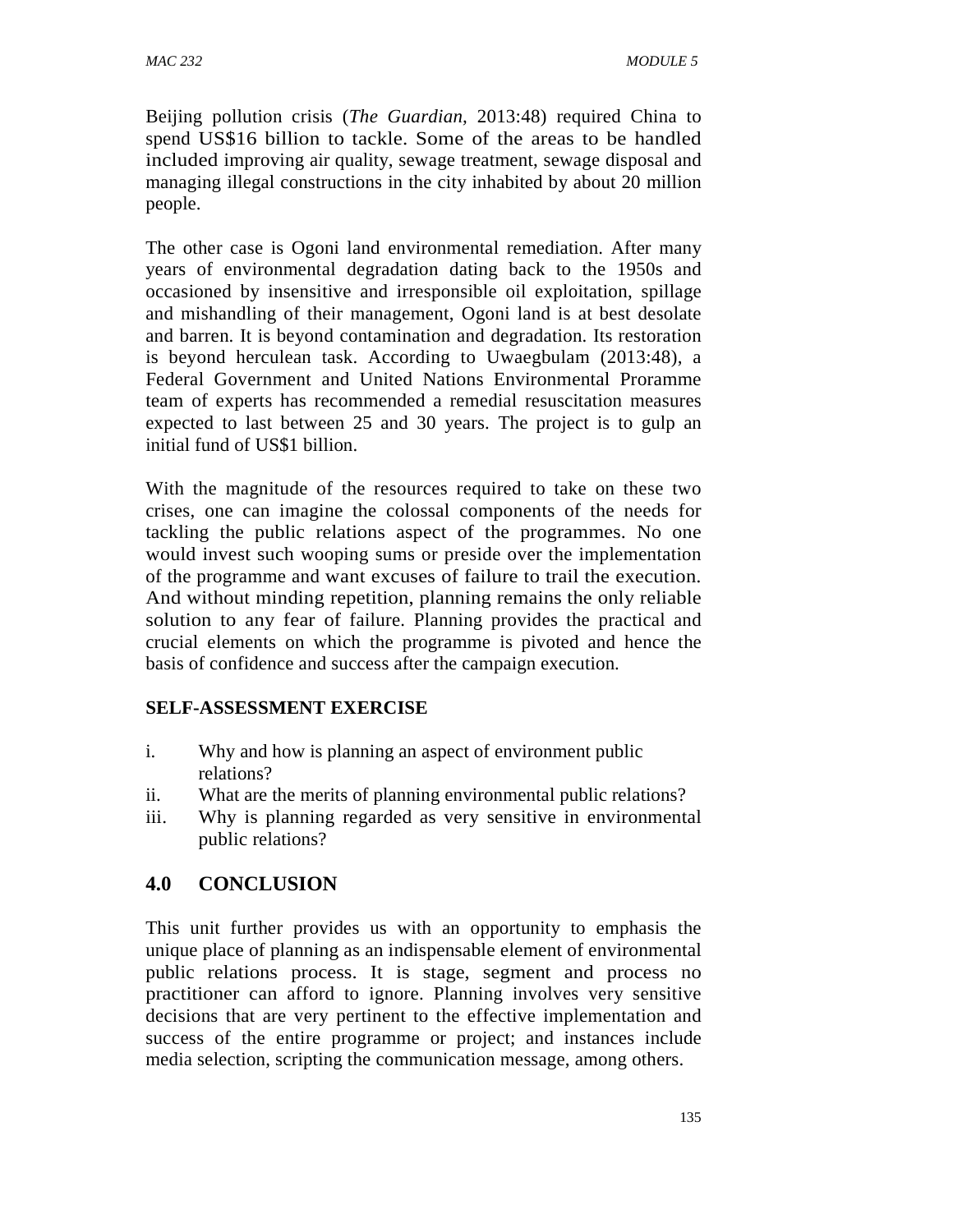It is, therefore, an element every intending or incumbent practitioner has to take seriously. The full knowledge of its dynamics, diversity, implications and application is key to professional performance in the field. It aids the successful and effective carrying out of environment public relations programme.

# **5.0 SUMMARY**

Planning forestalls the wastage of scarce resources and also provides the opportunity for the environmental public practitioner to ponder over his conceptualised framework before the full scale execution. It is a stage of the environmental public relations process every practitioner should take seriously.

It should not only be seen as very important, but also a relevant component whose omission signals failure in the process of implementing environmental public relations projects/programmes.

## **6.0 TUTOR-MARKED ASSIGNMENT**

- 1. Underscore the reasons behind planning environmental public relations campaign programmes.
- 2. Are there any derivable gains from effectively planning an environmental public relations campaign?
- 3. Showcase planning as a sensitive aspect of the environmental public relations process.

## **7.0 REFERECES/FURTHER READING**

- Belch, G. E. & Belch, M. A. (1995). Introduction to Advertising and Promotion: An Integrated Marketing Communications Perspective. (3rd ed.). Boston: Irwin McGraw-Hill.
- "China to Spend \$166 on Beijing Pollution Crisis". (2013). *The Guardian*.
- Uwaegbulam, C. (2013). "Government, UNDEP Team Hold Talks over Ogoniland Environmental Remediation". *The Guardian*.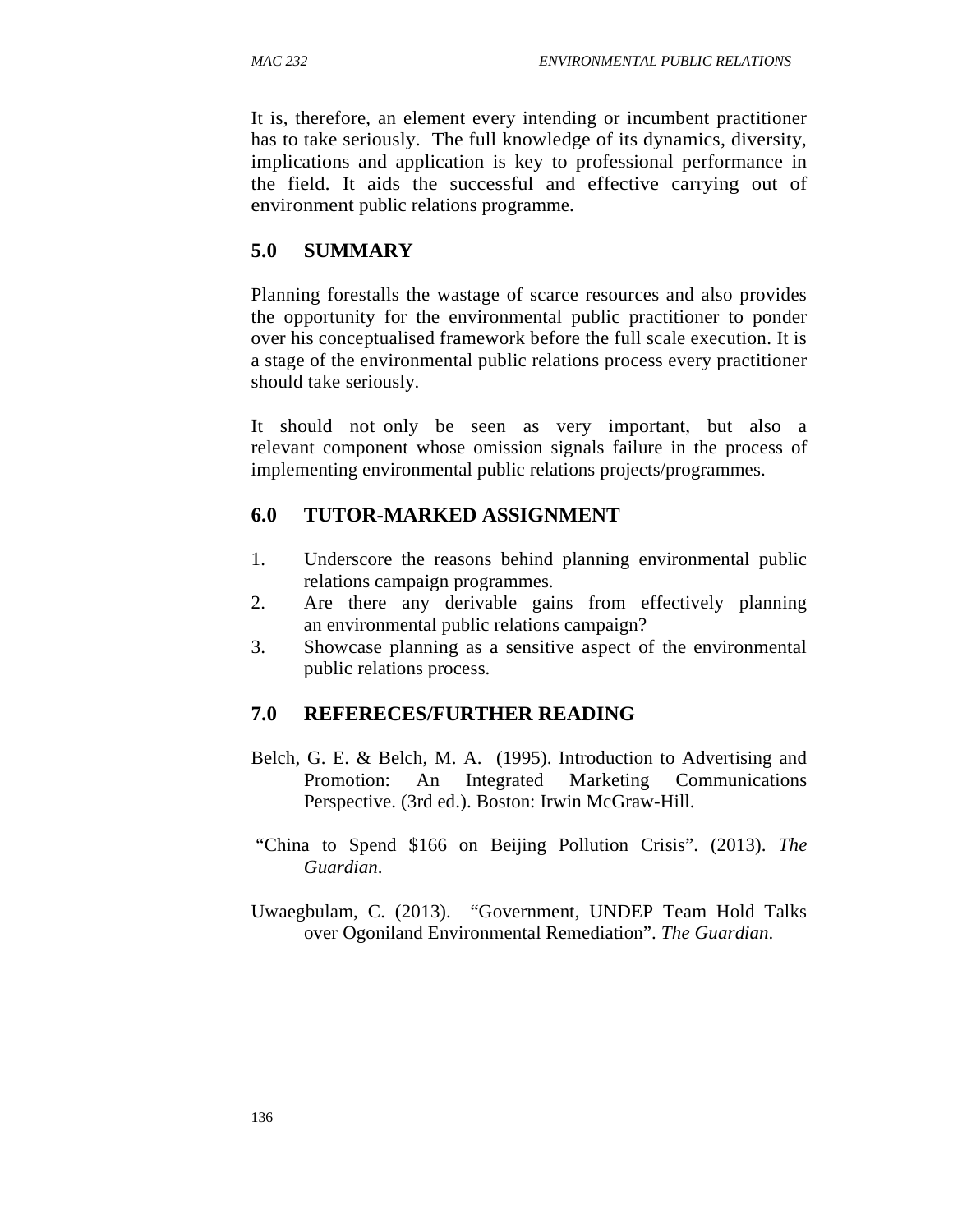## **UNIT 2 PROTECTING THE EARTH THROUGH ENVIRONMENTAL PUBLIC RELATIONS (EPR): SAFEGUARDING MAN'S SUSTAINABILITY**

### **CONTENTS**

- 1.0 Introduction
- 2.0 Objectives
- 3.0 Main Content
	- 3.1 An X-Ray of the Enormity of the Calamity
	- 3.2 Crave for a Sustainable Earth: Ways Forward
- 4.0 Conclusion
- 5.0 Summary
- 6.0 Tutor-Marked Assignment
- 7.0 References/Further Reading

## **1.0 INTRODUCTION**

All along we have been engaged in an effort to expose the potentials and efficacies of environmental public relations as an enduring solution to the quagmire of global environmental degradation and catastrophe. We, too, aimed to underscore that if the war for environmental protection, conservation and preservation must be won, all hands must be on board and deck. It requires individual, local, corporate, national and international inputs, resources, resolve, will and partnership. Yet, it is a course where complacency has no place and role. It is 'fight to finish' as on it depends man's survival and sustainability on earth.

The attainment of the goal will, to a great extent, depend on the level of awareness and consciousness of the carnage, which in turn would arouse mass participation in the crusade and campaign. The mobilisation must begin with students of environment public relations who relay their knowledge, experience and insights to others and that way the gospel will spread. Everyone must be a partaker; after all, when it comes to environmental issues everyone is either effected or affected.

This unit is a mop-up. It sums up the theme of the material and after presenting some cases of environmental degradation, emphasises the urgent need for concerted action in order to chart a formidable path capable of saving the earth. It is followed by some appendixes of relevant documents (laws, regulations, policies and ethics/codes) relevant to the theme of the discourse.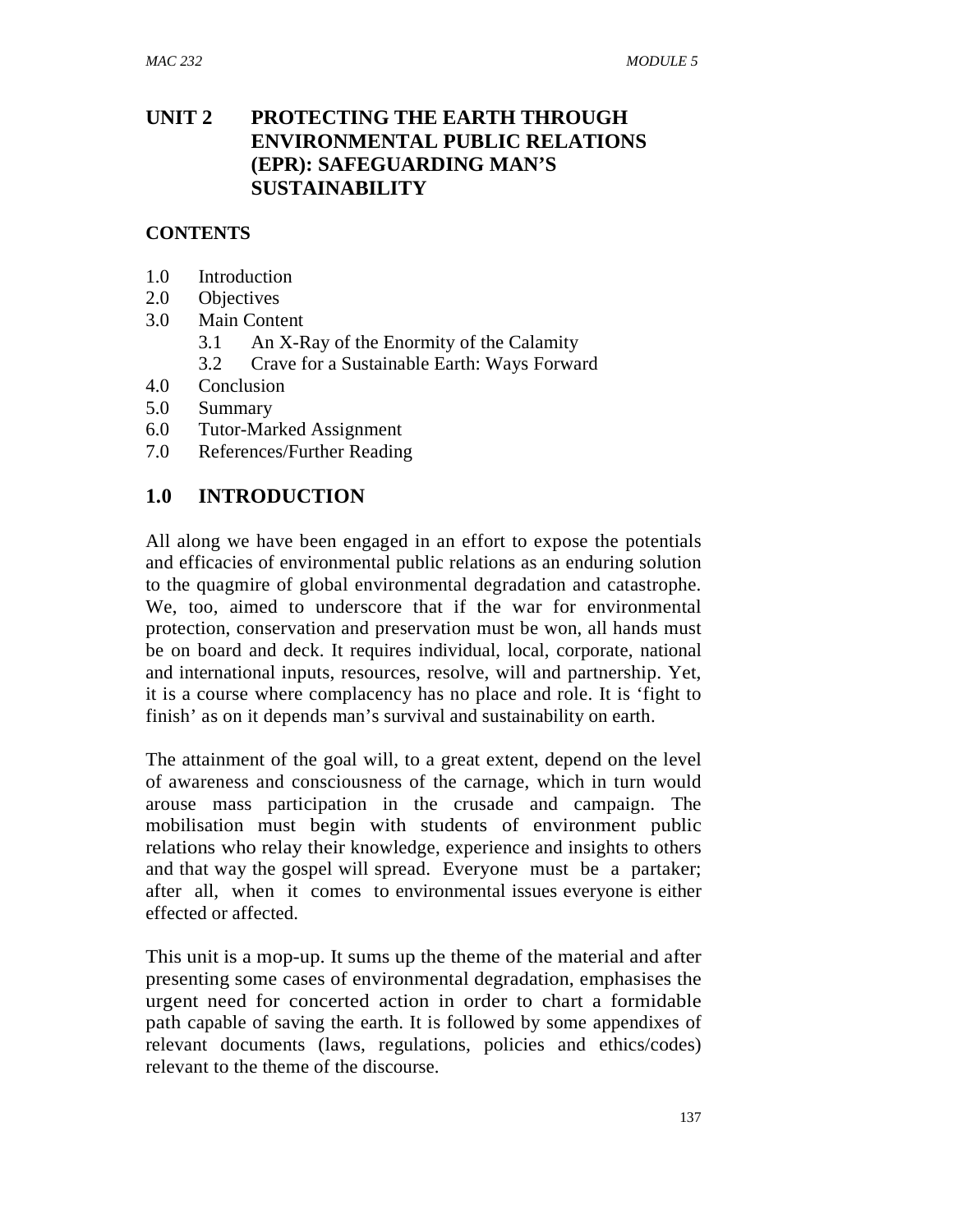# **2.0 OBJECTIVES**

At the end of this unit, you should be able to:

- evaluate the enormity of environmental degradation and its implication
- discuss why only collective efforts will solve the problem
- justify why environmental public relations is a lasting solution to the endemic problem.

# **3.0 MAIN CONTENT**

## **3.1 An X-Ray of the Enormity of the Calamity**

Undoubtedly, an invigorated and massive approach to finding solution to the prostrated and endemic problem will stem from wide and full knowledge of the underlying issues and factors. Hence, the scope should continue to be expanded through highlighting the crisis, results and implications. Some more illustrative cases, therefore, will suffice:

1. Deforestation in Madagascar

According to Harrison (1993:74-77), the country initially had a forest cover of 11.2million hectares. By 1950, it had only 7.6million hectares.

Today, it is only 3.8 milliion hectares that remain. Yearly, 111,000 hectares are cleared. Madagascar's entire rainforests have varnished in 35years. Ronomafana forest in the country was 60 kilometres wide. This was reduced , according to him, to mere strip of 7 to 15 kilometres across.

2. Deforestation the Global Outlook

Between 1975 and 1990, Nwosu and Uffoh (2005:143) claim, about 2 million square kilometers,…17% of global forested area was degraded. Of this, 12.2 million square kilometers was badly degraded. Europe had the greatest share of 23%; Africa followed with 22%; Asia, 20%, and South America, 14%.

138 The above two scenarios concern an assault on a major and sensitive aspect of the environment. The destruction of forests portends enormous negative implications for mankind. The ecosystem is immediately and drastically altered with its dangerous impact on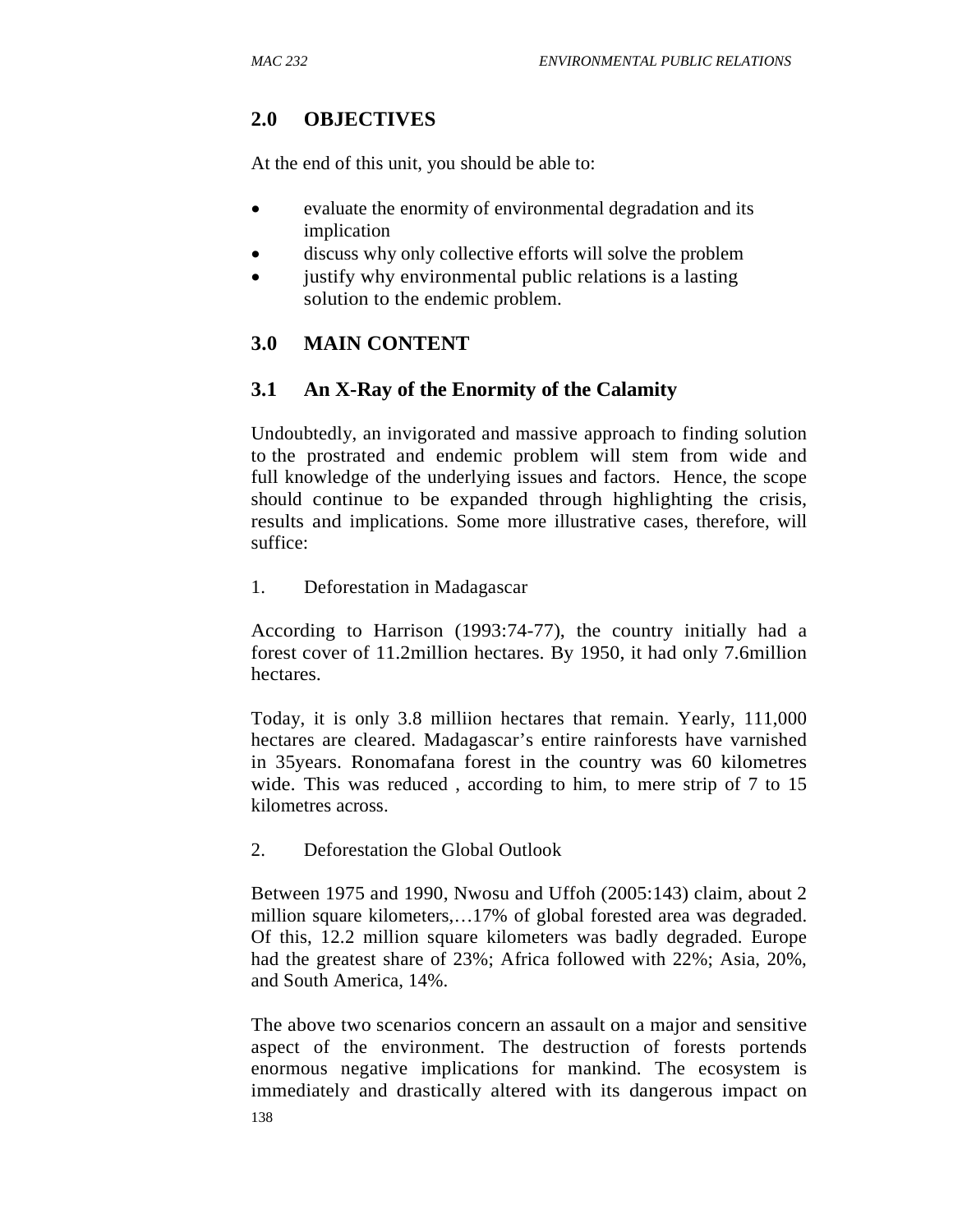food, medicine, raw materials, and drinks, among others. Such consequence has global reach and implications, and not just to people within the place of the forest location.

### 3. Aftermath of Hurricane Sandy

In the last quarter of 2012, Hurricane Sandy hit the United States with devastating effects. With influence even on the November 6, 2012 Presidential and congressional elections, its effects were across the Caribbean, Mid-Atlantic and North-Eastern parts of USA.

At the last count, Hurricane Sandy left a trail of woes and tribulation. Details of the devastation are captured below:

- Estimated cost of damages/destruction stood at, at least, \$20 billion.
- Flooding of subway lines and tunnels.
- Numerous buildings devastated (some through fire outbreaks).
- Submerging of bridges.
- Damage to vehicles.
- Power outages.
- 4. The BP Guilt of Mexico Oil Leak

This devastation now rated in the words of the President of the United States, Barak Obama, "The worst environmental disaster in American history", also remains the costliest environmental crisis in the world, as the data provided by Newsweek (2013:28) would show. The oil leakage lasted for 87 days, ending on July, 15 2010. Apart from the colossal financial repercussions, the leakage resulted in a number of other damages.

As Hertsgaard (2013:29) puts it, attempts to contain its effects by cleaning the oil resulted in health a serious crisis of untold proportion as the chemical used led to numerous health hazards. The: combination of Corexit and crude oil also caused terrible damage to gulf wide life and ecosystems, including an unprecedented number of seafood mutations; declines of up to 80% in seafood catch; and massive die-offs of the microscopic life-forms at the base of the marine food chain.

The quantity of the leakage and the whooping cost of litigations resulting from it would assist in giving a clear picture of the disasteras reflected below: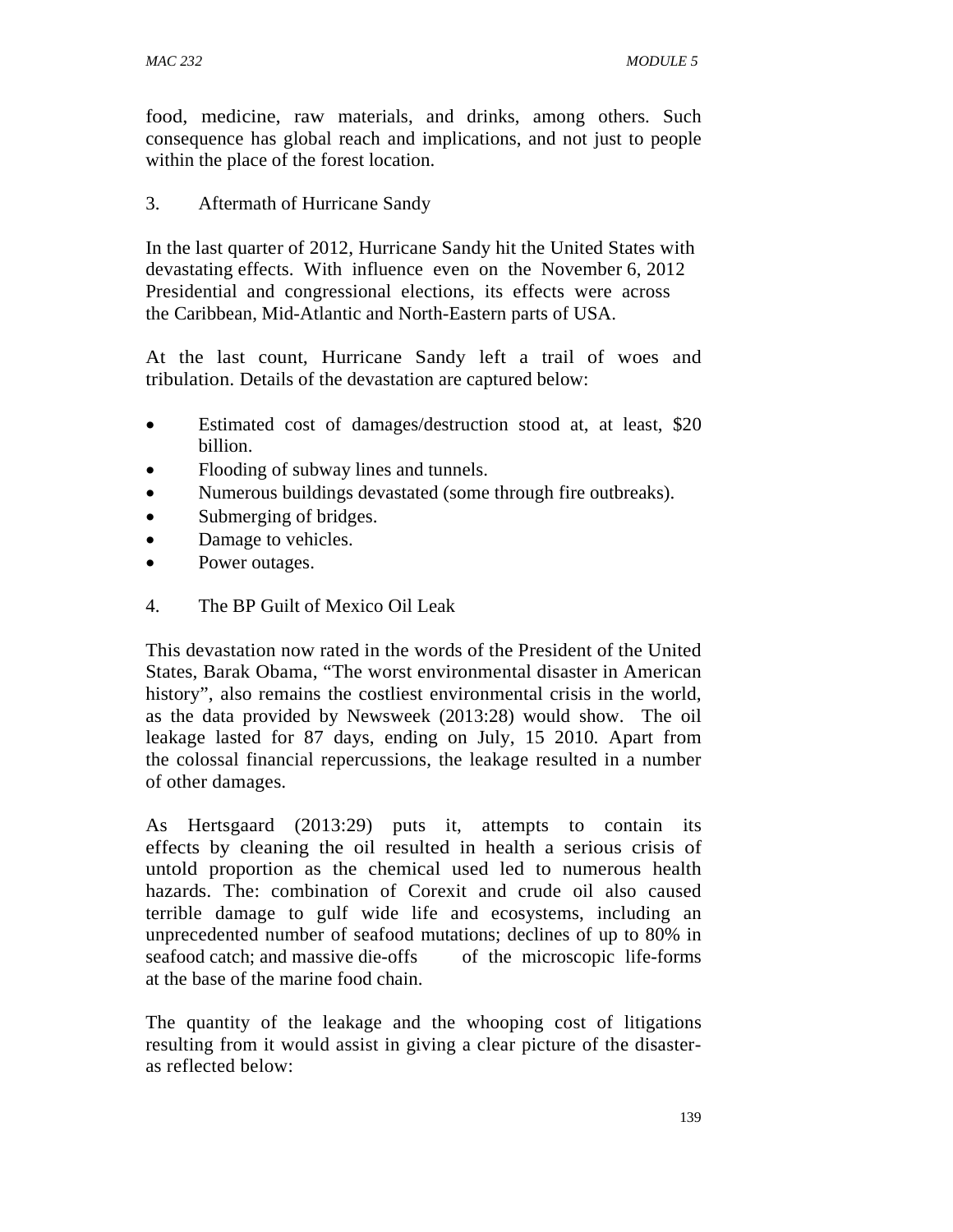- The explosion which caused the leak killed 11 workers and injured 17.
- Spilled at least 210 million gallons of crude oil into the Gulf of Mexico.
- BP to spend \$7.8 billion on settling cases and plaintiff of the leak.
- BP to pay the largest court fine in U.S history: 4. \$4.5 billion.
- BP to pay Louisiana, Alabama, Mississippi and Florida \$34 billion.
- Another payment of \$4,300 per barrel, totaling \$17.5 billion, yet the cases involved are still ongoing.
- 5. The Giant Killer: Climatic Change

Just recently, lending his voice to concern over global warning the president of the World Bank, Jin Yong Kim, described it as a "…fundamental threat…to global economic development". To him, it threatens the planet and the poorest people. He goes on to add that "If we do not act to curb climate change immediately, we will leave our children and grand-children an unrecognisable planet". Incidentally and unfortunately "It is the poor, those least responsible for climate change and least able to afford adaption, who would suffer most", he laments.

Climate change is the ugly consequence of man's unbridled and uncontrolled mismanagement of the earth and its resources. Investigations has shown steady rise in atmospheric temperature over the years, and more pronounced now than in the past. According to Mader (1998:474), atmospheric carbon dioxide jumped from 280 in 1850 to 350 in 1998, due to industrialisation and other related activities. Man's quest for socio-economic improvement directly and indirectly results in this. The activities involved and general mismanagement of the earth's resources cannot but lead to the untold results. Burning of fossil fuel in various ways, especially through industrialisation and deforestation are the major sources of this calamity. Those actions and their negative effects are graphically presented below, adapted from Mader's (1998:474) insightful work on the area:

| Kind of Gas        | Causes                            |  |
|--------------------|-----------------------------------|--|
| Carbon dioxide     | Fossil fuel and wood burning      |  |
| Nitrous oxide      | Fertilizer and animal wastes      |  |
| Methane            | Biogas and rice paddies           |  |
| Chlorofluorocarbon | Freon, a refrigerant              |  |
| Halos              | Fire extinguishers                |  |
| Ozone              | Photochemical smog in troposphere |  |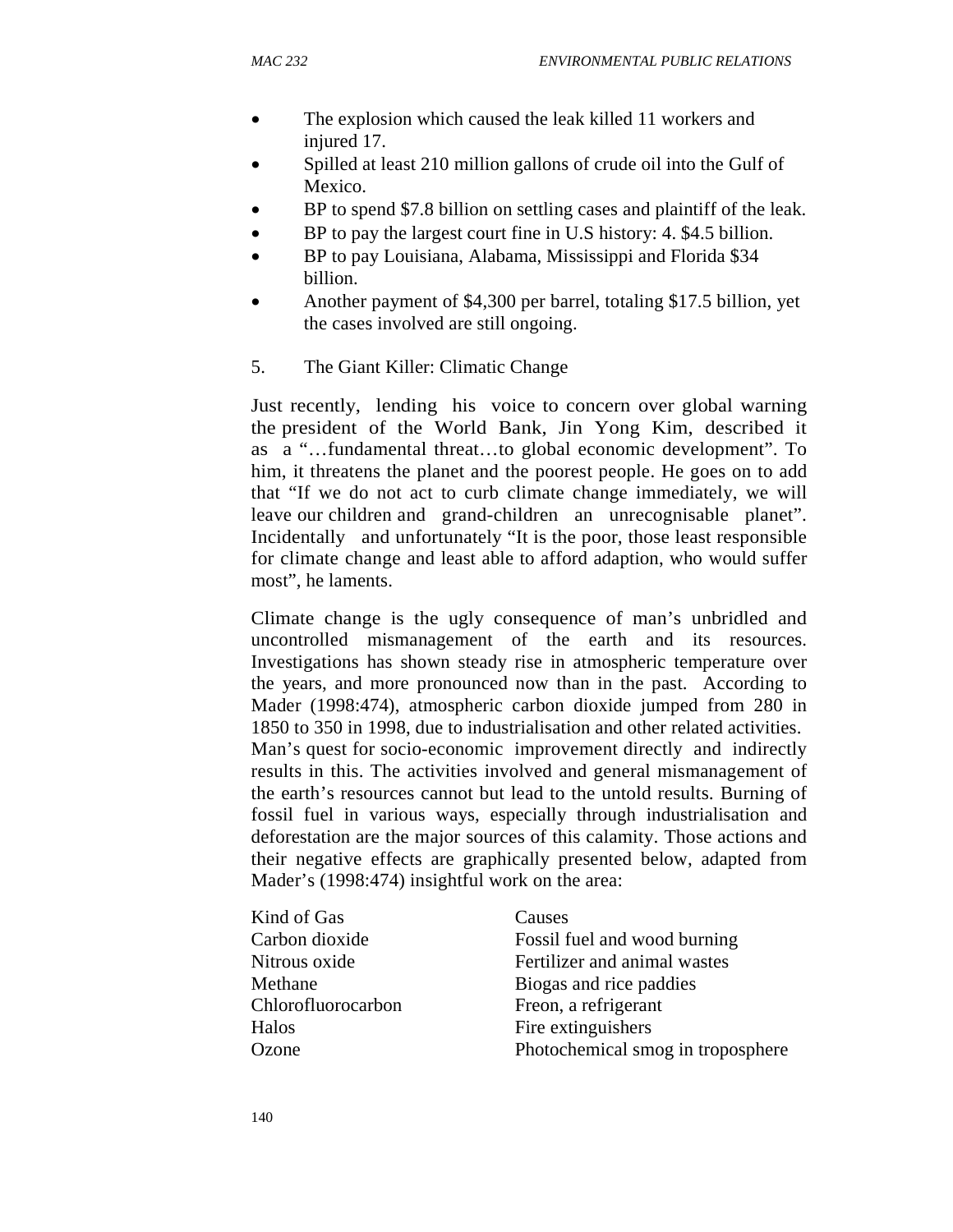The results of the emission of these gasses into the atmosphere are acid rain and ultra violet radiation, which are harmful to human beings, the ecosystem, and as well leads to the depletion of the ozone layer, the so called green house gases and their negative effects.

Indeed, to say the least, man is not fair and just to the earth and of course to himself. The level of the mismanagement and negative activities and their dangerous implications attest to this assertion. Empiricisms from Mader (1998:474) show unabated increase in the level of concentration of green house gases. This is the aftermath of man's poor sewage treatment, acidic water from mines, industrial wastes, nuclear reactors, oil pollution/spillage, fertilizer runoffs, and poor disposal of used tires, plastic bottles, cans, sachets, among others. According to Mader (1998:474), these add to industrial gas emission and deforestation and culminate in climate change, in addition to the following:

- Warming oceans.
- Temperature rising.
- Glaciers melting.
- Water expansion.
- Sea level rising.
- Water evaporation increasing.
- More rain along the coasts.
- Dryer conditions inland.
- Droughts resulting.
- Reduced agricultural yields.
- Trees dying.
- More floods.
- Coastal town disappearing.
- Soil erosion increasing.

# **3.2 Crave for a Sustainable Earth: Ways Forward**

With the dangers facing the environment succinctly elucidated, it is clearer them ever the escalating tendency for man to personally truncate his own existence on the globe, unless something is done urgently. Certainly, any development effort which negates the future of posterity is out of it. Therefore, quest for development must embody measures and blueprints which take care of resultant defective outcomes that is sustainable development.

Nwosu and Uffoh (2005:50) quote the World Commission on Environment and Development (WCED) as describing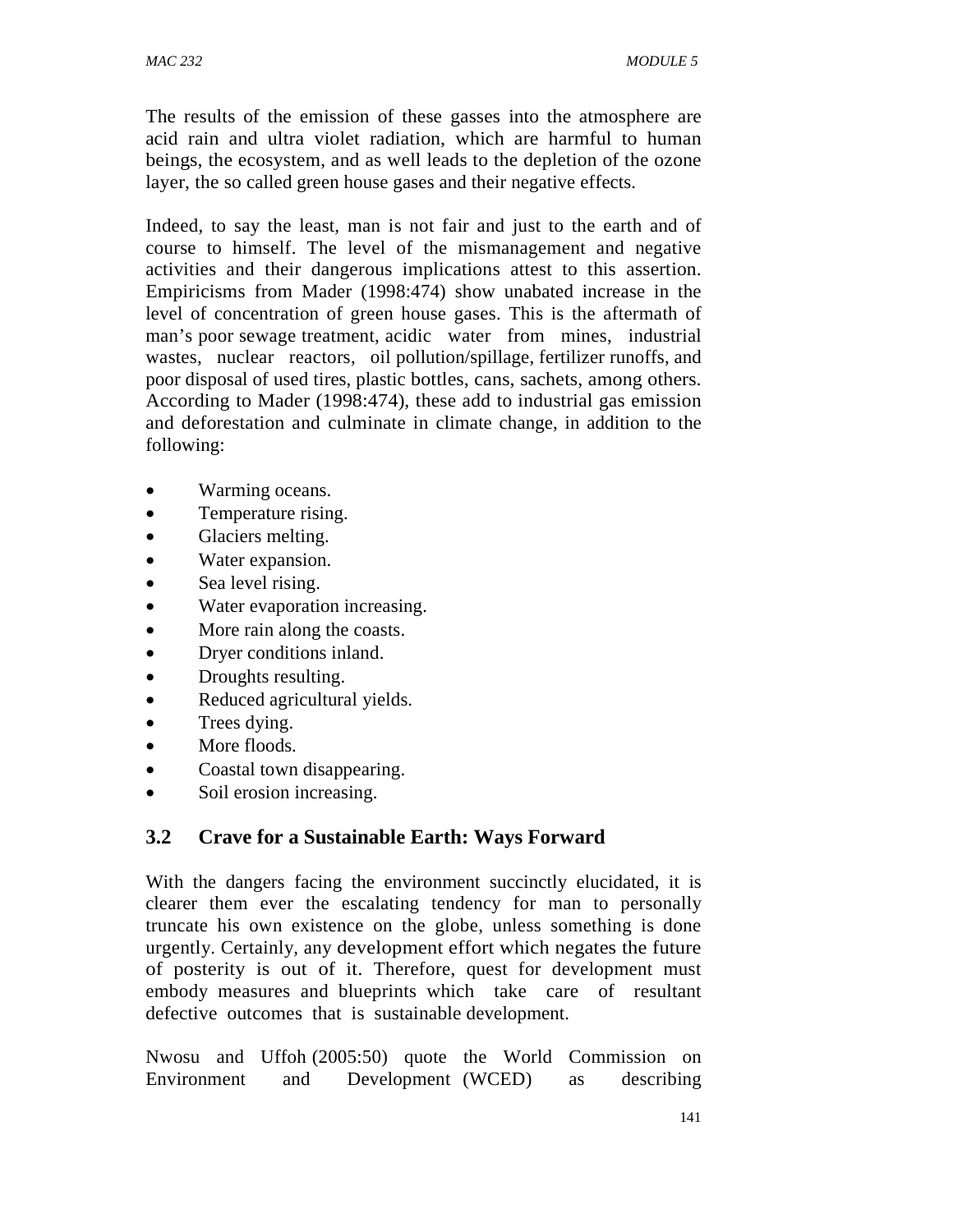sustainable development as "…the development strategy that meets the needs of the present without compromising the ability of future generations to meet their own needs". Any activity that would jeopardise the environment and the ecosystem should not be carried out in man's and posterity's interests. This is the position of Solomon, Linda and Diana (2003:47), as they remind us that we depend on the environment for "…pure (clean) water, clean air, food, fibre, medicines and many other necessities of life".

The biosphere (part of the planet where living things inhabit - the lithosphere, hydrosphere and atmosphere), must be protected. In their words, we must "...prevent or at least minimise the possible degradative effects to all living things (as the) extinction of nonhuman species (from the earth) is on the increase". In fact it has reached a level it is called biodiversity crises. Finding solution to them is, therefore, a matter of imperative and urgency. Accordingly, the following 15-point prescriptions are recommended:

1. Invigorated mobilisation of the public

Increased enlightenment, education and mobilisation of the massestargeted at total and wholistic onslaught on the causes of environmental degradation. For effective results, all measures must be in place and all hands on deck. There should be multi-media approach: utilising both traditional and modern media for comprehensive education of the public on causes of environmental degradation, proper disposal of wastes and how to preserve the environment.

2. Involvement of experts and professionals

Experts and professionals in the fields of public relations and environmental public relations should be used. As professional practitioners, they will apply the right and suitable principles, practices, methodologies, strategies, tactics and techniques to rouse the awakening, awareness and consciousness of everyone to better understand the environment, in addition to their massive participation in environmental protection programmes and projects.

3. Strengthening all necessary legislations

Putting in place all essential and required legislations and strengthening existing ones, as well as ensuring their effective enforcement.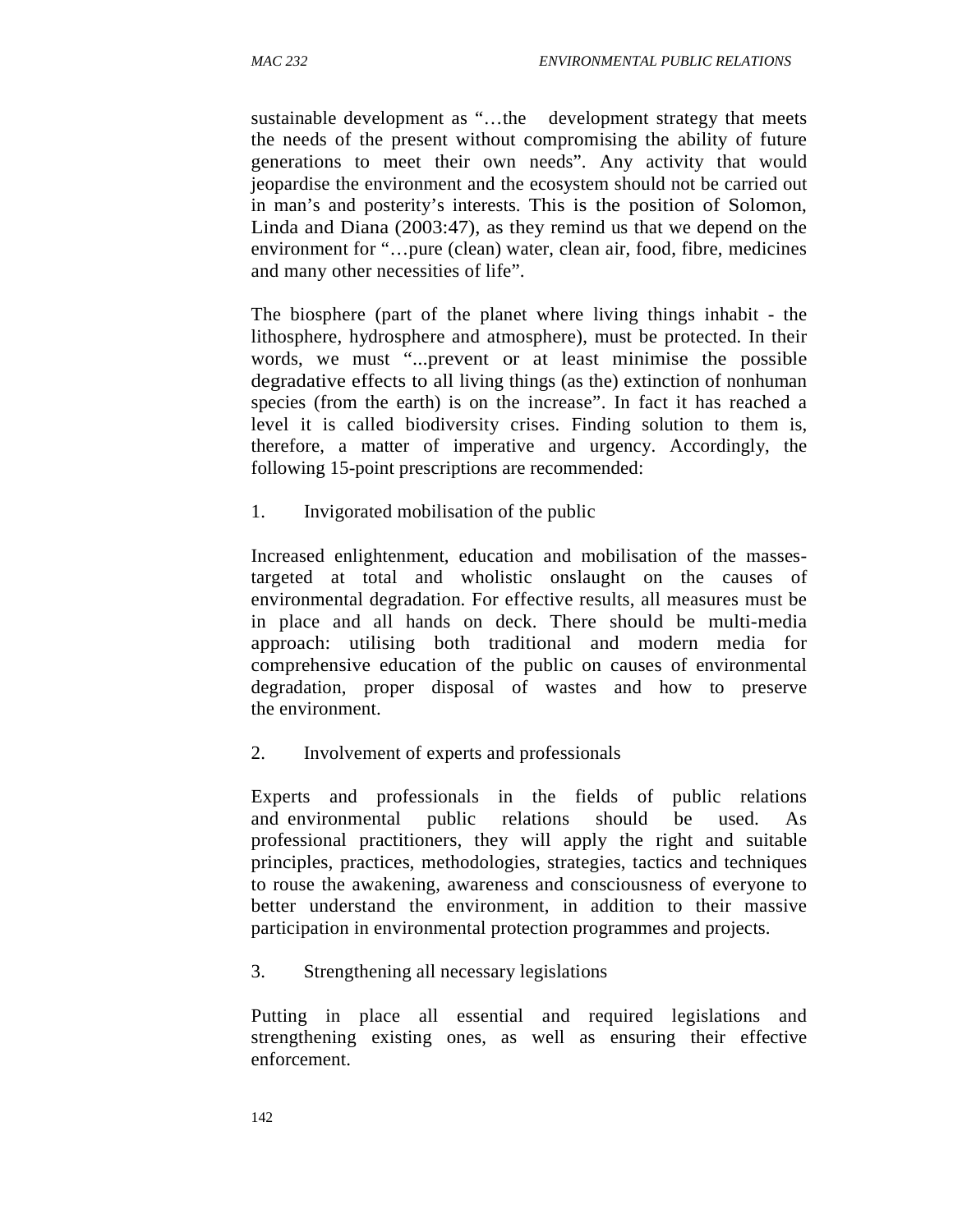#### 4. Institutionalisation of all needed frameworks

Necessary frameworks and policies should be institutionalised for proper and smooth operational engagements in environmental protection, conservation and preservation.

5. Effective application of environmental and other related agencies.

Environmental protection emergency and other related agencies should be properly funded, equipped and mobilised for their active service in view of the challenges before them, at all levels, for instance FEPA, FEMA, among others.

6. Improved capacity for the Nigerian Meteorological Agency (NIMET)

This organ charged with the responsibility of providing meteorological services for the country should be improved, capacity-wise and technologically in line with the demands of its tasks in an expanse country like Nigeria

7. Collaborative engagements with others.

Environmental protection agencies can be more robust and effective if they enhance their cooperation with similar and related organisations through partnership; association and collaboration, Example of such bodies include Manufacturers Association of Nigeria (MAN), National Association of Chambers of Commerce, Industries, Mines and Agriculture (NACCIMA), among many others.

8. Drastic measures on flood areas

Serious measures should be taken to dredge our water ways, especially flood-prone areas, to enhance smooth and increased water passage just as residents of flood-prone areas should be evacuated and relocated.

9. Entrenchment of Environmental Impact Assessments (EIA)

Henceforth, the execution of every major project, whether by government or private organisations, should be preceded by environmental review through Environmental Impact Assessment (EIA). This would aim at protecting the immediate and outer communities from resultant environmental degradation in the short and long runs.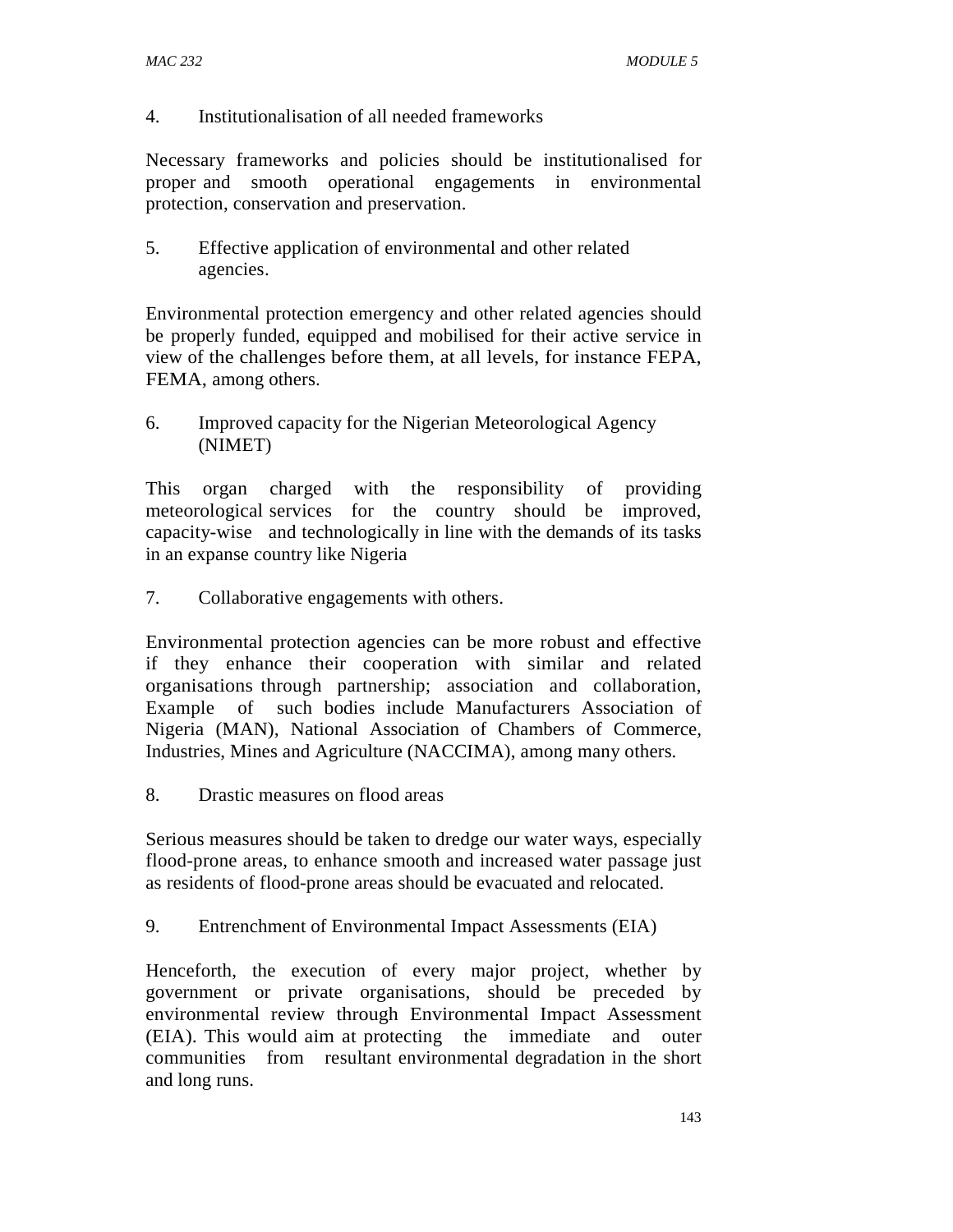#### 10. Multi-national corporations should leave up to their social responsibilities

More involvement and commitment of multinational corporations should be sought and insisted on. These should be obtained through well planned, deliberate and sustained policies, programmes and legislations, since their industrial activities are the major causes of gas emission. They must, therefore, be part of the solutions, through their contributions.

#### 11. Evolvement of more effective population policies

At national and international levels, more effective and pragmatic population policies should be evolved for more judicious and positive management of global population. This is a necessity in order to avert the looming catastrophe and cataclysm inevitably awaiting mankind unless the current rate of global population growth is checked. Now at over 7 billion, it is projected to hit 9.1 billion by 2050, according to The Guardian (2013:48-49). The negative consequences are numerous: food scarcity, water crisis, unemployment, to mention just a few of them.

12. Closer affinity with UN agencies

More attention should be paid to UN and UNEP pronouncements, policies and programmes on the environment, to ensure that Nigeria takes advantage of their existing services in view of the country's low capacity in managing major environmental crises, for example the 2012 flood disasters.

13. Global environmental issues should not be politicized

The hitherto prevalent East/West divide, which tended to polarize the international community over issues of critical importance, including global environmental matters should be jettisoned. For instance, there existed stalemate between the United States of America and China over responsibility and actions on the green house gas emission controversy.

This should be resolved and discarded, and followed by strong political will to synergistically tackle the problem once and for all.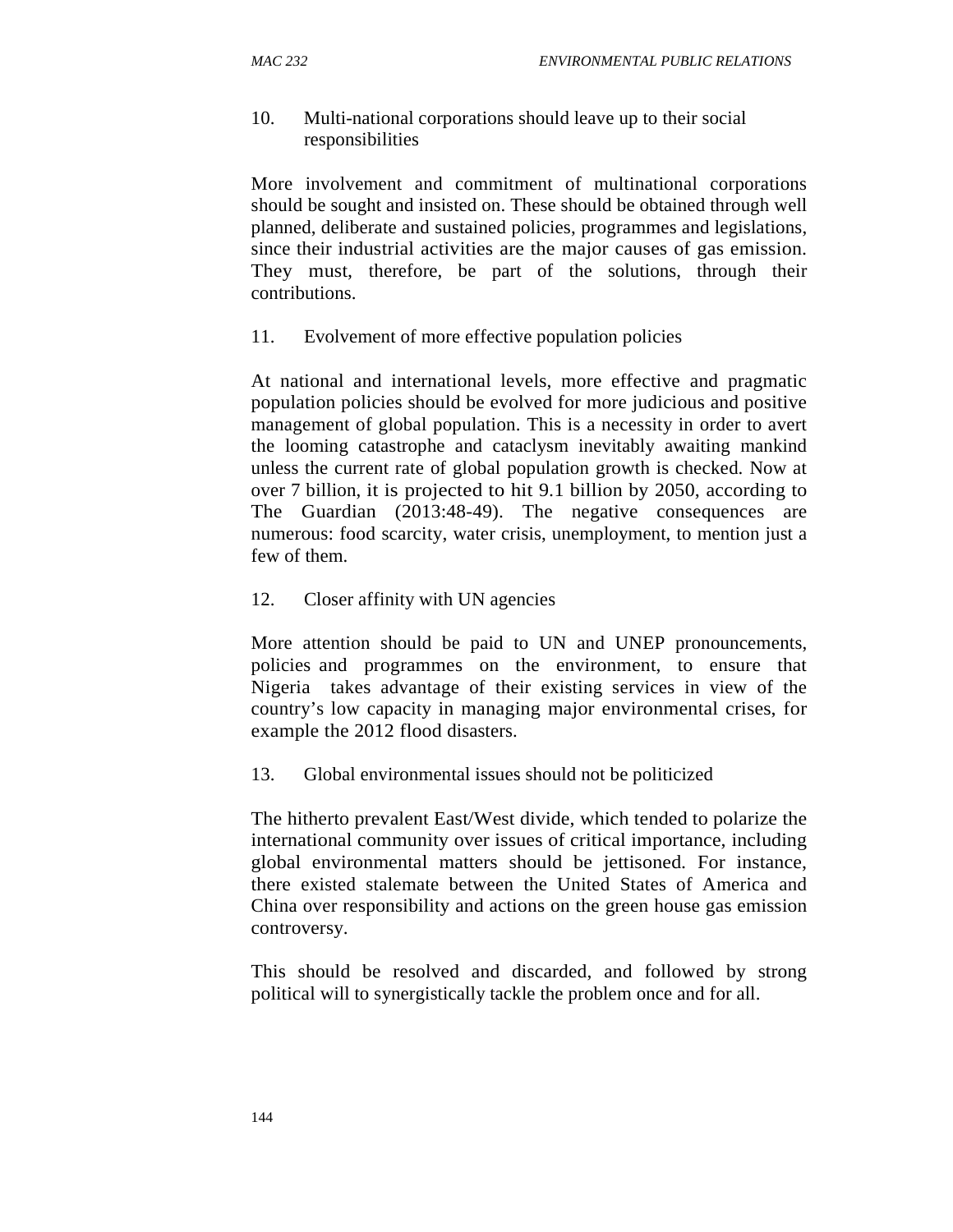14. Major industrialised nations should accept responsibility

Industrialised countries are the major sources of the gases which cause ultra violet radiation, acid rain, green house effects and subsequently climate change. There is no doubt about this, accordingly they should accept responsibility for this and equally spearhead the attempts aimed at finding lasting solutions to them. The United Nations should intervene, hold them accountable and ensure that henceforth, environmental matters are not made issues of international politics.

15. The plight of developing countries should be assuaged

Measures must be taken to specially address the peculiar environmental needs of less developed nations. Though they contribute very marginally to the global environmental crisis, they heavily bear the brunt. Yet, if left on their own, they have little or no capacity, whatsoever, to tackle the endemic crisis. Assisting them in this direction must be seen as a necessity.

### **SELF-ASSESSMENT EXERCISE**

- i. Showcase deforestation and oil spillage as source of environmental crises.
- ii. Discuss two (one local and the other foreign) waterinduced environmental crises and their effects.
- iii. Suggest solutions to global environmental problems.

### **4.0 CONCLUSION**

Environmental crises are already past of man. Therefore, tenable is finding solutions to them and containing them through effective management.

This is realisable by putting permanent structures and relevant institutions on ground to ensure they are nipped in the bud, should they arise.

A number of past and recent environment disasters have been examined.

The exploration is with a view to exposing their implications. It is further intended to act as means of education to student who must be in the vanguard of finding enduring solutions to environmental problems and crises.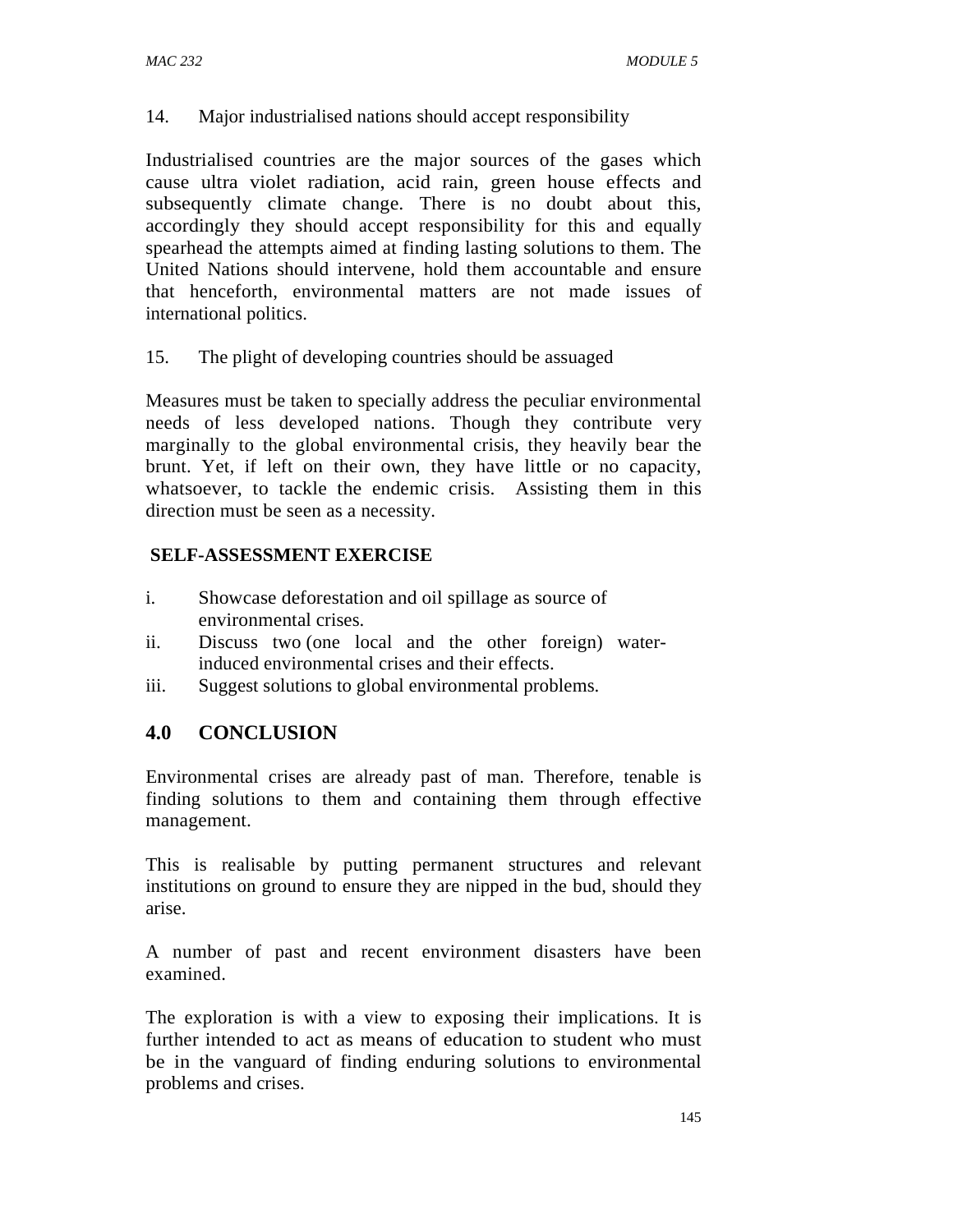Equally, it is instructive to reiterate the importance of public education, enlightenment, sensitisation and mobilisation for the purpose of public understanding, appreciation and participation in environmental issues and activities.

## **5.0 SUMMARY**

Suffice it to aver that finding effective solutions to environmental crises in emerging nations like Nigeria depends, much, on massive public involvement. In turn, such massive participation is contingent on public mobilisation. This is necessary in view of the low level of public knowledge and appreciation of environmental matters and problems or even their causes in emerging societies like ours.

This spells out the magnitude of responsibility and obligation on the shoulders of practitioners and professionals in the new field of environmental public relations. It is onus on them to widen the scope of knowledge of the discipline, its meaning, roles, functions and indispensability in saving the drowning earth. To practitioners and students, this is both moral and ethical responsibilities. We cannot afford to shirk it. The earth must be saved and we have major roles to play in attaining it. And this unit, module and indeed the entire course material, have done a lot in making it a point.

### **6.0 TUTOR- MARKED ASSIGNMENT**

- 1. X-ray three major causes/sources of environmental degradation, including explanations of their instance and results.
- 2. Climate change is every time presented as a key source of endemic environmental crisis. Justify this statement.
- 3. Give and explain five ways out of global environmental crises.
- 4. Show why global environmental crises require collective solution if it must be enduring.

## **7.0 REFERENCES/ FURTHER READING**

Harrison, P. (1993). *The Revolution: Population, Environment and Sustainable World*. London: Penguin Books.

Hertsgaard, M. (2013). "Drowning in Oil." *Newsweek*, April 29.

Mader, S. S. (1998). *Biology*. (6th ed.). Boston: WCB McGraw-Hill. *Newsweek*. (2013), April 29.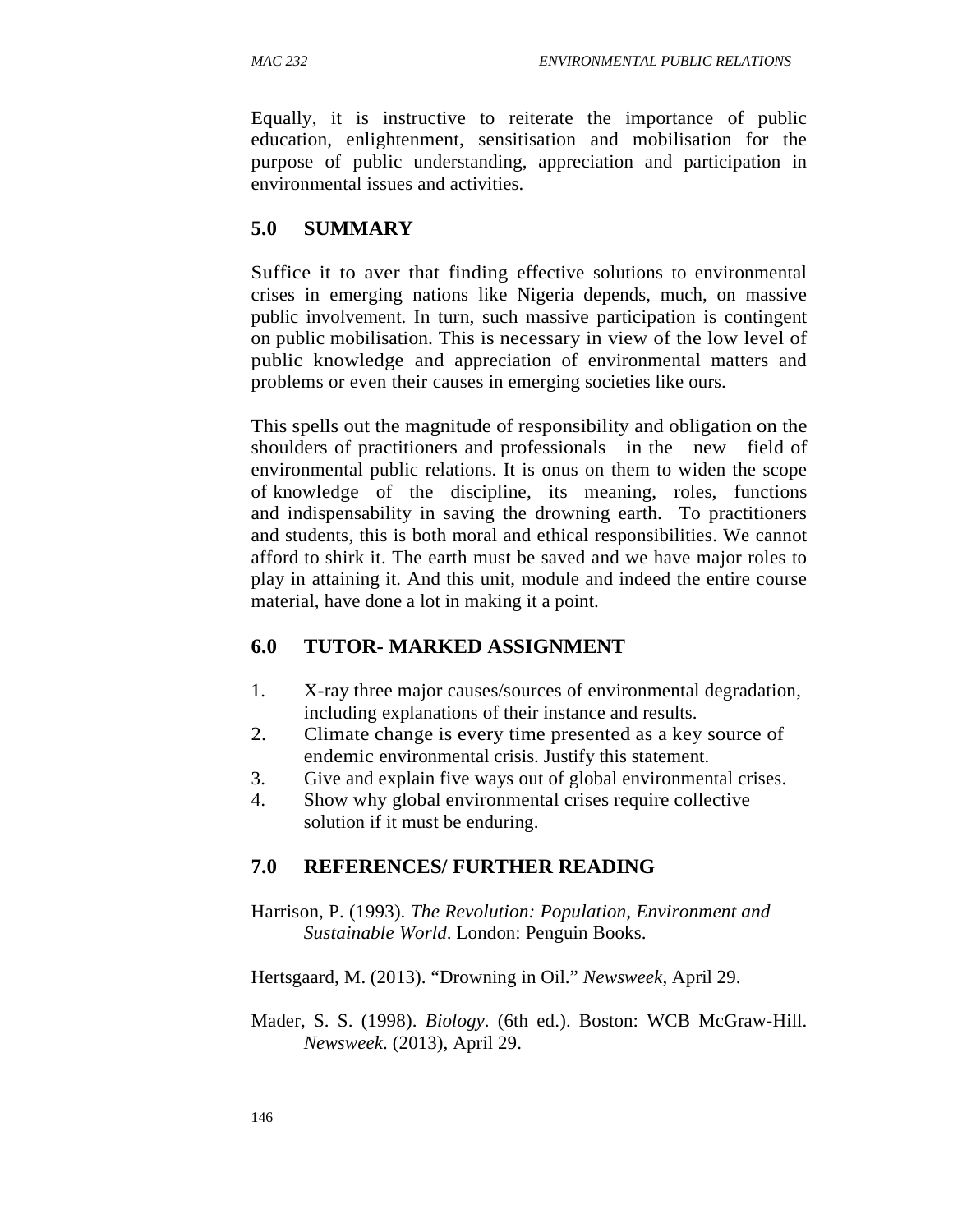- Nwosu, I. E. & V. O. Uffoh. (2005). *Environmental Public Relations Management: Principles, Strategies, Issues and Cases*. Enugu: UNN/IDS.
- Solomon, E. P., Berg, L. R. & Martin, D. W. (2003). *Biology*: *Vol.1.*  (6th ed.).

California: Brooks/Cole.

*TELL*. (2012). November 12.

*The Guardian.* (2013). April 8.

*The Guardian.* (2013). Monday, March 25, pp, 48-49.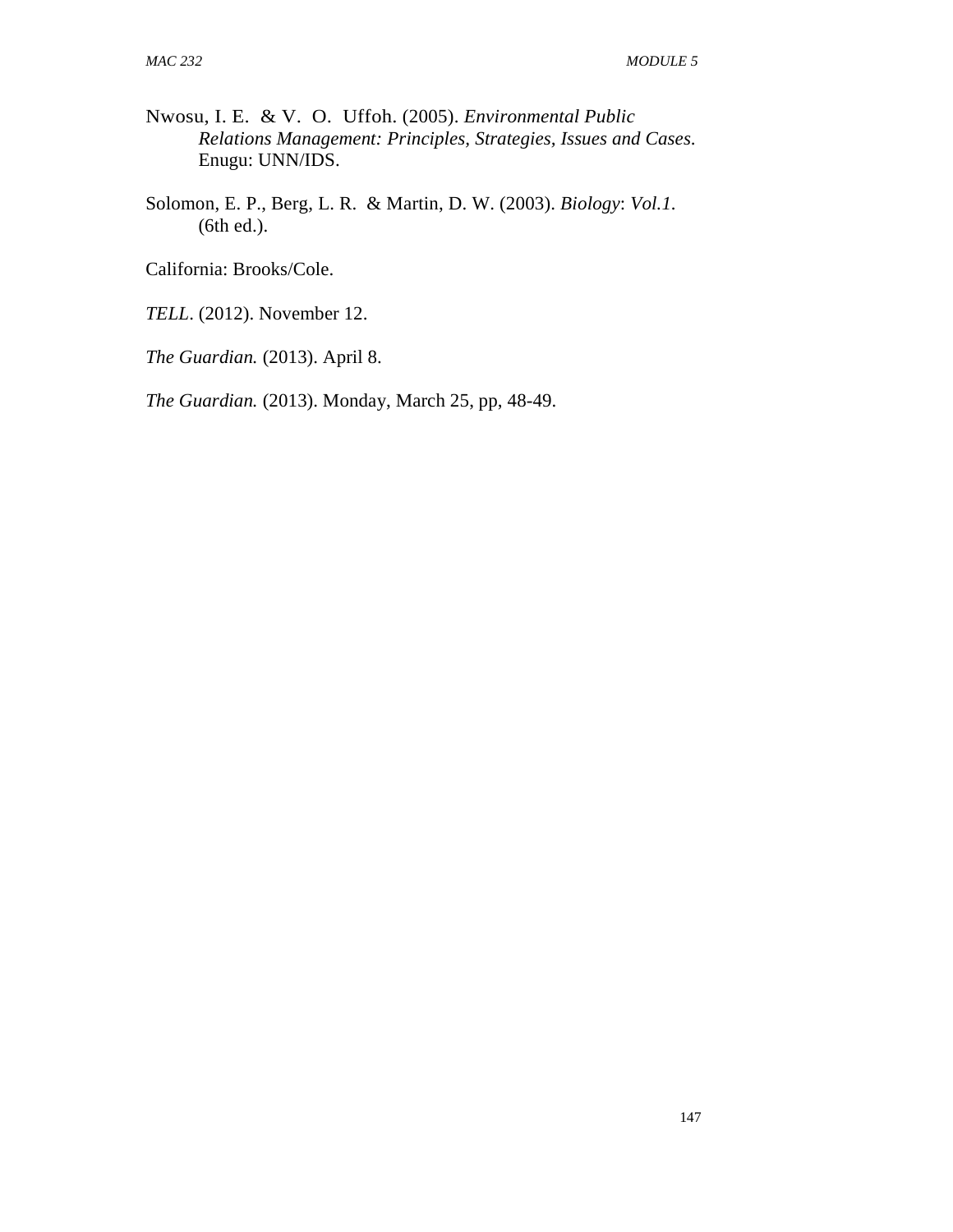### **UNIT 3 ETHICAL CONSIDERATIONS IN ENVIRONMENTAL PUBLIC RELATIONS**

#### **CONTENTS**

- 1.0 Introduction
- 2.0 Objectives
- 3.0 Main Content
	- 3.1 Understanding Ethical Conducts
	- 3.2 Functions and Benefits of Corporate Ethical Responsibility
- 4.0 Conclusion
- 5.0 Summary
- 6.0 Tutor-Marked Assignment
- 7.0 References/Further Reading

### **1.0 INTRODUCTION**

Every field, discipline and profession requires regulation and control. These are imperative in order to ensure that the operators and practitioners perform their duties in conformity with the laws of the land, rules guiding the field; has respect for the truth, rule of law, decency, orderliness and decorum, and more so have regard for the rights of others. To guarantee these, often the government makes laws to ensure everyone conforms.

On the other hand, sometimes members of a profession or a professional body voluntarily makes rules and regulations, dos and don'ts, code of conduct or ethics for every member or practitioner in the field. Note that members are expected to voluntarily adhere to these codes of conduct, without being forced. Virtually every profession has it. It is a necessity for the prevalence of sanity and civilised practice in such a field or profession, Okpara (2011: 285)

The field of public relations and environmental public relations is not left out in this respect. Such a measure exists for its practitioners and members to respect laws of the land provide impeccable services to members of the public, respect the rights of others and above all ensure that while questing for profit, practitioners do not compromise standards, excellence and quality service to customers, consumers and clients. It is a voluntary regulation.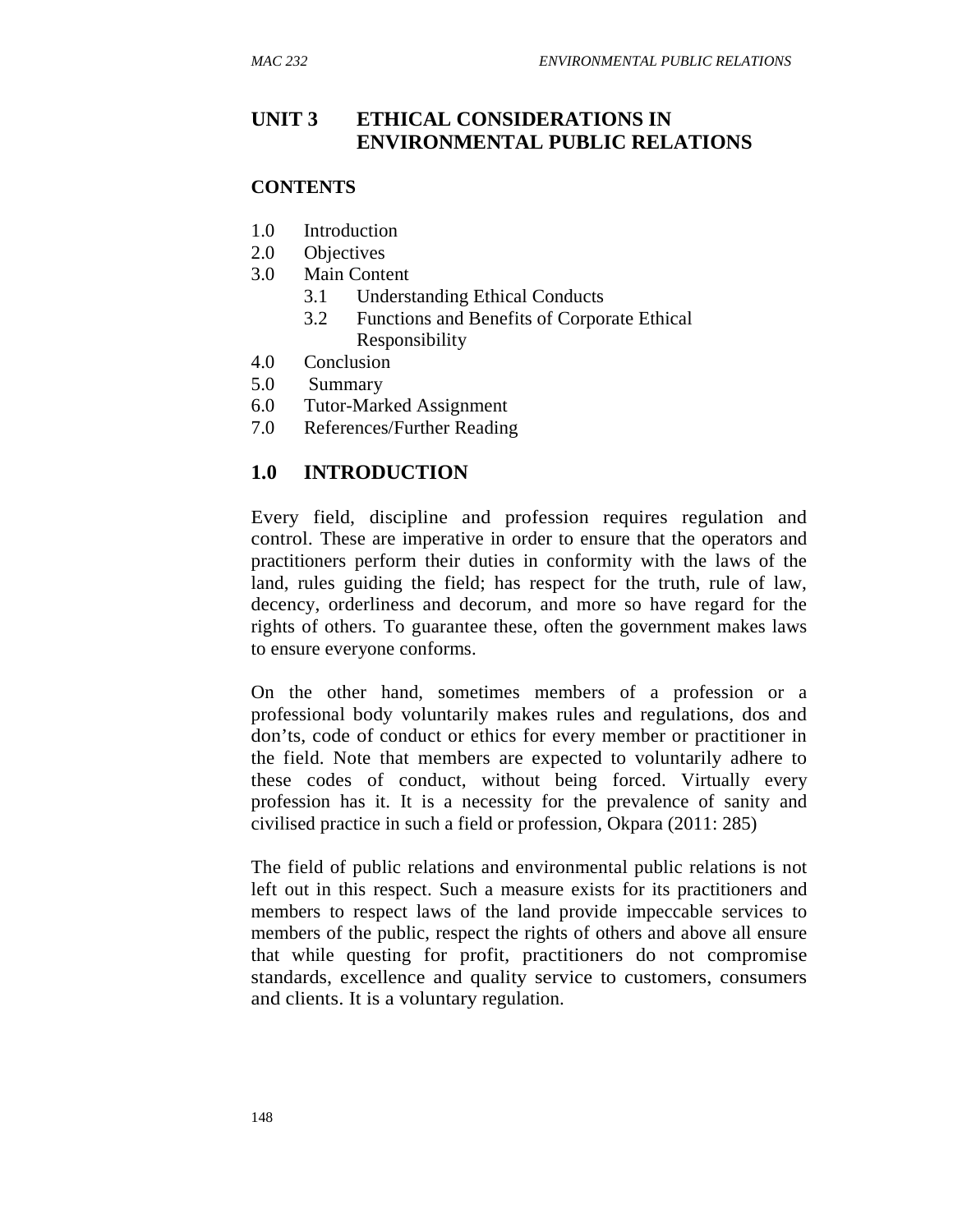## **2.0 OBJECTIVES**

At the end of this unit, you should be able to:

- define and give illustrative examples of ethics
- justify the necessity for ethical regulation in professional organisations.
- explain the contents of some existing codes of conducts in public relations and environmental public relations.

### **3.0 MAIN CONTENT**

### **3.1 Understanding Ethical Conduct**

Ethics are principles or standards set by oneself or professional organisation as benchmark governing attitudes, behaviours and actions while practicing in a specific field. It is a matter of conscience; hence, it also depends on the personal disposition of an individual.

As well, ethics has to do with customs, culture and traditional, as Center and Jackson (2003:363) rightly note, citing the issue of gifts, favors and gratifications. These are norms in some places, but abhorred in some others. In the later case it is regarded as bribes and payoffs and capable of jeopardising efficient and high quality service delivery, hence unethical Although one may not be prosecuted on account of ethical issues, yet one is left to be judge by his/her conscience. This could be more disturbing to some people; hence it compels them to do what is right, not just for personal and individual interest, but also for public and organisational or corporate interest.

It is a set of core values, which interestingly if adhered to, turns to be in the interest of the corporate body. When ethics is combined with or results in high quality products, excellent service delivery, probity, among others, the result is credibility, positive image and respect for the corporate organisation.

These in turn translate to public patronage of corporate goods and services. Other consequences include profitability and high productivity.

With these accruing gains the organisation is better placed to do more for, not just for its clients, customers, consumers and shareholders, but also its various publics (internal and external ) and stakeholders, as well as the community of its location.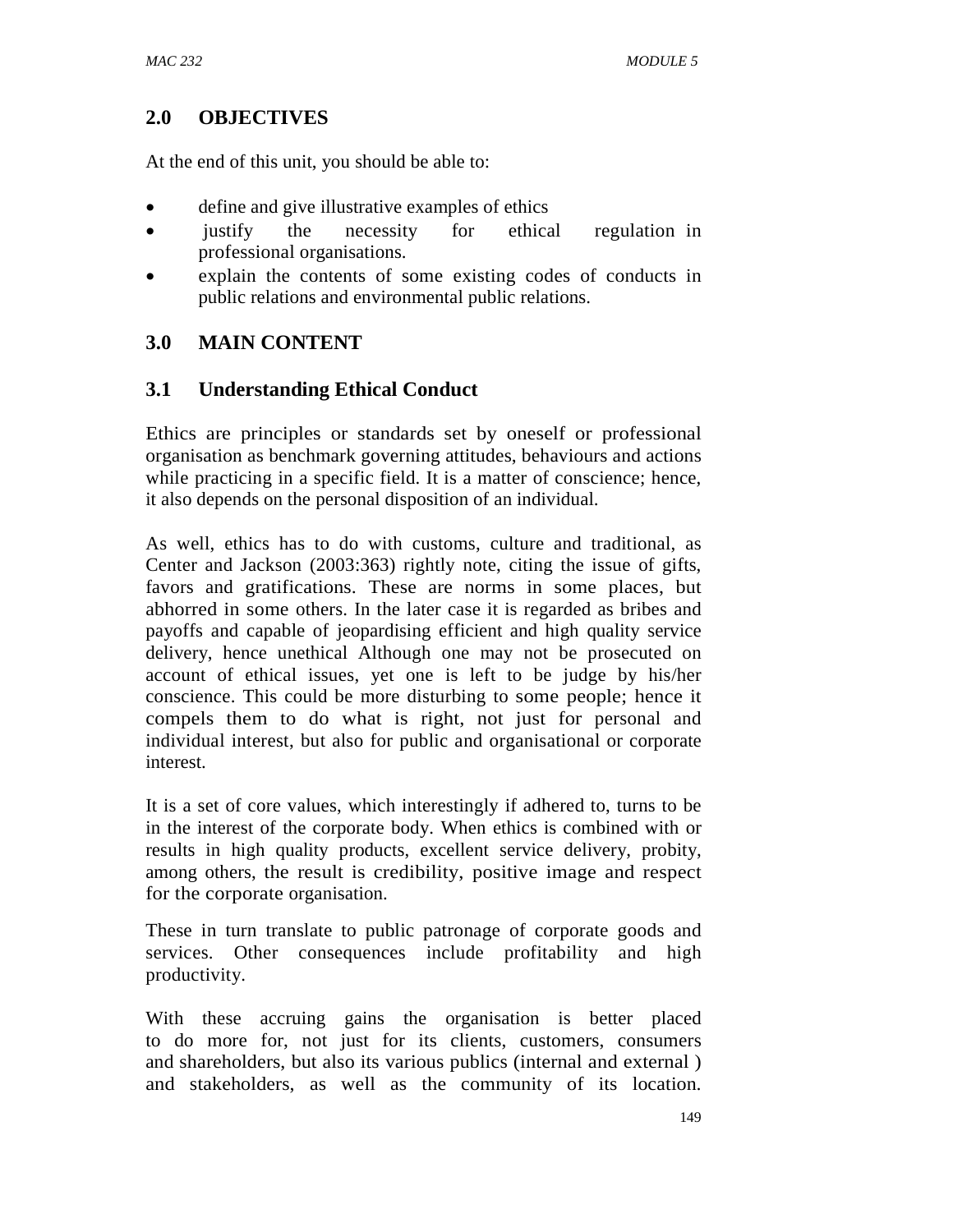Organisational gains and profits would be so much that they would, undoubtedly spill over to the public, by ways of Corporate Social Responsibility (CSR), donations, philanthropy, and more quality products that would enhance public welfare and wellbeing, as shown in the illustration below:

| Ethical standard<br>Massive patronage                                               | High quality products<br>Public interest                            |                                                                           | Credibility                                                          |
|-------------------------------------------------------------------------------------|---------------------------------------------------------------------|---------------------------------------------------------------------------|----------------------------------------------------------------------|
| <b>Excellent</b> services<br>Discipline<br>Transparency<br>Accountability<br>Social | Reputation<br>Goodwill<br><b>Trust</b><br>Respect<br>Responsibility | High productivity<br>Profitability<br>Business growth<br>More investments | Public welfare<br>Public wellbeing<br>Job opportunities<br>Corporate |

#### **Fig. 3.1: Impact Process Model of Corporate Ethical Conduct**

Therefore, it is even in the interest of corporate entities to be ethically responsible. Adhering to ethical values variously pay off, including positioning the organisation to serve the public better, in addition to sensitivity to public needs through Corporate Social Responsibility (CSR), conversely reciprocated through more patronage, awards, commendations and high regard from the public, organisations and governments.

### **3.2 Functions and Benefits of Corporate Ethical (Responsibility)**

Numerous gains and benefits accrue from organisational adherence to ethical codes of conduct. As the management and staff exhibit ethics in their attitude, behaviors, utterances and actions, the direct positive consequence go the management, staff/employees and the other publics, stakeholders and general public. These gains and how they benefit organisation are highlighted below. Such corporate bodies could be profit-oriented, charitable or both. Ethical conduct is, therefore, a critical element of running any establishment, field, discipline and profession, including environmental public relations, as partly adduced by Skimmer, von Essen and Mersham (2001:13).

- 1. Leads to strict adherence to laws governing the discipline.
- 2. Inspires good conduct, behaviour and attitude in the performance of a business.
- 3. It is a route to professionalism.
- 4. Assists quick attainment of organisational objectives.
- 5. Elicits trust, goodwill and commendation to organisation.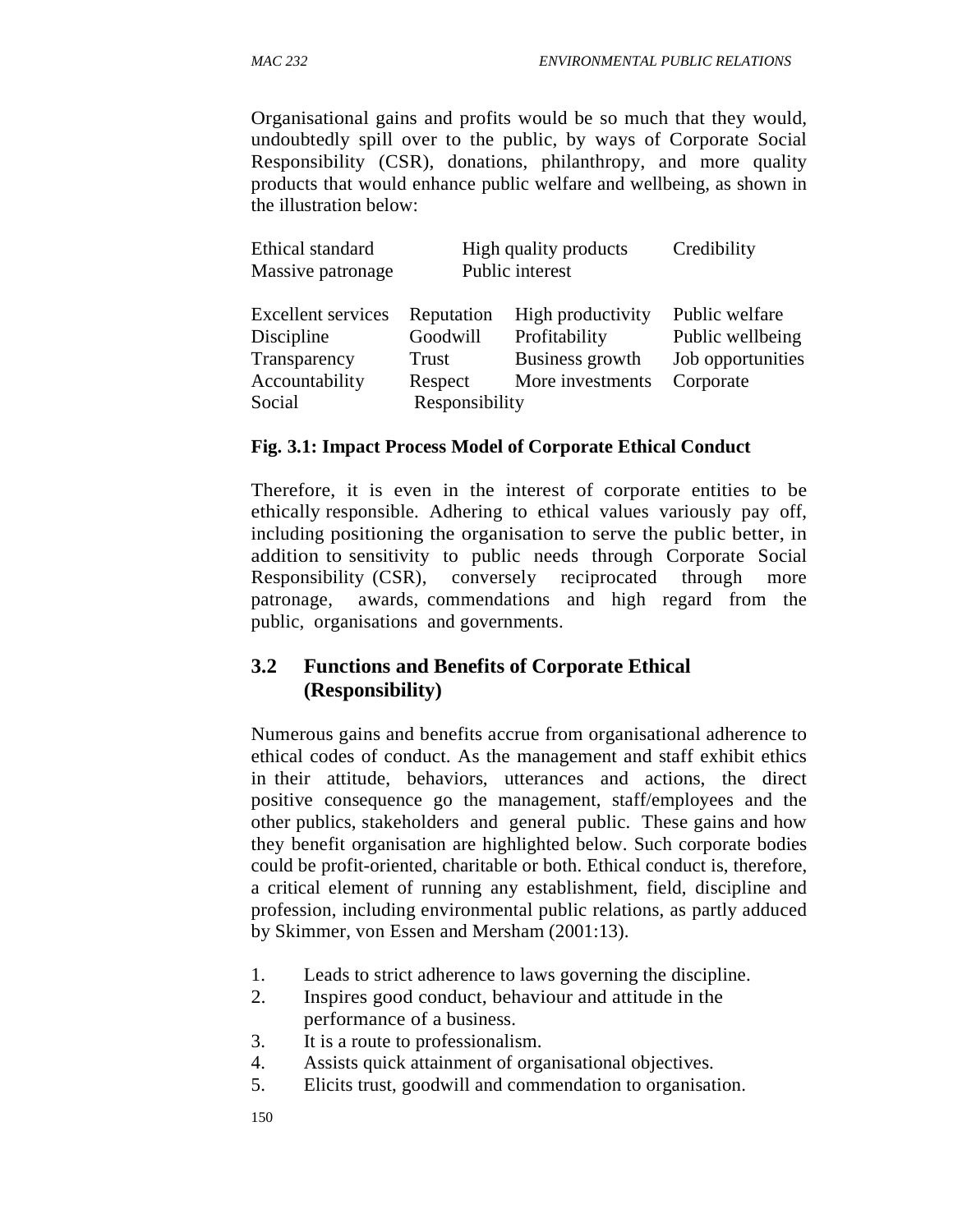- 6. Portrays a corporate body as responsible, reasonable, rational and sensitive.
- 7. Serves public interest by enabling organisations to respond to the needs and aspirations of the public and their publics.
- 8. Provides voice and viewpoints for public enlightenment, education and opinion.
- 9. Encourages professional training, development, research and education.
- 10. Creates room for fulfilling corporate obligations to various public and stakeholders.
- 11. Enables practicing members to acquire knowledge, expertise, skill and experience.
- 12. Helps the organisation to easily meet any legislative, legal and other requirements of its area operations.

### **SELF-ASSESSMENT EXERCISE**

- i. Explain ethics as necessary ingredient of corporate governance.
- ii. Why must any organisations adhere to ethical standards?
- iii. Show how ethics is beneficial to employees, customers and stakeholders.

## **4.0 CONCLUSION**

Ethics is speedily gaining global popularity and wide acceptance. This stems from its multiplicity of its gains. Perhaps, too, the corporate world has realised how disadvantageous any members could be if it rejects these principles and values.

A number of factors make it imperative for every corporate entity to join the queue. Among them are competition and globalisation. Those who flaunt ethical conducts do not only face isolation, but also loss productivity, profitability and public trust. It is, therefore, a moving train no one can afford to miss or else one is out of contention in the business world.

## **5.0 SUMMARY**

Having come to this stay, there is still need to nurture, consolidate and protect ethics in corporate governance. To achieve this, apart from organisational managements, practitioners have vital roles to play, in view of the novelty of the practice.

This the practitioners can do through various ways, including, putting it into practice in their daily engagements; spreading the "gospel" to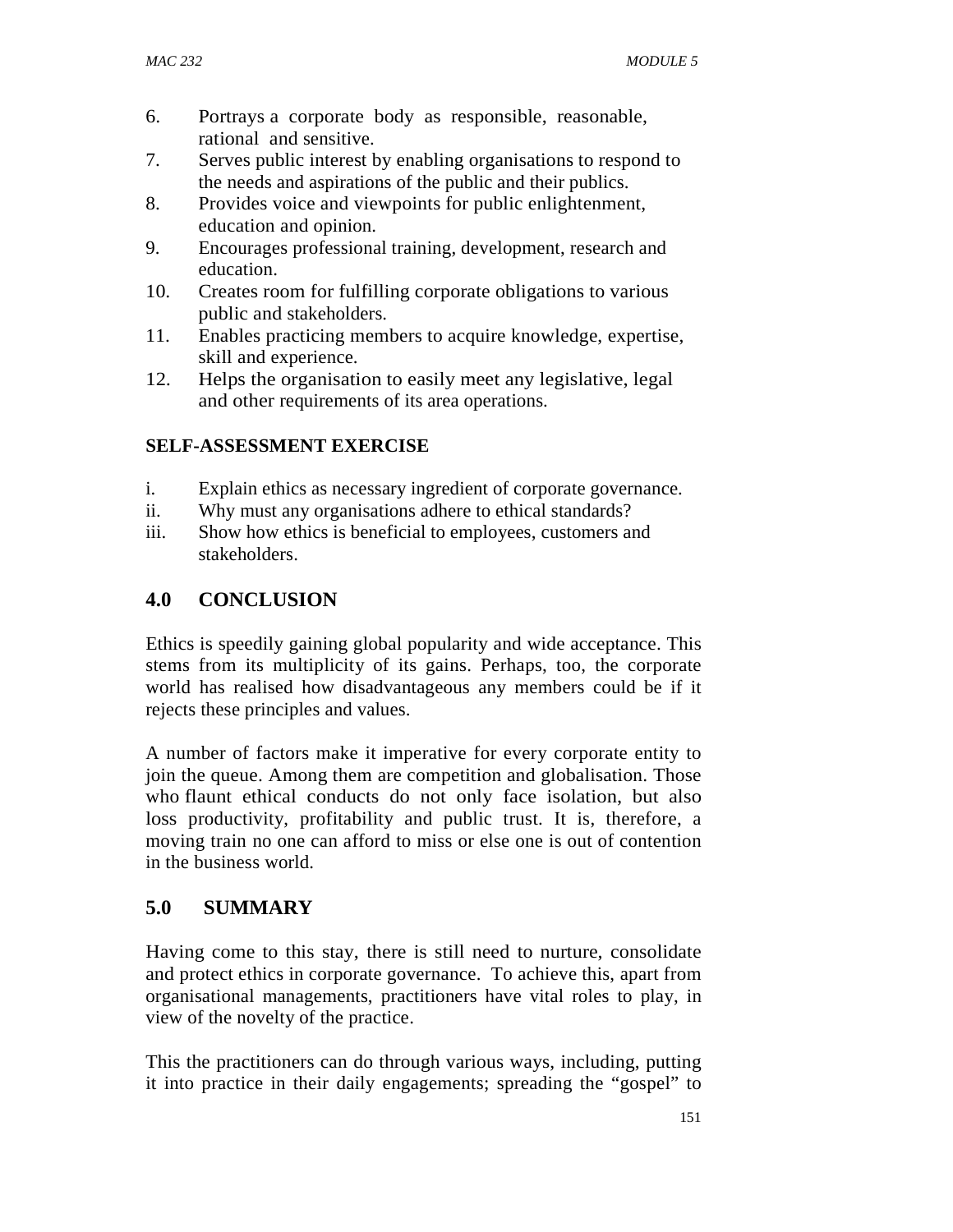other staff and members of the public, since it is everyone's business. In the same vein, practitioners should embark on training and retraining by participating in conferences, seminars, workshops, symposia and the like, in order to improve on their operational capacities and competence. This enables organisations to widen the gains of practicing the tenets, including averting the undue interference, control and regulation of government and other agencies.

## **6.0 TUTOR-MARKED ASSIGNMENT**

- 1. Define and explain code of ethics in relations to the practice of environmental public relations.
- 2. Of what importance is ethical practice in averting environmental designation while exploring and exploiting oil by an oil company?
- 3. What are the benefits of an organisation practising code of ethics to its workers, shareholders, community and customers?
- 4. To what level do Nigerian corporate organisations put into practice the tenets of codes of conduct?

## **7.0 REFERENCES/FURTHER READING**

- Okpara, G. (2011). "Social Responsibility and Ethics". In: Kankrarofi, G. B. & Onuoeah, J. (Ed.). *Study Manual for the Advertising Professional Examinations- Part One*. Lagos: APCON.
- Skinner, C., Essen, L. & Mershan, G. (2001). *Handbook of Public Relations*. (6th ed.). Cape Town: Oxford University Press.
- Center, A. H. & Patrick, J. (2003). *Public Relations Practices: Managerial Case Studies and Problems*. (6th ed.). New Delhi: Prentice-Hall of India.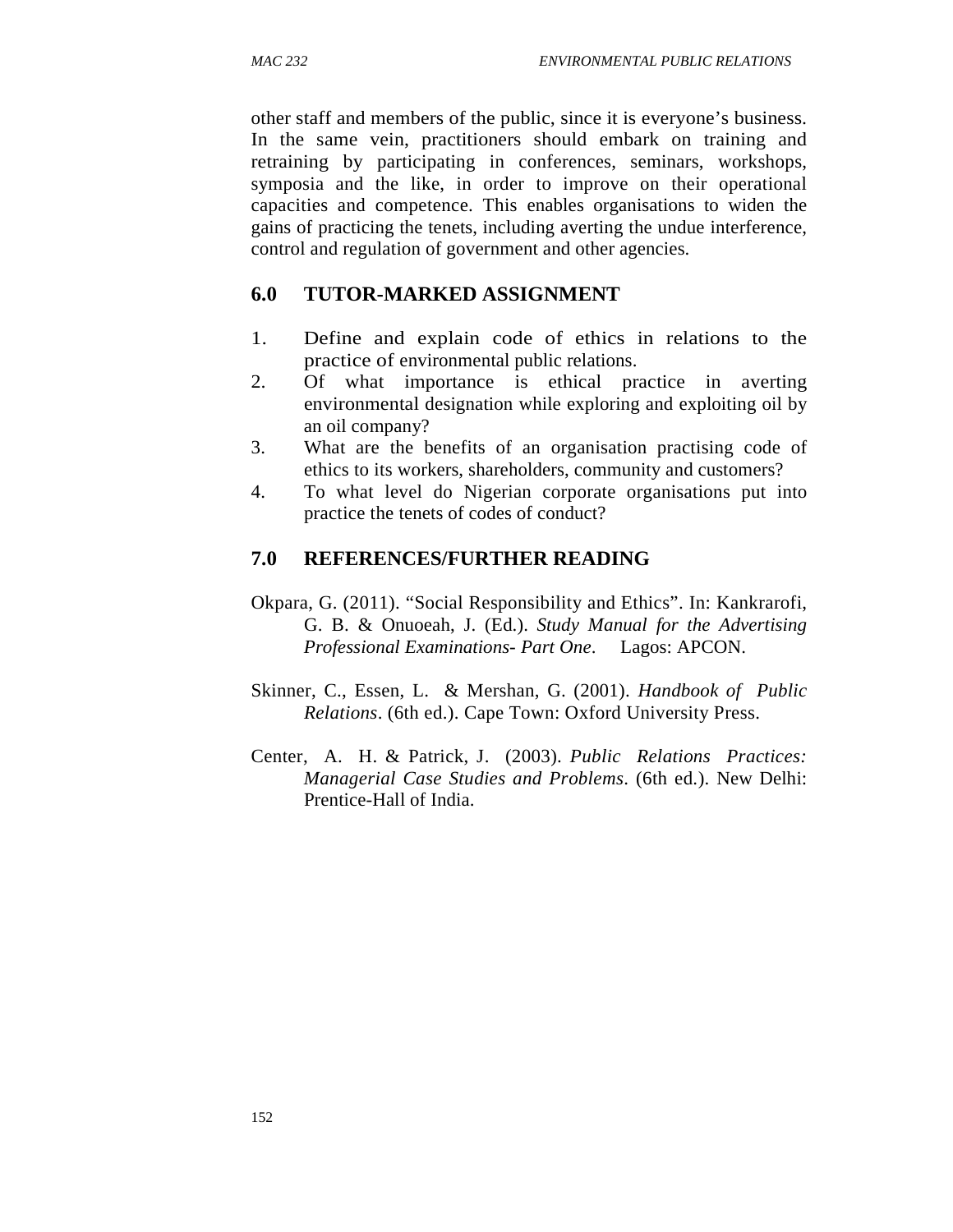## **UNIT 4 CASE STUDIES ON ENVIRONMENTAL PUBLIC RELATIONS (EPR)**

### **CONTENTS**

- 1.0 Introduction
- 2.0 Objectives
- 3.0 Main Content
	- 3.1 Exxon Oil Spillage in Alaska, USA
	- 3.2 Union Carbide Chemical Leak in Bhopal, India
	- 3.3 Deaths from Johnson & Johnson's Poisoned Tylenol
	- 3.4 Nigeria's 2012 Flood Disaster
- 4.0 Conclusion
- 5.0 Summary
- 6.0 Tutor-Marked Assignment
- 7.0 References/Further Reading

### **1.0 INTRODUCTION**

The destructive and devastating effects of environmental degradation agents such as floods, pollution, oil spillage, erosion, desertification and deforestation are real, not imagination. Therefore, to drive this home, some cases are here used as illustrations to reiterate their nature, effects and implications.

Besides, inclusive are some other public relations studies which as well underscore the reality of such crises and their damaging influences. These are pertinent as they provide to students the diversities, dynamics and ramifications of such incidents to individuals and corporate organisations. This makes the learning process practical, thus enhancing easy assimilation of the lesson.

### **2.0 OBJECTIVES**

At the end of this unit, you should be able to:

- explain various kinds and cases of environmental crises
- discuss how to face and tackle environmental and other cases and crises
- describe their diversity and dynamics as well as the factors influencing them.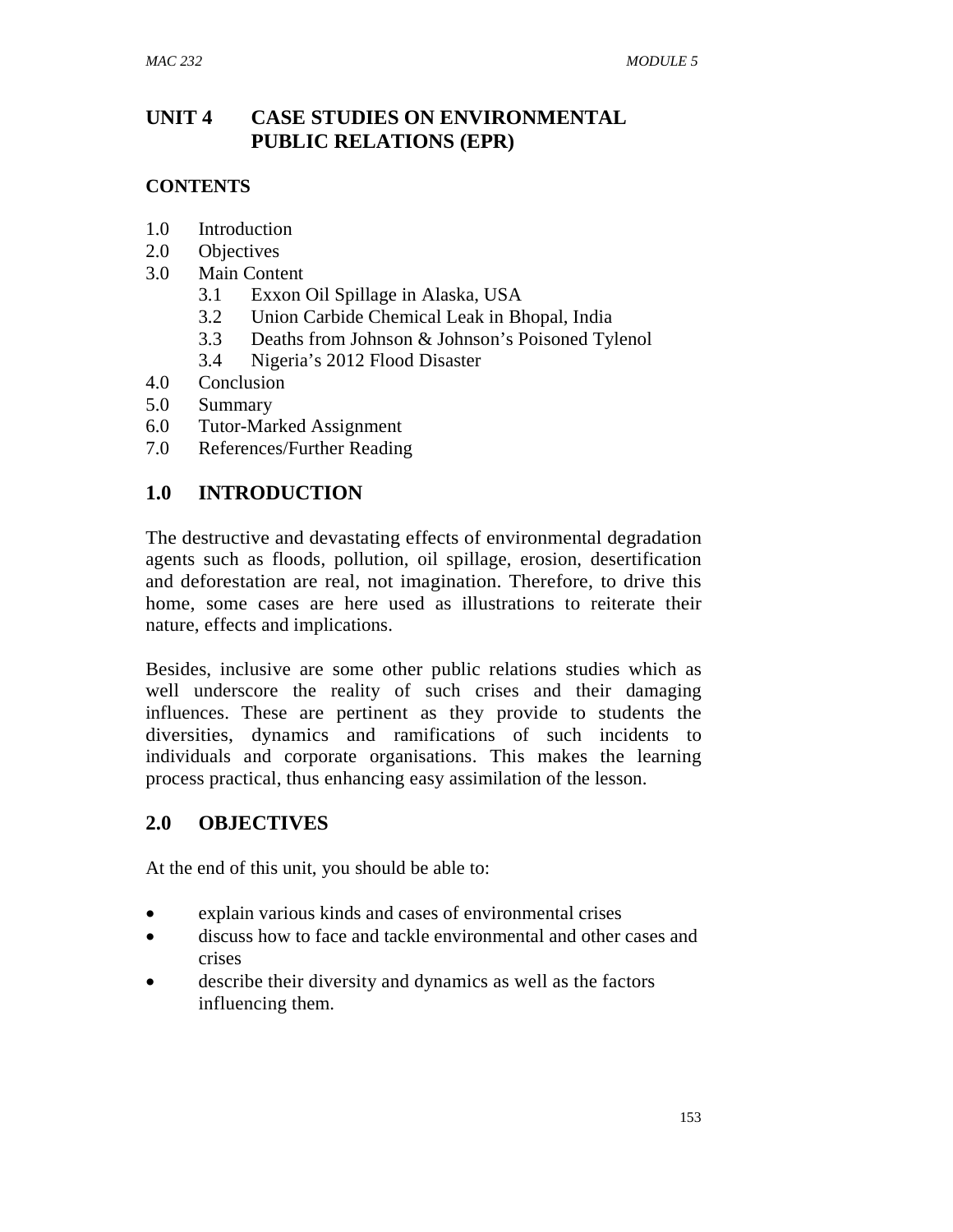## **3.0 MAIN CONTENT**

### **3.1 Exxon Oil Spillage in Alaska, USA**

Prince William Sound is in Alaska in the United States of America. On March 24, 1989, Exxon had its oil spilled in Port of Valdez in the area.

Exxon's oil ship hit Bligh Reef in Prime William Sound, spilling 11 million gallons of crude oil into the sea. The oil giant was than faced with clearing the 1,300 miles of shoreline, representing 15% of the areas 9,000 miles shoreline. The clearing process lasted till 1992 (Center and Jackson, 2003:339).

Although the United States Coast Guard and the Alaska State Government confirmed job well done after the clean up exercise in 1992, it was then that the Exxon's problem began, observe Centre and Jackson

(2003:339). First, it was the 34th largest oil spillage and the most remembered incident, the authors observe. Environmentalists saw its damage as colossal. It led to the death of many aquatic animals including birds, otters, among others. Affected most were the oil company's corporate image and reputation as the crisis was seen as badly managed.

Other areas like tourism and Exxon's profits have bounced back after the cleanup as Center and Jackson (2002 339) note, except these two crucial assets: image and reputation.

Somewhat vigorously tackle the public perception of not doing enough in the course of the crisis; Exxon unfortunately, concerned itself with the cleanup efforts. To its various publics, the organisation was unnecessarily rigid. The established information centre and the headquarters were not forthcoming with information, kinds of scenario, you see in Nigeria Nwosu and Uffor (2005: 266).

In addition, the public never believed that Alaska would recover from the environmental disaster. All these were besides visual images of animals in distress, therefore, adding to the emotion of the people and hence, highlighted "negative perception of the company", (Center and Jackson, 2003:341). These brought Exxon's credibility and reputation to the lowest ebb. Its later full page apology could not do much in minimising the image damage.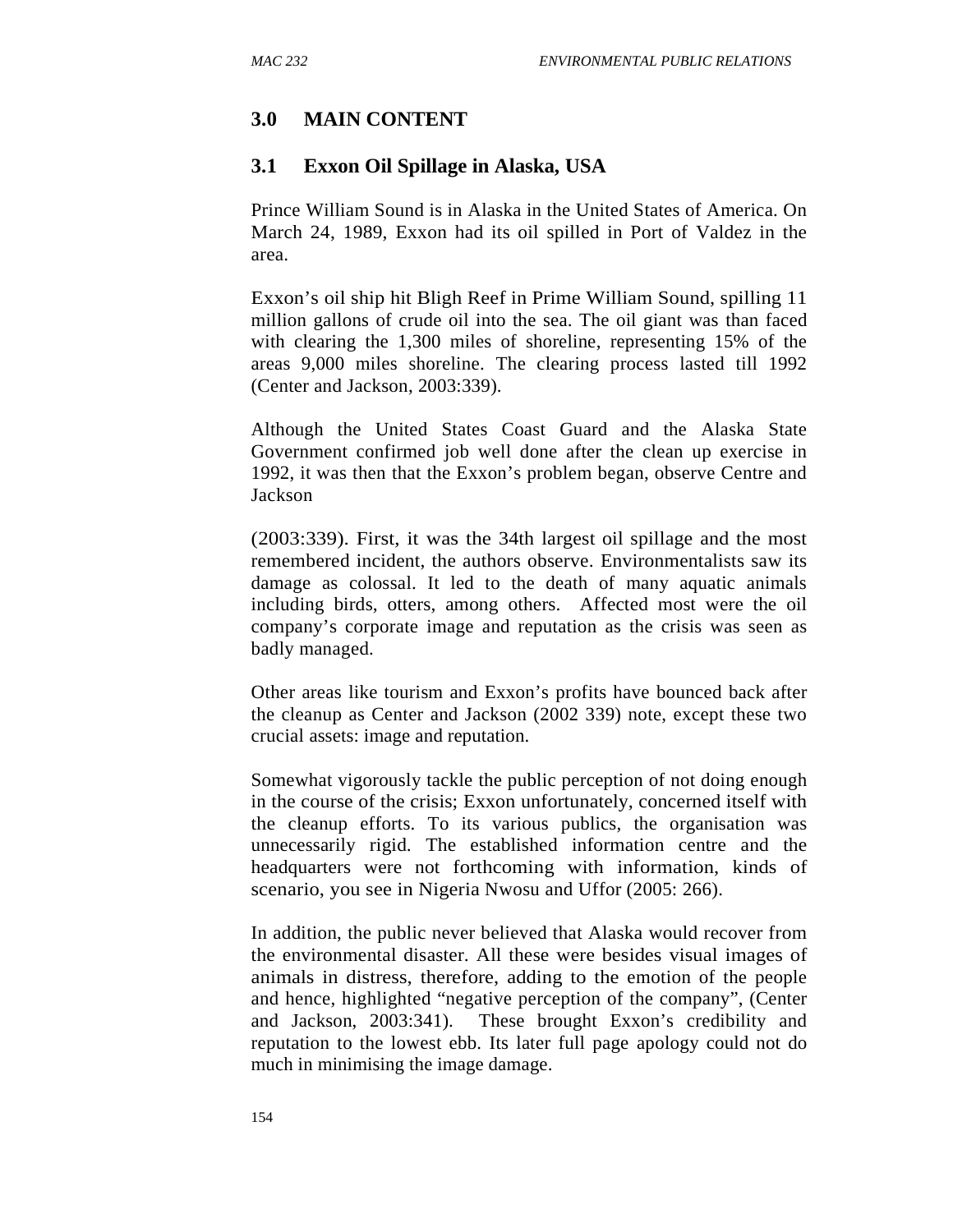Exxon' media damage control could not stop its portrayal as "money minded and inhuman". It waited for the media to show that its information was accurate, consistent and complete; when it should do so by itself. Its sympathy regret and sincerity did not come on time, hence its loss of reputation; note Centre and Jackson (2003: 343).

Another cause of the image damage was Exxon's inability to consult all relevant stakeholders: governments, environmentalists, media, community and employees. Their support was crucial, they say. The cleanup plan, information, coordination and strategies lacked transparency and effective handling. These gave the media the chance to focus on the damage on aquatic animals and not on the recovery efforts, thereby inflicting more incalculable damages to Exxon, observe Centre and Jackson (2003:343).

A lesson is there for Exxon and other corporate bodies to learn: do not give anything to chance; make adequate planning. Always anticipate even the worst. Do not ignore any situation. Be forward thinking. Be proactive, open and transparent, as Centre and Jackson advice (2003:343).

# **3.2 Union Carbide Chemical Leak in Bhopal, India**

Union carbide India Ltd is a subsidiary of Union Carbide Corporation based in Connecticut, USA, where it was the 37th biggest industrial organisation, according to Centre and Jackson (2003:332). It began operation in India in 1997.

On December 2, 1984, a poisonous gas leaked that at the end turned to become "the worst industrial disaster ever". At the last count, it claimed between 1,700 and 4,000 lives, mainly children and the elderly, whose lungs could not withstand the poisonous gas. Indeed, it was a nightmare of immense proportion, to quote Center and Jackson (2003:332).

Although the accident was finally blamed on sabotage, other organisational and managerial factors were at play. These included: a cooling unit was shut down; a flare tower was not functional; a scrubber was out of service, and there was an insufficient warning system. These could be summed up in two words: criminal negligence. These culminated in the worst and unprecedented environment public relations crisis ever.

UCC had problem handling the crisis, in the words of Center and Jackson (2003:325). This was caused by the following: geographical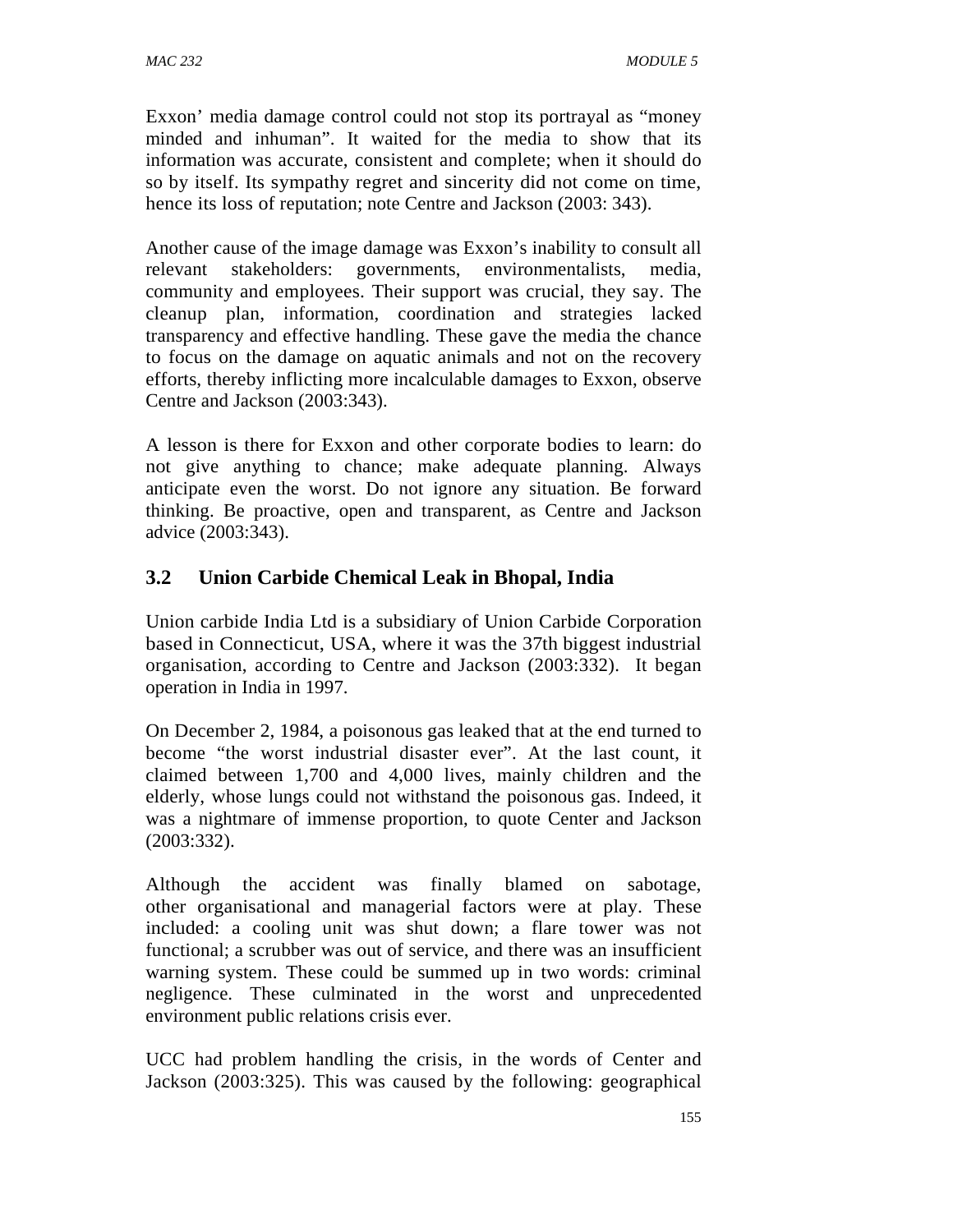and cultural differences; presence of only two telephone lines in a city of 750,000 people; difficulty in getting reliable information; non-education of the community; slow flow of information of the crisis to the parent company, and lack of knowledge of communication and crisis management by the UCCIL plant manager, the authors maintain.

As a rational, legitimate and responsive organisation, UCC accepted responsibility for the tragedy. It promised more meticulous maintenance, getting to the root of the crisis and pacifying the injured and families of the diseased. At the end, \$6 million were spent on assisting the victims and another \$470 million paid in 1989 as legal charges.

In his self-assessment of the crisis, the communication director of UCC, Bob Berzok, blamed it on absence of openness and candidness in messages packaging; not falling back on existing communication programmes in absence of an elaborate one; nonrecognition of relevant stakeholders, and expecting to handle any crisis like the one before, Centre and Jackson (2003:337).

This crisis can be blamed on managerial ineptitude, negligence and absence of planned and strategic measures for crisis management, especially at such level. The environmental public relations implications were enormous. Yet, it was compounded by absence of, at that local level, any formidable mechanism for tackling them. This hampered rescue operations.

### **3.3 Deaths from Johnson & Johnson's Poisoned Tylenol**

Tylenol capsules are manufactured by Johnson & Johnson, an industrial giant in the United States of America. Tainting the drug with cyanide caused the death of some consumers in 1982. Johnson & Johnson quickly recalled the product from consumers and marketers, at a whooping cost of \$50 million. Reappearing, the product had tamperresistant containers. This was followed by a well planned and formidable public communication and public relations strategies. The drug bounced. The company regained its credibility, public trust and esteem. This case is regarded as a classical instance of effective corporate crisis management. Johnson & Johnson literarily "turned adversity into gain", as Center and Jackson (2003:185) put it.

A number of factors- according to Center and Jackson (2003:186- 187), were responsible for this feat: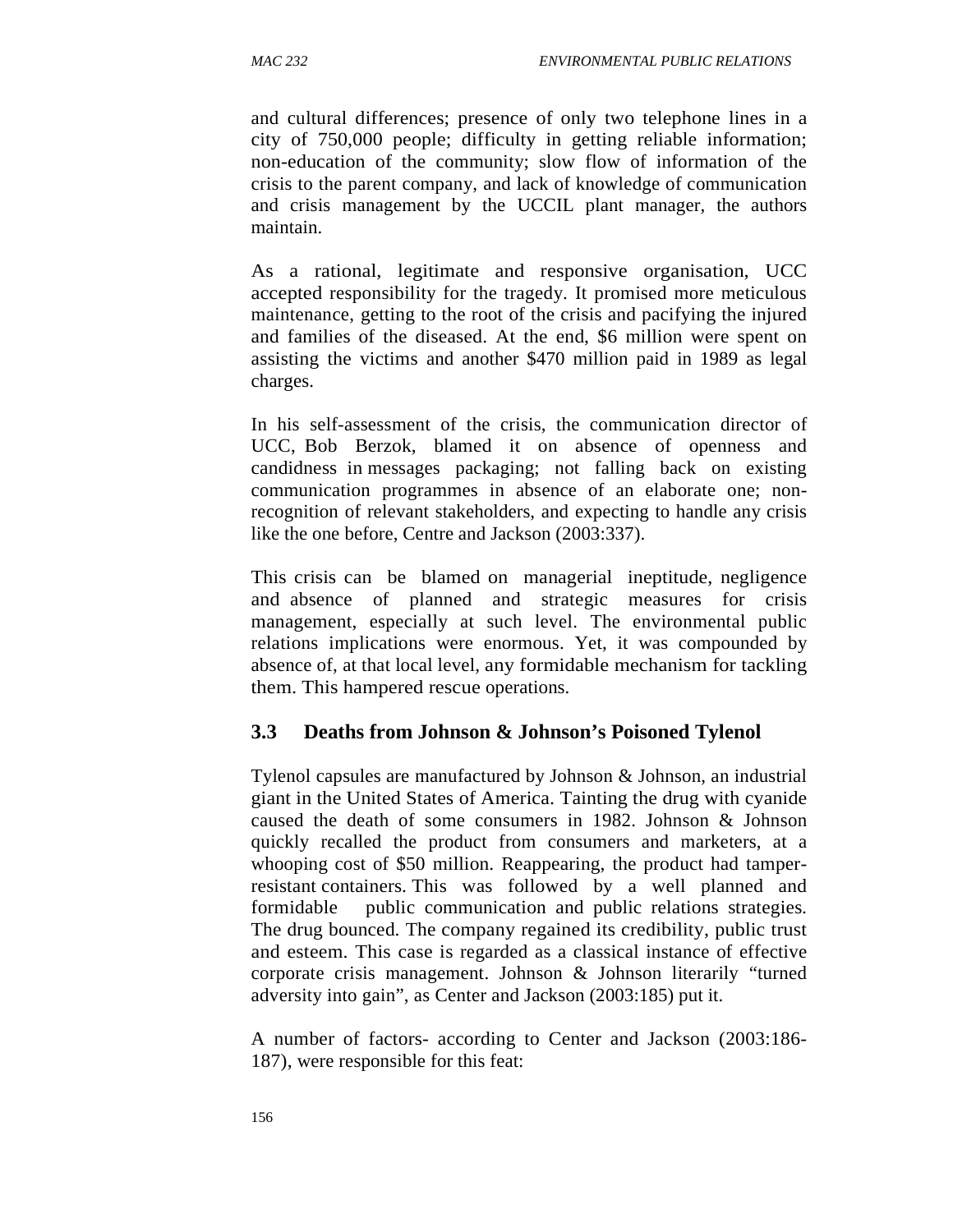It was a gain from its long history of qualitative products. It had pride in public visibility, reputation and integrity. It was a result of many years of practicing social responsibility, high ethical standards and customer care to a level of legacy. The organisation has a creed which spelled out its standards. It took cognisance of all relevant stakeholders and it paid off. It recognised public interest and ensured harmonious media relations and free flow of information to the public. The corporate affairs manager was a member of the managements, and took part in decision making and execution.

Opportunity was available for feedback as the organisation had high regard for public contributions to its policies and programmes. During the crisis, it was assisted in this particular area by the Food and Drug Administration.

Here we clearly see the relevance of corporate responsibility. The enormity of the crisis notwithstanding, Johnson and Johnson still retained its credibility, good image and reputation, Center and Jackson (2003:190)

note. It had high regard for the public by ensuring positive public relationship. This resulted in goodwill and profitability. About same time, Johnson & Johnson received many and various awards from reputable organisations, indicating tacit acknowledgment of its positive impactful and social responsibility oriented corporate governance.

### **3.4 Nigeria's 2012 Flood Disaster**

Between July and November 2012, Nigeria witnessed a record destructive flood it had never experienced in its history. The chilling effects of the flood, which its disastrous influence and scares are still with the people, know no bounds and cut across over two-thirds of the states of the Federation and the Federal Capital Territory. The tale of woes which trial the flood is the same across Kaduna, Taraba, Jigawa, Benue, Edo, Imo, Kogi, Adamawa, Plateau, Kwara, Anambra, Delta, Ebonyi, Lagos, Akwa Ibom, Cross River, Rivers and Bayelsa states, as *TELL* (2012:60) and *TELL*(2012:42).

The calamity came simultaneously from two sources: weeks of torrential rainfall and the bursting of a dam on the Benue River located in Cameroon. These factors unleashed its devastating effects on Nigeria, claiming hundreds of lives and property worth billions of naira. Buildings were submerged, bridges, culverts and roads were washed away across these regions, *TELL* (2012:42).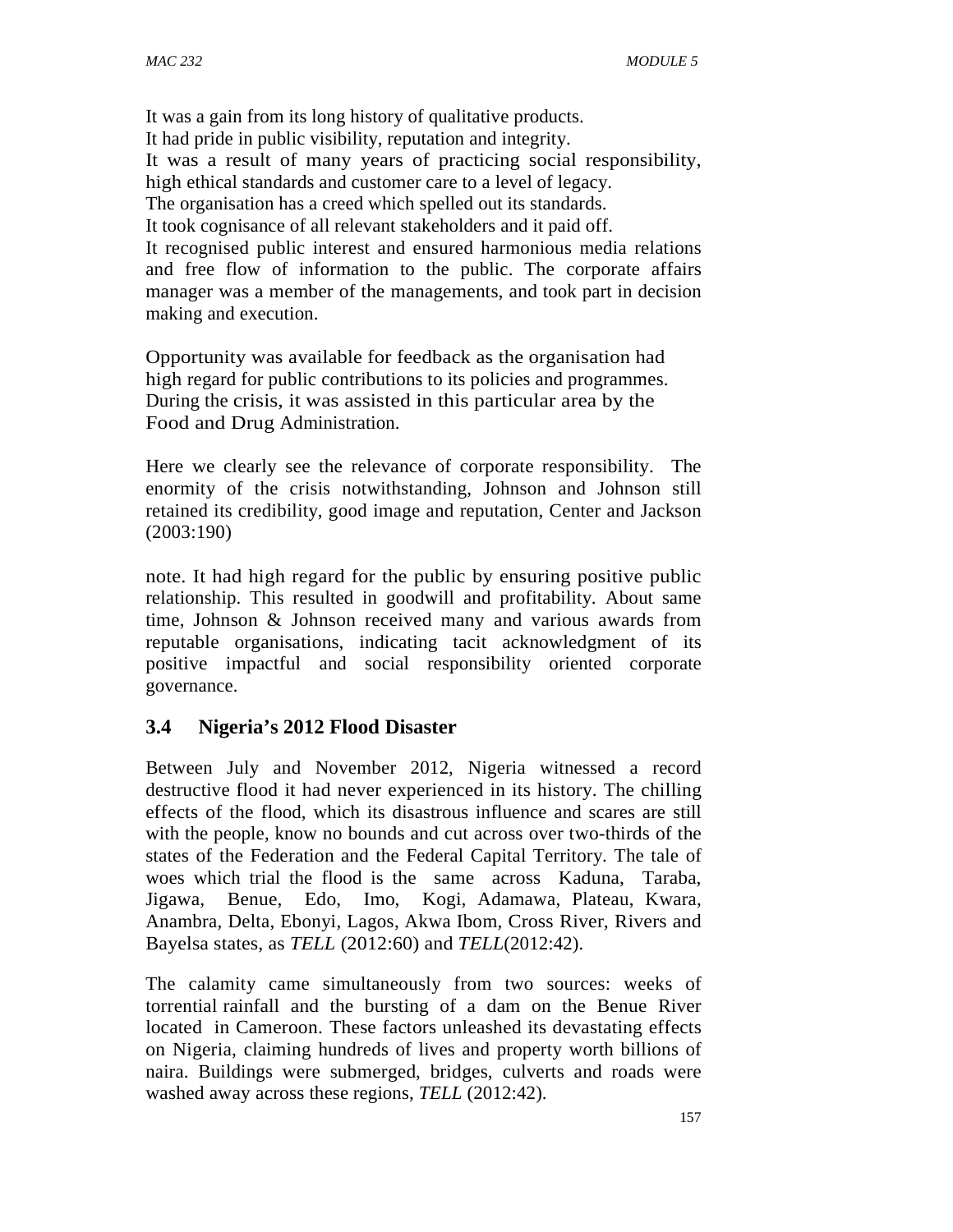The floods' other havocs included loss of farm products, especially rice, millet, maize and sorghum. That was in addition to disease and epidemics, which hit refuges across the country in various squalors and poor sanitary camps they were helplessly sheltered.

For one, the crisis ignominiously exposed Nigeria's unpreparedness for emergencies. Clearly, all the emergency agencies were caught napping, including FEMA, FEPA, in addition to state levels. Though all these bodies existed, besides the Red Cross, the suffering of the victims was not adequately and promptly addressed. Rather, these agencies, among other groups and individuals were to ingloriously benefit corruptly from the billions of naira the Federal Government, philanthropists and donors dished out for the care of the victims.

Complaints of non-receipt of the donations rage across the states. Therefore, as they groan on their devastating experiences, no contingency plans were on to forestall future occurrences. Still, metrological agencies predict more destructive floods, unless attitudes and behaviors which orchestrate disastrous floods abate. Among them are non-channeling of water through drainages, indiscriminate dumping of refuse and poor handling of oil exploration and exploitation, which experts say could later result in earthquakes. With the absence of meaningful emergency arrangements and the aftermaths of global warming and climate change ravaging the globe, Nigeria should only wait and expect one thing: the worst.

Before the crisis, the Nigerian Metrological Agency did warn of the impending doom. Yet, no serious measures were taken in preparation for it. Even during and after the calamity, apart from usual media reports of events, nothing showed there was any concerted communication, public relations or any other strategies for counseling, assuaging and pacifying the victims. There were only few cases of the Federal and states authorities' media or show stunt/biz of touring affected areas, talking to victims and promising reliefs. That is on crisis management- Nigerian style.

No formal planning, no organised media briefing during and after the disaster of what happened, how to prevent it in future, relief arrangements, medication or those hit by epidemics, how the Federal and donor reliefs would be disbursed, Federal/States relationship in tackling the crisis, among others, In fact, it was best at a study on how not to handle a crisis, as it ignored all known principles and guidelines on crisis management, Kankarofi and Onuorah (2011: 241).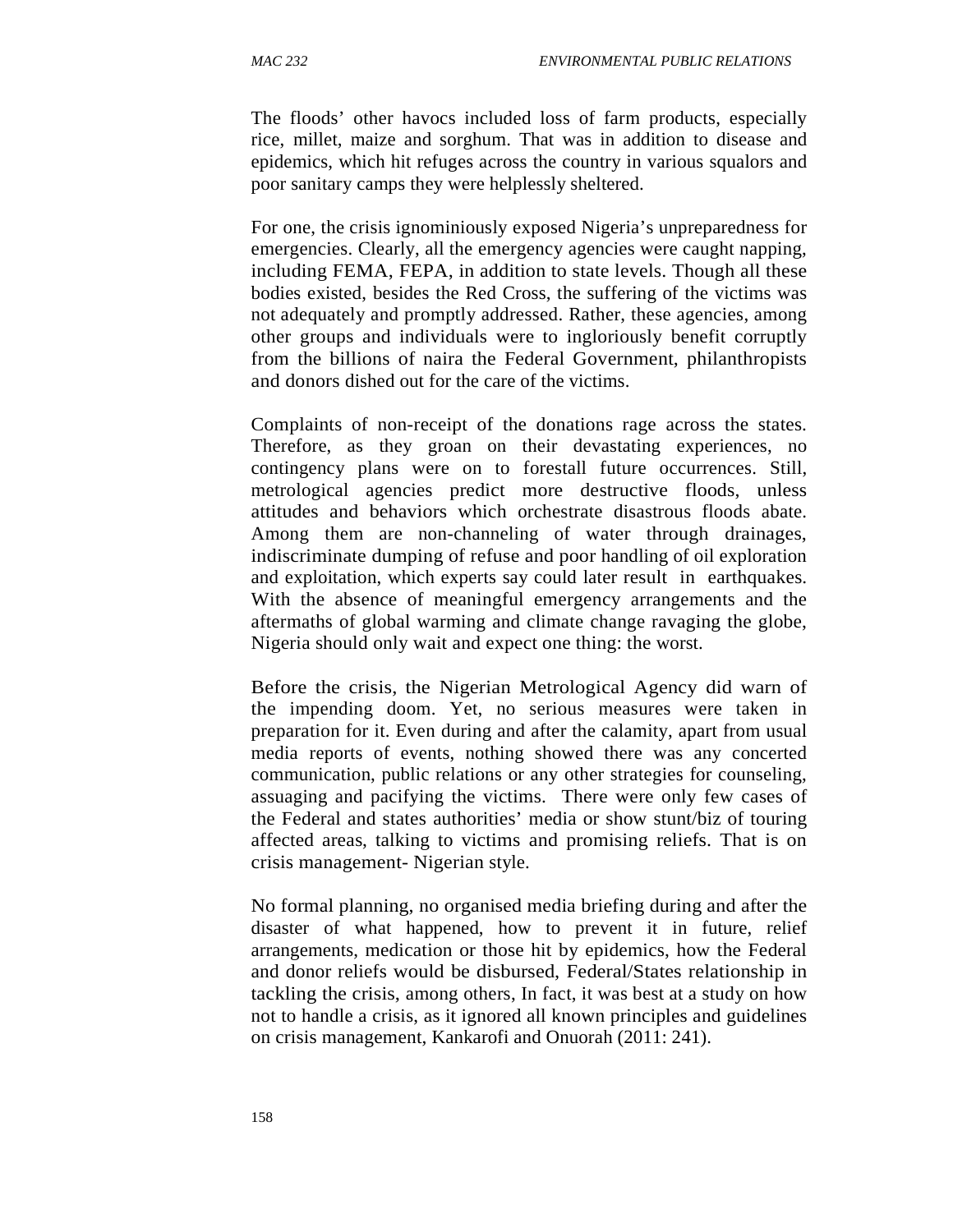Most glaring was the absence of organised communication and public relations measures for addressing the crisis. Ironically too, no groups or individuals openly demanded for it. Such demands and insistence for it would have at least indicated we appreciated and understood the uses and efficacies. It is a stack indictment of our current operational level as far as using communication or public relations and their effective management in crisis situations is concerned. Yet, we have public relations "experts" at Federal and state levels, who should know the critical roles of communication and public relations under such circumstances. On the other hand, since no body demanded of it, why should they care for it? Their focus was at how to appropriate the billions of naira donated to the victims, which in most cases hardly reach the right people, but end in committee members' pockets.

# **4.0 CONCLUSION**

Of these four cases, three are specifically environmental, while the other one is pure public relations/health/social crisis. To solve the Exxon Oil Spillage, Union Carbide Chemical leak and the Johnson & Johnson Tylenol poisoning crises, extensive dosages of communication and public relations was utilised. The right of the public to know and be informed was respected and complied with. They were the means of ascertaining the people's anxieties, fears, problems and aspirations so as to effectively address them. Such measures provided the opportunity for eliciting feedbacks, reactions and responses.

Of these cases, one had the reputation of attaining effectiveness, optimum results and professionalism. That was the case of Johnson & Johnson case. Ahead of the crisis, there were sufficient mechanisms and measures. For this, at the end, the company came out of the crisis stronger and stouter. Its profit increased and its credibility and corporate image got boosted, just because proper planning was done, cognisance of the public was taken and programmes of action, including communication and public relations, was effectively and professionally implemented.

That was in sharp contrast with the handling of the Nigerian food crisis. There was no prior arrangement, the public or the victims were not focused on, and no efforts made to assure them of preventive measures against future occurrence. And strangely, the public did not protest or agitate against the shoddy and shabby affairs. At the end, even the donations meant to cushion the harsh effects of the crisis do not get to the right people. Communities of cronies and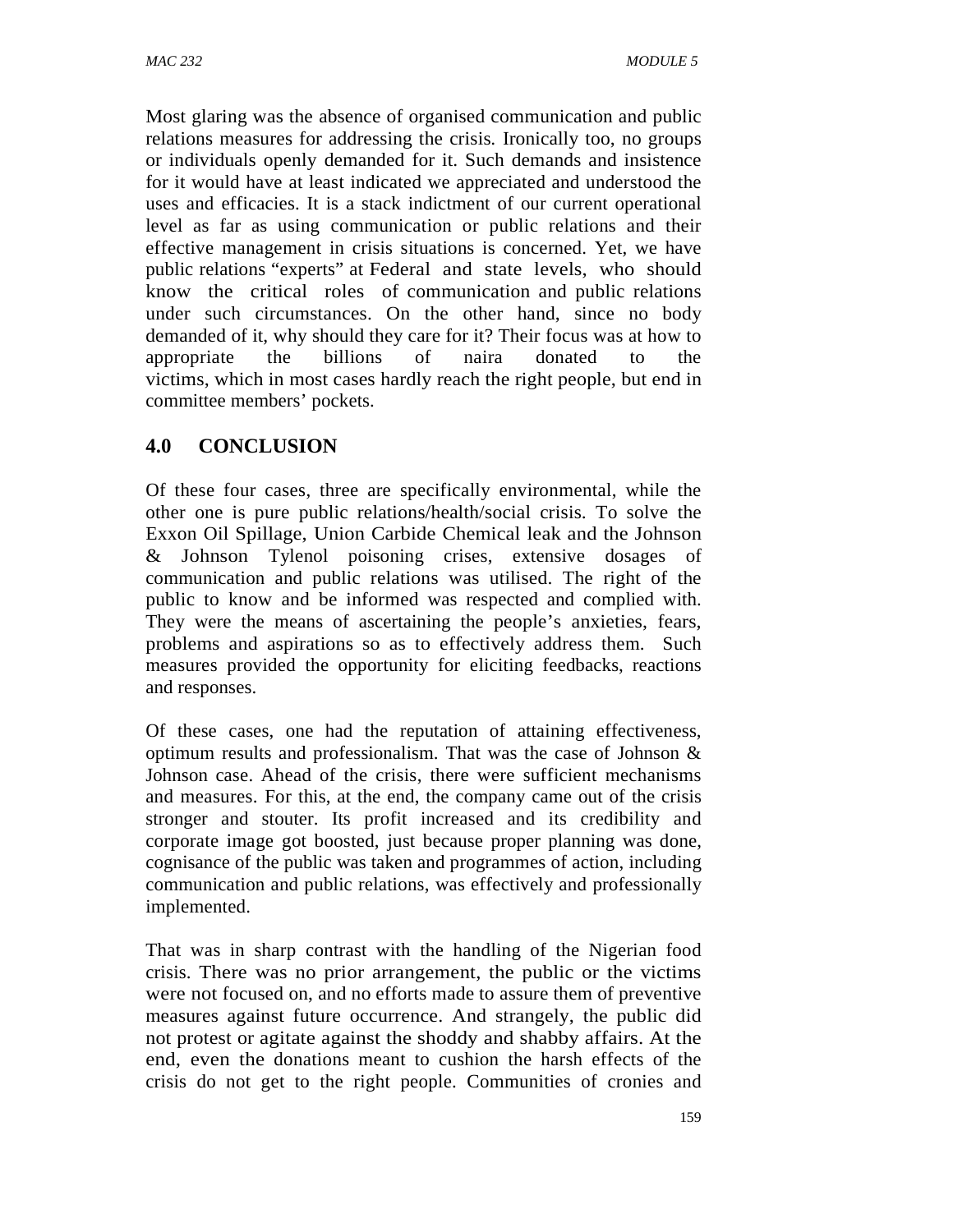relations of top government officials misappropriated the funds to the detriment of the victims, some of who lost all their life acquisitions. Indeed, there were no formal or informal panned, deliberate and sustainable public relations measures for tackling the crisis. The implication is clearly seen in the aftermath of whatever was done in the direction of handling the crisis. Perhaps, it is because over here case is not given to corporate image, reputation and credibility.

## **5.0 SUMMARY**

A lot of lessons can be learned from these real life cases. There must be pre-planned, deliberate and enduring measures properly put in place and effectively executed for the solution to be sustained. People must be the focus of environmental public relations: their views, opinions and feedbacks. Besides, the corporate image and credibility of those concerned must be cared for.

### **SELF-ASSESSMENT EXERCISE**

- i. X-ray the place of properly planned communication in handling crisis situations. Compare the handling and situations on ground in the Union Carbide Chemical leak and the Johnson & Johnson crisis.
- ii. Discuss the environmental public relations measures in the Nigerian flood crisis and show if they were effective.

### **6.0 TUTOR-MARKED ASSIGNMENT**

- 1. Critically examine the communication and public relations inputs into managing the Exxon oil spill, showing their effectiveness and contributions to the resolution of the crisis.
- 2. Assess the inadequacies which led to the loss of many lives in the Union Carbide Chemical leak, especially the importance of communication as an element.
- 3. Show in details those professional and public relations strategies which reversed the negative effects of Tylenol crisis to the advantage for Johnson & Johnson and how.
- 4. Indicate and discuss those things that should have been done, but left undone in handling Nigeria's flood disaster.
- 5. Compare the tackling of the Tylenol and the Nigerian flood crises.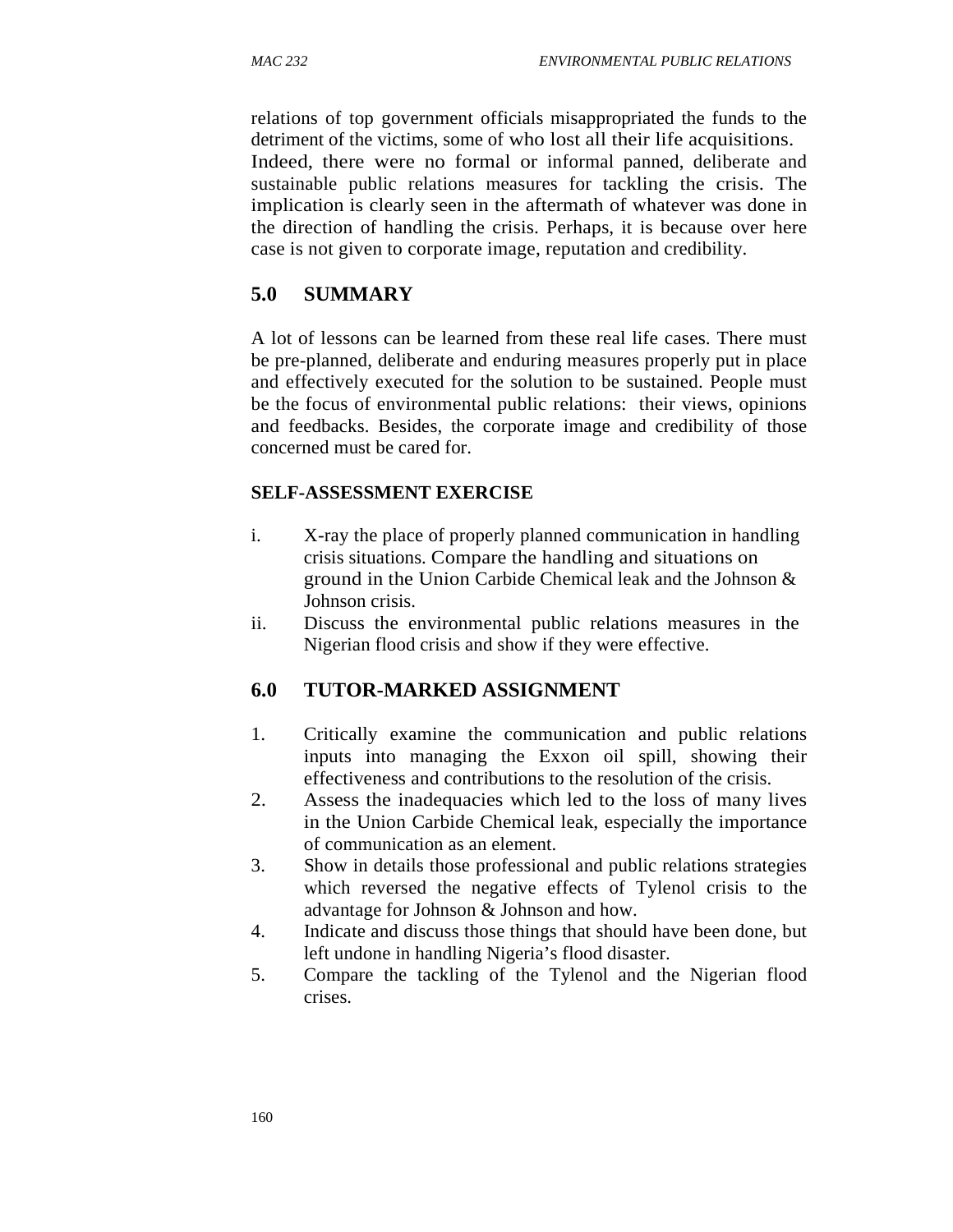### **7.0 REFERENCES/FURTHER READING**

- Center, A. H. & Jackson, P. (2003). *Public Relations Practices*. New Delhi: Prentice-Hall of India.
- Kankarofi, G. B. & Onuorah, J. (2011). *Study Manual for the Advertising Professional Examinations- Part One*. Lagos: APCON.
- Nwosu, I. E. & Uffoh, V. O. (2005). *Environmental Public Relations Management: Principles, Strategies, Issues and Cases*. Enugu: UNN/IDS.

"The High Cost of Ravaging Floods." (2012). *TELL*. October 8, p.60.

"The Disaster yet to Come." (2012). *TELL*. October 22, p.42.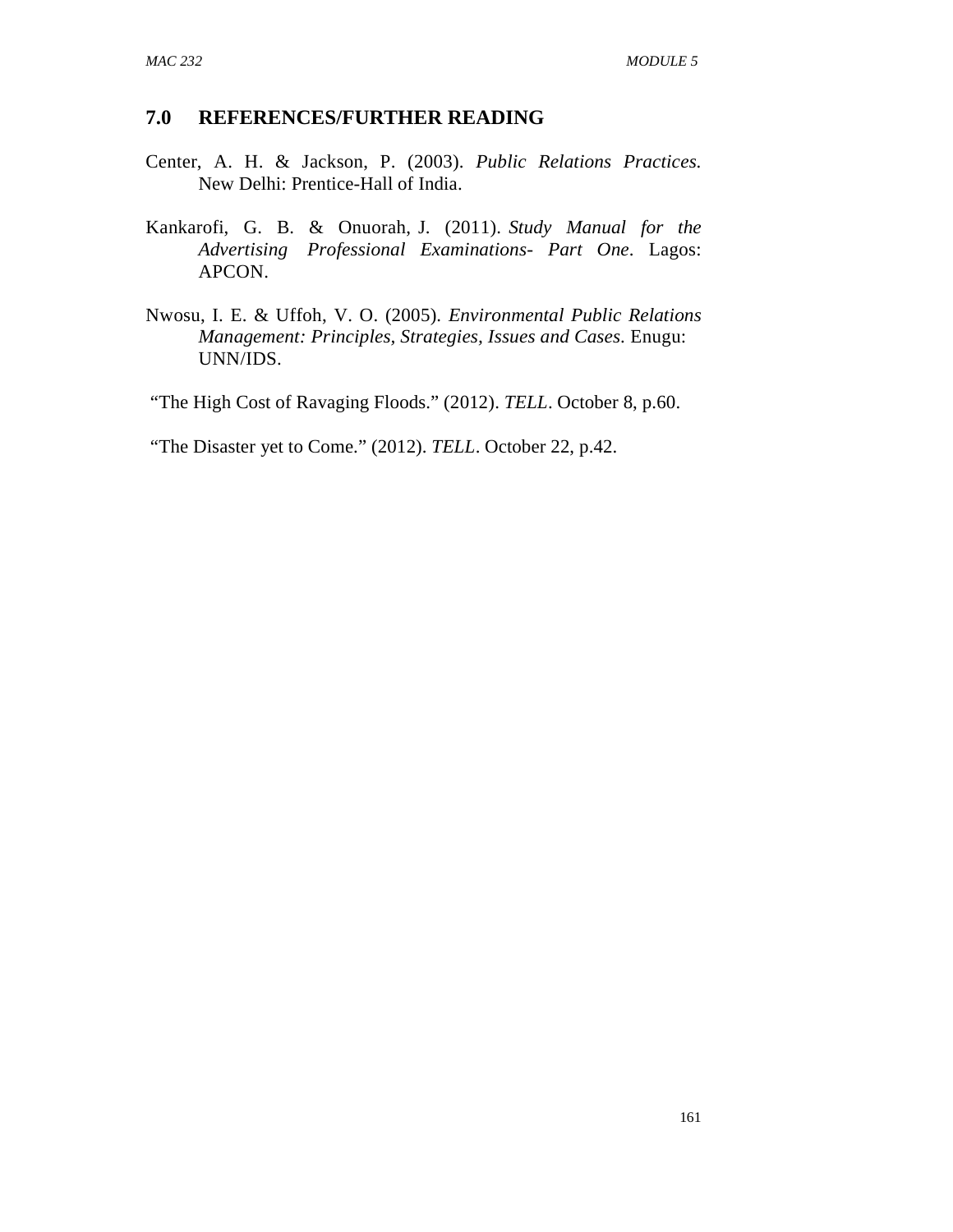## **UNIT 5 LAWS AND LEGISLATIONS ON ENVIRONMENTAL PROTECTION AND SUSTAINABILITY**

### **CONTENTS**

- 1.0 Introduction
- 2.0 Objectives
- 3.0 Main Content
	- 3.1 National Policy on Environment
	- 3.2 Establishment of the Federal Environmental Protection Agency (FEPA) Decree No. 58 of 1988
	- 3.3 National Environmental Protection/Management of Solid and Hazardous Wastes Regulation (1991)
	- 3.4 Federal Environmental Protection Agency Act (CAP, 131 LFN) on Industrial Pollution
	- 3.5 Federal Environmental Protection Agency Act (CAP, 131, LFN) on Effluent Limitation
	- 3.6 An Excerpt from Decree No. 86 of 1992
	- 3.7 Other Existing Relevant Laws
- 4.0 Conclusion
- 5.0 Summary
- 6.0 Tutor-Marked Assignment
- 7.0 References/Further Reading

## **1.0 INTRODUCTION**

Environmental protection is a global concern. It is an issue that directly and indirectly affects even the unborn child. It is a serious matter as it unchecked, poses severs danger to man's survival on earth. Indeed, even earlier doubting 'Thomases' have conceded, today, that the earth is in a danger; it is caused by man's activity, which has led to global warming. Ironically, these cynics are the major industrialised countries known to be generating most of the substances that cause global warning and depletion of the ozone layers.

To frontally face this threat, the United Nations, in 1972, established the United Nations Environmental Programmes. It is charged with the responsibility coordinating, controlling and regulating environmental progammes and projects in the world. It has its headquarters in Nairobi, Kenya.

In cooperation and collaboration with regional and national bodies and agencies, it oversees activities relating to environment conservational and preservation. In addition to regulatory measures and mechanisms,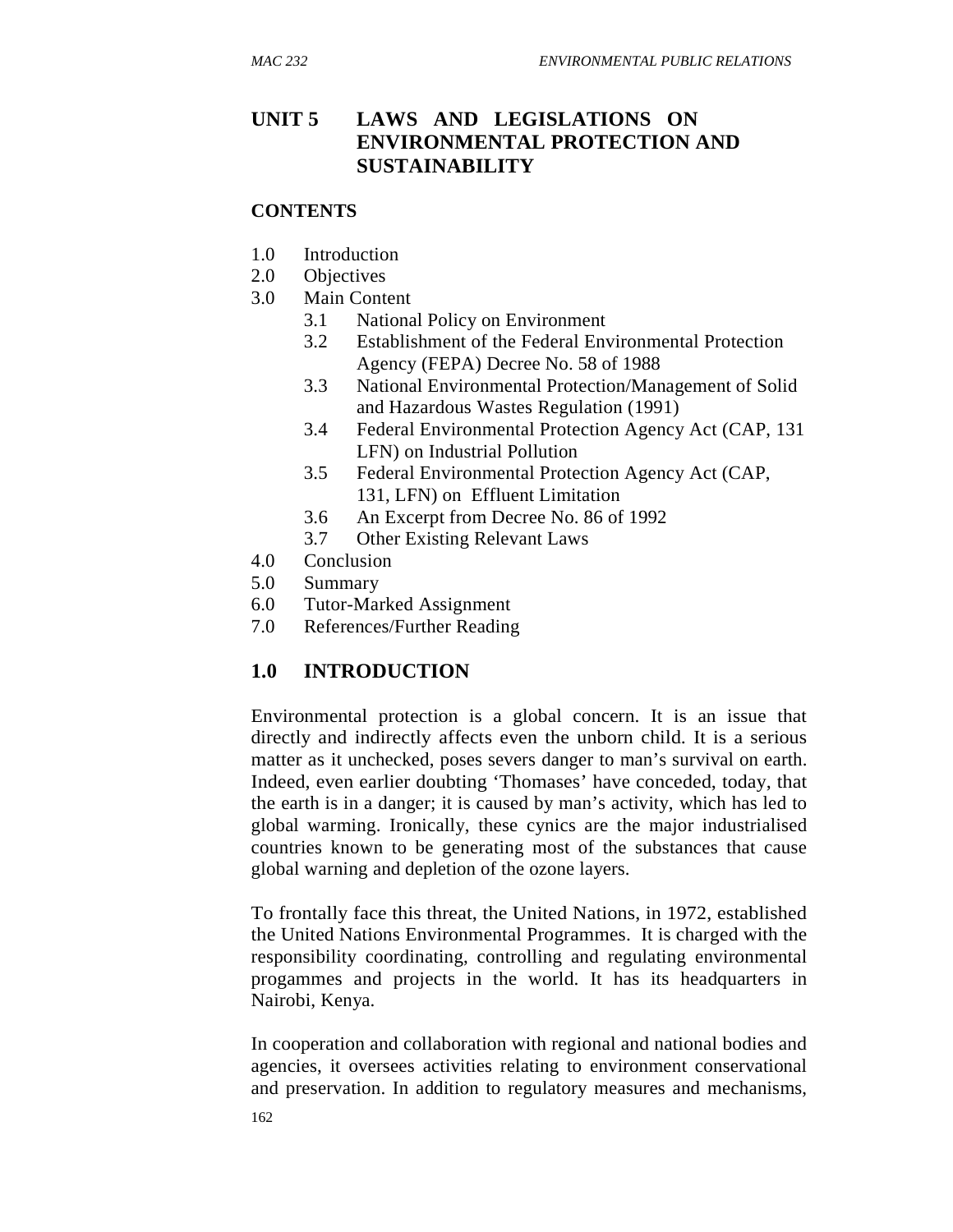regions, countries enact laws and legislations which ensure environmental protection. This goes down the line; for instance, in Nigeria, state and local government, respectively, have roles to play in ensuring the protection of the environment. It is a tacit unanimity that the issue of the environment is everyone's concern. We have provided some highlights of some of these polices and legislations. Their details are in the accompanying appendixes.

# **2.0 OBJECTIVES**

At the end of this unit, you should be able to:

- explain the justification for enacting laws for protecting the environment
- discuss the extent of involvement of various levels of governments, agencies and organisations in environmental matters
- explain the embodiments and contents of some of these laws.

# **3.0 MAIN CONTENT**

## **3.1 National Policy on Environment**

The policy states Nigeria's commitment to sustainable development anchored on proper management of the environment. To attain the goal, it promises planning in order to balance "needs against the carrying capacity of the environment," Nwosu and Uffoh (2005:272). Strategies and management measures must be place to ensure the following:

- Major economic decisions cover environmental issues
- Development projects cover costs of environmental remediation
- Natural resources are economically managed.
- Development projects fellow compulsory environmental impact assessment
- Environmental monitoring and auditing is a continuous exercise.

The policy is tied to sustainable development principle and is main full the inter-relationships among sector and subsectors which all must function optimal for the goals to be released. The goals' include:

- 1. quality environment goal enough for good health and well being.
- 2. environment should be managed to benefit today and future's generations.
- 3. ensure quality ecosystem, ecology, biosphere and biological diversity.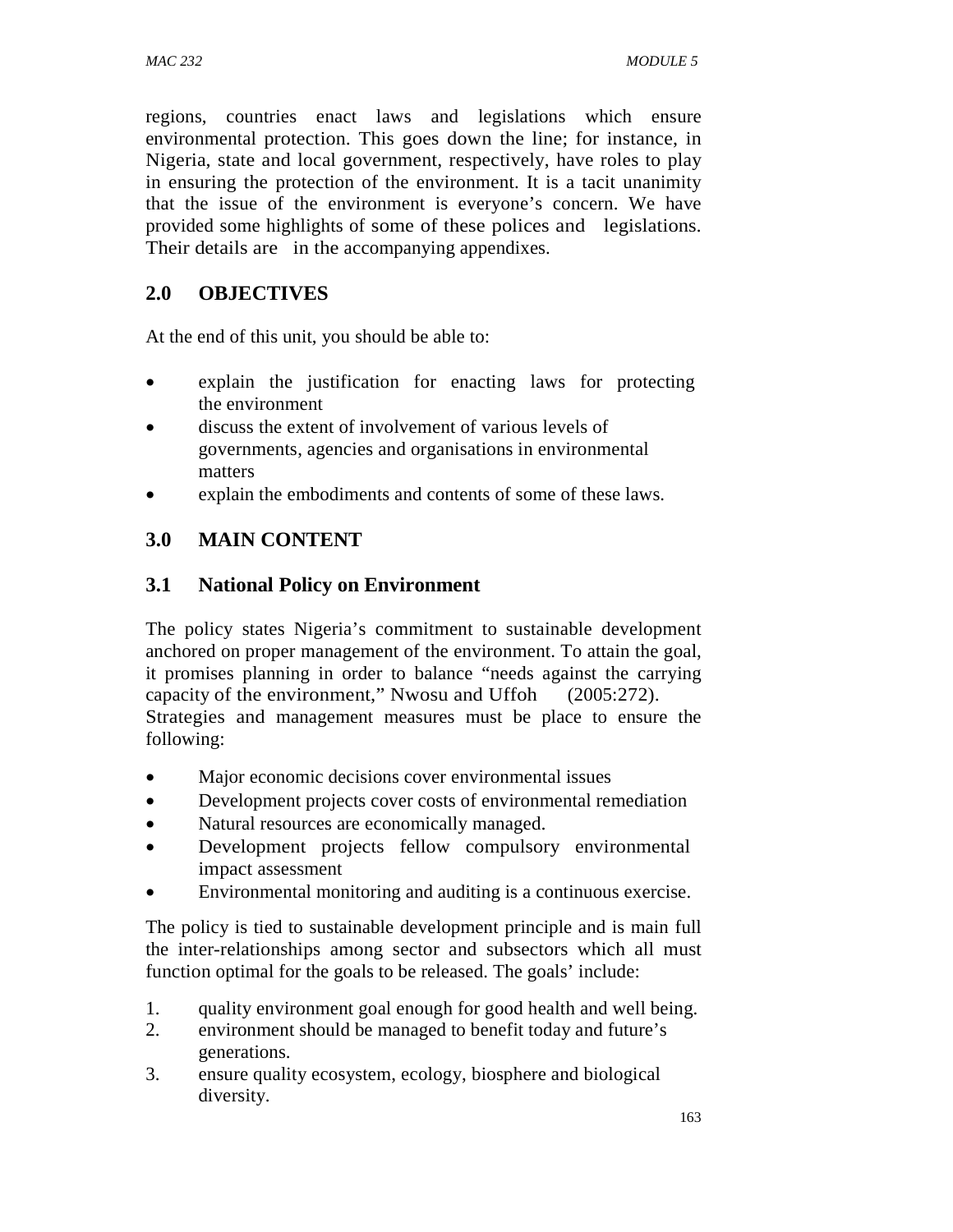- 4. enlighten and promote public awareness for participating on environmental issues
- 5. forge relationship with other countries, bodies and agencies on environmental issues.

The document contains five major policy initiatives, in addition to strategies for their implementation, FEPA (1999). It is a blue print for pursuing and escapism environmental, protection and preservation for the countries, in line with LINEP stipulations.

## **3.2 Establishment of Federal Environmental Protection Agency (FEPA) Decree No. 58 of 1988**

The Federal Environmental Protection Agency came into effect on December 30, 1988. Its members include a chairman, four scientists a member each from nine key ministries and a director. Among others, the functions of FEPA are as set out below:

- a. Advise the government on national environmental policies and priorities and other areas effecting the environment.
- b. Prepare plans for enchanting science and technology in the area, in addition to the financial requirement.
- c. Ensure cooperation with other bodies and agencies in other countries.
- d. Engage in other activities pertinent to the realising of the intents of the agency as contained in the decree. The agency is under the ministry of environment; among others

It is to ensure environmental standards in the following areas:

- Water quality
- Fish and wildlife
- Air quality
- Ozone protection
- Noise control
- Influent limitation
- Disposal of hazardous materials.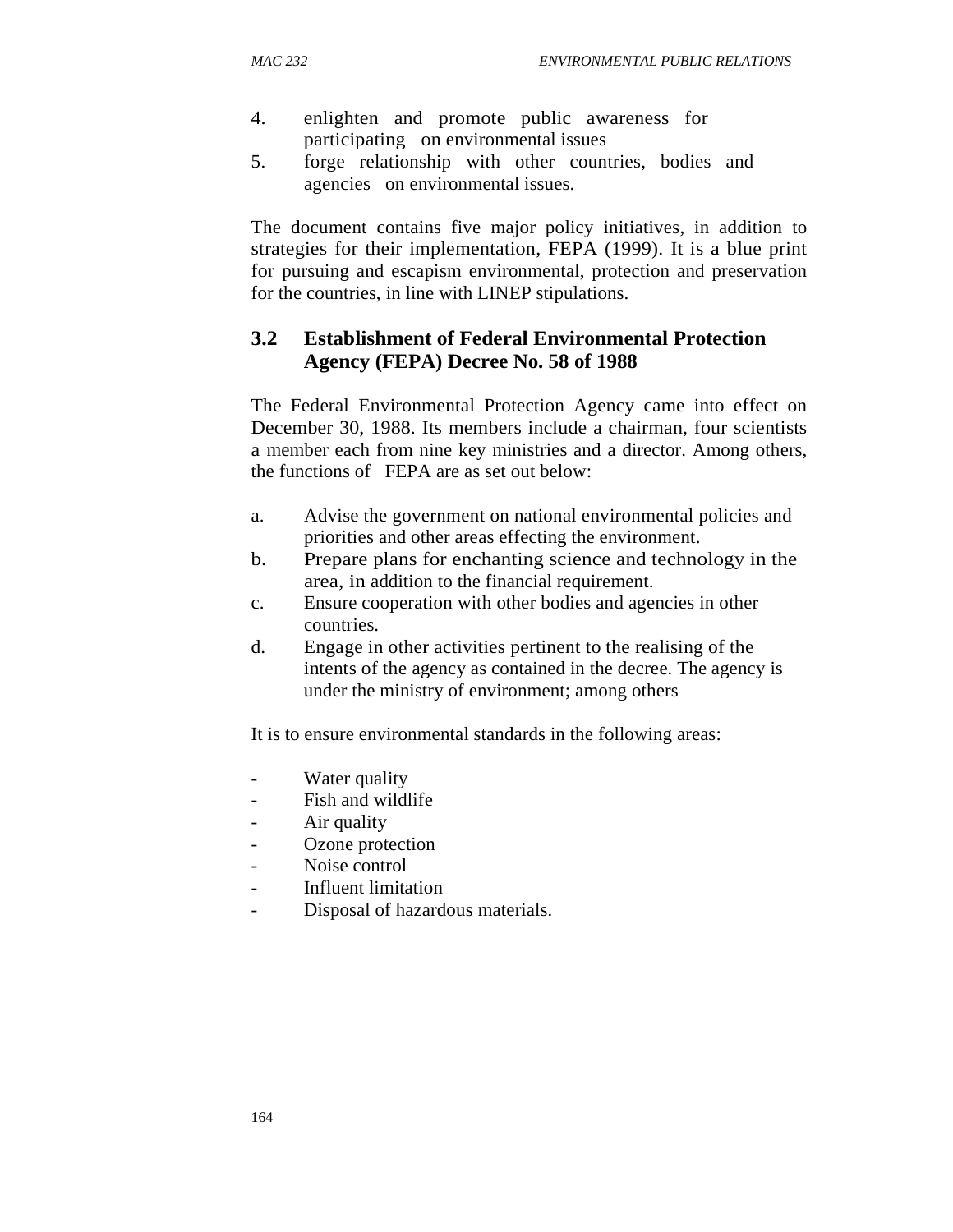## **3.3 National Environmental Protection**/**Management of Solid and Hazardous Waste Regulation (1991)**

The commencement date of this law was December 30, 1991. Its goals, among others, were to:

- identity solid, toxic and hazardous waste inimical to people and the environment-provide surveillance and monitoring
- give guidelines for the institution of the requirements for documenting hazardous waste and their disposal
- provide suitable means of disposing such wastes
- find ways of recycling and reuse of the waste.

The decree spells out the relationship between the agency and industries on waste management; and as well, it classifies dangerous wastes (hazardous and radioactive), how to identify them, handle/dispose them, among others (Nwosu and Uffoh, 2005:300).

# **3.4 (Cap. 131 LFN) Federal Environmental Protection Agency Act (CAP. 131 LFN) on Industrial Pollution**

This addendum to the operational instruments of the agency is called National Environmental Protection (Pollution Attement in Industries and Facilities Generating Wastes) Regulation 1991- with effect from August, 1991. It concerns the *dos* and *donts* on the part of industries/factories and the subsequent statutory roles of FEPA to, dutifully, ensure the proper disposal of such wastes:

- 1. Industries should not release hazardous or toxic wastes into the air, water and lands, but in the approved by the agency.
- 2. Every industry should have means of monitoring and controlling pollution.
- 3. Discharged wastes: solid, gas or liquid should be reported to FEPA.
- 4. Such discharge should be reported with 24 hours.
- 5. Industries should submit to FEPA used, stored and sources of chemical.
- 6. State and zonal offices of FEPA are designated pollution response centres.
- 7. These should exist in every industry contingency plans for accidental discharge of chemicals.
- 8. Measures and equipment must be on ground in the event of emergencies.
- 9. The nearest office of FEPA is to monitor and manage such emergencies.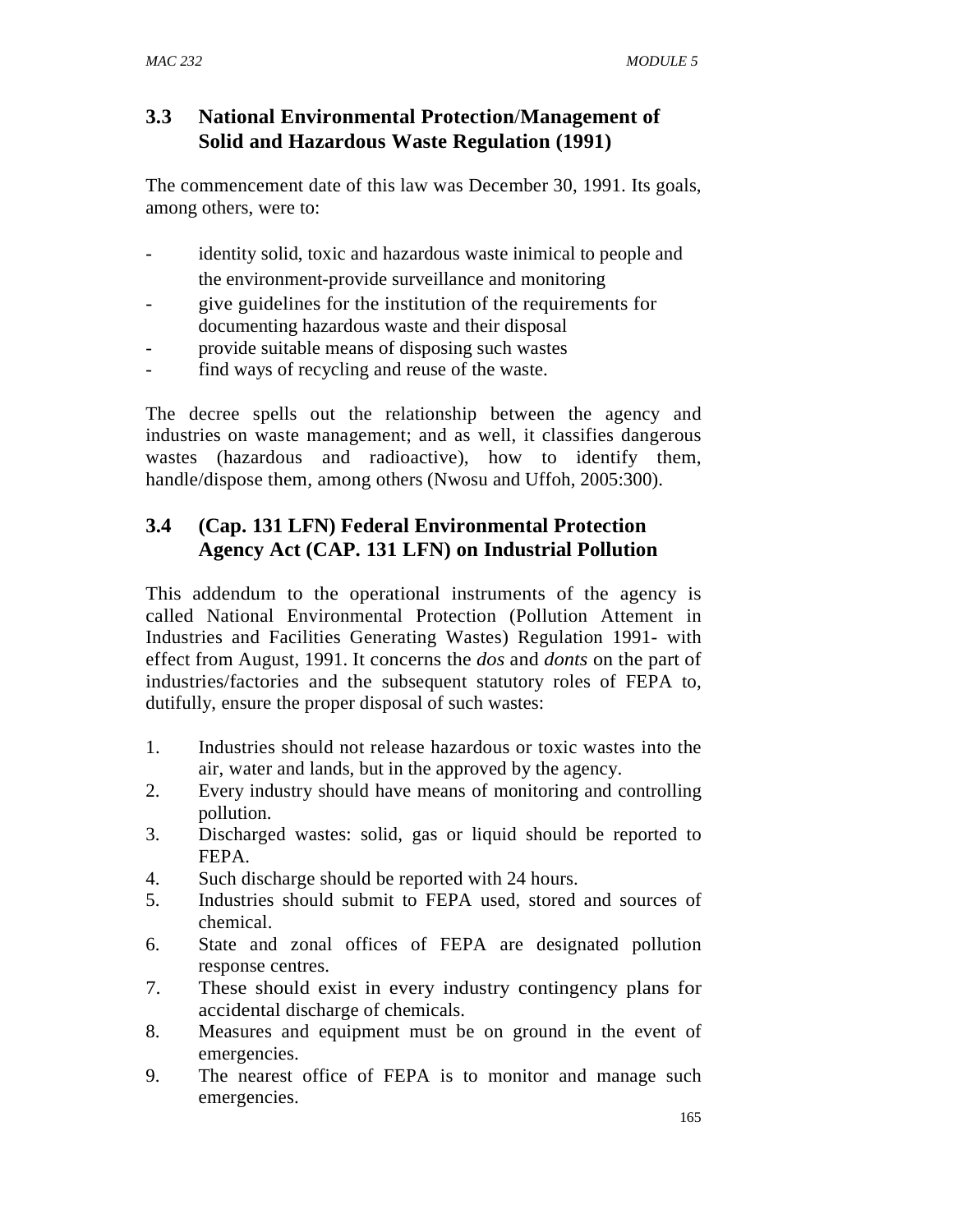10. Unless permitted, no one can store or transport harmful toxic wastes in Nigeria.

## **3.5 Federal Environmental Protection Agency Act (CAP. 131 LFN) on Effluent Limitation**

Called the National Environmental Protection (Effluent Limitation) Regulations; this came into effect on August 15, 1991. Its outlined mandates include the following:

- 1. All industries should install anti-pollution equipment for detoxification of effluent and chemical discharges in such industries.
- 2. There must compliance with stipulated waste water parameters in every industry.
- 3. Discharged effluent should be treated and FEPA informed, among others (Nwosu and Uffoh, 2005:315).

## **3.6 An Excerpt from Decree No. 86 of 1992**

This portion deals with the general principles of Environmental Impact Assessment (EIA). According to Nwosu and Uffoh (2005:317), the objectives of EIA are as follows:

- a. Before engaging in any programme that will likely affect the environment, anyone, organisation of government must first undertake EIA.
- b. B. Any executed programme by anyone, body or government must be in conformity with the tenets of this exercise and realisation of its goals.
- c. These should exchange of information, notification and consultation among people and organisation an embarked project or programme is to have environmental effects on boundaries of states, towns, communities and villages.

## **3.7 Other Existing Relevant laws**

Some other prevailing laws and regulations on environmental protection and management include the following:

- a. The Mineral Act of 1946
- b. The Mineral Oil (Safety Regulation of 1967).
- c. The Oil in Navigable Waters Acts, No 34 of 1968
- d. Petroleum Regulations Decree of 1967.
- e. Petroleum Decree (Act) of 1969.
- f. Petroleum (Drilling and Production) Regulations of 1969.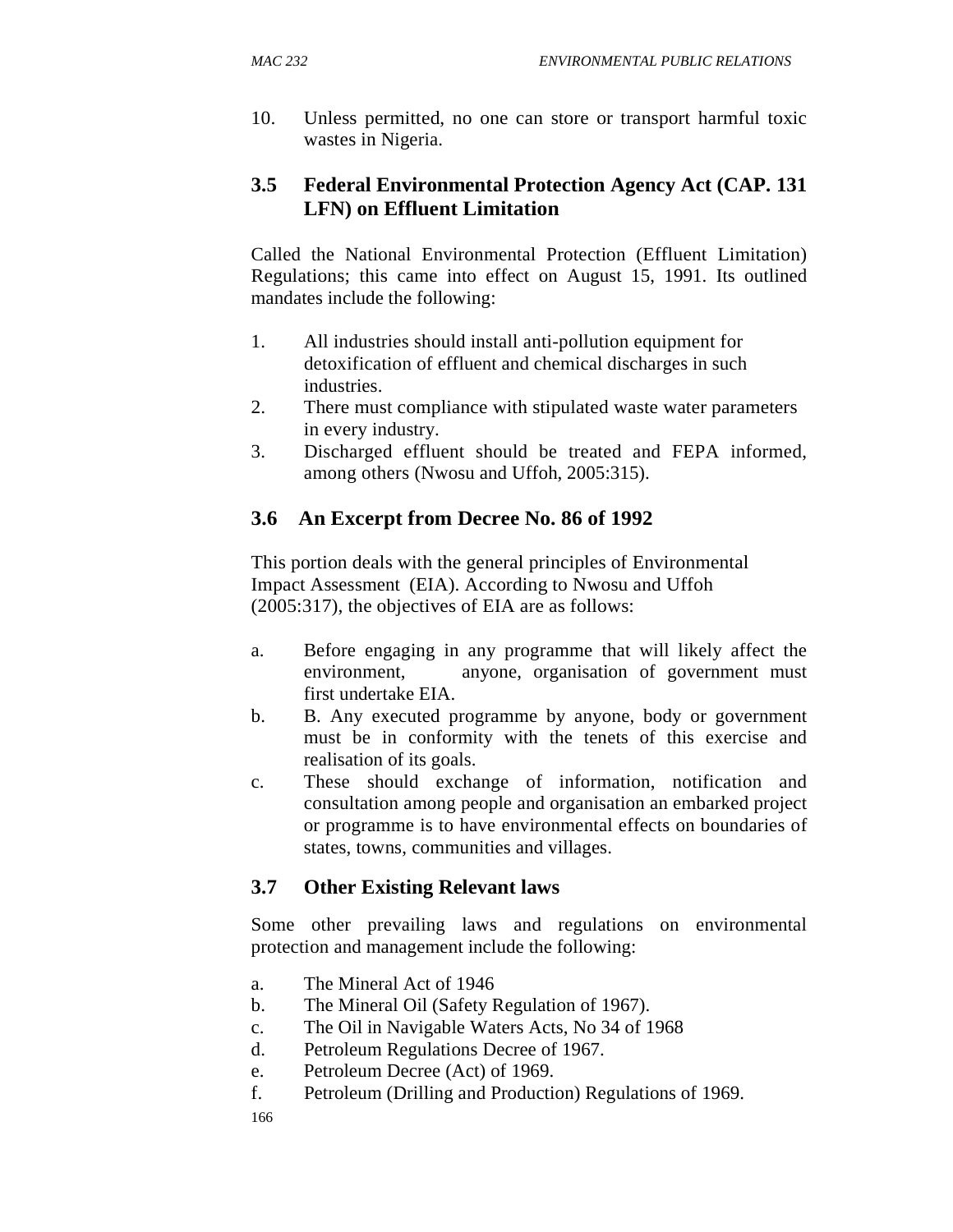- g. Petroleum (Drilling and Production) Amendment Regulation of 1973.
- h. Petroleum Refining Regulations of 1974.

#### **SELF-ASSESSMENT EXERCISE**

- i. Of what necessity is the knowledge of these laws and regulations to an environmental public relations practitioner/manager?
- ii. What are the basic functions of the Federal Environmental Protection Agency (FEPA).
- iii. How is FEPA empowered to handle its responsibilities?

### **4.0 CONCLUSION**

To practice very effectively and professionally in any field, every practitioner must have good knowledge of the rules and regulations, laws and legislations in his chosen field. It is to underscore this that we undertook to play on the highlights of these major statutes concerning environmental protection and preservation in Nigeria. Clear knowledge of these will assist the environmental public relations manager and his associates to function in such a way that his corporate goals will be achieved, the interest of the public served and the earth preserved for posterity.

These do not encompass all the laws relating to environmental sustainability. Notwithstanding, all the fundamental components are contained and are enough to equip the practitioner with all he needs to serve the public and his profession better. Overview knowledge of them, at least is sine qua non to the attainment of professional excellence and high standards in this field.

### **5.0 SUMMARY**

Having chosen to practice communication, public relations and environmental public relations one needs to be well prepared and fortified all the challenges. Past of this is having good knowledge of these laws and legislations. It gives one confidence and sense of pragmatic resolution to handle any aspect of the practice: reputational, managerial or policy making.

In additional, in a field one needs to enlighten the public on the essence, implications and the gains of environmental protection and sustainability; the mobiliser should, first, understand the prerequisites/background of these laws.